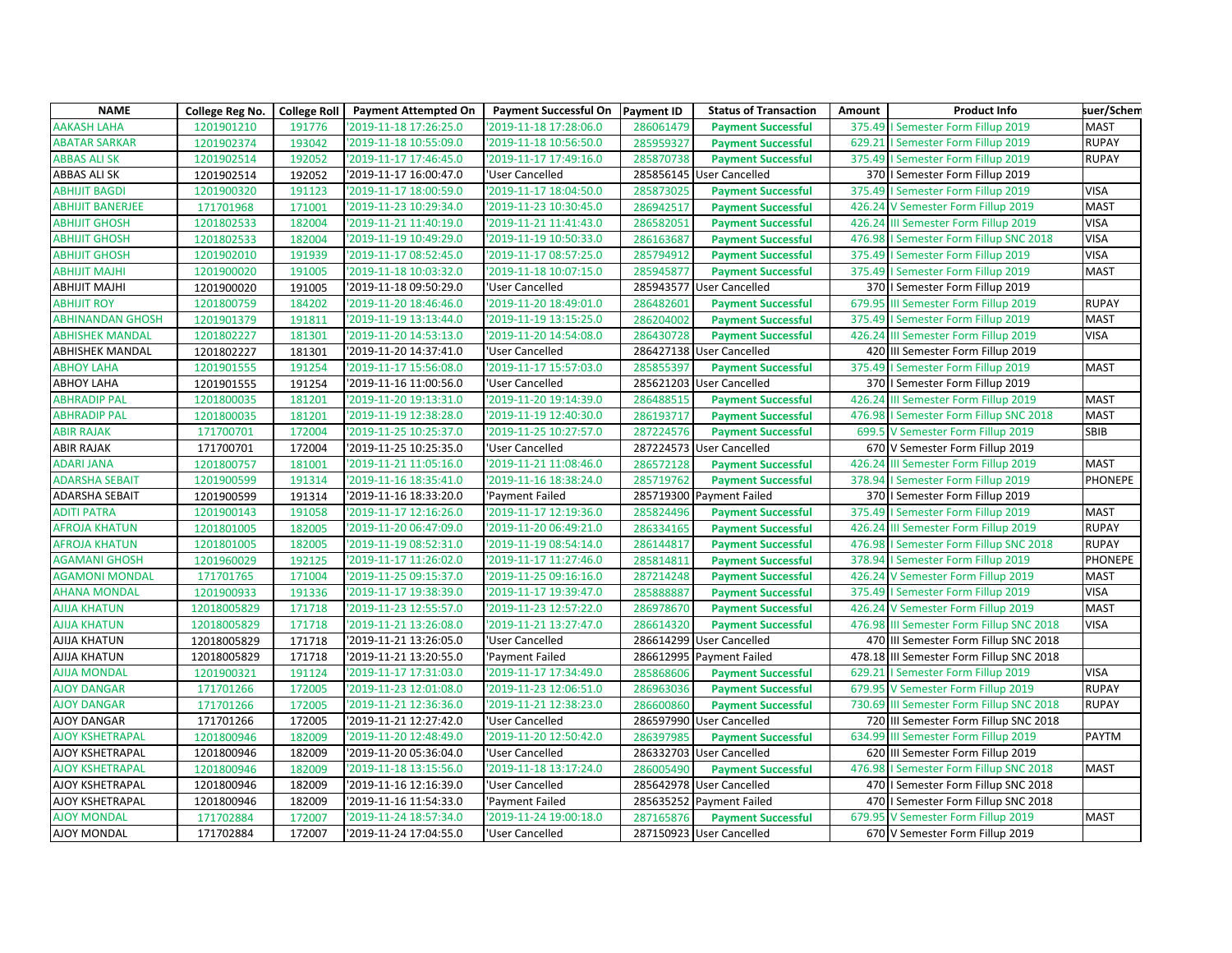| AJOY MONDAL              | 171702884  | 172007 | '2019-11-24 17:02:10.0 | 'User Cancelled        |           | 287150632 User Cancelled  | 670 V Semester Form Fillup 2019          |              |
|--------------------------|------------|--------|------------------------|------------------------|-----------|---------------------------|------------------------------------------|--------------|
| <b>AKASH BARUI</b>       | 1201902255 | 193051 | 2019-11-17 18:32:31.0  | 2019-11-17 18:37:45.0  | 285877963 | <b>Payment Successful</b> | 629.21   Semester Form Fillup 2019       | <b>RUPAY</b> |
| <b>AKASH BAURI</b>       | 1201900708 | 191564 | '2019-11-19 11:33:33.0 | '2019-11-19 11:34:32.0 | 286174022 | <b>Payment Successful</b> | 578.46   Semester Form Fillup 2019       | <b>MAST</b>  |
| <b>AKASH BISWAS</b>      | 1201902502 | 191641 | '2019-11-17 18:40:50.0 | '2019-11-17 18:42:25.0 | 285879296 | <b>Payment Successful</b> | 578.46   Semester Form Fillup 2019       | <b>MAST</b>  |
| <b>AKASH CHANDRA</b>     | 1201900061 | 191022 | 2019-11-18 12:42:46.0  | '2019-11-18 12:43:28.0 | 285996274 | <b>Payment Successful</b> | 375.49   Semester Form Fillup 2019       | <b>MAST</b>  |
| AKASH CHANDRA            | 1201900061 | 191022 | '2019-11-16 19:24:39.0 | 'User Cancelled        |           | 285735196 User Cancelled  | 370   Semester Form Fillup 2019          |              |
| <b>AKASH DULEY</b>       | 1201802595 | 181602 | '2019-11-21 08:07:06.0 | '2019-11-21 08:07:50.0 | 286544552 | <b>Payment Successful</b> | 426.24 III Semester Form Fillup 2019     | <b>MAST</b>  |
| <b>AKASH DULEY</b>       | 1201802595 | 181602 | '2019-11-19 11:44:00.0 | '2019-11-19 11:45:03.0 | 286176922 | <b>Payment Successful</b> | 476.98   Semester Form Fillup SNC 2018   | <b>MAST</b>  |
| <b>AKASH KARMAKAR</b>    | 1201800498 | 181202 | 2019-11-24 20:34:44.0  | '2019-11-24 20:36:01.0 | 287179070 | <b>Payment Successful</b> | 476.98   Semester Form Fillup SNC 2018   | <b>MAST</b>  |
| <b>AKASH KARMAKAR</b>    | 1201800498 | 181202 | '2019-11-20 12:01:08.0 | '2019-11-20 12:02:41.0 | 286382736 | <b>Payment Successful</b> | 426.24 III Semester Form Fillup 2019     | <b>MAST</b>  |
| <b>AKASH LOHAR</b>       | 1201901595 | 191407 | '2019-11-18 11:26:19.0 | '2019-11-18 11:27:08.0 | 285968675 | <b>Payment Successful</b> | 375.49   Semester Form Fillup 2019       | <b>VISA</b>  |
| <b>AKASH MONDAL</b>      | 1201901732 | 193032 | '2019-11-18 11:49:01.0 | '2019-11-18 11:49:54.0 | 285975797 | <b>Payment Successful</b> | 629.21   Semester Form Fillup 2019       | <b>VISA</b>  |
| AKASH MONDAL             | 1201901732 | 193032 | '2019-11-18 10:17:21.0 | 'Payment Failed        |           | 285949052 Payment Failed  | 620   Semester Form Fillup 2019          |              |
| <b>AKASH MONDAL</b>      | 1201901732 | 193032 | 2019-11-16 19:05:17.0  | 'User Cancelled        |           | 285728289 User Cancelled  | 620   Semester Form Fillup 2019          |              |
| <b>AKASH PAL</b>         | 1201800939 | 183001 | '2019-11-20 17:32:57.0 | '2019-11-20 17:34:13.0 | 286465947 | <b>Payment Successful</b> | 629.21 III Semester Form Fillup 2019     | <b>VISA</b>  |
| <b>AKASH PAL</b>         | 1201800939 | 183001 | '2019-11-19 19:06:01.0 | '2019-11-19 19:10:50.0 | 286279835 | <b>Payment Successful</b> | 476.98   Semester Form Fillup SNC 2018   | <b>VISA</b>  |
| <b>AKASHIBALA DAS</b>    | 1201901956 | 191921 | '2019-11-18 18:01:48.0 | '2019-11-18 18:03:18.0 | 286069760 | <b>Payment Successful</b> | 375.49   Semester Form Fillup 2019       | <b>MAST</b>  |
| <b>AKILA KHATUN</b>      | 1201800856 | 181103 | 2019-11-21 09:50:23.0  | '2019-11-21 09:51:55.0 | 286555817 | <b>Payment Successful</b> | 426.24 III Semester Form Fillup 2019     | <b>RUPAY</b> |
| <b>AKSHAY BARU</b>       | 1201901832 | 191265 | '2019-11-19 08:46:06.0 | '2019-11-19 08:47:01.0 | 286144236 | <b>Payment Successful</b> | 375.49   Semester Form Fillup 2019       | <b>MAST</b>  |
| <b>AKSHAY BARU</b>       | 1201901132 | 191759 | '2019-11-16 12:15:39.0 | '2019-11-16 12:16:39.0 | 285642672 | <b>Payment Successful</b> | 375.49   Semester Form Fillup 2019       | <b>MAST</b>  |
| <b>AKSHAY BAURI</b>      | 1201802772 | 182602 | 2019-11-20 18:07:47.0  | '2019-11-20 18:10:07.0 | 286473786 | <b>Payment Successful</b> | 629.21 III Semester Form Fillup 2019     | <b>VISA</b>  |
| <b>AKSHAY DUTTA</b>      | 1201802126 | 181702 | '2019-11-20 12:14:03.0 | '2019-11-20 12:15:09.0 | 286387206 | <b>Payment Successful</b> | 629.21 III Semester Form Fillup 2019     | <b>VISA</b>  |
| <b>AKSHAY DUTTA</b>      | 1201802126 | 181702 | '2019-11-20 12:14:00.0 | 'User Cancelled        |           | 286387191 User Cancelled  | 620 III Semester Form Fillup 2019        |              |
| <b>AKSHAY DUTTA</b>      | 1201802126 | 181702 | '2019-11-20 12:12:16.0 | 'Payment Failed        |           | 286386694 Payment Failed  | 620 III Semester Form Fillup 2019        |              |
| <b>ALAMGIR SEIKH</b>     | 171702045  | 174008 | '2019-11-25 13:19:12.0 | '2019-11-25 13:20:17.0 | 287271231 | <b>Payment Successful</b> | 629.21 V Semester Form Fillup 2019       | <b>MAST</b>  |
| <b>ALAMGIR SEIKH</b>     | 171702045  | 174008 | '2019-11-21 13:36:24.0 | '2019-11-21 13:37:27.0 | 286616620 | <b>Payment Successful</b> | 679.95 III Semester Form Fillup SNC 2018 | <b>MAST</b>  |
| <b>ALAMGIR SEKH</b>      | 1201802142 | 182014 | '2019-11-21 12:32:10.0 | '2019-11-21 12:35:08.0 | 286599508 | <b>Payment Successful</b> | 426.24 III Semester Form Fillup 2019     | <b>RUPAY</b> |
| <b>ALAMGIR SEKH</b>      | 1201805003 | 182508 | '2019-11-18 17:55:37.0 | '2019-11-18 17:57:06.0 | 286068223 | <b>Payment Successful</b> | 476.98   Semester Form Fillup SNC 2018   | <b>MAST</b>  |
| <b>ALI ARMAN HAZARI</b>  | 1201905033 | 192102 | '2019-11-18 10:20:21.0 | '2019-11-18 10:22:53.0 | 285950014 | <b>Payment Successful</b> | 375.49   Semester Form Fillup 2019       | <b>RUPAY</b> |
| ALI ARMAN HAZARI         | 1201905033 | 192102 | '2019-11-18 10:17:20.0 | 'Payment Failed        |           | 285949047 Payment Failed  | 370   Semester Form Fillup 2019          |              |
| <b>ALIYA KHATUN</b>      | 1201801498 | 182015 | '2019-11-21 09:43:22.0 | '2019-11-21 09:44:41.0 | 286554762 | <b>Payment Successful</b> | 426.24 III Semester Form Fillup 2019     | <b>MAST</b>  |
| <b>ALIYA KHATUN</b>      | 1201801498 | 182015 | '2019-11-21 09:43:18.0 | 'User Cancelled        |           | 286554754 User Cancelled  | 420 III Semester Form Fillup 2019        |              |
| <b>ALIYA KHATUN</b>      | 1201801498 | 182015 | '2019-11-18 12:40:34.0 | '2019-11-18 12:41:38.0 | 285995650 | <b>Payment Successful</b> | 476.98   Semester Form Fillup SNC 2018   | <b>MAST</b>  |
| <b>ALOKA BARI</b>        | 1201801104 | 182016 | '2019-11-21 13:10:54.0 | '2019-11-21 13:11:36.0 | 286610423 | <b>Payment Successful</b> | 426.24 III Semester Form Fillup 2019     | <b>VISA</b>  |
| <b>AMAL SEN</b>          | 1201905072 | 192124 | '2019-11-18 11:55:25.0 | '2019-11-18 11:56:49.0 | 285977904 | <b>Payment Successful</b> | 375.49   Semester Form Fillup 2019       | <b>RUPAY</b> |
| <b>AMAL SEN</b>          | 1201905072 | 192124 | '2019-11-18 11:49:31.0 | 'Payment Failed        |           | 285975953 Payment Failed  | 370   Semester Form Fillup 2019          |              |
| <b>AMALESH GHOSH</b>     | 171700451  | 171008 | '2019-11-25 11:31:37.0 | '2019-11-25 11:32:31.0 | 287240457 | <b>Payment Successful</b> | 426.24 V Semester Form Fillup 2019       | <b>MAST</b>  |
| <b>AMENA KHATUN</b>      | 1201905056 | 192123 | '2019-11-18 14:39:21.0 | '2019-11-18 14:40:30.0 | 286023708 | <b>Payment Successful</b> | 375.49   Semester Form Fillup 2019       | <b>VISA</b>  |
| <b>AMINA KHATUN</b>      | 1201800726 | 182020 | '2019-11-20 11:02:07.0 | '2019-11-20 11:04:18.0 | 286364881 | <b>Payment Successful</b> | 629.21 III Semester Form Fillup 2019     | <b>VISA</b>  |
| <b>AMINA KHATUN</b>      | 1201902232 | 191310 | 2019-11-17 16:42:36.0  | '2019-11-17 16:43:49.0 | 285861599 | <b>Payment Successful</b> | 399.5   Semester Form Fillup 2019        | AXIB         |
| <b>AMINA KHATUN</b>      | 1201800726 | 182020 | '2019-11-16 12:09:21.0 | '2019-11-16 12:11:04.0 | 285640609 | <b>Payment Successful</b> | 476.98   Semester Form Fillup SNC 2018   | <b>VISA</b>  |
| <b>AMIT DUTTA</b>        | 1201902563 | 191648 | '2019-11-19 11:35:56.0 | '2019-11-19 11:37:09.0 | 286174634 | <b>Payment Successful</b> | 578.46   Semester Form Fillup 2019       | <b>MAST</b>  |
| <b>AMIT GHOSH</b>        | 1201900781 | 191684 | '2019-11-19 10:46:27.0 | '2019-11-19 10:47:31.0 | 286162993 | <b>Payment Successful</b> | 375.49   Semester Form Fillup 2019       | <b>MAST</b>  |
| <b>AMIT KUMAR ROY</b>    | 1201800497 | 184003 | '2019-11-20 11:15:58.0 | '2019-11-20 11:18:44.0 | 286368567 | <b>Payment Successful</b> | 694.59 III Semester Form Fillup 2019     | <b>MAST</b>  |
| <b>AMIT KUMAR SIKDAR</b> | 1201800537 | 181703 | '2019-11-21 13:29:30.0 | '2019-11-21 13:30:31.0 | 286615121 | <b>Payment Successful</b> | 629.21 III Semester Form Fillup 2019     | <b>RUPAY</b> |
| AMIT KUMAR SIKDAR        | 1201800537 | 181703 | '2019-11-21 13:26:43.0 | 'User Cancelled        |           | 286614406 User Cancelled  | 620 III Semester Form Fillup 2019        |              |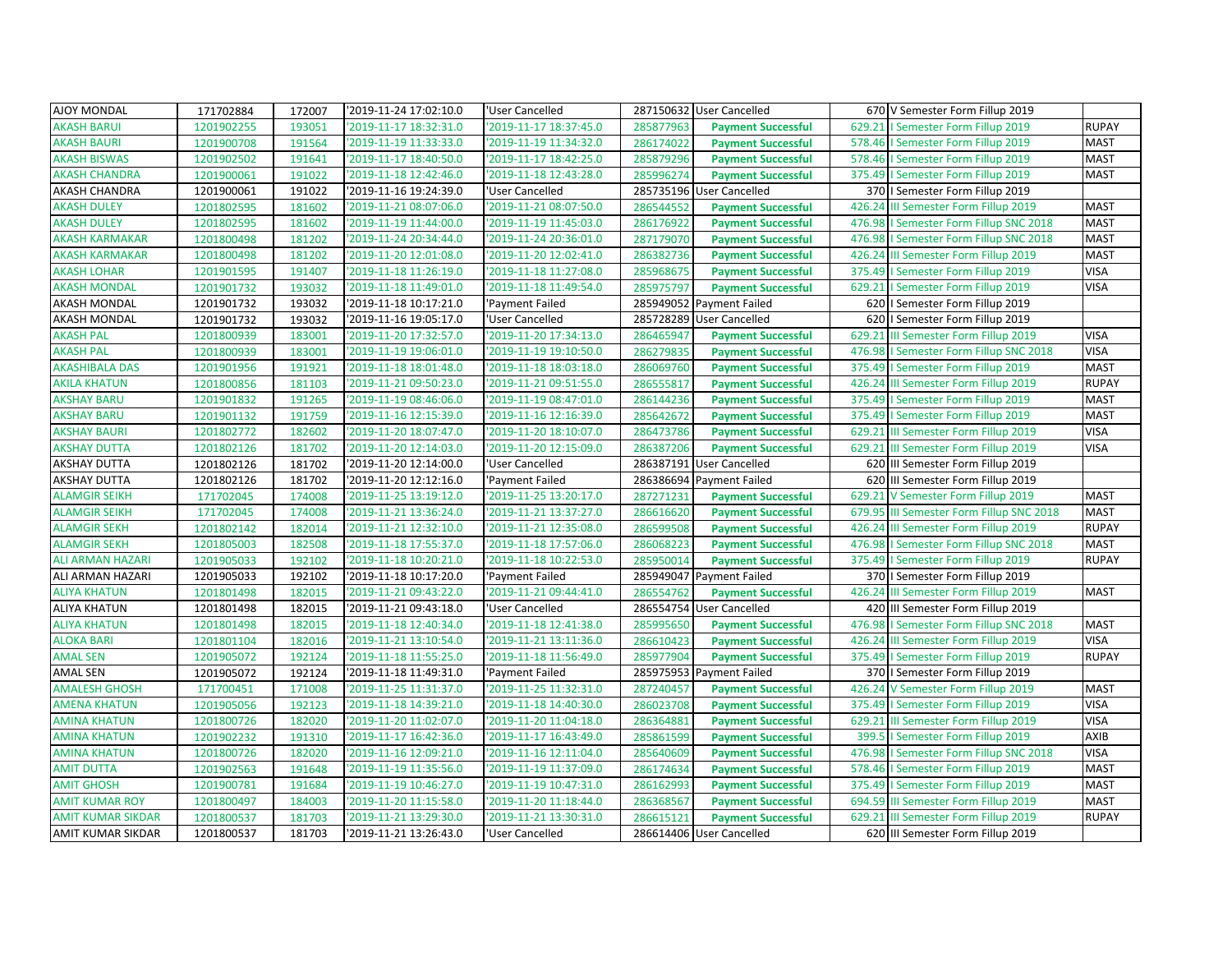| <b>AMIT MURMU</b>         | 1201801934 | 182603 | '2019-11-20 13:05:52.0 | '2019-11-20 13:07:33.0 | 286402858 | <b>Payment Successful</b> |        | 832.18 III Semester Form Fillup 2019     | <b>MAST</b>  |
|---------------------------|------------|--------|------------------------|------------------------|-----------|---------------------------|--------|------------------------------------------|--------------|
| <b>AMIT MURMU</b>         | 1201801934 | 182603 | '2019-11-20 13:05:50.0 | 'User Cancelled        | 286402852 | <b>User Cancelled</b>     |        | 820 III Semester Form Fillup 2019        |              |
| <b>AMIT PAN</b>           | 1201901819 | 194004 | '2019-11-18 11:54:18.0 | '2019-11-18 11:55:58.0 | 285977551 | <b>Payment Successful</b> |        | 578.46   Semester Form Fillup 2019       | <b>VISA</b>  |
| <b>AMRIT PRASAD PAL</b>   | 1201900237 | 191083 | '2019-11-18 12:13:45.0 | '2019-11-18 12:15:09.0 | 285985639 | <b>Payment Successful</b> | 375.49 | I Semester Form Fillup 2019              | <b>MAST</b>  |
| <b>ANAMIKA BISWAS</b>     | 171700270  | 171011 | '2019-11-24 19:06:29.0 | '2019-11-24 19:10:28.0 | 287167357 | <b>Payment Successful</b> | 426.24 | V Semester Form Fillup 2019              | <b>VISA</b>  |
| <b>ANAMIKA CHAKI</b>      | 1201800601 | 182023 | '2019-11-20 17:42:05.0 | 2019-11-20 17:44:17.0  | 286468007 | <b>Payment Successful</b> |        | 426.24 III Semester Form Fillup 2019     | <b>VISA</b>  |
| <b>ANAMIKA CHAKI</b>      | 1201800601 | 182023 | '2019-11-16 13:01:16.0 | '2019-11-16 13:02:00.0 | 285655170 | <b>Payment Successful</b> | 476.98 | I Semester Form Fillup SNC 2018          | <b>RUPAY</b> |
| <b>ANAMIKA CHATTERJEE</b> | 1201900765 | 191356 | '2019-11-16 12:37:02.0 | '2019-11-16 12:38:09.0 | 285649011 | <b>Payment Successful</b> |        | 375.49   Semester Form Fillup 2019       | <b>MAST</b>  |
| <b>ANAMIKA GHOSH</b>      | 1201900770 | 191683 | '2019-11-18 10:33:27.0 | '2019-11-18 10:35:27.0 | 285953375 | <b>Payment Successful</b> |        | 375.49   Semester Form Fillup 2019       | <b>RUPAY</b> |
| <b>ANANDA BAGDI</b>       | 1201901770 | 191598 | '2019-11-19 08:42:38.0 | '2019-11-19 08:43:58.0 | 286143939 | <b>Payment Successful</b> | 578.46 | I Semester Form Fillup 2019              | <b>RUPAY</b> |
| <b>ANANDA DEY</b>         | 1201900764 | 191682 | '2019-11-18 11:05:52.0 | '2019-11-18 11:06:38.0 | 285962642 | <b>Payment Successful</b> |        | 375.49   Semester Form Fillup 2019       | <b>MAST</b>  |
| <b>ANANDA DHIBAR</b>      | 1201901395 | 191814 | '2019-11-25 11:16:12.0 | '2019-11-25 11:17:02.0 | 287236419 | <b>Payment Successful</b> |        | 375.49   Semester Form Fillup 2019       | <b>MAST</b>  |
| <b>ANANDA GHOSH</b>       | 171701689  | 174012 | '2019-11-23 10:30:49.0 | '2019-11-23 10:32:00.0 | 286942797 | <b>Payment Successful</b> |        | 426.24 V Semester Form Fillup 2019       | <b>RUPAY</b> |
| <b>ANANDA GHOSH</b>       | 171701689  | 174012 | '2019-11-21 12:07:29.0 | '2019-11-21 12:08:39.0 | 286590922 | <b>Payment Successful</b> | 476.98 | III Semester Form Fillup SNC 2018        | <b>VISA</b>  |
| <b>ANANTA ANKURE</b>      | 1201901927 | 191913 | '2019-11-18 18:40:57.0 | '2019-11-18 18:43:27.0 | 286078915 | <b>Payment Successful</b> |        | 375.49   Semester Form Fillup 2019       | <b>VISA</b>  |
| <b>ANANTA KUNDU</b>       | 1201802473 | 184501 | '2019-11-20 09:21:21.0 | '2019-11-20 09:23:40.0 | 286345527 | <b>Payment Successful</b> |        | 679.95 III Semester Form Fillup 2019     | <b>RUPAY</b> |
| <b>ANANYA BANERJEE</b>    | 171700117  | 171503 | '2019-11-23 14:03:44.0 | '2019-11-23 14:07:24.0 | 286993070 | <b>Payment Successful</b> | 629.21 | V Semester Form Fillup 2019              | <b>RUPAY</b> |
| <b>ANANYA BANERJEE</b>    | 171700117  | 171503 | '2019-11-23 13:51:18.0 | 'Payment Failed        | 286990629 | <b>Payment Failed</b>     |        | 620 V Semester Form Fillup 2019          |              |
| ANANYA BANERJEE           | 171700117  | 171503 | '2019-11-23 13:33:25.0 | 'User Cancelled        |           | 286987315 User Cancelled  |        | 620 V Semester Form Fillup 2019          |              |
| <b>ANANYA BANERJEE</b>    | 171700117  | 171503 | '2019-11-21 13:02:28.0 | '2019-11-21 13:03:43.0 | 286608178 | <b>Payment Successful</b> | 679.95 | III Semester Form Fillup SNC 2018        | <b>VISA</b>  |
| <b>ANANYA BANERJEE</b>    | 171700117  | 171503 | '2019-11-21 13:02:17.0 | 'User Cancelled        |           | 286608127 User Cancelled  | 670    | III Semester Form Fillup SNC 2018        |              |
| ANANYA BANERJEE           | 171700117  | 171503 | '2019-11-21 12:53:47.0 | 'User Cancelled        |           | 286605776 User Cancelled  | 670    | III Semester Form Fillup SNC 2018        |              |
| <b>ANANYA BISWAS</b>      | 1201901048 | 191736 | '2019-11-16 18:17:26.0 | '2019-11-16 18:18:21.0 | 285716205 | <b>Payment Successful</b> | 375.49 | I Semester Form Fillup 2019              | <b>MAST</b>  |
| <b>ANANYA CHATTERJEE</b>  | 1201900986 | 191722 | '2019-11-17 10:09:43.0 | '2019-11-17 10:12:27.0 | 285803652 | <b>Payment Successful</b> |        | 375.49   Semester Form Fillup 2019       | <b>VISA</b>  |
| <b>ANANYA DEY</b>         | 171700222  | 171012 | '2019-11-23 12:39:50.0 | '2019-11-23 12:40:27.0 | 286974956 | <b>Payment Successful</b> | 426.24 | V Semester Form Fillup 2019              | <b>MAST</b>  |
| <b>ANANYA DEY</b>         | 1201801189 | 182024 | '2019-11-20 10:52:21.0 | '2019-11-20 10:53:20.0 | 286362185 | <b>Payment Successful</b> | 426.24 | III Semester Form Fillup 2019            | <b>MAST</b>  |
| <b>ANANYA DEY</b>         | 1201801189 | 182024 | '2019-11-20 10:50:27.0 | 'Payment Failed        |           | 286361671 Payment Failed  |        | 420 III Semester Form Fillup 2019        |              |
| <b>ANANYA GHOSH</b>       | 1201800262 | 181104 | '2019-11-21 09:54:53.0 | '2019-11-21 09:56:22.0 | 286556572 | <b>Payment Successful</b> | 426.24 | III Semester Form Fillup 2019            | <b>VISA</b>  |
| <b>ANANYA KARMAKAR</b>    | 1201800857 | 182025 | '2019-11-20 15:40:26.0 | '2019-11-20 15:41:45.0 | 286440094 | <b>Payment Successful</b> |        | 426.24 III Semester Form Fillup 2019     | <b>MAST</b>  |
| <b>ANANYA KARMAKAR</b>    | 1201800857 | 182025 | '2019-11-19 16:22:23.0 | '2019-11-19 16:23:38.0 | 286243791 | <b>Payment Successful</b> | 476.98 | I Semester Form Fillup SNC 2018          | <b>MAST</b>  |
| <b>ANANYA KARMAKAR</b>    | 1201900178 | 191068 | '2019-11-18 11:48:29.0 | '2019-11-18 11:51:18.0 | 285975618 | <b>Payment Successful</b> |        | 375.49   Semester Form Fillup 2019       | <b>RUPAY</b> |
| <b>ANEWSHA GHOSH</b>      | 1201900322 | 191125 | '2019-11-16 11:27:12.0 | '2019-11-16 11:28:34.0 | 285627895 | <b>Payment Successful</b> |        | 375.49   Semester Form Fillup 2019       | <b>MAST</b>  |
| ANEWSHA GHOSH             | 1201900322 | 191125 | '2019-11-16 11:26:48.0 | 'User Cancelled        |           | 285627809 User Cancelled  |        | 370   Semester Form Fillup 2019          |              |
| <b>ANIMA DAS</b>          | 1201801256 | 181704 | '2019-11-20 10:40:45.0 | '2019-11-20 10:42:20.0 | 286359363 | <b>Payment Successful</b> | 629.21 | III Semester Form Fillup 2019            | <b>MAST</b>  |
| <b>ANIMA GHOSH</b>        | 1201900479 | 191186 | '2019-11-16 18:14:24.0 | '2019-11-16 18:16:51.0 | 285715597 | <b>Payment Successful</b> |        | 376.44   Semester Form Fillup 2019       | cc           |
| <b>ANIMESH DEY</b>        | 1201801101 | 184004 | '2019-11-21 17:34:32.0 | '2019-11-21 17:36:51.0 | 286664785 | <b>Payment Successful</b> | 679.95 | III Semester Form Fillup 2019            | <b>VISA</b>  |
| <b>ANIMESH DEY</b>        | 1201802287 | 184801 | '2019-11-20 08:03:11.0 | '2019-11-20 08:04:59.0 | 286338259 | <b>Payment Successful</b> |        | 679.95 III Semester Form Fillup 2019     | <b>MAST</b>  |
| <b>ANIMESH DEY</b>        | 1201802287 | 184801 | '2019-11-20 08:00:29.0 | 'Payment Failed        |           | 286338020 Payment Failed  | 670    | III Semester Form Fillup 2019            |              |
| <b>ANIMESH DEY</b>        | 1201802287 | 184801 | '2019-11-20 07:55:44.0 | 'Payment Failed        | 286337682 | <b>Payment Failed</b>     |        | 670 III Semester Form Fillup 2019        |              |
| <b>ANIMESH DEY</b>        | 1201802287 | 184801 | '2019-11-20 07:49:36.0 | 'User Cancelled        |           | 286337303 User Cancelled  |        | 670 III Semester Form Fillup 2019        |              |
| <b>ANIMESH DEY</b>        | 1201801101 | 184004 | '2019-11-18 17:38:23.0 | '2019-11-18 17:40:17.0 | 286064244 | <b>Payment Successful</b> | 730.69 | I Semester Form Fillup SNC 2018          | <b>VISA</b>  |
| <b>ANIMESH DEY</b>        | 1201801101 | 184004 | '2019-11-18 17:31:38.0 | '2019-11-18 17:34:51.0 | 286062622 | <b>Payment Successful</b> | 730.69 | I Semester Form Fillup SNC 2018          | <b>RUPAY</b> |
| <b>ANIMESH DHIBAR</b>     | 1201900166 | 191064 | '2019-11-17 16:14:41.0 | '2019-11-17 16:15:44.0 | 285857849 | <b>Payment Successful</b> |        | 375.49   Semester Form Fillup 2019       | <b>MAST</b>  |
| ANIMESH DHIBAR            | 1201900166 | 191064 | '2019-11-17 08:23:29.0 | 'User Cancelled        |           | 285792210 User Cancelled  |        | 370   Semester Form Fillup 2019          |              |
| <b>ANIMESH DUTTA</b>      | 171700044  | 171504 | '2019-11-23 10:36:01.0 | '2019-11-23 10:37:09.0 | 286943815 | <b>Payment Successful</b> |        | 426.24 V Semester Form Fillup 2019       | <b>MAST</b>  |
| <b>ANIMESH DUTTA</b>      | 171700044  | 171504 | '2019-11-21 09:46:11.0 | '2019-11-21 09:47:02.0 | 286555159 | <b>Payment Successful</b> |        | 476.98 III Semester Form Fillup SNC 2018 | <b>MAST</b>  |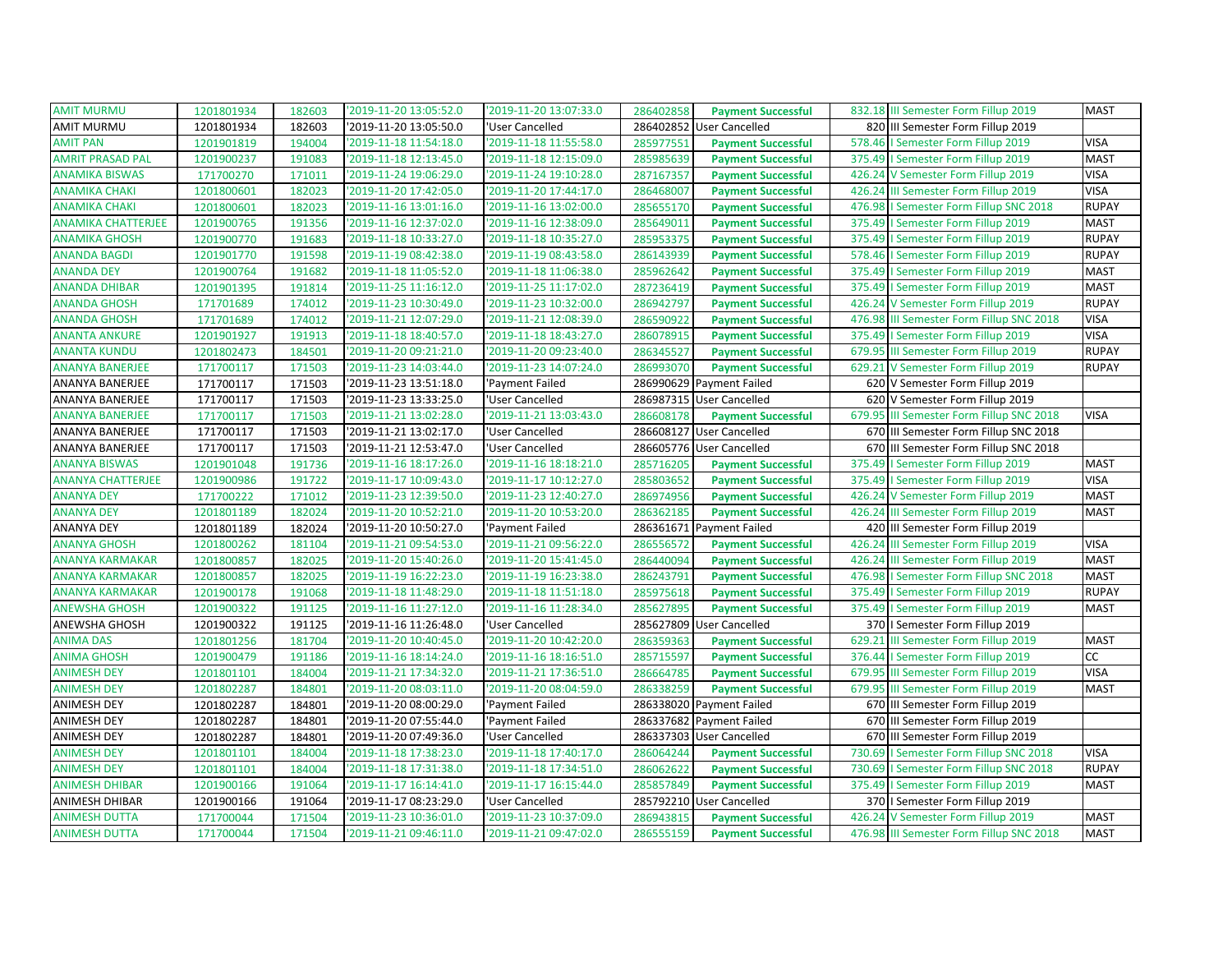| <b>ANIMESH DUTTA</b>       | 171700044   | 171504 | '2019-11-21 09:46:07.0 | 'User Cancelled        |           | 286555151 User Cancelled  |        | 470 III Semester Form Fillup SNC 2018  |                |
|----------------------------|-------------|--------|------------------------|------------------------|-----------|---------------------------|--------|----------------------------------------|----------------|
| <b>ANIMESH MONDAL</b>      | 1201800206  | 184602 | '2019-11-21 11:56:12.0 | 2019-11-21 11:57:09.0  | 286586370 | <b>Payment Successful</b> | 679.95 | III Semester Form Fillup 2019          | <b>VISA</b>    |
| ANIMESH MONDAL             | 1201800206  | 184602 | '2019-11-21 11:56:04.0 | 'User Cancelled        |           | 286586333 User Cancelled  |        | 670 III Semester Form Fillup 2019      |                |
| <b>ANIMESH RUDRA</b>       | 1201802266  | 182028 | '2019-11-20 11:38:24.0 | '2019-11-20 11:39:39.0 | 286375208 | <b>Payment Successful</b> | 629.21 | III Semester Form Fillup 2019          | <b>VISA</b>    |
| <b>ANINDITA CHATTERJEE</b> | 12018008240 | 174590 | '2019-11-24 17:10:53.0 | 2019-11-24 17:11:50.0  | 287151639 | <b>Payment Successful</b> | 426.24 | V Semester Form Fillup 2019            | <b>VISA</b>    |
| <b>ANINDITA CHATTERJEE</b> | 1201900482  | 193009 | '2019-11-16 16:49:12.0 | 2019-11-16 16:53:56.0  | 285698794 | <b>Payment Successful</b> |        | 629.21   Semester Form Fillup 2019     | <b>MAST</b>    |
| ANINDITA CHATTERJEE        | 1201900482  | 193009 | '2019-11-16 16:47:56.0 | 'User Cancelled        |           | 285698504 User Cancelled  |        | 620   Semester Form Fillup 2019        |                |
| ANINDITA CHATTERJEE        | 1201900482  | 193009 | '2019-11-16 16:17:04.0 | 'User Cancelled        |           | 285692988 User Cancelled  |        | 620   Semester Form Fillup 2019        |                |
| <b>ANINDITA DAS</b>        | 171701129   | 171013 | '2019-11-25 12:27:32.0 | 2019-11-25 12:28:17.0  | 287257787 | <b>Payment Successful</b> | 426.24 | V Semester Form Fillup 2019            | <b>MAST</b>    |
| <b>ANINDITA DOLUI</b>      | 171701402   | 172012 | '2019-11-23 12:12:54.0 | 2019-11-23 12:13:33.0  | 286967596 | <b>Payment Successful</b> | 679.95 | V Semester Form Fillup 2019            | <b>VISA</b>    |
| <b>ANINDITA GHOSAL</b>     | 171700088   | 172013 | '2019-11-23 11:48:57.0 | '2019-11-23 11:49:55.0 | 286960003 | <b>Payment Successful</b> |        | 679.95 V Semester Form Fillup 2019     | <b>MAST</b>    |
| <b>ANIRBAN GHOSH</b>       | 1201901410  | 193100 | '2019-11-16 18:39:09.0 | '2019-11-16 18:41:08.0 | 285720425 | <b>Payment Successful</b> | 629.21 | I Semester Form Fillup 2019            | <b>VISA</b>    |
| <b>ANIRUDHYA MUKHERJEE</b> | 1201900132  | 191053 | '2019-11-18 11:57:12.0 | '2019-11-18 11:57:53.0 | 285978467 | <b>Payment Successful</b> | 375.49 | I Semester Form Fillup 2019            | <b>MAST</b>    |
| <b>ANISHA BIT</b>          | 1201800898  | 182029 | '2019-11-20 11:51:49.0 | '2019-11-20 11:54:21.0 | 286379730 | <b>Payment Successful</b> |        | 629.21 III Semester Form Fillup 2019   | <b>VISA</b>    |
| <b>ANISHA BIT</b>          | 1201800898  | 182029 | '2019-11-19 13:50:53.0 | '2019-11-19 13:52:02.0 | 286212931 | <b>Payment Successful</b> |        | 476.98   Semester Form Fillup SNC 2018 | <b>MAST</b>    |
| ANISHA BIT                 | 1201800898  | 182029 | '2019-11-19 13:36:38.0 | 'Payment Failed        |           | 286209688 Payment Failed  |        | 470   Semester Form Fillup SNC 2018    |                |
| <b>ANISHA BIT</b>          | 1201800898  | 182029 | '2019-11-19 13:32:44.0 | 'Payment Failed        |           | 286208828 Payment Failed  |        | 470   Semester Form Fillup SNC 2018    |                |
| <b>ANITA GHOSH</b>         | 1201902227  | 191625 | '2019-11-18 18:17:27.0 | 2019-11-18 18:19:04.0  | 286073472 | <b>Payment Successful</b> | 578.46 | I Semester Form Fillup 2019            | <b>VISA</b>    |
| <b>ANITA GHOSH</b>         | 1201902227  | 191625 | '2019-11-18 18:02:59.0 | 'Payment Failed        |           | 286070102 Payment Failed  |        | 570   Semester Form Fillup 2019        |                |
| <b>ANITA SOO</b>           | 1201901520  | 191251 | '2019-11-18 12:04:41.0 | '2019-11-18 12:05:37.0 | 285982107 | <b>Payment Successful</b> |        | 375.49   Semester Form Fillup 2019     | <b>MAST</b>    |
| <b>ANJALI LAKSHMAN</b>     | 171700442   | 171508 | '2019-11-25 12:07:57.0 | '2019-11-25 12:09:21.0 | 287251863 | <b>Payment Successful</b> | 426.24 | V Semester Form Fillup 2019            | <b>VISA</b>    |
| <b>ANJALI SAHA</b>         | 1201800337  | 181105 | '2019-11-20 19:42:48.0 | '2019-11-20 19:44:08.0 | 286494822 | <b>Payment Successful</b> |        | 449.5 III Semester Form Fillup 2019    | SBIB           |
| <b>ANJAN DEY</b>           | 1201905062  | 192116 | '2019-11-18 10:10:40.0 | '2019-11-18 10:11:16.0 | 285947360 | <b>Payment Successful</b> |        | 375.49   Semester Form Fillup 2019     | <b>VISA</b>    |
| <b>ANJANA MISTRI</b>       | 1201801232  | 182030 | '2019-11-20 09:23:47.0 | '2019-11-20 09:25:04.0 | 286345815 | <b>Payment Successful</b> |        | 629.21 III Semester Form Fillup 2019   | <b>VISA</b>    |
| <b>ANJANA MISTRI</b>       | 1201801232  | 182030 | '2019-11-19 09:03:57.0 | '2019-11-19 09:04:38.0 | 286146028 | <b>Payment Successful</b> |        | 476.98   Semester Form Fillup SNC 2018 | <b>VISA</b>    |
| <b>ANJANA MONDAL</b>       | 1201802566  | 181705 | '2019-11-20 20:29:42.0 | 2019-11-20 20:37:07.0  | 286503638 | <b>Payment Successful</b> | 629.21 | III Semester Form Fillup 2019          | <b>VISA</b>    |
| ANJANA MONDAL              | 1201802566  | 181705 | '2019-11-20 19:35:18.0 | 'Payment Failed        |           | 286493338 Payment Failed  |        | 620 III Semester Form Fillup 2019      |                |
| <b>ANJANA MONDAL</b>       | 1201802566  | 181705 | '2019-11-20 19:29:40.0 | '2019-11-20 19:38:49.0 | 286492174 | <b>Payment Successful</b> | 629.21 | III Semester Form Fillup 2019          | <b>VISA</b>    |
| ANJANA MONDAL              | 1201802566  | 181705 | '2019-11-20 19:29:37.0 | 'User Cancelled        |           | 286492164 User Cancelled  | 620    | III Semester Form Fillup 2019          |                |
| ANJANA MONDAL              | 1201802566  | 181705 | '2019-11-20 19:29:33.0 | 'User Cancelled        |           | 286492152 User Cancelled  | 620    | III Semester Form Fillup 2019          |                |
| ANJANA MONDAL              | 1201802566  | 181705 | '2019-11-20 19:26:50.0 | 'Payment Failed        |           | 286491578 Payment Failed  | 620    | III Semester Form Fillup 2019          |                |
| ANJANA MONDAL              | 1201802566  | 181705 | '2019-11-20 19:26:47.0 | 'User Cancelled        |           | 286491568 User Cancelled  | 620    | III Semester Form Fillup 2019          |                |
| ANJANA MONDAL              | 1201802566  | 181705 | '2019-11-20 18:08:41.0 | 'Payment Failed        |           | 286473978 Payment Failed  | 620    | III Semester Form Fillup 2019          |                |
| ANJANA MONDAL              | 1201802566  | 181705 | '2019-11-20 18:08:39.0 | User Cancelled         |           | 286473959 User Cancelled  | 620    | III Semester Form Fillup 2019          |                |
| ANJANA MONDAL              | 1201802566  | 181705 | '2019-11-20 18:06:25.0 | 'Payment Failed        |           | 286473498 Payment Failed  | 620    | III Semester Form Fillup 2019          |                |
| ANJANA MONDAL              | 1201802566  | 181705 | '2019-11-20 14:46:44.0 | 'Payment Failed        |           | 286428940 Payment Failed  | 620    | III Semester Form Fillup 2019          |                |
| <b>ANKANA SINGHA</b>       | 1201900753  | 191235 | '2019-11-19 09:49:49.0 | '2019-11-19 09:52:04.0 | 286151915 | <b>Payment Successful</b> | 375.49 | I Semester Form Fillup 2019            | <b>RUPAY</b>   |
| <b>ANKIT DAS</b>           | 1201800429  | 184005 | '2019-11-20 11:27:03.0 | 2019-11-20 11:28:46.0  | 286371708 | <b>Payment Successful</b> |        | 686.19 III Semester Form Fillup 2019   | <b>PHONEPE</b> |
| <b>ANKIT GOSWAMI</b>       | 1201960002  | 193227 | '2019-11-18 13:32:39.0 | 2019-11-18 13:34:11.0  | 286009487 | <b>Payment Successful</b> |        | 629.21   Semester Form Fillup 2019     | <b>VISA</b>    |
| <b>ANKITA ADHIKARI</b>     | 1201805002  | 182509 | '2019-11-21 12:53:25.0 | '2019-11-21 12:54:29.0 | 286605685 | <b>Payment Successful</b> |        | 426.24 III Semester Form Fillup 2019   | <b>MAST</b>    |
| <b>ANKITA HAZRA</b>        | 1201900121  | 191049 | '2019-11-17 11:30:47.0 | '2019-11-17 11:31:17.0 | 285815547 | <b>Payment Successful</b> |        | 375.49   Semester Form Fillup 2019     | <b>MAST</b>    |
| ANKITA HAZRA               | 1201900121  | 191049 | '2019-11-17 11:30:36.0 | 'User Cancelled        | 285815531 | <b>User Cancelled</b>     |        | 370   Semester Form Fillup 2019        |                |
| <b>ANNA GHOSH</b>          | 1201905053  | 192111 | '2019-11-18 12:59:47.0 | 2019-11-18 13:09:59.0  | 286000919 | <b>Payment Successful</b> |        | 375.49   Semester Form Fillup 2019     | <b>RUPAY</b>   |
| <b>ANSHUMAN CHAKRABO</b>   | 1201801988  | 182032 | '2019-11-21 12:19:13.0 | '2019-11-21 12:23:12.0 | 286594566 | <b>Payment Successful</b> | 426.24 | III Semester Form Fillup 2019          | <b>RUPAY</b>   |
| <b>ANSHUMAN CHAKRABO</b>   | 1201801988  | 182032 | '2019-11-18 12:28:47.0 | '2019-11-18 12:32:01.0 | 285990738 | <b>Payment Successful</b> |        | 476.98   Semester Form Fillup SNC 2018 | <b>RUPAY</b>   |
| <b>ANSHUMAN CHAKRABOI</b>  | 1201801988  | 182032 | '2019-11-18 08:34:36.0 | 'User Cancelled        |           | 285934731 User Cancelled  |        | 470   Semester Form Fillup SNC 2018    |                |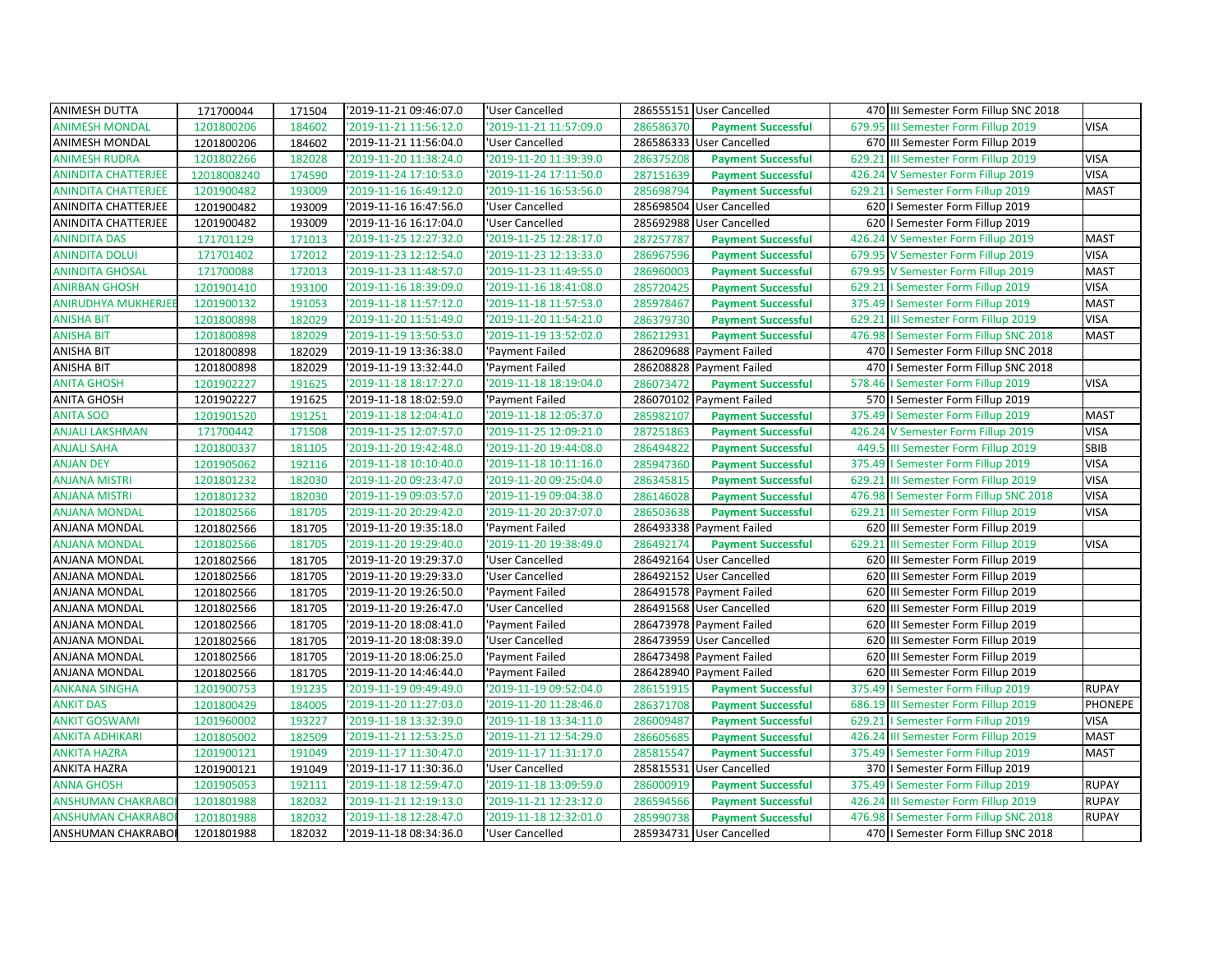| <b>ANTARA PANJA</b>       | 1201800010 | 181106 | '2019-11-20 13:05:53.0 | '2019-11-20 13:06:39.0 | 286402865 | <b>Payment Successful</b> | 629.21 III Semester Form Fillup 2019     | <b>MAST</b>  |
|---------------------------|------------|--------|------------------------|------------------------|-----------|---------------------------|------------------------------------------|--------------|
| <b>ANU GHOSH</b>          | 1201801535 | 181107 | '2019-11-20 11:44:49.0 | 2019-11-20 11:50:40.0  | 286377281 | <b>Payment Successful</b> | 426.24 III Semester Form Fillup 2019     | <b>VISA</b>  |
| ANUBHAB HAZRA             | 1201900891 | 193014 | '2019-11-18 21:34:19.0 | 'User Cancelled        |           | 286112525 User Cancelled  | 620   Semester Form Fillup 2019          |              |
| ANUBHAB HAZRA             | 1201900891 | 193014 | '2019-11-18 19:58:54.0 | 'User Cancelled        |           | 286095996 User Cancelled  | 620   Semester Form Fillup 2019          |              |
| ANUBHAB HAZRA             | 1201900891 | 193014 | '2019-11-18 19:29:14.0 | 'User Cancelled        |           | 286089815 User Cancelled  | 620   Semester Form Fillup 2019          |              |
| ANUBHAB HAZRA             | 1201900891 | 193014 | '2019-11-18 19:29:13.0 | 'User Cancelled        |           | 286089810 User Cancelled  | 620   Semester Form Fillup 2019          |              |
| <b>ANUP MONDAL</b>        | 171701178  | 174018 | '2019-11-23 11:30:37.0 | '2019-11-23 11:31:21.0 | 286955646 | <b>Payment Successful</b> | 426.24 V Semester Form Fillup 2019       | <b>MAST</b>  |
| <b>ANUP MONDAL</b>        | 171701178  | 174018 | '2019-11-21 15:44:06.0 | '2019-11-21 15:44:50.0 | 286642027 | <b>Payment Successful</b> | 679.95 III Semester Form Fillup SNC 2018 | <b>VISA</b>  |
| <b>ANUPA ROY</b>          | 1201900594 | 191506 | '2019-11-19 08:47:40.0 | '2019-11-19 08:48:37.0 | 286144359 | <b>Payment Successful</b> | 375.49   Semester Form Fillup 2019       | <b>RUPAY</b> |
| ANUPA ROY                 | 1201900594 | 191506 | '2019-11-19 08:45:08.0 | 'User Cancelled        |           | 286144142 User Cancelled  | 370   Semester Form Fillup 2019          |              |
| <b>ANUPAMA ROY</b>        | 1201901441 | 193204 | '2019-11-17 19:28:12.0 | '2019-11-17 19:33:13.0 | 285887297 | <b>Payment Successful</b> | 629.21   Semester Form Fillup 2019       | <b>RUPAY</b> |
| <b>ANUPAMA ROY</b>        | 1201901441 | 193204 | '2019-11-17 19:27:48.0 | 'User Cancelled        |           | 285887230 User Cancelled  | 620   Semester Form Fillup 2019          |              |
| ANUPAMA ROY               | 1201901441 | 193204 | '2019-11-17 19:23:27.0 | 'User Cancelled        | 285886562 | <b>User Cancelled</b>     | 620   Semester Form Fillup 2019          |              |
| ANUPAMA ROY               | 1201901441 | 193204 | '2019-11-17 19:18:48.0 | 'User Cancelled        |           | 285885843 User Cancelled  | 620   Semester Form Fillup 2019          |              |
| <b>ANUPAMA ROY</b>        | 1201901269 | 191791 | '2019-11-17 11:59:41.0 | '2019-11-17 12:00:40.0 | 285820004 | <b>Payment Successful</b> | 375.49   Semester Form Fillup 2019       | <b>RUPAY</b> |
| ANUPAMA ROY               | 1201901441 | 193204 | '2019-11-17 09:27:33.0 | 'User Cancelled        |           | 285798495 User Cancelled  | 620   Semester Form Fillup 2019          |              |
| <b>ANUPRIYA SHIT</b>      | 1201800751 | 184006 | '2019-11-20 17:50:29.0 | '2019-11-20 17:52:26.0 | 286469946 | <b>Payment Successful</b> | 679.95 III Semester Form Fillup 2019     | <b>VISA</b>  |
| <b>ANUPRIYA SHIT</b>      | 1201800751 | 184006 | '2019-11-19 12:54:13.0 | '2019-11-19 12:55:45.0 | 286198771 | <b>Payment Successful</b> | 730.69   Semester Form Fillup SNC 2018   | <b>VISA</b>  |
| <b>ANUSHREE DAS</b>       | 1201900063 | 191023 | '2019-11-18 11:50:20.0 | '2019-11-18 11:51:49.0 | 285976248 | <b>Payment Successful</b> | 399.5   Semester Form Fillup 2019        | SBIB         |
| <b>ANUSHREE KHAN</b>      | 1201900523 | 191201 | '2019-11-16 18:52:42.0 | '2019-11-16 18:53:45.0 | 285723556 | <b>Payment Successful</b> | 375.49   Semester Form Fillup 2019       | <b>MAST</b>  |
| <b>ANUSHREE SARKAR</b>    | 1201802437 | 181603 | '2019-11-20 18:44:23.0 | '2019-11-20 18:47:22.0 | 286482045 | <b>Payment Successful</b> | 426.24 III Semester Form Fillup 2019     | <b>MAST</b>  |
| ANUSHREE SARKAR           | 1201802437 | 181603 | '2019-11-20 18:39:15.0 | 'User Cancelled        |           | 286480944 User Cancelled  | 420 III Semester Form Fillup 2019        |              |
| ANUSHREE SARKAR           | 1201802437 | 181603 | '2019-11-20 17:21:37.0 | 'User Cancelled        |           | 286463405 User Cancelled  | 420 III Semester Form Fillup 2019        |              |
| ANUSHREE SARKAR           | 1201802437 | 181603 | '2019-11-20 14:38:42.0 | 'User Cancelled        |           | 286427331 User Cancelled  | 420 III Semester Form Fillup 2019        |              |
| ANUSHREE SARKAR           | 1201802437 | 181603 | '2019-11-20 14:38:10.0 | 'User Cancelled        |           | 286427229 User Cancelled  | 420 III Semester Form Fillup 2019        |              |
| ANUSHREE SARKAR           | 1201802437 | 181603 | '2019-11-20 14:34:55.0 | 'User Cancelled        | 286426551 | <b>User Cancelled</b>     | 620 III Semester Form Fillup 2019        |              |
| <b>ANUSHREE SARKAR</b>    | 1201802437 | 181603 | '2019-11-19 10:54:57.0 | 2019-11-19 10:58:40.0  | 286164885 | <b>Payment Successful</b> | 476.98   Semester Form Fillup SNC 2018   | <b>RUPAY</b> |
| <b>ANUSREE GOSWAMI</b>    | 171700122  | 171510 | '2019-11-25 14:03:50.0 | '2019-11-25 14:04:45.0 | 287281566 | <b>Payment Successful</b> | 426.24 V Semester Form Fillup 2019       | <b>MAST</b>  |
| <b>ANUSREE PAL</b>        | 1201901335 | 191806 | '2019-11-18 11:49:07.0 | '2019-11-18 11:50:27.0 | 285975828 | <b>Payment Successful</b> | 375.49   Semester Form Fillup 2019       | <b>MAST</b>  |
| <b>ANUSRI CHAKRABORTY</b> | 1201901340 | 191379 | '2019-11-16 11:35:28.0 | '2019-11-16 11:38:04.0 | 285630206 | <b>Payment Successful</b> | 375.49   Semester Form Fillup 2019       | <b>VISA</b>  |
| <b>ANUVA KUNDU</b>        | 1201900779 | 191448 | '2019-11-16 11:33:23.0 | 2019-11-16 11:34:05.0  | 285629608 | <b>Payment Successful</b> | 375.49   Semester Form Fillup 2019       | <b>MAST</b>  |
| <b>APARAJITA BAGDI</b>    | 1201801297 | 182037 | '2019-11-21 10:00:33.0 | '2019-11-21 10:02:48.0 | 286557548 | <b>Payment Successful</b> | 449.5 III Semester Form Fillup 2019      | SBIB         |
| <b>APARNA BAG</b>         | 1201800794 | 182038 | '2019-11-23 09:28:38.0 | '2019-11-23 09:31:42.0 | 286932735 | <b>Payment Successful</b> | 476.98   Semester Form Fillup SNC 2018   | <b>VISA</b>  |
| APARNA BAG                | 1201800794 | 182038 | '2019-11-23 09:28:12.0 | 'User Cancelled        | 286932691 | <b>User Cancelled</b>     | 470   Semester Form Fillup SNC 2018      |              |
| APARNA BAG                | 1201800794 | 182038 | '2019-11-23 09:27:48.0 | 'User Cancelled        |           | 286932643 User Cancelled  | 470   Semester Form Fillup SNC 2018      |              |
| <b>APARNA BAG</b>         | 1201800794 | 182038 | '2019-11-21 09:07:21.0 | '2019-11-21 09:10:18.0 | 286550075 | <b>Payment Successful</b> | 426.24 III Semester Form Fillup 2019     | <b>VISA</b>  |
| <b>APARNA BAURI</b>       | 1201901157 | 191762 | '2019-11-17 11:41:11.0 | '2019-11-17 11:43:06.0 | 285817172 | <b>Payment Successful</b> | 399.5   Semester Form Fillup 2019        | SBIB         |
| <b>APARNA GHOSH</b>       | 171702479  | 174024 | '2019-11-25 13:44:35.0 | '2019-11-25 13:46:33.0 | 287277075 | <b>Payment Successful</b> | 426.24 V Semester Form Fillup 2019       | <b>MAST</b>  |
| <b>APARNA GHOSH</b>       | 171702479  | 174024 | '2019-11-21 14:46:09.0 | 2019-11-21 14:55:27.0  | 286631315 | <b>Payment Successful</b> | 679.95 III Semester Form Fillup SNC 2018 | <b>RUPAY</b> |
| <b>APARNA GHOSH</b>       | 1201801115 | 182040 | '2019-11-21 10:52:52.0 | '2019-11-21 11:00:03.0 | 286568621 | <b>Payment Successful</b> | 426.24 III Semester Form Fillup 2019     | <b>RUPAY</b> |
| <b>APARNA GHOSH</b>       | 1201801115 | 182040 | '2019-11-18 11:07:18.0 | '2019-11-18 11:10:11.0 | 285963056 | <b>Payment Successful</b> | 476.98   Semester Form Fillup SNC 2018   | <b>RUPAY</b> |
| <b>APARNA KHAN</b>        | 1201900645 | 191659 | 2019-11-16 18:20:13.0  | '2019-11-16 18:21:02.0 | 285716754 | <b>Payment Successful</b> | 375.49   Semester Form Fillup 2019       | <b>MAST</b>  |
| <b>APARNA LAYEK</b>       | 1201805023 | 182510 | '2019-11-20 12:37:26.0 | 2019-11-20 12:38:42.0  | 286394556 | <b>Payment Successful</b> | 629.21 III Semester Form Fillup 2019     | <b>VISA</b>  |
| <b>APARNA LAYEK</b>       | 1201805023 | 182510 | '2019-11-20 12:37:25.0 | 'User Cancelled        |           | 286394545 User Cancelled  | 620 III Semester Form Fillup 2019        |              |
| <b>APARNA LAYEK</b>       | 1201805023 | 182510 | '2019-11-18 12:25:41.0 | '2019-11-18 12:27:28.0 | 285989768 | <b>Payment Successful</b> | 476.98   Semester Form Fillup SNC 2018   | <b>MAST</b>  |
| <b>APARNA PAL</b>         | 171700827  | 174026 | 2019-11-23 10:24:22.0  | '2019-11-23 10:25:21.0 | 286941571 | <b>Payment Successful</b> | 426.24 V Semester Form Fillup 2019       | <b>MAST</b>  |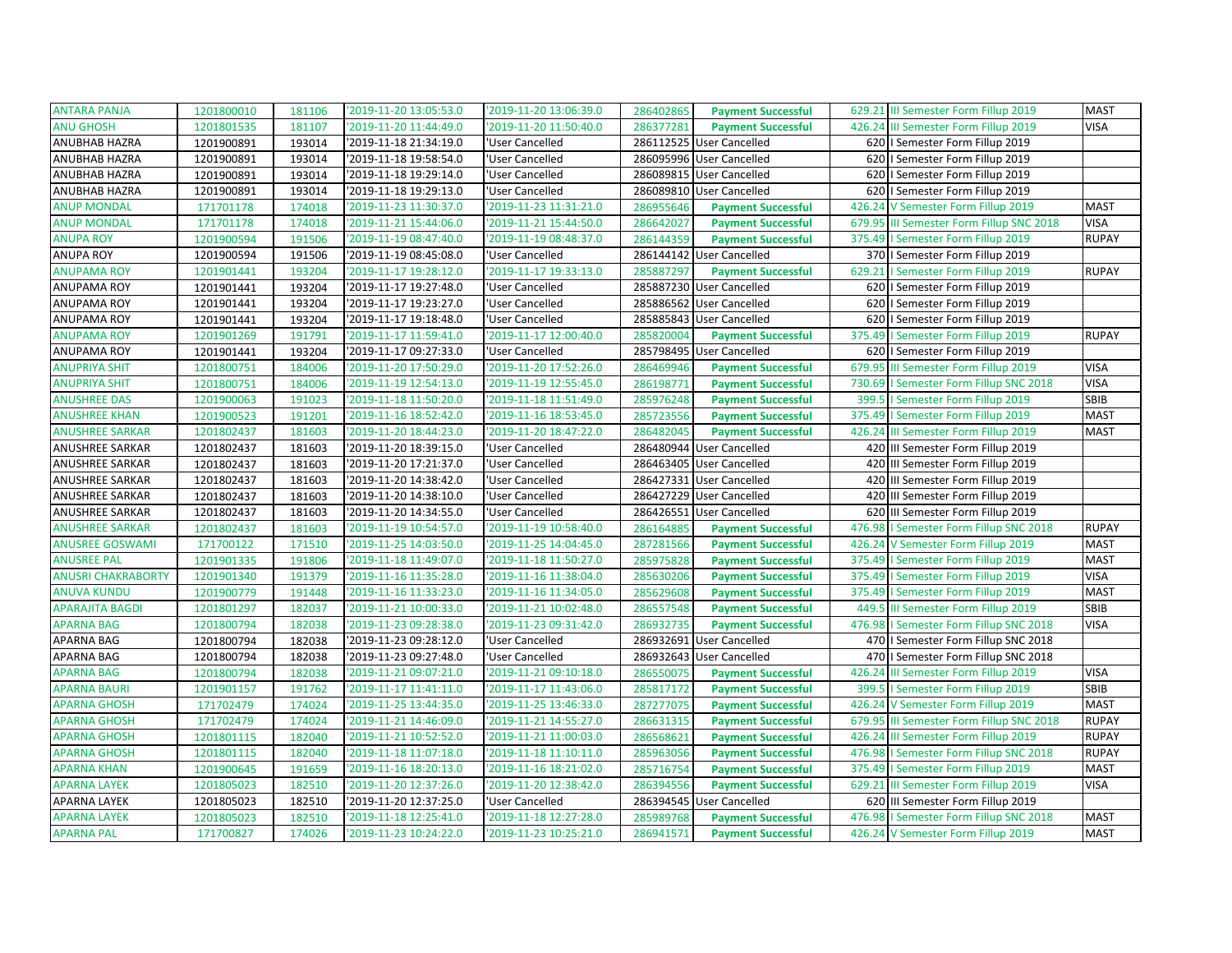| <b>APARNA ROY</b>        | 171701755  | 174027 | '2019-11-24 12:20:40.0 | '2019-11-24 12:21:45.0 | 287116982 | <b>Payment Successful</b> | 426.24 V Semester Form Fillup 2019                 | <b>MAST</b>  |
|--------------------------|------------|--------|------------------------|------------------------|-----------|---------------------------|----------------------------------------------------|--------------|
| <b>APARNA ROY</b>        | 171701936  | 174028 | '2019-11-23 11:38:23.0 | '2019-11-23 11:40:47.0 | 286957434 | <b>Payment Successful</b> | 426.24 V Semester Form Fillup 2019                 | <b>RUPAY</b> |
| <b>APARNA SARKAR</b>     | 1201900615 | 191655 | '2019-11-19 10:14:02.0 | '2019-11-19 10:15:02.0 | 286156105 | <b>Payment Successful</b> | 375.49   Semester Form Fillup 2019                 | <b>VISA</b>  |
| <b>APU DAS</b>           | 171702207  | 174029 | '2019-11-23 10:31:23.0 | '2019-11-23 10:32:36.0 | 286942900 | <b>Payment Successful</b> | 426.24 V Semester Form Fillup 2019                 | <b>MAST</b>  |
| <b>APURBA DEY</b>        | 171700013  | 171511 | '2019-11-25 12:14:26.0 | '2019-11-25 12:15:27.0 | 287254074 | <b>Payment Successful</b> | 426.24 V Semester Form Fillup 2019                 | <b>MAST</b>  |
| <b>APURBA DEY</b>        | 171700013  | 171511 | '2019-11-23 12:55:17.0 | '2019-11-23 12:56:37.0 | 286978560 | <b>Payment Successful</b> | 679.95 III Semester Form Fillup SNC 2018           | <b>MAST</b>  |
| <b>APURBA DULEY</b>      | 1201901507 | 191405 | '2019-11-17 18:34:11.0 | '2019-11-17 18:36:08.0 | 285878216 | <b>Payment Successful</b> | 399.5   Semester Form Fillup 2019                  | <b>SBIB</b>  |
| APURBA DULEY             | 1201901507 | 191405 | '2019-11-17 18:28:01.0 | 'User Cancelled        |           | 285877271 User Cancelled  | 370   Semester Form Fillup 2019                    |              |
| <b>APURBA GHOSH</b>      | 1201901197 | 193101 | '2019-11-19 08:32:25.0 | '2019-11-19 08:34:47.0 | 286143040 | <b>Payment Successful</b> | 629.21   Semester Form Fillup 2019                 | <b>RUPAY</b> |
| <b>APURBA LAYEK</b>      | 171702851  | 172020 | '2019-11-24 00:30:40.0 | '2019-11-24 00:32:23.0 | 287077591 | <b>Payment Successful</b> | 679.95<br>V Semester Form Fillup 2019              | <b>RUPAY</b> |
| APURBA LAYEK             | 171702851  | 172020 | '2019-11-23 10:41:36.0 | 'Payment Failed        |           | 286944947 Payment Failed  | 670 V Semester Form Fillup 2019                    |              |
| <b>APURBA LAYEK</b>      | 171702851  | 172020 | '2019-11-23 10:32:20.0 | 'User Cancelled        |           | 286943097 User Cancelled  | 670 V Semester Form Fillup 2019                    |              |
| <b>APURBA LAYEK</b>      | 171702851  | 172020 | '2019-11-21 13:04:11.0 | '2019-11-21 13:05:35.0 | 286608650 | <b>Payment Successful</b> | 730.69<br>III Semester Form Fillup SNC 2018        | <b>MAST</b>  |
| APURBA LAYEK             | 171702851  | 172020 | '2019-11-21 12:54:55.0 | 'Payment Failed        |           | 286606099 Payment Failed  | 720 III Semester Form Fillup SNC 2018              |              |
| <b>ARABINDA BAURI</b>    | 1201902405 | 193044 | '2019-11-18 13:05:00.0 | '2019-11-18 13:06:41.0 | 286002540 | <b>Payment Successful</b> | 629.21<br>I Semester Form Fillup 2019              | <b>VISA</b>  |
| <b>ARABINDA GHOSH</b>    | 171701582  | 174032 | '2019-11-23 09:03:21.0 | '2019-11-23 09:05:44.0 | 286929803 | <b>Payment Successful</b> | 426.24 V Semester Form Fillup 2019                 | <b>RUPAY</b> |
| <b>ARABINDA GHOSH</b>    | 171701582  | 174032 | '2019-11-21 08:18:42.0 | '2019-11-21 08:23:52.0 | 286545532 | <b>Payment Successful</b> | 476.98 III Semester Form Fillup SNC 2018           | <b>RUPAY</b> |
| ARABINDA GHOSH           | 171701582  | 174032 | '2019-11-20 20:29:09.0 | 'User Cancelled        | 286503544 | <b>User Cancelled</b>     | 470 III Semester Form Fillup SNC 2018              |              |
| <b>ARABINDU GHOSH</b>    | 1201901945 | 191544 | '2019-11-18 10:52:16.0 | '2019-11-18 10:55:07.0 | 285958454 | <b>Payment Successful</b> | 375.49   Semester Form Fillup 2019                 | <b>VISA</b>  |
| <b>ARCHANA BAURI</b>     | 1201901010 | 191241 | '2019-11-19 09:34:37.0 | '2019-11-19 09:35:40.0 | 286149771 | <b>Payment Successful</b> | 375.49   Semester Form Fillup 2019                 | <b>RUPAY</b> |
| <b>ARCHITA GHOSH</b>     | 1201901025 | 191453 | '2019-11-18 10:02:00.0 | '2019-11-18 10:02:44.0 | 285945586 | <b>Payment Successful</b> | 375.49   Semester Form Fillup 2019                 | <b>MAST</b>  |
| <b>ARGHA CHOWDHURY</b>   | 171700399  | 172022 | '2019-11-23 12:21:03.0 | '2019-11-23 12:22:40.0 | 286970124 | <b>Payment Successful</b> | 679.95 V Semester Form Fillup 2019                 | <b>RUPAY</b> |
| <b>ARGHYA DIKPATI</b>    | 1201902143 | 191620 | '2019-11-18 18:17:44.0 | '2019-11-18 18:19:16.0 | 286073531 | <b>Payment Successful</b> | 578.46   Semester Form Fillup 2019                 | <b>VISA</b>  |
| <b>ARIJIT BARAT</b>      | 171702760  | 172024 | '2019-11-24 13:02:56.0 | '2019-11-24 13:03:52.0 | 287123204 | <b>Payment Successful</b> | 679.95 V Semester Form Fillup 2019                 | <b>RUPAY</b> |
| <b>ARIJIT BARAT</b>      | 171702760  | 172024 | '2019-11-23 09:21:19.0 | 'User Cancelled        |           | 286931896 User Cancelled  | 670 V Semester Form Fillup 2019                    |              |
| <b>ARIJIT BARAT</b>      | 171702760  | 172024 | '2019-11-21 13:42:40.0 | '2019-11-21 13:47:49.0 | 286618054 | <b>Payment Successful</b> | 730.69<br><b>III Semester Form Fillup SNC 2018</b> | <b>RUPAY</b> |
| <b>ARIJIT BARAT</b>      | 171702760  | 172024 | '2019-11-21 12:54:29.0 | '2019-11-21 12:57:07.0 | 286605953 | <b>Payment Successful</b> | 730.69 III Semester Form Fillup SNC 2018           | <b>VISA</b>  |
| <b>ARIJIT BARAT</b>      | 171702760  | 172024 | '2019-11-21 12:27:16.0 | 'User Cancelled        | 286597861 | <b>User Cancelled</b>     | 720 III Semester Form Fillup SNC 2018              |              |
| <b>ARIJIT BHUIN</b>      | 171700547  | 172025 | '2019-11-24 12:58:05.0 | '2019-11-24 12:59:52.0 | 287122566 | <b>Payment Successful</b> | 679.95 V Semester Form Fillup 2019                 | <b>RUPAY</b> |
| <b>ARIJIT BHUIN</b>      | 171700547  | 172025 | '2019-11-21 13:36:37.0 | '2019-11-21 13:39:45.0 | 286616682 | <b>Payment Successful</b> | 730.69 III Semester Form Fillup SNC 2018           | <b>RUPAY</b> |
| <b>ARIJIT BHUIN</b>      | 171700547  | 172025 | '2019-11-21 12:37:00.0 | 'User Cancelled        |           | 286600976 User Cancelled  | 720 III Semester Form Fillup SNC 2018              |              |
| <b>ARIJIT DUTTA</b>      | 1201902479 | 191486 | '2019-11-17 09:41:20.0 | '2019-11-17 09:42:17.0 | 285800109 | <b>Payment Successful</b> | 375.49   Semester Form Fillup 2019                 | <b>MAST</b>  |
| <b>ARINDAM HALDER</b>    | 1201902416 | 193053 | '2019-11-18 19:03:28.0 | '2019-11-18 19:07:01.0 | 286084181 | <b>Payment Successful</b> | I Semester Form Fillup 2019<br>629.21              | <b>VISA</b>  |
| <b>ARITRA CHATTERJEE</b> | 171701784  | 172029 | '2019-11-25 11:24:19.0 | '2019-11-25 11:26:21.0 | 287238485 | <b>Payment Successful</b> | 679.95 V Semester Form Fillup 2019                 | <b>RUPAY</b> |
| <b>ARKADEEP MONDAL</b>   | 171700496  | 172032 | '2019-11-23 09:38:28.0 | '2019-11-23 09:41:41.0 | 286934026 | <b>Payment Successful</b> | 679.95 V Semester Form Fillup 2019                 | <b>RUPAY</b> |
| <b>ARNAB GHOSH</b>       | 1201900456 | 193055 | '2019-11-16 10:44:04.0 | '2019-11-16 10:45:45.0 | 285617434 | <b>Payment Successful</b> | 629.21<br>I Semester Form Fillup 2019              | <b>VISA</b>  |
| <b>ARNAB PAL</b>         | 171700783  | 171017 | '2019-11-23 19:02:29.0 | '2019-11-23 19:06:24.0 | 287044953 | <b>Payment Successful</b> | 426.24 V Semester Form Fillup 2019                 | <b>VISA</b>  |
| <b>ARNAB SAMANTA</b>     | 1201802114 | 184502 | '2019-11-20 11:26:49.0 | '2019-11-20 11:29:10.0 | 286371620 | <b>Payment Successful</b> | 679.95<br>III Semester Form Fillup 2019            | <b>RUPAY</b> |
| <b>ARNAB SAMANTA</b>     | 1201802114 | 184502 | '2019-11-19 06:26:31.0 | '2019-11-19 06:28:12.0 | 286135811 | <b>Payment Successful</b> | 730.69   Semester Form Fillup SNC 2018             | <b>RUPAY</b> |
| <b>ARNAB SAMANTA</b>     | 1201802114 | 184502 | '2019-11-18 18:18:10.0 | '2019-11-18 18:19:49.0 | 286073632 | <b>Payment Successful</b> | 730.69   Semester Form Fillup SNC 2018             | <b>RUPAY</b> |
| ARNAB SAMANTA            | 1201802114 | 184502 | '2019-11-18 18:15:54.0 | 'User Cancelled        |           | 286073098 User Cancelled  | 720   I Semester Form Fillup SNC 2018              |              |
| <b>ARNAB SAMANTA</b>     | 1201802114 | 184502 | '2019-11-18 18:13:02.0 | 'Payment Failed        | 286072414 | Payment Failed            | 720<br>I Semester Form Fillup SNC 2018             |              |
| <b>AROJ SK</b>           | 1201900110 | 191043 | '2019-11-18 12:04:02.0 | '2019-11-18 12:04:48.0 | 285981606 | <b>Payment Successful</b> | 375.49<br>I Semester Form Fillup 2019              | <b>MAST</b>  |
| <b>ARPAN DUTTA</b>       | 1201900524 | 193011 | '2019-11-18 12:03:48.0 | '2019-11-18 12:05:04.0 | 285981390 | <b>Payment Successful</b> | 629.21<br>I Semester Form Fillup 2019              | <b>VISA</b>  |
| ARPAN DUTTA              | 1201900524 | 193011 | '2019-11-18 12:02:47.0 | 'Payment Failed        |           | 285980698 Payment Failed  | 620   Semester Form Fillup 2019                    |              |
| ARPAN DUTTA              | 1201900524 | 193011 | '2019-11-18 11:58:15.0 | 'Payment Failed        |           | 285978803 Payment Failed  | 620   Semester Form Fillup 2019                    |              |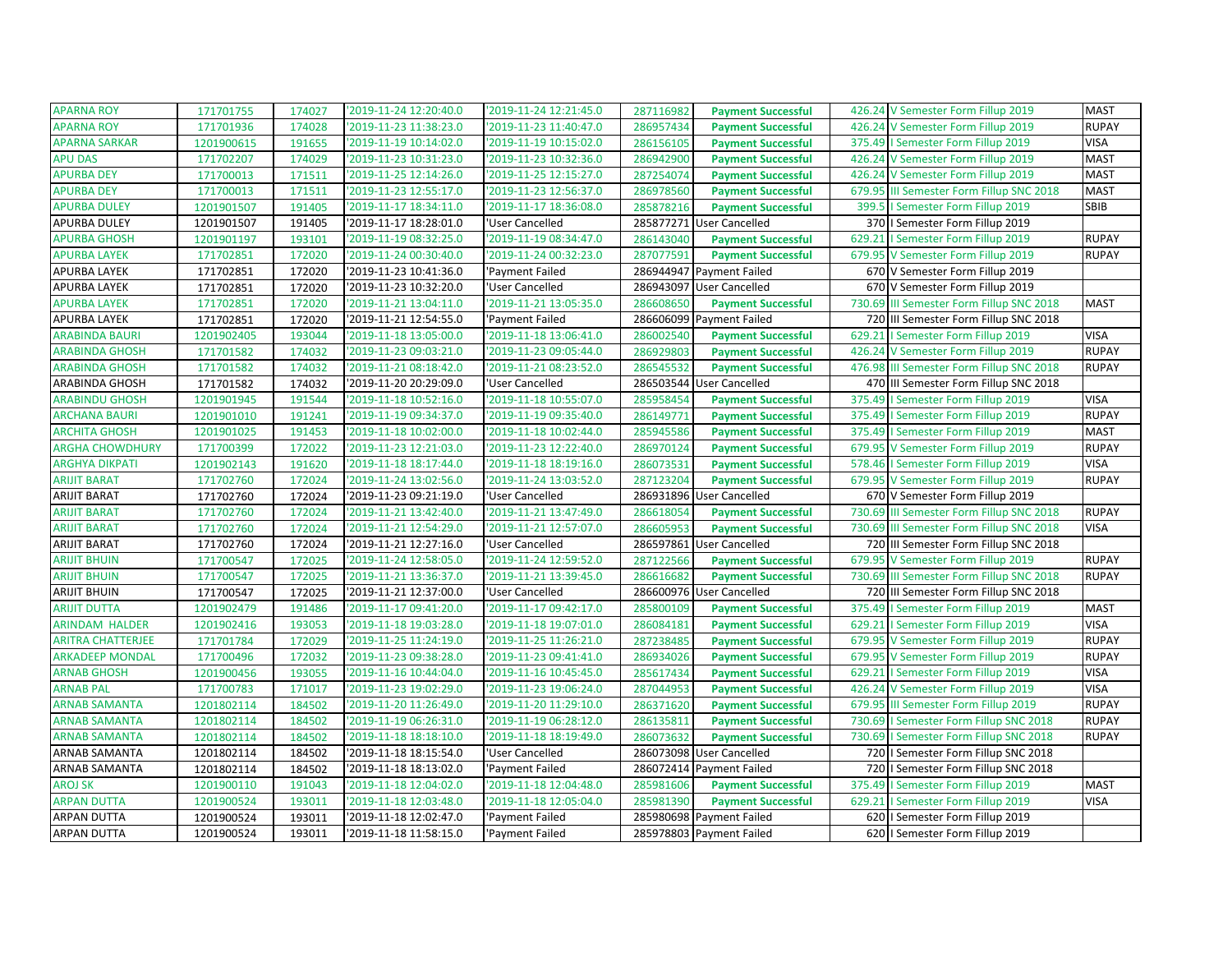| <b>ARPAN PAL</b>        | 1201902517  | 193161 | '2019-11-16 10:14:54.0 | '2019-11-16 10:15:47.0 | 285611757 | <b>Payment Successful</b> | 629.21   Semester Form Fillup 2019       | <b>VISA</b>  |
|-------------------------|-------------|--------|------------------------|------------------------|-----------|---------------------------|------------------------------------------|--------------|
| <b>ARPAN RUIDAS</b>     | 171702488   | 173002 | '2019-11-25 18:52:44.0 | '2019-11-25 18:54:17.0 | 287340756 | <b>Payment Successful</b> | 629.21 V Semester Form Fillup 2019       | <b>RUPAY</b> |
| <b>ARPAN RUIDAS</b>     | 171702488   | 173002 | '2019-11-21 12:30:46.0 | 'User Cancelled        |           | 286598983 User Cancelled  | 470 III Semester Form Fillup SNC 2018    |              |
| <b>ARPAN RUIDAS</b>     | 171702488   | 173002 | '2019-11-21 12:16:47.0 | '2019-11-21 12:21:05.0 | 286593838 | <b>Payment Successful</b> | 476.98 III Semester Form Fillup SNC 2018 | <b>RUPAY</b> |
| <b>ARPAN RUIDAS</b>     | 171702488   | 173002 | 2019-11-19 15:32:08.0  | '2019-11-19 15:36:10.0 | 286233127 | <b>Payment Successful</b> | 679.95   Semester Form Fillup SNC 2017   | <b>RUPAY</b> |
| ARPAN RUIDAS            | 171702488   | 173002 | '2019-11-19 08:02:39.0 | 'User Cancelled        |           | 286140604 User Cancelled  | 670   I Semester Form Fillup SNC 2017    |              |
| <b>ARPAN SENGUPTA</b>   | 1721700065  | 174036 | '2019-11-23 08:54:32.0 | '2019-11-23 08:57:38.0 | 286928813 | <b>Payment Successful</b> | 426.24 V Semester Form Fillup 2019       | <b>MAST</b>  |
| ARPAN SENGUPTA          | 1721700065  | 174036 | '2019-11-23 08:50:26.0 | 'Payment Failed        |           | 286928419 Payment Failed  | 420 V Semester Form Fillup 2019          |              |
| ARPAN SENGUPTA          | 1721700065  | 174036 | '2019-11-23 08:47:02.0 | 'Payment Failed        |           | 286928080 Payment Failed  | 420 V Semester Form Fillup 2019          |              |
| ARPAN SENGUPTA          | 1721700065  | 174036 | '2019-11-23 08:40:17.0 | 'Payment Failed        |           | 286927460 Payment Failed  | 420 V Semester Form Fillup 2019          |              |
| ARPAN SENGUPTA          | 1721700065  | 174036 | '2019-11-23 08:31:37.0 | 'Payment Failed        |           | 286926782 Payment Failed  | 420 V Semester Form Fillup 2019          |              |
| <b>ARPAN SENGUPTA</b>   | 1721700065  | 174036 | '2019-11-23 08:27:07.0 | 'Payment Failed        |           | 286926417 Payment Failed  | 420 V Semester Form Fillup 2019          |              |
| ARPAN SENGUPTA          | 1721700065  | 174036 | 2019-11-22 18:57:44.0  | 'User Cancelled        |           | 286871287 User Cancelled  | 420 V Semester Form Fillup 2019          |              |
| ARPITA BISWAS           | 1201900626  | 191444 | '2019-11-18 18:23:19.0 | '2019-11-18 18:26:06.0 | 286074818 | <b>Payment Successful</b> | 375.49   Semester Form Fillup 2019       | <b>VISA</b>  |
| <b>ARPITA GARAI</b>     | 1201800785  | 182045 | '2019-11-20 11:06:44.0 | '2019-11-20 11:11:19.0 | 286366107 | <b>Payment Successful</b> | 629.21 III Semester Form Fillup 2019     | <b>VISA</b>  |
| <b>ARPITA KHATUN</b>    | 1201900068  | 191025 | '2019-11-17 12:57:54.0 | '2019-11-17 12:59:27.0 | 285831870 | <b>Payment Successful</b> | 375.49   Semester Form Fillup 2019       | <b>VISA</b>  |
| <b>ARPITA PAL</b>       | 1201901211  | 193206 | '2019-11-19 09:08:10.0 | '2019-11-19 09:08:53.0 | 286146522 | <b>Payment Successful</b> | 629.21   Semester Form Fillup 2019       | <b>VISA</b>  |
| <b>ARPITA PATRA</b>     | 171701077   | 171019 | '2019-11-23 20:03:56.0 | '2019-11-23 20:05:21.0 | 287054705 | <b>Payment Successful</b> | 679.95 V Semester Form Fillup 2019       | <b>VISA</b>  |
| <b>ARPITA PATRA</b>     | 1201801547  | 184102 | '2019-11-21 10:55:25.0 | '2019-11-21 10:56:33.0 | 286569268 | <b>Payment Successful</b> | 679.95 III Semester Form Fillup 2019     | <b>MAST</b>  |
| <b>ARPITA PATRA</b>     | 1201801547  | 184102 | '2019-11-21 10:55:22.0 | 'User Cancelled        |           | 286569262 User Cancelled  | 670 III Semester Form Fillup 2019        |              |
| <b>ARPITA RAKSHIT</b>   | 171701537   | 171745 | 2019-11-23 18:46:36.0  | '2019-11-23 18:48:38.0 | 287042056 | <b>Payment Successful</b> | 449.5 V Semester Form Fillup 2019        | <b>SBIB</b>  |
| <b>ARPITA RAKSHIT</b>   | 171701537   | 171745 | '2019-11-21 12:39:52.0 | '2019-11-21 12:44:13.0 | 286601845 | <b>Payment Successful</b> | 499.5 III Semester Form Fillup SNC 2018  | SBIB         |
| <b>ARPITA SINGHA</b>    | 171700438   | 171020 | '2019-11-24 18:06:28.0 | '2019-11-24 18:08:24.0 | 287158959 | <b>Payment Successful</b> | 426.24 V Semester Form Fillup 2019       | <b>RUPAY</b> |
| <b>ARPITA TUDU</b>      | 1201902265  | 193207 | '2019-11-18 18:10:24.0 | '2019-11-18 18:12:03.0 | 286071792 | <b>Payment Successful</b> | 649.5   Semester Form Fillup 2019        | SBIB         |
| <b>ARUNDHUTI ROY</b>    | 1201900210  | 191073 | '2019-11-18 17:31:38.0 | '2019-11-18 17:33:21.0 | 286062617 | <b>Payment Successful</b> | 375.49   Semester Form Fillup 2019       | <b>VISA</b>  |
| <b>ARUNDHUTI ROY</b>    | 1201900210  | 191073 | 2019-11-18 17:31:07.0  | 'User Cancelled        |           | 286062518 User Cancelled  | 370   Semester Form Fillup 2019          |              |
| <b>ASHA GHORUI</b>      | 171702407   | 174041 | 2019-11-25 10:23:03.0  | '2019-11-25 10:24:28.0 | 287224074 | <b>Payment Successful</b> | 426.24 V Semester Form Fillup 2019       | <b>MAST</b>  |
| <b>ASHA GHORUI</b>      | 171702407   | 174041 | '2019-11-21 12:23:11.0 | '2019-11-21 12:24:15.0 | 286596261 | <b>Payment Successful</b> | 476.98 III Semester Form Fillup SNC 2018 | <b>MAST</b>  |
| <b>ASHA GHORUI</b>      | 171702407   | 174041 | '2019-11-21 12:23:10.0 | 'User Cancelled        |           | 286596252 User Cancelled  | 470 III Semester Form Fillup SNC 2018    |              |
| <b>ASHA GHOSH</b>       | 1201900870  | 191703 | '2019-11-18 10:55:15.0 | '2019-11-18 11:02:48.0 | 285959354 | <b>Payment Successful</b> | 375.49   Semester Form Fillup 2019       | <b>RUPAY</b> |
| <b>ASHA ROY</b>         | 171700552   | 171021 | '2019-11-23 12:01:12.0 | '2019-11-23 12:02:20.0 | 286963067 | <b>Payment Successful</b> | 426.24 V Semester Form Fillup 2019       | <b>MAST</b>  |
| <b>ASHIS KUNDU</b>      | 1201800805  | 182605 | '2019-11-20 16:42:50.0 | '2019-11-20 16:47:42.0 | 286453904 | <b>Payment Successful</b> | 629.21 III Semester Form Fillup 2019     | <b>RUPAY</b> |
| <b>ASHIS KUNDU</b>      | 1201800805  | 182605 | '2019-11-20 16:42:13.0 | 'User Cancelled        |           | 286453754 User Cancelled  | 620 III Semester Form Fillup 2019        |              |
| <b>ASHIS KUNDU</b>      | 1201800805  | 182605 | '2019-11-20 16:42:03.0 | 'User Cancelled        |           | 286453713 User Cancelled  | 620 III Semester Form Fillup 2019        |              |
| ASHIS KUNDU             | 1201800805  | 182605 | '2019-11-20 16:39:27.0 | 'User Cancelled        |           | 286453065 User Cancelled  | 620 III Semester Form Fillup 2019        |              |
| <b>ASHIS KUNDU</b>      | 1201800805  | 182605 | 2019-11-20 10:16:01.0  | 'Payment Failed        |           | 286353986 Payment Failed  | 620 III Semester Form Fillup 2019        |              |
| <b>ASHIS KUNDU</b>      | 1201800805  | 182605 | '2019-11-18 17:20:48.0 | '2019-11-18 17:23:17.0 | 286060100 | <b>Payment Successful</b> | 679.95   Semester Form Fillup SNC 2018   | <b>RUPAY</b> |
| <b>ASHIS KUNDU</b>      | 1201800805  | 182605 | 2019-11-18 17:13:25.0  | 'User Cancelled        |           | 286058376 User Cancelled  | 670   Semester Form Fillup SNC 2018      |              |
| <b>ASHIS KUNDU</b>      | 1201800805  | 182605 | '2019-11-18 17:11:14.0 | 'User Cancelled        |           | 286057537 User Cancelled  | 670   Semester Form Fillup SNC 2018      |              |
| <b>ASHIS KUNDU</b>      | 1201800805  | 182605 | '2019-11-18 17:09:12.0 | 'User Cancelled        |           | 286056890 User Cancelled  | 670   Semester Form Fillup SNC 2018      |              |
| <b>ASHIS MONDAL</b>     | 1201901921  | 191910 | '2019-11-18 20:53:11.0 | '2019-11-18 20:57:55.0 | 286105665 | <b>Payment Successful</b> | 375.49   Semester Form Fillup 2019       | <b>RUPAY</b> |
| <b>ASIF MONDAL</b>      | 171700296   | 172037 | '2019-11-23 12:35:43.0 | '2019-11-23 12:38:13.0 | 286974030 | <b>Payment Successful</b> | 679.95 V Semester Form Fillup 2019       | <b>RUPAY</b> |
| <b>ASIF REJA MONDAL</b> | 1201960040  | 192140 | '2019-11-18 13:10:42.0 | '2019-11-18 13:11:52.0 | 286004080 | <b>Payment Successful</b> | 375.49   Semester Form Fillup 2019       | <b>MAST</b>  |
| <b>ASIM BAURI</b>       | 12018008236 | 174526 | '2019-11-25 08:43:33.0 | '2019-11-25 08:44:14.0 | 287211433 | <b>Payment Successful</b> | 426.24 V Semester Form Fillup 2019       | <b>MAST</b>  |
| <b>ASIM BAURI</b>       | 1201802404  | 182050 | '2019-11-21 10:44:47.0 | '2019-11-21 10:46:22.0 | 286566639 | <b>Payment Successful</b> | 426.24 III Semester Form Fillup 2019     | <b>MAST</b>  |
| <b>ASIM BAURI</b>       | 1201802404  | 182050 | '2019-11-19 19:47:28.0 | '2019-11-19 19:49:30.0 | 286288492 | <b>Payment Successful</b> | 476.98   Semester Form Fillup SNC 2018   | <b>MAST</b>  |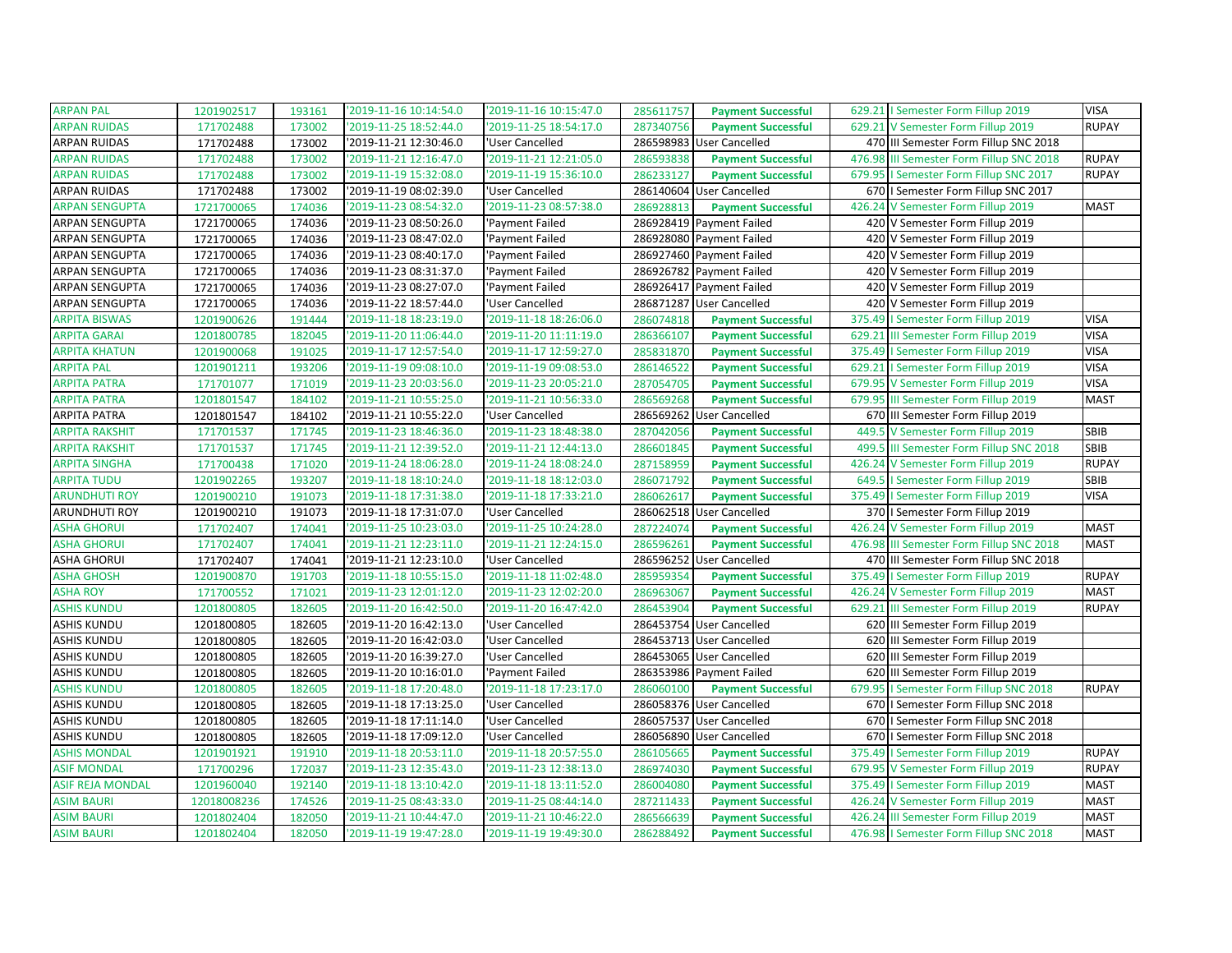| <b>ASIM DIGAR</b><br>'2019-11-19 08:22:36.0<br>'2019-11-19 08:23:53.0<br>375.49   Semester Form Fillup 2019<br><b>VISA</b><br>1201960010<br>192131<br>286142128<br><b>Payment Successful</b><br>1201905030<br>'2019-11-19 14:03:11.0<br>375.49   Semester Form Fillup 2019<br><b>ASIM GAYEN</b><br>192106<br>'2019-11-19 13:58:54.0<br>286214627<br><b>Payment Successful</b><br><b>MAST</b><br><b>MAST</b><br><b>ASIM GHOSH</b><br>'2019-11-20 09:03:15.0<br>'2019-11-20 09:05:41.0<br>629.21 III Semester Form Fillup 2019<br>1201802692<br>181111<br>286343591<br><b>Payment Successful</b><br><b>ASISH BAURI</b><br>'2019-11-23 20:22:38.0<br>'2019-11-23 20:25:24.0<br><b>RUPAY</b><br>171700970<br>172038<br>287057204<br><b>Payment Successful</b><br>679.95 V Semester Form Fillup 2019<br><b>ASISH BAURI</b><br>'2019-11-21 12:45:46.0<br>'2019-11-21 12:48:21.0<br>730.69 III Semester Form Fillup SNC 2018<br><b>RUPAY</b><br>171700970<br>172038<br>286603515<br><b>Payment Successful</b><br><b>ASISH BHUIN</b><br>1201802321<br>182051<br>'2019-11-20 09:35:37.0<br>'2019-11-20 09:37:10.0<br>286347373<br>649.5 III Semester Form Fillup 2019<br>SBIB<br><b>Payment Successful</b><br>172039<br>'2019-11-23 09:07:58.0<br>'2019-11-23 09:10:32.0<br>679.95 V Semester Form Fillup 2019<br><b>MAST</b><br>171702815<br>286930355<br><b>Payment Successful</b><br><b>MAST</b><br>ASIT KUMAR MURMU<br>171702815<br>172039<br>'2019-11-21 12:41:04.0<br>'2019-11-21 12:42:18.0<br>286602255<br><b>Payment Successful</b><br>730.69 III Semester Form Fillup SNC 2018<br><b>VISA</b><br><b>ASLEHA KHATUN</b><br>1201900090<br>191035<br>2019-11-17 17:44:25.0<br>'2019-11-17 17:46:18.0<br>375.49   Semester Form Fillup 2019<br>285870406<br><b>Payment Successful</b><br>1201900021<br>191006<br>'2019-11-19 10:01:59.0<br>'2019-11-19 10:06:50.0<br>286153929<br>375.49   Semester Form Fillup 2019<br><b>VISA</b><br><b>ASLIMA NASRIN</b><br><b>Payment Successful</b><br>286153194 Payment Failed<br>ASLIMA NASRIN<br>1201900021<br>191006<br>'2019-11-19 09:58:02.0<br>'Payment Failed<br>370   Semester Form Fillup 2019<br>191006<br>286052971<br>370   Semester Form Fillup 2019<br>ASLIMA NASRIN<br>1201900021<br>'2019-11-18 16:52:17.0<br>'Payment Failed<br>Payment Failed<br>629.21   Semester Form Fillup 2019<br><b>MAST</b><br>ASMATARA KHATUN<br>1201902344<br>191371<br>'2019-11-18 09:07:06.0<br>'2019-11-18 09:09:11.0<br>285937921<br><b>Payment Successful</b><br><b>ASRINA KHATUN</b><br>1201805038<br>182514<br>'2019-11-21 11:16:55.0<br>'2019-11-21 11:18:39.0<br>286575383<br>426.24 III Semester Form Fillup 2019<br><b>MAST</b><br><b>Payment Successful</b><br>286574713 Payment Failed<br>420 III Semester Form Fillup 2019<br>1201805038<br>182514<br>'2019-11-21 11:14:36.0<br>'Payment Failed<br><b>ASTAMI PARAMANIK</b><br>1201800396<br>181707<br>'2019-11-21 08:20:27.0<br>'2019-11-21 08:24:45.0<br>286545695<br><b>RUPAY</b><br><b>Payment Successful</b><br>629.21 III Semester Form Fillup 2019<br><b>ASTAMI PARAMANIK</b><br>2019-11-19 18:34:59.0<br>'2019-11-19 18:41:36.0<br>476.98   Semester Form Fillup SNC 2018<br><b>RUPAY</b><br>1201800396<br>181707<br>286272961<br><b>Payment Successful</b><br>1201902278<br>192002<br>'2019-11-18 10:03:05.0<br>'2019-11-18 10:12:44.0<br>285945788<br>375.49   Semester Form Fillup 2019<br><b>MAST</b><br><b>ASTIK KARMAKAR</b><br><b>Payment Successful</b><br><b>MAST</b><br><b>ASTIK MALLICK</b><br>'2019-11-25 11:09:25.0<br>'2019-11-25 11:10:02.0<br>287234660<br>426.24 V Semester Form Fillup 2019<br>171701749<br>171023<br><b>Payment Successful</b><br><b>ATASI BAG</b><br>'2019-11-21 13:32:53.0<br>'2019-11-21 13:33:50.0<br>426.24 III Semester Form Fillup 2019<br><b>MAST</b><br>1201800326<br>182053<br>286615820<br><b>Payment Successful</b><br><b>ATASI MAJI</b><br>PAYTM<br>'2019-11-20 10:34:30.0<br>'2019-11-20 10:37:34.0<br>686.19 III Semester Form Fillup 2019<br>1201800532<br>184008<br>286357855<br><b>Payment Successful</b><br><b>ATASI MAJI</b><br>'2019-11-18 17:22:26.0<br>'2019-11-18 17:27:18.0<br>737.4   Semester Form Fillup SNC 2018<br>PAYTM<br>1201800532<br>184008<br>286060596<br><b>Payment Successful</b><br><b>ATREYEE BANERJEE</b><br>'2019-11-21 11:27:34.0<br>'2019-11-21 11:28:38.0<br>286578385<br>426.24 III Semester Form Fillup 2019<br><b>VISA</b><br>1201802408<br>181309<br><b>Payment Successful</b><br>ATREYEE BANERJEE<br>1201802408<br>181309<br>'2019-11-21 11:27:22.0<br>'User Cancelled<br>286578331 User Cancelled<br>420 III Semester Form Fillup 2019<br><b>VISA</b><br><b>AVAS KAR</b><br>'2019-11-23 12:53:23.0<br>'2019-11-23 12:54:22.0<br>426.24 V Semester Form Fillup 2019<br>171700250<br>171025<br>286978142<br><b>Payment Successful</b><br><b>MAST</b><br><b>AVAS KAR</b><br>171700250<br>171025<br>'2019-11-21 13:34:36.0<br>'2019-11-21 13:36:59.0<br>286616209<br>476.98 III Semester Form Fillup SNC 2018<br><b>Payment Successful</b><br>171025<br>171700250<br>'2019-11-21 13:33:58.0<br>'User Cancelled<br>286616059 User Cancelled<br>470 III Semester Form Fillup SNC 2018<br>'2019-11-20 11:19:12.0<br>679.95 III Semester Form Fillup 2019<br><b>MAST</b><br><b>AVAYA DAS</b><br>1201800541<br>184009<br>'2019-11-20 11:23:57.0<br>286369469<br><b>Payment Successful</b><br><b>VISA</b><br><b>AVAYA DAS</b><br>1201800541<br>184009<br>'2019-11-19 13:32:26.0<br>'2019-11-19 13:33:11.0<br>286208749<br>730.69   Semester Form Fillup SNC 2018<br><b>Payment Successful</b><br><b>AVIJIT GARAI</b><br>'2019-11-19 10:45:23.0<br>'2019-11-19 10:47:37.0<br>599.5   Semester Form Fillup 2019<br>SBIB<br>1201900695<br>191563<br>286162734<br><b>Payment Successful</b><br>191563<br>'2019-11-19 10:42:04.0<br><b>AVIJIT GARAI</b><br>1201900695<br>'2019-11-19 10:35:19.0<br>286160564<br>599.5   Semester Form Fillup 2019<br><b>SBIB</b><br><b>Payment Successful</b><br>AVIJIT GARAI<br>'2019-11-19 09:51:36.0<br>286152180 User Cancelled<br>570   Semester Form Fillup 2019<br>1201900695<br>191563<br>'User Cancelled<br>'2019-11-18 18:00:53.0<br>578.46   Semester Form Fillup 2019<br><b>MAST</b><br><b>AVIJIT GARAI</b><br>1201900695<br>191563<br>'2019-11-18 18:03:17.0<br>286069484<br><b>Payment Successful</b><br>AVIJIT GARAI<br>'2019-11-18 17:56:17.0<br>286068381 Payment Failed<br>570   Semester Form Fillup 2019<br>1201900695<br>191563<br>'Payment Failed<br><b>AVIJIT GARAI</b><br>1201901856<br>193036<br>'2019-11-17 22:04:50.0<br>'2019-11-17 22:15:27.0<br>285908623<br>629.21   Semester Form Fillup 2019<br><b>MAST</b><br><b>Payment Successful</b><br><b>AVIJIT HALDER</b><br>'2019-11-23 12:04:41.0<br>'2019-11-23 12:05:25.0<br>426.24 V Semester Form Fillup 2019<br><b>VISA</b><br>171701801<br>174050<br>286964649<br><b>Payment Successful</b><br><b>AVIJIT MAL</b><br>1201901279<br>191793<br>'2019-11-18 20:46:26.0<br>286104525<br><b>RUPAY</b><br>'2019-11-18 20:49:09.0<br><b>Payment Successful</b><br>375.49   Semester Form Fillup 2019<br><b>AVIJIT MONDAL</b><br>1201902334<br>193209<br>'2019-11-19 12:04:49.0<br>'2019-11-19 12:06:49.0<br>286183144<br>634.99   Semester Form Fillup 2019<br><b>PAYTM</b><br><b>Payment Successful</b><br>1201902334<br>193209<br>'2019-11-19 12:04:36.0<br>'User Cancelled<br>286183051 User Cancelled<br>620   Semester Form Fillup 2019<br>1201902334<br>193209<br>'2019-11-19 12:03:16.0<br>'User Cancelled<br>286182510 User Cancelled<br>620   Semester Form Fillup 2019<br>193209<br>AVIJIT MONDAL<br>1201902334<br>'2019-11-19 12:02:55.0<br>'User Cancelled<br>286182354<br><b>User Cancelled</b><br>620   Semester Form Fillup 2019<br>286179439 User Cancelled<br>620   Semester Form Fillup 2019<br>AVIJIT MONDAL<br>193209<br>'2019-11-19 11:53:37.0<br>'User Cancelled<br>1201902334<br>1201902334<br>193209<br>286174825 Payment Failed<br>'2019-11-19 11:36:38.0<br>'Payment Failed<br>620   Semester Form Fillup 2019<br>194001<br>'2019-11-18 11:55:12.0<br>'2019-11-18 11:56:18.0<br>285977833<br><b>Payment Successful</b><br>578.46   Semester Form Fillup 2019<br><b>VISA</b><br>1201900022<br>2019-11-25 17:29:04.0<br><b>MAST</b><br>'2019-11-25 17:30:02.0<br>426.24 V Semester Form Fillup 2019<br>171701236<br>171026<br>287323811<br><b>Payment Successful</b> | <b>ASIM BAURI</b>       | 12017003789 | 171513 | '2019-11-18 17:39:03.0 | '2019-11-18 17:40:04.0 | 286064416<br><b>Payment Successful</b> | 476.98   Semester Form Fillup SNC 2017 | <b>MAST</b> |
|--------------------------------------------------------------------------------------------------------------------------------------------------------------------------------------------------------------------------------------------------------------------------------------------------------------------------------------------------------------------------------------------------------------------------------------------------------------------------------------------------------------------------------------------------------------------------------------------------------------------------------------------------------------------------------------------------------------------------------------------------------------------------------------------------------------------------------------------------------------------------------------------------------------------------------------------------------------------------------------------------------------------------------------------------------------------------------------------------------------------------------------------------------------------------------------------------------------------------------------------------------------------------------------------------------------------------------------------------------------------------------------------------------------------------------------------------------------------------------------------------------------------------------------------------------------------------------------------------------------------------------------------------------------------------------------------------------------------------------------------------------------------------------------------------------------------------------------------------------------------------------------------------------------------------------------------------------------------------------------------------------------------------------------------------------------------------------------------------------------------------------------------------------------------------------------------------------------------------------------------------------------------------------------------------------------------------------------------------------------------------------------------------------------------------------------------------------------------------------------------------------------------------------------------------------------------------------------------------------------------------------------------------------------------------------------------------------------------------------------------------------------------------------------------------------------------------------------------------------------------------------------------------------------------------------------------------------------------------------------------------------------------------------------------------------------------------------------------------------------------------------------------------------------------------------------------------------------------------------------------------------------------------------------------------------------------------------------------------------------------------------------------------------------------------------------------------------------------------------------------------------------------------------------------------------------------------------------------------------------------------------------------------------------------------------------------------------------------------------------------------------------------------------------------------------------------------------------------------------------------------------------------------------------------------------------------------------------------------------------------------------------------------------------------------------------------------------------------------------------------------------------------------------------------------------------------------------------------------------------------------------------------------------------------------------------------------------------------------------------------------------------------------------------------------------------------------------------------------------------------------------------------------------------------------------------------------------------------------------------------------------------------------------------------------------------------------------------------------------------------------------------------------------------------------------------------------------------------------------------------------------------------------------------------------------------------------------------------------------------------------------------------------------------------------------------------------------------------------------------------------------------------------------------------------------------------------------------------------------------------------------------------------------------------------------------------------------------------------------------------------------------------------------------------------------------------------------------------------------------------------------------------------------------------------------------------------------------------------------------------------------------------------------------------------------------------------------------------------------------------------------------------------------------------------------------------------------------------------------------------------------------------------------------------------------------------------------------------------------------------------------------------------------------------------------------------------------------------------------------------------------------------------------------------------------------------------------------------------------------------------------------------------------------------------------------------------------------------------------------------------------------------------------------------------------------------------------------------------------------------------------------------------------------------------------------------------------------------------------------------------------------------------------------------------------------------------------------------------------------------------------------------------------------------------------------------------------------------------------------------------------------------------------------------------------------------------------------------------------------------------------------------------------------------------------------------------------------------------------------------------------------------------------------------------------------------------------------------------------------------------------------------------------------------------------------------------------------------------------------------------------------------------------------------------------------------------------------------------------------------------------------------------------------------------------------------------------------------------------------------------------------------------------------------------------------------------------------------------------------------------------------------------------------------------------------------------------------------------------------------------------------------------------------------------------------------------------------------------------------------------------------------------------------------------------------------------------------------------------------------------------------------------------------------------------------------------------------------------------------------------------------------------------------------------------------------------------------------------------------------------------|-------------------------|-------------|--------|------------------------|------------------------|----------------------------------------|----------------------------------------|-------------|
|                                                                                                                                                                                                                                                                                                                                                                                                                                                                                                                                                                                                                                                                                                                                                                                                                                                                                                                                                                                                                                                                                                                                                                                                                                                                                                                                                                                                                                                                                                                                                                                                                                                                                                                                                                                                                                                                                                                                                                                                                                                                                                                                                                                                                                                                                                                                                                                                                                                                                                                                                                                                                                                                                                                                                                                                                                                                                                                                                                                                                                                                                                                                                                                                                                                                                                                                                                                                                                                                                                                                                                                                                                                                                                                                                                                                                                                                                                                                                                                                                                                                                                                                                                                                                                                                                                                                                                                                                                                                                                                                                                                                                                                                                                                                                                                                                                                                                                                                                                                                                                                                                                                                                                                                                                                                                                                                                                                                                                                                                                                                                                                                                                                                                                                                                                                                                                                                                                                                                                                                                                                                                                                                                                                                                                                                                                                                                                                                                                                                                                                                                                                                                                                                                                                                                                                                                                                                                                                                                                                                                                                                                                                                                                                                                                                                                                                                                                                                                                                                                                                                                                                                                                                                                                                                                                                                                                                                                                                                                                                                                                                                                                                                                                                                                                                                                                                                                                                |                         |             |        |                        |                        |                                        |                                        |             |
|                                                                                                                                                                                                                                                                                                                                                                                                                                                                                                                                                                                                                                                                                                                                                                                                                                                                                                                                                                                                                                                                                                                                                                                                                                                                                                                                                                                                                                                                                                                                                                                                                                                                                                                                                                                                                                                                                                                                                                                                                                                                                                                                                                                                                                                                                                                                                                                                                                                                                                                                                                                                                                                                                                                                                                                                                                                                                                                                                                                                                                                                                                                                                                                                                                                                                                                                                                                                                                                                                                                                                                                                                                                                                                                                                                                                                                                                                                                                                                                                                                                                                                                                                                                                                                                                                                                                                                                                                                                                                                                                                                                                                                                                                                                                                                                                                                                                                                                                                                                                                                                                                                                                                                                                                                                                                                                                                                                                                                                                                                                                                                                                                                                                                                                                                                                                                                                                                                                                                                                                                                                                                                                                                                                                                                                                                                                                                                                                                                                                                                                                                                                                                                                                                                                                                                                                                                                                                                                                                                                                                                                                                                                                                                                                                                                                                                                                                                                                                                                                                                                                                                                                                                                                                                                                                                                                                                                                                                                                                                                                                                                                                                                                                                                                                                                                                                                                                                                |                         |             |        |                        |                        |                                        |                                        |             |
|                                                                                                                                                                                                                                                                                                                                                                                                                                                                                                                                                                                                                                                                                                                                                                                                                                                                                                                                                                                                                                                                                                                                                                                                                                                                                                                                                                                                                                                                                                                                                                                                                                                                                                                                                                                                                                                                                                                                                                                                                                                                                                                                                                                                                                                                                                                                                                                                                                                                                                                                                                                                                                                                                                                                                                                                                                                                                                                                                                                                                                                                                                                                                                                                                                                                                                                                                                                                                                                                                                                                                                                                                                                                                                                                                                                                                                                                                                                                                                                                                                                                                                                                                                                                                                                                                                                                                                                                                                                                                                                                                                                                                                                                                                                                                                                                                                                                                                                                                                                                                                                                                                                                                                                                                                                                                                                                                                                                                                                                                                                                                                                                                                                                                                                                                                                                                                                                                                                                                                                                                                                                                                                                                                                                                                                                                                                                                                                                                                                                                                                                                                                                                                                                                                                                                                                                                                                                                                                                                                                                                                                                                                                                                                                                                                                                                                                                                                                                                                                                                                                                                                                                                                                                                                                                                                                                                                                                                                                                                                                                                                                                                                                                                                                                                                                                                                                                                                                |                         |             |        |                        |                        |                                        |                                        |             |
|                                                                                                                                                                                                                                                                                                                                                                                                                                                                                                                                                                                                                                                                                                                                                                                                                                                                                                                                                                                                                                                                                                                                                                                                                                                                                                                                                                                                                                                                                                                                                                                                                                                                                                                                                                                                                                                                                                                                                                                                                                                                                                                                                                                                                                                                                                                                                                                                                                                                                                                                                                                                                                                                                                                                                                                                                                                                                                                                                                                                                                                                                                                                                                                                                                                                                                                                                                                                                                                                                                                                                                                                                                                                                                                                                                                                                                                                                                                                                                                                                                                                                                                                                                                                                                                                                                                                                                                                                                                                                                                                                                                                                                                                                                                                                                                                                                                                                                                                                                                                                                                                                                                                                                                                                                                                                                                                                                                                                                                                                                                                                                                                                                                                                                                                                                                                                                                                                                                                                                                                                                                                                                                                                                                                                                                                                                                                                                                                                                                                                                                                                                                                                                                                                                                                                                                                                                                                                                                                                                                                                                                                                                                                                                                                                                                                                                                                                                                                                                                                                                                                                                                                                                                                                                                                                                                                                                                                                                                                                                                                                                                                                                                                                                                                                                                                                                                                                                                |                         |             |        |                        |                        |                                        |                                        |             |
|                                                                                                                                                                                                                                                                                                                                                                                                                                                                                                                                                                                                                                                                                                                                                                                                                                                                                                                                                                                                                                                                                                                                                                                                                                                                                                                                                                                                                                                                                                                                                                                                                                                                                                                                                                                                                                                                                                                                                                                                                                                                                                                                                                                                                                                                                                                                                                                                                                                                                                                                                                                                                                                                                                                                                                                                                                                                                                                                                                                                                                                                                                                                                                                                                                                                                                                                                                                                                                                                                                                                                                                                                                                                                                                                                                                                                                                                                                                                                                                                                                                                                                                                                                                                                                                                                                                                                                                                                                                                                                                                                                                                                                                                                                                                                                                                                                                                                                                                                                                                                                                                                                                                                                                                                                                                                                                                                                                                                                                                                                                                                                                                                                                                                                                                                                                                                                                                                                                                                                                                                                                                                                                                                                                                                                                                                                                                                                                                                                                                                                                                                                                                                                                                                                                                                                                                                                                                                                                                                                                                                                                                                                                                                                                                                                                                                                                                                                                                                                                                                                                                                                                                                                                                                                                                                                                                                                                                                                                                                                                                                                                                                                                                                                                                                                                                                                                                                                                |                         |             |        |                        |                        |                                        |                                        |             |
|                                                                                                                                                                                                                                                                                                                                                                                                                                                                                                                                                                                                                                                                                                                                                                                                                                                                                                                                                                                                                                                                                                                                                                                                                                                                                                                                                                                                                                                                                                                                                                                                                                                                                                                                                                                                                                                                                                                                                                                                                                                                                                                                                                                                                                                                                                                                                                                                                                                                                                                                                                                                                                                                                                                                                                                                                                                                                                                                                                                                                                                                                                                                                                                                                                                                                                                                                                                                                                                                                                                                                                                                                                                                                                                                                                                                                                                                                                                                                                                                                                                                                                                                                                                                                                                                                                                                                                                                                                                                                                                                                                                                                                                                                                                                                                                                                                                                                                                                                                                                                                                                                                                                                                                                                                                                                                                                                                                                                                                                                                                                                                                                                                                                                                                                                                                                                                                                                                                                                                                                                                                                                                                                                                                                                                                                                                                                                                                                                                                                                                                                                                                                                                                                                                                                                                                                                                                                                                                                                                                                                                                                                                                                                                                                                                                                                                                                                                                                                                                                                                                                                                                                                                                                                                                                                                                                                                                                                                                                                                                                                                                                                                                                                                                                                                                                                                                                                                                |                         |             |        |                        |                        |                                        |                                        |             |
|                                                                                                                                                                                                                                                                                                                                                                                                                                                                                                                                                                                                                                                                                                                                                                                                                                                                                                                                                                                                                                                                                                                                                                                                                                                                                                                                                                                                                                                                                                                                                                                                                                                                                                                                                                                                                                                                                                                                                                                                                                                                                                                                                                                                                                                                                                                                                                                                                                                                                                                                                                                                                                                                                                                                                                                                                                                                                                                                                                                                                                                                                                                                                                                                                                                                                                                                                                                                                                                                                                                                                                                                                                                                                                                                                                                                                                                                                                                                                                                                                                                                                                                                                                                                                                                                                                                                                                                                                                                                                                                                                                                                                                                                                                                                                                                                                                                                                                                                                                                                                                                                                                                                                                                                                                                                                                                                                                                                                                                                                                                                                                                                                                                                                                                                                                                                                                                                                                                                                                                                                                                                                                                                                                                                                                                                                                                                                                                                                                                                                                                                                                                                                                                                                                                                                                                                                                                                                                                                                                                                                                                                                                                                                                                                                                                                                                                                                                                                                                                                                                                                                                                                                                                                                                                                                                                                                                                                                                                                                                                                                                                                                                                                                                                                                                                                                                                                                                                | <b>ASIT KUMAR MURMU</b> |             |        |                        |                        |                                        |                                        |             |
|                                                                                                                                                                                                                                                                                                                                                                                                                                                                                                                                                                                                                                                                                                                                                                                                                                                                                                                                                                                                                                                                                                                                                                                                                                                                                                                                                                                                                                                                                                                                                                                                                                                                                                                                                                                                                                                                                                                                                                                                                                                                                                                                                                                                                                                                                                                                                                                                                                                                                                                                                                                                                                                                                                                                                                                                                                                                                                                                                                                                                                                                                                                                                                                                                                                                                                                                                                                                                                                                                                                                                                                                                                                                                                                                                                                                                                                                                                                                                                                                                                                                                                                                                                                                                                                                                                                                                                                                                                                                                                                                                                                                                                                                                                                                                                                                                                                                                                                                                                                                                                                                                                                                                                                                                                                                                                                                                                                                                                                                                                                                                                                                                                                                                                                                                                                                                                                                                                                                                                                                                                                                                                                                                                                                                                                                                                                                                                                                                                                                                                                                                                                                                                                                                                                                                                                                                                                                                                                                                                                                                                                                                                                                                                                                                                                                                                                                                                                                                                                                                                                                                                                                                                                                                                                                                                                                                                                                                                                                                                                                                                                                                                                                                                                                                                                                                                                                                                                |                         |             |        |                        |                        |                                        |                                        |             |
|                                                                                                                                                                                                                                                                                                                                                                                                                                                                                                                                                                                                                                                                                                                                                                                                                                                                                                                                                                                                                                                                                                                                                                                                                                                                                                                                                                                                                                                                                                                                                                                                                                                                                                                                                                                                                                                                                                                                                                                                                                                                                                                                                                                                                                                                                                                                                                                                                                                                                                                                                                                                                                                                                                                                                                                                                                                                                                                                                                                                                                                                                                                                                                                                                                                                                                                                                                                                                                                                                                                                                                                                                                                                                                                                                                                                                                                                                                                                                                                                                                                                                                                                                                                                                                                                                                                                                                                                                                                                                                                                                                                                                                                                                                                                                                                                                                                                                                                                                                                                                                                                                                                                                                                                                                                                                                                                                                                                                                                                                                                                                                                                                                                                                                                                                                                                                                                                                                                                                                                                                                                                                                                                                                                                                                                                                                                                                                                                                                                                                                                                                                                                                                                                                                                                                                                                                                                                                                                                                                                                                                                                                                                                                                                                                                                                                                                                                                                                                                                                                                                                                                                                                                                                                                                                                                                                                                                                                                                                                                                                                                                                                                                                                                                                                                                                                                                                                                                |                         |             |        |                        |                        |                                        |                                        |             |
|                                                                                                                                                                                                                                                                                                                                                                                                                                                                                                                                                                                                                                                                                                                                                                                                                                                                                                                                                                                                                                                                                                                                                                                                                                                                                                                                                                                                                                                                                                                                                                                                                                                                                                                                                                                                                                                                                                                                                                                                                                                                                                                                                                                                                                                                                                                                                                                                                                                                                                                                                                                                                                                                                                                                                                                                                                                                                                                                                                                                                                                                                                                                                                                                                                                                                                                                                                                                                                                                                                                                                                                                                                                                                                                                                                                                                                                                                                                                                                                                                                                                                                                                                                                                                                                                                                                                                                                                                                                                                                                                                                                                                                                                                                                                                                                                                                                                                                                                                                                                                                                                                                                                                                                                                                                                                                                                                                                                                                                                                                                                                                                                                                                                                                                                                                                                                                                                                                                                                                                                                                                                                                                                                                                                                                                                                                                                                                                                                                                                                                                                                                                                                                                                                                                                                                                                                                                                                                                                                                                                                                                                                                                                                                                                                                                                                                                                                                                                                                                                                                                                                                                                                                                                                                                                                                                                                                                                                                                                                                                                                                                                                                                                                                                                                                                                                                                                                                                |                         |             |        |                        |                        |                                        |                                        |             |
|                                                                                                                                                                                                                                                                                                                                                                                                                                                                                                                                                                                                                                                                                                                                                                                                                                                                                                                                                                                                                                                                                                                                                                                                                                                                                                                                                                                                                                                                                                                                                                                                                                                                                                                                                                                                                                                                                                                                                                                                                                                                                                                                                                                                                                                                                                                                                                                                                                                                                                                                                                                                                                                                                                                                                                                                                                                                                                                                                                                                                                                                                                                                                                                                                                                                                                                                                                                                                                                                                                                                                                                                                                                                                                                                                                                                                                                                                                                                                                                                                                                                                                                                                                                                                                                                                                                                                                                                                                                                                                                                                                                                                                                                                                                                                                                                                                                                                                                                                                                                                                                                                                                                                                                                                                                                                                                                                                                                                                                                                                                                                                                                                                                                                                                                                                                                                                                                                                                                                                                                                                                                                                                                                                                                                                                                                                                                                                                                                                                                                                                                                                                                                                                                                                                                                                                                                                                                                                                                                                                                                                                                                                                                                                                                                                                                                                                                                                                                                                                                                                                                                                                                                                                                                                                                                                                                                                                                                                                                                                                                                                                                                                                                                                                                                                                                                                                                                                                |                         |             |        |                        |                        |                                        |                                        |             |
|                                                                                                                                                                                                                                                                                                                                                                                                                                                                                                                                                                                                                                                                                                                                                                                                                                                                                                                                                                                                                                                                                                                                                                                                                                                                                                                                                                                                                                                                                                                                                                                                                                                                                                                                                                                                                                                                                                                                                                                                                                                                                                                                                                                                                                                                                                                                                                                                                                                                                                                                                                                                                                                                                                                                                                                                                                                                                                                                                                                                                                                                                                                                                                                                                                                                                                                                                                                                                                                                                                                                                                                                                                                                                                                                                                                                                                                                                                                                                                                                                                                                                                                                                                                                                                                                                                                                                                                                                                                                                                                                                                                                                                                                                                                                                                                                                                                                                                                                                                                                                                                                                                                                                                                                                                                                                                                                                                                                                                                                                                                                                                                                                                                                                                                                                                                                                                                                                                                                                                                                                                                                                                                                                                                                                                                                                                                                                                                                                                                                                                                                                                                                                                                                                                                                                                                                                                                                                                                                                                                                                                                                                                                                                                                                                                                                                                                                                                                                                                                                                                                                                                                                                                                                                                                                                                                                                                                                                                                                                                                                                                                                                                                                                                                                                                                                                                                                                                                |                         |             |        |                        |                        |                                        |                                        |             |
|                                                                                                                                                                                                                                                                                                                                                                                                                                                                                                                                                                                                                                                                                                                                                                                                                                                                                                                                                                                                                                                                                                                                                                                                                                                                                                                                                                                                                                                                                                                                                                                                                                                                                                                                                                                                                                                                                                                                                                                                                                                                                                                                                                                                                                                                                                                                                                                                                                                                                                                                                                                                                                                                                                                                                                                                                                                                                                                                                                                                                                                                                                                                                                                                                                                                                                                                                                                                                                                                                                                                                                                                                                                                                                                                                                                                                                                                                                                                                                                                                                                                                                                                                                                                                                                                                                                                                                                                                                                                                                                                                                                                                                                                                                                                                                                                                                                                                                                                                                                                                                                                                                                                                                                                                                                                                                                                                                                                                                                                                                                                                                                                                                                                                                                                                                                                                                                                                                                                                                                                                                                                                                                                                                                                                                                                                                                                                                                                                                                                                                                                                                                                                                                                                                                                                                                                                                                                                                                                                                                                                                                                                                                                                                                                                                                                                                                                                                                                                                                                                                                                                                                                                                                                                                                                                                                                                                                                                                                                                                                                                                                                                                                                                                                                                                                                                                                                                                                |                         |             |        |                        |                        |                                        |                                        |             |
|                                                                                                                                                                                                                                                                                                                                                                                                                                                                                                                                                                                                                                                                                                                                                                                                                                                                                                                                                                                                                                                                                                                                                                                                                                                                                                                                                                                                                                                                                                                                                                                                                                                                                                                                                                                                                                                                                                                                                                                                                                                                                                                                                                                                                                                                                                                                                                                                                                                                                                                                                                                                                                                                                                                                                                                                                                                                                                                                                                                                                                                                                                                                                                                                                                                                                                                                                                                                                                                                                                                                                                                                                                                                                                                                                                                                                                                                                                                                                                                                                                                                                                                                                                                                                                                                                                                                                                                                                                                                                                                                                                                                                                                                                                                                                                                                                                                                                                                                                                                                                                                                                                                                                                                                                                                                                                                                                                                                                                                                                                                                                                                                                                                                                                                                                                                                                                                                                                                                                                                                                                                                                                                                                                                                                                                                                                                                                                                                                                                                                                                                                                                                                                                                                                                                                                                                                                                                                                                                                                                                                                                                                                                                                                                                                                                                                                                                                                                                                                                                                                                                                                                                                                                                                                                                                                                                                                                                                                                                                                                                                                                                                                                                                                                                                                                                                                                                                                                |                         |             |        |                        |                        |                                        |                                        |             |
|                                                                                                                                                                                                                                                                                                                                                                                                                                                                                                                                                                                                                                                                                                                                                                                                                                                                                                                                                                                                                                                                                                                                                                                                                                                                                                                                                                                                                                                                                                                                                                                                                                                                                                                                                                                                                                                                                                                                                                                                                                                                                                                                                                                                                                                                                                                                                                                                                                                                                                                                                                                                                                                                                                                                                                                                                                                                                                                                                                                                                                                                                                                                                                                                                                                                                                                                                                                                                                                                                                                                                                                                                                                                                                                                                                                                                                                                                                                                                                                                                                                                                                                                                                                                                                                                                                                                                                                                                                                                                                                                                                                                                                                                                                                                                                                                                                                                                                                                                                                                                                                                                                                                                                                                                                                                                                                                                                                                                                                                                                                                                                                                                                                                                                                                                                                                                                                                                                                                                                                                                                                                                                                                                                                                                                                                                                                                                                                                                                                                                                                                                                                                                                                                                                                                                                                                                                                                                                                                                                                                                                                                                                                                                                                                                                                                                                                                                                                                                                                                                                                                                                                                                                                                                                                                                                                                                                                                                                                                                                                                                                                                                                                                                                                                                                                                                                                                                                                | ASRINA KHATUN           |             |        |                        |                        |                                        |                                        |             |
|                                                                                                                                                                                                                                                                                                                                                                                                                                                                                                                                                                                                                                                                                                                                                                                                                                                                                                                                                                                                                                                                                                                                                                                                                                                                                                                                                                                                                                                                                                                                                                                                                                                                                                                                                                                                                                                                                                                                                                                                                                                                                                                                                                                                                                                                                                                                                                                                                                                                                                                                                                                                                                                                                                                                                                                                                                                                                                                                                                                                                                                                                                                                                                                                                                                                                                                                                                                                                                                                                                                                                                                                                                                                                                                                                                                                                                                                                                                                                                                                                                                                                                                                                                                                                                                                                                                                                                                                                                                                                                                                                                                                                                                                                                                                                                                                                                                                                                                                                                                                                                                                                                                                                                                                                                                                                                                                                                                                                                                                                                                                                                                                                                                                                                                                                                                                                                                                                                                                                                                                                                                                                                                                                                                                                                                                                                                                                                                                                                                                                                                                                                                                                                                                                                                                                                                                                                                                                                                                                                                                                                                                                                                                                                                                                                                                                                                                                                                                                                                                                                                                                                                                                                                                                                                                                                                                                                                                                                                                                                                                                                                                                                                                                                                                                                                                                                                                                                                |                         |             |        |                        |                        |                                        |                                        |             |
|                                                                                                                                                                                                                                                                                                                                                                                                                                                                                                                                                                                                                                                                                                                                                                                                                                                                                                                                                                                                                                                                                                                                                                                                                                                                                                                                                                                                                                                                                                                                                                                                                                                                                                                                                                                                                                                                                                                                                                                                                                                                                                                                                                                                                                                                                                                                                                                                                                                                                                                                                                                                                                                                                                                                                                                                                                                                                                                                                                                                                                                                                                                                                                                                                                                                                                                                                                                                                                                                                                                                                                                                                                                                                                                                                                                                                                                                                                                                                                                                                                                                                                                                                                                                                                                                                                                                                                                                                                                                                                                                                                                                                                                                                                                                                                                                                                                                                                                                                                                                                                                                                                                                                                                                                                                                                                                                                                                                                                                                                                                                                                                                                                                                                                                                                                                                                                                                                                                                                                                                                                                                                                                                                                                                                                                                                                                                                                                                                                                                                                                                                                                                                                                                                                                                                                                                                                                                                                                                                                                                                                                                                                                                                                                                                                                                                                                                                                                                                                                                                                                                                                                                                                                                                                                                                                                                                                                                                                                                                                                                                                                                                                                                                                                                                                                                                                                                                                                |                         |             |        |                        |                        |                                        |                                        |             |
|                                                                                                                                                                                                                                                                                                                                                                                                                                                                                                                                                                                                                                                                                                                                                                                                                                                                                                                                                                                                                                                                                                                                                                                                                                                                                                                                                                                                                                                                                                                                                                                                                                                                                                                                                                                                                                                                                                                                                                                                                                                                                                                                                                                                                                                                                                                                                                                                                                                                                                                                                                                                                                                                                                                                                                                                                                                                                                                                                                                                                                                                                                                                                                                                                                                                                                                                                                                                                                                                                                                                                                                                                                                                                                                                                                                                                                                                                                                                                                                                                                                                                                                                                                                                                                                                                                                                                                                                                                                                                                                                                                                                                                                                                                                                                                                                                                                                                                                                                                                                                                                                                                                                                                                                                                                                                                                                                                                                                                                                                                                                                                                                                                                                                                                                                                                                                                                                                                                                                                                                                                                                                                                                                                                                                                                                                                                                                                                                                                                                                                                                                                                                                                                                                                                                                                                                                                                                                                                                                                                                                                                                                                                                                                                                                                                                                                                                                                                                                                                                                                                                                                                                                                                                                                                                                                                                                                                                                                                                                                                                                                                                                                                                                                                                                                                                                                                                                                                |                         |             |        |                        |                        |                                        |                                        |             |
|                                                                                                                                                                                                                                                                                                                                                                                                                                                                                                                                                                                                                                                                                                                                                                                                                                                                                                                                                                                                                                                                                                                                                                                                                                                                                                                                                                                                                                                                                                                                                                                                                                                                                                                                                                                                                                                                                                                                                                                                                                                                                                                                                                                                                                                                                                                                                                                                                                                                                                                                                                                                                                                                                                                                                                                                                                                                                                                                                                                                                                                                                                                                                                                                                                                                                                                                                                                                                                                                                                                                                                                                                                                                                                                                                                                                                                                                                                                                                                                                                                                                                                                                                                                                                                                                                                                                                                                                                                                                                                                                                                                                                                                                                                                                                                                                                                                                                                                                                                                                                                                                                                                                                                                                                                                                                                                                                                                                                                                                                                                                                                                                                                                                                                                                                                                                                                                                                                                                                                                                                                                                                                                                                                                                                                                                                                                                                                                                                                                                                                                                                                                                                                                                                                                                                                                                                                                                                                                                                                                                                                                                                                                                                                                                                                                                                                                                                                                                                                                                                                                                                                                                                                                                                                                                                                                                                                                                                                                                                                                                                                                                                                                                                                                                                                                                                                                                                                                |                         |             |        |                        |                        |                                        |                                        |             |
|                                                                                                                                                                                                                                                                                                                                                                                                                                                                                                                                                                                                                                                                                                                                                                                                                                                                                                                                                                                                                                                                                                                                                                                                                                                                                                                                                                                                                                                                                                                                                                                                                                                                                                                                                                                                                                                                                                                                                                                                                                                                                                                                                                                                                                                                                                                                                                                                                                                                                                                                                                                                                                                                                                                                                                                                                                                                                                                                                                                                                                                                                                                                                                                                                                                                                                                                                                                                                                                                                                                                                                                                                                                                                                                                                                                                                                                                                                                                                                                                                                                                                                                                                                                                                                                                                                                                                                                                                                                                                                                                                                                                                                                                                                                                                                                                                                                                                                                                                                                                                                                                                                                                                                                                                                                                                                                                                                                                                                                                                                                                                                                                                                                                                                                                                                                                                                                                                                                                                                                                                                                                                                                                                                                                                                                                                                                                                                                                                                                                                                                                                                                                                                                                                                                                                                                                                                                                                                                                                                                                                                                                                                                                                                                                                                                                                                                                                                                                                                                                                                                                                                                                                                                                                                                                                                                                                                                                                                                                                                                                                                                                                                                                                                                                                                                                                                                                                                                |                         |             |        |                        |                        |                                        |                                        |             |
|                                                                                                                                                                                                                                                                                                                                                                                                                                                                                                                                                                                                                                                                                                                                                                                                                                                                                                                                                                                                                                                                                                                                                                                                                                                                                                                                                                                                                                                                                                                                                                                                                                                                                                                                                                                                                                                                                                                                                                                                                                                                                                                                                                                                                                                                                                                                                                                                                                                                                                                                                                                                                                                                                                                                                                                                                                                                                                                                                                                                                                                                                                                                                                                                                                                                                                                                                                                                                                                                                                                                                                                                                                                                                                                                                                                                                                                                                                                                                                                                                                                                                                                                                                                                                                                                                                                                                                                                                                                                                                                                                                                                                                                                                                                                                                                                                                                                                                                                                                                                                                                                                                                                                                                                                                                                                                                                                                                                                                                                                                                                                                                                                                                                                                                                                                                                                                                                                                                                                                                                                                                                                                                                                                                                                                                                                                                                                                                                                                                                                                                                                                                                                                                                                                                                                                                                                                                                                                                                                                                                                                                                                                                                                                                                                                                                                                                                                                                                                                                                                                                                                                                                                                                                                                                                                                                                                                                                                                                                                                                                                                                                                                                                                                                                                                                                                                                                                                                |                         |             |        |                        |                        |                                        |                                        |             |
|                                                                                                                                                                                                                                                                                                                                                                                                                                                                                                                                                                                                                                                                                                                                                                                                                                                                                                                                                                                                                                                                                                                                                                                                                                                                                                                                                                                                                                                                                                                                                                                                                                                                                                                                                                                                                                                                                                                                                                                                                                                                                                                                                                                                                                                                                                                                                                                                                                                                                                                                                                                                                                                                                                                                                                                                                                                                                                                                                                                                                                                                                                                                                                                                                                                                                                                                                                                                                                                                                                                                                                                                                                                                                                                                                                                                                                                                                                                                                                                                                                                                                                                                                                                                                                                                                                                                                                                                                                                                                                                                                                                                                                                                                                                                                                                                                                                                                                                                                                                                                                                                                                                                                                                                                                                                                                                                                                                                                                                                                                                                                                                                                                                                                                                                                                                                                                                                                                                                                                                                                                                                                                                                                                                                                                                                                                                                                                                                                                                                                                                                                                                                                                                                                                                                                                                                                                                                                                                                                                                                                                                                                                                                                                                                                                                                                                                                                                                                                                                                                                                                                                                                                                                                                                                                                                                                                                                                                                                                                                                                                                                                                                                                                                                                                                                                                                                                                                                |                         |             |        |                        |                        |                                        |                                        |             |
|                                                                                                                                                                                                                                                                                                                                                                                                                                                                                                                                                                                                                                                                                                                                                                                                                                                                                                                                                                                                                                                                                                                                                                                                                                                                                                                                                                                                                                                                                                                                                                                                                                                                                                                                                                                                                                                                                                                                                                                                                                                                                                                                                                                                                                                                                                                                                                                                                                                                                                                                                                                                                                                                                                                                                                                                                                                                                                                                                                                                                                                                                                                                                                                                                                                                                                                                                                                                                                                                                                                                                                                                                                                                                                                                                                                                                                                                                                                                                                                                                                                                                                                                                                                                                                                                                                                                                                                                                                                                                                                                                                                                                                                                                                                                                                                                                                                                                                                                                                                                                                                                                                                                                                                                                                                                                                                                                                                                                                                                                                                                                                                                                                                                                                                                                                                                                                                                                                                                                                                                                                                                                                                                                                                                                                                                                                                                                                                                                                                                                                                                                                                                                                                                                                                                                                                                                                                                                                                                                                                                                                                                                                                                                                                                                                                                                                                                                                                                                                                                                                                                                                                                                                                                                                                                                                                                                                                                                                                                                                                                                                                                                                                                                                                                                                                                                                                                                                                |                         |             |        |                        |                        |                                        |                                        |             |
|                                                                                                                                                                                                                                                                                                                                                                                                                                                                                                                                                                                                                                                                                                                                                                                                                                                                                                                                                                                                                                                                                                                                                                                                                                                                                                                                                                                                                                                                                                                                                                                                                                                                                                                                                                                                                                                                                                                                                                                                                                                                                                                                                                                                                                                                                                                                                                                                                                                                                                                                                                                                                                                                                                                                                                                                                                                                                                                                                                                                                                                                                                                                                                                                                                                                                                                                                                                                                                                                                                                                                                                                                                                                                                                                                                                                                                                                                                                                                                                                                                                                                                                                                                                                                                                                                                                                                                                                                                                                                                                                                                                                                                                                                                                                                                                                                                                                                                                                                                                                                                                                                                                                                                                                                                                                                                                                                                                                                                                                                                                                                                                                                                                                                                                                                                                                                                                                                                                                                                                                                                                                                                                                                                                                                                                                                                                                                                                                                                                                                                                                                                                                                                                                                                                                                                                                                                                                                                                                                                                                                                                                                                                                                                                                                                                                                                                                                                                                                                                                                                                                                                                                                                                                                                                                                                                                                                                                                                                                                                                                                                                                                                                                                                                                                                                                                                                                                                                |                         |             |        |                        |                        |                                        |                                        |             |
|                                                                                                                                                                                                                                                                                                                                                                                                                                                                                                                                                                                                                                                                                                                                                                                                                                                                                                                                                                                                                                                                                                                                                                                                                                                                                                                                                                                                                                                                                                                                                                                                                                                                                                                                                                                                                                                                                                                                                                                                                                                                                                                                                                                                                                                                                                                                                                                                                                                                                                                                                                                                                                                                                                                                                                                                                                                                                                                                                                                                                                                                                                                                                                                                                                                                                                                                                                                                                                                                                                                                                                                                                                                                                                                                                                                                                                                                                                                                                                                                                                                                                                                                                                                                                                                                                                                                                                                                                                                                                                                                                                                                                                                                                                                                                                                                                                                                                                                                                                                                                                                                                                                                                                                                                                                                                                                                                                                                                                                                                                                                                                                                                                                                                                                                                                                                                                                                                                                                                                                                                                                                                                                                                                                                                                                                                                                                                                                                                                                                                                                                                                                                                                                                                                                                                                                                                                                                                                                                                                                                                                                                                                                                                                                                                                                                                                                                                                                                                                                                                                                                                                                                                                                                                                                                                                                                                                                                                                                                                                                                                                                                                                                                                                                                                                                                                                                                                                                |                         |             |        |                        |                        |                                        |                                        |             |
|                                                                                                                                                                                                                                                                                                                                                                                                                                                                                                                                                                                                                                                                                                                                                                                                                                                                                                                                                                                                                                                                                                                                                                                                                                                                                                                                                                                                                                                                                                                                                                                                                                                                                                                                                                                                                                                                                                                                                                                                                                                                                                                                                                                                                                                                                                                                                                                                                                                                                                                                                                                                                                                                                                                                                                                                                                                                                                                                                                                                                                                                                                                                                                                                                                                                                                                                                                                                                                                                                                                                                                                                                                                                                                                                                                                                                                                                                                                                                                                                                                                                                                                                                                                                                                                                                                                                                                                                                                                                                                                                                                                                                                                                                                                                                                                                                                                                                                                                                                                                                                                                                                                                                                                                                                                                                                                                                                                                                                                                                                                                                                                                                                                                                                                                                                                                                                                                                                                                                                                                                                                                                                                                                                                                                                                                                                                                                                                                                                                                                                                                                                                                                                                                                                                                                                                                                                                                                                                                                                                                                                                                                                                                                                                                                                                                                                                                                                                                                                                                                                                                                                                                                                                                                                                                                                                                                                                                                                                                                                                                                                                                                                                                                                                                                                                                                                                                                                                |                         |             |        |                        |                        |                                        |                                        |             |
|                                                                                                                                                                                                                                                                                                                                                                                                                                                                                                                                                                                                                                                                                                                                                                                                                                                                                                                                                                                                                                                                                                                                                                                                                                                                                                                                                                                                                                                                                                                                                                                                                                                                                                                                                                                                                                                                                                                                                                                                                                                                                                                                                                                                                                                                                                                                                                                                                                                                                                                                                                                                                                                                                                                                                                                                                                                                                                                                                                                                                                                                                                                                                                                                                                                                                                                                                                                                                                                                                                                                                                                                                                                                                                                                                                                                                                                                                                                                                                                                                                                                                                                                                                                                                                                                                                                                                                                                                                                                                                                                                                                                                                                                                                                                                                                                                                                                                                                                                                                                                                                                                                                                                                                                                                                                                                                                                                                                                                                                                                                                                                                                                                                                                                                                                                                                                                                                                                                                                                                                                                                                                                                                                                                                                                                                                                                                                                                                                                                                                                                                                                                                                                                                                                                                                                                                                                                                                                                                                                                                                                                                                                                                                                                                                                                                                                                                                                                                                                                                                                                                                                                                                                                                                                                                                                                                                                                                                                                                                                                                                                                                                                                                                                                                                                                                                                                                                                                | AVAS KAR                |             |        |                        |                        |                                        |                                        |             |
|                                                                                                                                                                                                                                                                                                                                                                                                                                                                                                                                                                                                                                                                                                                                                                                                                                                                                                                                                                                                                                                                                                                                                                                                                                                                                                                                                                                                                                                                                                                                                                                                                                                                                                                                                                                                                                                                                                                                                                                                                                                                                                                                                                                                                                                                                                                                                                                                                                                                                                                                                                                                                                                                                                                                                                                                                                                                                                                                                                                                                                                                                                                                                                                                                                                                                                                                                                                                                                                                                                                                                                                                                                                                                                                                                                                                                                                                                                                                                                                                                                                                                                                                                                                                                                                                                                                                                                                                                                                                                                                                                                                                                                                                                                                                                                                                                                                                                                                                                                                                                                                                                                                                                                                                                                                                                                                                                                                                                                                                                                                                                                                                                                                                                                                                                                                                                                                                                                                                                                                                                                                                                                                                                                                                                                                                                                                                                                                                                                                                                                                                                                                                                                                                                                                                                                                                                                                                                                                                                                                                                                                                                                                                                                                                                                                                                                                                                                                                                                                                                                                                                                                                                                                                                                                                                                                                                                                                                                                                                                                                                                                                                                                                                                                                                                                                                                                                                                                |                         |             |        |                        |                        |                                        |                                        |             |
|                                                                                                                                                                                                                                                                                                                                                                                                                                                                                                                                                                                                                                                                                                                                                                                                                                                                                                                                                                                                                                                                                                                                                                                                                                                                                                                                                                                                                                                                                                                                                                                                                                                                                                                                                                                                                                                                                                                                                                                                                                                                                                                                                                                                                                                                                                                                                                                                                                                                                                                                                                                                                                                                                                                                                                                                                                                                                                                                                                                                                                                                                                                                                                                                                                                                                                                                                                                                                                                                                                                                                                                                                                                                                                                                                                                                                                                                                                                                                                                                                                                                                                                                                                                                                                                                                                                                                                                                                                                                                                                                                                                                                                                                                                                                                                                                                                                                                                                                                                                                                                                                                                                                                                                                                                                                                                                                                                                                                                                                                                                                                                                                                                                                                                                                                                                                                                                                                                                                                                                                                                                                                                                                                                                                                                                                                                                                                                                                                                                                                                                                                                                                                                                                                                                                                                                                                                                                                                                                                                                                                                                                                                                                                                                                                                                                                                                                                                                                                                                                                                                                                                                                                                                                                                                                                                                                                                                                                                                                                                                                                                                                                                                                                                                                                                                                                                                                                                                |                         |             |        |                        |                        |                                        |                                        |             |
|                                                                                                                                                                                                                                                                                                                                                                                                                                                                                                                                                                                                                                                                                                                                                                                                                                                                                                                                                                                                                                                                                                                                                                                                                                                                                                                                                                                                                                                                                                                                                                                                                                                                                                                                                                                                                                                                                                                                                                                                                                                                                                                                                                                                                                                                                                                                                                                                                                                                                                                                                                                                                                                                                                                                                                                                                                                                                                                                                                                                                                                                                                                                                                                                                                                                                                                                                                                                                                                                                                                                                                                                                                                                                                                                                                                                                                                                                                                                                                                                                                                                                                                                                                                                                                                                                                                                                                                                                                                                                                                                                                                                                                                                                                                                                                                                                                                                                                                                                                                                                                                                                                                                                                                                                                                                                                                                                                                                                                                                                                                                                                                                                                                                                                                                                                                                                                                                                                                                                                                                                                                                                                                                                                                                                                                                                                                                                                                                                                                                                                                                                                                                                                                                                                                                                                                                                                                                                                                                                                                                                                                                                                                                                                                                                                                                                                                                                                                                                                                                                                                                                                                                                                                                                                                                                                                                                                                                                                                                                                                                                                                                                                                                                                                                                                                                                                                                                                                |                         |             |        |                        |                        |                                        |                                        |             |
|                                                                                                                                                                                                                                                                                                                                                                                                                                                                                                                                                                                                                                                                                                                                                                                                                                                                                                                                                                                                                                                                                                                                                                                                                                                                                                                                                                                                                                                                                                                                                                                                                                                                                                                                                                                                                                                                                                                                                                                                                                                                                                                                                                                                                                                                                                                                                                                                                                                                                                                                                                                                                                                                                                                                                                                                                                                                                                                                                                                                                                                                                                                                                                                                                                                                                                                                                                                                                                                                                                                                                                                                                                                                                                                                                                                                                                                                                                                                                                                                                                                                                                                                                                                                                                                                                                                                                                                                                                                                                                                                                                                                                                                                                                                                                                                                                                                                                                                                                                                                                                                                                                                                                                                                                                                                                                                                                                                                                                                                                                                                                                                                                                                                                                                                                                                                                                                                                                                                                                                                                                                                                                                                                                                                                                                                                                                                                                                                                                                                                                                                                                                                                                                                                                                                                                                                                                                                                                                                                                                                                                                                                                                                                                                                                                                                                                                                                                                                                                                                                                                                                                                                                                                                                                                                                                                                                                                                                                                                                                                                                                                                                                                                                                                                                                                                                                                                                                                |                         |             |        |                        |                        |                                        |                                        |             |
|                                                                                                                                                                                                                                                                                                                                                                                                                                                                                                                                                                                                                                                                                                                                                                                                                                                                                                                                                                                                                                                                                                                                                                                                                                                                                                                                                                                                                                                                                                                                                                                                                                                                                                                                                                                                                                                                                                                                                                                                                                                                                                                                                                                                                                                                                                                                                                                                                                                                                                                                                                                                                                                                                                                                                                                                                                                                                                                                                                                                                                                                                                                                                                                                                                                                                                                                                                                                                                                                                                                                                                                                                                                                                                                                                                                                                                                                                                                                                                                                                                                                                                                                                                                                                                                                                                                                                                                                                                                                                                                                                                                                                                                                                                                                                                                                                                                                                                                                                                                                                                                                                                                                                                                                                                                                                                                                                                                                                                                                                                                                                                                                                                                                                                                                                                                                                                                                                                                                                                                                                                                                                                                                                                                                                                                                                                                                                                                                                                                                                                                                                                                                                                                                                                                                                                                                                                                                                                                                                                                                                                                                                                                                                                                                                                                                                                                                                                                                                                                                                                                                                                                                                                                                                                                                                                                                                                                                                                                                                                                                                                                                                                                                                                                                                                                                                                                                                                                |                         |             |        |                        |                        |                                        |                                        |             |
|                                                                                                                                                                                                                                                                                                                                                                                                                                                                                                                                                                                                                                                                                                                                                                                                                                                                                                                                                                                                                                                                                                                                                                                                                                                                                                                                                                                                                                                                                                                                                                                                                                                                                                                                                                                                                                                                                                                                                                                                                                                                                                                                                                                                                                                                                                                                                                                                                                                                                                                                                                                                                                                                                                                                                                                                                                                                                                                                                                                                                                                                                                                                                                                                                                                                                                                                                                                                                                                                                                                                                                                                                                                                                                                                                                                                                                                                                                                                                                                                                                                                                                                                                                                                                                                                                                                                                                                                                                                                                                                                                                                                                                                                                                                                                                                                                                                                                                                                                                                                                                                                                                                                                                                                                                                                                                                                                                                                                                                                                                                                                                                                                                                                                                                                                                                                                                                                                                                                                                                                                                                                                                                                                                                                                                                                                                                                                                                                                                                                                                                                                                                                                                                                                                                                                                                                                                                                                                                                                                                                                                                                                                                                                                                                                                                                                                                                                                                                                                                                                                                                                                                                                                                                                                                                                                                                                                                                                                                                                                                                                                                                                                                                                                                                                                                                                                                                                                                |                         |             |        |                        |                        |                                        |                                        |             |
|                                                                                                                                                                                                                                                                                                                                                                                                                                                                                                                                                                                                                                                                                                                                                                                                                                                                                                                                                                                                                                                                                                                                                                                                                                                                                                                                                                                                                                                                                                                                                                                                                                                                                                                                                                                                                                                                                                                                                                                                                                                                                                                                                                                                                                                                                                                                                                                                                                                                                                                                                                                                                                                                                                                                                                                                                                                                                                                                                                                                                                                                                                                                                                                                                                                                                                                                                                                                                                                                                                                                                                                                                                                                                                                                                                                                                                                                                                                                                                                                                                                                                                                                                                                                                                                                                                                                                                                                                                                                                                                                                                                                                                                                                                                                                                                                                                                                                                                                                                                                                                                                                                                                                                                                                                                                                                                                                                                                                                                                                                                                                                                                                                                                                                                                                                                                                                                                                                                                                                                                                                                                                                                                                                                                                                                                                                                                                                                                                                                                                                                                                                                                                                                                                                                                                                                                                                                                                                                                                                                                                                                                                                                                                                                                                                                                                                                                                                                                                                                                                                                                                                                                                                                                                                                                                                                                                                                                                                                                                                                                                                                                                                                                                                                                                                                                                                                                                                                |                         |             |        |                        |                        |                                        |                                        |             |
|                                                                                                                                                                                                                                                                                                                                                                                                                                                                                                                                                                                                                                                                                                                                                                                                                                                                                                                                                                                                                                                                                                                                                                                                                                                                                                                                                                                                                                                                                                                                                                                                                                                                                                                                                                                                                                                                                                                                                                                                                                                                                                                                                                                                                                                                                                                                                                                                                                                                                                                                                                                                                                                                                                                                                                                                                                                                                                                                                                                                                                                                                                                                                                                                                                                                                                                                                                                                                                                                                                                                                                                                                                                                                                                                                                                                                                                                                                                                                                                                                                                                                                                                                                                                                                                                                                                                                                                                                                                                                                                                                                                                                                                                                                                                                                                                                                                                                                                                                                                                                                                                                                                                                                                                                                                                                                                                                                                                                                                                                                                                                                                                                                                                                                                                                                                                                                                                                                                                                                                                                                                                                                                                                                                                                                                                                                                                                                                                                                                                                                                                                                                                                                                                                                                                                                                                                                                                                                                                                                                                                                                                                                                                                                                                                                                                                                                                                                                                                                                                                                                                                                                                                                                                                                                                                                                                                                                                                                                                                                                                                                                                                                                                                                                                                                                                                                                                                                                |                         |             |        |                        |                        |                                        |                                        |             |
|                                                                                                                                                                                                                                                                                                                                                                                                                                                                                                                                                                                                                                                                                                                                                                                                                                                                                                                                                                                                                                                                                                                                                                                                                                                                                                                                                                                                                                                                                                                                                                                                                                                                                                                                                                                                                                                                                                                                                                                                                                                                                                                                                                                                                                                                                                                                                                                                                                                                                                                                                                                                                                                                                                                                                                                                                                                                                                                                                                                                                                                                                                                                                                                                                                                                                                                                                                                                                                                                                                                                                                                                                                                                                                                                                                                                                                                                                                                                                                                                                                                                                                                                                                                                                                                                                                                                                                                                                                                                                                                                                                                                                                                                                                                                                                                                                                                                                                                                                                                                                                                                                                                                                                                                                                                                                                                                                                                                                                                                                                                                                                                                                                                                                                                                                                                                                                                                                                                                                                                                                                                                                                                                                                                                                                                                                                                                                                                                                                                                                                                                                                                                                                                                                                                                                                                                                                                                                                                                                                                                                                                                                                                                                                                                                                                                                                                                                                                                                                                                                                                                                                                                                                                                                                                                                                                                                                                                                                                                                                                                                                                                                                                                                                                                                                                                                                                                                                                |                         |             |        |                        |                        |                                        |                                        |             |
|                                                                                                                                                                                                                                                                                                                                                                                                                                                                                                                                                                                                                                                                                                                                                                                                                                                                                                                                                                                                                                                                                                                                                                                                                                                                                                                                                                                                                                                                                                                                                                                                                                                                                                                                                                                                                                                                                                                                                                                                                                                                                                                                                                                                                                                                                                                                                                                                                                                                                                                                                                                                                                                                                                                                                                                                                                                                                                                                                                                                                                                                                                                                                                                                                                                                                                                                                                                                                                                                                                                                                                                                                                                                                                                                                                                                                                                                                                                                                                                                                                                                                                                                                                                                                                                                                                                                                                                                                                                                                                                                                                                                                                                                                                                                                                                                                                                                                                                                                                                                                                                                                                                                                                                                                                                                                                                                                                                                                                                                                                                                                                                                                                                                                                                                                                                                                                                                                                                                                                                                                                                                                                                                                                                                                                                                                                                                                                                                                                                                                                                                                                                                                                                                                                                                                                                                                                                                                                                                                                                                                                                                                                                                                                                                                                                                                                                                                                                                                                                                                                                                                                                                                                                                                                                                                                                                                                                                                                                                                                                                                                                                                                                                                                                                                                                                                                                                                                                |                         |             |        |                        |                        |                                        |                                        |             |
|                                                                                                                                                                                                                                                                                                                                                                                                                                                                                                                                                                                                                                                                                                                                                                                                                                                                                                                                                                                                                                                                                                                                                                                                                                                                                                                                                                                                                                                                                                                                                                                                                                                                                                                                                                                                                                                                                                                                                                                                                                                                                                                                                                                                                                                                                                                                                                                                                                                                                                                                                                                                                                                                                                                                                                                                                                                                                                                                                                                                                                                                                                                                                                                                                                                                                                                                                                                                                                                                                                                                                                                                                                                                                                                                                                                                                                                                                                                                                                                                                                                                                                                                                                                                                                                                                                                                                                                                                                                                                                                                                                                                                                                                                                                                                                                                                                                                                                                                                                                                                                                                                                                                                                                                                                                                                                                                                                                                                                                                                                                                                                                                                                                                                                                                                                                                                                                                                                                                                                                                                                                                                                                                                                                                                                                                                                                                                                                                                                                                                                                                                                                                                                                                                                                                                                                                                                                                                                                                                                                                                                                                                                                                                                                                                                                                                                                                                                                                                                                                                                                                                                                                                                                                                                                                                                                                                                                                                                                                                                                                                                                                                                                                                                                                                                                                                                                                                                                |                         |             |        |                        |                        |                                        |                                        |             |
|                                                                                                                                                                                                                                                                                                                                                                                                                                                                                                                                                                                                                                                                                                                                                                                                                                                                                                                                                                                                                                                                                                                                                                                                                                                                                                                                                                                                                                                                                                                                                                                                                                                                                                                                                                                                                                                                                                                                                                                                                                                                                                                                                                                                                                                                                                                                                                                                                                                                                                                                                                                                                                                                                                                                                                                                                                                                                                                                                                                                                                                                                                                                                                                                                                                                                                                                                                                                                                                                                                                                                                                                                                                                                                                                                                                                                                                                                                                                                                                                                                                                                                                                                                                                                                                                                                                                                                                                                                                                                                                                                                                                                                                                                                                                                                                                                                                                                                                                                                                                                                                                                                                                                                                                                                                                                                                                                                                                                                                                                                                                                                                                                                                                                                                                                                                                                                                                                                                                                                                                                                                                                                                                                                                                                                                                                                                                                                                                                                                                                                                                                                                                                                                                                                                                                                                                                                                                                                                                                                                                                                                                                                                                                                                                                                                                                                                                                                                                                                                                                                                                                                                                                                                                                                                                                                                                                                                                                                                                                                                                                                                                                                                                                                                                                                                                                                                                                                                | <b>AVIJIT MONDAL</b>    |             |        |                        |                        |                                        |                                        |             |
|                                                                                                                                                                                                                                                                                                                                                                                                                                                                                                                                                                                                                                                                                                                                                                                                                                                                                                                                                                                                                                                                                                                                                                                                                                                                                                                                                                                                                                                                                                                                                                                                                                                                                                                                                                                                                                                                                                                                                                                                                                                                                                                                                                                                                                                                                                                                                                                                                                                                                                                                                                                                                                                                                                                                                                                                                                                                                                                                                                                                                                                                                                                                                                                                                                                                                                                                                                                                                                                                                                                                                                                                                                                                                                                                                                                                                                                                                                                                                                                                                                                                                                                                                                                                                                                                                                                                                                                                                                                                                                                                                                                                                                                                                                                                                                                                                                                                                                                                                                                                                                                                                                                                                                                                                                                                                                                                                                                                                                                                                                                                                                                                                                                                                                                                                                                                                                                                                                                                                                                                                                                                                                                                                                                                                                                                                                                                                                                                                                                                                                                                                                                                                                                                                                                                                                                                                                                                                                                                                                                                                                                                                                                                                                                                                                                                                                                                                                                                                                                                                                                                                                                                                                                                                                                                                                                                                                                                                                                                                                                                                                                                                                                                                                                                                                                                                                                                                                                | <b>AVIJIT MONDAL</b>    |             |        |                        |                        |                                        |                                        |             |
|                                                                                                                                                                                                                                                                                                                                                                                                                                                                                                                                                                                                                                                                                                                                                                                                                                                                                                                                                                                                                                                                                                                                                                                                                                                                                                                                                                                                                                                                                                                                                                                                                                                                                                                                                                                                                                                                                                                                                                                                                                                                                                                                                                                                                                                                                                                                                                                                                                                                                                                                                                                                                                                                                                                                                                                                                                                                                                                                                                                                                                                                                                                                                                                                                                                                                                                                                                                                                                                                                                                                                                                                                                                                                                                                                                                                                                                                                                                                                                                                                                                                                                                                                                                                                                                                                                                                                                                                                                                                                                                                                                                                                                                                                                                                                                                                                                                                                                                                                                                                                                                                                                                                                                                                                                                                                                                                                                                                                                                                                                                                                                                                                                                                                                                                                                                                                                                                                                                                                                                                                                                                                                                                                                                                                                                                                                                                                                                                                                                                                                                                                                                                                                                                                                                                                                                                                                                                                                                                                                                                                                                                                                                                                                                                                                                                                                                                                                                                                                                                                                                                                                                                                                                                                                                                                                                                                                                                                                                                                                                                                                                                                                                                                                                                                                                                                                                                                                                |                         |             |        |                        |                        |                                        |                                        |             |
|                                                                                                                                                                                                                                                                                                                                                                                                                                                                                                                                                                                                                                                                                                                                                                                                                                                                                                                                                                                                                                                                                                                                                                                                                                                                                                                                                                                                                                                                                                                                                                                                                                                                                                                                                                                                                                                                                                                                                                                                                                                                                                                                                                                                                                                                                                                                                                                                                                                                                                                                                                                                                                                                                                                                                                                                                                                                                                                                                                                                                                                                                                                                                                                                                                                                                                                                                                                                                                                                                                                                                                                                                                                                                                                                                                                                                                                                                                                                                                                                                                                                                                                                                                                                                                                                                                                                                                                                                                                                                                                                                                                                                                                                                                                                                                                                                                                                                                                                                                                                                                                                                                                                                                                                                                                                                                                                                                                                                                                                                                                                                                                                                                                                                                                                                                                                                                                                                                                                                                                                                                                                                                                                                                                                                                                                                                                                                                                                                                                                                                                                                                                                                                                                                                                                                                                                                                                                                                                                                                                                                                                                                                                                                                                                                                                                                                                                                                                                                                                                                                                                                                                                                                                                                                                                                                                                                                                                                                                                                                                                                                                                                                                                                                                                                                                                                                                                                                                |                         |             |        |                        |                        |                                        |                                        |             |
|                                                                                                                                                                                                                                                                                                                                                                                                                                                                                                                                                                                                                                                                                                                                                                                                                                                                                                                                                                                                                                                                                                                                                                                                                                                                                                                                                                                                                                                                                                                                                                                                                                                                                                                                                                                                                                                                                                                                                                                                                                                                                                                                                                                                                                                                                                                                                                                                                                                                                                                                                                                                                                                                                                                                                                                                                                                                                                                                                                                                                                                                                                                                                                                                                                                                                                                                                                                                                                                                                                                                                                                                                                                                                                                                                                                                                                                                                                                                                                                                                                                                                                                                                                                                                                                                                                                                                                                                                                                                                                                                                                                                                                                                                                                                                                                                                                                                                                                                                                                                                                                                                                                                                                                                                                                                                                                                                                                                                                                                                                                                                                                                                                                                                                                                                                                                                                                                                                                                                                                                                                                                                                                                                                                                                                                                                                                                                                                                                                                                                                                                                                                                                                                                                                                                                                                                                                                                                                                                                                                                                                                                                                                                                                                                                                                                                                                                                                                                                                                                                                                                                                                                                                                                                                                                                                                                                                                                                                                                                                                                                                                                                                                                                                                                                                                                                                                                                                                | <b>AVIJIT MONDAL</b>    |             |        |                        |                        |                                        |                                        |             |
|                                                                                                                                                                                                                                                                                                                                                                                                                                                                                                                                                                                                                                                                                                                                                                                                                                                                                                                                                                                                                                                                                                                                                                                                                                                                                                                                                                                                                                                                                                                                                                                                                                                                                                                                                                                                                                                                                                                                                                                                                                                                                                                                                                                                                                                                                                                                                                                                                                                                                                                                                                                                                                                                                                                                                                                                                                                                                                                                                                                                                                                                                                                                                                                                                                                                                                                                                                                                                                                                                                                                                                                                                                                                                                                                                                                                                                                                                                                                                                                                                                                                                                                                                                                                                                                                                                                                                                                                                                                                                                                                                                                                                                                                                                                                                                                                                                                                                                                                                                                                                                                                                                                                                                                                                                                                                                                                                                                                                                                                                                                                                                                                                                                                                                                                                                                                                                                                                                                                                                                                                                                                                                                                                                                                                                                                                                                                                                                                                                                                                                                                                                                                                                                                                                                                                                                                                                                                                                                                                                                                                                                                                                                                                                                                                                                                                                                                                                                                                                                                                                                                                                                                                                                                                                                                                                                                                                                                                                                                                                                                                                                                                                                                                                                                                                                                                                                                                                                | <b>AVIJIT PAL</b>       |             |        |                        |                        |                                        |                                        |             |
|                                                                                                                                                                                                                                                                                                                                                                                                                                                                                                                                                                                                                                                                                                                                                                                                                                                                                                                                                                                                                                                                                                                                                                                                                                                                                                                                                                                                                                                                                                                                                                                                                                                                                                                                                                                                                                                                                                                                                                                                                                                                                                                                                                                                                                                                                                                                                                                                                                                                                                                                                                                                                                                                                                                                                                                                                                                                                                                                                                                                                                                                                                                                                                                                                                                                                                                                                                                                                                                                                                                                                                                                                                                                                                                                                                                                                                                                                                                                                                                                                                                                                                                                                                                                                                                                                                                                                                                                                                                                                                                                                                                                                                                                                                                                                                                                                                                                                                                                                                                                                                                                                                                                                                                                                                                                                                                                                                                                                                                                                                                                                                                                                                                                                                                                                                                                                                                                                                                                                                                                                                                                                                                                                                                                                                                                                                                                                                                                                                                                                                                                                                                                                                                                                                                                                                                                                                                                                                                                                                                                                                                                                                                                                                                                                                                                                                                                                                                                                                                                                                                                                                                                                                                                                                                                                                                                                                                                                                                                                                                                                                                                                                                                                                                                                                                                                                                                                                                | <b>AVIJIT RAJAK</b>     |             |        |                        |                        |                                        |                                        |             |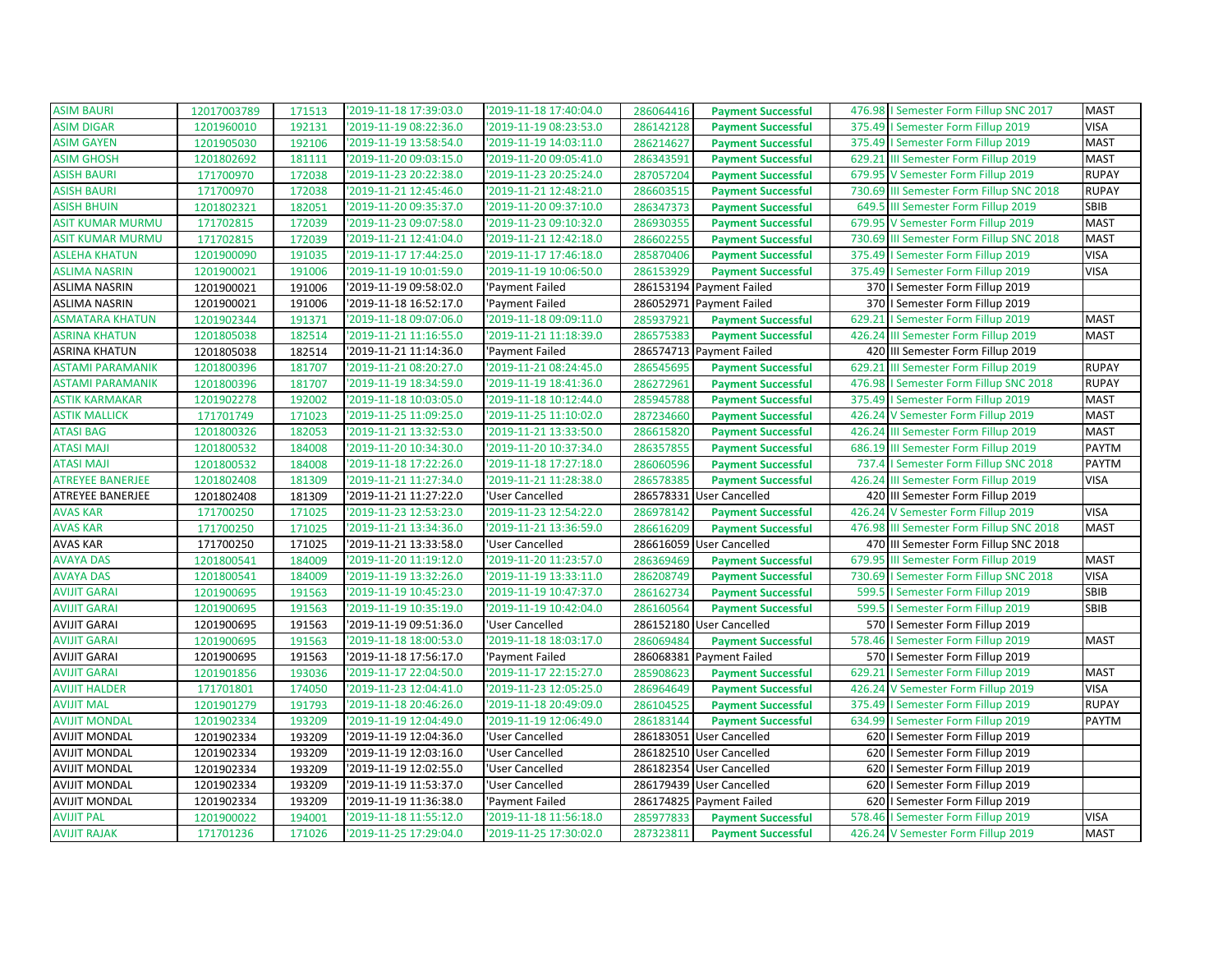| <b>AVIJIT RAJAK</b>       | 171701236  | 171026 | '2019-11-21 13:21:02.0 | '2019-11-21 13:22:24.0 | 286613042 | <b>Payment Successful</b> | 476.98 III Semester Form Fillup SNC 2018    | <b>MAST</b>  |
|---------------------------|------------|--------|------------------------|------------------------|-----------|---------------------------|---------------------------------------------|--------------|
| <b>AVIK HAZRA</b>         | 171701185  | 171517 | '2019-11-25 13:19:17.0 | '2019-11-25 13:20:09.0 | 287271259 | <b>Payment Successful</b> | 426.24 V Semester Form Fillup 2019          | <b>MAST</b>  |
| <b>AVISHEK KUNDU</b>      | 1201801357 | 183101 | '2019-11-22 18:44:45.0 | '2019-11-22 18:45:52.0 | 286868560 | <b>Payment Successful</b> | 426.24 III Semester Form Fillup 2019        | <b>MAST</b>  |
| <b>AVISHEK KUNDU</b>      | 1201801357 | 183101 | '2019-11-19 18:52:30.0 | '2019-11-19 18:54:31.0 | 286276698 | <b>Payment Successful</b> | 476.98   Semester Form Fillup SNC 2018      | <b>MAST</b>  |
| <b>AYAN KHANRA</b>        | 1201801867 | 184802 | '2019-11-23 08:05:18.0 | '2019-11-23 08:06:44.0 | 286924497 | <b>Payment Successful</b> | 679.95<br>III Semester Form Fillup 2019     | <b>MAST</b>  |
| AYAN KHANRA               | 1201801867 | 184802 | '2019-11-23 08:01:14.0 | 'Payment Failed        |           | 286924193 Payment Failed  | 670 III Semester Form Fillup 2019           |              |
| AYAN KHANRA               | 1201801867 | 184802 | '2019-11-23 08:00:08.0 | 'Payment Failed        |           | 286924020 Payment Failed  | 670 III Semester Form Fillup 2019           |              |
| <b>AYAN KHANRA</b>        | 1201801867 | 184802 | '2019-11-18 11:43:22.0 | '2019-11-18 11:46:38.0 | 285973886 | <b>Payment Successful</b> | 730.69   Semester Form Fillup SNC 2018      | <b>MAST</b>  |
| <b>AYAN MITRA</b>         | 1201900847 | 191495 | '2019-11-18 18:04:18.0 | '2019-11-18 18:06:34.0 | 286070438 | <b>Payment Successful</b> | 375.49<br>I Semester Form Fillup 2019       | <b>VISA</b>  |
| <b>AYAN MONDAL</b>        | 1201801273 | 182056 | '2019-11-21 10:42:12.0 | '2019-11-21 10:43:21.0 | 286566035 | <b>Payment Successful</b> | III Semester Form Fillup 2019<br>426.24     | <b>MAST</b>  |
| <b>AYAN SHARMA</b>        | 1201901405 | 191393 | '2019-11-18 19:32:28.0 | '2019-11-18 19:34:59.0 | 286090501 | <b>Payment Successful</b> | 375.49   Semester Form Fillup 2019          | <b>VISA</b>  |
| <b>AYAN SHARMA</b>        | 1201901405 | 191393 | '2019-11-18 19:23:02.0 | '2019-11-18 19:28:48.0 | 286088563 | <b>Payment Successful</b> | 375.49   Semester Form Fillup 2019          | <b>VISA</b>  |
| <b>AZHAR MIDDYA</b>       | 171701502  | 171027 | '2019-11-25 10:53:27.0 | '2019-11-25 10:54:07.0 | 287230589 | <b>Payment Successful</b> | 426.24 V Semester Form Fillup 2019          | <b>MAST</b>  |
| <b>AZHAR MIDDYA</b>       | 171701502  | 171027 | '2019-11-21 11:28:58.0 | '2019-11-21 11:30:25.0 | 286578780 | <b>Payment Successful</b> | 476.98 III Semester Form Fillup SNC 2018    | <b>MAST</b>  |
| <b>AZHARUDDIN MALLICK</b> | 171701703  | 174055 | '2019-11-25 16:31:57.0 | '2019-11-25 16:33:29.0 | 287311000 | <b>Payment Successful</b> | I Semester Form Fillup SNC 2017<br>476.98   | <b>VISA</b>  |
| <b>AZHARUDDIN MALLICK</b> | 171701703  | 174055 | '2019-11-23 19:54:22.0 | '2019-11-23 19:55:49.0 | 287053301 | <b>Payment Successful</b> | 476.98 III Semester Form Fillup SNC 2018    | <b>RUPAY</b> |
| AZHARUDDIN MALLICK        | 171701703  | 174055 | '2019-11-23 15:45:31.0 | 'User Cancelled        | 287009469 | <b>User Cancelled</b>     | 470 III Semester Form Fillup SNC 2018       |              |
| <b>BABAN MAJI</b>         | 171702402  | 171028 | '2019-11-25 20:28:20.0 | '2019-11-25 20:31:51.0 | 287357446 | <b>Payment Successful</b> | 699.5<br>V Semester Form Fillup 2019        | SBIB         |
| <b>BABULAL GHOSH</b>      | 171701699  | 174056 | '2019-11-25 10:52:39.0 | '2019-11-25 10:58:14.0 | 287230426 | <b>Payment Successful</b> | 629.21 V Semester Form Fillup 2019          | <b>RUPAY</b> |
| <b>BABULAL GHOSH</b>      | 171701699  | 174056 | '2019-11-21 12:59:13.0 | '2019-11-21 13:06:11.0 | 286607321 | <b>Payment Successful</b> | 679.95<br>III Semester Form Fillup SNC 2018 | <b>RUPAY</b> |
| <b>BACHCHU SUTRADHAR</b>  | 1201802294 | 182059 | '2019-11-20 12:07:55.0 | '2019-11-20 12:09:25.0 | 286385355 | <b>Payment Successful</b> | 629.21<br>III Semester Form Fillup 2019     | <b>MAST</b>  |
| <b>BACHCHU SUTRADHAR</b>  | 1201802294 | 182059 | '2019-11-18 14:03:49.0 | '2019-11-18 14:04:33.0 | 286016612 | <b>Payment Successful</b> | 476.98   Semester Form Fillup SNC 2018      | <b>MAST</b>  |
| <b>BACHCHU SUTRADHAR</b>  | 1201802294 | 182059 | '2019-11-18 13:47:21.0 | 'Payment Failed        |           | 286012789 Payment Failed  | 470   Semester Form Fillup SNC 2018         |              |
| <b>BADSHA MIDDYA</b>      | 1201902125 | 191401 | '2019-11-18 10:31:13.0 | '2019-11-18 10:32:05.0 | 285952837 | <b>Payment Successful</b> | 375.49   Semester Form Fillup 2019          | <b>MAST</b>  |
| <b>BADSHA MIDDYA</b>      | 1201902125 | 191401 | '2019-11-18 10:31:12.0 | 'User Cancelled        |           | 285952834 User Cancelled  | 370   Semester Form Fillup 2019             |              |
| <b>BAIDYANATH NANDI</b>   | 171700170  | 171030 | '2019-11-23 18:36:46.0 | '2019-11-23 18:37:30.0 | 287040394 | <b>Payment Successful</b> | 426.24<br>V Semester Form Fillup 2019       | <b>MAST</b>  |
| <b>BAIDYANATH NANDI</b>   | 171700170  | 171030 | '2019-11-20 18:39:02.0 | '2019-11-20 18:40:44.0 | 286480905 | <b>Payment Successful</b> | 476.98 III Semester Form Fillup SNC 2018    | <b>MAST</b>  |
| <b>BAISAKHI DANGAR</b>    | 1201900813 | 191358 | '2019-11-17 09:35:08.0 | '2019-11-17 09:36:51.0 | 285799354 | <b>Payment Successful</b> | 378.94   Semester Form Fillup 2019          | PHONEPE      |
| <b>BAISAKHI DANGAR</b>    | 1201900813 | 191358 | '2019-11-17 09:34:47.0 | 'User Cancelled        | 285799307 | <b>User Cancelled</b>     | 370   Semester Form Fillup 2019             |              |
| <b>BAISAKHI DANGAR</b>    | 1201900813 | 191358 | '2019-11-17 09:32:57.0 | 'Payment Failed        |           | 285799109 Payment Failed  | 370   Semester Form Fillup 2019             |              |
| <b>BAISAKHI DANGAR</b>    | 1201900813 | 191358 | '2019-11-17 09:30:16.0 | 'Payment Failed        |           | 285798812 Payment Failed  | 370   Semester Form Fillup 2019             |              |
| <b>BAISAKHI DAS</b>       | 171700124  | 171520 | '2019-11-23 11:37:10.0 | '2019-11-23 11:38:19.0 | 286957147 | <b>Payment Successful</b> | 426.24 V Semester Form Fillup 2019          | <b>MAST</b>  |
| <b>BAISAKHI KARAK</b>     | 1201901862 | 191266 | '2019-11-19 17:32:18.0 | '2019-11-19 17:33:22.0 | 286259089 | <b>Payment Successful</b> | 375.49<br>I Semester Form Fillup 2019       | <b>RUPAY</b> |
| <b>BAISAKHI MOHANTA</b>   | 1201902338 | 192013 | '2019-11-19 12:09:32.0 | '2019-11-19 12:10:28.0 | 286185190 | <b>Payment Successful</b> | I Semester Form Fillup 2019<br>375.49       | <b>VISA</b>  |
| <b>BAISHAKHI BAGDI</b>    | 1201901907 | 191907 | '2019-11-18 11:52:11.0 | '2019-11-18 11:53:13.0 | 285976908 | <b>Payment Successful</b> | 375.49   Semester Form Fillup 2019          | <b>MAST</b>  |
| <b>BAISHAKHI KHATUN</b>   | 171702936  | 174060 | '2019-11-26 17:47:36.0 | 'User Cancelled        |           | 287502046 User Cancelled  | 670 III Semester Form Fillup SNC 2018       |              |
| <b>BAISHAKHI KHATUN</b>   | 171702936  | 174060 | '2019-11-26 17:44:29.0 | '2019-11-26 17:45:45.0 | 287501503 | <b>Payment Successful</b> | 679.95 III Semester Form Fillup SNC 2018    | <b>RUPAY</b> |
| <b>BAISHAKHI KHATUN</b>   | 171702936  | 174060 | '2019-11-26 13:33:44.0 | '2019-11-26 13:35:07.0 | 287454725 | <b>Payment Successful</b> | 426.24 V Semester Form Fillup 2019          | <b>RUPAY</b> |
| <b>BAISHAKHI LOHAR</b>    | 1201800024 | 182060 | '2019-11-20 11:35:02.0 | '2019-11-20 11:40:05.0 | 286374190 | <b>Payment Successful</b> | 426.24 III Semester Form Fillup 2019        | <b>MAST</b>  |
| <b>BAISHAKHI LOHAR</b>    | 1201800024 | 182060 | '2019-11-18 12:45:24.0 | '2019-11-18 12:46:28.0 | 285997000 | <b>Payment Successful</b> | 476.98   Semester Form Fillup SNC 2018      | <b>VISA</b>  |
| <b>BAISHAKHI LOHAR</b>    | 1201800024 | 182060 | '2019-11-18 12:45:21.0 | 'User Cancelled        |           | 285996989 User Cancelled  | 470   I Semester Form Fillup SNC 2018       |              |
| <b>BAISHAKHI MAJI</b>     | 171702573  | 171033 | '2019-11-24 19:02:04.0 | '2019-11-24 19:05:03.0 | 287166671 | <b>Payment Successful</b> | 426.24<br>V Semester Form Fillup 2019       | <b>MAST</b>  |
| <b>BAISHAKHI MAJI</b>     | 171702573  | 171033 | '2019-11-21 12:59:05.0 | '2019-11-21 12:59:53.0 | 286607254 | <b>Payment Successful</b> | 476.98 III Semester Form Fillup SNC 2018    | <b>VISA</b>  |
| <b>BAISHAKHI MAJI</b>     | 171702573  | 171033 | '2019-11-21 12:59:04.0 | 'User Cancelled        |           | 286607249 User Cancelled  | 470 III Semester Form Fillup SNC 2018       |              |
| <b>BAISHAKHI MALIK</b>    | 1201800514 | 182061 | '2019-11-20 09:20:40.0 | '2019-11-20 09:21:49.0 | 286345454 | <b>Payment Successful</b> | 629.21<br>III Semester Form Fillup 2019     | <b>VISA</b>  |
| <b>BAISHAKHI MALIK</b>    | 1201800514 | 182061 | '2019-11-19 08:55:04.0 | '2019-11-19 08:56:38.0 | 286145046 | <b>Payment Successful</b> | 476.98   Semester Form Fillup SNC 2018      | <b>VISA</b>  |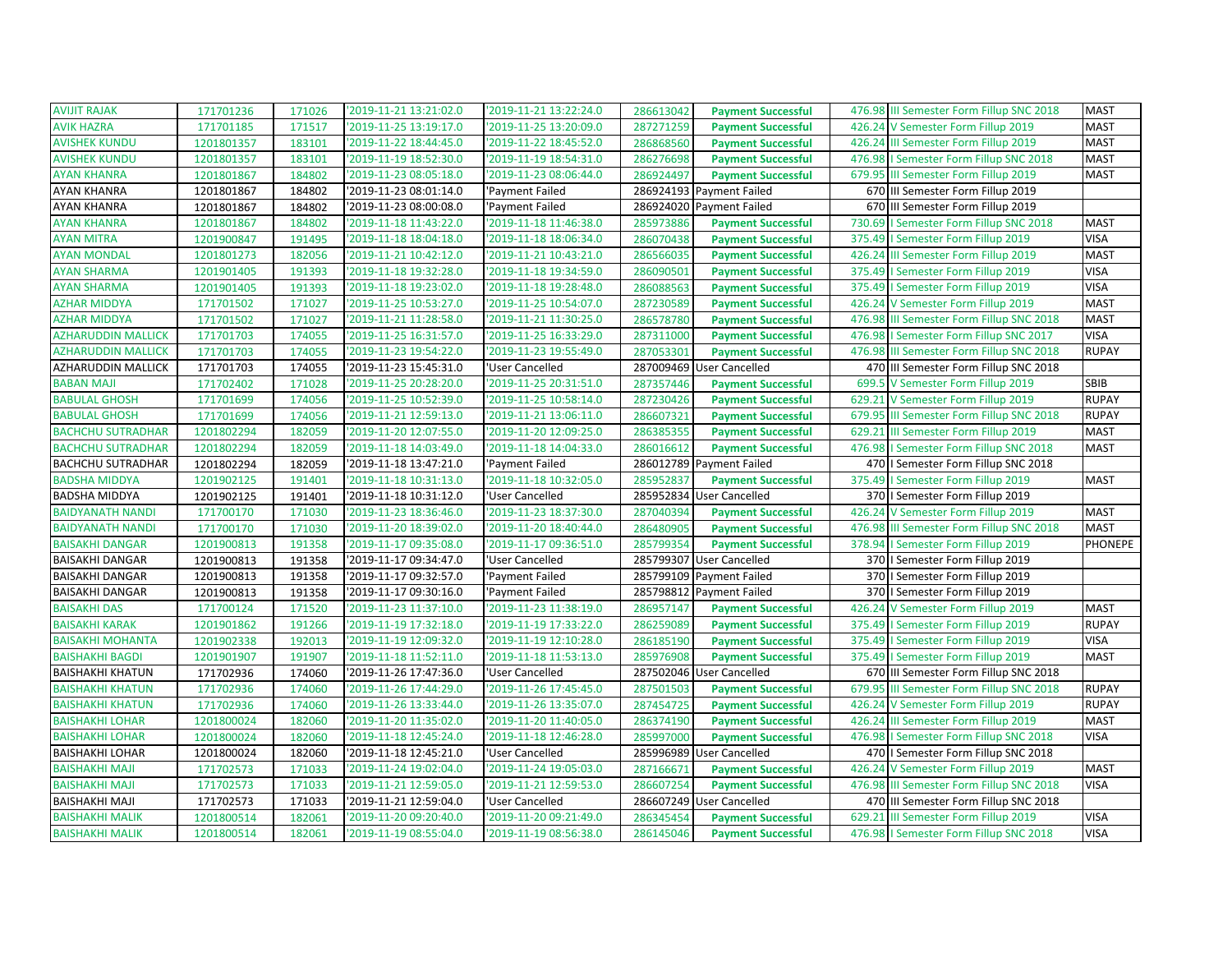| <b>BAISHAKHI MALLICK</b> | 1201900268  | 191100 | '2019-11-16 11:51:18.0 | '2019-11-16 11:52:57.0 | 285634345<br><b>Payment Successful</b> | 375.49   Semester Form Fillup 2019          | <b>MAST</b>  |
|--------------------------|-------------|--------|------------------------|------------------------|----------------------------------------|---------------------------------------------|--------------|
| <b>BAISHAKHI MONDAL</b>  | 1201900671  | 191352 | '2019-11-16 09:31:33.0 | '2019-11-16 09:33:26.0 | 285605150<br><b>Payment Successful</b> | 375.49   Semester Form Fillup 2019          | <b>VISA</b>  |
| <b>BAISHAKHI PAL</b>     | 1201900939  | 191518 | '2019-11-18 11:57:03.0 | '2019-11-18 11:58:29.0 | 285978405<br><b>Payment Successful</b> | 375.49   Semester Form Fillup 2019          | <b>VISA</b>  |
| <b>BAKUL PAL</b>         | 1201800657  | 182062 | '2019-11-20 12:44:40.0 | '2019-11-20 12:45:32.0 | 286396822<br><b>Payment Successful</b> | 629.21 III Semester Form Fillup 2019        | <b>VISA</b>  |
| <b>BAKUL PAL</b>         | 1201800657  | 182062 | '2019-11-20 12:44:31.0 | 'User Cancelled        | 286396779 User Cancelled               | 620 III Semester Form Fillup 2019           |              |
| <b>BALAKA BISWAS</b>     | 1201800672  | 184103 | '2019-11-20 09:19:40.0 | '2019-11-20 09:20:34.0 | 286345358<br><b>Payment Successful</b> | 679.95 III Semester Form Fillup 2019        | <b>VISA</b>  |
| <b>BALAKA BISWAS</b>     | 1201800672  | 184103 | '2019-11-20 09:17:26.0 | 'Payment Failed        | 286345133 Payment Failed               | 670 III Semester Form Fillup 2019           |              |
| <b>BALARAM BAGDI</b>     | 1201902225  | 191475 | '2019-11-17 17:46:01.0 | '2019-11-17 17:49:25.0 | 285870632<br><b>Payment Successful</b> | 375.49   Semester Form Fillup 2019          | <b>RUPAY</b> |
| <b>BALARAM BAGDI</b>     | 1201902225  | 191475 | '2019-11-16 10:08:44.0 | 'Payment Failed        | 285610762 Payment Failed               | 370   Semester Form Fillup 2019             |              |
| <b>BANASREE SARKAR</b>   | 171700071   | 171034 | '2019-11-26 12:01:19.0 | '2019-11-26 12:02:12.0 | 287429901<br><b>Payment Successful</b> | 476.98<br>III Semester Form Fillup SNC 2018 | <b>VISA</b>  |
| <b>BANASREE SARKAR</b>   | 171700071   | 171034 | '2019-11-25 10:32:20.0 | '2019-11-25 10:33:10.0 | 287225898<br><b>Payment Successful</b> | 426.24 V Semester Form Fillup 2019          | <b>VISA</b>  |
| <b>BANASRI GHOSH</b>     | 1201801553  | 182063 | '2019-11-21 11:21:19.0 | '2019-11-21 11:23:41.0 | 286576622<br><b>Payment Successful</b> | 426.24 III Semester Form Fillup 2019        | <b>RUPAY</b> |
| <b>BANASRI GHOSH</b>     | 1201801553  | 182063 | '2019-11-18 12:30:43.0 | '2019-11-18 12:31:43.0 | 285991346<br><b>Payment Successful</b> | 476.98   Semester Form Fillup SNC 2018      | <b>VISA</b>  |
| <b>BANASRI GHOSH</b>     | 1201801553  | 182063 | '2019-11-18 12:30:34.0 | 'User Cancelled        | 285991280 User Cancelled               | 470   Semester Form Fillup SNC 2018         |              |
| <b>BANDANA HEMBRAM</b>   | 1201802088  | 181113 | '2019-11-21 10:31:59.0 | '2019-11-21 10:34:01.0 | 286563730<br><b>Payment Successful</b> | 426.24<br>III Semester Form Fillup 2019     | <b>RUPAY</b> |
| BANDANA HEMBRAM          | 1201802088  | 181113 | '2019-11-21 10:26:02.0 | 'Payment Failed        | 286562502 Payment Failed               | 420 III Semester Form Fillup 2019           |              |
| BANDANA HEMBRAM          | 1201802088  | 181113 | '2019-11-20 10:48:20.0 | 'Payment Failed        | 286361144 Payment Failed               | 420 III Semester Form Fillup 2019           |              |
| <b>BANNYA BAGDI</b>      | 1201901532  | 191537 | '2019-11-17 12:12:03.0 | '2019-11-17 12:13:01.0 | 285823742<br><b>Payment Successful</b> | 375.49<br>I Semester Form Fillup 2019       | <b>MAST</b>  |
| <b>BANTI MONDAL</b>      | 171700561   | 171035 | '2019-11-22 19:48:02.0 | '2019-11-22 19:49:01.0 | 286881068<br><b>Payment Successful</b> | 426.24 V Semester Form Fillup 2019          | <b>VISA</b>  |
| <b>BANYA BISWAS</b>      | 1201901267  | 191585 | '2019-11-17 17:56:37.0 | '2019-11-17 17:57:26.0 | 285872191<br><b>Payment Successful</b> | 578.46   Semester Form Fillup 2019          | <b>MAST</b>  |
| <b>BAPAN MURMU</b>       | 1201802372  | 182066 | '2019-11-26 12:22:05.0 | '2019-11-26 12:23:17.0 | 287437471<br><b>Payment Successful</b> | 426.24 III Semester Form Fillup 2019        | <b>MAST</b>  |
| <b>BAPAN PAL</b>         | 171700452   | 171036 | '2019-11-24 12:29:03.0 | '2019-11-24 12:38:34.0 | 287118393<br><b>Payment Successful</b> | 426.24 V Semester Form Fillup 2019          | <b>RUPAY</b> |
| <b>BAPI BALLAV</b>       | 1201902555  | 191646 | '2019-11-18 18:41:27.0 | '2019-11-18 18:42:20.0 | 286079044<br><b>Payment Successful</b> | 578.46   Semester Form Fillup 2019          | <b>MAST</b>  |
| <b>BAPI PAL</b>          | 1201901453  | 191402 | '2019-11-18 19:16:53.0 | '2019-11-18 19:17:53.0 | 286086930<br><b>Payment Successful</b> | 375.49   Semester Form Fillup 2019          | <b>VISA</b>  |
| <b>BAPPA SARKAR</b>      | 1201800527  | 181310 | '2019-11-21 10:10:54.0 | '2019-11-21 10:11:46.0 | 286559480<br><b>Payment Successful</b> | 426.24 III Semester Form Fillup 2019        | <b>MAST</b>  |
| <b>BAPPA SARKAR</b>      | 1201800527  | 181310 | '2019-11-19 12:14:11.0 | '2019-11-19 12:17:22.0 | 286186699<br><b>Payment Successful</b> | 476.98<br>I Semester Form Fillup SNC 2018   | <b>MAST</b>  |
| <b>BARNALI KUNDU</b>     | 1201901120  | 191755 | '2019-11-18 10:42:24.0 | '2019-11-18 10:45:11.0 | 285955678<br><b>Payment Successful</b> | 375.49   Semester Form Fillup 2019          | <b>VISA</b>  |
| <b>BARNALI MANDAL</b>    | 1201802551  | 182069 | '2019-11-21 12:03:27.0 | '2019-11-21 12:04:49.0 | 286588826<br><b>Payment Successful</b> | 426.24 III Semester Form Fillup 2019        | <b>MAST</b>  |
| <b>BARNALI MANDAL</b>    | 1201802551  | 182069 | '2019-11-21 12:03:10.0 | 'User Cancelled        | 286588725 User Cancelled               | 420 III Semester Form Fillup 2019           |              |
| <b>BARNALI NAYAK</b>     | 1201900079  | 193057 | '2019-11-17 11:37:14.0 | '2019-11-17 11:38:49.0 | 285816506<br><b>Payment Successful</b> | 629.21   Semester Form Fillup 2019          | <b>VISA</b>  |
| <b>BARSA REJA</b>        | 1201900009  | 191003 | '2019-11-19 19:13:51.0 | '2019-11-19 19:14:52.0 | 286281635<br><b>Payment Successful</b> | 375.49   Semester Form Fillup 2019          | <b>RUPAY</b> |
| <b>BARSHA BANERJEE</b>   | 1201901052  | 191739 | '2019-11-18 19:42:32.0 | '2019-11-18 19:43:27.0 | 286092559<br><b>Payment Successful</b> | 375.49   Semester Form Fillup 2019          | <b>MAST</b>  |
| <b>BARSHA MONDAL</b>     | 1201900851  | 193103 | '2019-11-19 21:39:45.0 | 'User Cancelled        | 286308517 User Cancelled               | 620   Semester Form Fillup 2019             |              |
| <b>BARSHA MONDAL</b>     | 1201900851  | 193103 | '2019-11-19 13:15:26.0 | '2019-11-19 13:16:53.0 | 286204478<br><b>Payment Successful</b> | 629.21<br>I Semester Form Fillup 2019       | <b>MAST</b>  |
| <b>BARSHA MONDAL</b>     | 1201900851  | 193103 | '2019-11-19 11:27:42.0 | 'Payment Failed        | 286172478 Payment Failed               | 649.5   Semester Form Fillup 2019           |              |
| <b>BARUN PAL</b>         | 171701835   | 172043 | '2019-11-23 13:11:34.0 | '2019-11-23 13:12:44.0 | 286982274<br><b>Payment Successful</b> | 679.95 V Semester Form Fillup 2019          | <b>VISA</b>  |
| <b>BEAUTY BISWAS</b>     | 12018005926 | 171747 | '2019-11-23 17:19:35.0 | 'User Cancelled        | 287026809 User Cancelled               | 470   Semester Form Fillup SNC 2017         |              |
| <b>BEAUTY BISWAS</b>     | 12018005926 | 171747 | '2019-11-23 17:15:22.0 | '2019-11-23 17:17:52.0 | 287025983<br><b>Payment Successful</b> | 426.24 V Semester Form Fillup 2019          | <b>RUPAY</b> |
| <b>BEAUTY DAS</b>        | 171700026   | 171526 | '2019-11-25 13:00:29.0 | '2019-11-25 13:01:10.0 | 287266832<br><b>Payment Successful</b> | 679.95 III Semester Form Fillup SNC 2018    | <b>RUPAY</b> |
| <b>BEAUTY DAS</b>        | 171700026   | 171526 | '2019-11-25 12:58:16.0 | '2019-11-25 12:59:05.0 | 287266340<br><b>Payment Successful</b> | 426.24 V Semester Form Fillup 2019          | <b>RUPAY</b> |
| <b>BEAUTY DAS</b>        | 12018005895 | 171735 | '2019-11-25 10:58:37.0 | '2019-11-25 11:00:18.0 | 287231771<br><b>Payment Successful</b> | 426.24 V Semester Form Fillup 2019          | <b>RUPAY</b> |
| <b>BEAUTY DAS</b>        | 12018005895 | 171735 | '2019-11-21 09:24:27.0 | '2019-11-21 09:25:37.0 | 286552178<br><b>Payment Successful</b> | 476.98 III Semester Form Fillup SNC 2018    | <b>RUPAY</b> |
| <b>BEAUTY DAS</b>        | 12018005895 | 171735 | '2019-11-21 09:17:49.0 | 'User Cancelled        | 286551328 User Cancelled               | 470 III Semester Form Fillup SNC 2018       |              |
| <b>BEAUTY DEY</b>        | 1201900716  | 191673 | '2019-11-16 12:29:16.0 | '2019-11-16 12:30:21.0 | 285646788<br><b>Payment Successful</b> | 375.49   Semester Form Fillup 2019          | <b>MAST</b>  |
| <b>BEAUTY GHOSH</b>      | 171700412   | 171038 | '2019-11-25 10:11:45.0 | '2019-11-25 10:13:07.0 | 287221959<br><b>Payment Successful</b> | 426.24 V Semester Form Fillup 2019          | <b>VISA</b>  |
| <b>BEAUTY GHOSH</b>      | 171700412   | 171038 | '2019-11-21 13:24:01.0 | '2019-11-21 13:25:23.0 | 286613781<br><b>Payment Successful</b> | 476.98 III Semester Form Fillup SNC 2018    | <b>VISA</b>  |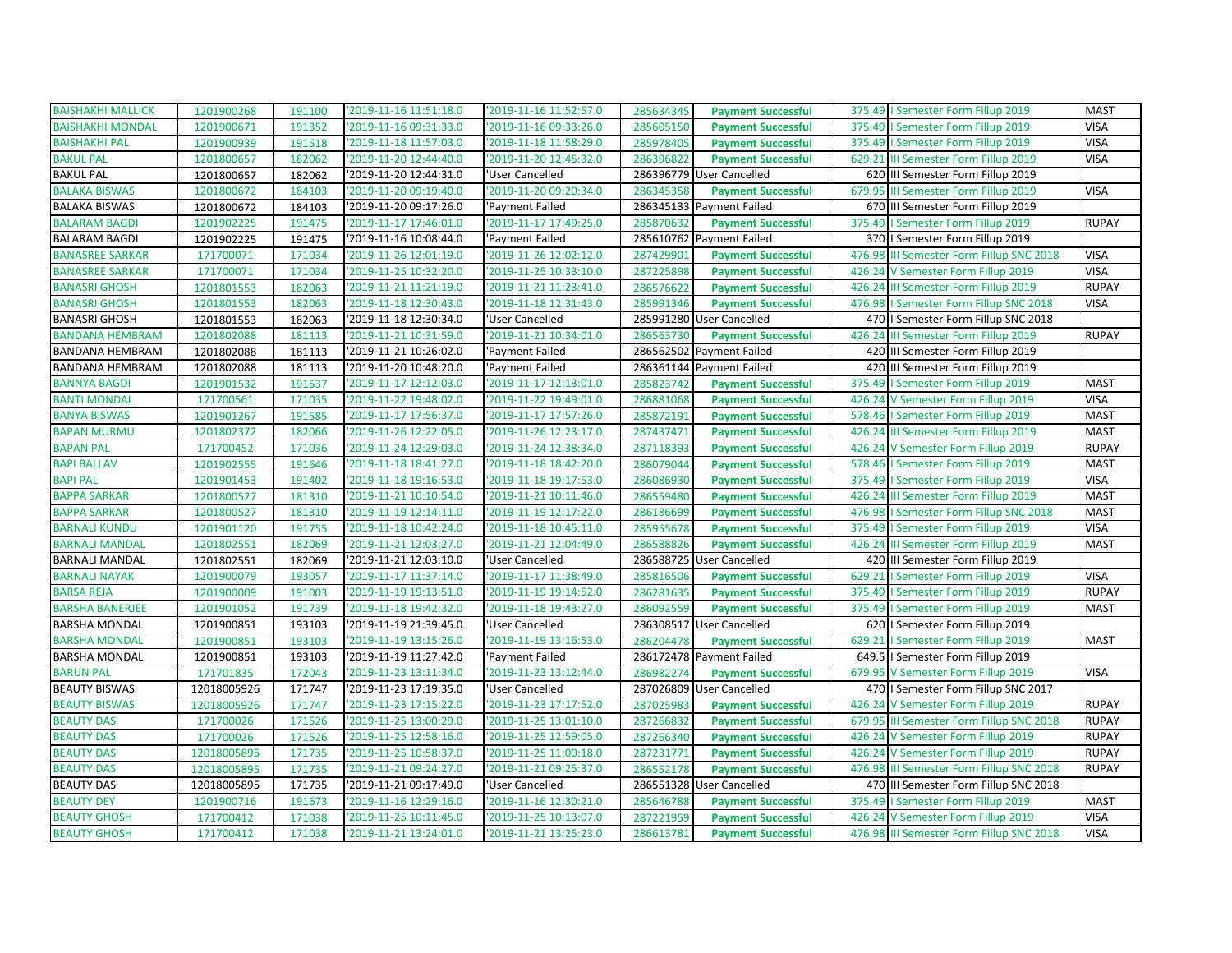| <b>BEAUTY GHOSH</b>      | 1201901447 | 191823 | '2019-11-17 16:35:38.0 | '2019-11-17 16:37:15.0 | 285860625 | <b>Payment Successful</b> | 375.49   Semester Form Fillup 2019       | <b>MAST</b>    |
|--------------------------|------------|--------|------------------------|------------------------|-----------|---------------------------|------------------------------------------|----------------|
| <b>BEAUTY KHATUN</b>     | 171701493  | 174067 | '2019-11-23 10:34:14.0 | '2019-11-23 10:34:55.0 | 286943472 | <b>Payment Successful</b> | 426.24 V Semester Form Fillup 2019       | <b>MAST</b>    |
| <b>BEAUTY KHATUN</b>     | 171701493  | 174067 | '2019-11-22 10:10:23.0 | '2019-11-22 10:11:50.0 | 286749822 | <b>Payment Successful</b> | 679.95 III Semester Form Fillup SNC 2018 | <b>MAST</b>    |
| <b>BEAUTY MAL</b>        | 1201800924 | 181115 | '2019-11-20 15:31:46.0 | '2019-11-20 15:34:05.0 | 286438330 | <b>Payment Successful</b> | 426.24 III Semester Form Fillup 2019     | <b>VISA</b>    |
| <b>BEAUTY MAL</b>        | 1201800924 | 181115 | '2019-11-20 15:14:24.0 | 'User Cancelled        | 286434959 | <b>User Cancelled</b>     | 420 III Semester Form Fillup 2019        |                |
| <b>BEAUTY MUKHERJEE</b>  | 1201901281 | 191795 | '2019-11-18 10:14:59.0 | '2019-11-18 10:16:03.0 | 285948403 | <b>Payment Successful</b> | 375.49   Semester Form Fillup 2019       | <b>RUPAY</b>   |
| <b>BEAUTY NANDI</b>      | 1201900393 | 191151 | '2019-11-17 11:09:25.0 | '2019-11-17 11:12:08.0 | 285812358 | <b>Payment Successful</b> | 375.49   Semester Form Fillup 2019       | <b>VISA</b>    |
| <b>BEHULA MUNDA</b>      | 1201802368 | 182075 | '2019-11-20 11:26:27.0 | '2019-11-20 11:27:20.0 | 286371471 | <b>Payment Successful</b> | 629.21 III Semester Form Fillup 2019     | <b>MAST</b>    |
| <b>BEHULA MUNDA</b>      | 1201802368 | 182075 | '2019-11-19 13:33:56.0 | '2019-11-19 13:34:50.0 | 286209073 | <b>Payment Successful</b> | 476.98   Semester Form Fillup SNC 2018   | <b>RUPAY</b>   |
| <b>BELA KUMBHAKAR</b>    | 1201802445 | 181116 | '2019-11-20 19:31:05.0 | '2019-11-20 19:32:00.0 | 286492503 | <b>Payment Successful</b> | 426.24 III Semester Form Fillup 2019     | <b>MAST</b>    |
| <b>BHASKAR CHOWDHURY</b> | 1201800714 | 182076 | '2019-11-21 11:43:12.0 | '2019-11-21 11:44:12.0 | 286582815 | <b>Payment Successful</b> | 426.24 III Semester Form Fillup 2019     | <b>MAST</b>    |
| <b>BHASKAR CHOWDHURY</b> | 1201800714 | 182076 | '2019-11-21 11:43:07.0 | 'User Cancelled        |           | 286582796 User Cancelled  | 420 III Semester Form Fillup 2019        |                |
| <b>BHOLANATH SALUI</b>   | 1201902643 | 193188 | '2019-11-18 12:52:51.0 | '2019-11-18 12:55:02.0 | 285999090 | <b>Payment Successful</b> | 629.21   Semester Form Fillup 2019       | <b>VISA</b>    |
| <b>BHOLANATH SALUI</b>   | 1201902643 | 193188 | '2019-11-16 16:42:31.0 | 'User Cancelled        |           | 285697428 User Cancelled  | 620   Semester Form Fillup 2019          |                |
| <b>BHUTNATH BAGDI</b>    | 1201900947 | 191320 | '2019-11-17 18:01:38.0 | '2019-11-17 18:03:41.0 | 285873213 | <b>Payment Successful</b> | 629.21   Semester Form Fillup 2019       | <b>VISA</b>    |
| <b>BHUTNATH BAGDI</b>    | 1201900947 | 191320 | '2019-11-17 17:56:15.0 | 'User Cancelled        |           | 285872136 User Cancelled  | 620   Semester Form Fillup 2019          |                |
| <b>BIBEK GHOSH</b>       | 1201802306 | 184011 | '2019-11-21 08:30:43.0 | '2019-11-21 08:32:22.0 | 286546594 | <b>Payment Successful</b> | 679.95 III Semester Form Fillup 2019     | <b>RUPAY</b>   |
| <b>BIBEK GHOSH</b>       | 1201802306 | 184011 | '2019-11-18 18:10:17.0 | '2019-11-18 18:11:33.0 | 286071762 | <b>Payment Successful</b> | 730.69   Semester Form Fillup SNC 2018   | <b>RUPAY</b>   |
| <b>BIBEK GHOSH</b>       | 1201802306 | 184011 | '2019-11-18 12:22:30.0 | 'Payment Failed        |           | 285988824 Payment Failed  | 720   I Semester Form Fillup SNC 2018    |                |
| <b>BIBEK HARIJAN</b>     | 1201901666 | 191397 | '2019-11-18 10:52:06.0 | '2019-11-18 10:53:31.0 | 285958405 | <b>Payment Successful</b> | 375.49   Semester Form Fillup 2019       | <b>RUPAY</b>   |
| <b>BIBHAS KARMAKAR</b>   | 1201901808 | 191600 | '2019-11-18 12:42:18.0 | '2019-11-18 12:45:14.0 | 285996142 | <b>Payment Successful</b> | 578.46   Semester Form Fillup 2019       | <b>VISA</b>    |
| <b>BIDHAN DEY</b>        | 171702430  | 174071 | '2019-11-21 11:59:53.0 | '2019-11-21 12:04:13.0 | 286587517 | <b>Payment Successful</b> | 634.99 III Semester Form Fillup 2019     | <b>PHONEPE</b> |
| <b>BIDUT PAL</b>         | 1201900630 | 191658 | '2019-11-18 11:21:58.0 | '2019-11-18 11:23:14.0 | 285967474 | <b>Payment Successful</b> | 375.49   Semester Form Fillup 2019       | <b>MAST</b>    |
| <b>BIJAY BAURI</b>       | 171701971  | 171043 | '2019-11-23 18:39:02.0 | '2019-11-23 18:40:46.0 | 287040771 | <b>Payment Successful</b> | 426.24 V Semester Form Fillup 2019       | <b>MAST</b>    |
| <b>BIJAY BAURI</b>       | 171701971  | 171043 | '2019-11-20 18:30:11.0 | '2019-11-20 18:31:40.0 | 286478891 | <b>Payment Successful</b> | 476.98 III Semester Form Fillup SNC 2018 | <b>MAST</b>    |
| <b>BIJOY BAURI</b>       | 1201901759 | 191872 | '2019-11-18 08:57:35.0 | '2019-11-18 08:59:15.0 | 285936850 | <b>Payment Successful</b> | 375.49   Semester Form Fillup 2019       | <b>MAST</b>    |
| <b>BIJOY BISWAS</b>      | 1201902242 | 191626 | '2019-11-18 12:16:30.0 | '2019-11-18 12:17:37.0 | 285986501 | <b>Payment Successful</b> | 578.46   Semester Form Fillup 2019       | <b>MAST</b>    |
| <b>BIJOY GHOSH</b>       | 1201901965 | 191309 | '2019-11-18 09:17:25.0 | '2019-11-18 09:18:38.0 | 285939085 | <b>Payment Successful</b> | 375.49   Semester Form Fillup 2019       | <b>MAST</b>    |
| <b>BIJOY KUNDU</b>       | 1201900491 | 193010 | '2019-11-18 09:29:47.0 | '2019-11-18 09:31:14.0 | 285940600 | <b>Payment Successful</b> | 629.21   Semester Form Fillup 2019       | <b>VISA</b>    |
| <b>BIJOY ROY</b>         | 1201902596 | 192071 | '2019-11-17 20:01:13.0 | 'User Cancelled        |           | 285892307 User Cancelled  | 370   Semester Form Fillup 2019          |                |
| <b>BIJOY ROY</b>         | 1201902596 | 192071 | '2019-11-17 18:38:44.0 | '2019-11-17 18:47:04.0 | 285878921 | <b>Payment Successful</b> | 375.49   Semester Form Fillup 2019       | <b>RUPAY</b>   |
| <b>BIKASH KARAK</b>      | 1201901024 | 191730 | '2019-11-18 10:55:51.0 | '2019-11-18 10:56:34.0 | 285959545 | <b>Payment Successful</b> | 375.49   Semester Form Fillup 2019       | <b>MAST</b>    |
| <b>BIKASH ROY</b>        | 1201902150 | 191966 | '2019-11-18 11:45:27.0 | '2019-11-18 11:49:29.0 | 285974640 | <b>Payment Successful</b> | 375.49   Semester Form Fillup 2019       | <b>RUPAY</b>   |
| <b>BIKASH ROY</b>        | 1201902150 | 191966 | '2019-11-18 11:45:21.0 | 'User Cancelled        | 285974604 | <b>User Cancelled</b>     | 370   Semester Form Fillup 2019          |                |
| <b>BIKASH ROY</b>        | 1201902150 | 191966 | '2019-11-18 11:44:16.0 | 'User Cancelled        |           | 285974230 User Cancelled  | 370   Semester Form Fillup 2019          |                |
| <b>BIKI DOME</b>         | 171700919  | 174073 | '2019-11-23 11:37:34.0 | '2019-11-23 11:38:11.0 | 286957236 | <b>Payment Successful</b> | 426.24 V Semester Form Fillup 2019       | <b>MAST</b>    |
| <b>BIKI DOME</b>         | 171700919  | 174073 | '2019-11-21 15:35:28.0 | '2019-11-21 15:36:21.0 | 286640405 | <b>Payment Successful</b> | 476.98 III Semester Form Fillup SNC 2018 | <b>VISA</b>    |
| <b>BIKRAM ASH</b>        | 1201800994 | 183002 | '2019-11-20 12:15:12.0 | '2019-11-20 12:22:37.0 | 286387571 | <b>Payment Successful</b> | 629.21 III Semester Form Fillup 2019     | <b>RUPAY</b>   |
| <b>BIKRAM BAGDI</b>      | 1201901934 | 191917 | '2019-11-18 18:44:59.0 | '2019-11-18 18:46:26.0 | 286079785 | <b>Payment Successful</b> | 375.49   Semester Form Fillup 2019       | <b>VISA</b>    |
| <b>BIKRAM BHUIN</b>      | 1201901612 | 193029 | '2019-11-18 20:36:01.0 | 'User Cancelled        |           | 286102820 User Cancelled  | 620   Semester Form Fillup 2019          |                |
| <b>BIKRAM BHUIN</b>      | 1201901612 | 193029 | '2019-11-18 20:28:42.0 | 'User Cancelled        |           | 286101580 User Cancelled  | 620   Semester Form Fillup 2019          |                |
| <b>BIKRAM BHUIN</b>      | 1201901612 | 193029 | '2019-11-18 20:25:59.0 | 'User Cancelled        |           | 286101073 User Cancelled  | 620   Semester Form Fillup 2019          |                |
| <b>BIKRAM BHUIN</b>      | 1201901612 | 193029 | '2019-11-18 20:22:46.0 | '2019-11-18 20:24:12.0 | 286100511 | <b>Payment Successful</b> | 629.21   Semester Form Fillup 2019       | <b>VISA</b>    |
| <b>BIKRAM BHUIN</b>      | 1201901612 | 193029 | '2019-11-18 20:21:14.0 | 'Payment Failed        |           | 286100241 Payment Failed  | 620   Semester Form Fillup 2019          |                |
| <b>BIKRAM CHOUDHURI</b>  | 1201902113 | 191617 | '2019-11-19 17:54:38.0 | '2019-11-19 17:57:01.0 | 286263718 | <b>Payment Successful</b> | 578.46   Semester Form Fillup 2019       | <b>MAST</b>    |
| <b>BIMAN BATABYAL</b>    | 1201801501 | 182082 | '2019-11-21 11:56:41.0 | '2019-11-21 11:57:47.0 | 286586543 | <b>Payment Successful</b> | 426.24 III Semester Form Fillup 2019     | <b>MAST</b>    |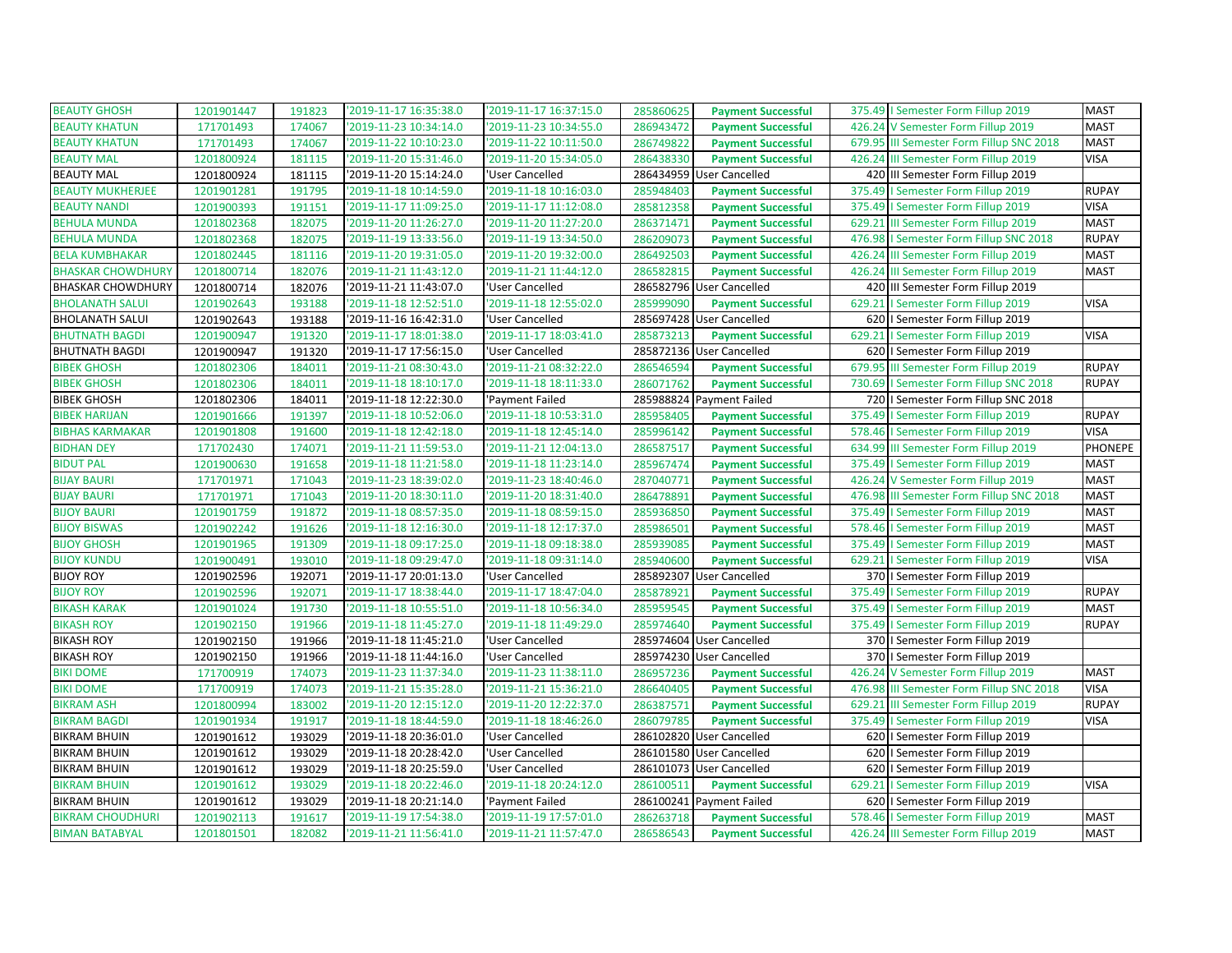| <b>BIN YEAMIN MONDAL</b>    | 1201802276 | 181607 | '2019-11-21 10:19:16.0 | '2019-11-21 10:20:20.0 | 286561069 | <b>Payment Successful</b> | 426.24 III Semester Form Fillup 2019     | <b>VISA</b>                |
|-----------------------------|------------|--------|------------------------|------------------------|-----------|---------------------------|------------------------------------------|----------------------------|
| <b>BIN YEAMIN MONDAL</b>    | 1201802276 | 181607 | '2019-11-21 10:19:13.0 | 'User Cancelled        |           | 286561057 User Cancelled  | 420 III Semester Form Fillup 2019        |                            |
| <b>BIN YEAMIN MONDAL</b>    | 1201802276 | 181607 | '2019-11-20 10:09:26.0 | 'User Cancelled        |           | 286352791 User Cancelled  | 420 III Semester Form Fillup 2019        |                            |
| <b>BIN YEAMIN MONDAL</b>    | 1201802276 | 181607 | '2019-11-19 11:50:12.0 | '2019-11-19 11:51:15.0 | 286178524 | <b>Payment Successful</b> | 476.98   Semester Form Fillup SNC 2018   | <b>VISA</b>                |
| <b>BINAY GHOSH</b>          | 171700624  | 174077 | '2019-11-24 16:34:30.0 | '2019-11-24 16:36:56.0 | 287147410 | <b>Payment Successful</b> | 426.24 V Semester Form Fillup 2019       | <b>VISA</b>                |
| <b>BINAY GHOSH</b>          | 171700624  | 174077 | '2019-11-20 14:46:10.0 | '2019-11-20 14:47:13.0 | 286428817 | <b>Payment Successful</b> | 476.98 III Semester Form Fillup SNC 2018 | <b>MAST</b>                |
| <b>BINOY BAGDI</b>          | 1201902127 | 191618 | '2019-11-23 14:09:43.0 | '2019-11-23 14:11:43.0 | 286994118 | <b>Payment Successful</b> | 578.46   Semester Form Fillup 2019       | <b>RUPAY</b>               |
| <b>BINOY SAREN</b>          | 171702362  | 171045 | '2019-11-24 09:29:37.0 | '2019-11-24 09:30:14.0 | 287093661 | <b>Payment Successful</b> | 426.24 V Semester Form Fillup 2019       | <b>MAST</b>                |
| <b>BINOY SAREN</b>          | 171702362  | 171045 | '2019-11-21 14:01:47.0 | 'User Cancelled        |           | 286622588 User Cancelled  | 670 III Semester Form Fillup SNC 2018    |                            |
| <b>BIPADTARAN BAGDI</b>     | 1201901425 | 191819 | '2019-11-17 19:37:59.0 | '2019-11-17 19:39:21.0 | 285888780 | <b>Payment Successful</b> | 375.49   Semester Form Fillup 2019       | <b>VISA</b>                |
| <b>BIPASHA MUKHERJEE</b>    | 1201800177 | 182084 | '2019-11-21 11:34:34.0 | '2019-11-21 11:35:56.0 | 286580450 | <b>Payment Successful</b> | 426.24 III Semester Form Fillup 2019     | <b>MAST</b>                |
| <b>BIPASHA MUKHERJEE</b>    | 1201800177 | 182084 | '2019-11-19 12:39:08.0 | '2019-11-19 12:39:43.0 | 286193935 | <b>Payment Successful</b> | 476.98   Semester Form Fillup SNC 2018   | <b>MAST</b>                |
| <b>BIPASHA MUKHERJEE</b>    | 1201800177 | 182084 | '2019-11-19 12:39:05.0 | 'User Cancelled        |           | 286193915 User Cancelled  | 470   Semester Form Fillup SNC 2018      |                            |
| <b>BISAKHA DUTTA</b>        | 1201900183 | 191069 | '2019-11-16 20:24:00.0 | '2019-11-16 20:24:52.0 | 285749029 | <b>Payment Successful</b> | 375.49   Semester Form Fillup 2019       | <b>MAST</b>                |
| <b>BISHAKHA DATTA</b>       | 1201960022 | 192133 | '2019-11-22 15:52:25.0 | '2019-11-22 15:54:34.0 | 286832903 | <b>Payment Successful</b> | 578.46   Semester Form Fillup 2019       | <b>MAST</b>                |
| <b>BISHAL BAURI</b>         | 1201900513 | 191197 | '2019-11-16 09:58:54.0 | '2019-11-16 09:59:58.0 | 285609011 | <b>Payment Successful</b> | 375.49   Semester Form Fillup 2019       | <b>VISA</b>                |
| <b>BISHWAJEET MUKHERJEI</b> | 1201902190 | 191984 | '2019-11-19 22:41:46.0 | 'User Cancelled        |           | 286317241 User Cancelled  | 370   Semester Form Fillup 2019          |                            |
| <b>BISHWAJEET MUKHERJE</b>  | 1201902190 | 191984 | '2019-11-19 12:42:53.0 | '2019-11-19 12:43:53.0 | 286195520 | <b>Payment Successful</b> | 375.49   Semester Form Fillup 2019       | <b>VISA</b>                |
| <b>BISHWAJEET MUKHERJEI</b> | 1201902190 | 191984 | '2019-11-19 12:42:49.0 | 'User Cancelled        |           | 286195496 User Cancelled  | 370   Semester Form Fillup 2019          |                            |
| <b>BISWAJEET MAHANTA</b>    | 1201802526 | 182085 | '2019-11-20 11:12:16.0 | '2019-11-20 11:18:46.0 | 286367591 | <b>Payment Successful</b> | 629.21 III Semester Form Fillup 2019     | <b>MAST</b>                |
| <b>BISWAJIT BAGDI</b>       | 1201901768 | 191875 | '2019-11-19 10:31:15.0 | '2019-11-19 10:32:13.0 | 286159673 | <b>Payment Successful</b> | 375.49   Semester Form Fillup 2019       | <b>VISA</b>                |
| <b>BISWAJIT BAGDI</b>       | 1201901768 | 191875 | '2019-11-19 10:31:12.0 | 'User Cancelled        |           | 286159659 User Cancelled  | 370   Semester Form Fillup 2019          |                            |
| <b>BISWAJIT BAGDI</b>       | 1201901295 | 191799 | '2019-11-18 13:37:03.0 | '2019-11-18 13:37:50.0 | 286010551 | <b>Payment Successful</b> | 375.49   Semester Form Fillup 2019       | <b>MAST</b>                |
| <b>BISWAJIT BAGDI</b>       | 1201901886 | 191898 | '2019-11-17 09:17:08.0 | '2019-11-17 09:20:12.0 | 285797329 | <b>Payment Successful</b> | 375.49   Semester Form Fillup 2019       | <b>VISA</b>                |
| <b>BISWAJIT BAURI</b>       | 1201901771 | 191540 | '2019-11-19 11:32:58.0 | '2019-11-19 11:35:13.0 | 286173850 | <b>Payment Successful</b> | 378.94   Semester Form Fillup 2019       | <b>PAYTM</b>               |
|                             |            |        |                        |                        |           |                           |                                          |                            |
| <b>BISWAJIT BAURI</b>       | 1201901522 | 191839 | '2019-11-18 09:03:49.0 | '2019-11-18 09:04:52.0 | 285937550 | <b>Payment Successful</b> | 375.49   Semester Form Fillup 2019       | <b>MAST</b>                |
| <b>BISWAJIT BAURI</b>       | 1201901522 | 191839 | '2019-11-18 09:00:59.0 | 'Payment Failed        |           | 285937199 Payment Failed  | 370   Semester Form Fillup 2019          |                            |
| <b>BISWAJIT BHUIN</b>       | 1201900859 | 191701 | '2019-11-18 10:00:20.0 | '2019-11-18 10:09:26.0 | 285945254 | <b>Payment Successful</b> | 375.49   Semester Form Fillup 2019       | <b>MAST</b>                |
| <b>BISWAJIT BHUIN</b>       | 1201900859 | 191701 | '2019-11-18 09:59:36.0 | 'User Cancelled        |           | 285945107 User Cancelled  | 370   Semester Form Fillup 2019          |                            |
| <b>BISWAJIT BHUIN</b>       | 1201900859 | 191701 | '2019-11-18 09:58:10.0 | 'User Cancelled        |           | 285944829 User Cancelled  | 370   Semester Form Fillup 2019          |                            |
| <b>BISWAJIT DATTA</b>       | 1201801047 | 181313 | '2019-11-20 12:05:14.0 | '2019-11-20 12:06:45.0 | 286384260 | <b>Payment Successful</b> | 426.24 III Semester Form Fillup 2019     | <b>MAST</b>                |
| <b>BISWAJIT DATTA</b>       | 1201801047 | 181313 | '2019-11-20 12:05:01.0 | 'User Cancelled        |           | 286384086 User Cancelled  | 420 III Semester Form Fillup 2019        |                            |
| <b>BISWAJIT DATTA</b>       | 1201801047 | 181313 | '2019-11-20 12:03:14.0 | 'Payment Failed        |           | 286383283 Payment Failed  | 420 III Semester Form Fillup 2019        |                            |
| <b>BISWAJIT DHAK</b>        | 1201800184 | 184013 | '2019-11-21 12:16:53.0 | '2019-11-21 12:18:14.0 | 286593865 | <b>Payment Successful</b> | 679.95 III Semester Form Fillup 2019     | <b>VISA</b>                |
| <b>BISWAJIT DHAK</b>        | 1201800184 | 184013 | '2019-11-20 09:56:12.0 | 'User Cancelled        |           | 286350514 User Cancelled  | 670 III Semester Form Fillup 2019        |                            |
| <b>BISWAJIT DHAK</b>        | 1201800184 | 184013 | '2019-11-20 09:54:53.0 | 'User Cancelled        |           | 286350317 User Cancelled  | 670 III Semester Form Fillup 2019        |                            |
| <b>BISWAJIT DHAK</b>        | 1201800184 | 184013 | '2019-11-18 12:45:05.0 | '2019-11-18 12:46:05.0 | 285996906 | <b>Payment Successful</b> | 730.69   Semester Form Fillup SNC 2018   | <b>VISA</b>                |
| <b>BISWAJIT DHAK</b>        | 1201800184 | 184013 | '2019-11-17 19:48:31.0 | 'User Cancelled        |           | 285890367 User Cancelled  | 720   I Semester Form Fillup SNC 2018    |                            |
| <b>BISWAJIT GOLDAR</b>      | 1201900072 | 191027 | '2019-11-27 02:12:44.0 | '2019-11-27 02:13:56.0 | 287560621 | <b>Payment Successful</b> | 2.03 Additional Review                   | <b>MAST</b>                |
| <b>BISWAJIT GOLDAR</b>      | 1201900072 | 191027 | '2019-11-17 12:55:17.0 | '2019-11-17 12:56:43.0 | 285831473 | <b>Payment Successful</b> | 375.49   Semester Form Fillup 2019       | <b>VISA</b>                |
| <b>BISWAJIT GOLDAR</b>      | 1201900072 | 191027 | '2019-11-17 12:54:02.0 | 'User Cancelled        |           | 285831295 User Cancelled  | 370   Semester Form Fillup 2019          |                            |
| <b>BISWAJIT LOHAR</b>       | 1201900991 | 191323 | '2019-11-25 11:10:48.0 | '2019-11-25 11:11:44.0 | 287235017 | <b>Payment Successful</b> | 629.21   Semester Form Fillup 2019       | <b>MAST</b>                |
| <b>BISWAJIT MALLICK</b>     | 1201801358 | 182088 | '2019-11-20 18:00:02.0 | '2019-11-20 18:02:18.0 | 286472011 | <b>Payment Successful</b> | 426.24 III Semester Form Fillup 2019     | <b>VISA</b>                |
| <b>BISWAJIT PARAMANIK</b>   | 1201901113 | 191752 | '2019-11-18 18:25:49.0 | 'User Cancelled        |           | 286075388 User Cancelled  | 370   Semester Form Fillup 2019          |                            |
| <b>BISWAJIT PARAMANIK</b>   | 1201901113 | 191752 | '2019-11-18 18:05:07.0 | '2019-11-18 18:08:38.0 | 286070635 | <b>Payment Successful</b> | 375.49   Semester Form Fillup 2019       | <b>VISA</b><br><b>VISA</b> |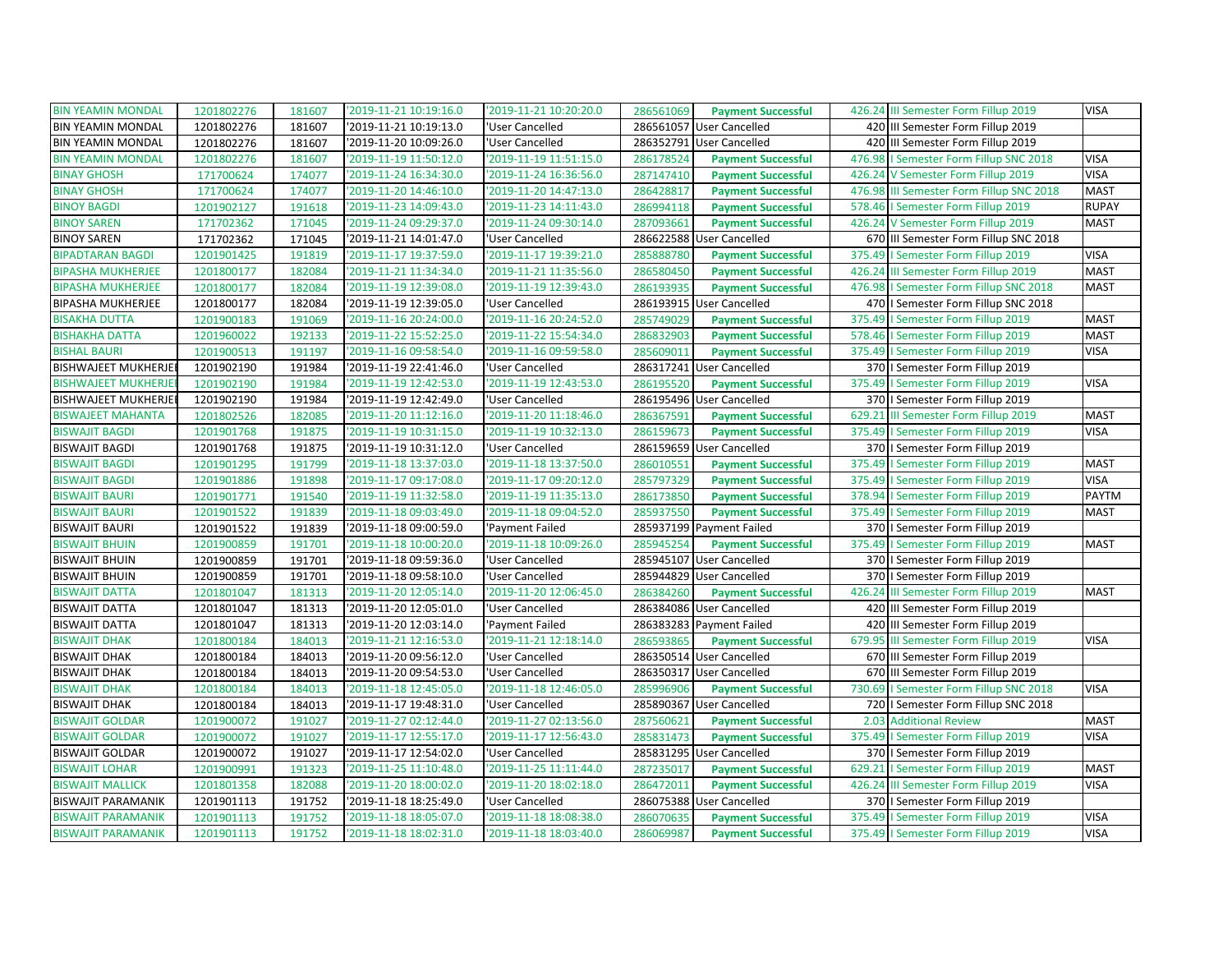| <b>BISWAJIT PAUL</b>       | 1201901516 | 193131 | '2019-11-19 10:30:51.0 | '2019-11-19 10:32:33.0 | 286159576                          | <b>Payment Successful</b> |        | 629.21   Semester Form Fillup 2019       | <b>RUPAY</b>   |
|----------------------------|------------|--------|------------------------|------------------------|------------------------------------|---------------------------|--------|------------------------------------------|----------------|
| <b>BISWAJIT PAUL</b>       | 1201901516 | 193131 | 2019-11-19 10:26:18.0  | 'Payment Failed        | 286158581<br>Payment Failed        |                           |        | 620   Semester Form Fillup 2019          |                |
| <b>BISWAJIT SARKAR</b>     | 1201900319 | 191122 | '2019-11-17 10:29:45.0 | '2019-11-17 10:30:37.0 | 285806442                          | <b>Payment Successful</b> |        | 578.46   Semester Form Fillup 2019       | <b>MAST</b>    |
| <b>BISWAJIT SINGHA ROY</b> | 1201902410 | 191483 | '2019-11-19 08:35:29.0 | '2019-11-19 08:37:01.0 | 286143288                          | <b>Payment Successful</b> | 375.49 | I Semester Form Fillup 2019              | <b>MAST</b>    |
| <b>BISWAJIT TUDU</b>       | 1201802540 | 184104 | '2019-11-20 11:42:08.0 | '2019-11-20 11:43:01.0 | 286376461                          | <b>Payment Successful</b> |        | 679.95 III Semester Form Fillup 2019     | <b>VISA</b>    |
| <b>BISWANATH KISKU</b>     | 1201902477 | 192045 | '2019-11-18 09:02:46.0 | '2019-11-18 09:04:20.0 | 285937406                          | <b>Payment Successful</b> |        | 375.49   Semester Form Fillup 2019       | <b>RUPAY</b>   |
| <b>BISWANATH PALIT</b>     | 1201960025 | 192135 | '2019-11-17 12:35:52.0 | '2019-11-17 12:37:54.0 | 285828292                          | <b>Payment Successful</b> |        | 375.49   Semester Form Fillup 2019       | <b>RUPAY</b>   |
| <b>BISWARUP GARAI</b>      | 1201905047 | 192110 | '2019-11-18 12:03:40.0 | '2019-11-18 12:05:00.0 | 285981240                          | <b>Payment Successful</b> |        | 375.49   Semester Form Fillup 2019       | <b>RUPAY</b>   |
| <b>BISWARUP GHOSH</b>      | 1201901482 | 191831 | '2019-11-18 09:17:29.0 | '2019-11-18 09:19:04.0 | 285939091                          | <b>Payment Successful</b> |        | 375.49   Semester Form Fillup 2019       | <b>RUPAY</b>   |
| <b>BITHI PANDIT</b>        | 1201800181 | 184014 | 2019-11-20 11:09:32.0  | '2019-11-20 11:11:02.0 | 286366858                          | <b>Payment Successful</b> |        | 679.95 III Semester Form Fillup 2019     | <b>MAST</b>    |
| <b>BITHI PANDIT</b>        | 1201800181 | 184014 | '2019-11-19 13:44:33.0 | '2019-11-19 13:45:33.0 | 286211509                          | <b>Payment Successful</b> |        | 730.69   Semester Form Fillup SNC 2018   | <b>VISA</b>    |
| <b>BITHIKA GHOSH</b>       | 1201801607 | 182090 | '2019-11-21 10:16:13.0 | '2019-11-21 10:17:15.0 | 286560468                          | <b>Payment Successful</b> |        | 426.24 III Semester Form Fillup 2019     | <b>VISA</b>    |
| <b>BITHIKA GHOSH</b>       | 1201801607 | 182090 | '2019-11-21 10:16:10.0 | 'User Cancelled        | 286560459 User Cancelled           |                           |        | 420 III Semester Form Fillup 2019        |                |
| <b>BITHIKA GHOSH</b>       | 1201801607 | 182090 | 2019-11-18 13:08:00.0  | '2019-11-18 13:08:52.0 | 286003355                          | <b>Payment Successful</b> |        | 476.98   Semester Form Fillup SNC 2018   | <b>VISA</b>    |
| <b>BIUTI BADYAKAR</b>      | 1201900997 | 191724 | '2019-11-19 08:38:32.0 | '2019-11-19 08:39:29.0 | 286143554                          | <b>Payment Successful</b> |        | 375.49   Semester Form Fillup 2019       | <b>RUPAY</b>   |
| <b>BRISTI GANGULY</b>      | 171700031  | 171531 | '2019-11-23 19:33:31.0 | '2019-11-23 19:35:36.0 | 287050316                          | <b>Payment Successful</b> |        | 449.5 V Semester Form Fillup 2019        | SBIB           |
| <b>BUBAI BANERJEE</b>      | 1201800245 | 184015 | '2019-11-22 13:13:55.0 | '2019-11-22 13:15:20.0 | 286801714                          | <b>Payment Successful</b> |        | 679.95 III Semester Form Fillup 2019     | <b>MAST</b>    |
| <b>BUBAI BANERJEE</b>      | 1201800245 | 184015 | '2019-11-19 13:16:59.0 | '2019-11-19 13:17:54.0 | 286204934                          | <b>Payment Successful</b> |        | 730.69   Semester Form Fillup SNC 2018   | <b>VISA</b>    |
| <b>BUBAI GHOSHAL</b>       | 1201901947 | 191919 | '2019-11-19 22:16:04.0 | '2019-11-19 22:19:31.0 | 286313935                          | <b>Payment Successful</b> |        | 378.94   Semester Form Fillup 2019       | <b>PHONEPE</b> |
| <b>BUDHAN BAGDI</b>        | 1201901828 | 191604 | '2019-11-17 12:43:55.0 | '2019-11-17 12:45:16.0 | 285829759                          | <b>Payment Successful</b> |        | 578.46   Semester Form Fillup 2019       | <b>MAST</b>    |
| <b>BULLET ROY</b>          | 1201902515 | 192053 | '2019-11-18 11:14:42.0 | '2019-11-18 11:16:44.0 | 285965263                          | <b>Payment Successful</b> |        | 375.49   Semester Form Fillup 2019       | <b>RUPAY</b>   |
| <b>BULTI ROY</b>           | 1201901129 | 191757 | '2019-11-18 12:12:23.0 | '2019-11-18 12:14:12.0 | 285985266                          | <b>Payment Successful</b> |        | 375.49   Semester Form Fillup 2019       | <b>RUPAY</b>   |
| <b>CHAINA GANGULY</b>      | 171700151  | 171049 | '2019-11-23 11:40:58.0 | '2019-11-23 11:42:54.0 | 286958108                          | <b>Payment Successful</b> |        | 449.5 V Semester Form Fillup 2019        | SBIB           |
| <b>CHAINA SHIL</b>         | 1201801377 | 182092 | '2019-11-20 10:46:55.0 | '2019-11-20 10:47:35.0 | 286360832                          | <b>Payment Successful</b> |        | 629.21 III Semester Form Fillup 2019     | <b>MAST</b>    |
| <b>CHAITALI GORAI</b>      | 1201901307 | 191294 | 2019-11-16 11:38:48.0  | '2019-11-16 11:39:58.0 | 285631060                          | <b>Payment Successful</b> |        | 375.49   Semester Form Fillup 2019       | <b>MAST</b>    |
| <b>CHAITALI KHAN</b>       | 1201900117 | 191047 | '2019-11-16 18:24:35.0 | '2019-11-16 18:27:27.0 | 285717584                          | <b>Payment Successful</b> |        | 375.49   Semester Form Fillup 2019       | <b>MAST</b>    |
| <b>CHAITALI NAG</b>        | 1201900403 | 191154 | '2019-11-19 10:26:13.0 | '2019-11-19 10:27:01.0 | 286158563                          | <b>Payment Successful</b> |        | 375.49   Semester Form Fillup 2019       | <b>MAST</b>    |
| <b>CHAITALI NAYEK</b>      | 1201900824 | 191694 | '2019-11-17 11:33:24.0 | '2019-11-17 11:34:01.0 | 285815949                          | <b>Payment Successful</b> |        | 375.49   Semester Form Fillup 2019       | <b>MAST</b>    |
| <b>CHAITALI PAL</b>        | 1201800439 | 181118 | '2019-11-21 18:34:43.0 | '2019-11-21 18:37:09.0 | 286676700                          | <b>Payment Successful</b> |        | 426.24 III Semester Form Fillup 2019     | <b>MAST</b>    |
| <b>CHAITALI PAL</b>        | 1201800439 | 181118 | '2019-11-19 18:42:45.0 | '2019-11-19 18:45:57.0 | 286274616                          | <b>Payment Successful</b> |        | 476.98   Semester Form Fillup SNC 2018   | <b>MAST</b>    |
| <b>CHAMPA CHATTERJEE</b>   | 1201902025 | 191943 | '2019-11-17 17:31:40.0 | '2019-11-17 17:33:31.0 | 285868672                          | <b>Payment Successful</b> | 399.5  | I Semester Form Fillup 2019              | SBIB           |
| <b>CHANCHAL BOURI</b>      | 1201801893 | 182609 | '2019-11-20 18:11:23.0 | '2019-11-20 18:12:35.0 | 286474599                          | <b>Payment Successful</b> |        | 629.21 III Semester Form Fillup 2019     | <b>VISA</b>    |
| <b>CHANCHAL GHOSH</b>      | 171701876  | 171051 | '2019-11-25 11:26:24.0 | '2019-11-25 11:31:03.0 | 287238897                          | <b>Payment Successful</b> |        | 426.24 V Semester Form Fillup 2019       | <b>RUPAY</b>   |
| <b>CHANCHAL GHOSH</b>      | 171701876  | 171051 | '2019-11-23 10:30:26.0 | 'User Cancelled        | 286942701<br><b>User Cancelled</b> |                           |        | 420 V Semester Form Fillup 2019          |                |
| <b>CHANCHAL GHOSH</b>      | 1201901536 | 191299 | '2019-11-17 12:23:34.0 | '2019-11-17 12:24:49.0 | 285826045                          | <b>Payment Successful</b> |        | 375.49   Semester Form Fillup 2019       | <b>MAST</b>    |
| <b>CHAND BISWAS</b>        | 171701188  | 171052 | '2019-11-25 09:51:44.0 | '2019-11-25 09:52:25.0 | 287218628                          | <b>Payment Successful</b> |        | 426.24 V Semester Form Fillup 2019       | <b>MAST</b>    |
| <b>CHAND BISWAS</b>        | 171701188  | 171052 | '2019-11-21 13:54:06.0 | '2019-11-21 13:55:58.0 | 286620742                          | <b>Payment Successful</b> |        | 476.98 III Semester Form Fillup SNC 2018 | <b>MAST</b>    |
| <b>CHAND BISWAS</b>        | 171701188  | 171052 | '2019-11-20 20:59:29.0 | 'User Cancelled        | 286509293 User Cancelled           |                           |        | 470 III Semester Form Fillup SNC 2018    |                |
| <b>CHANDAN ANKURE</b>      | 1201801686 | 181119 | '2019-11-21 11:39:29.0 | '2019-11-21 11:41:42.0 | 286581831                          | <b>Payment Successful</b> |        | 426.24 III Semester Form Fillup 2019     | <b>MAST</b>    |
| CHANDAN ANKURE             | 1201801686 | 181119 | '2019-11-21 11:39:23.0 | 'User Cancelled        | 286581800 User Cancelled           |                           |        | 420 III Semester Form Fillup 2019        |                |
| <b>CHANDAN ANKURE</b>      | 1201801686 | 181119 | '2019-11-16 14:21:23.0 | '2019-11-16 14:22:34.0 | 285672215                          | <b>Payment Successful</b> | 476.98 | I Semester Form Fillup SNC 2018          | <b>MAST</b>    |
| <b>CHANDAN BAURI</b>       | 1201902439 | 191634 | '2019-11-19 17:42:18.0 | '2019-11-19 17:45:19.0 | 286261125                          | <b>Payment Successful</b> |        | 578.46   Semester Form Fillup 2019       | <b>MAST</b>    |
| <b>CHANDANA BAURI</b>      | 171702192  | 174094 | '2019-11-25 10:41:14.0 | '2019-11-25 10:42:13.0 | 287227758                          | <b>Payment Successful</b> |        | 629.21 V Semester Form Fillup 2019       | <b>VISA</b>    |
| <b>CHANDANA BAURI</b>      | 171702192  | 174094 | '2019-11-21 16:09:25.0 | '2019-11-21 16:11:45.0 | 286647219                          | <b>Payment Successful</b> |        | 882.92 III Semester Form Fillup SNC 2018 | <b>MAST</b>    |
| <b>CHANDANA SARKAR</b>     | 171700481  | 171055 | '2019-11-23 10:25:45.0 | '2019-11-23 10:27:31.0 | 286941792                          | <b>Payment Successful</b> |        | 426.24 V Semester Form Fillup 2019       | <b>VISA</b>    |
| <b>CHANDANA TUDU</b>       | 1201900722 | 191565 | '2019-11-18 11:07:41.0 | '2019-11-18 11:08:39.0 | 285963155                          | <b>Payment Successful</b> |        | 578.46   Semester Form Fillup 2019       | <b>MAST</b>    |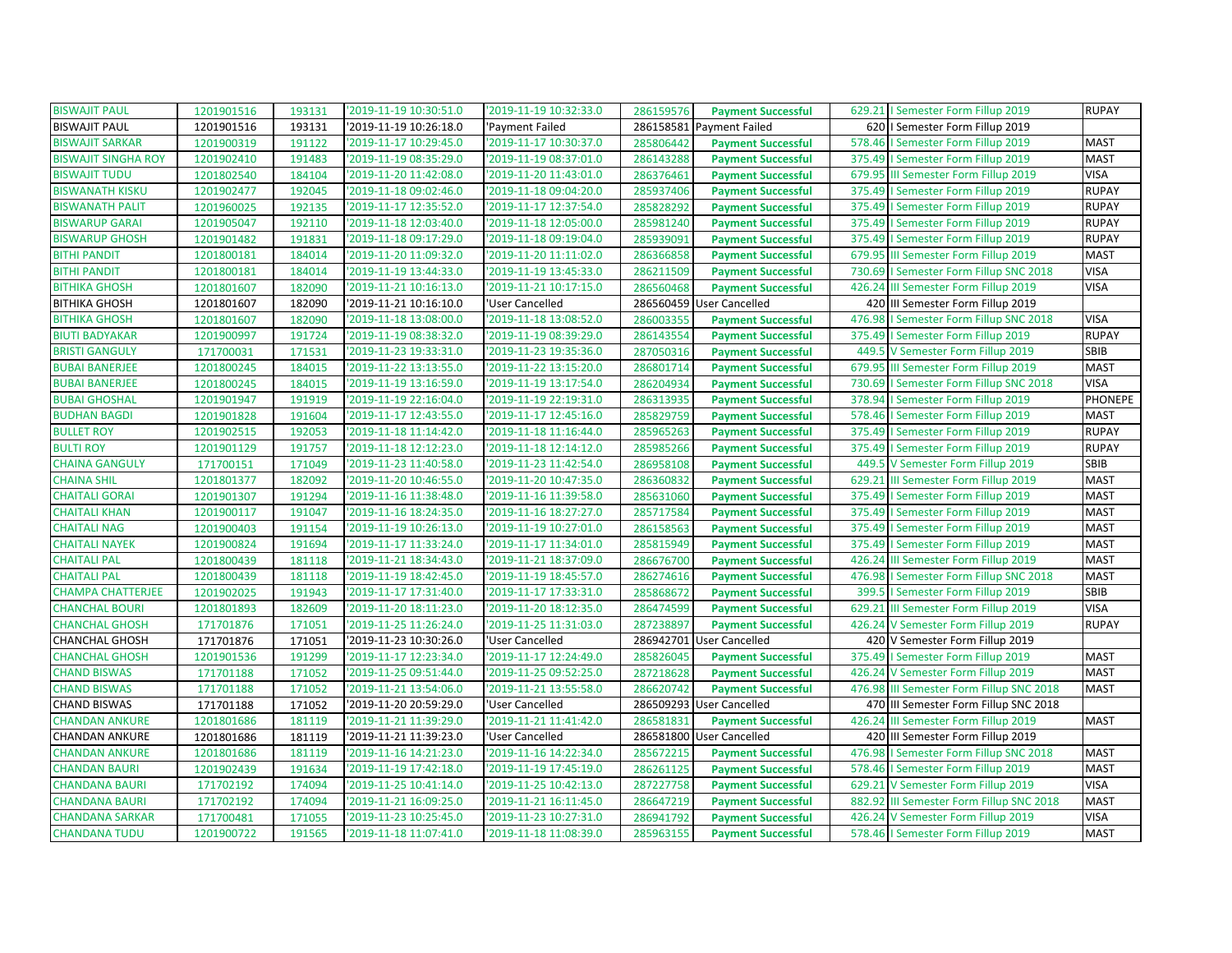| <b>CHANDRA PANDEY</b>     | 1201801954  | 182096       | '2019-11-21 12:18:55.0 | '2019-11-21 12:21:15.0 | 286594463 | <b>Payment Successful</b> | 426.24 III Semester Form Fillup 2019     | <b>MAST</b>    |
|---------------------------|-------------|--------------|------------------------|------------------------|-----------|---------------------------|------------------------------------------|----------------|
| <b>CHANDRA PANDEY</b>     | 1201801954  | 182096       | 2019-11-18 13:21:28.0  | '2019-11-18 13:22:46.0 | 286006860 | <b>Payment Successful</b> | 476.98   Semester Form Fillup SNC 2018   | <b>VISA</b>    |
| <b>CHANDRACHUR MUKHE</b>  | 1721700028  | 172052       | '2019-11-23 11:29:35.0 | '2019-11-23 11:30:18.0 | 286955369 | <b>Payment Successful</b> | 679.95 V Semester Form Fillup 2019       | <b>RUPAY</b>   |
| <b>CHANDRACHUR MUKHER</b> | 1721700028  | 172052       | '2019-11-23 11:23:47.0 | 'Payment Failed        |           | 286954089 Payment Failed  | 679.95 V Semester Form Fillup 2019       |                |
| <b>CHANDRIMA SHIL</b>     | 1201901044  | 191734       | '2019-11-16 11:24:28.0 | '2019-11-16 11:25:15.0 | 285627136 | <b>Payment Successful</b> | 375.49   Semester Form Fillup 2019       | <b>MAST</b>    |
| <b>CHANPA GHOSH</b>       | 171701514   | 174095       | '2019-11-23 11:32:25.0 | '2019-11-23 11:33:10.0 | 286956033 | <b>Payment Successful</b> | 426.24 V Semester Form Fillup 2019       | <b>MAST</b>    |
| <b>CHANPA GHOSH</b>       | 171701514   | 174095       | '2019-11-21 10:59:40.0 | '2019-11-21 11:01:24.0 | 286570333 | <b>Payment Successful</b> | 476.98 III Semester Form Fillup SNC 2018 | <b>MAST</b>    |
| <b>CHHANDA GHOSH</b>      | 1201800360  | 181120       | '2019-11-20 09:44:22.0 | '2019-11-20 09:46:55.0 | 286348634 | <b>Payment Successful</b> | 629.21 III Semester Form Fillup 2019     | <b>VISA</b>    |
| <b>CHHOTAN BAGDI</b>      | 1201905068  | 192120       | '2019-11-19 10:34:49.0 | '2019-11-19 10:35:58.0 | 286160440 | <b>Payment Successful</b> | 375.49   Semester Form Fillup 2019       | <b>VISA</b>    |
| <b>CHHOTAN KAPRI</b>      | 1201905066  | 192118       | '2019-11-19 11:32:10.0 | '2019-11-19 11:34:12.0 | 286173615 | <b>Payment Successful</b> | 375.49   Semester Form Fillup 2019       | <b>VISA</b>    |
| <b>CHHOTAN MAL</b>        | 171701722   | 171056       | '2019-11-23 20:11:45.0 | '2019-11-23 20:13:37.0 | 287055772 | <b>Payment Successful</b> | 426.24 V Semester Form Fillup 2019       | <b>VISA</b>    |
| <b>CHHOTAN MAL</b>        | 171701722   | 171056       | '2019-11-23 09:39:02.0 | 'User Cancelled        |           | 286934103 User Cancelled  | 420 V Semester Form Fillup 2019          |                |
| <b>CHIRANJIT BEPARI</b>   | 1201801957  | 182098       | '2019-11-23 13:32:11.0 | '2019-11-23 13:33:05.0 | 286987043 | <b>Payment Successful</b> | 426.24 III Semester Form Fillup 2019     | <b>MAST</b>    |
| <b>CHITRA KHAMRUI</b>     | 1201801713  | 182099       | '2019-11-23 12:10:30.0 | '2019-11-23 12:11:11.0 | 286966837 | <b>Payment Successful</b> | 426.24 III Semester Form Fillup 2019     | <b>MAST</b>    |
| <b>CHITRA KHAMRUI</b>     | 1201801713  | 182099       | '2019-11-19 13:52:05.0 | '2019-11-19 14:00:41.0 | 286213183 | <b>Payment Successful</b> | 476.98   Semester Form Fillup SNC 2018   | <b>MAST</b>    |
| CHITRA KHAMRUI            | 1201801713  | 182099       | '2019-11-19 13:51:55.0 | 'User Cancelled        |           | 286213147 User Cancelled  | 470   I Semester Form Fillup SNC 2018    |                |
| <b>CHITTADIP MONDAL</b>   | 1201902302  | 191276       | '2019-11-16 10:54:16.0 | '2019-11-16 10:55:43.0 | 285619595 | <b>Payment Successful</b> | 375.49   Semester Form Fillup 2019       | <b>MAST</b>    |
| <b>CHITTARANJAN TUDU</b>  | 171701088   | 171057       | '2019-11-23 08:51:52.0 | '2019-11-23 08:52:25.0 | 286928552 | <b>Payment Successful</b> | 426.24 V Semester Form Fillup 2019       | <b>MAST</b>    |
| <b>CHITTARANJAN TUDU</b>  | 171701088   | 171057       | '2019-11-23 08:50:04.0 | '2019-11-23 08:50:48.0 | 286928381 | <b>Payment Successful</b> | 476.98 III Semester Form Fillup SNC 2018 | <b>MAST</b>    |
| <b>CHUMKI PAL</b>         | 171700118   | 171535       | '2019-11-23 11:35:32.0 | '2019-11-23 11:36:17.0 | 286956727 | <b>Payment Successful</b> | 426.24 V Semester Form Fillup 2019       | <b>MAST</b>    |
| <b>CHUMKI PAL</b>         | 12018008416 | 174603       | '2019-11-23 09:50:45.0 | '2019-11-23 09:51:54.0 | 286935774 | <b>Payment Successful</b> | 426.24 V Semester Form Fillup 2019       | <b>RUPAY</b>   |
| <b>DEBABRATA GHOSH</b>    | 1201900137  | 191057       | '2019-11-17 17:55:26.0 | '2019-11-17 17:56:11.0 | 285872023 | <b>Payment Successful</b> | 375.49   Semester Form Fillup 2019       | <b>MAST</b>    |
| <b>DEBANSHU SAHA</b>      | 1201900162  | 191062       | '2019-11-18 17:58:16.0 | '2019-11-18 17:59:06.0 | 286068775 | <b>Payment Successful</b> | 375.49   Semester Form Fillup 2019       | <b>MAST</b>    |
| <b>DEBAROTI DUTTA</b>     | 171700566   | 171536       | '2019-11-25 11:37:27.0 | '2019-11-25 11:38:11.0 | 287242036 | <b>Payment Successful</b> | 426.24 V Semester Form Fillup 2019       | <b>VISA</b>    |
| <b>DEBASHIS BISWAS</b>    | 1201801577  | 182101       | '2019-11-21 10:25:01.0 | '2019-11-21 10:32:15.0 | 286562272 | <b>Payment Successful</b> | 426.24 III Semester Form Fillup 2019     | <b>VISA</b>    |
| <b>DEBASHIS BISWAS</b>    | 1201801577  | 182101       | '2019-11-18 12:47:10.0 | '2019-11-18 12:47:57.0 | 285997505 | <b>Payment Successful</b> | 476.98   Semester Form Fillup SNC 2018   | <b>RUPAY</b>   |
| <b>DEBASIS BAURI</b>      | 1201800961  | 182103       | '2019-11-21 10:52:58.0 | 2019-11-21 10:54:46.0  | 286568653 | <b>Payment Successful</b> | 449.5 III Semester Form Fillup 2019      | SBIB           |
| <b>DEBASIS MAJUMDAR</b>   | 1201800076  | 181503       | '2019-11-21 11:58:47.0 | '2019-11-21 12:00:16.0 | 286587163 | <b>Payment Successful</b> | 679.95 III Semester Form Fillup 2019     | <b>MAST</b>    |
| <b>DEBASISH GHOSH</b>     | 12018008261 | 174577       | '2019-11-25 07:49:33.0 | '2019-11-25 07:50:58.0 | 287207968 | <b>Payment Successful</b> | 426.24 V Semester Form Fillup 2019       | <b>MAST</b>    |
| <b>DEBASISH GHOSH</b>     | 12018008261 | 174577       | 2019-11-25 07:47:03.0  | 'Payment Failed        |           | 287207863 Payment Failed  | 420 V Semester Form Fillup 2019          |                |
| <b>DEBASISH GHOSH</b>     | 12018008261 | 174577       | '2019-11-25 07:46:10.0 | 'Payment Failed        |           | 287207820 Payment Failed  | 420 V Semester Form Fillup 2019          |                |
| <b>DEBASISH GHOSH</b>     | 12018008261 | 174577       | '2019-11-25 07:43:37.0 | 'Payment Failed        |           | 287207708 Payment Failed  | 420 V Semester Form Fillup 2019          |                |
| <b>DEBASISH GHOSH</b>     | 12018008261 | 174577       | '2019-11-23 12:19:01.0 | 'Payment Failed        |           | 286969337 Payment Failed  | 420 V Semester Form Fillup 2019          |                |
| <b>DEBASISH GHOSH</b>     | 12018008261 | 174577       | 2019-11-23 12:16:33.0  | 'Payment Failed        |           | 286968659 Payment Failed  | 420 V Semester Form Fillup 2019          |                |
| <b>DEBASISH GHOSH</b>     | 12018008261 | 174577       | '2019-11-22 10:10:22.0 | 'User Cancelled        |           | 286749820 User Cancelled  | 670 III Semester Form Fillup SNC 2018    |                |
| <b>DEBASISH GHOSH</b>     | 1201902037  | 191947       | '2019-11-19 12:35:54.0 | '2019-11-19 12:36:33.0 | 286192942 | <b>Payment Successful</b> | 375.49   Semester Form Fillup 2019       | <b>MAST</b>    |
| <b>DEBDAS BANERJEE</b>    | 1201800875  | 184503       | '2019-11-20 11:28:54.0 | '2019-11-20 11:30:51.0 | 286372267 | <b>Payment Successful</b> | 679.95 III Semester Form Fillup 2019     | <b>VISA</b>    |
| <b>DEBDUT DANGAR</b>      | 12019013697 | $\mathbf{1}$ | '2019-11-19 10:57:47.0 | 2019-11-19 10:59:51.0  | 286165575 | <b>Payment Successful</b> | 629.21   Semester Form Fillup 2019       | <b>VISA</b>    |
| <b>DEBI PRASAD DAS</b>    | 1201901356  | 191808       | '2019-11-19 12:53:01.0 | 2019-11-19 12:57:36.0  | 286198463 | <b>Payment Successful</b> | 378.94   Semester Form Fillup 2019       | <b>PHONEPE</b> |
| <b>DEBI PRASAD DAS</b>    | 1201901356  | 191808       | '2019-11-19 12:52:47.0 | 'User Cancelled        |           | 286198409 User Cancelled  | 370   Semester Form Fillup 2019          |                |
| <b>DEBI PRASAD DAS</b>    | 1201901356  | 191808       | '2019-11-19 12:35:32.0 | '2019-11-19 12:36:50.0 | 286192822 | <b>Payment Successful</b> | 375.49   Semester Form Fillup 2019       | <b>VISA</b>    |
| <b>DEBI PROSAD ROY</b>    | 1201902289  | 191628       | '2019-11-19 10:06:23.0 | '2019-11-19 10:07:30.0 | 286154718 | <b>Payment Successful</b> | 578.46<br>I Semester Form Fillup 2019    | <b>VISA</b>    |
| <b>DEBIPRASAD DEY</b>     | 171701827   | 172054       | '2019-11-23 09:21:03.0 | 2019-11-23 09:22:43.0  | 286931864 | <b>Payment Successful</b> | 679.95 V Semester Form Fillup 2019       | <b>VISA</b>    |
| <b>DEBIPRASAD DEY</b>     | 171701827   | 172054       | '2019-11-21 17:37:19.0 | '2019-11-21 17:38:38.0 | 286665331 | <b>Payment Successful</b> | 730.69 III Semester Form Fillup SNC 2018 | <b>VISA</b>    |
| <b>DEBIPRASAD DEY</b>     | 171701827   | 172054       | '2019-11-21 12:41:15.0 | 'User Cancelled        |           | 286602287 User Cancelled  | 720 III Semester Form Fillup SNC 2018    |                |
| <b>DEBIPRASAD DEY</b>     | 171701827   | 172054       | '2019-11-18 19:10:59.0 | 'User Cancelled        |           | 286085781 User Cancelled  | 720   Semester Form Fillup SNC 2017      |                |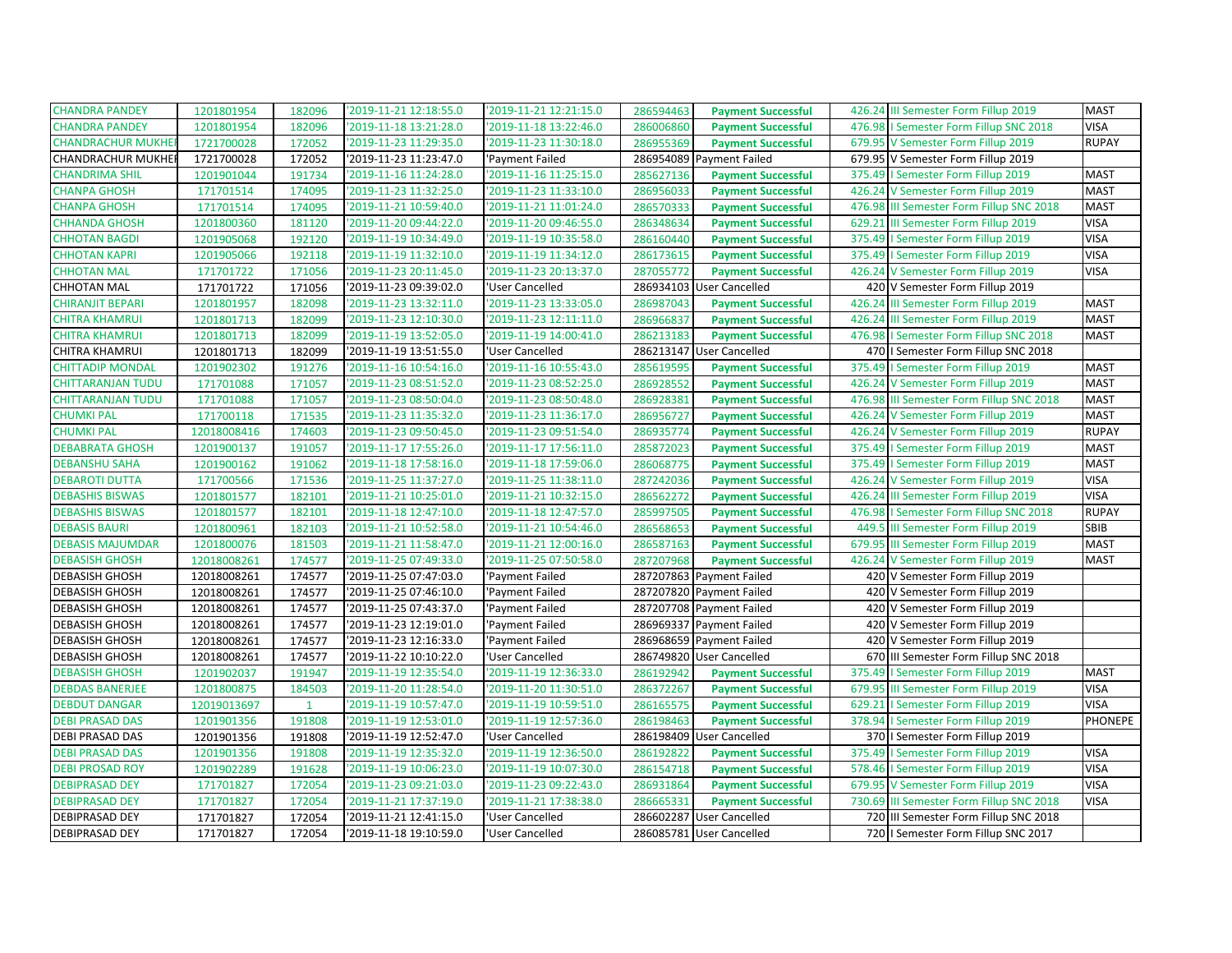| <b>DEBJANI KAITY</b>       | 1201802037  | 182611 | '2019-11-20 12:47:51.0 | '2019-11-20 12:48:33.0 | 286397699<br><b>Payment Successful</b> | 629.21 III Semester Form Fillup 2019     | <b>VISA</b>    |
|----------------------------|-------------|--------|------------------------|------------------------|----------------------------------------|------------------------------------------|----------------|
| <b>DEBJANI KAITY</b>       | 1201802037  | 182611 | 2019-11-20 12:47:49.0  | 'User Cancelled        | 286397695<br>User Cancelled            | 620 III Semester Form Fillup 2019        |                |
| <b>DEBJANI SASMAL</b>      | 171701678   | 171059 | '2019-11-25 11:42:00.0 | '2019-11-25 11:43:27.0 | 287243335<br><b>Payment Successful</b> | 426.24 V Semester Form Fillup 2019       | <b>RUPAY</b>   |
| <b>DEBJIT NAG</b>          | 171700010   | 172056 | '2019-11-23 13:06:14.0 | '2019-11-23 13:07:05.0 | 286981071<br><b>Payment Successful</b> | 679.95 V Semester Form Fillup 2019       | <b>MAST</b>    |
| <b>DEBJIT ROY</b>          | 1201901408  | 193210 | 2019-11-17 17:43:06.0  | '2019-11-17 17:45:37.0 | 285870246<br><b>Payment Successful</b> | 629.21   Semester Form Fillup 2019       | <b>RUPAY</b>   |
| <b>DEBJYOTI PANJA</b>      | 171701508   | 172057 | '2019-11-23 17:45:21.0 | '2019-11-23 17:46:54.0 | 287031533<br><b>Payment Successful</b> | 730.69 III Semester Form Fillup SNC 2018 | <b>VISA</b>    |
| <b>DEBJYOTI PANJA</b>      | 171701508   | 172057 | '2019-11-23 17:41:47.0 | '2019-11-23 17:43:27.0 | 287030830<br><b>Payment Successful</b> | 679.95 V Semester Form Fillup 2019       | <b>VISA</b>    |
| <b>DEBKANTA MONDAL</b>     | 1201801458  | 184504 | 2019-11-20 19:29:08.0  | '2019-11-20 19:32:41.0 | 286492091<br><b>Payment Successful</b> | 679.95 III Semester Form Fillup 2019     | <b>VISA</b>    |
| DEBKANTA MONDAL            | 1201801458  | 184504 | '2019-11-20 19:26:37.0 | 'Payment Failed        | 286491533 Payment Failed               | 670 III Semester Form Fillup 2019        |                |
| DEBKANTA MONDAL            | 1201801458  | 184504 | 2019-11-20 17:29:47.0  | 'User Cancelled        | 286465194 User Cancelled               | 670 III Semester Form Fillup 2019        |                |
| DEBKANTA MONDAL            | 1201801458  | 184504 | '2019-11-20 17:28:13.0 | 'Payment Failed        | 286464853 Payment Failed               | 670 III Semester Form Fillup 2019        |                |
| <b>DEBLINA DEY</b>         | 171700560   | 172058 | '2019-11-23 10:47:55.0 | '2019-11-23 10:49:10.0 | 286946224<br><b>Payment Successful</b> | 679.95 V Semester Form Fillup 2019       | <b>MAST</b>    |
| <b>DEBMALYA PAL</b>        | 1201800928  | 183003 | '2019-11-20 11:47:26.0 | 'User Cancelled        | 286378230 User Cancelled               | 620 III Semester Form Fillup 2019        |                |
| <b>DEBMALYA PAL</b>        | 1201800928  | 183003 | '2019-11-20 11:32:26.0 | '2019-11-20 11:44:55.0 | 286373400<br><b>Payment Successful</b> | 630.79 III Semester Form Fillup 2019     | <b>VISA</b>    |
| <b>DEBMALYA PAL</b>        | 1201800928  | 183003 | 2019-11-19 18:34:48.0  | 'User Cancelled        | 286272932 User Cancelled               | 470   Semester Form Fillup SNC 2018      |                |
| <b>DEBNATH BANERJEE</b>    | 1201902313  | 192009 | '2019-11-18 11:46:57.0 | '2019-11-18 11:47:46.0 | 285975108<br><b>Payment Successful</b> | 375.49   Semester Form Fillup 2019       | <b>VISA</b>    |
| <b>DEBNATH CHAKRABORT</b>  | 1201900190  | 191071 | '2019-11-16 13:12:40.0 | '2019-11-16 13:13:35.0 | 285658008<br><b>Payment Successful</b> | 375.49   Semester Form Fillup 2019       | <b>MAST</b>    |
| <b>DEBNATH GHOSH</b>       | 171702858   | 171061 | '2019-11-25 11:15:41.0 | '2019-11-25 11:16:50.0 | 287236282<br><b>Payment Successful</b> | 426.24 V Semester Form Fillup 2019       | <b>RUPAY</b>   |
| <b>DEBOJYOTI KUNDU</b>     | 1201900158  | 193176 | 2019-11-16 12:53:44.0  | '2019-11-16 12:56:14.0 | 285653275<br><b>Payment Successful</b> | 629.21   Semester Form Fillup 2019       | <b>VISA</b>    |
| DEBOJYOTI KUNDU            | 1201900158  | 193176 | '2019-11-16 12:53:40.0 | 'User Cancelled        | 285653255 User Cancelled               | 620   Semester Form Fillup 2019          |                |
| <b>DEBOLINA DEY</b>        | 171701414   | 171062 | '2019-11-23 19:51:58.0 | '2019-11-23 19:53:21.0 | 287052953<br><b>Payment Successful</b> | 426.24 V Semester Form Fillup 2019       | <b>RUPAY</b>   |
| <b>DEBOLINA DEY</b>        | 171701414   | 171062 | '2019-11-23 19:51:05.0 | 'Payment Failed        | 287052828 Payment Failed               | 420 V Semester Form Fillup 2019          |                |
| <b>DEBOLINA DEY</b>        | 171701414   | 171062 | '2019-11-23 19:46:46.0 | 'Payment Failed        | 287052256 Payment Failed               | 420 V Semester Form Fillup 2019          |                |
| <b>DEBOLINA DEY</b>        | 171701414   | 171062 | 2019-11-23 16:30:40.0  | 'User Cancelled        | 287017126 User Cancelled               | 420 V Semester Form Fillup 2019          |                |
| <b>DEBOSHREE BHATTACHA</b> | 171700119   | 171063 | '2019-11-23 12:30:46.0 | '2019-11-23 12:32:17.0 | 286972718<br><b>Payment Successful</b> | 426.24 V Semester Form Fillup 2019       | <b>MAST</b>    |
| <b>DEBRAJ KARMAKAR</b>     | 1201805041  | 182520 | '2019-11-20 12:50:30.0 | '2019-11-20 12:51:29.0 | 286398435<br><b>Payment Successful</b> | 629.21 III Semester Form Fillup 2019     | <b>VISA</b>    |
| DEBRAJ KARMAKAR            | 1201805041  | 182520 | '2019-11-20 12:50:28.0 | 'User Cancelled        | 286398431 User Cancelled               | 620 III Semester Form Fillup 2019        |                |
| <b>DEBU BAURI</b>          | 1201801368  | 182109 | '2019-11-21 11:30:36.0 | '2019-11-21 11:33:39.0 | 286579284<br><b>Payment Successful</b> | 426.24 III Semester Form Fillup 2019     | <b>RUPAY</b>   |
| <b>DEEP KUMAR PAL</b>      | 1201801856  | 182110 | '2019-11-20 10:51:47.0 | '2019-11-20 10:52:49.0 | 286362020<br><b>Payment Successful</b> | 629.21 III Semester Form Fillup 2019     | <b>MAST</b>    |
| DEEP KUMAR PAL             | 1201801856  | 182110 | '2019-11-20 10:51:38.0 | 'User Cancelled        | 286361977 User Cancelled               | 620 III Semester Form Fillup 2019        |                |
| <b>DEEP KUMAR PAL</b>      | 1201801856  | 182110 | '2019-11-19 13:28:33.0 | '2019-11-19 13:29:53.0 | 286207767<br><b>Payment Successful</b> | 476.98   Semester Form Fillup SNC 2018   | <b>MAST</b>    |
| DEEP KUMAR PAL             | 1201801856  | 182110 | '2019-11-19 13:28:15.0 | 'User Cancelled        | 286207707 User Cancelled               | 470   Semester Form Fillup SNC 2018      |                |
| <b>DEVANSHI NAG</b>        | 1201901043  | 191387 | 2019-11-17 18:16:09.0  | '2019-11-17 18:17:58.0 | 285875505<br><b>Payment Successful</b> | 375.49   Semester Form Fillup 2019       | <b>VISA</b>    |
| <b>DHARMADAS KEORA</b>     | 1201901381  | 191812 | '2019-11-17 13:03:26.0 | '2019-11-17 13:04:16.0 | 285832755<br><b>Payment Successful</b> | 375.49   Semester Form Fillup 2019       | <b>VISA</b>    |
| <b>DHIREN BAURI</b>        | 1201801205  | 181007 | '2019-11-20 16:27:53.0 | '2019-11-20 16:28:54.0 | 286450483<br><b>Payment Successful</b> | 426.24 III Semester Form Fillup 2019     | <b>VISA</b>    |
| <b>DIBYA PATRA</b>         | 12018008393 | 174568 | '2019-11-25 10:04:10.0 | '2019-11-25 10:05:13.0 | 287220604<br><b>Payment Successful</b> | 426.24 V Semester Form Fillup 2019       | <b>RUPAY</b>   |
| <b>DIBYA SAHA</b>          | 1201801922  | 181611 | '2019-11-20 16:56:42.0 | '2019-11-20 16:58:12.0 | 286457250<br><b>Payment Successful</b> | 426.24 III Semester Form Fillup 2019     | <b>RUPAY</b>   |
| <b>DIBYA SAHA</b>          | 1201801922  | 181611 | '2019-11-19 11:42:15.0 | '2019-11-19 11:42:50.0 | 286176318<br><b>Payment Successful</b> | 476.98   Semester Form Fillup SNC 2018   | <b>MAST</b>    |
| <b>DINESH SHARMA</b>       | 171702001   | 174106 | 2019-11-23 11:35:48.0  | '2019-11-23 11:37:24.0 | 286956787<br><b>Payment Successful</b> | 426.24 V Semester Form Fillup 2019       | <b>MAST</b>    |
| <b>DINESH SHARMA</b>       | 171702001   | 174106 | 2019-11-21 15:50:23.0  | '2019-11-21 15:53:23.0 | 286643252<br><b>Payment Successful</b> | 679.95 III Semester Form Fillup SNC 2018 | <b>MAST</b>    |
| DINESH SHARMA              | 171702001   | 174106 | '2019-11-21 15:46:01.0 | 'Payment Failed        | 286642410 Payment Failed               | 679.95 III Semester Form Fillup SNC 2018 |                |
| <b>DIPA BHUIN</b>          | 1201800917  | 181122 | '2019-11-20 19:54:18.0 | '2019-11-20 19:55:51.0 | 286497027<br><b>Payment Successful</b> | 449.5 III Semester Form Fillup 2019      | SBIB           |
| <b>DIPA DEBNATH</b>        | 1201901136  | 191760 | 2019-11-18 10:16:56.0  | '2019-11-18 10:17:34.0 | 285948924<br><b>Payment Successful</b> | 375.49   Semester Form Fillup 2019       | <b>MAST</b>    |
| <b>DIPA KARMAKAR</b>       | 1201902186  | 191982 | '2019-11-18 10:49:37.0 | '2019-11-18 10:50:43.0 | 285957674<br><b>Payment Successful</b> | 375.49   Semester Form Fillup 2019       | <b>VISA</b>    |
| <b>DIPA MONDAL</b>         | 1201900929  | 191497 | '2019-11-17 17:52:15.0 | '2019-11-17 17:55:50.0 | 285871590<br><b>Payment Successful</b> | 378.94   Semester Form Fillup 2019       | <b>PHONEPE</b> |
| <b>DIPA SARKAR</b>         | 12018005993 | 171740 | 2019-11-25 12:55:39.0  | '2019-11-25 12:56:24.0 | 287265674<br><b>Payment Successful</b> | 426.24 V Semester Form Fillup 2019       | <b>RUPAY</b>   |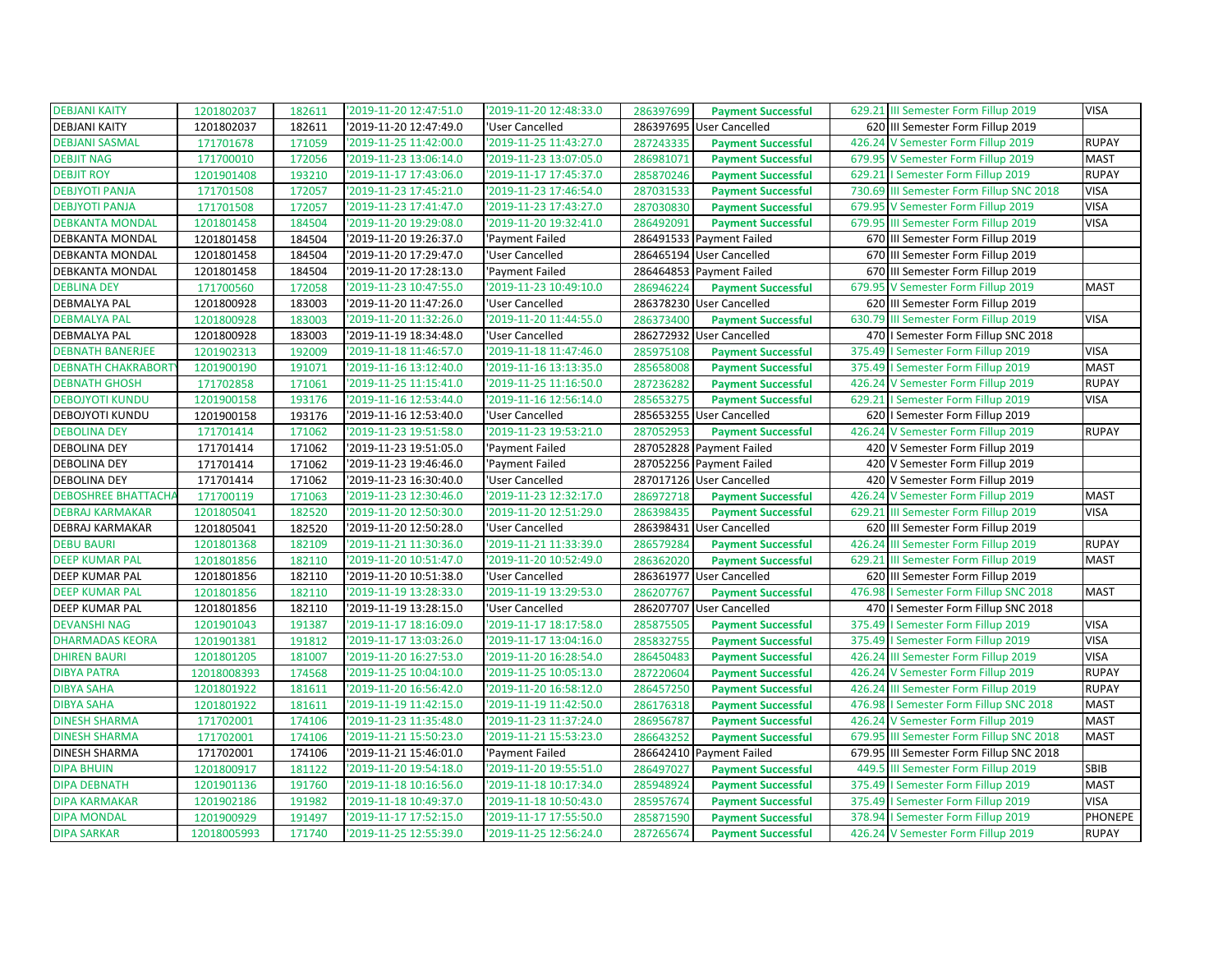| <b>DIPA SARKAR</b>        | 12018005993 | 171740 | '2019-11-25 12:52:56.0 | 'Payment Failed        | 287264911 Payment Failed               | 420 V Semester Form Fillup 2019           |                |
|---------------------------|-------------|--------|------------------------|------------------------|----------------------------------------|-------------------------------------------|----------------|
| <b>DIPA SARKAR</b>        | 12018005993 | 171740 | 2019-11-25 12:48:40.0  | 'Payment Failed        | 287263714 Payment Failed               | 426.24 V Semester Form Fillup 2019        |                |
| <b>DIPAK DAS</b>          | 1201801421  | 182113 | '2019-11-20 09:44:56.0 | '2019-11-20 09:46:06.0 | 286348718<br><b>Payment Successful</b> | 629.21 III Semester Form Fillup 2019      | <b>MAST</b>    |
| <b>DIPAK DAS</b>          | 1201801421  | 182113 | '2019-11-20 08:57:01.0 | 'Payment Failed        | 286342929 Payment Failed               | 620 III Semester Form Fillup 2019         |                |
| <b>DIPANKAR ANKURE</b>    | 1201901493  | 191588 | '2019-11-19 11:39:55.0 | '2019-11-19 11:41:02.0 | 286175661<br><b>Payment Successful</b> | 578.46   Semester Form Fillup 2019        | <b>RUPAY</b>   |
| <b>DIPANKAR GHOSH</b>     | 1201901933  | 191916 | '2019-11-18 19:48:58.0 | '2019-11-18 19:49:56.0 | 286093990<br><b>Payment Successful</b> | 375.49   Semester Form Fillup 2019        | <b>MAST</b>    |
| DIPANWITA BANERJEE        | 1201800054  | 182115 | '2019-11-21 09:41:48.0 | '2019-11-21 09:43:09.0 | 286554552<br><b>Payment Successful</b> | 426.24 III Semester Form Fillup 2019      | <b>MAST</b>    |
| <b>DIPANWITA BANERJEE</b> | 1201800054  | 182115 | '2019-11-19 11:59:35.0 | '2019-11-19 12:00:46.0 | 286181023<br><b>Payment Successful</b> | 476.98   Semester Form Fillup SNC 2018    | <b>MAST</b>    |
| <b>DIPSHIKHA KUNDU</b>    | 1201805062  | 184865 | '2019-11-21 11:39:48.0 | '2019-11-21 11:41:10.0 | 286581912<br><b>Payment Successful</b> | 679.95 III Semester Form Fillup 2019      | <b>MAST</b>    |
| <b>DIPSHIKHA KUNDU</b>    | 1201805062  | 184865 | '2019-11-19 14:14:15.0 | '2019-11-19 14:15:46.0 | 286217850<br><b>Payment Successful</b> | I Semester Form Fillup SNC 2018<br>730.69 | <b>VISA</b>    |
| <b>DIPU BAURI</b>         | 1201900265  | 191097 | 2019-11-25 10:06:57.0  | '2019-11-25 10:08:33.0 | 287221126<br><b>Payment Successful</b> | 378.94   Semester Form Fillup 2019        | <b>PHONEPE</b> |
| <b>DOLAN GHOSH</b>        | 1201900373  | 191144 | '2019-11-18 09:30:06.0 | '2019-11-18 09:31:02.0 | 285940664<br><b>Payment Successful</b> | 629.21   Semester Form Fillup 2019        | <b>MAST</b>    |
| <b>DOLAN GHOSH</b>        | 1201900373  | 191144 | '2019-11-18 09:30:01.0 | 'User Cancelled        | 285940637 User Cancelled               | 620   Semester Form Fillup 2019           |                |
| <b>DOLAN NAG</b>          | 171700077   | 171069 | '2019-11-24 17:28:41.0 | '2019-11-24 17:31:10.0 | 287154128<br><b>Payment Successful</b> | 426.24 V Semester Form Fillup 2019        | <b>VISA</b>    |
| <b>DOLAN PAL</b>          | 171701005   | 174115 | 2019-11-23 12:57:37.0  | '2019-11-23 13:00:16.0 | 286979085<br><b>Payment Successful</b> | 426.24 V Semester Form Fillup 2019        | <b>VISA</b>    |
| <b>DOLON PAL</b>          | 1201902408  | 192028 | 2019-11-18 10:46:07.0  | '2019-11-18 10:47:51.0 | 285956696<br><b>Payment Successful</b> | 375.49   Semester Form Fillup 2019        | <b>RUPAY</b>   |
| <b>DOLON PAL</b>          | 1201902408  | 192028 | '2019-11-18 10:41:24.0 | 'Payment Failed        | 285955424 Payment Failed               | 370   Semester Form Fillup 2019           |                |
| <b>DOLON PAL</b>          | 1201902408  | 192028 | 2019-11-18 10:35:38.0  | 'User Cancelled        | 285953925<br><b>User Cancelled</b>     | 370   Semester Form Fillup 2019           |                |
| <b>DOYEL CHAKRABORTY</b>  | 171700415   | 174119 | '2019-11-23 16:44:36.0 | '2019-11-23 16:46:32.0 | 287019562<br><b>Payment Successful</b> | 426.24 V Semester Form Fillup 2019        | <b>VISA</b>    |
| DOYEL CHAKRABORTY         | 171700415   | 174119 | '2019-11-23 16:42:41.0 | 'User Cancelled        | 287019289 User Cancelled               | 420 V Semester Form Fillup 2019           |                |
| <b>DOYEL DUTTA</b>        | 1201800139  | 181009 | '2019-11-21 14:17:18.0 | '2019-11-21 14:18:54.0 | 286625792<br><b>Payment Successful</b> | 449.5 III Semester Form Fillup 2019       | <b>SBIB</b>    |
| <b>DOYEL DUTTA</b>        | 1201800139  | 181009 | '2019-11-19 13:39:30.0 | '2019-11-19 13:40:25.0 | 286210320<br><b>Payment Successful</b> | 476.98   Semester Form Fillup SNC 2018    | <b>VISA</b>    |
| DOYEL DUTTA               | 1201800139  | 181009 | '2019-11-19 13:39:27.0 | 'User Cancelled        | 286210313 User Cancelled               | 470   I Semester Form Fillup SNC 2018     |                |
| <b>DOYEL GANGULY</b>      | 1201900552  | 191211 | '2019-11-18 12:08:26.0 | '2019-11-18 12:09:36.0 | 285983748<br><b>Payment Successful</b> | 375.49   Semester Form Fillup 2019        | <b>MAST</b>    |
| <b>DOYEL MAJI</b>         | 1201800597  | 184820 | '2019-11-20 17:13:34.0 | '2019-11-20 17:21:30.0 | 286461639<br><b>Payment Successful</b> | 679.95 III Semester Form Fillup 2019      | <b>MAST</b>    |
| <b>DURBA BANERJEE</b>     | 1201800122  | 181615 | '2019-11-20 11:05:15.0 | '2019-11-20 11:07:29.0 | 286365724<br><b>Payment Successful</b> | 649.5 III Semester Form Fillup 2019       | SBIB           |
| <b>DURJOY TUDU</b>        | 171701344   | 174120 | '2019-11-25 10:32:53.0 | '2019-11-25 10:33:28.0 | 287226008<br><b>Payment Successful</b> | 629.21 V Semester Form Fillup 2019        | <b>RUPAY</b>   |
| <b>DURJOY TUDU</b>        | 171701344   | 174120 | '2019-11-21 14:27:44.0 | '2019-11-21 14:28:30.0 | 286627954<br><b>Payment Successful</b> | 679.95 III Semester Form Fillup SNC 2018  | <b>RUPAY</b>   |
| <b>FALGUNI BAGDI</b>      | 1201805018  | 182521 | '2019-11-20 09:27:04.0 | '2019-11-20 09:27:50.0 | 286346264<br><b>Payment Successful</b> | 426.24 III Semester Form Fillup 2019      | <b>VISA</b>    |
| <b>FALGUNI BAGDI</b>      | 1201805018  | 182521 | '2019-11-19 09:01:31.0 | '2019-11-19 09:02:33.0 | 286145741<br><b>Payment Successful</b> | 476.98   Semester Form Fillup SNC 2018    | <b>VISA</b>    |
| <b>FALGUNI SARKAR</b>     | 1201800202  | 184803 | '2019-11-21 10:16:22.0 | '2019-11-21 10:17:04.0 | 286560498<br><b>Payment Successful</b> | 679.95 III Semester Form Fillup 2019      | <b>MAST</b>    |
| FALGUNI SARKAR            | 1201800202  | 184803 | '2019-11-19 10:22:30.0 | '2019-11-19 10:23:42.0 | 286157814<br><b>Payment Successful</b> | 730.69   Semester Form Fillup SNC 2018    | <b>MAST</b>    |
| <b>FARHANA KHATUN</b>     | 1201801627  | 182120 | '2019-11-21 13:08:56.0 | '2019-11-21 13:09:54.0 | 286609921<br><b>Payment Successful</b> | 426.24 III Semester Form Fillup 2019      | <b>MAST</b>    |
| <b>FARHANA KHATUN</b>     | 1201902208  | 191990 | '2019-11-17 17:44:43.0 | '2019-11-17 17:46:01.0 | 285870449<br><b>Payment Successful</b> | 375.49   Semester Form Fillup 2019        | <b>MAST</b>    |
| <b>FARIDA KHATUN</b>      | 1201900918  | 191237 | 2019-11-16 19:26:27.0  | '2019-11-16 19:27:32.0 | 285735723<br><b>Payment Successful</b> | 375.49   Semester Form Fillup 2019        | <b>VISA</b>    |
| <b>FAZILA KHATUN</b>      | 171701855   | 174121 | '2019-11-26 12:29:32.0 | '2019-11-26 12:30:30.0 | 287439368<br><b>Payment Successful</b> | 426.24 V Semester Form Fillup 2019        | <b>VISA</b>    |
| <b>FAZILA KHATUN</b>      | 171701855   | 174121 | '2019-11-23 12:19:06.0 | '2019-11-23 12:19:46.0 | 286969359<br><b>Payment Successful</b> | 679.95 III Semester Form Fillup SNC 2018  | <b>MAST</b>    |
| <b>FIROJA KHATUN</b>      | 171702202   | 174122 | '2019-11-23 12:22:44.0 | '2019-11-23 12:23:33.0 | 286970550<br><b>Payment Successful</b> | 426.24 V Semester Form Fillup 2019        | <b>VISA</b>    |
| <b>FIROJA KHATUN</b>      | 171702202   | 174122 | '2019-11-21 15:25:26.0 | '2019-11-21 15:26:05.0 | 286638616<br><b>Payment Successful</b> | 679.95 III Semester Form Fillup SNC 2018  | <b>MAST</b>    |
| FIROJA KHATUN             | 171702202   | 174122 | '2019-11-21 15:01:02.0 | 'User Cancelled        | 286634032 User Cancelled               | 670 III Semester Form Fillup SNC 2018     |                |
| <b>FIROJA KHATUN</b>      | 171702202   | 174122 | '2019-11-21 14:42:24.0 | 'Payment Failed        | 286630645 Payment Failed               | 670 III Semester Form Fillup SNC 2018     |                |
| <b>FULMONI KISKU</b>      | 1201901991  | 191423 | '2019-11-18 13:52:29.0 | '2019-11-18 13:53:22.0 | 286013971<br><b>Payment Successful</b> | 375.49   Semester Form Fillup 2019        | <b>RUPAY</b>   |
| <b>GANESH CHANDRA DEY</b> | 1201801829  | 182122 | '2019-11-20 10:53:53.0 | '2019-11-20 10:54:50.0 | 286362562<br><b>Payment Successful</b> | 629.21 III Semester Form Fillup 2019      | <b>MAST</b>    |
| <b>GANESH CHANDRA DEY</b> | 1201801829  | 182122 | '2019-11-19 13:26:12.0 | '2019-11-19 13:27:23.0 | 286207224<br><b>Payment Successful</b> | 476.98   Semester Form Fillup SNC 2018    | <b>MAST</b>    |
| <b>GANESH DAS</b>         | 1201902296  | 191478 | 2019-11-16 10:37:14.0  | '2019-11-16 10:47:11.0 | 285616062<br><b>Payment Successful</b> | 375.49   Semester Form Fillup 2019        | <b>MAST</b>    |
| <b>GANESH GAIN</b>        | 1201902404  | 192027 | '2019-11-18 09:31:34.0 | '2019-11-18 09:33:31.0 | 285940843<br><b>Payment Successful</b> | 378.94   Semester Form Fillup 2019        | PHONEPE        |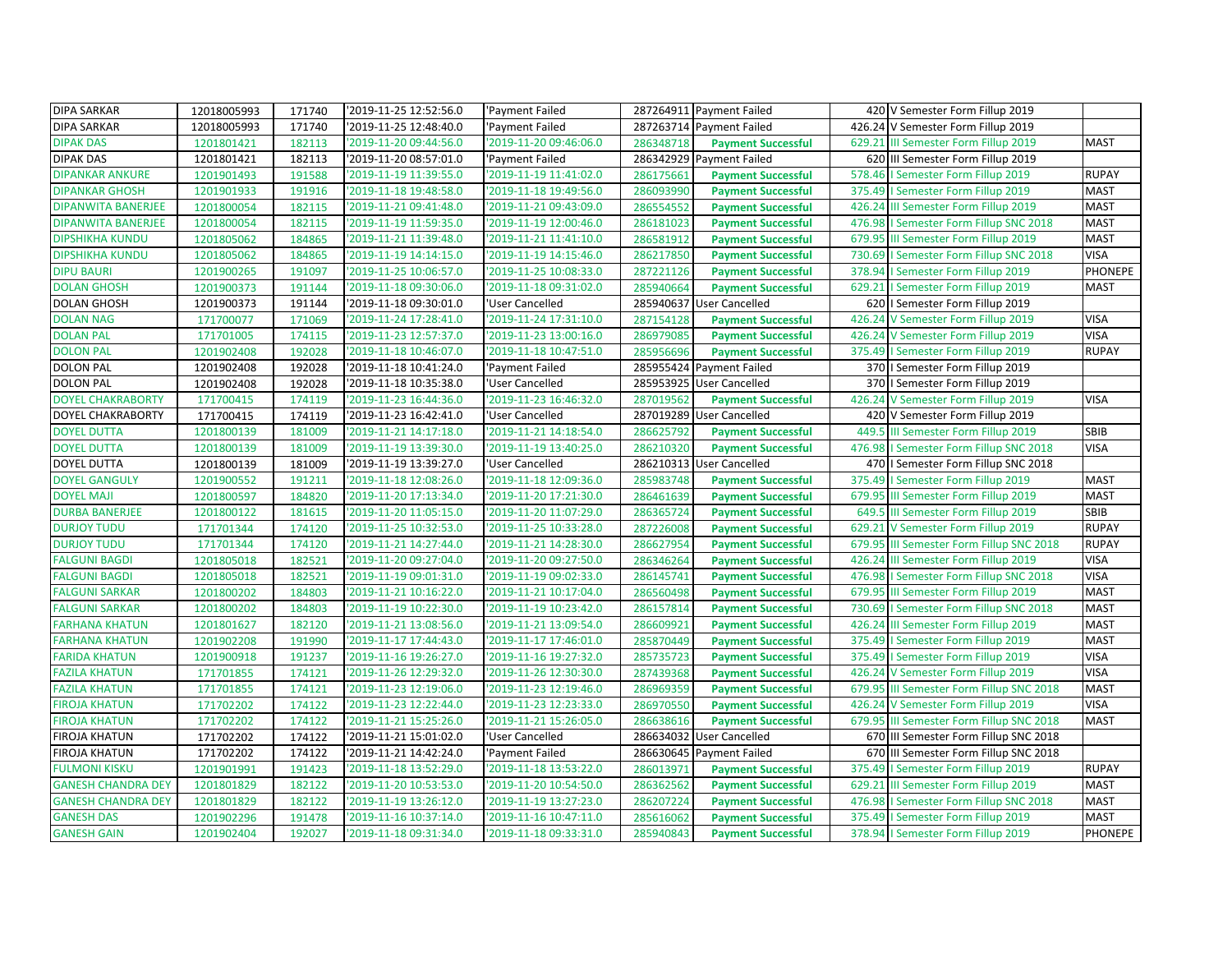| <b>GANESH LOHAR</b>       | 1201900546  | 191209 | '2019-11-16 17:31:23.0 | '2019-11-16 17:32:06.0 | 285707056 | <b>Payment Successful</b> | <b>VISA</b><br>375.49   Semester Form Fillup 2019         |         |
|---------------------------|-------------|--------|------------------------|------------------------|-----------|---------------------------|-----------------------------------------------------------|---------|
| <b>GARGI BANGAL</b>       | 1201901620  | 191409 | '2019-11-18 11:16:48.0 | '2019-11-18 11:17:43.0 | 285965879 | <b>Payment Successful</b> | <b>MAST</b><br>375.49   Semester Form Fillup 2019         |         |
| <b>GIASUDDIN KHAN</b>     | 1201802663  | 182123 | '2019-11-23 13:12:21.0 | '2019-11-23 13:16:30.0 | 286982442 | <b>Payment Successful</b> | 430.15 III Semester Form Fillup 2019                      | PHONEPE |
| <b>GINNATUNNESA KHATU</b> | 171701560   | 171071 | '2019-11-23 09:12:43.0 | '2019-11-23 09:13:39.0 | 286930870 | <b>Payment Successful</b> | 679.95 V Semester Form Fillup 2019<br><b>MAST</b>         |         |
| <b>GOLAPI KHATUN</b>      | 1201800707  | 182125 | '2019-11-20 10:43:06.0 | '2019-11-20 10:43:58.0 | 286359918 | <b>Payment Successful</b> | <b>VISA</b><br>629.21 III Semester Form Fillup 2019       |         |
| <b>GOPAL CHANDRA GHOS</b> | 1201960024  | 192134 | '2019-11-19 12:09:22.0 | '2019-11-19 12:10:59.0 | 286185136 | <b>Payment Successful</b> | AXIB<br>399.5   Semester Form Fillup 2019                 |         |
| <b>GOPAL GOSWAMI</b>      | 171700405   | 171749 | '2019-11-23 07:11:38.0 | '2019-11-23 07:13:25.0 | 286921114 | <b>Payment Successful</b> | <b>VISA</b><br>426.24 V Semester Form Fillup 2019         |         |
| <b>GOPAL SINGHA</b>       | 1201802830  | 181123 | '2019-11-20 12:18:21.0 | '2019-11-20 12:19:20.0 | 286388591 | <b>Payment Successful</b> | 426.24 III Semester Form Fillup 2019<br><b>RUPAY</b>      |         |
| <b>GOPI KISAN BAURI</b>   | 1201901951  | 191270 | '2019-11-19 09:15:33.0 | '2019-11-19 09:16:42.0 | 286147362 | <b>Payment Successful</b> | <b>VISA</b><br>I Semester Form Fillup 2019<br>375.49      |         |
| <b>GOPINATH MODAK</b>     | 1201800815  | 181124 | '2019-11-20 10:46:49.0 | '2019-11-20 10:47:26.0 | 286360804 | <b>Payment Successful</b> | <b>MAST</b><br>III Semester Form Fillup 2019<br>629.21    |         |
| <b>GOUR BAURI</b>         | 12018005893 | 171708 | '2019-11-25 11:03:57.0 | '2019-11-25 11:05:50.0 | 287233226 | <b>Payment Successful</b> | 426.24 V Semester Form Fillup 2019<br><b>RUPAY</b>        |         |
| <b>GOUR BAURI</b>         | 12018005893 | 171708 | '2019-11-21 09:26:39.0 | '2019-11-21 09:27:20.0 | 286552435 | <b>Payment Successful</b> | 476.98 III Semester Form Fillup SNC 2018<br><b>RUPAY</b>  |         |
| <b>GOUR GHOSH</b>         | 1201802332  | 182127 | '2019-11-21 10:52:46.0 | '2019-11-21 10:54:06.0 | 286568604 | <b>Payment Successful</b> | 426.24<br>III Semester Form Fillup 2019<br><b>MAST</b>    |         |
| <b>GOUR GHOSH</b>         | 1201802332  | 182127 | '2019-11-21 10:52:42.0 | 'User Cancelled        |           | 286568588 User Cancelled  | 420 III Semester Form Fillup 2019                         |         |
| <b>GOUR GHOSH</b>         | 1201802332  | 182127 | '2019-11-19 09:54:10.0 | '2019-11-19 09:55:25.0 | 286152535 | <b>Payment Successful</b> | 476.98<br><b>MAST</b><br>I Semester Form Fillup SNC 2018  |         |
| <b>GOUR KARMAKAR</b>      | 1201802028  | 181316 | '2019-11-21 11:12:40.0 | '2019-11-21 11:13:39.0 | 286574210 | <b>Payment Successful</b> | <b>RUPAY</b><br>426.24<br>III Semester Form Fillup 2019   |         |
| <b>GOUR KARMAKAR</b>      | 1201802028  | 181316 | '2019-11-19 19:21:58.0 | '2019-11-19 19:24:04.0 | 286283537 | <b>Payment Successful</b> | <b>RUPAY</b><br>476.98<br>I Semester Form Fillup SNC 2018 |         |
| <b>GOURAB CHANDRA</b>     | 1201901810  | 191885 | '2019-11-18 20:47:21.0 | '2019-11-18 20:48:26.0 | 286104678 | <b>Payment Successful</b> | I Semester Form Fillup 2019<br><b>MAST</b><br>375.49      |         |
| <b>GOURAB MULLICK</b>     | 1201802453  | 183004 | '2019-11-21 13:21:26.0 | '2019-11-21 13:24:08.0 | 286613144 | <b>Payment Successful</b> | 634.99 III Semester Form Fillup 2019<br><b>PAYTM</b>      |         |
| <b>GOURAB MULLICK</b>     | 1201802453  | 183004 | '2019-11-21 13:08:45.0 | 'User Cancelled        |           | 286609874 User Cancelled  | 620 III Semester Form Fillup 2019                         |         |
| <b>GOURAB MULLICK</b>     | 1201802453  | 183004 | '2019-11-21 12:58:24.0 | 'Payment Failed        |           | 286607045 Payment Failed  | 620<br>III Semester Form Fillup 2019                      |         |
| <b>GOURAB MULLICK</b>     | 1201802453  | 183004 | '2019-11-21 12:30:48.0 | 'User Cancelled        |           | 286599004 User Cancelled  | 620<br>III Semester Form Fillup 2019                      |         |
| <b>GOURAB MULLICK</b>     | 1201802453  | 183004 | '2019-11-21 12:30:40.0 | 'User Cancelled        |           | 286598938 User Cancelled  | 620<br>III Semester Form Fillup 2019                      |         |
| <b>GOURAB MULLICK</b>     | 1201802453  | 183004 | '2019-11-21 11:49:43.0 | 'User Cancelled        |           | 286584519 User Cancelled  | 620<br>III Semester Form Fillup 2019                      |         |
| <b>GOURAB MULLICK</b>     | 1201802453  | 183004 | '2019-11-21 11:31:34.0 | 'User Cancelled        |           | 286579549 User Cancelled  | 620<br>III Semester Form Fillup 2019                      |         |
| <b>GOURAB MULLICK</b>     | 1201802453  | 183004 | '2019-11-21 08:38:14.0 | 'Payment Failed        |           | 286547168 Payment Failed  | 620<br>III Semester Form Fillup 2019                      |         |
| <b>GOURAB MULLICK</b>     | 1201802453  | 183004 | '2019-11-19 08:52:44.0 | '2019-11-19 08:55:46.0 | 286144841 | <b>Payment Successful</b> | 481.36   Semester Form Fillup SNC 2018<br>PAYTM           |         |
| <b>GOURAB MULLICK</b>     | 1201802453  | 183004 | '2019-11-19 08:37:09.0 | 'User Cancelled        |           | 286143432 User Cancelled  | 470   I Semester Form Fillup SNC 2018                     |         |
| <b>GOURAB PAL</b>         | 1201900502  | 191193 | '2019-11-17 09:27:29.0 | '2019-11-17 09:28:16.0 | 285798487 | <b>Payment Successful</b> | I Semester Form Fillup 2019<br><b>MAST</b><br>375.49      |         |
| <b>GOURANGO BAGDI</b>     | 1201800900  | 181125 | '2019-11-20 16:41:13.0 | '2019-11-20 16:42:02.0 | 286453500 | <b>Payment Successful</b> | <b>MAST</b><br>III Semester Form Fillup 2019<br>426.24    |         |
| <b>GOURI MISTRI</b>       | 1201902081  | 191955 | '2019-11-17 19:23:56.0 | '2019-11-17 19:24:48.0 | 285886622 | <b>Payment Successful</b> | <b>MAST</b><br>375.49   Semester Form Fillup 2019         |         |
| <b>GUDDU SARKAR</b>       | 1201901050  | 191737 | '2019-11-18 12:02:42.0 | '2019-11-18 12:07:23.0 | 285980640 | <b>Payment Successful</b> | 375.49   Semester Form Fillup 2019<br><b>MAST</b>         |         |
| <b>GURUPADA SANTRA</b>    | 1201960017  | 192132 | '2019-11-16 18:32:09.0 | '2019-11-16 18:34:12.0 | 285719047 | <b>Payment Successful</b> | <b>VISA</b><br>375.49   Semester Form Fillup 2019         |         |
| <b>GURUPADA SANTRA</b>    | 1201960017  | 192132 | '2019-11-16 17:48:25.0 | 'User Cancelled        | 285710281 | <b>User Cancelled</b>     | 370   Semester Form Fillup 2019                           |         |
| <b>HAFIJUL SEKH</b>       | 1201902196  | 191985 | '2019-11-16 11:15:25.0 | '2019-11-16 11:20:29.0 | 285624901 | <b>Payment Successful</b> | 375.49   Semester Form Fillup 2019<br><b>RUPAY</b>        |         |
| <b>HAIMANTI DE</b>        | 171701767   | 171074 | '2019-11-25 09:05:59.0 | '2019-11-25 09:15:08.0 | 287213287 | <b>Payment Successful</b> | 679.95<br>V Semester Form Fillup 2019<br><b>MAST</b>      |         |
| <b>HAIMANTI DE</b>        | 171701767   | 171074 | '2019-11-25 09:04:24.0 | 'User Cancelled        |           | 287213144 User Cancelled  | 670 V Semester Form Fillup 2019                           |         |
| <b>HAIMANTI DE</b>        | 171701767   | 171074 | '2019-11-25 08:39:33.0 | 'Payment Failed        |           | 287211126 Payment Failed  | 670 V Semester Form Fillup 2019                           |         |
| <b>HAIMANTI DE</b>        | 171701767   | 171074 | '2019-11-24 08:26:34.0 | 'User Cancelled        | 287088787 | <b>User Cancelled</b>     | 670 V Semester Form Fillup 2019                           |         |
| <b>HAIMANTI DE</b>        | 171701767   | 171074 | '2019-11-24 08:07:30.0 | 'User Cancelled        |           | 287087735 User Cancelled  | 670 V Semester Form Fillup 2019                           |         |
| <b>HAIMANTI DE</b>        | 171701767   | 171074 | '2019-11-23 23:17:19.0 | 'User Cancelled        |           | 287073595 User Cancelled  | 670 V Semester Form Fillup 2019                           |         |
| <b>HALIMA KHATOON</b>     | 171701681   | 171075 | '2019-11-24 18:24:27.0 | '2019-11-24 18:30:59.0 | 287161285 | <b>Payment Successful</b> | 427.31<br>V Semester Form Fillup 2019<br><b>RUPAY</b>     |         |
| <b>HAPIJA KHATUN</b>      | 1201905044  | 192114 | '2019-11-16 11:46:47.0 | '2019-11-16 11:48:35.0 | 285633196 | <b>Payment Successful</b> | <b>VISA</b><br>375.49   Semester Form Fillup 2019         |         |
| <b>HARIPADA RUIDAS</b>    | 1201801107  | 181011 | '2019-11-23 11:24:51.0 | '2019-11-23 11:25:46.0 | 286954263 | <b>Payment Successful</b> | <b>MAST</b><br>426.24<br>III Semester Form Fillup 2019    |         |
| <b>HARIPADA RUIDAS</b>    | 1201801107  | 181011 | '2019-11-16 12:56:54.0 | '2019-11-16 12:57:57.0 | 285654035 | <b>Payment Successful</b> | <b>MAST</b><br>476.98   Semester Form Fillup SNC 2018     |         |
| <b>HIRAK CHATTERJEE</b>   | 1201801066  | 184017 | '2019-11-22 02:11:57.0 | 'User Cancelled        |           | 286727649 User Cancelled  | 670 III Semester Form Fillup 2019                         |         |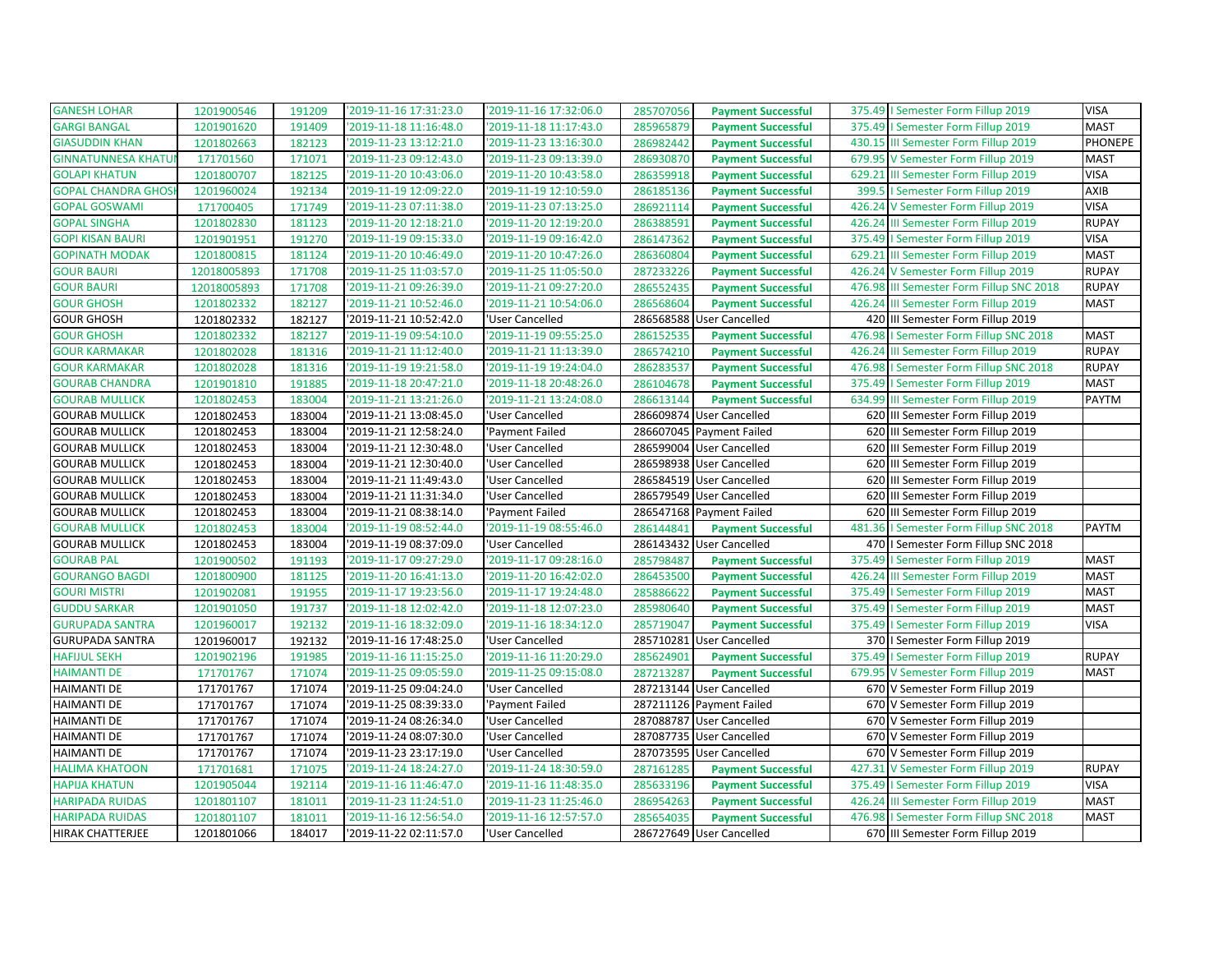| HIRAK CHATTERJEE<br>'2019-11-21 21:37:41.0<br>'User Cancelled<br>286709137 User Cancelled<br>670 III Semester Form Fillup 2019<br>1201801066<br>184017<br>286709131 User Cancelled<br>670 III Semester Form Fillup 2019<br>HIRAK CHATTERJEE<br>1201801066<br>184017<br>'2019-11-21 21:37:39.0<br>'User Cancelled<br><b>VISA</b><br><b>HIRAK CHATTERJEE</b><br>'2019-11-21 21:32:18.0<br>'2019-11-21 21:39:25.0<br>679.95<br>III Semester Form Fillup 2019<br>1201801066<br>184017<br>286708367<br><b>Payment Successful</b><br><b>VISA</b><br><b>HIRAK CHATTERJEE</b><br>'2019-11-19 19:48:40.0<br>286288293<br>1201801066<br>184017<br>'2019-11-19 19:46:16.0<br><b>Payment Successful</b><br>730.69<br>I Semester Form Fillup SNC 2018<br>HIRAK CHATTERJEE<br>'2019-11-19 18:49:11.0<br>'User Cancelled<br>286275999 User Cancelled<br>720   Semester Form Fillup SNC 2018<br>1201801066<br>184017<br><b>HIRANMOY GHOSH</b><br>171701471<br>171077<br>'2019-11-25 09:27:55.0<br>'2019-11-25 09:31:36.0<br>287215579<br>426.24<br>V Semester Form Fillup 2019<br><b>MAST</b><br><b>Payment Successful</b><br>679.95 V Semester Form Fillup 2019<br><b>MAST</b><br><b>HRIDAY BAURI</b><br>'2019-11-26 20:33:42.0<br>'2019-11-26 20:39:00.0<br>287533904<br>171703144<br>172066<br><b>Payment Successful</b><br><b>HRIDAY BAURI</b><br>171703144<br>172066<br>'2019-11-26 18:14:58.0<br>287507513 User Cancelled<br>670 V Semester Form Fillup 2019<br>'User Cancelled | <b>HRIDAY BAURI</b><br><b>HRIDAY BAURI</b><br><b>HRIDAY BAURI</b><br><b>HRIDAY BAURI</b><br><b>HRIDAY BAURI</b> |
|-----------------------------------------------------------------------------------------------------------------------------------------------------------------------------------------------------------------------------------------------------------------------------------------------------------------------------------------------------------------------------------------------------------------------------------------------------------------------------------------------------------------------------------------------------------------------------------------------------------------------------------------------------------------------------------------------------------------------------------------------------------------------------------------------------------------------------------------------------------------------------------------------------------------------------------------------------------------------------------------------------------------------------------------------------------------------------------------------------------------------------------------------------------------------------------------------------------------------------------------------------------------------------------------------------------------------------------------------------------------------------------------------------------------------------------------------------------------------|-----------------------------------------------------------------------------------------------------------------|
|                                                                                                                                                                                                                                                                                                                                                                                                                                                                                                                                                                                                                                                                                                                                                                                                                                                                                                                                                                                                                                                                                                                                                                                                                                                                                                                                                                                                                                                                       |                                                                                                                 |
|                                                                                                                                                                                                                                                                                                                                                                                                                                                                                                                                                                                                                                                                                                                                                                                                                                                                                                                                                                                                                                                                                                                                                                                                                                                                                                                                                                                                                                                                       |                                                                                                                 |
|                                                                                                                                                                                                                                                                                                                                                                                                                                                                                                                                                                                                                                                                                                                                                                                                                                                                                                                                                                                                                                                                                                                                                                                                                                                                                                                                                                                                                                                                       |                                                                                                                 |
|                                                                                                                                                                                                                                                                                                                                                                                                                                                                                                                                                                                                                                                                                                                                                                                                                                                                                                                                                                                                                                                                                                                                                                                                                                                                                                                                                                                                                                                                       |                                                                                                                 |
|                                                                                                                                                                                                                                                                                                                                                                                                                                                                                                                                                                                                                                                                                                                                                                                                                                                                                                                                                                                                                                                                                                                                                                                                                                                                                                                                                                                                                                                                       |                                                                                                                 |
|                                                                                                                                                                                                                                                                                                                                                                                                                                                                                                                                                                                                                                                                                                                                                                                                                                                                                                                                                                                                                                                                                                                                                                                                                                                                                                                                                                                                                                                                       |                                                                                                                 |
|                                                                                                                                                                                                                                                                                                                                                                                                                                                                                                                                                                                                                                                                                                                                                                                                                                                                                                                                                                                                                                                                                                                                                                                                                                                                                                                                                                                                                                                                       |                                                                                                                 |
|                                                                                                                                                                                                                                                                                                                                                                                                                                                                                                                                                                                                                                                                                                                                                                                                                                                                                                                                                                                                                                                                                                                                                                                                                                                                                                                                                                                                                                                                       |                                                                                                                 |
| 171703144<br>172066<br>'2019-11-26 17:05:10.0<br>'User Cancelled<br>287493903 User Cancelled<br>670 V Semester Form Fillup 2019                                                                                                                                                                                                                                                                                                                                                                                                                                                                                                                                                                                                                                                                                                                                                                                                                                                                                                                                                                                                                                                                                                                                                                                                                                                                                                                                       |                                                                                                                 |
| 171703144<br>172066<br>287470579 User Cancelled<br>V Semester Form Fillup 2019<br>'2019-11-26 15:01:08.0<br>'User Cancelled<br>670                                                                                                                                                                                                                                                                                                                                                                                                                                                                                                                                                                                                                                                                                                                                                                                                                                                                                                                                                                                                                                                                                                                                                                                                                                                                                                                                    |                                                                                                                 |
| 287455029 User Cancelled<br>172066<br>'2019-11-26 13:35:06.0<br>'User Cancelled<br>670 V Semester Form Fillup 2019<br>171703144                                                                                                                                                                                                                                                                                                                                                                                                                                                                                                                                                                                                                                                                                                                                                                                                                                                                                                                                                                                                                                                                                                                                                                                                                                                                                                                                       |                                                                                                                 |
| 171703144<br>172066<br>'2019-11-26 13:22:03.0<br>287452042 User Cancelled<br>V Semester Form Fillup 2019<br>'User Cancelled<br>670                                                                                                                                                                                                                                                                                                                                                                                                                                                                                                                                                                                                                                                                                                                                                                                                                                                                                                                                                                                                                                                                                                                                                                                                                                                                                                                                    |                                                                                                                 |
| 287451328 User Cancelled<br>670 V Semester Form Fillup 2019<br>172066<br>'2019-11-26 13:19:07.0<br>'User Cancelled<br>171703144                                                                                                                                                                                                                                                                                                                                                                                                                                                                                                                                                                                                                                                                                                                                                                                                                                                                                                                                                                                                                                                                                                                                                                                                                                                                                                                                       |                                                                                                                 |
| <b>HRIDAY BAURI</b><br>171703144<br>172066<br>'2019-11-26 13:13:08.0<br>'2019-11-26 13:16:52.0<br>287449880<br><b>Payment Successful</b><br>686.19<br>V Semester Form Fillup 2019<br>PHONEPE                                                                                                                                                                                                                                                                                                                                                                                                                                                                                                                                                                                                                                                                                                                                                                                                                                                                                                                                                                                                                                                                                                                                                                                                                                                                          |                                                                                                                 |
| '2019-11-21 11:39:36.0<br>'2019-11-21 11:44:53.0<br>449.5<br>III Semester Form Fillup 2019<br><b>HRIDAY GHOSH</b><br>1201801632<br>181012<br>286581865<br><b>Payment Successful</b><br>SBIB                                                                                                                                                                                                                                                                                                                                                                                                                                                                                                                                                                                                                                                                                                                                                                                                                                                                                                                                                                                                                                                                                                                                                                                                                                                                           |                                                                                                                 |
| <b>HRIDAY GHOSH</b><br>1201801632<br>181012<br>'2019-11-21 11:39:34.0<br>286581862 User Cancelled<br>'User Cancelled<br>420<br>III Semester Form Fillup 2019                                                                                                                                                                                                                                                                                                                                                                                                                                                                                                                                                                                                                                                                                                                                                                                                                                                                                                                                                                                                                                                                                                                                                                                                                                                                                                          |                                                                                                                 |
| <b>HRIDAY GHOSH</b><br>'2019-11-21 11:38:08.0<br>286581450 Payment Failed<br>420<br>III Semester Form Fillup 2019<br>1201801632<br>181012<br>'Payment Failed                                                                                                                                                                                                                                                                                                                                                                                                                                                                                                                                                                                                                                                                                                                                                                                                                                                                                                                                                                                                                                                                                                                                                                                                                                                                                                          |                                                                                                                 |
| 1201801632<br>181012<br>'2019-11-21 11:35:18.0<br>286580638 User Cancelled<br>420<br>III Semester Form Fillup 2019<br><b>HRIDAY GHOSH</b><br>'User Cancelled                                                                                                                                                                                                                                                                                                                                                                                                                                                                                                                                                                                                                                                                                                                                                                                                                                                                                                                                                                                                                                                                                                                                                                                                                                                                                                          |                                                                                                                 |
| <b>HRIDAY GHOSH</b><br>'2019-11-21 11:30:58.0<br>'2019-11-21 11:33:17.0<br>449.5<br>III Semester Form Fillup 2019<br><b>SBIB</b><br>1201801632<br>181012<br>286579399<br><b>Payment Successful</b>                                                                                                                                                                                                                                                                                                                                                                                                                                                                                                                                                                                                                                                                                                                                                                                                                                                                                                                                                                                                                                                                                                                                                                                                                                                                    |                                                                                                                 |
| 286579173 User Cancelled<br><b>HRIDAY GHOSH</b><br>'2019-11-21 11:30:17.0<br>'User Cancelled<br>420<br>III Semester Form Fillup 2019<br>1201801632<br>181012                                                                                                                                                                                                                                                                                                                                                                                                                                                                                                                                                                                                                                                                                                                                                                                                                                                                                                                                                                                                                                                                                                                                                                                                                                                                                                          |                                                                                                                 |
| <b>HULSAI HEMBRAM</b><br>'2019-11-17 11:21:48.0<br>'2019-11-17 11:22:33.0<br>375.49   Semester Form Fillup 2019<br><b>MAST</b><br>1201901942<br>191422<br>285814166<br><b>Payment Successful</b>                                                                                                                                                                                                                                                                                                                                                                                                                                                                                                                                                                                                                                                                                                                                                                                                                                                                                                                                                                                                                                                                                                                                                                                                                                                                      |                                                                                                                 |
| <b>IMRANA KHATUN</b><br>'2019-11-17 16:51:12.0<br>'2019-11-17 16:52:14.0<br>285862831<br>375.49   Semester Form Fillup 2019<br><b>MAST</b><br>1201902217<br>191992<br><b>Payment Successful</b>                                                                                                                                                                                                                                                                                                                                                                                                                                                                                                                                                                                                                                                                                                                                                                                                                                                                                                                                                                                                                                                                                                                                                                                                                                                                       |                                                                                                                 |
| '2019-11-18 13:09:50.0<br>SBIB<br><b>INDADUL SHAIKH</b><br>191184<br>'2019-11-18 13:05:34.0<br>286002673<br>399.5   Semester Form Fillup 2019<br>1201900473<br><b>Payment Successful</b>                                                                                                                                                                                                                                                                                                                                                                                                                                                                                                                                                                                                                                                                                                                                                                                                                                                                                                                                                                                                                                                                                                                                                                                                                                                                              |                                                                                                                 |
| <b>RUPAY</b><br><b>INDIRA KAITY</b><br>193232<br>'2019-11-19 09:27:24.0<br>'2019-11-19 09:30:25.0<br>629.21   Semester Form Fillup 2019<br>1201960018<br>286148787<br><b>Payment Successful</b>                                                                                                                                                                                                                                                                                                                                                                                                                                                                                                                                                                                                                                                                                                                                                                                                                                                                                                                                                                                                                                                                                                                                                                                                                                                                       |                                                                                                                 |
| <b>INDIRA KAITY</b><br>'2019-11-18 17:30:21.0<br>2019-11-18 17:32:53.0<br>629.21   Semester Form Fillup 2019<br><b>RUPAY</b><br>193232<br>286062343<br>1201960018<br><b>Payment Successful</b>                                                                                                                                                                                                                                                                                                                                                                                                                                                                                                                                                                                                                                                                                                                                                                                                                                                                                                                                                                                                                                                                                                                                                                                                                                                                        |                                                                                                                 |
| <b>INDIRA MAJI</b><br>172068<br>'2019-11-25 09:20:12.0<br>'2019-11-25 09:22:51.0<br>287214762<br>679.95 V Semester Form Fillup 2019<br><b>RUPAY</b><br>171701770<br><b>Payment Successful</b>                                                                                                                                                                                                                                                                                                                                                                                                                                                                                                                                                                                                                                                                                                                                                                                                                                                                                                                                                                                                                                                                                                                                                                                                                                                                         |                                                                                                                 |
| <b>INDIRA MANDAL</b><br>1201901074<br>191457<br>'2019-11-16 11:40:52.0<br>'2019-11-16 11:46:11.0<br>285631633<br>375.49   Semester Form Fillup 2019<br><b>MAST</b><br><b>Payment Successful</b>                                                                                                                                                                                                                                                                                                                                                                                                                                                                                                                                                                                                                                                                                                                                                                                                                                                                                                                                                                                                                                                                                                                                                                                                                                                                       |                                                                                                                 |
| <b>VISA</b><br><b>INDRAJIT DAS</b><br>171079<br>'2019-11-25 09:56:22.0<br>'2019-11-25 09:57:15.0<br>287219293<br>426.24 V Semester Form Fillup 2019<br>171701934<br><b>Payment Successful</b>                                                                                                                                                                                                                                                                                                                                                                                                                                                                                                                                                                                                                                                                                                                                                                                                                                                                                                                                                                                                                                                                                                                                                                                                                                                                         |                                                                                                                 |
| <b>VISA</b><br><b>INDRAJIT DAS</b><br>1201800455<br>181716<br>286696965<br>629.21 III Semester Form Fillup 2019<br>'2019-11-21 20:21:08.0<br>'2019-11-21 20:22:22.0<br><b>Payment Successful</b>                                                                                                                                                                                                                                                                                                                                                                                                                                                                                                                                                                                                                                                                                                                                                                                                                                                                                                                                                                                                                                                                                                                                                                                                                                                                      |                                                                                                                 |
| <b>VISA</b><br><b>INDRANI BARAT</b><br>'2019-11-18 13:43:53.0<br>'2019-11-18 13:45:41.0<br>375.49   Semester Form Fillup 2019<br>1201900486<br>191187<br>286012087<br><b>Payment Successful</b>                                                                                                                                                                                                                                                                                                                                                                                                                                                                                                                                                                                                                                                                                                                                                                                                                                                                                                                                                                                                                                                                                                                                                                                                                                                                       |                                                                                                                 |
| 191697<br><b>INDRANI DHIBAR</b><br>1201900834<br>'2019-11-23 12:31:29.0<br>'2019-11-23 12:32:10.0<br>286973053<br>375.49   Semester Form Fillup 2019<br><b>MAST</b><br><b>Payment Successful</b>                                                                                                                                                                                                                                                                                                                                                                                                                                                                                                                                                                                                                                                                                                                                                                                                                                                                                                                                                                                                                                                                                                                                                                                                                                                                      |                                                                                                                 |
| <b>MAST</b><br><b>INDRANI DUTTA</b><br>'2019-11-24 18:26:36.0<br>'2019-11-24 18:27:23.0<br>426.24 V Semester Form Fillup 2019<br>171703209<br>171548<br>287161567<br><b>Payment Successful</b>                                                                                                                                                                                                                                                                                                                                                                                                                                                                                                                                                                                                                                                                                                                                                                                                                                                                                                                                                                                                                                                                                                                                                                                                                                                                        |                                                                                                                 |
| 182131<br>286362401<br><b>VISA</b><br><b>INDRANI MAJEE</b><br>1201800446<br>'2019-11-20 10:53:15.0<br>'2019-11-20 10:54:15.0<br><b>Payment Successful</b><br>629.21 III Semester Form Fillup 2019                                                                                                                                                                                                                                                                                                                                                                                                                                                                                                                                                                                                                                                                                                                                                                                                                                                                                                                                                                                                                                                                                                                                                                                                                                                                     |                                                                                                                 |
| <b>INDRANI MAJEE</b><br>'2019-11-20 10:53:11.0<br>286362371 User Cancelled<br>620 III Semester Form Fillup 2019<br>1201800446<br>182131<br>'User Cancelled                                                                                                                                                                                                                                                                                                                                                                                                                                                                                                                                                                                                                                                                                                                                                                                                                                                                                                                                                                                                                                                                                                                                                                                                                                                                                                            |                                                                                                                 |
| <b>INDRANI MAJEE</b><br>1201800446<br>182131<br>'2019-11-18 15:38:01.0<br>'2019-11-18 15:39:17.0<br>286036219<br><b>VISA</b><br><b>Payment Successful</b><br>476.98   Semester Form Fillup SNC 2018                                                                                                                                                                                                                                                                                                                                                                                                                                                                                                                                                                                                                                                                                                                                                                                                                                                                                                                                                                                                                                                                                                                                                                                                                                                                   |                                                                                                                 |
| <b>INDRANI PAL</b><br>191467<br>'2019-11-18 09:07:39.0<br>'2019-11-18 09:08:32.0<br>375.49   Semester Form Fillup 2019<br><b>MAST</b><br>1201901696<br>285937980<br><b>Payment Successful</b>                                                                                                                                                                                                                                                                                                                                                                                                                                                                                                                                                                                                                                                                                                                                                                                                                                                                                                                                                                                                                                                                                                                                                                                                                                                                         |                                                                                                                 |
| <b>VISA</b><br><b>INJAMUL MOLLA</b><br>1201901450<br>191342<br>'2019-11-17 17:12:19.0<br>2019-11-17 17:13:41.0<br>285865893<br><b>Payment Successful</b><br>629.21   Semester Form Fillup 2019                                                                                                                                                                                                                                                                                                                                                                                                                                                                                                                                                                                                                                                                                                                                                                                                                                                                                                                                                                                                                                                                                                                                                                                                                                                                        |                                                                                                                 |
| <b>IPSITA DEY</b><br>'2019-11-23 20:02:12.0<br>2019-11-23 20:03:53.0<br>287054475<br>476.98 III Semester Form Fillup SNC 2018<br><b>MAST</b><br>171700027<br>171549<br><b>Payment Successful</b>                                                                                                                                                                                                                                                                                                                                                                                                                                                                                                                                                                                                                                                                                                                                                                                                                                                                                                                                                                                                                                                                                                                                                                                                                                                                      |                                                                                                                 |
| 287053965<br>171700027<br>171549<br>'2019-11-23 19:59:39.0<br>'2019-11-23 20:01:43.0<br>426.24 V Semester Form Fillup 2019<br><b>MAST</b><br><b>IPSITA DEY</b><br><b>Payment Successful</b>                                                                                                                                                                                                                                                                                                                                                                                                                                                                                                                                                                                                                                                                                                                                                                                                                                                                                                                                                                                                                                                                                                                                                                                                                                                                           |                                                                                                                 |
| <b>IPSITA DEY</b><br>'2019-11-23 19:42:19.0<br>'User Cancelled<br>287051637 User Cancelled<br>470 III Semester Form Fillup SNC 2018<br>171700027<br>171549                                                                                                                                                                                                                                                                                                                                                                                                                                                                                                                                                                                                                                                                                                                                                                                                                                                                                                                                                                                                                                                                                                                                                                                                                                                                                                            |                                                                                                                 |
| <b>VISA</b><br><b>ISHIKA PAL</b><br>1201901950<br>191612<br>'2019-11-18 12:56:08.0<br>2019-11-18 12:57:28.0<br>285999989<br><b>Payment Successful</b><br>578.46<br>I Semester Form Fillup 2019                                                                                                                                                                                                                                                                                                                                                                                                                                                                                                                                                                                                                                                                                                                                                                                                                                                                                                                                                                                                                                                                                                                                                                                                                                                                        |                                                                                                                 |
| <b>ISHITA DEY</b><br>'2019-11-18 11:11:22.0<br>2019-11-18 11:13:15.0<br>285964266<br>578.46   Semester Form Fillup 2019<br><b>RUPAY</b><br>1201900354<br>194002<br><b>Payment Successful</b>                                                                                                                                                                                                                                                                                                                                                                                                                                                                                                                                                                                                                                                                                                                                                                                                                                                                                                                                                                                                                                                                                                                                                                                                                                                                          |                                                                                                                 |
| <b>ISHITA DEY</b><br>285959820 User Cancelled<br>1201900354<br>194002<br>'2019-11-18 10:56:49.0<br>'User Cancelled<br>570   Semester Form Fillup 2019                                                                                                                                                                                                                                                                                                                                                                                                                                                                                                                                                                                                                                                                                                                                                                                                                                                                                                                                                                                                                                                                                                                                                                                                                                                                                                                 |                                                                                                                 |
| <b>ISHITA NAYEK</b><br>191691<br>'2019-11-17 09:53:37.0<br>'2019-11-17 09:55:27.0<br>375.49   Semester Form Fillup 2019<br><b>VISA</b><br>1201900811<br>285801563<br><b>Payment Successful</b>                                                                                                                                                                                                                                                                                                                                                                                                                                                                                                                                                                                                                                                                                                                                                                                                                                                                                                                                                                                                                                                                                                                                                                                                                                                                        |                                                                                                                 |
| '2019-11-19 10:41:28.0<br>PAYTM<br><b>ISWAR BAGDI</b><br>'2019-11-19 10:39:14.0<br>378.94   Semester Form Fillup 2019<br>1201900303<br>191113<br>286161383<br><b>Payment Successful</b>                                                                                                                                                                                                                                                                                                                                                                                                                                                                                                                                                                                                                                                                                                                                                                                                                                                                                                                                                                                                                                                                                                                                                                                                                                                                               |                                                                                                                 |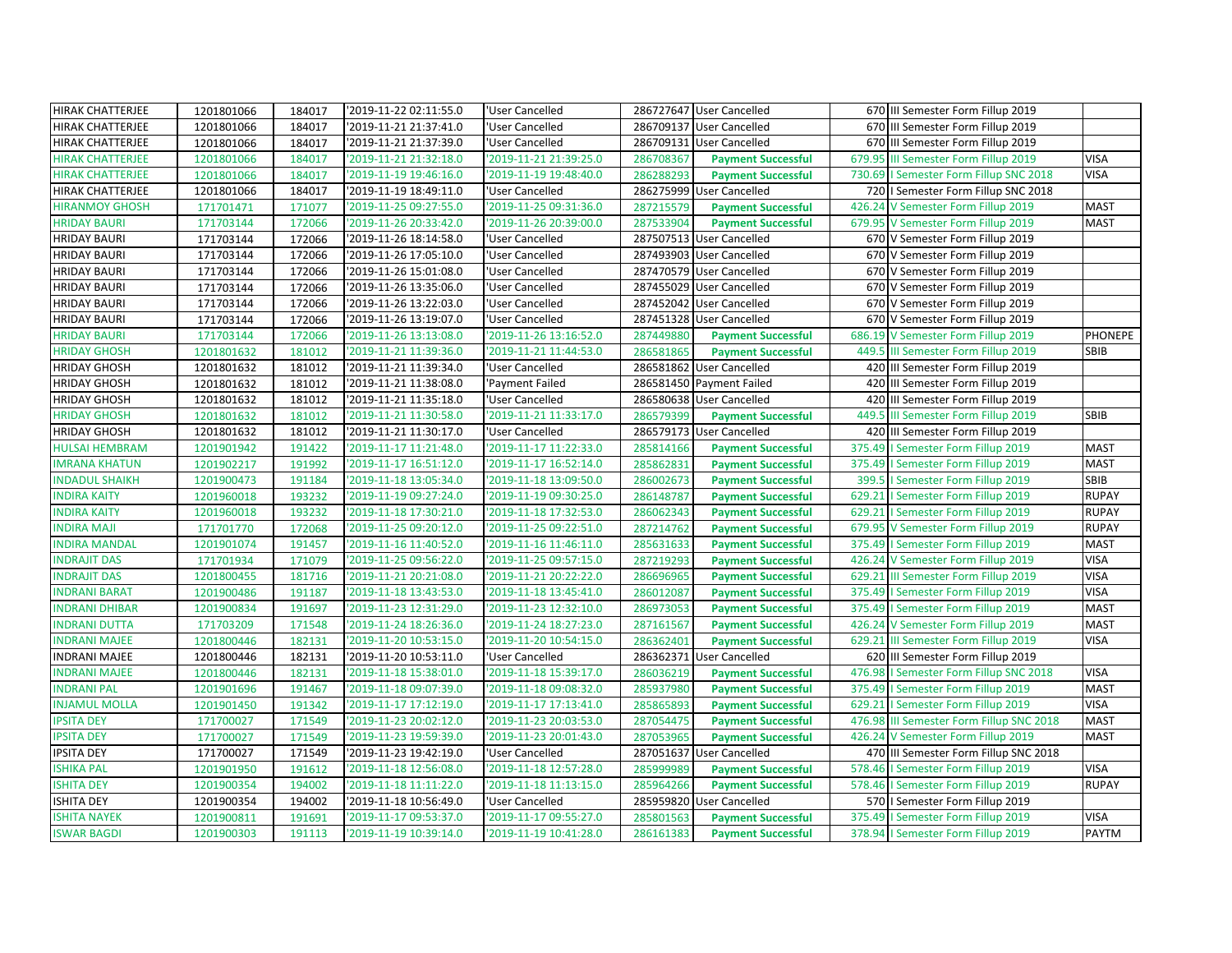| <b>ITU MAJI</b>             | 1201801772  | 184018 | '2019-11-20 10:42:00.0 | '2019-11-20 10:43:14.0 | 286359630<br><b>Payment Successful</b> | 686.19 III Semester Form Fillup 2019     | <b>PAYTM</b> |
|-----------------------------|-------------|--------|------------------------|------------------------|----------------------------------------|------------------------------------------|--------------|
| <b>ITU MAJI</b>             | 1201801772  | 184018 | '2019-11-20 10:41:05.0 | 'User Cancelled        | 286359440 User Cancelled               | 670 III Semester Form Fillup 2019        |              |
| <b>ITU MANNA</b>            | 1201800711  | 184105 | '2019-11-21 09:13:22.0 | '2019-11-21 09:16:09.0 | 286550804<br><b>Payment Successful</b> | 679.95 III Semester Form Fillup 2019     | <b>MAST</b>  |
| <b>JABA GHOSH</b>           | 1201802763  | 182133 | '2019-11-26 12:18:49.0 | '2019-11-26 12:19:45.0 | 287436295<br><b>Payment Successful</b> | 426.24 III Semester Form Fillup 2019     | <b>MAST</b>  |
| <b>JAGANNATH PAL</b>        | 1201902509  | 192051 | 2019-11-17 16:58:23.0  | '2019-11-17 17:00:11.0 | 285863906<br><b>Payment Successful</b> | 375.49   Semester Form Fillup 2019       | <b>RUPAY</b> |
| <b>IAGANNATH PRAMANII</b>   | 171703002   | 171551 | '2019-11-24 18:44:38.0 | '2019-11-24 18:48:12.0 | 287164040<br><b>Payment Successful</b> | 426.24 V Semester Form Fillup 2019       | <b>VISA</b>  |
| JAGANNATH PRAMANIK          | 171703002   | 171551 | '2019-11-21 14:32:58.0 | 'User Cancelled        | 286628962 User Cancelled               | 670 III Semester Form Fillup SNC 2018    |              |
| <b>JAGANNATH PRAMANIK</b>   | 171703002   | 171551 | '2019-11-21 14:24:34.0 | '2019-11-21 14:31:14.0 | 286627301<br><b>Payment Successful</b> | 679.95 III Semester Form Fillup SNC 2018 | <b>VISA</b>  |
| JAGANNATH PRAMANIK          | 171703002   | 171551 | '2019-11-21 13:54:41.0 | 'User Cancelled        | 286620883 User Cancelled               | 670 III Semester Form Fillup SNC 2018    |              |
| JAGANNATH PRAMANIK          | 171703002   | 171551 | '2019-11-21 13:44:07.0 | 'User Cancelled        | 286618411 User Cancelled               | 670 III Semester Form Fillup SNC 2018    |              |
| JAGANNATH PRAMANIK          | 171703002   | 171551 | '2019-11-21 13:43:40.0 | 'User Cancelled        | 286618308 User Cancelled               | 670 III Semester Form Fillup SNC 2018    |              |
| JAGANNATH PRAMANIK          | 171703002   | 171551 | '2019-11-21 13:35:10.0 | 'Payment Failed        | 286616361 Payment Failed               | 470 III Semester Form Fillup SNC 2018    |              |
| <b>JAGANNATH PRAMANIK</b>   | 171703002   | 171551 | '2019-11-21 13:05:32.0 | 'User Cancelled        | 286609020 User Cancelled               | 470 III Semester Form Fillup SNC 2018    |              |
| JAGANNATH PRAMANIK          | 171703002   | 171551 | '2019-11-21 13:02:55.0 | 'User Cancelled        | 286608285 User Cancelled               | 470 III Semester Form Fillup SNC 2018    |              |
| JAGANNATH PRAMANIK          | 171703002   | 171551 | '2019-11-21 13:01:15.0 | 'User Cancelled        | 286607815 User Cancelled               | 470 III Semester Form Fillup SNC 2018    |              |
| JAGANNATH PRAMANIK          | 171703002   | 171551 | '2019-11-21 13:00:34.0 | 'User Cancelled        | 286607636 User Cancelled               | 470 III Semester Form Fillup SNC 2018    |              |
| JAGANNATH PRAMANIK          | 171703002   | 171551 | '2019-11-21 12:56:09.0 | 'User Cancelled        | 286606417 User Cancelled               | 470 III Semester Form Fillup SNC 2018    |              |
| <b>JAGANNATH PRAMANIK</b>   | 171703002   | 171551 | '2019-11-21 12:00:59.0 | 'User Cancelled        | 286587998 User Cancelled               | 470 III Semester Form Fillup SNC 2018    |              |
| <b>IAHANARA KHATUN</b>      | 1201901924  | 191911 | '2019-11-18 11:49:52.0 | '2019-11-18 11:50:37.0 | 285976083<br><b>Payment Successful</b> | 375.49   Semester Form Fillup 2019       | <b>MAST</b>  |
| <b>JAHIRUL GAIN</b>         | 1201900937  | 191337 | 2019-11-17 19:34:52.0  | '2019-11-17 19:36:42.0 | 285888359<br><b>Payment Successful</b> | 375.49   Semester Form Fillup 2019       | <b>VISA</b>  |
| <b>JAHIRUL GAIN</b>         | 1201900937  | 191337 | 2019-11-17 17:37:55.0  | 'Payment Failed        | 285869548 Payment Failed               | 370   Semester Form Fillup 2019          |              |
| <b>JAHIRUL GAIN</b>         | 1201900937  | 191337 | 2019-11-17 17:34:05.0  | 'Payment Failed        | 285869032 Payment Failed               | 375.49   Semester Form Fillup 2019       |              |
| JAHIRUL GAIN                | 1201900937  | 191337 | '2019-11-17 17:32:23.0 | 'Payment Failed        | 285868776 Payment Failed               | 370   Semester Form Fillup 2019          |              |
| <b>JAHIRUL SEKH</b>         | 1201901999  | 191271 | 2019-11-16 18:19:38.0  | '2019-11-16 18:21:08.0 | 285716630<br><b>Payment Successful</b> | 376.44   Semester Form Fillup 2019       | cc           |
| <b>JANNATUL FERDOUSE</b>    | 1201801996  | 182135 | '2019-11-20 11:42:33.0 | '2019-11-20 11:43:59.0 | 286376610<br><b>Payment Successful</b> | 629.21 III Semester Form Fillup 2019     | <b>VISA</b>  |
| <b>JANNATUL FERDOUSE</b>    | 1201801996  | 182135 | '2019-11-18 12:33:13.0 | '2019-11-18 12:34:17.0 | 285992169<br><b>Payment Successful</b> | 476.98   Semester Form Fillup SNC 2018   | <b>VISA</b>  |
| <b>IANNATUL FIRDOUS KHA</b> | 1201800792  | 184607 | '2019-11-25 11:35:47.0 | '2019-11-25 11:36:30.0 | 287241572<br><b>Payment Successful</b> | 730.69   Semester Form Fillup SNC 2018   | <b>VISA</b>  |
| JANNATUL FIRDOUS KHA        | 1201800792  | 184607 | '2019-11-20 11:28:09.0 | '2019-11-20 11:29:25.0 | 286372024<br><b>Payment Successful</b> | 679.95 III Semester Form Fillup 2019     | <b>VISA</b>  |
| <b>JASEMIN MIDDYA</b>       | 1201802795  | 181126 | '2019-11-20 12:22:53.0 | '2019-11-20 12:26:08.0 | 286389933<br><b>Payment Successful</b> | 649.5 III Semester Form Fillup 2019      | <b>SBIB</b>  |
| JASEMIN MIDDYA              | 1201802795  | 181126 | '2019-11-20 11:42:21.0 | 'Payment Failed        | 286376529 Payment Failed               | 620 III Semester Form Fillup 2019        |              |
| JASEMIN MIDDYA              | 1201802795  | 181126 | '2019-11-20 11:39:35.0 | 'Payment Failed        | 286375564 Payment Failed               | 620 III Semester Form Fillup 2019        |              |
| JASEMIN MIDDYA              | 1201802795  | 181126 | '2019-11-20 11:37:51.0 | 'Payment Failed        | 286375025 Payment Failed               | 620 III Semester Form Fillup 2019        |              |
| JASEMIN MIDDYA              | 1201802795  | 181126 | '2019-11-20 11:34:58.0 | 'Payment Failed        | 286374157 Payment Failed               | 620 III Semester Form Fillup 2019        |              |
| <b>JASMINA KHATUN</b>       | 1201901529  | 191840 | '2019-11-17 11:52:16.0 | '2019-11-17 11:54:23.0 | 285818818<br><b>Payment Successful</b> | 375.49   Semester Form Fillup 2019       | <b>MAST</b>  |
| <b>JASMINA KHATUN</b>       | 1201901529  | 191840 | '2019-11-17 11:51:36.0 | 'User Cancelled        | 285818717 User Cancelled               | 370   Semester Form Fillup 2019          |              |
| <b>IAYABATI CHATTERJEE</b>  | 1201800030  | 181319 | '2019-11-21 12:25:02.0 | '2019-11-21 12:26:16.0 | 286597050<br><b>Payment Successful</b> | 426.24 III Semester Form Fillup 2019     | <b>MAST</b>  |
| JAYABATI CHATTERJEE         | 1201800030  | 181319 | '2019-11-19 11:36:09.0 | '2019-11-19 11:38:09.0 | 286174690<br><b>Payment Successful</b> | 476.98   Semester Form Fillup SNC 2018   | <b>MAST</b>  |
| <b>JAYANTA BADYAKAR</b>     | 171700102   | 171082 | '2019-11-23 11:08:39.0 | '2019-11-23 11:09:38.0 | 286950778<br><b>Payment Successful</b> | 426.24 V Semester Form Fillup 2019       | <b>MAST</b>  |
| <b>JAYANTA GHOSH</b>        | 1201905040  | 192107 | 2019-11-18 11:46:26.0  | '2019-11-18 11:47:49.0 | 285974962<br><b>Payment Successful</b> | 375.49   Semester Form Fillup 2019       | <b>MAST</b>  |
| <b>IAYANTA KUMAR DHIBA</b>  | 1201902464  | 191637 | '2019-11-18 09:43:26.0 | '2019-11-18 09:44:40.0 | 285942521<br><b>Payment Successful</b> | 578.46   Semester Form Fillup 2019       | <b>MAST</b>  |
| JAYANTA SAMADDAR            | 12018005704 | 171746 | 2019-11-25 13:54:33.0  | '2019-11-25 13:55:48.0 | 287279351<br><b>Payment Successful</b> | 426.24 V Semester Form Fillup 2019       | <b>MAST</b>  |
| <b>JAYANTI HEMBRAM</b>      | 171702553   | 174140 | '2019-11-23 10:53:10.0 | '2019-11-23 10:55:47.0 | 286947358<br><b>Payment Successful</b> | 642.75 V Semester Form Fillup 2019       | <b>MAST</b>  |
| <b>JAYANTI HEMBRAM</b>      | 171702553   | 174140 | '2019-11-21 13:55:01.0 | '2019-11-21 13:55:59.0 | 286620952<br><b>Payment Successful</b> | 882.92 III Semester Form Fillup SNC 2018 | <b>VISA</b>  |
| JAYANTI HEMBRAM             | 171702553   | 174140 | '2019-11-21 13:55:00.0 | 'User Cancelled        | 286620951<br><b>User Cancelled</b>     | 870 III Semester Form Fillup SNC 2018    |              |
| JAYANTI HEMBRAM             | 171702553   | 174140 | '2019-11-21 13:54:53.0 | 'User Cancelled        | 286620916 User Cancelled               | 870 III Semester Form Fillup SNC 2018    |              |
| <b>JAYASHREE SEN</b>        | 1201901412  | 191381 | '2019-11-17 17:23:05.0 | '2019-11-17 17:25:38.0 | 285867475<br><b>Payment Successful</b> | 375.49   Semester Form Fillup 2019       | <b>VISA</b>  |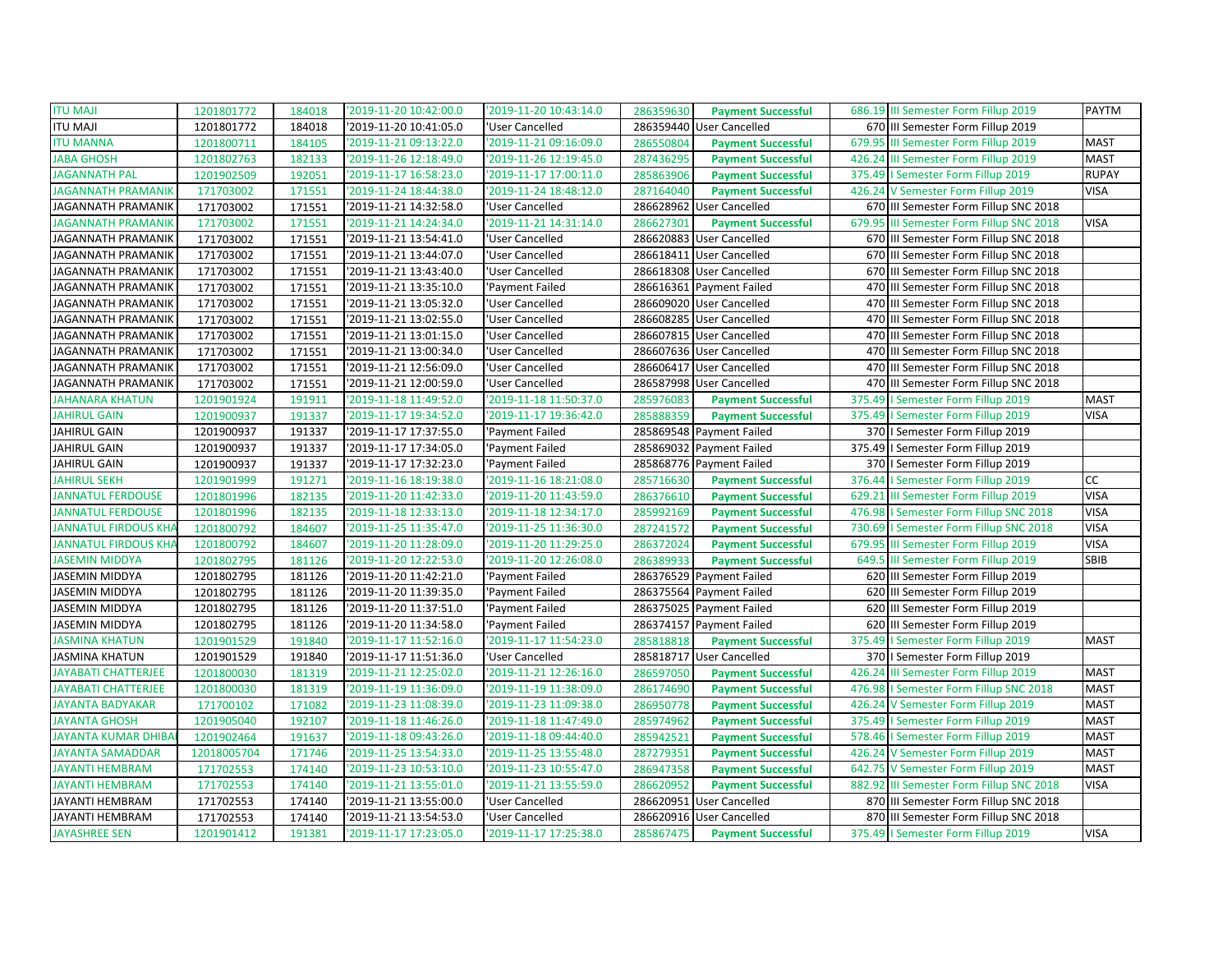| <b>JAYDEV MANDAL</b>     | 1201800526 | 181804 | '2019-11-21 08:38:19.0 | '2019-11-21 08:40:19.0 | 286547175<br><b>Payment Successful</b> | 426.24 III Semester Form Fillup 2019     | <b>VISA</b>  |
|--------------------------|------------|--------|------------------------|------------------------|----------------------------------------|------------------------------------------|--------------|
| <b>JESMIN KHATUN</b>     | 171702984  | 174142 | '2019-11-23 12:33:44.0 | '2019-11-23 12:36:34.0 | 286973597<br><b>Payment Successful</b> | 426.24 V Semester Form Fillup 2019       | <b>RUPAY</b> |
| <b>JESMIN KHATUN</b>     | 171702984  | 174142 | '2019-11-21 13:31:03.0 | '2019-11-21 13:34:33.0 | 286615408<br><b>Payment Successful</b> | 476.98 III Semester Form Fillup SNC 2018 | <b>RUPAY</b> |
| <b>JHARNA GORAI</b>      | 1201802153 | 181617 | 2019-11-21 08:45:28.0  | '2019-11-21 08:49:22.0 | 286547763<br><b>Payment Successful</b> | 426.24 III Semester Form Fillup 2019     | <b>MAST</b>  |
| <b>JHARNA LOHAR</b>      | 1201900165 | 191063 | '2019-11-16 12:23:11.0 | '2019-11-16 12:24:56.0 | 285645223<br><b>Payment Successful</b> | 375.49   Semester Form Fillup 2019       | <b>MAST</b>  |
| <b>JHILIK NANDI</b>      | 1201900908 | 191450 | '2019-11-16 11:35:17.0 | '2019-11-16 11:35:57.0 | 285630162<br><b>Payment Successful</b> | 375.49   Semester Form Fillup 2019       | <b>MAST</b>  |
| <b>JHILIK NANDI</b>      | 1201900908 | 191450 | '2019-11-16 11:34:55.0 | 'User Cancelled        | 285630058 User Cancelled               | 370   Semester Form Fillup 2019          |              |
| <b>JHUMA BARIK</b>       | 171701351  | 171086 | '2019-11-23 18:20:20.0 | '2019-11-23 18:21:44.0 | 287037542<br><b>Payment Successful</b> | 426.24 V Semester Form Fillup 2019       | <b>RUPAY</b> |
| <b>JHUMA BARIK</b>       | 171701351  | 171086 | '2019-11-23 18:20:18.0 | 'User Cancelled        | 287037540 User Cancelled               | 420 V Semester Form Fillup 2019          |              |
| <b>JHUMA BAURI</b>       | 1201902006 | 191938 | '2019-11-18 12:05:18.0 | '2019-11-18 12:06:28.0 | 285982570<br><b>Payment Successful</b> | 375.49   Semester Form Fillup 2019       | <b>VISA</b>  |
| <b>JHUMA BAURI</b>       | 1201902006 | 191938 | '2019-11-18 11:59:38.0 | 'User Cancelled        | 285979262 User Cancelled               | 370   Semester Form Fillup 2019          |              |
| JHUMA BAURI              | 1201902006 | 191938 | '2019-11-18 11:59:32.0 | 'User Cancelled        | 285979239 User Cancelled               | 370   Semester Form Fillup 2019          |              |
| <b>JHUMA DUTTA</b>       | 1201900879 | 191449 | '2019-11-16 17:36:54.0 | '2019-11-16 17:38:55.0 | 285708060<br><b>Payment Successful</b> | 375.49   Semester Form Fillup 2019       | <b>MAST</b>  |
| <b>JHUMA GARAI</b>       | 171700011  | 171087 | '2019-11-23 17:01:30.0 | '2019-11-23 17:02:46.0 | 287023029<br><b>Payment Successful</b> | 426.24 V Semester Form Fillup 2019       | <b>RUPAY</b> |
| <b>JHUMA GHOSH</b>       | 1201902046 | 191949 | '2019-11-19 16:34:43.0 | '2019-11-19 16:37:38.0 | 286246453<br><b>Payment Successful</b> | 375.49   Semester Form Fillup 2019       | <b>VISA</b>  |
| <b>JHUMA GOSWAMI</b>     | 1201900128 | 191052 | '2019-11-17 11:29:14.0 | '2019-11-17 11:29:50.0 | 285815299<br><b>Payment Successful</b> | 375.49   Semester Form Fillup 2019       | <b>MAST</b>  |
| <b>JHUMA KUNDU</b>       | 1201900448 | 191171 | '2019-11-18 10:29:27.0 | '2019-11-18 10:32:10.0 | 285952430<br><b>Payment Successful</b> | 375.49   Semester Form Fillup 2019       | <b>VISA</b>  |
| <b>JHUMA MAN</b>         | 1201901875 | 191895 | '2019-11-18 12:26:24.0 | '2019-11-18 12:27:05.0 | 285989976<br><b>Payment Successful</b> | 375.49   Semester Form Fillup 2019       | <b>MAST</b>  |
| <b>JHUMA MONDAL</b>      | 1201901981 | 191931 | '2019-11-17 09:36:10.0 | '2019-11-17 09:38:46.0 | 285799473<br><b>Payment Successful</b> | 375.49   Semester Form Fillup 2019       | <b>RUPAY</b> |
| <b>JHUMA MURMU</b>       | 1201901538 | 191842 | '2019-11-18 12:24:58.0 | '2019-11-18 12:25:41.0 | 285989553<br><b>Payment Successful</b> | 375.49   Semester Form Fillup 2019       | <b>MAST</b>  |
| <b>JHUMA RUIDAS</b>      | 1201801459 | 181505 | '2019-11-20 11:42:47.0 | '2019-11-20 11:43:45.0 | 286376667<br><b>Payment Successful</b> | 679.95 III Semester Form Fillup 2019     | <b>MAST</b>  |
| <b>JHUMPA KUNDU</b>      | 1201800318 | 181016 | '2019-11-20 11:20:17.0 | '2019-11-20 11:22:32.0 | 286369804<br><b>Payment Successful</b> | 426.24 III Semester Form Fillup 2019     | <b>VISA</b>  |
| <b>JIBAN MAJI</b>        | 171702582  | 171088 | '2019-11-23 14:40:38.0 | '2019-11-23 14:46:57.0 | 286999079<br><b>Payment Successful</b> | 426.24 V Semester Form Fillup 2019       | <b>MAST</b>  |
| <b>JIBAN MAJI</b>        | 171702582  | 171088 | '2019-11-23 13:13:13.0 | 'Payment Failed        | 286982632 Payment Failed               | 449.5 V Semester Form Fillup 2019        |              |
| <b>JIBAN MAJI</b>        | 171702582  | 171088 | '2019-11-23 10:20:57.0 | 'User Cancelled        | 286940997 User Cancelled               | 470 III Semester Form Fillup SNC 2018    |              |
| <b>JIBANDIP JANA</b>     | 1201901153 | 191388 | '2019-11-18 09:41:21.0 | '2019-11-18 09:43:50.0 | 285942246<br><b>Payment Successful</b> | 375.49   Semester Form Fillup 2019       | <b>MAST</b>  |
| <b>JIBUNNISHA KHATUN</b> | 1201901458 | 191826 | '2019-11-18 11:16:02.0 | '2019-11-18 11:18:00.0 | 285965674<br><b>Payment Successful</b> | 376.44   Semester Form Fillup 2019       |              |
| <b>JISHU GORAI</b>       |            |        |                        |                        |                                        |                                          | cc           |
|                          | 171701323  | 171557 | '2019-11-23 09:29:35.0 | '2019-11-23 09:30:33.0 | 286932841<br><b>Payment Successful</b> | 426.24 V Semester Form Fillup 2019       | <b>MAST</b>  |
| <b>JISHU GORAI</b>       | 171701323  | 171557 | '2019-11-21 10:46:44.0 | '2019-11-21 10:48:04.0 | 286567102<br><b>Payment Successful</b> | 476.98 III Semester Form Fillup SNC 2018 | <b>MAST</b>  |
| <b>JIT BAURI</b>         | 1201902454 | 192038 | '2019-11-17 19:05:39.0 | '2019-11-17 19:08:02.0 | 285883657<br><b>Payment Successful</b> | 375.49   Semester Form Fillup 2019       | <b>VISA</b>  |
| <b>JIT BAURI</b>         | 1201902454 | 192038 | '2019-11-17 19:05:37.0 | 'User Cancelled        | 285883652 User Cancelled               | 370   Semester Form Fillup 2019          |              |
| <b>JITENDRA BAG</b>      | 1201800763 | 184019 | '2019-11-20 18:52:38.0 | '2019-11-20 18:53:38.0 | 286483951<br><b>Payment Successful</b> | 679.95 III Semester Form Fillup 2019     | <b>RUPAY</b> |
| <b>JITENDRA BAG</b>      | 1201800763 | 184019 | '2019-11-18 11:51:41.0 | '2019-11-18 11:52:47.0 | 285976736<br><b>Payment Successful</b> | 730.69   Semester Form Fillup SNC 2018   | <b>VISA</b>  |
| <b>JITENDRA PAL</b>      | 1201802022 | 184858 | '2019-11-21 11:29:35.0 | '2019-11-21 11:30:26.0 | 286578955<br><b>Payment Successful</b> | 679.95 III Semester Form Fillup 2019     | <b>MAST</b>  |
| <b>JITENDRA PAL</b>      | 1201802022 | 184858 | '2019-11-19 12:05:25.0 | '2019-11-19 12:06:34.0 | 286183627<br><b>Payment Successful</b> | 730.69   Semester Form Fillup SNC 2018   | <b>MAST</b>  |
| <b>JOLY NANDI</b>        | 1201801161 | 181717 | '2019-11-21 11:26:37.0 | '2019-11-21 11:27:41.0 | 286577935<br><b>Payment Successful</b> | 629.21 III Semester Form Fillup 2019     | <b>MAST</b>  |
| <b>JOY KHARAT</b>        | 1201960005 | 194007 | '2019-11-18 11:08:39.0 | '2019-11-18 11:09:54.0 | 285963479<br><b>Payment Successful</b> | 578.46   Semester Form Fillup 2019       | <b>VISA</b>  |
| <b>JOY SOREN</b>         | 1201900559 | 191212 | '2019-11-18 12:08:13.0 | '2019-11-18 12:10:03.0 | 285983682<br><b>Payment Successful</b> | 375.49   Semester Form Fillup 2019       | <b>MAST</b>  |
| <b>JOYANTI SOREN</b>     | 1201801554 | 182144 | '2019-11-19 19:25:12.0 | '2019-11-19 19:31:16.0 | 286284205<br><b>Payment Successful</b> | 476.98   Semester Form Fillup SNC 2018   | <b>MAST</b>  |
| <b>JOYDEEP BISWAS</b>    | 1201802144 | 181805 | '2019-11-21 18:02:05.0 | '2019-11-21 18:04:14.0 | 286670289<br><b>Payment Successful</b> | 426.24 III Semester Form Fillup 2019     | <b>MAST</b>  |
| <b>JOYDEEP BISWAS</b>    | 1201802144 | 181805 | '2019-11-19 13:20:43.0 | '2019-11-19 13:22:32.0 | 286205890<br><b>Payment Successful</b> | 476.98   Semester Form Fillup SNC 2018   | <b>RUPAY</b> |
| <b>JOYDEV BAGDI</b>      | 1201800086 | 182616 | '2019-11-20 17:11:07.0 | '2019-11-20 17:12:08.0 | 286460947<br><b>Payment Successful</b> | 629.21 III Semester Form Fillup 2019     | <b>VISA</b>  |
| <b>JOYDEV BAGDI</b>      | 1201800086 | 182616 | '2019-11-19 12:59:18.0 | '2019-11-19 13:00:40.0 | 286200135<br><b>Payment Successful</b> | 679.95   Semester Form Fillup SNC 2018   | <b>MAST</b>  |
| <b>JOYDEV GHOSH</b>      | 1201802499 | 182146 | '2019-11-21 11:41:19.0 | '2019-11-21 11:42:09.0 | 286582342<br><b>Payment Successful</b> | 426.24 III Semester Form Fillup 2019     | <b>VISA</b>  |
| JOYDEV GHOSH             | 1201802499 | 182146 | '2019-11-21 11:41:15.0 | 'User Cancelled        | 286582320 User Cancelled               | 420 III Semester Form Fillup 2019        |              |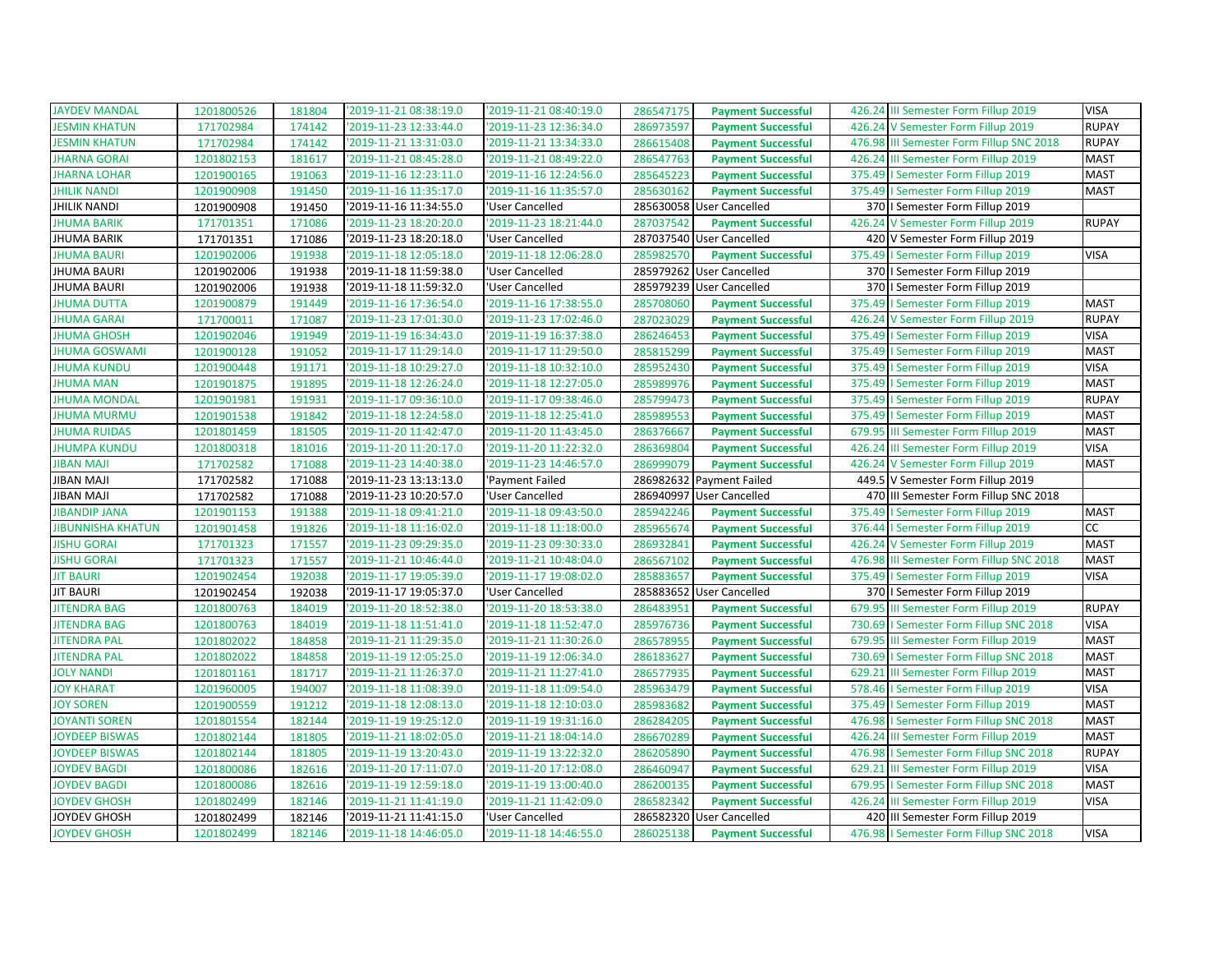| <b>JOYDIP LOHAR</b>    | 1201900286  | 191105 | '2019-11-16 12:00:33.0 | '2019-11-16 12:02:22.0 | 285636837 | <b>Payment Successful</b> | 375.49   Semester Form Fillup 2019       | <b>MAST</b>  |
|------------------------|-------------|--------|------------------------|------------------------|-----------|---------------------------|------------------------------------------|--------------|
| <b>JOYEETA CHEL</b>    | 1201902239  | 191998 | '2019-11-19 10:47:02.0 | 2019-11-19 10:48:50.0  | 286163120 | <b>Payment Successful</b> | 375.49   Semester Form Fillup 2019       | VISA         |
| JOYKRISHNA DEY         | 171701810   | 171091 | '2019-11-25 09:54:41.0 | '2019-11-25 09:56:29.0 | 287219081 | <b>Payment Successful</b> | 426.24 V Semester Form Fillup 2019       | <b>RUPAY</b> |
| <b>JOYKRISHNA DEY</b>  | 171701810   | 171091 | '2019-11-21 10:58:36.0 | '2019-11-21 11:00:23.0 | 286570082 | <b>Payment Successful</b> | 476.98 III Semester Form Fillup SNC 2018 | <b>MAST</b>  |
| <b>JOYMALYA BAURI</b>  | 1201900697  | 191446 | '2019-11-19 11:31:29.0 | '2019-11-19 11:32:43.0 | 286173424 | <b>Payment Successful</b> | 375.49   Semester Form Fillup 2019       | <b>MAST</b>  |
| JOYNOBA KHATUN         | 12018008255 | 174602 | '2019-11-23 13:29:44.0 | '2019-11-23 13:32:40.0 | 286986441 | <b>Payment Successful</b> | 679.95 III Semester Form Fillup SNC 2018 | <b>RUPAY</b> |
| <b>JOYNOBA KHATUN</b>  | 12018008255 | 174602 | '2019-11-23 13:23:56.0 | 'Payment Failed        |           | 286985059 Payment Failed  | 670 III Semester Form Fillup SNC 2018    |              |
| <b>JUIN MUKHERJEE</b>  | 171701186   | 171093 | '2019-11-25 08:30:37.0 | '2019-11-25 08:32:01.0 | 287210455 | <b>Payment Successful</b> | 426.24 V Semester Form Fillup 2019       | <b>RUPAY</b> |
| <b>JYOSTHNA MAJHI</b>  | 1201800742  | 182147 | '2019-11-21 10:02:11.0 | '2019-11-21 10:03:21.0 | 286557910 | <b>Payment Successful</b> | 426.24 III Semester Form Fillup 2019     | <b>MAST</b>  |
| <b>JYOSTHNA MAJHI</b>  | 1201800742  | 182147 | '2019-11-18 12:33:20.0 | '2019-11-18 12:34:25.0 | 285992203 | <b>Payment Successful</b> | 476.98   Semester Form Fillup SNC 2018   | <b>MAST</b>  |
| <b>JYOTIRMOYEE DAS</b> | 1201900535  | 191205 | '2019-11-18 11:53:05.0 | '2019-11-18 12:10:50.0 | 285977155 | <b>Payment Successful</b> | 375.49   Semester Form Fillup 2019       | <b>RUPAY</b> |
| <b>JYOTSHNA TUDU</b>   | 1201901967  | 191925 | '2019-11-19 17:37:24.0 | '2019-11-19 17:38:55.0 | 286260112 | <b>Payment Successful</b> | 375.49   Semester Form Fillup 2019       | <b>RUPAY</b> |
| K NILANJANA REDDY      | 1201901953  | 191470 | '2019-11-16 20:04:10.0 | '2019-11-16 20:06:12.0 | 285744782 | <b>Payment Successful</b> | 376.44   Semester Form Fillup 2019       | <b>MAST</b>  |
| <b>KABITA BAURI</b>    | 171701875   | 171095 | '2019-11-24 18:15:55.0 | '2019-11-24 18:19:00.0 | 287160120 | <b>Payment Successful</b> | 426.24 V Semester Form Fillup 2019       | <b>RUPAY</b> |
| <b>KABITA BAURI</b>    | 171701875   | 171095 | '2019-11-23 19:23:28.0 | 'User Cancelled        |           | 287048768 User Cancelled  | 420 V Semester Form Fillup 2019          |              |
| <b>KABITA BAURI</b>    | 171701875   | 171095 | '2019-11-23 19:17:27.0 | 'User Cancelled        |           | 287047736 User Cancelled  | 420 V Semester Form Fillup 2019          |              |
| <b>KABITA BAURI</b>    | 171701875   | 171095 | '2019-11-23 19:02:55.0 | 'Payment Failed        |           | 287045030 Payment Failed  | 430.15 V Semester Form Fillup 2019       |              |
| <b>KADAM BAGDI</b>     | 1201805039  | 182523 | '2019-11-21 10:58:22.0 | '2019-11-21 10:59:33.0 | 286570003 | <b>Payment Successful</b> | 426.24 III Semester Form Fillup 2019     | <b>VISA</b>  |
| <b>KADAM BAGDI</b>     | 1201805039  | 182523 | '2019-11-21 10:58:21.0 | 'User Cancelled        |           | 286569998 User Cancelled  | 420 III Semester Form Fillup 2019        |              |
| <b>KAILAS BAGDI</b>    | 1201901396  | 191815 | '2019-11-19 11:29:36.0 | '2019-11-19 11:34:57.0 | 286172931 | <b>Payment Successful</b> | 375.49   Semester Form Fillup 2019       | <b>VISA</b>  |
| <b>KAJAL BAURI</b>     | 1201901508  | 191834 | '2019-11-25 10:37:33.0 | '2019-11-25 10:38:43.0 | 287227025 | <b>Payment Successful</b> | 375.49   Semester Form Fillup 2019       | <b>MAST</b>  |
| <b>KAJAL DAS</b>       | 1201900755  | 191355 | '2019-11-17 17:03:26.0 | '2019-11-17 17:04:32.0 | 285864681 | <b>Payment Successful</b> | 375.49   Semester Form Fillup 2019       | <b>RUPAY</b> |
| <b>KAJAL SARKAR</b>    | 1201800621  | 184303 | '2019-11-20 07:16:08.0 | 2019-11-20 07:18:03.0  | 286335328 | <b>Payment Successful</b> | 679.95 III Semester Form Fillup 2019     | <b>MAST</b>  |
| <b>KAJAL SARKAR</b>    | 1201800621  | 184303 | '2019-11-20 04:37:09.0 | 'User Cancelled        |           | 286332150 User Cancelled  | 670 III Semester Form Fillup 2019        |              |
| <b>KAJAL SARKAR</b>    | 1201800621  | 184303 | '2019-11-19 12:56:09.0 | 'User Cancelled        |           | 286199285 User Cancelled  | 720   I Semester Form Fillup SNC 2018    |              |
| <b>KAJAL SARKAR</b>    | 1201800621  | 184303 | '2019-11-19 12:09:49.0 | 'User Cancelled        |           | 286185275 User Cancelled  | 720   I Semester Form Fillup SNC 2018    |              |
| KAJAL SARKAR           | 1201800621  | 184303 | '2019-11-19 11:58:42.0 | 'User Cancelled        |           | 286180791 User Cancelled  | 720   Semester Form Fillup SNC 2018      |              |
| <b>KAJAL SARKAR</b>    | 1201800621  | 184303 | '2019-11-19 11:52:53.0 | '2019-11-19 12:01:40.0 | 286179264 | <b>Payment Successful</b> | 730.69   Semester Form Fillup SNC 2018   | <b>MAST</b>  |
| KAJAL SARKAR           | 1201800621  | 184303 | '2019-11-19 11:49:00.0 | 'Payment Failed        |           | 286178176 Payment Failed  | 720   Semester Form Fillup SNC 2018      |              |
| <b>KAJAL SARKAR</b>    | 1201800621  | 184303 | '2019-11-19 11:44:42.0 | 'User Cancelled        |           | 286177115 User Cancelled  | 720   Semester Form Fillup SNC 2018      |              |
| <b>KAKALI DIGAR</b>    | 1201802382  | 181017 | '2019-11-20 19:35:20.0 | '2019-11-20 19:40:38.0 | 286493344 | <b>Payment Successful</b> | 430.15 III Semester Form Fillup 2019     | PAYTM        |
| KAKALI GARAI           | 1201900950  | 191715 | '2019-11-16 12:01:46.0 | '2019-11-16 12:02:44.0 | 285637347 | <b>Payment Successful</b> | 375.49   Semester Form Fillup 2019       | <b>VISA</b>  |
| <b>KAKALI KUNDU</b>    | 171700773   | 174155 | '2019-11-23 10:52:57.0 | '2019-11-23 10:53:42.0 | 286947315 | <b>Payment Successful</b> | 426.24 V Semester Form Fillup 2019       | <b>RUPAY</b> |
| <b>KAKALI KUNDU</b>    | 171700773   | 174155 | '2019-11-21 12:15:06.0 | '2019-11-21 12:16:34.0 | 286593276 | <b>Payment Successful</b> | 476.98 III Semester Form Fillup SNC 2018 | <b>MAST</b>  |
| <b>KAKALI PAL</b>      | 1201800847  | 181018 | '2019-11-20 19:46:35.0 | '2019-11-20 19:47:57.0 | 286495560 | <b>Payment Successful</b> | 449.5 III Semester Form Fillup 2019      | SBIB         |
| <b>KAKALI PAL</b>      | 1201800847  | 181018 | '2019-11-19 11:41:11.0 | '2019-11-19 11:42:00.0 | 286175999 | <b>Payment Successful</b> | 476.98   Semester Form Fillup SNC 2018   | <b>VISA</b>  |
| <b>KAKALI ROY</b>      | 1201902174  | 191547 | '2019-11-17 12:04:25.0 | '2019-11-17 12:05:22.0 | 285821743 | <b>Payment Successful</b> | 375.49   Semester Form Fillup 2019       | <b>MAST</b>  |
| <b>KAKALI ROY</b>      | 1201902174  | 191547 | '2019-11-17 12:02:40.0 | 'Payment Failed        |           | 285820875 Payment Failed  | 370   Semester Form Fillup 2019          |              |
| <b>KAKOLI GHOSH</b>    | 12018008281 | 174589 | '2019-11-26 12:17:18.0 | '2019-11-26 12:18:28.0 | 287435924 | <b>Payment Successful</b> | 426.24 V Semester Form Fillup 2019       | <b>VISA</b>  |
| <b>KAKOLI GHOSH</b>    | 12018008281 | 174589 | '2019-11-23 12:25:50.0 | '2019-11-23 12:26:29.0 | 286971340 | <b>Payment Successful</b> | 679.95 III Semester Form Fillup SNC 2018 | <b>MAST</b>  |
| <b>KAKOLI LOHAR</b>    | 171702040   | 174156 | '2019-11-23 11:52:19.0 | '2019-11-23 11:53:15.0 | 286960802 | <b>Payment Successful</b> | 426.24 V Semester Form Fillup 2019       | <b>RUPAY</b> |
| <b>KAKOLI LOHAR</b>    | 171702040   | 174156 | '2019-11-23 11:46:46.0 | '2019-11-23 11:47:33.0 | 286959506 | <b>Payment Successful</b> | 476.98 III Semester Form Fillup SNC 2018 | <b>RUPAY</b> |
| <b>KALYAN BAGDI</b>    | 171701008   | 171096 | '2019-11-23 10:23:32.0 | '2019-11-23 10:24:24.0 | 286941405 | <b>Payment Successful</b> | 426.24 V Semester Form Fillup 2019       | <b>VISA</b>  |
| <b>KALYANESWAR ROY</b> | 1201902382  | 192023 | '2019-11-22 16:58:35.0 | 2019-11-22 17:00:10.0  | 286847146 | <b>Payment Successful</b> | 375.49   Semester Form Fillup 2019       | <b>MAST</b>  |
| <b>KALYANI MURMU</b>   | 1201801537  | 182149 | '2019-11-20 10:40:49.0 | '2019-11-20 10:41:46.0 | 286359382 | <b>Payment Successful</b> | 629.21 III Semester Form Fillup 2019     | <b>MAST</b>  |
| <b>KALYANI MURMU</b>   | 1201801537  | 182149 | '2019-11-18 12:35:26.0 | '2019-11-18 12:36:37.0 | 285992907 | <b>Payment Successful</b> | 476.98   Semester Form Fillup SNC 2018   | <b>VISA</b>  |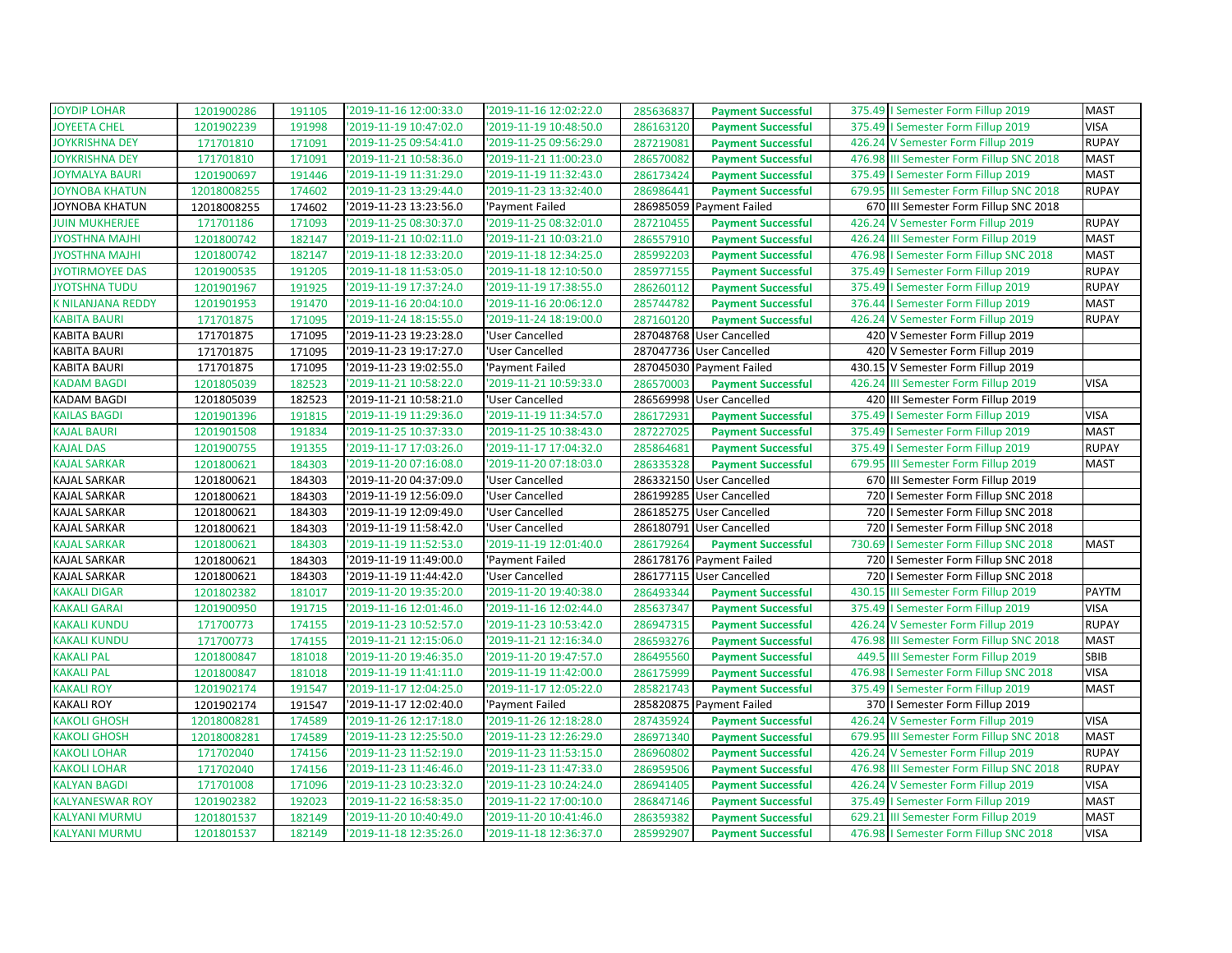| '2019-11-21 10:24:34.0<br>426.24 III Semester Form Fillup 2019<br>KANAK ROY<br>1201800838<br>182150<br>'2019-11-21 10:25:32.0<br>286562174<br><b>Payment Successful</b>                 | <b>VISA</b>  |
|-----------------------------------------------------------------------------------------------------------------------------------------------------------------------------------------|--------------|
| <b>KANAK ROY</b><br>2019-11-21 10:24:29.0<br>286562153<br>420 III Semester Form Fillup 2019<br>1201800838<br>182150<br>'User Cancelled<br><b>User Cancelled</b>                         |              |
| KANAKANJALI BALLAV<br>1201901713<br>191596<br>'2019-11-17 18:11:32.0<br>'2019-11-17 18:12:40.0<br>285874830<br><b>Payment Successful</b><br>578.46   Semester Form Fillup 2019          | <b>MAST</b>  |
| '2019-11-24 10:23:31.0<br><b>KANKAN DUARY</b><br>'2019-11-24 10:22:54.0<br>287099377<br>426.24 V Semester Form Fillup 2019<br>171700356<br>174160<br><b>Payment Successful</b>          | <b>RUPAY</b> |
| <b>KARABI BARIK</b><br>171701389<br>174161<br>'2019-11-24 11:42:43.0<br>'2019-11-24 11:44:29.0<br>287109587<br><b>Payment Successful</b><br>449.5 V Semester Form Fillup 2019           | SBIB         |
| KARNO KAPURI<br>426.24 V Semester Form Fillup 2019<br>171700461<br>171098<br>'2019-11-24 19:49:14.0<br>'2019-11-24 19:50:52.0<br>287173143<br><b>Payment Successful</b>                 | <b>RUPAY</b> |
| 182151<br>2019-11-21 20:18:15.0<br>'2019-11-21 20:19:31.0<br>286696410<br><b>KARTICK BAGDI</b><br>1201802780<br><b>Payment Successful</b><br>426.24 III Semester Form Fillup 2019       | <b>VISA</b>  |
| 286310414 User Cancelled<br>KARTICK BAGDI<br>'2019-11-19 21:52:43.0<br>'User Cancelled<br>470   Semester Form Fillup SNC 2018<br>1201802780<br>182151                                   |              |
| <b>KARTICK BAGDI</b><br>1201802780<br>182151<br>286297308 User Cancelled<br>'2019-11-19 20:34:50.0<br>'User Cancelled<br>470   I Semester Form Fillup SNC 2018                          |              |
| <b>KARTICK BAGDI</b><br>'2019-11-19 20:32:33.0<br>'2019-11-19 20:33:32.0<br>1201802780<br>182151<br>476.98<br>I Semester Form Fillup SNC 2018<br>286296892<br><b>Payment Successful</b> | <b>VISA</b>  |
| <b>KARTICK CHANDRA SEN</b><br>1201901302<br>191801<br>'2019-11-17 11:24:15.0<br>'2019-11-17 11:25:15.0<br>285814539<br>375.49   Semester Form Fillup 2019<br><b>Payment Successful</b>  | <b>MAST</b>  |
| <b>KARTIK BAGDI</b><br>'2019-11-23 17:48:32.0<br>'2019-11-23 17:51:01.0<br>171702942<br>171102<br>287032044<br>426.24 V Semester Form Fillup 2019<br><b>Payment Successful</b>          | <b>VISA</b>  |
| <b>KARTIK BAGDI</b><br>171702942<br>171102<br>'2019-11-20 14:41:37.0<br>'2019-11-20 14:45:22.0<br>286427913<br>476.98 III Semester Form Fillup SNC 2018<br><b>Payment Successful</b>    | <b>VISA</b>  |
| KARTIK BAGDI<br>286427904 User Cancelled<br>171102<br>'2019-11-20 14:41:34.0<br>'User Cancelled<br>470 III Semester Form Fillup SNC 2018<br>171702942                                   |              |
| 171103<br><b>KARTIK BAIRAGI</b><br>171701203<br>'2019-11-24 21:11:14.0<br>'2019-11-24 21:12:31.0<br>287183338<br><b>Payment Successful</b><br>426.24 V Semester Form Fillup 2019        | <b>MAST</b>  |
| '2019-11-21 12:54:52.0<br>'2019-11-21 12:55:57.0<br>KARTIK BAURI<br>1201801748<br>182152<br>286606085<br>426.24 III Semester Form Fillup 2019<br><b>Payment Successful</b>              | <b>VISA</b>  |
| KARTIK BAURI<br>1201801748<br>182152<br>'2019-11-21 12:54:49.0<br>'User Cancelled<br>286606064 User Cancelled<br>420 III Semester Form Fillup 2019                                      |              |
| KARTIK BAURI<br>286585885<br>1201801748<br>182152<br>'2019-11-21 11:54:20.0<br>'User Cancelled<br><b>User Cancelled</b><br>420 III Semester Form Fillup 2019                            |              |
| KARTIK BAURI<br>1201801748<br>182152<br>'2019-11-20 10:32:18.0<br>286357356 User Cancelled<br>420 III Semester Form Fillup 2019<br>'User Cancelled                                      |              |
| <b>KARTIK BAURI</b><br>'2019-11-20 10:26:32.0<br>286356122 User Cancelled<br>420 III Semester Form Fillup 2019<br>1201801748<br>182152<br>'User Cancelled                               |              |
| KARTIK BAURI<br>182152<br>'2019-11-20 09:49:38.0<br>'User Cancelled<br>286349478 User Cancelled<br>420 III Semester Form Fillup 2019<br>1201801748                                      |              |
| KASTURI BAIRAGI<br>'2019-11-25 10:42:01.0<br>'2019-11-25 10:46:54.0<br>287227946<br>686.19 V Semester Form Fillup 2019<br>171700245<br>172075<br><b>Payment Successful</b>              | PHONEPE      |
| <b>KASTURI BAIRAGI</b><br>171700245<br>172075<br>'2019-11-18 11:11:22.0<br>'2019-11-18 11:13:04.0<br>285964265<br>730.69   Semester Form Fillup SNC 2017<br><b>Payment Successful</b>   | <b>MAST</b>  |
| 2019-11-18 11:08:06.0<br>285963307 Payment Failed<br>720   Semester Form Fillup SNC 2017<br>KASTURI BAIRAGI<br>171700245<br>172075<br>'Payment Failed                                   |              |
| <b>KAZI JAHANGIR</b><br>193136<br>2019-11-17 18:54:47.0<br>'2019-11-17 18:57:38.0<br>285881795<br>629.21   Semester Form Fillup 2019<br>1201900766<br><b>Payment Successful</b>         | <b>VISA</b>  |
| <b>KAZI MD AZMATULLAH</b><br>'2019-11-23 14:38:31.0<br>'2019-11-23 14:39:06.0<br>174163<br>629.21 V Semester Form Fillup 2019<br>171701363<br>286998765<br><b>Payment Successful</b>    | <b>MAST</b>  |
| KAZI MD AZMATULLAH<br>'2019-11-23 14:36:08.0<br>'2019-11-23 14:37:10.0<br>882.92 III Semester Form Fillup SNC 2018<br>171701363<br>174163<br>286998397<br><b>Payment Successful</b>     | <b>MAST</b>  |
| KAZI WARISH<br>1201960014<br>193230<br>'2019-11-17 17:29:11.0<br>'2019-11-17 17:30:53.0<br>285868310<br>629.21   Semester Form Fillup 2019<br><b>Payment Successful</b>                 | <b>RUPAY</b> |
| <b>KEYA GHOSH</b><br>191692<br>'2019-11-16 12:50:09.0<br>'2019-11-16 12:51:11.0<br>375.49   Semester Form Fillup 2019<br>1201900815<br>285652423<br><b>Payment Successful</b>           | <b>MAST</b>  |
| <b>KEYA PAL</b><br>1201900852<br>191699<br>399.5   Semester Form Fillup 2019<br>'2019-11-16 20:24:42.0<br>'2019-11-16 20:29:42.0<br>285749185<br><b>Payment Successful</b>              | <b>BOIB</b>  |
| <b>KHOKAN GHOSH</b><br>171561<br>'2019-11-23 13:05:14.0<br>'2019-11-23 13:06:53.0<br>426.24 V Semester Form Fillup 2019<br>171701028<br>286980827<br><b>Payment Successful</b>          | <b>VISA</b>  |
| <b>KIRAN SANTRA</b><br>1201801525<br>181020<br>'2019-11-21 11:58:15.0<br>'2019-11-21 12:00:33.0<br>286587019<br>426.24 III Semester Form Fillup 2019<br><b>Payment Successful</b>       | <b>RUPAY</b> |
| <b>KIRAN SANTRA</b><br>181020<br>'2019-11-19 13:14:59.0<br>'2019-11-19 13:16:30.0<br>286204365<br>476.98   Semester Form Fillup SNC 2018<br>1201801525<br><b>Payment Successful</b>     | <b>RUPAY</b> |
| KIRTI ROY<br>1201800796<br>181321<br>'2019-11-21 10:34:49.0<br>'User Cancelled<br>286564367<br><b>User Cancelled</b><br>420 III Semester Form Fillup 2019                               |              |
| 286521499 User Cancelled<br>KIRTI ROY<br>1201800796<br>'2019-11-20 22:18:35.0<br>'User Cancelled<br>420 III Semester Form Fillup 2019<br>181321                                         |              |
| <b>KIRTI ROY</b><br>1201800796<br>181321<br>286521308 User Cancelled<br>420 III Semester Form Fillup 2019<br>'2019-11-20 22:17:10.0<br>'User Cancelled                                  |              |
| <b>KIRTI ROY</b><br>286519055 User Cancelled<br>181321<br>'2019-11-20 22:00:42.0<br>'User Cancelled<br>420 III Semester Form Fillup 2019<br>1201800796                                  |              |
| KIRTI ROY<br>1201800796<br>181321<br>'2019-11-20 21:47:26.0<br>'2019-11-20 21:58:44.0<br>286517118<br><b>Payment Successful</b><br>426.24 III Semester Form Fillup 2019                 | <b>VISA</b>  |
| KIRTI ROY<br>1201800796<br>181321<br>'2019-11-20 21:36:34.0<br>'Payment Failed<br>286515377 Payment Failed<br>420 III Semester Form Fillup 2019                                         |              |
| <b>KIRTI ROY</b><br>1201800796<br>181321<br>286512580 Payment Failed<br>420 III Semester Form Fillup 2019<br>'2019-11-20 21:20:42.0<br>'Payment Failed                                  |              |
| KIRTI ROY<br>1201800796<br>181321<br>'2019-11-20 21:16:55.0<br>'User Cancelled<br>286511978 User Cancelled<br>420 III Semester Form Fillup 2019                                         |              |
| <b>KIRTI ROY</b><br>181321<br>286511380 Payment Failed<br>420 III Semester Form Fillup 2019<br>1201800796<br>'2019-11-20 21:12:56.0<br>'Payment Failed                                  |              |
| <b>KIRTI ROY</b><br>286506566 Payment Failed<br>1201800796<br>181321<br>'2019-11-20 20:44:49.0<br>'Payment Failed<br>420 III Semester Form Fillup 2019                                  |              |
|                                                                                                                                                                                         |              |
| <b>KIRTI ROY</b><br>1201800796<br>181321<br>2019-11-20 20:44:19.0<br>286506456 User Cancelled<br>420 III Semester Form Fillup 2019<br>'User Cancelled                                   |              |
| <b>KIRTI ROY</b><br>1201800796<br>181321<br>'2019-11-20 20:24:58.0<br>'Payment Failed<br>286502789 Payment Failed<br>420 III Semester Form Fillup 2019                                  |              |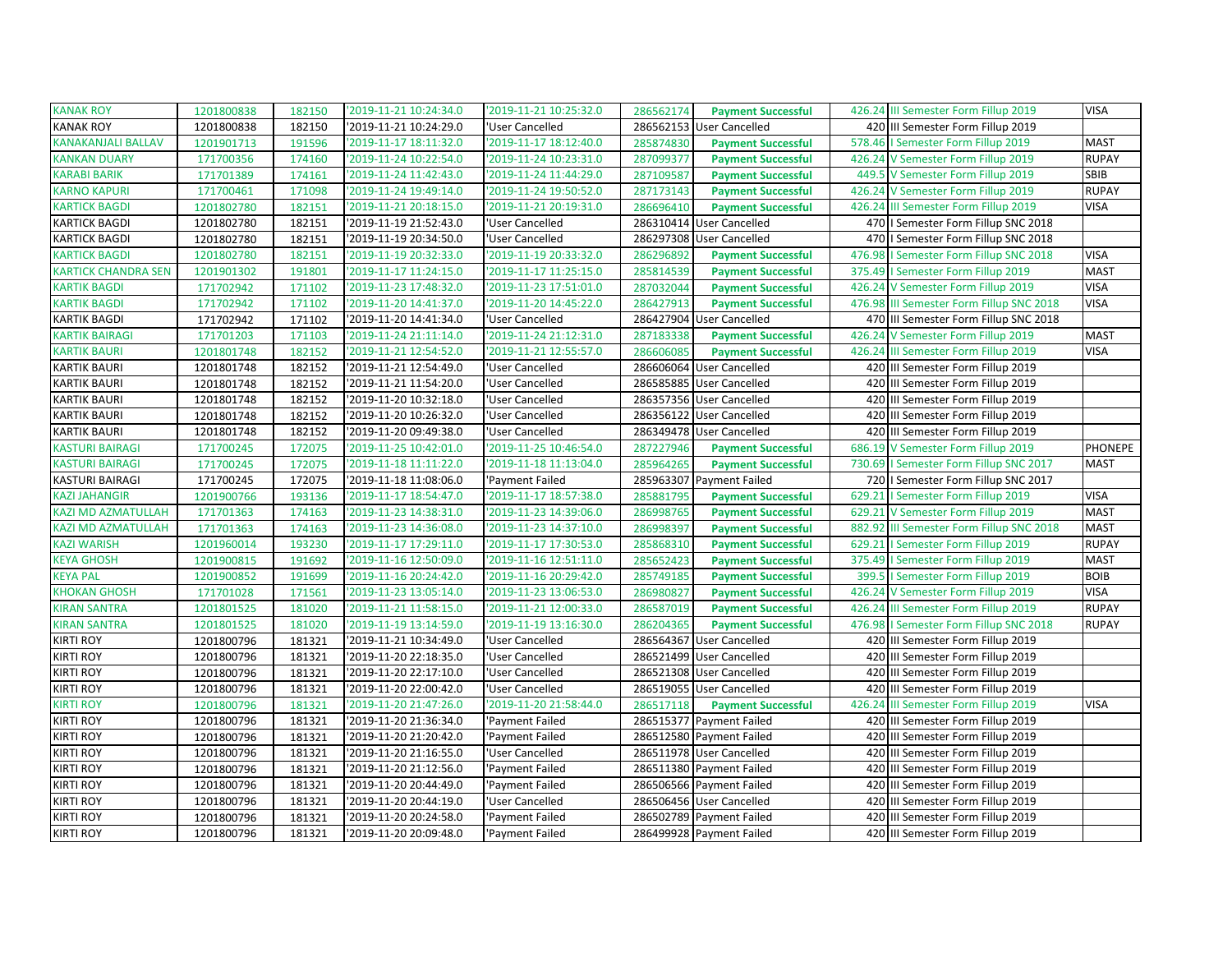| <b>KIRTI ROY</b>          | 1201800796  | 181321 | '2019-11-20 20:09:18.0 | 'User Cancelled        |           | 286499829 User Cancelled  | 420 III Semester Form Fillup 2019              |              |
|---------------------------|-------------|--------|------------------------|------------------------|-----------|---------------------------|------------------------------------------------|--------------|
| <b>KIRTI ROY</b>          | 1201800796  | 181321 | '2019-11-20 20:07:28.0 | 'User Cancelled        |           | 286499481 User Cancelled  | 420 III Semester Form Fillup 2019              |              |
| <b>KIRTI ROY</b>          | 1201800796  | 181321 | '2019-11-20 20:06:47.0 | 'User Cancelled        |           | 286499352 User Cancelled  | 420 III Semester Form Fillup 2019              |              |
| <b>KIRTI ROY</b>          | 1201800796  | 181321 | '2019-11-20 20:04:14.0 | 'User Cancelled        |           | 286498914 User Cancelled  | 420 III Semester Form Fillup 2019              |              |
| <b>KIRTI ROY</b>          | 1201800796  | 181321 | '2019-11-20 19:25:47.0 | 'User Cancelled        |           | 286491382 User Cancelled  | 420 III Semester Form Fillup 2019              |              |
| <b>KIRTI ROY</b>          | 1201800796  | 181321 | '2019-11-20 19:25:47.0 | 'Payment Failed        |           | 286491381 Payment Failed  | 420 III Semester Form Fillup 2019              |              |
| <b>KOHINUR KHATUN</b>     | 1201900461  | 191178 | '2019-11-17 21:09:45.0 | '2019-11-17 21:11:46.0 | 285901617 | <b>Payment Successful</b> | 375.49<br>I Semester Form Fillup 2019          | <b>VISA</b>  |
| <b>KONIKA NAYEK</b>       | 12018005734 | 171719 | '2019-11-25 11:39:23.0 | '2019-11-25 11:40:00.0 | 287242604 | <b>Payment Successful</b> | 426.24 V Semester Form Fillup 2019             | <b>VISA</b>  |
| <b>KOUSHIK BAKSI</b>      | 1201802602  | 181322 | '2019-11-20 18:58:52.0 | '2019-11-20 19:00:45.0 | 286485298 | <b>Payment Successful</b> | 426.24 III Semester Form Fillup 2019           | <b>VISA</b>  |
| <b>KOUSHIK BISWAS</b>     | 1201902045  | 191425 | '2019-11-18 12:39:31.0 | '2019-11-18 12:40:34.0 | 285995317 | <b>Payment Successful</b> | 375.49<br>I Semester Form Fillup 2019          | <b>RUPAY</b> |
| <b>KOUSHIK CHOUDHURI</b>  | 1201800614  | 181021 | '2019-11-20 09:12:42.0 | '2019-11-20 09:14:59.0 | 286344610 | <b>Payment Successful</b> | 426.24 III Semester Form Fillup 2019           | <b>MAST</b>  |
| <b>KOUSHIK KUNDU</b>      | 1201802106  | 181022 | '2019-11-21 10:08:37.0 | '2019-11-21 10:11:04.0 | 286559113 | <b>Payment Successful</b> | 426.24<br>III Semester Form Fillup 2019        | <b>MAST</b>  |
| <b>KOUSHIK KUNDU</b>      | 1201802106  | 181022 | '2019-11-18 20:00:35.0 | '2019-11-18 20:03:16.0 | 286096417 | <b>Payment Successful</b> | 476.98   Semester Form Fillup SNC 2018         | <b>MAST</b>  |
| KOUSHIK KUNDU             | 1201802106  | 181022 | '2019-11-18 18:08:11.0 | 'Payment Failed        |           | 286071304 Payment Failed  | 470   Semester Form Fillup SNC 2018            |              |
| <b>KOUSHIK MAHATO</b>     | 1201801246  | 184304 | '2019-11-21 20:40:31.0 | '2019-11-21 20:42:43.0 | 286700145 | <b>Payment Successful</b> | 679.95<br>III Semester Form Fillup 2019        | <b>VISA</b>  |
| <b>KOUSHIK MAHATO</b>     | 1201801246  | 184304 | '2019-11-21 20:37:17.0 | 'User Cancelled        |           | 286699682 User Cancelled  | 670 III Semester Form Fillup 2019              |              |
| <b>KOUSHIK MAHATO</b>     | 1201801246  | 184304 | '2019-11-21 20:35:43.0 | 'User Cancelled        |           | 286699429 User Cancelled  | 670 III Semester Form Fillup 2019              |              |
| <b>KOUSHIK MAHATO</b>     | 1201801246  | 184304 | '2019-11-21 20:34:51.0 | 'User Cancelled        |           | 286699288 User Cancelled  | 670 III Semester Form Fillup 2019              |              |
| KOUSHIK MAHATO            | 1201801246  | 184304 | '2019-11-20 20:31:30.0 | 'User Cancelled        |           | 286503949 User Cancelled  | 670 III Semester Form Fillup 2019              |              |
| <b>KOUSHIK MAHATO</b>     | 1201801246  | 184304 | '2019-11-19 10:02:55.0 | '2019-11-19 10:03:54.0 | 286154080 | <b>Payment Successful</b> | 730.69<br>I Semester Form Fillup SNC 2018      | <b>VISA</b>  |
| <b>KOUSHIK MAHATO</b>     | 1201801246  | 184304 | '2019-11-18 20:43:55.0 | 'User Cancelled        |           | 286104113 User Cancelled  | 720   I Semester Form Fillup SNC 2018          |              |
| <b>KOUSHIK MAHATO</b>     | 1201801246  | 184304 | '2019-11-18 20:41:58.0 | 'User Cancelled        |           | 286103799 User Cancelled  | 720   Semester Form Fillup SNC 2018            |              |
| <b>KOUSHIK MONDAL</b>     | 1201801114  | 181127 | '2019-11-21 12:46:08.0 | '2019-11-21 12:47:33.0 | 286603619 | <b>Payment Successful</b> | 426.24<br>III Semester Form Fillup 2019        | <b>VISA</b>  |
| <b>KOUSHIK MONDAL</b>     | 1201801114  | 181127 | '2019-11-21 12:46:07.0 | 'User Cancelled        |           | 286603606 User Cancelled  | 420 III Semester Form Fillup 2019              |              |
| <b>KOUSHIK MONDAL</b>     | 1201802066  | 181620 | '2019-11-21 12:10:08.0 | '2019-11-21 12:11:55.0 | 286591781 | <b>Payment Successful</b> | 426.24<br>III Semester Form Fillup 2019        | <b>VISA</b>  |
| <b>KOUSHIK MONDAL</b>     | 1201802066  | 181620 | '2019-11-21 10:59:11.0 | 'User Cancelled        |           | 286570224 User Cancelled  | 420<br>III Semester Form Fillup 2019           |              |
| KOUSHIK MONDAL            | 1201802066  | 181620 | '2019-11-21 10:41:59.0 | 'User Cancelled        |           | 286565973 User Cancelled  | 420 III Semester Form Fillup 2019              |              |
| <b>KOUSHIK MONDAL</b>     | 1201802066  | 181620 | '2019-11-21 10:41:42.0 | 'User Cancelled        |           | 286565908 User Cancelled  | 420 III Semester Form Fillup 2019              |              |
| <b>KOUSHIK MONDAL</b>     | 1201802066  | 181620 | '2019-11-21 10:40:17.0 | 'User Cancelled        |           | 286565541 User Cancelled  | 420 III Semester Form Fillup 2019              |              |
| <b>KOUSHIK MONDAL</b>     | 1201802066  | 181620 | '2019-11-18 18:40:40.0 | '2019-11-18 18:41:38.0 | 286078832 | <b>Payment Successful</b> | 476.98<br>I Semester Form Fillup SNC 2018      | <b>RUPAY</b> |
| <b>KOUSHIK MONDAL</b>     | 1201802066  | 181620 | '2019-11-18 18:38:51.0 | 'Payment Failed        |           | 286078426 Payment Failed  | 478.18   Semester Form Fillup SNC 2018         |              |
| KOUSHIK MONDAL            | 1201802066  | 181620 | '2019-11-18 18:16:09.0 | 'User Cancelled        |           | 286073160 User Cancelled  | 470   Semester Form Fillup SNC 2018            |              |
| <b>KOUSHIK PAL</b>        | 1201900172  | 193003 | '2019-11-17 18:19:43.0 | '2019-11-17 18:20:40.0 | 285876053 | <b>Payment Successful</b> | 629.21<br>I Semester Form Fillup 2019          | <b>RUPAY</b> |
| <b>KOUSIK GHOSH</b>       | 1201802821  | 182157 | '2019-11-20 18:16:43.0 | '2019-11-20 18:18:28.0 | 286475755 | <b>Payment Successful</b> | 426.24 III Semester Form Fillup 2019           | <b>RUPAY</b> |
| KOUSIK GHOSH              | 1201802821  | 182157 | '2019-11-19 18:44:13.0 | 'User Cancelled        |           | 286274949 User Cancelled  | 470   Semester Form Fillup SNC 2018            |              |
| <b>KOUSIK GHOSH</b>       | 1201802821  | 182157 | '2019-11-19 17:43:41.0 | '2019-11-19 18:01:38.0 | 286261409 | <b>Payment Successful</b> | 476.98<br>I Semester Form Fillup SNC 2018      | <b>RUPAY</b> |
| <b>KOUSIK GHOSH</b>       | 1201802821  | 182157 | '2019-11-19 13:39:40.0 | 'Payment Failed        |           | 286210356 Payment Failed  | 470   Semester Form Fillup SNC 2018            |              |
| KOUSIK GHOSH              | 1201802821  | 182157 | '2019-11-19 13:39:29.0 | 'User Cancelled        |           | 286210319 User Cancelled  | 470   Semester Form Fillup SNC 2018            |              |
| <b>KOUSIK GHOSH</b>       | 1201802821  | 182157 | '2019-11-19 13:37:38.0 | 'User Cancelled        |           | 286209905 User Cancelled  | 470   Semester Form Fillup SNC 2018            |              |
| KOUSIK GHOSH              | 1201802821  | 182157 | '2019-11-19 11:35:34.0 | 'Payment Failed        |           | 286174546 Payment Failed  | 470   Semester Form Fillup SNC 2018            |              |
| <b>KOUSIK PANDA</b>       | 1201801638  | 184505 | '2019-11-21 09:26:01.0 | '2019-11-21 09:30:41.0 | 286552361 | <b>Payment Successful</b> | <b>III Semester Form Fillup 2019</b><br>686.19 | PHONEPE      |
| <b>KOUSIK PANDA</b>       | 1201801638  | 184505 | '2019-11-18 19:31:22.0 | '2019-11-18 19:33:08.0 | 286090251 | <b>Payment Successful</b> | I Semester Form Fillup SNC 2018<br>737.4       | PHONEPE      |
| <b>KOUSTAV BISWAS</b>     | 1201802207  | 184506 | '2019-11-20 09:16:10.0 | '2019-11-20 09:17:34.0 | 286344996 | <b>Payment Successful</b> | 679.95<br>III Semester Form Fillup 2019        | <b>VISA</b>  |
| KOUSTAV BISWAS            | 1201802207  | 184506 | '2019-11-20 08:34:55.0 | 'User Cancelled        |           | 286340844 User Cancelled  | 670 III Semester Form Fillup 2019              |              |
| <b>KOYEL CHAKRABORTTY</b> | 1201900052  | 191017 | '2019-11-18 11:13:50.0 | '2019-11-18 11:15:19.0 | 285964982 | <b>Payment Successful</b> | 375.49   Semester Form Fillup 2019             | <b>MAST</b>  |
| <b>KOYEL GHOSH</b>        | 1201802733  | 181621 | '2019-11-20 17:44:21.0 | '2019-11-20 17:45:17.0 | 286468551 | <b>Payment Successful</b> | 426.24 III Semester Form Fillup 2019           | <b>VISA</b>  |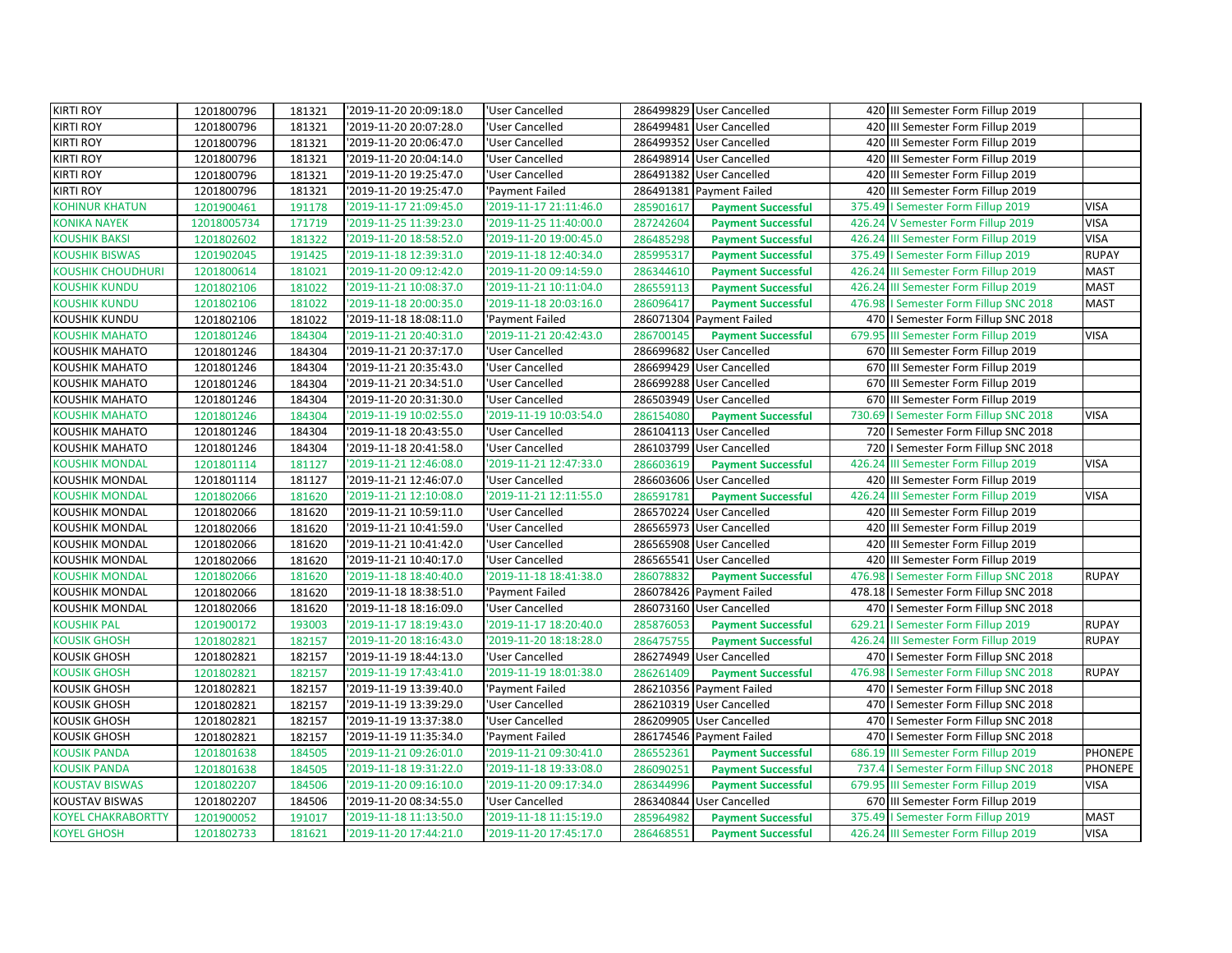| <b>KOYEL GHOSH</b>        | 1201902165 | 191972 | '2019-11-16 10:25:31.0 | '2019-11-16 10:27:03.0 | 285613693<br><b>Payment Successful</b> | 375.49   Semester Form Fillup 2019       | <b>VISA</b>  |
|---------------------------|------------|--------|------------------------|------------------------|----------------------------------------|------------------------------------------|--------------|
| <b>KOYEL KARAK</b>        | 1201801527 | 184859 | '2019-11-21 09:39:23.0 | '2019-11-21 09:40:44.0 | 286554159<br><b>Payment Successful</b> | 679.95 III Semester Form Fillup 2019     | <b>MAST</b>  |
| <b>KOYEL KARAK</b>        | 1201801527 | 184859 | '2019-11-21 09:35:55.0 | 'User Cancelled        | 286553619 User Cancelled               | 670 III Semester Form Fillup 2019        |              |
| <b>KOYEL KARAK</b>        | 1201801527 | 184859 | '2019-11-21 09:28:29.0 | 'User Cancelled        | 286552657 User Cancelled               | 670 III Semester Form Fillup 2019        |              |
| <b>KOYEL KARAK</b>        | 1201801527 | 184859 | '2019-11-19 13:05:49.0 | '2019-11-19 13:06:45.0 | 286201924<br><b>Payment Successful</b> | 737.4   Semester Form Fillup SNC 2018    | PAYTM        |
| <b>KOYEL KUNDU</b>        | 171700717  | 171107 | '2019-11-25 10:17:49.0 | '2019-11-25 10:18:39.0 | 287223058<br><b>Payment Successful</b> | 679.95 V Semester Form Fillup 2019       | <b>RUPAY</b> |
| <b>KRISHAN CHANDRA</b>    | 1201902447 | 192036 | '2019-11-18 10:10:08.0 | '2019-11-18 10:10:47.0 | 285947246<br><b>Payment Successful</b> | 375.49   Semester Form Fillup 2019       | <b>MAST</b>  |
| <b>KRISHNA BAURI</b>      | 1201900150 | 191059 | '2019-11-19 13:08:10.0 | '2019-11-19 13:09:36.0 | 286202509<br><b>Payment Successful</b> | 629.21   Semester Form Fillup 2019       | <b>MAST</b>  |
| <b>KRISHNA GHOSH</b>      | 1201801151 | 182160 | '2019-11-21 16:12:03.0 | '2019-11-21 16:12:50.0 | 286647733<br><b>Payment Successful</b> | 426.24 III Semester Form Fillup 2019     | <b>MAST</b>  |
| <b>KRISHNA GHOSH</b>      | 1201801151 | 182160 | '2019-11-18 12:25:43.0 | '2019-11-18 12:26:36.0 | 285989779<br><b>Payment Successful</b> | 476.98   Semester Form Fillup SNC 2018   | <b>VISA</b>  |
| <b>KRISHNA RAJAK</b>      | 1201800109 | 182619 | '2019-11-21 09:37:39.0 | '2019-11-21 09:38:52.0 | 286553914<br><b>Payment Successful</b> | 629.21 III Semester Form Fillup 2019     | <b>MAST</b>  |
| <b>KRISHNA SHIT</b>       | 171701240  | 171109 | '2019-11-24 11:10:11.0 | '2019-11-24 11:10:49.0 | 287105351<br><b>Payment Successful</b> | 426.24 V Semester Form Fillup 2019       | <b>MAST</b>  |
| <b>KRISHNAKANTA HEMBR</b> | 1201905060 | 191438 | '2019-11-18 12:34:27.0 | '2019-11-18 12:36:26.0 | 285992598<br><b>Payment Successful</b> | 375.49   Semester Form Fillup 2019       | <b>RUPAY</b> |
| <b>KRISHNENDU MAJI</b>    | 1201802563 | 181718 | '2019-11-21 10:44:33.0 | '2019-11-21 10:45:22.0 | 286566585<br><b>Payment Successful</b> | 629.21 III Semester Form Fillup 2019     | <b>VISA</b>  |
| KRISHNENDU MAJI           | 1201802563 | 181718 | '2019-11-21 10:44:30.0 | 'User Cancelled        | 286566574 User Cancelled               | 620 III Semester Form Fillup 2019        |              |
| <b>KUHELI KHAN</b>        | 171701427  | 171110 | '2019-11-23 10:59:01.0 | '2019-11-23 11:00:49.0 | 286948542<br><b>Payment Successful</b> | 426.24 V Semester Form Fillup 2019       | <b>VISA</b>  |
| <b>KUHELI KHAN</b>        | 171701427  | 171110 | '2019-11-23 10:55:58.0 | 'Payment Failed        | 286947890 Payment Failed               | 420 V Semester Form Fillup 2019          |              |
| <b>KULSUMA KHATUN</b>     | 1201901514 | 191837 | '2019-11-17 10:38:51.0 | '2019-11-17 10:41:50.0 | 285807717<br><b>Payment Successful</b> | 399.5   Semester Form Fillup 2019        | SBIB         |
| <b>KUNAL RUIDAS</b>       | 1201901971 | 191545 | '2019-11-18 20:18:56.0 | '2019-11-18 20:25:02.0 | 286099867<br><b>Payment Successful</b> | 375.49   Semester Form Fillup 2019       | <b>RUPAY</b> |
| <b>KUNAL RUIDAS</b>       | 1201901971 | 191545 | '2019-11-18 20:18:54.0 | 'User Cancelled        | 286099865 User Cancelled               | 370   Semester Form Fillup 2019          |              |
| <b>KUNTAL SHIL</b>        | 1201801834 | 182164 | '2019-11-20 10:56:36.0 | '2019-11-20 10:57:15.0 | 286363251<br><b>Payment Successful</b> | 629.21 III Semester Form Fillup 2019     | <b>MAST</b>  |
| <b>KUNTAL SHIL</b>        | 1201801834 | 182164 | '2019-11-20 10:56:34.0 | 'User Cancelled        | 286363239 User Cancelled               | 620 III Semester Form Fillup 2019        |              |
| <b>KUOSHIK DEY</b>        | 1201801485 | 182621 | '2019-11-21 10:00:55.0 | '2019-11-21 10:01:45.0 | 286557613<br><b>Payment Successful</b> | 629.21 III Semester Form Fillup 2019     | <b>VISA</b>  |
| <b>KUOSHIK DEY</b>        | 1201801485 | 182621 | '2019-11-19 12:37:49.0 | 'User Cancelled        | 286193544 User Cancelled               | 670   Semester Form Fillup SNC 2018      |              |
| <b>KUSHAL ROY</b>         | 1201800896 | 184020 | '2019-11-20 20:39:48.0 | '2019-11-20 20:49:13.0 | 286505544<br><b>Payment Successful</b> | 686.19 III Semester Form Fillup 2019     | <b>PAYTM</b> |
| <b>KUSHAL ROY</b>         | 1201800896 | 184020 | '2019-11-20 20:36:02.0 | 'User Cancelled        | 286504848 User Cancelled               | 670 III Semester Form Fillup 2019        |              |
| KUSHAL ROY                | 1201800896 | 184020 | '2019-11-20 20:31:08.0 | 'Payment Failed        | 286503888 Payment Failed               | 670 III Semester Form Fillup 2019        |              |
| <b>KUSHAL ROY</b>         | 1201800896 | 184020 | '2019-11-20 20:24:19.0 | 'User Cancelled        | 286502664 User Cancelled               | 670 III Semester Form Fillup 2019        |              |
| <b>KUSHAL ROY</b>         | 1201800896 | 184020 | '2019-11-20 20:23:06.0 | 'User Cancelled        | 286502456 User Cancelled               | 670 III Semester Form Fillup 2019        |              |
| <b>KUSHAL ROY</b>         | 1201800896 | 184020 | '2019-11-20 20:21:47.0 | 'User Cancelled        | 286502210 User Cancelled               | 670 III Semester Form Fillup 2019        |              |
| KUSHAL ROY                | 1201800896 | 184020 | '2019-11-20 20:20:37.0 | 'User Cancelled        | 286501982 User Cancelled               | 670 III Semester Form Fillup 2019        |              |
| <b>KUSHAL ROY</b>         | 1201800896 | 184020 | '2019-11-20 20:20:07.0 | 'User Cancelled        | 286501896 User Cancelled               | 670 III Semester Form Fillup 2019        |              |
| <b>KUSHAL ROY</b>         | 1201800896 | 184020 | '2019-11-20 07:57:45.0 | 'User Cancelled        | 286337796 User Cancelled               | 670 III Semester Form Fillup 2019        |              |
| <b>KUSUM BAGDI</b>        | 171700980  | 171567 | '2019-11-23 09:21:48.0 | '2019-11-23 09:22:43.0 | 286931947<br><b>Payment Successful</b> | 426.24 V Semester Form Fillup 2019       | <b>VISA</b>  |
| <b>KUSUM BAGDI</b>        | 171700980  | 171567 | '2019-11-20 14:48:09.0 | '2019-11-20 14:49:29.0 | 286429363<br><b>Payment Successful</b> | 476.98 III Semester Form Fillup SNC 2018 | <b>MAST</b>  |
| <b>KUSUM DUTTA</b>        | 1201901035 | 191574 | '2019-11-16 18:02:28.0 | '2019-11-16 18:03:25.0 | 285713239<br><b>Payment Successful</b> | 578.46   Semester Form Fillup 2019       | <b>MAST</b>  |
| <b>KUSUM GHOSH</b>        | 1201901677 | 191863 | '2019-11-25 12:53:38.0 | '2019-11-25 12:54:28.0 | 287265102<br><b>Payment Successful</b> | 375.49   Semester Form Fillup 2019       | <b>VISA</b>  |
| <b>LABANI DAS</b>         | 1201801068 | 181506 | '2019-11-20 18:00:39.0 | '2019-11-20 18:02:55.0 | 286472230<br><b>Payment Successful</b> | 699.5 III Semester Form Fillup 2019      | SBIB         |
| <b>LABANI SEN</b>         | 1201901890 | 191900 | '2019-11-18 11:52:23.0 | '2019-11-18 11:53:23.0 | 285976974<br><b>Payment Successful</b> | 375.49   Semester Form Fillup 2019       | <b>MAST</b>  |
| <b>LABANI SEN</b>         | 1201901890 | 191900 | '2019-11-18 10:24:05.0 | 'Payment Failed        | 285951114 Payment Failed               | 370   Semester Form Fillup 2019          |              |
| <b>LABANI SEN</b>         | 1201901890 | 191900 | '2019-11-18 10:22:02.0 | 'Payment Failed        | 285950531 Payment Failed               | 370   Semester Form Fillup 2019          |              |
| <b>LABANI SEN</b>         | 1201901890 | 191900 | '2019-11-18 10:20:08.0 | 'Payment Failed        | 285949962 Payment Failed               | 370   Semester Form Fillup 2019          |              |
| <b>LABONI DUTTA</b>       | 1201900457 | 191176 | '2019-11-16 09:34:20.0 | '2019-11-16 09:35:18.0 | 285605512<br><b>Payment Successful</b> | 375.49   Semester Form Fillup 2019       | <b>MAST</b>  |
| <b>LAKSHMAN TUDU</b>      | 1201802550 | 182165 | '2019-11-20 11:21:20.0 | '2019-11-20 11:22:33.0 | 286370122<br><b>Payment Successful</b> | 629.21 III Semester Form Fillup 2019     | <b>MAST</b>  |
| LAKSHMAN TUDU             | 1201802550 | 182165 | '2019-11-20 11:21:17.0 | 'User Cancelled        | 286370106 User Cancelled               | 620 III Semester Form Fillup 2019        |              |
| <b>LAKSHMAN TUDU</b>      | 1201802550 | 182165 | '2019-11-19 14:49:21.0 | '2019-11-19 14:50:08.0 | 286224813<br><b>Payment Successful</b> | 476.98   Semester Form Fillup SNC 2018   | <b>VISA</b>  |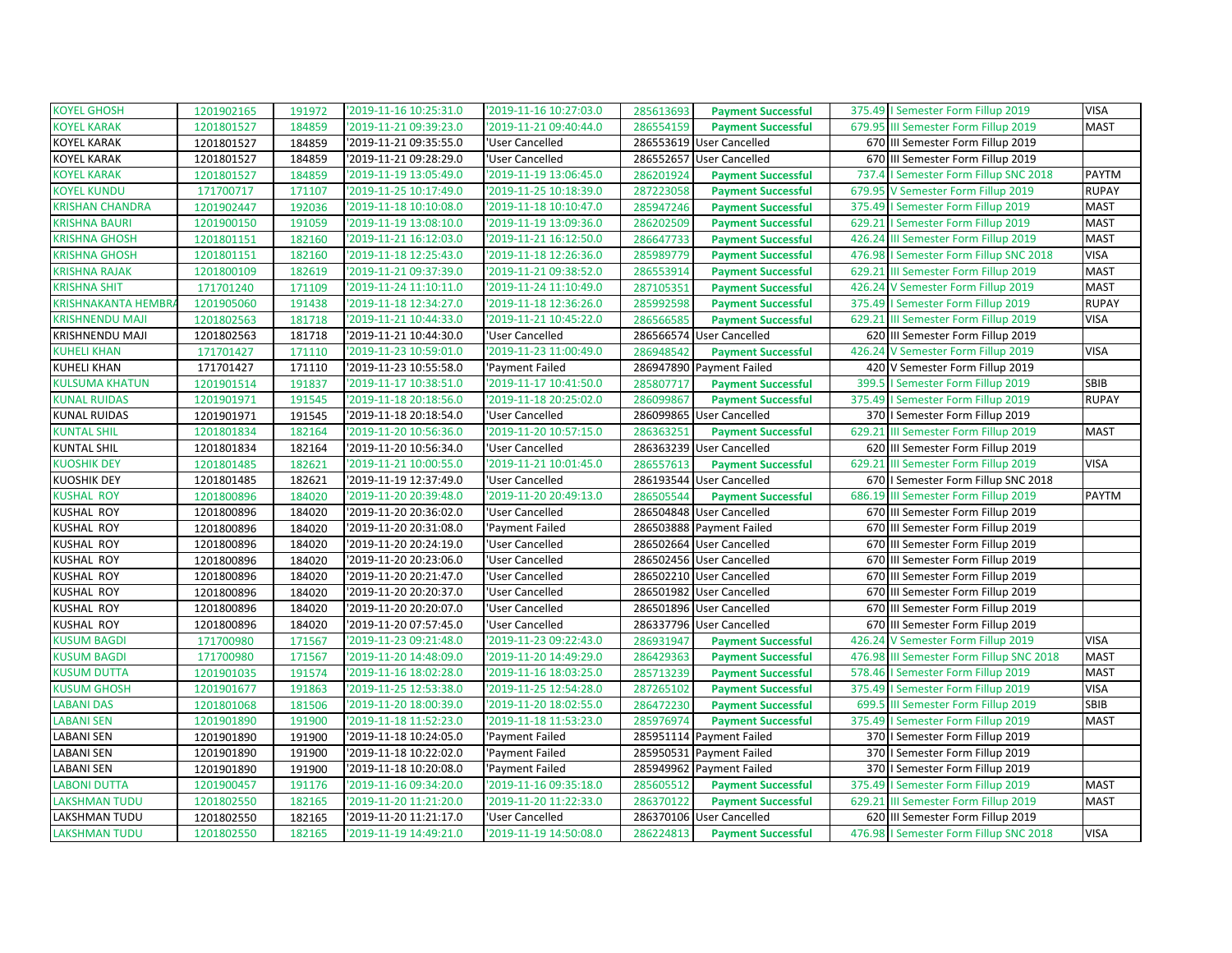| <b>LAKSHMAN TUDU</b>   | 1201802550 | 182165 | '2019-11-19 14:49:17.0 | 'User Cancelled        |           | 286224805 User Cancelled  |        | 470   Semester Form Fillup SNC 2018     |              |
|------------------------|------------|--------|------------------------|------------------------|-----------|---------------------------|--------|-----------------------------------------|--------------|
| <b>LAKSHMI BAURI</b>   | 1201901968 | 191926 | '2019-11-18 13:08:35.0 | '2019-11-18 13:09:36.0 | 286003493 | <b>Payment Successful</b> | 375.49 | I Semester Form Fillup 2019             | <b>MAST</b>  |
| <b>LALU ROY</b>        | 1201800562 | 182167 | '2019-11-21 10:58:19.0 | '2019-11-21 10:59:59.0 | 286569992 | <b>Payment Successful</b> | 426.24 | III Semester Form Fillup 2019           | <b>MAST</b>  |
| <b>LALU ROY</b>        | 1201800562 | 182167 | '2019-11-19 13:05:54.0 | '2019-11-19 13:07:23.0 | 286201937 | <b>Payment Successful</b> | 476.98 | I Semester Form Fillup SNC 2018         | <b>MAST</b>  |
| <b>LATA GARAI</b>      | 171700794  | 174175 | '2019-11-23 10:19:53.0 | '2019-11-23 10:21:23.0 | 286940836 | <b>Payment Successful</b> | 426.24 | V Semester Form Fillup 2019             | <b>MAST</b>  |
| <b>LATA MONDAL</b>     | 171701555  | 174176 | '2019-11-25 10:25:22.0 | '2019-11-25 10:26:38.0 | 287224529 | <b>Payment Successful</b> |        | 426.24 V Semester Form Fillup 2019      | <b>VISA</b>  |
| <b>LATA MONDAL</b>     | 171701555  | 174176 | '2019-11-21 12:17:52.0 | '2019-11-21 12:19:13.0 | 286594098 | <b>Payment Successful</b> | 476.98 | III Semester Form Fillup SNC 2018       | <b>MAST</b>  |
| <b>LAXMI CHHETRI</b>   | 1201800893 | 182168 | '2019-11-20 10:48:40.0 | '2019-11-20 10:49:40.0 | 286361241 | <b>Payment Successful</b> |        | 426.24 III Semester Form Fillup 2019    | <b>MAST</b>  |
| <b>LAXMI DAS</b>       | 1201900579 | 191218 | '2019-11-18 10:16:38.0 | '2019-11-18 10:18:08.0 | 285948837 | <b>Payment Successful</b> | 629.21 | I Semester Form Fillup 2019             | <b>RUPAY</b> |
| <b>LIPIKA MAJUMDAR</b> | 1201801992 | 182169 | '2019-11-21 11:19:59.0 | '2019-11-21 11:20:51.0 | 286576226 | <b>Payment Successful</b> | 426.24 | III Semester Form Fillup 2019           | <b>MAST</b>  |
| <b>LIPIKA ROY</b>      | 1201902184 | 191981 | '2019-11-17 18:59:12.0 | '2019-11-17 19:00:32.0 | 285882585 | <b>Payment Successful</b> |        | 375.49   Semester Form Fillup 2019      | <b>MAST</b>  |
| <b>LISA DAS</b>        | 171701147  | 174178 | '2019-11-25 10:27:06.0 | '2019-11-25 10:27:43.0 | 287224827 | <b>Payment Successful</b> |        | 426.24 V Semester Form Fillup 2019      | <b>MAST</b>  |
| <b>LISA DAS</b>        | 171701147  | 174178 | '2019-11-21 13:52:28.0 | '2019-11-21 13:53:51.0 | 286620402 | <b>Payment Successful</b> | 476.98 | III Semester Form Fillup SNC 2018       | <b>MAST</b>  |
| <b>LISHA MANDAL</b>    | 1201900054 | 191018 | '2019-11-18 10:59:35.0 | '2019-11-18 11:07:45.0 | 285960596 | <b>Payment Successful</b> | 375.49 | I Semester Form Fillup 2019             | <b>RUPAY</b> |
| <b>LOKNATH DAS</b>     | 1201901723 | 193109 | '2019-11-17 17:57:56.0 | 'User Cancelled        |           | 285872399 User Cancelled  |        | 620   Semester Form Fillup 2019         |              |
| <b>LOKNATH DAS</b>     | 1201901723 | 193109 | '2019-11-17 17:51:14.0 | '2019-11-17 17:56:23.0 | 285871427 | <b>Payment Successful</b> |        | 629.21   Semester Form Fillup 2019      | <b>RUPAY</b> |
| <b>LOKNATH KARAK</b>   | 1201802412 | 182170 | '2019-11-20 09:40:55.0 | '2019-11-20 09:42:14.0 | 286348111 | <b>Payment Successful</b> | 426.24 | III Semester Form Fillup 2019           | <b>RUPAY</b> |
| <b>LOKNATH KARAK</b>   | 1201802412 | 182170 | '2019-11-19 08:40:24.0 | '2019-11-19 08:41:57.0 | 286143729 | <b>Payment Successful</b> | 476.98 | I Semester Form Fillup SNC 2018         | <b>MAST</b>  |
| <b>MABIA KHATUN</b>    | 1201801469 | 181720 | '2019-11-20 12:08:07.0 | '2019-11-20 12:09:26.0 | 286385411 | <b>Payment Successful</b> | 629.21 | III Semester Form Fillup 2019           | <b>RUPAY</b> |
| <b>MABIA KHATUN</b>    | 1201801469 | 181720 | '2019-11-20 12:05:25.0 | 'User Cancelled        |           | 286384438 User Cancelled  |        | 620 III Semester Form Fillup 2019       |              |
| <b>MABIA KHATUN</b>    | 1201801469 | 181720 | '2019-11-20 11:54:22.0 | 'User Cancelled        |           | 286380527 User Cancelled  | 620    | III Semester Form Fillup 2019           |              |
| <b>MADHUMITA BARU</b>  | 1201801564 | 182171 | '2019-11-21 10:46:31.0 | '2019-11-21 10:47:35.0 | 286567061 | <b>Payment Successful</b> | 426.24 | III Semester Form Fillup 2019           | <b>MAST</b>  |
| <b>MADHUMITA BARU</b>  | 1201801564 | 182171 | '2019-11-18 12:24:36.0 | '2019-11-18 12:28:11.0 | 285989420 | <b>Payment Successful</b> | 476.98 | I Semester Form Fillup SNC 2018         | <b>MAST</b>  |
| <b>MADHUMITA DAS</b>   | 171701690  | 171111 | '2019-11-24 10:53:12.0 | '2019-11-24 10:53:59.0 | 287102928 | <b>Payment Successful</b> |        | 426.24 V Semester Form Fillup 2019      | <b>MAST</b>  |
| <b>MADHUMITA GHOSH</b> | 171701248  | 174183 | '2019-11-23 08:39:33.0 | '2019-11-23 08:41:54.0 | 286927393 | <b>Payment Successful</b> | 426.24 | V Semester Form Fillup 2019             | <b>MAST</b>  |
| <b>MADHUMITA GHOSH</b> | 1201801086 | 182172 | '2019-11-21 13:24:38.0 | '2019-11-21 13:26:25.0 | 286613932 | <b>Payment Successful</b> | 426.24 | III Semester Form Fillup 2019           | <b>VISA</b>  |
| <b>MADHUMITA GHOSH</b> | 1201801086 | 182172 | '2019-11-21 13:24:31.0 | 'User Cancelled        |           | 286613904 User Cancelled  |        | 420 III Semester Form Fillup 2019       |              |
| <b>MADHUMITA GHOSH</b> | 1201802842 | 181324 | '2019-11-21 12:29:51.0 | '2019-11-21 12:31:07.0 | 286598598 | <b>Payment Successful</b> | 426.24 | III Semester Form Fillup 2019           | <b>MAST</b>  |
| <b>MADHUMITA GHOSH</b> | 1201802842 | 181324 | '2019-11-21 12:29:36.0 | 'User Cancelled        |           | 286598516 User Cancelled  |        | 420 III Semester Form Fillup 2019       |              |
| <b>MADHUMITA GHOSH</b> | 171701248  | 174183 | '2019-11-21 10:26:15.0 | '2019-11-21 10:27:41.0 | 286562541 | <b>Payment Successful</b> | 476.98 | III Semester Form Fillup SNC 2018       | <b>MAST</b>  |
| <b>MADHUMITA GHOSH</b> | 1201802842 | 181324 | '2019-11-19 10:09:38.0 | '2019-11-19 10:12:31.0 | 286155289 | <b>Payment Successful</b> | 476.98 | I Semester Form Fillup SNC 2018         | <b>VISA</b>  |
| <b>MADHUMITA NANDI</b> | 171700139  | 174185 | '2019-11-24 19:19:16.0 | '2019-11-24 19:21:50.0 | 287169309 | <b>Payment Successful</b> | 426.24 | V Semester Form Fillup 2019             | <b>VISA</b>  |
| <b>MADHUMITA NANDI</b> | 171700139  | 174185 | '2019-11-24 19:03:14.0 | '2019-11-24 19:13:16.0 | 287166841 | <b>Payment Successful</b> | 426.24 | V Semester Form Fillup 2019             | <b>VISA</b>  |
| <b>MADHUMITA NANDI</b> | 171700139  | 174185 | '2019-11-24 18:54:52.0 | 'User Cancelled        | 287165465 | <b>User Cancelled</b>     | 420    | V Semester Form Fillup 2019             |              |
| <b>MADHUMITA NANDI</b> | 171700139  | 174185 | '2019-11-21 10:47:26.0 | '2019-11-21 10:53:41.0 | 286567270 | <b>Payment Successful</b> |        | 499.5 III Semester Form Fillup SNC 2018 | PNBB         |
| <b>MAHIMA DIGAR</b>    | 171702474  | 174189 | '2019-11-23 08:50:05.0 | '2019-11-23 08:54:16.0 | 286928385 | <b>Payment Successful</b> | 426.24 | V Semester Form Fillup 2019             | <b>RUPAY</b> |
| <b>MAHIMA DIGAR</b>    | 171702474  | 174189 | '2019-11-22 09:11:01.0 | '2019-11-22 09:12:58.0 | 286741330 | <b>Payment Successful</b> | 476.98 | III Semester Form Fillup SNC 2018       | <b>VISA</b>  |
| <b>MAHUA PAL</b>       | 171700529  | 171113 | '2019-11-23 12:48:45.0 | '2019-11-23 12:49:23.0 | 286977032 | <b>Payment Successful</b> | 426.24 | V Semester Form Fillup 2019             | <b>MAST</b>  |
| <b>MAHUA PAL</b>       | 171700529  | 171113 | '2019-11-19 13:18:41.0 | 'User Cancelled        | 286205371 | <b>User Cancelled</b>     |        | 470   I Semester Form Fillup SNC 2017   |              |
| <b>MAHUYA GHOSH</b>    | 1201905013 | 192089 | '2019-11-18 12:41:11.0 | '2019-11-18 12:42:10.0 | 285995847 | <b>Payment Successful</b> |        | 375.49   Semester Form Fillup 2019      | <b>VISA</b>  |
| <b>MAITRI NANDI</b>    | 1201902213 | 191349 | '2019-11-17 10:11:51.0 | '2019-11-17 10:12:58.0 | 285803947 | <b>Payment Successful</b> | 629.21 | I Semester Form Fillup 2019             | <b>RUPAY</b> |
| <b>MALA GHOSH</b>      | 1201900713 | 191672 | '2019-11-19 11:38:40.0 | '2019-11-19 11:39:46.0 | 286175328 | <b>Payment Successful</b> | 375.49 | I Semester Form Fillup 2019             | <b>MAST</b>  |
| <b>MALATI GHOSH</b>    | 1201901207 | 191774 | '2019-11-17 17:36:43.0 | '2019-11-17 17:37:52.0 | 285869377 | <b>Payment Successful</b> |        | 375.49   Semester Form Fillup 2019      | <b>VISA</b>  |
| <b>MALAY KISKU</b>     | 1201900743 | 191234 | '2019-11-18 13:55:26.0 | '2019-11-18 13:56:58.0 | 286014674 | <b>Payment Successful</b> |        | 375.49   Semester Form Fillup 2019      | <b>RUPAY</b> |
| <b>MALAY MAJHI</b>     | 1201901813 | 191468 | '2019-11-17 19:38:23.0 | '2019-11-17 19:44:19.0 | 285888852 | <b>Payment Successful</b> |        | 375.49   Semester Form Fillup 2019      | <b>VISA</b>  |
| <b>MALLIKA BAGDI</b>   | 1201805044 | 182525 | '2019-11-20 12:24:29.0 | '2019-11-20 12:25:39.0 | 286390446 | <b>Payment Successful</b> |        | 629.21 III Semester Form Fillup 2019    | <b>VISA</b>  |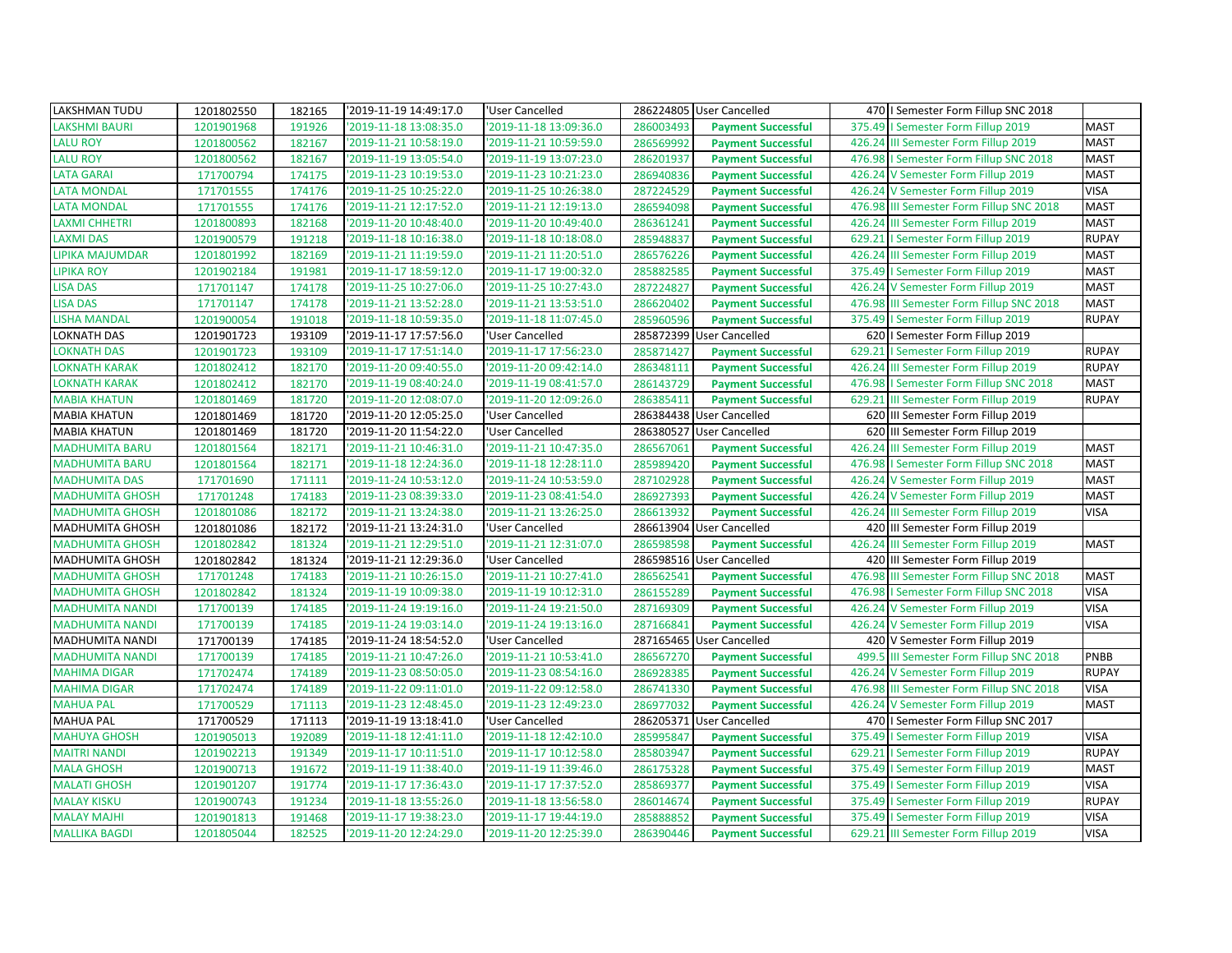| <b>MALLIKA BAGDI</b>      | 1201805044  | 182525 | '2019-11-18 11:50:01.0 | '2019-11-18 11:52:24.0 | 285976140 | <b>Payment Successful</b> | 476.98   Semester Form Fillup SNC 2018   | <b>VISA</b>    |
|---------------------------|-------------|--------|------------------------|------------------------|-----------|---------------------------|------------------------------------------|----------------|
| <b>MALLIKA BANERJEE</b>   | 12018005899 | 171734 | '2019-11-26 12:49:17.0 | '2019-11-26 12:51:40.0 | 287444231 | <b>Payment Successful</b> | 679.95 III Semester Form Fillup SNC 2018 | <b>MAST</b>    |
| <b>MALLIKA BANERJEE</b>   | 12018005899 | 171734 | '2019-11-26 12:43:11.0 | '2019-11-26 12:44:03.0 | 287442750 | <b>Payment Successful</b> | 426.24 V Semester Form Fillup 2019       | <b>MAST</b>    |
| <b>MALLIKA DAS</b>        | 171702031   | 174192 | '2019-11-23 11:50:13.0 | '2019-11-23 11:50:47.0 | 286960312 | <b>Payment Successful</b> | 426.24 V Semester Form Fillup 2019       | <b>RUPAY</b>   |
| <b>MALLIKA DAS</b>        | 171702031   | 174192 | '2019-11-23 11:48:31.0 | '2019-11-23 11:49:14.0 | 286959877 | <b>Payment Successful</b> | 476.98 III Semester Form Fillup SNC 2018 | <b>RUPAY</b>   |
| <b>MALLIKA GHOSH</b>      | 1201902204  | 191987 | '2019-11-18 12:15:27.0 | '2019-11-18 12:16:22.0 | 285986183 | <b>Payment Successful</b> | 375.49   Semester Form Fillup 2019       | <b>MAST</b>    |
| <b>MALLIKA GHOSH</b>      | 1201902204  | 191987 | '2019-11-18 12:15:25.0 | 'User Cancelled        |           | 285986174 User Cancelled  | 370   Semester Form Fillup 2019          |                |
| <b>MALLIKA GHOSH</b>      | 1201900844  | 191359 | '2019-11-17 20:43:35.0 | '2019-11-17 20:45:54.0 | 285898280 | <b>Payment Successful</b> | 378.94   Semester Form Fillup 2019       | <b>PHONEPE</b> |
| <b>MALLIKA GHOSH</b>      | 1201900069  | 191026 | '2019-11-16 12:24:03.0 | '2019-11-16 12:24:53.0 | 285645484 | <b>Payment Successful</b> | 375.49   Semester Form Fillup 2019       | <b>MAST</b>    |
| <b>MALLIKA KAPURI</b>     | 1201901788  | 191262 | '2019-11-18 10:18:09.0 | '2019-11-18 10:19:37.0 | 285949337 | <b>Payment Successful</b> | 375.49   Semester Form Fillup 2019       | <b>VISA</b>    |
| <b>MALLIKA MOHANTA</b>    | 1201802057  | 181722 | '2019-11-21 09:04:35.0 | '2019-11-21 09:06:51.0 | 286549743 | <b>Payment Successful</b> | 629.21 III Semester Form Fillup 2019     | <b>MAST</b>    |
| <b>MALLIKA SUTRADHAR</b>  | 171700398   | 171118 | '2019-11-22 20:04:04.0 | '2019-11-22 20:05:20.0 | 286883860 | <b>Payment Successful</b> | 426.24 V Semester Form Fillup 2019       | <b>VISA</b>    |
| <b>MALLIKA SUTRADHAR</b>  | 171700398   | 171118 | '2019-11-20 15:05:09.0 | '2019-11-20 15:07:13.0 | 286433164 | <b>Payment Successful</b> | 476.98 III Semester Form Fillup SNC 2018 | <b>VISA</b>    |
| <b>MALOY GHOSH</b>        | 171701763   | 174194 | '2019-11-24 18:19:20.0 | '2019-11-24 18:20:19.0 | 287160578 | <b>Payment Successful</b> | 426.24 V Semester Form Fillup 2019       | <b>VISA</b>    |
| <b>MALOY GHOSH</b>        | 171701763   | 174194 | '2019-11-20 14:50:45.0 | '2019-11-20 14:51:18.0 | 286430209 | <b>Payment Successful</b> | 476.98 III Semester Form Fillup SNC 2018 | <b>MAST</b>    |
| <b>MAMATA BAURI</b>       | 12018008243 | 174546 | '2019-11-23 11:43:06.0 | '2019-11-23 11:43:54.0 | 286958605 | <b>Payment Successful</b> | 426.24 V Semester Form Fillup 2019       | <b>VISA</b>    |
| <b>MAMATA MONDAL</b>      | 1201901219  | 191460 | '2019-11-17 13:54:52.0 | '2019-11-17 13:57:00.0 | 285840142 | <b>Payment Successful</b> | 399.5   Semester Form Fillup 2019        | SBIB           |
| <b>MAMATA SAREN</b>       | 1201802015  | 181209 | '2019-11-22 19:28:50.0 | '2019-11-22 19:30:43.0 | 286877650 | <b>Payment Successful</b> | 426.24 III Semester Form Fillup 2019     | <b>VISA</b>    |
| <b>MAMONI BANERJEE</b>    | 171702971   | 171570 | '2019-11-26 14:42:00.0 | '2019-11-26 14:43:00.0 | 287467455 | <b>Payment Successful</b> | 679.95 III Semester Form Fillup SNC 2018 | <b>RUPAY</b>   |
| <b>MAMONI BANERJEE</b>    | 171702971   | 171570 | '2019-11-26 14:40:04.0 | '2019-11-26 14:40:49.0 | 287467110 | <b>Payment Successful</b> | 476.98   Semester Form Fillup SNC 2017   | <b>RUPAY</b>   |
| <b>MAMONI BANERJEE</b>    | 171702971   | 171570 | '2019-11-26 14:35:44.0 | '2019-11-26 14:36:42.0 | 287466411 | <b>Payment Successful</b> | 476.98   Semester Form Fillup SNC 2017   | <b>RUPAY</b>   |
| <b>MAMONI BANERJEE</b>    | 171702971   | 171570 | '2019-11-26 14:20:21.0 | 'User Cancelled        |           | 287463802 User Cancelled  | 420 V Semester Form Fillup 2019          |                |
| <b>MAMONI BHATTACHARJ</b> | 1201905071  | 192105 | '2019-11-18 11:45:52.0 | '2019-11-18 11:46:58.0 | 285974794 | <b>Payment Successful</b> | 375.49   Semester Form Fillup 2019       | <b>RUPAY</b>   |
| <b>MAMONI GHOSH</b>       | 1201905052  | 192122 | '2019-11-18 12:57:34.0 | '2019-11-18 12:58:49.0 | 286000343 | <b>Payment Successful</b> | 375.49   Semester Form Fillup 2019       | <b>RUPAY</b>   |
| <b>MAMONI KUMBHAKAR</b>   | 171701679   | 171119 | '2019-11-25 10:30:30.0 | '2019-11-25 10:31:11.0 | 287225544 | <b>Payment Successful</b> | 426.24 V Semester Form Fillup 2019       | <b>VISA</b>    |
| <b>MAMONI MANDI</b>       | 171702533   | 174197 | '2019-11-23 10:59:49.0 | '2019-11-23 11:03:10.0 | 286948688 | <b>Payment Successful</b> | 426.24 V Semester Form Fillup 2019       | <b>MAST</b>    |
| <b>MAMONI MONDAL</b>      | 1201801708  | 181129 | '2019-11-21 09:59:41.0 | '2019-11-21 10:00:43.0 | 286557348 | <b>Payment Successful</b> | 426.24 III Semester Form Fillup 2019     | <b>VISA</b>    |
| <b>MAMONI MONDAL</b>      | 1201801708  | 181129 | '2019-11-18 13:10:36.0 | '2019-11-18 13:11:35.0 | 286004048 | <b>Payment Successful</b> | 476.98   Semester Form Fillup SNC 2018   | <b>VISA</b>    |
| <b>MAMONI MONDAL</b>      | 1201801708  | 181129 | '2019-11-18 13:10:31.0 | 'User Cancelled        |           | 286004032 User Cancelled  | 470   Semester Form Fillup SNC 2018      |                |
| <b>MAMPI BAGDI</b>        | 1201901914  | 191909 | '2019-11-19 12:53:09.0 | '2019-11-19 12:55:51.0 | 286198509 | <b>Payment Successful</b> | 375.49   Semester Form Fillup 2019       | <b>MAST</b>    |
| <b>MAMPI BAGDI</b>        | 1201901914  | 191909 | '2019-11-19 12:35:47.0 | 'Payment Failed        |           | 286192916 Payment Failed  | 375.49   Semester Form Fillup 2019       |                |
| <b>MAMPI BAGDI</b>        | 1201901914  | 191909 | '2019-11-19 11:52:49.0 | 'Payment Failed        |           | 286179252 Payment Failed  | 399.5   Semester Form Fillup 2019        |                |
| <b>MAMPI BAGDI</b>        | 1201901914  | 191909 | '2019-11-19 11:46:16.0 | 'Payment Failed        |           | 286177562 Payment Failed  | 370   Semester Form Fillup 2019          |                |
| <b>MAMPI BAGDI</b>        | 1201901914  | 191909 | '2019-11-19 11:44:37.0 | 'Payment Failed        |           | 286177100 Payment Failed  | 375.49   Semester Form Fillup 2019       |                |
| <b>MAMPI BAGDI</b>        | 1201901914  | 191909 | '2019-11-19 11:40:17.0 | 'Payment Failed        |           | 286175767 Payment Failed  | 370   Semester Form Fillup 2019          |                |
| <b>MAMPI BAGDI</b>        | 1201901914  | 191909 | '2019-11-19 11:33:22.0 | 'Payment Failed        |           | 286173973 Payment Failed  | 375.49   Semester Form Fillup 2019       |                |
| <b>MAMPI BARU</b>         | 171700360   | 171120 | '2019-11-25 10:07:17.0 | '2019-11-25 10:09:10.0 | 287221181 | <b>Payment Successful</b> | 426.24 V Semester Form Fillup 2019       | <b>VISA</b>    |
| <b>MAMPI BARU</b>         | 171700360   | 171120 | '2019-11-21 13:22:00.0 | '2019-11-21 13:22:42.0 | 286613297 | <b>Payment Successful</b> | 476.98 III Semester Form Fillup SNC 2018 | <b>VISA</b>    |
| <b>MAMPI BHUIN</b>        | 1201900732  | 191447 | '2019-11-17 10:51:46.0 | '2019-11-17 10:52:40.0 | 285809555 | <b>Payment Successful</b> | 375.49   Semester Form Fillup 2019       | <b>MAST</b>    |
| <b>MAMPI DEY</b>          | 171700968   | 174199 | '2019-11-23 12:02:03.0 | '2019-11-23 12:03:29.0 | 286963357 | <b>Payment Successful</b> | 426.24 V Semester Form Fillup 2019       | <b>RUPAY</b>   |
| <b>MAMPI GHOSH</b>        | 171701224   | 174200 | '2019-11-26 12:13:11.0 | '2019-11-26 12:14:03.0 | 287434819 | <b>Payment Successful</b> | 426.24 V Semester Form Fillup 2019       | <b>VISA</b>    |
| <b>MAMPI GHOSH</b>        | 171701224   | 174200 | '2019-11-23 12:24:13.0 | '2019-11-23 12:24:51.0 | 286970917 | <b>Payment Successful</b> | 679.95 III Semester Form Fillup SNC 2018 | <b>MAST</b>    |
| <b>MAMPI LOHAR</b>        | 1201802541  | 181023 | '2019-11-20 11:53:00.0 | '2019-11-20 11:55:37.0 | 286380095 | <b>Payment Successful</b> | 630.79 III Semester Form Fillup 2019     | СC             |
| <b>MAMPI LOHAR</b>        | 1201802541  | 181023 | '2019-11-19 14:39:00.0 | '2019-11-19 14:39:53.0 | 286222702 | <b>Payment Successful</b> | 476.98   Semester Form Fillup SNC 2018   | <b>VISA</b>    |
| <b>MAMPI LOHAR</b>        | 1201802541  | 181023 | '2019-11-19 14:38:26.0 | 'User Cancelled        |           | 286222628 User Cancelled  | 470   Semester Form Fillup SNC 2018      |                |
| <b>MAMPI LOHAR</b>        | 1201802541  | 181023 | '2019-11-19 14:38:23.0 | 'User Cancelled        |           | 286222613 User Cancelled  | 470   Semester Form Fillup SNC 2018      |                |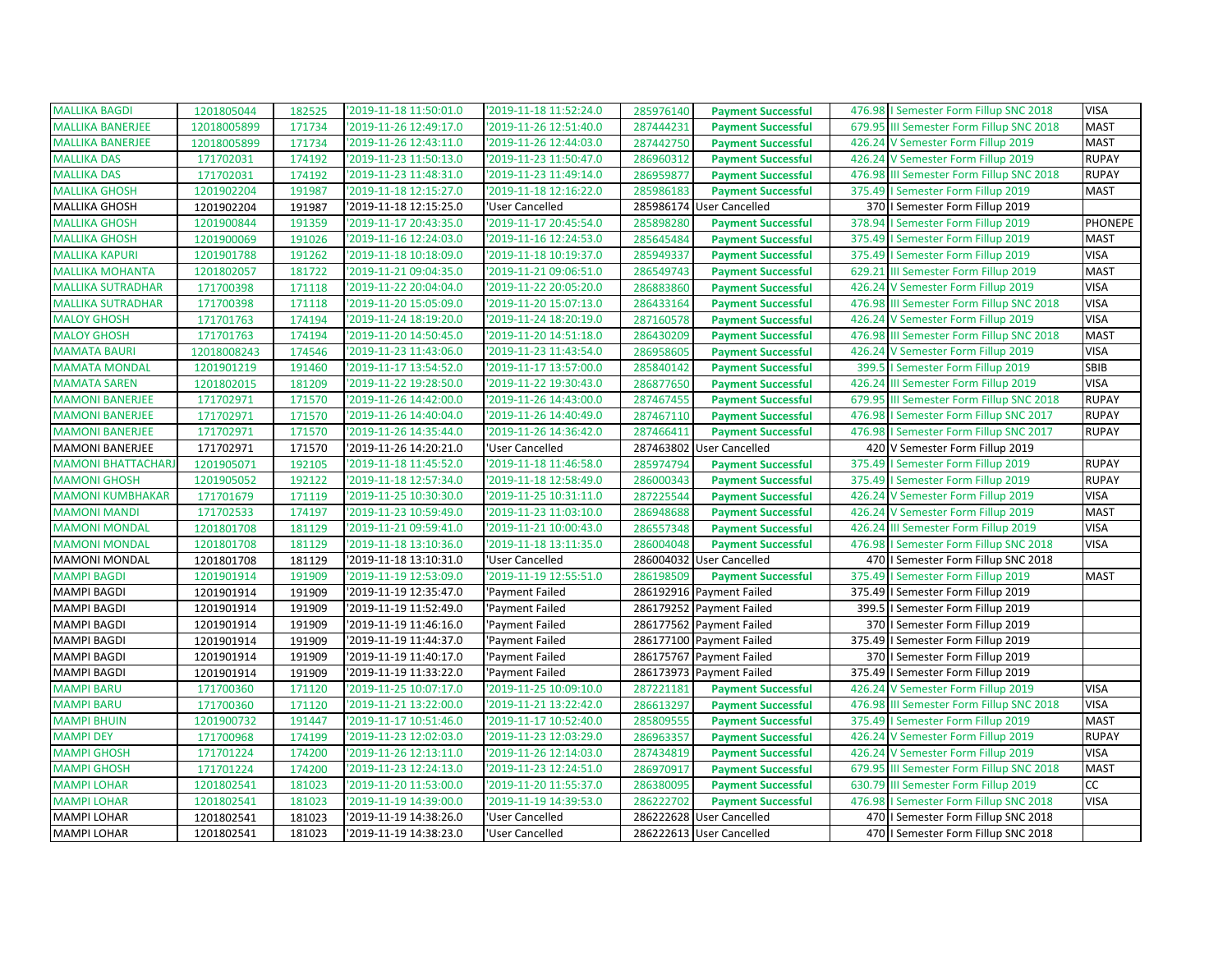| <b>MAMPI LOHAR</b>         | 1201802541 | 181023 | '2019-11-19 13:48:53.0 | 'Payment Failed        |           | 286212496 Payment Failed  |        | 470   Semester Form Fillup SNC 2018      |                |
|----------------------------|------------|--------|------------------------|------------------------|-----------|---------------------------|--------|------------------------------------------|----------------|
| <b>MANAS GHOSH</b>         | 1201901912 | 191268 | '2019-11-18 07:52:08.0 | 2019-11-18 07:54:46.0  | 285931537 | <b>Payment Successful</b> | 375.49 | I Semester Form Fillup 2019              | <b>VISA</b>    |
| <b>MANAS PAL</b>           | 1201900389 | 193007 | '2019-11-16 11:37:57.0 | '2019-11-16 11:39:56.0 | 285630828 | <b>Payment Successful</b> |        | 629.21   Semester Form Fillup 2019       | <b>VISA</b>    |
| <b>MANAS RANJAN ADHIKA</b> | 1201800895 | 181624 | '2019-11-20 12:18:40.0 | '2019-11-20 12:21:00.0 | 286388713 | <b>Payment Successful</b> | 426.24 | III Semester Form Fillup 2019            | <b>VISA</b>    |
| <b>MANASA BAURI</b>        | 1201901753 | 191260 | '2019-11-17 12:50:04.0 | '2019-11-17 12:51:42.0 | 285830667 | <b>Payment Successful</b> | 375.49 | I Semester Form Fillup 2019              | <b>MAST</b>    |
| <b>MANASA BAURI</b>        | 1201901753 | 191260 | '2019-11-17 09:08:23.0 | 'Payment Failed        |           | 285796487 Payment Failed  |        | 370   Semester Form Fillup 2019          |                |
| <b>MANASA KARMAKAR</b>     | 1201801235 | 184507 | '2019-11-21 09:22:59.0 | 2019-11-21 09:24:42.0  | 286552007 | <b>Payment Successful</b> | 686.19 | III Semester Form Fillup 2019            | <b>PHONEPE</b> |
| MANASA KARMAKAR            | 1201801235 | 184507 | '2019-11-21 09:19:48.0 | 'Payment Failed        |           | 286551585 Payment Failed  |        | 670 III Semester Form Fillup 2019        |                |
| MANASA KARMAKAR            | 1201801235 | 184507 | '2019-11-21 09:19:43.0 | 'User Cancelled        |           | 286551570 User Cancelled  | 670    | III Semester Form Fillup 2019            |                |
| MANASA KARMAKAR            | 1201801235 | 184507 | '2019-11-21 09:17:56.0 | 'Payment Failed        |           | 286551345 Payment Failed  | 670    | III Semester Form Fillup 2019            |                |
| <b>MANASA KARMAKAR</b>     | 1201801235 | 184507 | '2019-11-18 19:13:55.0 | '2019-11-18 19:16:00.0 | 286086390 | <b>Payment Successful</b> | 737.4  | I Semester Form Fillup SNC 2018          | PHONEPE        |
| <b>MANASI HEMBRAM</b>      | 1201900735 | 191567 | '2019-11-18 14:02:56.0 | '2019-11-18 14:03:48.0 | 286016408 | <b>Payment Successful</b> | 578.46 | I Semester Form Fillup 2019              | <b>MAST</b>    |
| <b>MANDIRA BALLAV</b>      | 1201801125 | 184611 | '2019-11-23 12:56:41.0 | '2019-11-23 12:58:35.0 | 286978843 | <b>Payment Successful</b> | 679.95 | III Semester Form Fillup 2019            | <b>VISA</b>    |
| <b>MANDIRA BASKEY</b>      | 1201801472 | 182623 | '2019-11-21 10:52:38.0 | '2019-11-21 10:53:48.0 | 286568568 | <b>Payment Successful</b> |        | 629.21 III Semester Form Fillup 2019     | <b>VISA</b>    |
| <b>MANDIRA BASKEY</b>      | 1201801472 | 182623 | '2019-11-20 12:14:36.0 | 'User Cancelled        |           | 286387351 User Cancelled  |        | 820 III Semester Form Fillup 2019        |                |
| <b>MANDIRA BASKEY</b>      | 1201801472 | 182623 | '2019-11-19 13:12:34.0 | '2019-11-19 13:13:31.0 | 286203686 | <b>Payment Successful</b> |        | 679.95   Semester Form Fillup SNC 2018   | <b>MAST</b>    |
| <b>MANDIRA GHOSH</b>       | 1201800718 | 181130 | '2019-11-20 12:22:09.0 | '2019-11-20 12:23:20.0 | 286389749 | <b>Payment Successful</b> | 629.21 | III Semester Form Fillup 2019            | <b>VISA</b>    |
| <b>MANDIRA GHOSH</b>       | 1201901761 | 191873 | '2019-11-18 17:57:18.0 | '2019-11-18 17:58:52.0 | 286068592 | <b>Payment Successful</b> |        | 375.49   Semester Form Fillup 2019       | <b>MAST</b>    |
| <b>MANDIRA KONER</b>       | 171700247  | 171121 | '2019-11-23 10:31:20.0 | '2019-11-23 10:34:09.0 | 286942886 | <b>Payment Successful</b> |        | 426.24 V Semester Form Fillup 2019       | <b>VISA</b>    |
| <b>MANDIRA MANDAL</b>      | 1201901300 | 191800 | '2019-11-18 10:41:28.0 | '2019-11-18 10:43:19.0 | 285955441 | <b>Payment Successful</b> |        | 375.49   Semester Form Fillup 2019       | <b>MAST</b>    |
| <b>MANDIRA MONDAL</b>      | 1201902211 | 191474 | '2019-11-17 17:28:35.0 | '2019-11-17 17:29:59.0 | 285868244 | <b>Payment Successful</b> |        | 375.49   Semester Form Fillup 2019       | <b>MAST</b>    |
| <b>MANDIRA NANDI</b>       | 1201901341 | 191532 | '2019-11-16 11:03:01.0 | 2019-11-16 11:04:03.0  | 285621874 | <b>Payment Successful</b> |        | 375.49   Semester Form Fillup 2019       | <b>RUPAY</b>   |
| <b>MANGAL MURMU</b>        | 1201802756 | 181131 | '2019-11-21 11:07:43.0 | '2019-11-21 11:08:26.0 | 286572795 | <b>Payment Successful</b> | 426.24 | III Semester Form Fillup 2019            | <b>VISA</b>    |
| <b>MANIDIPA GHOSH</b>      | 1201802840 | 181625 | '2019-11-21 10:22:05.0 | '2019-11-21 10:26:54.0 | 286561650 | <b>Payment Successful</b> |        | 426.24 III Semester Form Fillup 2019     | <b>VISA</b>    |
| <b>MANIK GHOSH</b>         | 171701216  | 171575 | '2019-11-25 11:49:19.0 | '2019-11-25 11:50:30.0 | 287245349 | <b>Payment Successful</b> | 426.24 | V Semester Form Fillup 2019              | <b>MAST</b>    |
| <b>MANIK GHOSH</b>         | 171701216  | 171575 | '2019-11-21 18:25:03.0 | '2019-11-21 18:26:44.0 | 286674742 | <b>Payment Successful</b> | 679.95 | III Semester Form Fillup SNC 2018        | <b>MAST</b>    |
| <b>MANIK GHOSH</b>         | 171701216  | 171575 | '2019-11-19 11:54:21.0 | 2019-11-19 11:55:42.0  | 286179650 | <b>Payment Successful</b> |        | 476.98   Semester Form Fillup SNC 2017   | <b>MAST</b>    |
| <b>MANIK GHOSH</b>         | 1201901097 | 191747 | '2019-11-19 09:02:42.0 | '2019-11-19 09:03:40.0 | 286145903 | <b>Payment Successful</b> |        | 375.49   Semester Form Fillup 2019       | <b>MAST</b>    |
| <b>MANIK RAY</b>           | 1721700063 | 174208 | '2019-11-25 11:15:27.0 | '2019-11-25 11:17:51.0 | 287236212 | <b>Payment Successful</b> |        | 426.24 V Semester Form Fillup 2019       | <b>RUPAY</b>   |
| <b>MANIKA MAJUMDAR</b>     | 1201801176 | 182625 | '2019-11-20 21:39:50.0 | 2019-11-20 21:44:14.0  | 286515969 | <b>Payment Successful</b> | 634.99 | III Semester Form Fillup 2019            | PAYTM          |
| MANIKA MAJUMDAR            | 1201801176 | 182625 | '2019-11-20 20:42:50.0 | 'Payment Failed        |           | 286506154 Payment Failed  |        | 634.99 III Semester Form Fillup 2019     |                |
| <b>MANIKA PAL</b>          | 1201900677 | 191509 | '2019-11-16 13:38:53.0 | '2019-11-16 13:39:48.0 | 285664028 | <b>Payment Successful</b> |        | 375.49   Semester Form Fillup 2019       | <b>MAST</b>    |
| <b>MANIKA SHIT</b>         | 1201902167 | 191973 | '2019-11-16 13:44:53.0 | '2019-11-16 13:46:16.0 | 285665240 | <b>Payment Successful</b> | 375.49 | I Semester Form Fillup 2019              | <b>VISA</b>    |
| <b>MANIRA KHATUN</b>       | 1201801038 | 181724 | '2019-11-21 09:58:45.0 | '2019-11-21 09:59:59.0 | 286557221 | <b>Payment Successful</b> | 649.5  | III Semester Form Fillup 2019            | PNBB           |
| <b>MANIRA KHATUN</b>       | 1201801038 | 181724 | '2019-11-18 17:19:20.0 | 2019-11-18 17:20:44.0  | 286059653 | <b>Payment Successful</b> |        | 499.5   Semester Form Fillup SNC 2018    | PNBB           |
| <b>MANIRA KHATUN</b>       | 1201801038 | 181724 | '2019-11-18 17:15:35.0 | 'Payment Failed        |           | 286058840 Payment Failed  | 470    | I Semester Form Fillup SNC 2018          |                |
| <b>MANIRA KHATUN</b>       | 1201801038 | 181724 | '2019-11-18 17:11:09.0 | 'Payment Failed        |           | 286057514 Payment Failed  | 470    | I Semester Form Fillup SNC 2018          |                |
| <b>MANIRUL SHAH</b>        | 1721700038 | 174209 | '2019-11-23 10:54:06.0 | 2019-11-23 10:56:44.0  | 286947542 | <b>Payment Successful</b> | 426.24 | V Semester Form Fillup 2019              | <b>VISA</b>    |
| <b>MANIRUL SHAH</b>        | 1721700038 | 174209 | '2019-11-23 10:47:37.0 | 'User Cancelled        |           | 286946148 User Cancelled  |        | 420 V Semester Form Fillup 2019          |                |
| <b>MANIRUL SHAH</b>        | 1721700038 | 174209 | '2019-11-20 14:56:18.0 | '2019-11-20 14:57:11.0 | 286431328 | <b>Payment Successful</b> |        | 476.98 III Semester Form Fillup SNC 2018 | <b>MAST</b>    |
| <b>MANISHA DUTTA</b>       | 171700135  | 171577 | '2019-11-23 18:25:55.0 | '2019-11-23 18:27:03.0 | 287038486 | <b>Payment Successful</b> | 426.24 | V Semester Form Fillup 2019              | <b>RUPAY</b>   |
| <b>MANISHA GHOSH</b>       | 171700964  | 171743 | '2019-11-22 21:32:12.0 | 2019-11-22 21:33:12.0  | 286896819 | <b>Payment Successful</b> | 426.24 | V Semester Form Fillup 2019              | <b>VISA</b>    |
| <b>MANISHA LOHAR</b>       | 1201900955 | 191365 | '2019-11-18 16:32:30.0 | 2019-11-18 16:36:43.0  | 286048334 | <b>Payment Successful</b> |        | 375.49   Semester Form Fillup 2019       | <b>VISA</b>    |
| <b>MANISHA SINGH</b>       | 1201900803 | 191689 | '2019-11-18 10:51:43.0 | '2019-11-18 10:52:44.0 | 285958295 | <b>Payment Successful</b> |        | 375.49   Semester Form Fillup 2019       | <b>MAST</b>    |
| <b>MANJU GHOSH</b>         | 1201802753 | 182180 | '2019-11-23 12:19:56.0 | '2019-11-23 12:20:45.0 | 286969576 | <b>Payment Successful</b> |        | 426.24 III Semester Form Fillup 2019     | <b>VISA</b>    |
| <b>MANJUSHREE MONDAL</b>   | 1201901265 | 191790 | '2019-11-18 10:32:27.0 | '2019-11-18 10:33:19.0 | 285953117 | <b>Payment Successful</b> |        | 375.49   Semester Form Fillup 2019       | <b>MAST</b>    |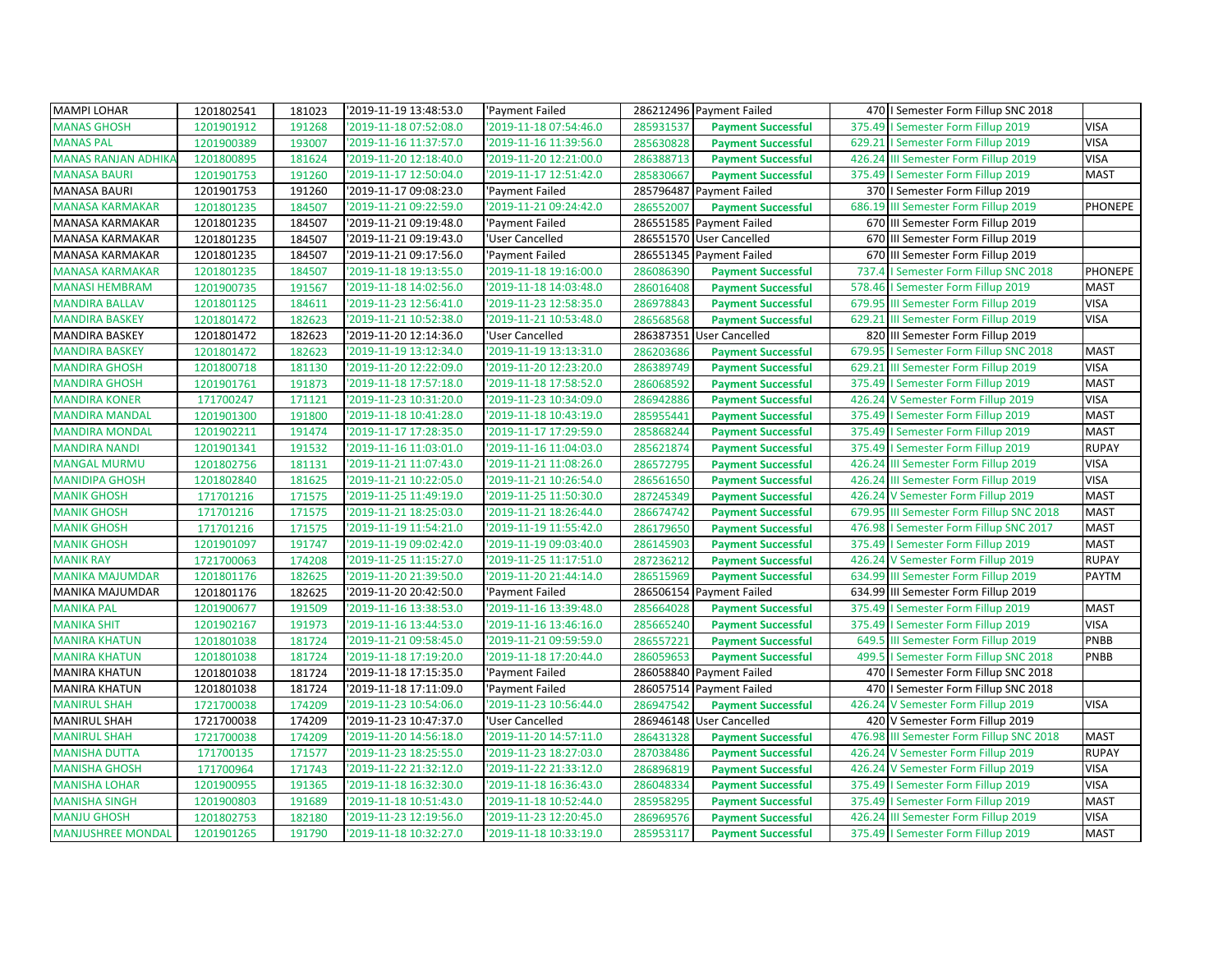| <b>MANJUSRI MONDAL</b>    | 171701932  | 174210 | '2019-11-25 11:17:54.0 | '2019-11-25 11:18:35.0 | 287236773 | <b>Payment Successful</b> |        | 426.24 V Semester Form Fillup 2019       | <b>RUPAY</b>   |
|---------------------------|------------|--------|------------------------|------------------------|-----------|---------------------------|--------|------------------------------------------|----------------|
| <b>MANJUSRI MONDAL</b>    | 171701932  | 174210 | '2019-11-21 10:46:04.0 | '2019-11-21 10:48:30.0 | 286566961 | <b>Payment Successful</b> |        | 478.18 III Semester Form Fillup SNC 2018 | <b>CC</b>      |
| <b>MANOHAR BARI</b>       | 1201901268 | 191530 | '2019-11-18 10:57:59.0 | '2019-11-18 10:59:35.0 | 285960155 | <b>Payment Successful</b> |        | 375.49   Semester Form Fillup 2019       | <b>VISA</b>    |
| <b>MANOJ NANDI</b>        | 1201900220 | 193062 | '2019-11-17 12:07:53.0 | '2019-11-17 12:09:24.0 | 285822698 | <b>Payment Successful</b> |        | 629.21   Semester Form Fillup 2019       | <b>RUPAY</b>   |
| <b>MANOJ RUIDAS</b>       | 1201901792 | 191263 | '2019-11-18 17:41:12.0 | '2019-11-18 17:42:26.0 | 286064958 | <b>Payment Successful</b> |        | 375.49   Semester Form Fillup 2019       | <b>MAST</b>    |
| <b>MANORANJAN NANDI</b>   | 1201960015 | 193231 | '2019-11-18 11:13:00.0 | '2019-11-18 11:14:26.0 | 285964750 | <b>Payment Successful</b> |        | 629.21   Semester Form Fillup 2019       | <b>RUPAY</b>   |
| <b>MANSARAM GORAI</b>     | 1201800169 | 181510 | '2019-11-21 10:22:23.0 | '2019-11-21 10:25:06.0 | 286561722 | <b>Payment Successful</b> |        | 679.95 III Semester Form Fillup 2019     | <b>RUPAY</b>   |
| <b>MANTI GORAI</b>        | 1201800533 | 184106 | '2019-11-19 09:15:15.0 | '2019-11-19 09:16:21.0 | 286147324 | <b>Payment Successful</b> |        | 730.69   Semester Form Fillup SNC 2018   | <b>VISA</b>    |
| <b>MAYNA GHOSH</b>        | 1201901358 | 191296 | '2019-11-18 19:08:20.0 | '2019-11-18 19:09:55.0 | 286085235 | <b>Payment Successful</b> |        | 375.49   Semester Form Fillup 2019       | <b>VISA</b>    |
| <b>MAYNA ROY</b>          | 1201801653 | 182183 | '2019-11-20 12:32:01.0 | '2019-11-20 12:32:54.0 | 286392798 | <b>Payment Successful</b> | 629.21 | III Semester Form Fillup 2019            | <b>VISA</b>    |
| <b>MAYNA ROY</b>          | 1201801653 | 182183 | '2019-11-20 12:31:58.0 | 'User Cancelled        |           | 286392780 User Cancelled  |        | 620 III Semester Form Fillup 2019        |                |
| <b>MD JAHAFAR MONDAL</b>  | 1201902627 | 192075 | '2019-11-18 12:21:03.0 | '2019-11-18 12:22:04.0 | 285988242 | <b>Payment Successful</b> | 375.49 | I Semester Form Fillup 2019              | <b>MAST</b>    |
| <b>MD ROHIT MIDDYA</b>    | 1201901609 | 191464 | '2019-11-17 10:54:15.0 | '2019-11-17 10:55:15.0 | 285809938 | <b>Payment Successful</b> | 375.49 | I Semester Form Fillup 2019              | <b>MAST</b>    |
| <b>MEGHNAD BID</b>        | 1201902360 | 192019 | '2019-11-18 11:55:32.0 | '2019-11-18 11:58:14.0 | 285977946 | <b>Payment Successful</b> |        | 375.49   Semester Form Fillup 2019       | <b>VISA</b>    |
| <b>MEGNAD GHOSH</b>       | 1201902458 | 192039 | '2019-11-19 08:19:43.0 | '2019-11-19 08:20:47.0 | 286141911 | <b>Payment Successful</b> |        | 375.49   Semester Form Fillup 2019       | <b>VISA</b>    |
| <b>MEHERUNNESHA KHAT</b>  | 1201900700 | 191287 | '2019-11-18 17:25:21.0 | '2019-11-18 17:26:34.0 | 286061244 | <b>Payment Successful</b> |        | 375.49   Semester Form Fillup 2019       | <b>MAST</b>    |
| <b>MEHERUNNISHA KHATU</b> | 1201802492 | 181725 | '2019-11-20 12:17:35.0 | '2019-11-20 12:18:13.0 | 286388326 | <b>Payment Successful</b> | 629.21 | III Semester Form Fillup 2019            | <b>MAST</b>    |
| <b>MILAN BAGDI</b>        | 1201801698 | 182186 | '2019-11-18 19:45:50.0 | '2019-11-18 19:48:57.0 | 286093288 | <b>Payment Successful</b> |        | 476.98   Semester Form Fillup SNC 2018   | <b>MAST</b>    |
| <b>MILAN GHORUI</b>       | 1201901143 | 191761 | '2019-11-17 18:29:04.0 | '2019-11-17 18:29:44.0 | 285877428 | <b>Payment Successful</b> |        | 375.49   Semester Form Fillup 2019       | <b>VISA</b>    |
| <b>MILAN GHOSH</b>        | 171700478  | 171125 | '2019-11-23 10:20:48.0 | '2019-11-23 10:22:13.0 | 286940979 | <b>Payment Successful</b> |        | 426.24 V Semester Form Fillup 2019       | <b>VISA</b>    |
| <b>MILAN LOHAR</b>        | 1201902373 | 191633 | '2019-11-19 11:43:54.0 | '2019-11-19 11:48:23.0 | 286176893 | <b>Payment Successful</b> |        | 583.78   Semester Form Fillup 2019       | <b>PHONEPE</b> |
| <b>MILAN LOHAR</b>        | 1201902373 | 191633 | '2019-11-19 09:00:01.0 | 'User Cancelled        |           | 286145575 User Cancelled  |        | 570   Semester Form Fillup 2019          |                |
| <b>MILAN LOHAR</b>        | 1201902373 | 191633 | '2019-11-18 12:41:18.0 | 'Payment Failed        |           | 285995889 Payment Failed  |        | 570   Semester Form Fillup 2019          |                |
| <b>MILAN MAJHI</b>        | 1201902342 | 191479 | '2019-11-18 18:27:11.0 | '2019-11-18 18:30:29.0 | 286075753 | <b>Payment Successful</b> |        | 375.49   Semester Form Fillup 2019       | <b>VISA</b>    |
| <b>MILAN PATRA</b>        | 1201902136 | 193065 | '2019-11-18 20:07:19.0 | 'User Cancelled        |           | 286097751 User Cancelled  |        | 620   Semester Form Fillup 2019          |                |
| <b>MILAN PATRA</b>        | 1201902136 | 193065 | '2019-11-18 20:05:05.0 | 'User Cancelled        |           | 286097370 User Cancelled  | 620    | I Semester Form Fillup 2019              |                |
| <b>MILAN PATRA</b>        | 1201902136 | 193065 | '2019-11-18 20:03:59.0 | 'User Cancelled        |           | 286097114 User Cancelled  |        | 620   Semester Form Fillup 2019          |                |
| <b>MILAN PATRA</b>        | 1201902136 | 193065 | '2019-11-18 19:43:49.0 | '2019-11-18 19:46:25.0 | 286092854 | <b>Payment Successful</b> | 629.21 | I Semester Form Fillup 2019              | <b>RUPAY</b>   |
| <b>MILON DEY</b>          | 1201801414 | 181024 | '2019-11-21 12:14:39.0 | '2019-11-21 12:16:38.0 | 286593146 | <b>Payment Successful</b> | 426.24 | III Semester Form Fillup 2019            | <b>RUPAY</b>   |
| <b>MILON DEY</b>          | 1201801414 | 181024 | '2019-11-21 04:37:31.0 | 'User Cancelled        |           | 286538378 User Cancelled  | 420    | III Semester Form Fillup 2019            |                |
| <b>MILON DEY</b>          | 1201801414 | 181024 | '2019-11-20 17:38:31.0 | 'User Cancelled        |           | 286467260 User Cancelled  | 420    | III Semester Form Fillup 2019            |                |
| <b>MILON DEY</b>          | 1201801414 | 181024 | '2019-11-20 17:27:00.0 | 'User Cancelled        |           | 286464558 User Cancelled  | 420    | III Semester Form Fillup 2019            |                |
| <b>MILON DEY</b>          | 1201801414 | 181024 | '2019-11-20 17:25:00.0 | 'User Cancelled        |           | 286464083 User Cancelled  | 420    | III Semester Form Fillup 2019            |                |
| <b>MILON DEY</b>          | 1201801414 | 181024 | '2019-11-20 17:16:12.0 | 2019-11-20 17:18:16.0  | 286462203 | <b>Payment Successful</b> | 426.24 | III Semester Form Fillup 2019            | <b>MAST</b>    |
| <b>MILON DEY</b>          | 1201801414 | 181024 | '2019-11-20 17:08:30.0 | 'Payment Failed        |           | 286460146 Payment Failed  | 420    | III Semester Form Fillup 2019            |                |
| <b>MILON DEY</b>          | 1201801414 | 181024 | '2019-11-20 16:57:55.0 | 'User Cancelled        |           | 286457576 User Cancelled  | 420    | III Semester Form Fillup 2019            |                |
| <b>MILON DEY</b>          | 1201801414 | 181024 | '2019-11-20 16:56:38.0 | 'User Cancelled        |           | 286457226 User Cancelled  | 420    | III Semester Form Fillup 2019            |                |
| <b>MILON DEY</b>          | 1201801414 | 181024 | '2019-11-20 16:50:00.0 | 'User Cancelled        |           | 286455627 User Cancelled  | 420    | III Semester Form Fillup 2019            |                |
| <b>MILON DEY</b>          | 1201801414 | 181024 | '2019-11-20 16:49:48.0 | 'User Cancelled        |           | 286455593 User Cancelled  | 420    | III Semester Form Fillup 2019            |                |
| <b>MILON DEY</b>          | 1201801414 | 181024 | '2019-11-20 05:54:21.0 | 'User Cancelled        |           | 286332956 User Cancelled  | 420    | III Semester Form Fillup 2019            |                |
| <b>MIRAJUL MALLICK</b>    | 1201802251 | 182188 | '2019-11-21 08:51:33.0 | '2019-11-21 08:52:50.0 | 286548319 | <b>Payment Successful</b> | 426.24 | III Semester Form Fillup 2019            | <b>RUPAY</b>   |
| <b>MIRAJUL MONDAL</b>     | 171700600  | 171127 | '2019-11-23 17:20:31.0 | '2019-11-23 17:21:31.0 | 287026977 | <b>Payment Successful</b> | 426.24 | V Semester Form Fillup 2019              | <b>VISA</b>    |
| MIRAJUL MONDAL            | 171700600  | 171127 | '2019-11-23 09:47:41.0 | 'Payment Failed        |           | 286935309 Payment Failed  |        | 420 V Semester Form Fillup 2019          |                |
| MIRAJUL MONDAL            | 171700600  | 171127 | '2019-11-23 09:46:29.0 | 'Payment Failed        |           | 286935127 Payment Failed  |        | 420 V Semester Form Fillup 2019          |                |
| <b>MIRAJUL MONDAL</b>     | 171700600  | 171127 | '2019-11-23 09:03:14.0 | 'Payment Failed        |           | 286929791 Payment Failed  |        | 420 V Semester Form Fillup 2019          |                |
| MIRAJUL MONDAL            | 171700600  | 171127 | '2019-11-22 21:41:49.0 | 'User Cancelled        |           | 286898189 User Cancelled  |        | 420 V Semester Form Fillup 2019          |                |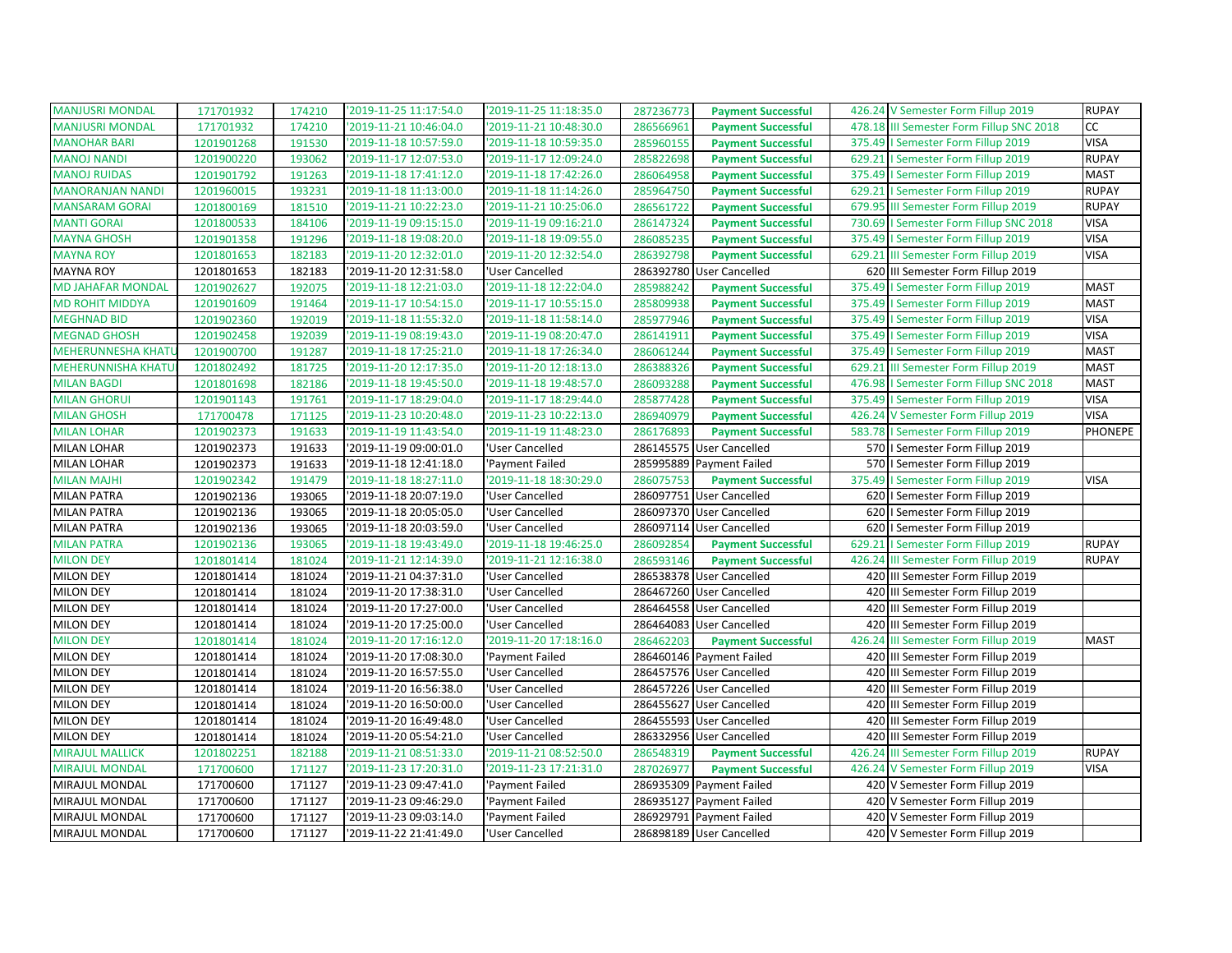| <b>MITALI CHATTERJEE</b>  | 171700109  | 171128 | '2019-11-24 09:19:20.0 | '2019-11-24 09:20:58.0 | 287092777 | <b>Payment Successful</b> |        | 679.95 V Semester Form Fillup 2019       | <b>VISA</b>  |
|---------------------------|------------|--------|------------------------|------------------------|-----------|---------------------------|--------|------------------------------------------|--------------|
| <b>MITHU BAG</b>          | 171701269  | 174216 | 2019-11-23 10:36:17.0  | '2019-11-23 10:37:21.0 | 286943874 | <b>Payment Successful</b> | 426.24 | V Semester Form Fillup 2019              | <b>MAST</b>  |
| <b>MITHU SEN</b>          | 1201900617 | 192142 | '2019-11-19 10:17:17.0 | '2019-11-19 10:18:10.0 | 286156731 | <b>Payment Successful</b> |        | 375.49   Semester Form Fillup 2019       | <b>MAST</b>  |
| <b>MITU PARAMANIK</b>     | 1201801654 | 181726 | '2019-11-26 13:26:45.0 | '2019-11-26 13:28:02.0 | 287453153 | <b>Payment Successful</b> |        | 629.21 III Semester Form Fillup 2019     | <b>RUPAY</b> |
| <b>MOFIJUL SK</b>         | 1201900873 | 191704 | '2019-11-18 11:26:20.0 | '2019-11-18 11:27:06.0 | 285968683 | <b>Payment Successful</b> |        | 375.49   Semester Form Fillup 2019       | <b>MAST</b>  |
| <b>MOHAR MALLIK</b>       | 1201902531 | 192055 | '2019-11-25 17:46:13.0 | 2019-11-25 17:46:58.0  | 287327406 | <b>Payment Successful</b> |        | 375.49   Semester Form Fillup 2019       | <b>RUPAY</b> |
| <b>MOHIDUL MIDDYA</b>     | 1201805010 | 182528 | '2019-11-19 11:53:49.0 | 2019-11-19 11:54:39.0  | 286179511 | <b>Payment Successful</b> |        | 476.98   Semester Form Fillup SNC 2018   | <b>RUPAY</b> |
| <b>MOINAK MONDAL</b>      | 1201801745 | 184823 | '2019-11-20 11:46:00.0 | '2019-11-20 11:49:23.0 | 286377676 | <b>Payment Successful</b> |        | 679.95 III Semester Form Fillup 2019     | <b>MAST</b>  |
| <b>MOINAK MONDAL</b>      | 1201801745 | 184823 | '2019-11-20 11:33:44.0 | 'Payment Failed        |           | 286373808 Payment Failed  |        | 670 III Semester Form Fillup 2019        |              |
| <b>MOINAK MONDAL</b>      | 1201801745 | 184823 | '2019-11-20 11:22:23.0 | 'User Cancelled        | 286370325 | <b>User Cancelled</b>     |        | 670 III Semester Form Fillup 2019        |              |
| <b>MOINUL HASAN SHAH</b>  | 1201801582 | 182191 | 2019-11-25 10:01:46.0  | '2019-11-25 10:02:30.0 | 287220186 | <b>Payment Successful</b> |        | 426.24 III Semester Form Fillup 2019     | <b>VISA</b>  |
| <b>MONDIRA GHOSH</b>      | 1201800494 | 182193 | '2019-11-21 11:31:52.0 | '2019-11-21 11:33:23.0 | 286579638 | <b>Payment Successful</b> | 426.24 | III Semester Form Fillup 2019            | <b>RUPAY</b> |
| <b>MONDIRA GHOSH</b>      | 1201801618 | 181210 | '2019-11-21 09:18:55.0 | '2019-11-21 09:21:16.0 | 286551458 | <b>Payment Successful</b> |        | 426.24 III Semester Form Fillup 2019     | <b>VISA</b>  |
| <b>MONDIRA GHOSH</b>      | 1201801676 | 181025 | '2019-11-20 11:46:00.0 | '2019-11-20 11:47:52.0 | 286377668 | <b>Payment Successful</b> |        | 630.79 III Semester Form Fillup 2019     | cc           |
| <b>MONDIRA GHOSH</b>      | 1201801676 | 181025 | '2019-11-19 13:29:09.0 | '2019-11-19 13:31:47.0 | 286207949 | <b>Payment Successful</b> |        | 476.98   Semester Form Fillup SNC 2018   | <b>RUPAY</b> |
| <b>MONDIRA GHOSH</b>      | 1201800494 | 182193 | '2019-11-18 11:14:19.0 | '2019-11-18 11:15:41.0 | 285965140 | <b>Payment Successful</b> |        | 476.98   Semester Form Fillup SNC 2018   | <b>RUPAY</b> |
| <b>MONIKA BANGAL</b>      | 1201902280 | 191275 | '2019-11-16 12:19:49.0 | '2019-11-16 12:22:03.0 | 285643930 | <b>Payment Successful</b> |        | 375.49   Semester Form Fillup 2019       | <b>RUPAY</b> |
| <b>MONIKA GHOSH</b>       | 1201960035 | 192138 | '2019-11-18 12:08:00.0 | '2019-11-18 12:09:07.0 | 285983630 | <b>Payment Successful</b> |        | 375.49   Semester Form Fillup 2019       | <b>VISA</b>  |
| <b>MONIKA RUIDAS</b>      | 1201801507 | 182196 | '2019-11-21 10:18:06.0 | 2019-11-21 10:25:31.0  | 286560826 | <b>Payment Successful</b> |        | 426.24 III Semester Form Fillup 2019     | <b>MAST</b>  |
| <b>MONIKA RUIDAS</b>      | 1201801507 | 182196 | '2019-11-20 11:33:51.0 | 'User Cancelled        |           | 286373834 User Cancelled  |        | 620 III Semester Form Fillup 2019        |              |
| <b>MONIKA RUIDAS</b>      | 1201801507 | 182196 | '2019-11-18 10:23:22.0 | '2019-11-18 10:25:29.0 | 285950945 | <b>Payment Successful</b> |        | 476.98   Semester Form Fillup SNC 2018   | <b>MAST</b>  |
| <b>MONIKA SAHA</b>        | 1201902040 | 191948 | '2019-11-17 17:16:15.0 | '2019-11-17 17:17:46.0 | 285866436 | <b>Payment Successful</b> |        | 375.49   Semester Form Fillup 2019       | <b>VISA</b>  |
| <b>MONIMALA SANTRA</b>    | 1201902306 | 192005 | '2019-11-16 11:31:18.0 | 2019-11-16 11:31:56.0  | 285629010 | <b>Payment Successful</b> |        | 375.49   Semester Form Fillup 2019       | <b>RUPAY</b> |
| <b>MONISHA PAL</b>        | 171700623  | 174222 | '2019-11-25 09:47:55.0 | '2019-11-25 09:48:57.0 | 287218064 | <b>Payment Successful</b> |        | 426.24 V Semester Form Fillup 2019       | <b>MAST</b>  |
| <b>MONISHA PAL</b>        | 171700623  | 174222 | '2019-11-24 09:00:38.0 | 'User Cancelled        |           | 287091252 User Cancelled  |        | 420 V Semester Form Fillup 2019          |              |
| <b>MONISHA PAL</b>        | 171700623  | 174222 | '2019-11-24 08:50:50.0 | 'User Cancelled        | 287090459 | <b>User Cancelled</b>     | 420    | V Semester Form Fillup 2019              |              |
| <b>MONISHA PAL</b>        | 171700623  | 174222 | '2019-11-24 08:49:39.0 | 'User Cancelled        |           | 287090379 User Cancelled  |        | 420 V Semester Form Fillup 2019          |              |
| <b>MONISHA PAL</b>        | 171700623  | 174222 | '2019-11-24 08:48:48.0 | 'User Cancelled        |           | 287090315 User Cancelled  |        | 420 V Semester Form Fillup 2019          |              |
| <b>MONISHA PAL</b>        | 171700623  | 174222 | '2019-11-24 08:47:57.0 | 'User Cancelled        |           | 287090259 User Cancelled  |        | 420 V Semester Form Fillup 2019          |              |
| <b>MONISHA PAL</b>        | 171700623  | 174222 | '2019-11-24 08:47:20.0 | 'User Cancelled        |           | 287090201 User Cancelled  | 420    | V Semester Form Fillup 2019              |              |
| <b>MONISHA PAL</b>        | 171700623  | 174222 | '2019-11-24 08:46:16.0 | 'User Cancelled        |           | 287090116 User Cancelled  |        | 420 V Semester Form Fillup 2019          |              |
| <b>MONISHA PAL</b>        | 171700623  | 174222 | '2019-11-24 08:45:09.0 | 'User Cancelled        |           | 287090039 User Cancelled  |        | 420 V Semester Form Fillup 2019          |              |
| <b>MONISHA PAL</b>        | 171700623  | 174222 | '2019-11-24 08:44:05.0 | 'User Cancelled        |           | 287089950 User Cancelled  | 420    | V Semester Form Fillup 2019              |              |
| <b>MONISHA PAL</b>        | 171700623  | 174222 | '2019-11-24 08:43:01.0 | 'User Cancelled        | 287089875 | <b>User Cancelled</b>     | 420    | V Semester Form Fillup 2019              |              |
| <b>MONJURA KHATUN</b>     | 1201901812 | 191602 | '2019-11-17 12:40:26.0 | 2019-11-17 12:42:19.0  | 285829144 | <b>Payment Successful</b> |        | 578.46   Semester Form Fillup 2019       | <b>MAST</b>  |
| <b>MONOHAR HAZRA</b>      | 171700183  | 172088 | '2019-11-23 12:25:03.0 | '2019-11-23 12:27:15.0 | 286971115 | <b>Payment Successful</b> | 679.95 | V Semester Form Fillup 2019              | <b>RUPAY</b> |
| <b>MONOHAR HAZRA</b>      | 171700183  | 172088 | '2019-11-21 12:32:38.0 | '2019-11-21 12:35:03.0 | 286599642 | <b>Payment Successful</b> |        | 730.69 III Semester Form Fillup SNC 2018 | <b>RUPAY</b> |
| <b>MONOHAR HAZRA</b>      | 171700183  | 172088 | '2019-11-17 11:58:39.0 | 2019-11-17 12:08:15.0  | 285819853 | <b>Payment Successful</b> | 730.69 | I Semester Form Fillup SNC 2017          | <b>RUPAY</b> |
| MONOHAR HAZRA             | 171700183  | 172088 | '2019-11-16 22:23:51.0 | 'User Cancelled        |           | 285768199 User Cancelled  |        | 720   Semester Form Fillup SNC 2017      |              |
| <b>MONOJIT BARAT</b>      | 1201901722 | 191867 | '2019-11-18 14:20:56.0 | '2019-11-18 14:22:50.0 | 286020108 | <b>Payment Successful</b> | 399.5  | I Semester Form Fillup 2019              | PNBB         |
| <b>MONOJIT BARAT</b>      | 1201901722 | 191867 | '2019-11-18 14:17:33.0 | 'User Cancelled        |           | 286019447 User Cancelled  |        | 370   Semester Form Fillup 2019          |              |
| <b>MONOJIT BARAT</b>      | 1201901722 | 191867 | '2019-11-18 14:12:49.0 | 'Payment Failed        |           | 286018519 Payment Failed  | 370    | I Semester Form Fillup 2019              |              |
| <b>MONOJIT BARAT</b>      | 1201901722 | 191867 | '2019-11-18 14:09:40.0 | 'User Cancelled        |           | 286017845 User Cancelled  |        | 370   Semester Form Fillup 2019          |              |
| <b>MONOTOSH DAS</b>       | 1201801508 | 182198 | '2019-11-21 10:26:54.0 | '2019-11-21 10:27:51.0 | 286562701 | <b>Payment Successful</b> | 426.24 | III Semester Form Fillup 2019            | <b>VISA</b>  |
| <b>MONOTOSH DAS</b>       | 1201801508 | 182198 | '2019-11-21 10:26:52.0 | 'User Cancelled        |           | 286562694 User Cancelled  |        | 420 III Semester Form Fillup 2019        |              |
| <b>MONSUR RAHAMAN MIL</b> | 1201900360 | 191137 | '2019-11-18 10:27:57.0 | '2019-11-18 10:32:08.0 | 285952039 | <b>Payment Successful</b> |        | 375.49   Semester Form Fillup 2019       | <b>RUPAY</b> |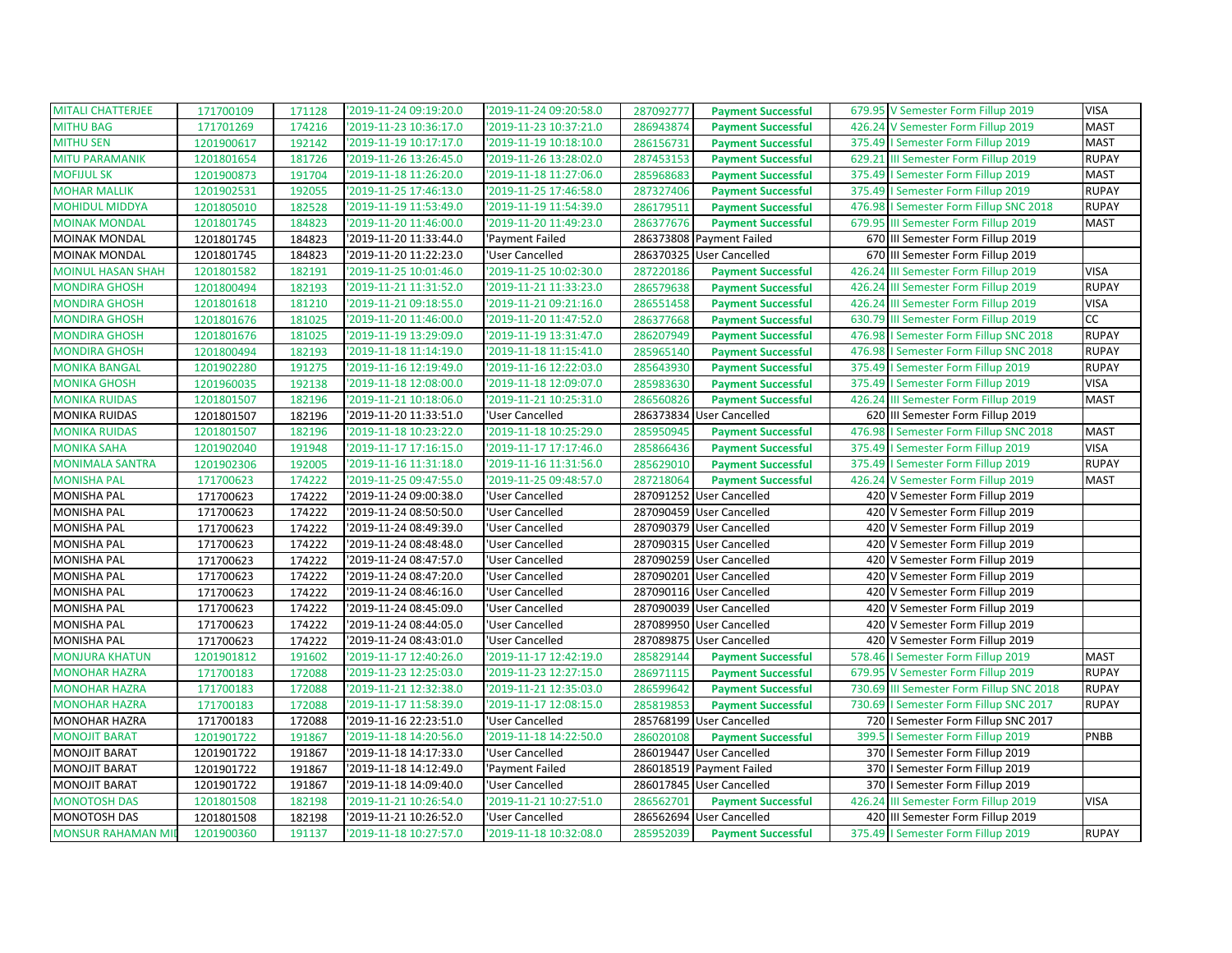| <b>MOU BAGDI</b>           | 1201801799 | 182199 | '2019-11-20 09:46:54.0 | '2019-11-20 09:47:27.0 | 286349044 | <b>Payment Successful</b> | 629.21 III Semester Form Fillup 2019        | <b>MAST</b>  |
|----------------------------|------------|--------|------------------------|------------------------|-----------|---------------------------|---------------------------------------------|--------------|
| <b>MOU BAGDI</b>           | 1201801799 | 182199 | '2019-11-19 11:32:33.0 | '2019-11-19 11:33:53.0 | 286173735 | <b>Payment Successful</b> | 476.98   Semester Form Fillup SNC 2018      | <b>VISA</b>  |
| <b>MOU BARUI</b>           | 1201901071 | 191456 | '2019-11-16 11:23:27.0 | '2019-11-16 11:24:20.0 | 285626889 | <b>Payment Successful</b> | 375.49   Semester Form Fillup 2019          | <b>MAST</b>  |
| <b>MOU MONDAL</b>          | 1201800845 | 182201 | '2019-11-21 12:11:36.0 | '2019-11-21 12:12:22.0 | 286592254 | <b>Payment Successful</b> | 426.24 III Semester Form Fillup 2019        | <b>VISA</b>  |
| MOU MONDAL                 | 1201800845 | 182201 | '2019-11-21 12:11:34.0 | 'User Cancelled        | 286592249 | <b>User Cancelled</b>     | 420 III Semester Form Fillup 2019           |              |
| <b>MOU SINGH SARDAR</b>    | 1201800312 | 181132 | '2019-11-21 11:03:01.0 | '2019-11-21 11:04:07.0 | 286571512 | <b>Payment Successful</b> | 426.24 III Semester Form Fillup 2019        | <b>VISA</b>  |
| MOU SINGH SARDAR           | 1201800312 | 181132 | '2019-11-21 11:02:57.0 | 'User Cancelled        |           | 286571492 User Cancelled  | 420 III Semester Form Fillup 2019           |              |
| <b>MOU SINGH SARDAR</b>    | 1201800312 | 181132 | '2019-11-19 13:21:32.0 | '2019-11-19 13:22:19.0 | 286206108 | <b>Payment Successful</b> | 476.98   Semester Form Fillup SNC 2018      | <b>VISA</b>  |
| <b>MOUBANI GHOSAL</b>      | 1201801027 | 184855 | '2019-11-21 11:37:00.0 | '2019-11-21 11:39:18.0 | 286581146 | <b>Payment Successful</b> | 679.95<br>III Semester Form Fillup 2019     | <b>VISA</b>  |
| MOUBANI GHOSAL             | 1201801027 | 184855 | '2019-11-21 11:36:58.0 | 'User Cancelled        |           | 286581140 User Cancelled  | 670 III Semester Form Fillup 2019           |              |
| <b>MOULI DUTTA</b>         | 1201900642 | 191285 | '2019-11-16 21:32:25.0 | '2019-11-16 21:34:08.0 | 285761120 | <b>Payment Successful</b> | 375.49   Semester Form Fillup 2019          | <b>MAST</b>  |
| <b>MOULI DUTTA</b>         | 1201900642 | 191285 | '2019-11-16 21:32:02.0 | 'User Cancelled        |           | 285761056 User Cancelled  | 370   Semester Form Fillup 2019             |              |
| <b>MOULI GOSWAMI</b>       | 1201800038 | 181211 | '2019-11-21 14:20:12.0 | '2019-11-21 14:21:51.0 | 286626395 | <b>Payment Successful</b> | 449.5<br>III Semester Form Fillup 2019      | SBIB         |
| <b>MOULI GOSWAMI</b>       | 1201800038 | 181211 | '2019-11-19 13:08:46.0 | '2019-11-19 13:09:54.0 | 286202661 | <b>Payment Successful</b> | 476.98   Semester Form Fillup SNC 2018      | <b>MAST</b>  |
| MOULI GOSWAMI              | 1201800038 | 181211 | '2019-11-19 13:08:43.0 | 'User Cancelled        |           | 286202648 User Cancelled  | 470   I Semester Form Fillup SNC 2018       |              |
| MOULI GOSWAMI              | 1201800038 | 181211 | '2019-11-19 12:37:04.0 | 'Payment Failed        |           | 286193301 Payment Failed  | 470   Semester Form Fillup SNC 2018         |              |
| <b>MOUMITA BANERJEE</b>    | 1201900100 | 191039 | '2019-11-16 12:57:20.0 | '2019-11-16 12:58:34.0 | 285654156 | <b>Payment Successful</b> | 375.49<br>I Semester Form Fillup 2019       | <b>MAST</b>  |
| <b>MOUMITA BARIK</b>       | 171700951  | 174226 | '2019-11-23 09:36:34.0 | '2019-11-23 09:38:23.0 | 286933746 | <b>Payment Successful</b> | V Semester Form Fillup 2019<br>426.24       | <b>RUPAY</b> |
| <b>MOUMITA BARIK</b>       | 171700951  | 174226 | '2019-11-23 09:28:48.0 | 'Payment Failed        |           | 286932752 Payment Failed  | 449.5 V Semester Form Fillup 2019           |              |
| <b>MOUMITA BARIK</b>       | 171700951  | 174226 | '2019-11-21 12:38:17.0 | '2019-11-21 12:39:29.0 | 286601410 | <b>Payment Successful</b> | 476.98<br>III Semester Form Fillup SNC 2018 | <b>MAST</b>  |
| <b>MOUMITA BARIK</b>       | 1201800688 | 182202 | '2019-11-20 16:02:48.0 | '2019-11-20 16:04:44.0 | 286445041 | <b>Payment Successful</b> | 426.24<br>III Semester Form Fillup 2019     | <b>RUPAY</b> |
| <b>MOUMITA BARIK</b>       | 1201800688 | 182202 | '2019-11-18 13:13:07.0 | '2019-11-18 13:14:08.0 | 286004736 | <b>Payment Successful</b> | 476.98   Semester Form Fillup SNC 2018      | <b>VISA</b>  |
| <b>MOUMITA BIT</b>         | 171702666  | 171132 | '2019-11-25 12:22:08.0 | '2019-11-25 12:23:06.0 | 287256397 | <b>Payment Successful</b> | 426.24 V Semester Form Fillup 2019          | <b>MAST</b>  |
| <b>MOUMITA DAWN</b>        | 1201801302 | 182203 | '2019-11-20 10:51:57.0 | '2019-11-20 10:52:53.0 | 286362064 | <b>Payment Successful</b> | 629.21 III Semester Form Fillup 2019        | <b>MAST</b>  |
| MOUMITA DAWN               | 1201801302 | 182203 | '2019-11-20 10:51:53.0 | 'User Cancelled        | 286362041 | <b>User Cancelled</b>     | 620 III Semester Form Fillup 2019           |              |
| <b>MOUMITA DEASI</b>       | 1201902170 | 191974 | '2019-11-19 10:16:58.0 | '2019-11-19 10:17:47.0 | 286156667 | <b>Payment Successful</b> | 375.49<br>I Semester Form Fillup 2019       | <b>VISA</b>  |
| <b>MOUMITA DEBNATH</b>     | 171702604  | 174227 | '2019-11-25 11:25:58.0 | '2019-11-25 11:26:34.0 | 287238797 | <b>Payment Successful</b> | 679.95 III Semester Form Fillup SNC 2018    | <b>RUPAY</b> |
| <b>MOUMITA DEBNATH</b>     | 171702604  | 174227 | '2019-11-25 11:24:29.0 | '2019-11-25 11:25:00.0 | 287238508 | <b>Payment Successful</b> | 426.24 V Semester Form Fillup 2019          | <b>RUPAY</b> |
| <b>MOUMITA DHARA</b>       | 1201800558 | 182626 | '2019-11-21 12:28:56.0 | '2019-11-21 12:29:52.0 | 286598334 | <b>Payment Successful</b> | 629.21 III Semester Form Fillup 2019        | <b>VISA</b>  |
| <b>MOUMITA GANGULY</b>     | 171700626  | 171133 | '2019-11-24 16:51:49.0 | '2019-11-24 16:54:34.0 | 287149385 | <b>Payment Successful</b> | 679.95 V Semester Form Fillup 2019          | <b>VISA</b>  |
| <b>MOUMITA GAYEN</b>       | 1201901552 | 191845 | '2019-11-16 11:57:11.0 | '2019-11-16 11:58:40.0 | 285635881 | <b>Payment Successful</b> | 375.49   Semester Form Fillup 2019          | <b>MAST</b>  |
| <b>MOUMITA GHOSH</b>       | 1201802707 | 181327 | '2019-11-21 12:35:49.0 | '2019-11-21 12:37:11.0 | 286600617 | <b>Payment Successful</b> | 426.24 III Semester Form Fillup 2019        | <b>VISA</b>  |
| MOUMITA GHOSH              | 1201802707 | 181327 | '2019-11-21 12:35:48.0 | 'User Cancelled        |           | 286600604 User Cancelled  | 420 III Semester Form Fillup 2019           |              |
| <b>MOUMITA GHOSH</b>       | 1201801043 | 181727 | '2019-11-21 09:51:40.0 | '2019-11-21 09:54:02.0 | 286556026 | <b>Payment Successful</b> | 649.5<br>III Semester Form Fillup 2019      | PNBB         |
| <b>MOUMITA GHOSH</b>       | 1201801043 | 181727 | '2019-11-18 17:24:01.0 | '2019-11-18 17:26:13.0 | 286060941 | <b>Payment Successful</b> | 499.5   Semester Form Fillup SNC 2018       | PNBB         |
| <b>MOUMITA KARAK</b>       | 1201900684 | 191510 | '2019-11-18 10:48:36.0 | '2019-11-18 10:49:35.0 | 285957411 | <b>Payment Successful</b> | 375.49<br>I Semester Form Fillup 2019       | <b>MAST</b>  |
| <b>MOUMITA MAJI</b>        | 1201801681 | 181629 | '2019-11-21 10:33:11.0 | '2019-11-21 10:34:51.0 | 286564040 | <b>Payment Successful</b> | 426.24 III Semester Form Fillup 2019        | <b>VISA</b>  |
| <b>MOUMITA NANDI</b>       | 1201800795 | 181728 | '2019-11-20 14:36:32.0 | '2019-11-20 14:40:32.0 | 286426871 | <b>Payment Successful</b> | 629.21 III Semester Form Fillup 2019        | <b>MAST</b>  |
| <b>MOUMITA SARKAR</b>      | 1201900648 | 191560 | '2019-11-17 17:44:29.0 | '2019-11-17 17:45:43.0 | 285870416 | <b>Payment Successful</b> | 578.46   Semester Form Fillup 2019          | <b>MAST</b>  |
| <b>MOUMITA SINGHA HAZA</b> | 171701118  | 171134 | '2019-11-24 18:12:32.0 | '2019-11-24 18:14:39.0 | 287159688 | <b>Payment Successful</b> | 426.24 V Semester Form Fillup 2019          | <b>RUPAY</b> |
| <b>MOUPI BARU</b>          | 171700383  | 171135 | '2019-11-25 10:14:46.0 | '2019-11-25 10:16:10.0 | 287222495 | <b>Payment Successful</b> | 426.24 V Semester Form Fillup 2019          | <b>VISA</b>  |
| <b>MOUPI BARU</b>          | 171700383  | 171135 | '2019-11-21 13:28:18.0 | '2019-11-21 13:29:52.0 | 286614760 | <b>Payment Successful</b> | III Semester Form Fillup SNC 2018<br>476.98 | <b>VISA</b>  |
| <b>MOUSENA KUNDU</b>       | 171700199  | 171136 | '2019-11-23 17:09:40.0 | '2019-11-23 17:11:05.0 | 287024468 | <b>Payment Successful</b> | 426.24 V Semester Form Fillup 2019          | <b>VISA</b>  |
| <b>MOUSUMI BARU</b>        | 1201900885 | 191361 | '2019-11-18 10:29:33.0 | '2019-11-18 10:30:23.0 | 285952454 | <b>Payment Successful</b> | 375.49   Semester Form Fillup 2019          | <b>MAST</b>  |
| <b>MOUSUMI BARU</b>        | 1201900885 | 191361 | '2019-11-18 10:29:27.0 | 'User Cancelled        |           | 285952422 User Cancelled  | 370   Semester Form Fillup 2019             |              |
| <b>MOUSUMI BISWAS</b>      | 1201902189 | 191983 | '2019-11-17 17:39:37.0 | '2019-11-17 17:40:40.0 | 285869747 | <b>Payment Successful</b> | 375.49   Semester Form Fillup 2019          | <b>MAST</b>  |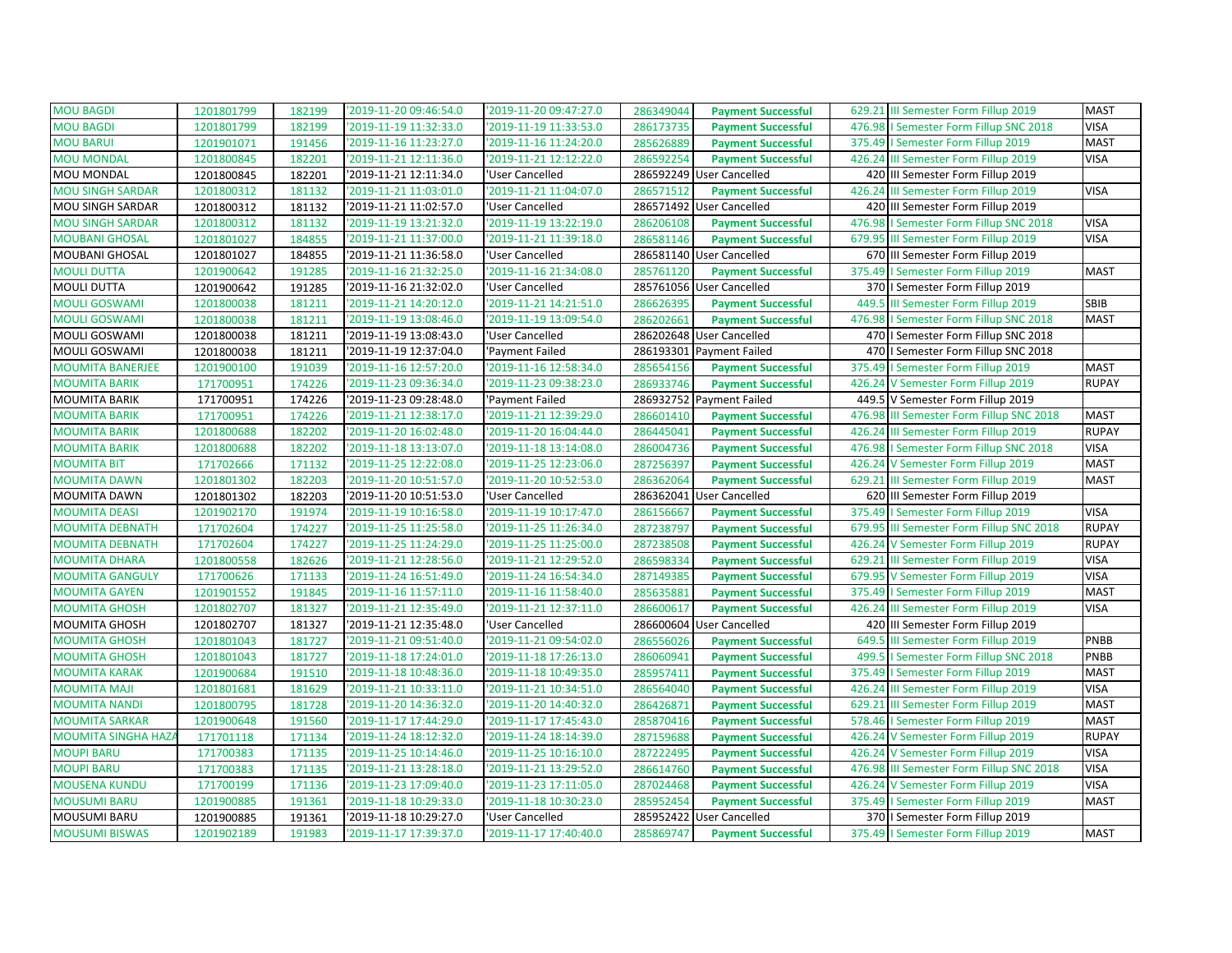| <b>MOUSUMI CHATTERJEE</b> | 171701243  | 174230 | '2019-11-25 10:09:59.0 | '2019-11-25 10:10:36.0 | 287221647 | <b>Payment Successful</b> | 426.24 V Semester Form Fillup 2019       | <b>RUPAY</b>   |
|---------------------------|------------|--------|------------------------|------------------------|-----------|---------------------------|------------------------------------------|----------------|
| <b>MOUSUMI DEY</b>        | 171700131  | 174231 | '2019-11-25 11:08:49.0 | 2019-11-25 11:10:57.0  | 287234495 | <b>Payment Successful</b> | 426.24 V Semester Form Fillup 2019       | <b>MAST</b>    |
| <b>MOUSUMI DEY</b>        | 171700131  | 174231 | '2019-11-21 10:06:43.0 | '2019-11-21 10:07:29.0 | 286558765 | <b>Payment Successful</b> | 476.98 III Semester Form Fillup SNC 2018 | <b>VISA</b>    |
| <b>MOUSUMI GHOSH</b>      | 1201902024 | 193235 | '2019-11-18 14:15:06.0 | '2019-11-18 14:17:24.0 | 286018995 | <b>Payment Successful</b> | 256.04 Additional Formfillup Fee         | PHONEPE        |
| <b>MOUSUMI GHOSH</b>      | 1201902024 | 191942 | '2019-11-16 12:32:56.0 | '2019-11-16 12:33:53.0 | 285647971 | <b>Payment Successful</b> | 375.49   Semester Form Fillup 2019       | <b>MAST</b>    |
| <b>MOUSUMI GHOSH</b>      | 171700785  | 171138 | '2019-11-23 12:46:31.0 | '2019-11-23 12:47:31.0 | 286976555 | <b>Payment Successful</b> | 426.24 V Semester Form Fillup 2019       | <b>VISA</b>    |
| <b>MOUSUMI GHOSH</b>      | 171702908  | 174235 | '2019-11-23 11:24:06.0 | '2019-11-23 11:27:03.0 | 286954148 | <b>Payment Successful</b> | 426.24 V Semester Form Fillup 2019       | <b>MAST</b>    |
| MOUSUMI GHOSH             | 171702908  | 174235 | '2019-11-23 11:19:19.0 | 'Payment Failed        |           | 286953106 Payment Failed  | 420 V Semester Form Fillup 2019          |                |
| <b>MOUSUMI GHOSH</b>      | 171700785  | 171138 | '2019-11-21 12:01:02.0 | '2019-11-21 12:02:25.0 | 286588032 | <b>Payment Successful</b> | 476.98 III Semester Form Fillup SNC 2018 | <b>MAST</b>    |
| <b>MOUSUMI GHOSH</b>      | 171702908  | 174235 | '2019-11-21 11:04:25.0 | '2019-11-21 11:06:31.0 | 286571901 | <b>Payment Successful</b> | 476.98 III Semester Form Fillup SNC 2018 | <b>MAST</b>    |
| <b>MOUSUMI GHOSH</b>      | 1201801536 | 182208 | '2019-11-21 10:49:48.0 | '2019-11-21 10:50:55.0 | 286567837 | <b>Payment Successful</b> | 426.24 III Semester Form Fillup 2019     | <b>MAST</b>    |
| <b>MOUSUMI GHOSH</b>      | 1201801536 | 182208 | '2019-11-18 16:17:56.0 | '2019-11-18 16:20:10.0 | 286045045 | <b>Payment Successful</b> | 476.98   Semester Form Fillup SNC 2018   | <b>MAST</b>    |
| <b>MOUSUMI GHOSH</b>      | 1201905070 | 192121 | '2019-11-18 11:58:15.0 | '2019-11-18 11:58:58.0 | 285978800 | <b>Payment Successful</b> | 375.49   Semester Form Fillup 2019       | <b>MAST</b>    |
| <b>MOUSUMI KAPURI</b>     | 1201900295 | 191110 | '2019-11-19 12:15:47.0 | '2019-11-19 12:16:44.0 | 286187085 | <b>Payment Successful</b> | 375.49   Semester Form Fillup 2019       | <b>MAST</b>    |
| <b>MOUSUMI KHAN</b>       | 1201800079 | 181133 | '2019-11-20 11:48:10.0 | '2019-11-20 11:49:12.0 | 286378488 | <b>Payment Successful</b> | 629.21 III Semester Form Fillup 2019     | <b>MAST</b>    |
| <b>MOUSUMI LO</b>         | 1201801118 | 181806 | '2019-11-21 08:42:00.0 | '2019-11-21 08:43:16.0 | 286547478 | <b>Payment Successful</b> | 426.24 III Semester Form Fillup 2019     | <b>VISA</b>    |
| <b>MOUSUMILO</b>          | 1201801118 | 181806 | '2019-11-19 11:43:17.0 | '2019-11-19 11:44:02.0 | 286176651 | <b>Payment Successful</b> | 476.98   Semester Form Fillup SNC 2018   | <b>VISA</b>    |
| <b>MOUSUMI LOHAR</b>      | 1201802081 | 181134 | '2019-11-25 11:26:43.0 | '2019-11-25 11:27:36.0 | 287239059 | <b>Payment Successful</b> | 476.98   Semester Form Fillup SNC 2018   | <b>VISA</b>    |
| <b>MOUSUMI LOHAR</b>      | 1201802081 | 181134 | '2019-11-21 12:44:06.0 | '2019-11-21 12:46:18.0 | 286603060 | <b>Payment Successful</b> | 426.24 III Semester Form Fillup 2019     | <b>RUPAY</b>   |
| <b>MOUSUMI MONDAL</b>     | 1201801085 | 181135 | '2019-11-21 08:53:36.0 | '2019-11-21 08:56:38.0 | 286548536 | <b>Payment Successful</b> | 426.24 III Semester Form Fillup 2019     | <b>RUPAY</b>   |
| <b>MOUSUMI PAL</b>        | 171700052  | 171140 | '2019-11-23 08:46:17.0 | '2019-11-23 08:46:45.0 | 286928014 | <b>Payment Successful</b> | 426.24 V Semester Form Fillup 2019       | <b>MAST</b>    |
| <b>MOUSUMI PALUI</b>      | 1201901452 | 191825 | '2019-11-18 09:56:32.0 | '2019-11-18 09:57:41.0 | 285944568 | <b>Payment Successful</b> | 375.49   Semester Form Fillup 2019       | <b>VISA</b>    |
| <b>MOUSUMI ROY</b>        | 1201800219 | 181136 | '2019-11-21 09:22:44.0 | '2019-11-21 09:24:15.0 | 286551970 | <b>Payment Successful</b> | 426.24 III Semester Form Fillup 2019     | <b>RUPAY</b>   |
| <b>MOUSUMI SARKAR</b>     | 1201900667 | 191663 | '2019-11-18 10:15:39.0 | '2019-11-18 10:16:43.0 | 285948587 | <b>Payment Successful</b> | 375.49   Semester Form Fillup 2019       | <b>MAST</b>    |
| <b>MOUSUMI SARKAR</b>     | 1201901610 | 191593 | '2019-11-17 18:15:11.0 | '2019-11-17 18:15:55.0 | 285875366 | <b>Payment Successful</b> | 578.46   Semester Form Fillup 2019       | <b>MAST</b>    |
| <b>MOUTUSI DEASI</b>      | 171700087  | 174236 | '2019-11-24 09:08:24.0 | '2019-11-24 09:09:06.0 | 287091893 | <b>Payment Successful</b> | 426.24 V Semester Form Fillup 2019       | <b>MAST</b>    |
| <b>MRINAL NAYAK</b>       | 1201901572 | 191848 | '2019-11-19 08:44:33.0 | '2019-11-19 08:45:31.0 | 286144105 | <b>Payment Successful</b> | 375.49   Semester Form Fillup 2019       | <b>MAST</b>    |
| <b>MRITYUNJOY GHOSH</b>   | 1201801449 | 184107 | '2019-11-20 16:55:50.0 | '2019-11-20 16:58:11.0 | 286457010 | <b>Payment Successful</b> | 679.95 III Semester Form Fillup 2019     | <b>MAST</b>    |
| <b>MUKTA BAGDI</b>        | 171702404  | 171142 | '2019-11-25 12:02:53.0 | '2019-11-25 12:04:26.0 | 287249400 | <b>Payment Successful</b> | 426.24 V Semester Form Fillup 2019       | <b>MAST</b>    |
| <b>MUKTA MONDAL</b>       | 1201900646 | 191559 | '2019-11-17 08:08:39.0 | 'User Cancelled        |           | 285790851 User Cancelled  | 570   Semester Form Fillup 2019          |                |
| <b>MUKTA MONDAL</b>       | 1201900646 | 191559 | '2019-11-17 07:35:29.0 | '2019-11-17 07:45:12.0 | 285788450 | <b>Payment Successful</b> | 583.78   Semester Form Fillup 2019       | <b>PHONEPE</b> |
| <b>MUNMUN DHIBAR</b>      | 1201800911 | 182209 | '2019-11-19 13:49:25.0 | '2019-11-19 13:50:04.0 | 286212609 | <b>Payment Successful</b> | 476.98   Semester Form Fillup SNC 2018   | <b>MAST</b>    |
| <b>MUNMUN GHOSH</b>       | 1201900306 | 191116 | '2019-11-19 12:36:24.0 | '2019-11-19 12:37:48.0 | 286193089 | <b>Payment Successful</b> | 375.49   Semester Form Fillup 2019       | <b>MAST</b>    |
| <b>MUNMUN KARAK</b>       | 1201901543 | 191252 | '2019-11-18 12:03:07.0 | '2019-11-18 12:06:00.0 | 285980863 | <b>Payment Successful</b> | 375.49   Semester Form Fillup 2019       | <b>MAST</b>    |
| <b>MUNMUN KARAK</b>       | 1201901543 | 191252 | '2019-11-18 12:03:03.0 | 'User Cancelled        |           | 285980830 User Cancelled  | 370   Semester Form Fillup 2019          |                |
| MUSAMMAT NASIMA KI        | 1201900668 | 191664 | '2019-11-18 11:18:41.0 | '2019-11-18 11:22:00.0 | 285966442 | <b>Payment Successful</b> | 375.49   Semester Form Fillup 2019       | <b>MAST</b>    |
| <b>NABAMI DUTTA</b>       | 1201800052 | 182210 | '2019-11-21 13:49:48.0 | '2019-11-21 13:52:51.0 | 286619745 | <b>Payment Successful</b> | 426.24 III Semester Form Fillup 2019     | <b>RUPAY</b>   |
| <b>NABAMI DUTTA</b>       | 1201800052 | 182210 | '2019-11-19 14:06:15.0 | '2019-11-19 14:09:12.0 | 286216360 | <b>Payment Successful</b> | 476.98   Semester Form Fillup SNC 2018   | <b>RUPAY</b>   |
| <b>NABAMITA DEY</b>       | 1201901433 | 191461 | '2019-11-18 09:58:46.0 | '2019-11-18 10:00:15.0 | 285944947 | <b>Payment Successful</b> | 375.49   Semester Form Fillup 2019       | <b>VISA</b>    |
| <b>NABANITA KESH</b>      | 171701746  | 171143 | '2019-11-23 20:26:24.0 | '2019-11-23 20:29:03.0 | 287057632 | <b>Payment Successful</b> | 426.24 V Semester Form Fillup 2019       | <b>VISA</b>    |
| <b>NABIN MONDAL</b>       | 1201900911 | 191711 | '2019-11-17 19:28:21.0 | '2019-11-17 19:29:11.0 | 285887320 | <b>Payment Successful</b> | 375.49   Semester Form Fillup 2019       | <b>MAST</b>    |
| <b>NADIRA KHATUN</b>      | 1201801734 | 182211 | '2019-11-21 13:05:20.0 | '2019-11-21 13:06:10.0 | 286608973 | <b>Payment Successful</b> | 426.24 III Semester Form Fillup 2019     | <b>VISA</b>    |
| <b>NAFEESA AMAN</b>       | 171702224  | 172092 | '2019-11-23 10:11:52.0 | '2019-11-23 10:15:23.0 | 286939377 | <b>Payment Successful</b> | 679.95 V Semester Form Fillup 2019       | <b>MAST</b>    |
| NAFEESA AMAN              | 171702224  | 172092 | '2019-11-21 13:20:26.0 | '2019-11-21 13:22:05.0 | 286612907 | <b>Payment Successful</b> | 730.69 III Semester Form Fillup SNC 2018 | <b>VISA</b>    |
| <b>NAFISA AFROJ</b>       | 171700888  | 172093 | '2019-11-23 12:17:29.0 | '2019-11-23 12:18:39.0 | 286968884 | <b>Payment Successful</b> | 679.95 V Semester Form Fillup 2019       | <b>VISA</b>    |
| <b>NAISA KHATUN</b>       | 1201900961 | 191718 | '2019-11-18 17:17:41.0 | '2019-11-18 17:20:41.0 | 286059282 | <b>Payment Successful</b> | 375.49   Semester Form Fillup 2019       | <b>MAST</b>    |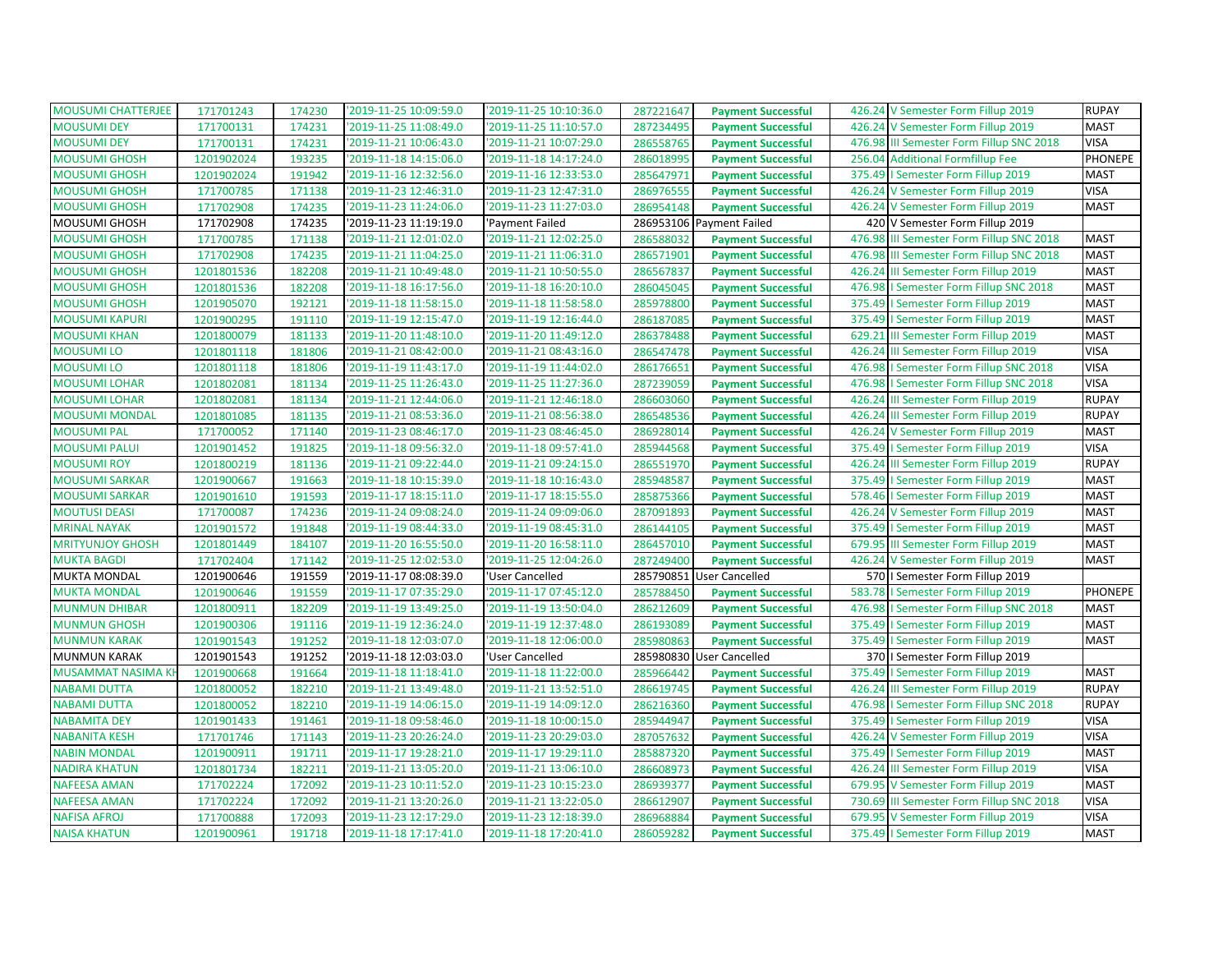| <b>NAJIBUDDIN SEKH</b>     | 1201905057 | 192112 | '2019-11-16 11:49:56.0 | '2019-11-16 11:51:04.0 | 285633974 | <b>Payment Successful</b> | 375.49   Semester Form Fillup 2019          | <b>VISA</b>    |
|----------------------------|------------|--------|------------------------|------------------------|-----------|---------------------------|---------------------------------------------|----------------|
| <b>NAJIRA KHATUN</b>       | 1201901385 | 191326 | '2019-11-17 10:34:50.0 | '2019-11-17 10:36:22.0 | 285807136 | <b>Payment Successful</b> | 629.21   Semester Form Fillup 2019          | <b>MAST</b>    |
| <b>NAJIRA KHATUN</b>       | 1201901385 | 191326 | '2019-11-17 10:31:38.0 | 'Payment Failed        |           | 285806717 Payment Failed  | 620   Semester Form Fillup 2019             |                |
| <b>NAMITA MURMU</b>        | 171702743  | 174245 | '2019-11-23 11:06:35.0 | '2019-11-23 11:09:34.0 | 286950381 | <b>Payment Successful</b> | 426.24 V Semester Form Fillup 2019          | <b>MAST</b>    |
| <b>NANDINI BHATTACHARY</b> | 1201800011 | 181632 | '2019-11-20 11:58:52.0 | '2019-11-20 11:59:37.0 | 286382060 | <b>Payment Successful</b> | III Semester Form Fillup 2019<br>629.21     | <b>MAST</b>    |
| <b>NANDINI CHAKRABORTY</b> | 1201900122 | 191050 | '2019-11-17 11:31:52.0 | '2019-11-17 11:32:33.0 | 285815695 | <b>Payment Successful</b> | 375.49   Semester Form Fillup 2019          | <b>MAST</b>    |
| <b>NANDITA BAGDI</b>       | 1201900968 | 191519 | '2019-11-18 17:21:09.0 | '2019-11-18 17:22:58.0 | 286060252 | <b>Payment Successful</b> | 375.49   Semester Form Fillup 2019          | <b>MAST</b>    |
| <b>NANDITA CHATTERJEE</b>  | 171702799  | 174247 | '2019-11-21 14:42:41.0 | '2019-11-21 14:43:55.0 | 286630692 | <b>Payment Successful</b> | 499.5 III Semester Form Fillup SNC 2018     | SBIB           |
| NANDITA CHATTERJEE         | 171702799  | 174247 | '2019-11-21 14:41:06.0 | 'Payment Failed        |           | 286630417 Payment Failed  | 470 III Semester Form Fillup SNC 2018       |                |
| <b>NANDITA ROY</b>         | 1201901391 | 191813 | '2019-11-17 08:24:52.0 | '2019-11-17 08:28:34.0 | 285792329 | <b>Payment Successful</b> | 378.94<br>I Semester Form Fillup 2019       | <b>PHONEPE</b> |
| <b>NANDITA ROY</b>         | 1201901391 | 191813 | '2019-11-17 08:11:45.0 | 'Payment Failed        |           | 285791097 Payment Failed  | 370   Semester Form Fillup 2019             |                |
| <b>NANDITA ROY</b>         | 1201901391 | 191813 | '2019-11-16 20:06:44.0 | 'Payment Failed        |           | 285745310 Payment Failed  | 370   Semester Form Fillup 2019             |                |
| <b>NANDITA ROY</b>         | 1201901391 | 191813 | '2019-11-16 19:36:47.0 | 'Payment Failed        |           | 285738360 Payment Failed  | 370<br>I Semester Form Fillup 2019          |                |
| <b>NARAYAN GORAI</b>       | 1201802298 | 184022 | '2019-11-21 06:36:36.0 | '2019-11-21 06:38:35.0 | 286539864 | <b>Payment Successful</b> | 679.95<br>III Semester Form Fillup 2019     | <b>VISA</b>    |
| <b>NARAYAN GORAI</b>       | 1201802298 | 184022 | '2019-11-18 18:46:02.0 | 'User Cancelled        |           | 286080011 User Cancelled  | 720   Semester Form Fillup SNC 2018         |                |
| <b>NARAYAN GORAI</b>       | 1201802298 | 184022 | '2019-11-18 18:22:21.0 | '2019-11-18 18:32:50.0 | 286074588 | <b>Payment Successful</b> | 730.69   Semester Form Fillup SNC 2018      | <b>VISA</b>    |
| <b>NARAYAN GORAI</b>       | 1201802298 | 184022 | '2019-11-18 18:22:15.0 | 'User Cancelled        |           | 286074569 User Cancelled  | 720   Semester Form Fillup SNC 2018         |                |
| <b>NARAYAN GORAI</b>       | 1201802298 | 184022 | '2019-11-18 17:50:14.0 | 'Payment Failed        |           | 286067035 Payment Failed  | 730.69   Semester Form Fillup SNC 2018      |                |
| <b>NARGIS KHATUN</b>       | 1201900930 | 191363 | '2019-11-18 13:46:42.0 | '2019-11-18 13:47:44.0 | 286012632 | <b>Payment Successful</b> | 375.49   Semester Form Fillup 2019          | <b>VISA</b>    |
| <b>NARGIS KHATUN</b>       | 1201901342 | 191380 | '2019-11-17 17:40:05.0 | '2019-11-17 17:41:43.0 | 285869824 | <b>Payment Successful</b> | 375.49   Semester Form Fillup 2019          | <b>VISA</b>    |
| <b>NASIMA KHATUN</b>       | 171700805  | 171146 | '2019-11-25 11:31:42.0 | '2019-11-25 11:32:48.0 | 287240476 | <b>Payment Successful</b> | 679.95 V Semester Form Fillup 2019          | <b>VISA</b>    |
| <b>NASIMA KHATUN</b>       | 171700990  | 171147 | '2019-11-25 09:51:54.0 | '2019-11-25 09:52:54.0 | 287218642 | <b>Payment Successful</b> | 426.24 V Semester Form Fillup 2019          | <b>VISA</b>    |
| <b>NASIMA KHATUN</b>       | 1201900675 | 191286 | '2019-11-19 13:34:46.0 | '2019-11-19 13:36:33.0 | 286209261 | <b>Payment Successful</b> | 375.49   Semester Form Fillup 2019          | <b>RUPAY</b>   |
| <b>NAYAN MAJUMDAR</b>      | 171701076  | 174248 | '2019-11-25 11:46:32.0 | '2019-11-25 11:49:53.0 | 287244593 | <b>Payment Successful</b> | 629.21 V Semester Form Fillup 2019          | <b>RUPAY</b>   |
| <b>NAYAN MAJUMDAR</b>      | 171701076  | 174248 | '2019-11-21 14:31:28.0 | '2019-11-21 14:40:50.0 | 286628662 | <b>Payment Successful</b> | III Semester Form Fillup SNC 2018<br>882.92 | <b>RUPAY</b>   |
| <b>NAZERA KHATUN</b>       | 1201801174 | 184612 | '2019-11-20 11:45:12.0 | '2019-11-20 11:45:59.0 | 286377429 | <b>Payment Successful</b> | 679.95 III Semester Form Fillup 2019        | <b>VISA</b>    |
| NAZERA KHATUN              | 1201801174 | 184612 | '2019-11-20 11:45:10.0 | 'User Cancelled        |           | 286377413 User Cancelled  | 670 III Semester Form Fillup 2019           |                |
| <b>NAZERA KHATUN</b>       | 1201801174 | 184612 | '2019-11-19 14:43:36.0 | '2019-11-19 14:44:53.0 | 286223655 | <b>Payment Successful</b> | 730.69   Semester Form Fillup SNC 2018      | <b>VISA</b>    |
| <b>NAZIS KAIZAR MONDAL</b> | 1201900247 | 191088 | '2019-11-18 09:30:16.0 | '2019-11-18 09:32:01.0 | 285940689 | <b>Payment Successful</b> | 375.49   Semester Form Fillup 2019          | <b>RUPAY</b>   |
| NAZIS KAIZAR MONDAL        | 1201900247 | 191088 | '2019-11-18 09:29:34.0 | 'User Cancelled        |           | 285940582 User Cancelled  | 370   Semester Form Fillup 2019             |                |
| <b>NEHA NAG</b>            | 1201901015 | 191728 | '2019-11-16 18:14:38.0 | '2019-11-16 18:15:26.0 | 285715638 | <b>Payment Successful</b> | 375.49<br>I Semester Form Fillup 2019       | <b>MAST</b>    |
| <b>NIBEDAN PAUL</b>        | 1201802738 | 184826 | '2019-11-20 11:47:49.0 | '2019-11-20 11:52:15.0 | 286378365 | <b>Payment Successful</b> | 679.95 III Semester Form Fillup 2019        | <b>RUPAY</b>   |
| <b>NIBEDITA KHAN</b>       | 1201801062 | 181029 | '2019-11-21 11:24:07.0 | '2019-11-21 11:25:18.0 | 286577422 | <b>Payment Successful</b> | 426.24<br>III Semester Form Fillup 2019     | <b>MAST</b>    |
| <b>NIBEDITA KHAN</b>       | 1201801062 | 181029 | '2019-11-18 12:49:02.0 | '2019-11-18 12:50:43.0 | 285998067 | <b>Payment Successful</b> | 476.98<br>I Semester Form Fillup SNC 2018   | <b>RUPAY</b>   |
| <b>NIBEDITA KHAN</b>       | 1201900062 | 193068 | '2019-11-16 12:31:04.0 | '2019-11-16 12:31:57.0 | 285647528 | <b>Payment Successful</b> | 629.21   Semester Form Fillup 2019          | <b>MAST</b>    |
| NIBEDITA KHAN              | 1201900062 | 193068 | '2019-11-16 12:16:42.0 | 'Payment Failed        |           | 285642995 Payment Failed  | 620   Semester Form Fillup 2019             |                |
| NIBEDITA KHAN              | 1201900062 | 193068 | '2019-11-16 12:12:20.0 | 'Payment Failed        |           | 285641712 Payment Failed  | 620   Semester Form Fillup 2019             |                |
| <b>NIBEDITA PAL</b>        | 1201801790 | 181633 | '2019-11-21 14:12:40.0 | '2019-11-21 14:17:38.0 | 286624896 | <b>Payment Successful</b> | 426.24<br>III Semester Form Fillup 2019     | <b>VISA</b>    |
| NIBEDITA PAL               | 1201801790 | 181633 | '2019-11-21 13:48:51.0 | 'User Cancelled        | 286619508 | <b>User Cancelled</b>     | 420 III Semester Form Fillup 2019           |                |
| NIBEDITA PAL               | 1201801790 | 181633 | '2019-11-21 12:18:38.0 | 'User Cancelled        |           | 286594344 User Cancelled  | 420 III Semester Form Fillup 2019           |                |
| <b>NIBEDITA PAL</b>        | 1201801790 | 181633 | '2019-11-21 11:49:24.0 | '2019-11-21 11:51:05.0 | 286584407 | <b>Payment Successful</b> | 426.24<br>III Semester Form Fillup 2019     | <b>RUPAY</b>   |
| <b>NILAM MUKHERJEE</b>     | 1201902438 | 191279 | '2019-11-18 09:43:24.0 | '2019-11-18 09:45:19.0 | 285942516 | <b>Payment Successful</b> | I Semester Form Fillup 2019<br>399.5        | <b>SBIB</b>    |
| <b>NILANJANA GHOSH</b>     | 1201905025 | 192097 | '2019-11-16 12:14:55.0 | '2019-11-16 12:15:40.0 | 285642458 | <b>Payment Successful</b> | 375.49<br>I Semester Form Fillup 2019       | <b>MAST</b>    |
| <b>NILIMA SARKAR</b>       | 1201900987 | 191240 | '2019-11-18 10:43:04.0 | '2019-11-18 10:50:21.0 | 285955835 | <b>Payment Successful</b> | 375.49   Semester Form Fillup 2019          | <b>MAST</b>    |
| <b>NILUFA KHATUN</b>       | 1201900752 | 191329 | '2019-11-18 17:28:17.0 | '2019-11-18 17:29:22.0 | 286061908 | <b>Payment Successful</b> | 375.49   Semester Form Fillup 2019          | <b>MAST</b>    |
| <b>NILUFA KHATUN</b>       | 1201900752 | 191329 | '2019-11-18 17:28:04.0 | 'User Cancelled        |           | 286061842 User Cancelled  | 370   Semester Form Fillup 2019             |                |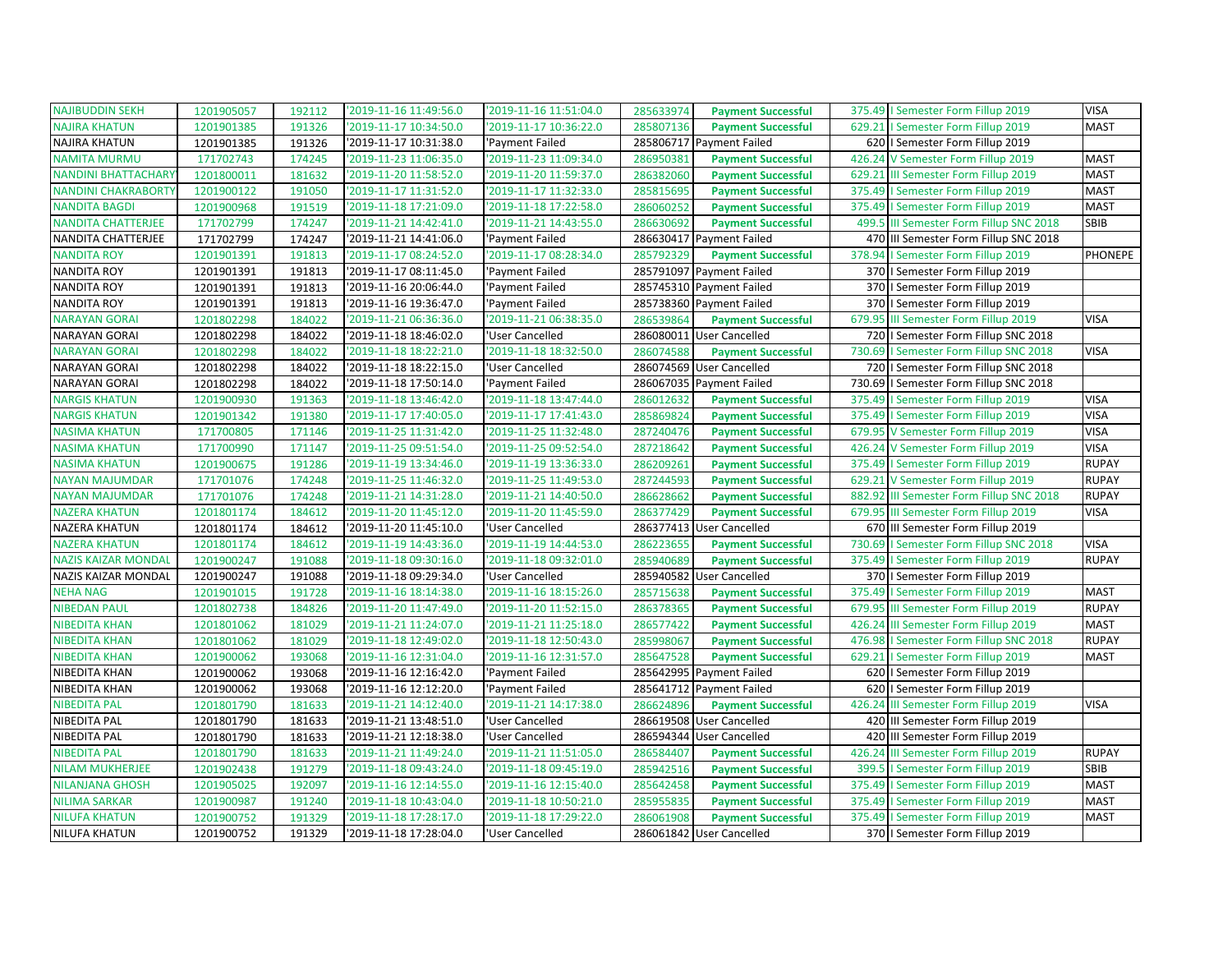| <b>NIMAI ROY</b>     | 1201800595 | 182214 | '2019-11-21 11:00:48.0 | '2019-11-21 11:02:01.0 | <b>Payment Successful</b><br>286570729 | 426.24 III Semester Form Fillup 2019   | <b>MAST</b>  |
|----------------------|------------|--------|------------------------|------------------------|----------------------------------------|----------------------------------------|--------------|
| <b>NIMAI ROY</b>     | 1201800595 | 182214 | '2019-11-19 12:51:21.0 | '2019-11-19 12:52:26.0 | 286197976<br><b>Payment Successful</b> | 476.98   Semester Form Fillup SNC 2018 | <b>MAST</b>  |
| NIRMAL BIR           | 1201802398 | 182629 | '2019-11-26 13:15:50.0 | 'User Cancelled        | 287450492 User Cancelled               | 670   I Semester Form Fillup SNC 2018  |              |
| NIRMAL BIR           | 1201802398 | 182629 | '2019-11-26 09:32:36.0 | 'User Cancelled        | 287400545 User Cancelled               | 620 III Semester Form Fillup 2019      |              |
| NIRMAL BIR           | 1201802398 | 182629 | '2019-11-25 10:16:36.0 | 'User Cancelled        | 287222831 User Cancelled               | 620 III Semester Form Fillup 2019      |              |
| NIRMAL BIR           | 1201802398 | 182629 | '2019-11-25 10:16:33.0 | 'User Cancelled        | 287222819 User Cancelled               | 620 III Semester Form Fillup 2019      |              |
| NIRMAL BIR           | 1201802398 | 182629 | '2019-11-23 11:12:03.0 | 'User Cancelled        | 286951574 User Cancelled               | 620 III Semester Form Fillup 2019      |              |
| NIRMAL BIR           | 1201802398 | 182629 | '2019-11-22 10:30:44.0 | 'User Cancelled        | 286753807 User Cancelled               | 620 III Semester Form Fillup 2019      |              |
| NIRMAL BIR           | 1201802398 | 182629 | '2019-11-22 10:16:53.0 | 'User Cancelled        | 286751067 User Cancelled               | 620 III Semester Form Fillup 2019      |              |
| NIRMAL BIR           | 1201802398 | 182629 | '2019-11-22 10:14:06.0 | 'User Cancelled        | 286750569 User Cancelled               | 620 III Semester Form Fillup 2019      |              |
| NIRMAL BIR           | 1201802398 | 182629 | 2019-11-21 13:08:16.0  | 'User Cancelled        | 286609782 User Cancelled               | 620 III Semester Form Fillup 2019      |              |
| NIRMAL BIR           | 1201802398 | 182629 | '2019-11-21 12:57:05.0 | 'User Cancelled        | 286606702 User Cancelled               | 620 III Semester Form Fillup 2019      |              |
| <b>NIRMAL BIR</b>    | 1201802398 | 182629 | '2019-11-21 11:53:06.0 | 'User Cancelled        | 286585524 User Cancelled               | 620 III Semester Form Fillup 2019      |              |
| NIRMAL BIR           | 1201802398 | 182629 | '2019-11-21 11:50:46.0 | 'User Cancelled        | 286584824 User Cancelled               | 620 III Semester Form Fillup 2019      |              |
| NIRMAL BIR           | 1201802398 | 182629 | 2019-11-21 11:44:28.0  | 'User Cancelled        | 286583201 User Cancelled               | 620 III Semester Form Fillup 2019      |              |
| NIRMAL BIR           | 1201802398 | 182629 | '2019-11-21 11:44:13.0 | 'User Cancelled        | 286583155 User Cancelled               | 620 III Semester Form Fillup 2019      |              |
| NIRMAL BIR           | 1201802398 | 182629 | '2019-11-21 11:40:19.0 | 'User Cancelled        | 286582053 User Cancelled               | 620 III Semester Form Fillup 2019      |              |
| NIRMAL BIR           | 1201802398 | 182629 | '2019-11-21 11:27:39.0 | '2019-11-21 11:36:14.0 | 286578402<br><b>Payment Successful</b> | 629.21 III Semester Form Fillup 2019   | <b>MAST</b>  |
| <b>NIRMAL DEY</b>    | 1201805007 | 182532 | '2019-11-21 12:17:50.0 | '2019-11-21 12:19:20.0 | 286594081<br><b>Payment Successful</b> | 426.24 III Semester Form Fillup 2019   | <b>VISA</b>  |
| <b>NIRMAL DEY</b>    | 1201805007 | 182532 | '2019-11-19 09:35:02.0 | '2019-11-19 09:37:51.0 | 286149822<br><b>Payment Successful</b> | 476.98   Semester Form Fillup SNC 2018 | <b>VISA</b>  |
| <b>NIRMAL GHOSH</b>  | 171701153  | 171150 | '2019-11-25 09:44:11.0 | '2019-11-25 09:45:59.0 | 287217606<br><b>Payment Successful</b> | 426.24 V Semester Form Fillup 2019     | <b>MAST</b>  |
| NIRMALYA MUKHERJEE   | 1201802601 | 181634 | '2019-11-21 11:59:12.0 | '2019-11-21 12:00:48.0 | 286587302<br><b>Payment Successful</b> | 426.24 III Semester Form Fillup 2019   | <b>VISA</b>  |
| NIRMALYA MUKHERJEE   | 1201802601 | 181634 | '2019-11-21 11:47:50.0 | 'User Cancelled        | 286583928 User Cancelled               | 420 III Semester Form Fillup 2019      |              |
| NIRMALYA MUKHERJEE   | 1201802601 | 181634 | '2019-11-21 11:47:26.0 | 'User Cancelled        | 286583824 User Cancelled               | 420 III Semester Form Fillup 2019      |              |
| NIRMALYA MUKHERJEE   | 1201802601 | 181634 | '2019-11-21 11:47:22.0 | 'User Cancelled        | 286583814 User Cancelled               | 420 III Semester Form Fillup 2019      |              |
| NIRMALYA MUKHERJEE   | 1201802601 | 181634 | '2019-11-21 11:45:29.0 | 'User Cancelled        | 286583426 User Cancelled               | 420 III Semester Form Fillup 2019      |              |
| NIRMALYA MUKHERJEE   | 1201802601 | 181634 | '2019-11-21 11:30:03.0 | 'User Cancelled        | 286579099 User Cancelled               | 420 III Semester Form Fillup 2019      |              |
| NIRMALYA MUKHERJEE   | 1201802601 | 181634 | '2019-11-21 11:11:19.0 | 'User Cancelled        | 286573812 User Cancelled               | 420 III Semester Form Fillup 2019      |              |
| NIRMALYA MUKHERJEE   | 1201802601 | 181634 | '2019-11-21 10:48:53.0 | 'User Cancelled        | 286567593 User Cancelled               | 420 III Semester Form Fillup 2019      |              |
| NIRMALYA MUKHERJEE   | 1201802601 | 181634 | 2019-11-21 10:36:43.0  | 'User Cancelled        | 286564733 User Cancelled               | 420 III Semester Form Fillup 2019      |              |
| NIRMALYA MUKHERJEE   | 1201802601 | 181634 | '2019-11-21 10:32:56.0 | 'User Cancelled        | 286563972 User Cancelled               | 420 III Semester Form Fillup 2019      |              |
| <b>NIRUPAM ROY</b>   | 1201801336 | 184305 | '2019-11-20 16:38:43.0 | '2019-11-20 16:43:41.0 | 286452865<br><b>Payment Successful</b> | 679.95 III Semester Form Fillup 2019   | <b>MAST</b>  |
| <b>NIRUPAMA SAL</b>  | 1201800401 | 181635 | '2019-11-21 08:17:46.0 | '2019-11-21 08:19:30.0 | 286545447<br><b>Payment Successful</b> | 426.24 III Semester Form Fillup 2019   | <b>VISA</b>  |
| NIRUPAMA SAL         | 1201800401 | 181635 | '2019-11-21 08:17:44.0 | 'User Cancelled        | 286545444 User Cancelled               | 420 III Semester Form Fillup 2019      |              |
| <b>NISHA MAJI</b>    | 1201901131 | 191758 | 2019-11-18 11:43:53.0  | '2019-11-18 11:45:04.0 | 285974080<br><b>Payment Successful</b> | 375.49   Semester Form Fillup 2019     | <b>VISA</b>  |
| <b>NISHA PAL</b>     | 1201900640 | 191445 | '2019-11-18 09:23:14.0 | '2019-11-18 09:23:52.0 | 285939797<br><b>Payment Successful</b> | 375.49   Semester Form Fillup 2019     | <b>MAST</b>  |
| <b>NOURIN MANDAL</b> | 1201900019 | 191004 | '2019-11-17 17:02:32.0 | '2019-11-17 17:05:55.0 | 285864553<br><b>Payment Successful</b> | 375.49   Semester Form Fillup 2019     | <b>VISA</b>  |
| <b>NRIPA SHIT</b>    | 1201802167 | 181138 | '2019-11-20 19:38:12.0 | '2019-11-20 19:40:25.0 | 286493913<br><b>Payment Successful</b> | 449.5 III Semester Form Fillup 2019    | SBIB         |
| <b>NRIPA SHIT</b>    | 1201802167 | 181138 | '2019-11-20 19:38:08.0 | 'User Cancelled        | 286493901<br><b>User Cancelled</b>     | 420 III Semester Form Fillup 2019      |              |
| <b>NRIPA SHIT</b>    | 1201802167 | 181138 | '2019-11-20 19:38:06.0 | 'User Cancelled        | 286493893 User Cancelled               | 420 III Semester Form Fillup 2019      |              |
| <b>NRIPA SHIT</b>    | 1201802167 | 181138 | '2019-11-20 19:37:42.0 | 'User Cancelled        | 286493821<br><b>User Cancelled</b>     | 420 III Semester Form Fillup 2019      |              |
| <b>NRIPA SHIT</b>    | 1201802167 | 181138 | '2019-11-20 19:36:26.0 | 'User Cancelled        | 286493558 User Cancelled               | 420 III Semester Form Fillup 2019      |              |
| <b>NRIPA SHIT</b>    | 1201802167 | 181138 | '2019-11-20 09:47:08.0 | 'User Cancelled        | 286349089 User Cancelled               | 620 III Semester Form Fillup 2019      |              |
| <b>NUPUR ANKURE</b>  | 1201901703 | 193180 | '2019-11-19 19:04:21.0 | '2019-11-19 19:07:19.0 | 286279428<br><b>Payment Successful</b> | 629.21   Semester Form Fillup 2019     | <b>RUPAY</b> |
| <b>NUPUR ANKURE</b>  | 1201901703 | 193180 | '2019-11-19 18:31:20.0 | 'User Cancelled        | 286272132 User Cancelled               | 620   Semester Form Fillup 2019        |              |
| <b>NUPUR ANKURE</b>  | 1201901703 | 193180 | 2019-11-19 18:14:36.0  | '2019-11-19 18:20:46.0 | 286268357<br><b>Payment Successful</b> | 629.21   Semester Form Fillup 2019     | <b>MAST</b>  |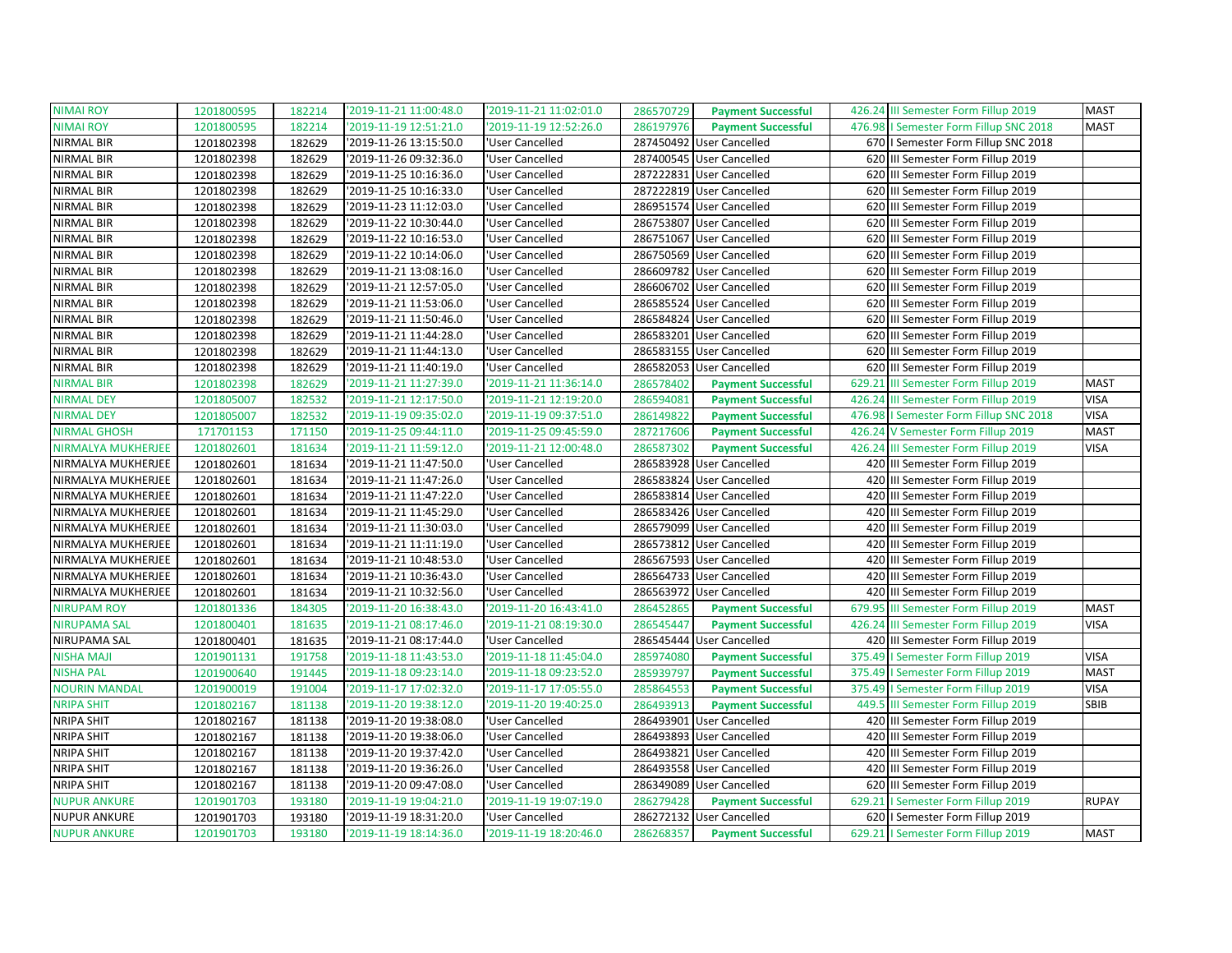| <b>NUREJA KHATUN</b>     | 1201900029  | 191009 | '2019-11-16 11:28:15.0 | '2019-11-16 11:29:37.0 | 285628188 | <b>Payment Successful</b> | 375.49   Semester Form Fillup 2019       | <b>VISA</b>  |
|--------------------------|-------------|--------|------------------------|------------------------|-----------|---------------------------|------------------------------------------|--------------|
| <b>NUTAN KONAR</b>       | 1201801260  | 181139 | '2019-11-21 09:57:47.0 | '2019-11-21 09:58:44.0 | 286557074 | <b>Payment Successful</b> | 426.24 III Semester Form Fillup 2019     | <b>VISA</b>  |
| <b>OLIULLAH SHAIKH</b>   | 1201901823  | 191603 | '2019-11-17 12:46:29.0 | '2019-11-17 12:48:54.0 | 285830148 | <b>Payment Successful</b> | 578.46   Semester Form Fillup 2019       | <b>MAST</b>  |
| <b>OUSMIN KHATUN</b>     | 1201901784  | 191880 | '2019-11-18 11:28:28.0 | '2019-11-18 11:31:10.0 | 285969416 | <b>Payment Successful</b> | 375.49   Semester Form Fillup 2019       | <b>MAST</b>  |
| <b>PABITRA MURMU</b>     | 171702391   | 171153 | '2019-11-23 17:25:26.0 | '2019-11-23 17:26:08.0 | 287027838 | <b>Payment Successful</b> | 679.95 V Semester Form Fillup 2019       | <b>MAST</b>  |
| <b>PABITRA SHIT</b>      | 1201901643  | 193191 | '2019-11-18 17:55:02.0 | '2019-11-18 17:55:56.0 | 286068084 | <b>Payment Successful</b> | 629.21   Semester Form Fillup 2019       | <b>RUPAY</b> |
| PADMA MAJUMDAR           | 1201805020  | 182533 | '2019-11-21 10:50:24.0 | '2019-11-21 10:51:41.0 | 286567995 | <b>Payment Successful</b> | 426.24 III Semester Form Fillup 2019     | <b>MAST</b>  |
| PADMA MAJUMDAR           | 1201805020  | 182533 | '2019-11-19 13:23:19.0 | '2019-11-19 13:24:45.0 | 286206509 | <b>Payment Successful</b> | 476.98   Semester Form Fillup SNC 2018   | <b>VISA</b>  |
| <b>PADMA ROY</b>         | 1201901978  | 191930 | '2019-11-18 10:54:05.0 | '2019-11-18 10:55:15.0 | 285959001 | <b>Payment Successful</b> | 375.49   Semester Form Fillup 2019       | <b>MAST</b>  |
| <b>PALASH BAGDI</b>      | 1201900111  | 191044 | '2019-11-18 12:55:05.0 | '2019-11-18 12:57:56.0 | 285999709 | <b>Payment Successful</b> | 375.49   Semester Form Fillup 2019       | <b>MAST</b>  |
| PALASH BAGDI             | 1201900111  | 191044 | '2019-11-18 12:07:24.0 | 'Payment Failed        |           | 285983407 Payment Failed  | 370   Semester Form Fillup 2019          |              |
| <b>PALASH KARAK</b>      | 171701393   | 171154 | '2019-11-24 12:53:30.0 | '2019-11-24 12:55:08.0 | 287122002 | <b>Payment Successful</b> | 426.24 V Semester Form Fillup 2019       | <b>VISA</b>  |
| PALASH KARAK             | 171701393   | 171154 | '2019-11-21 11:37:04.0 | 'User Cancelled        |           | 286581177 User Cancelled  | 470 III Semester Form Fillup SNC 2018    |              |
| <b>PALLAB PAL</b>        | 1201800013  | 184023 | '2019-11-20 17:53:45.0 | '2019-11-20 17:55:54.0 | 286470657 | <b>Payment Successful</b> | 679.95 III Semester Form Fillup 2019     | <b>MAST</b>  |
| <b>PALLAB PAL</b>        | 1201800013  | 184023 | '2019-11-19 23:31:25.0 | '2019-11-19 23:34:55.0 | 286322303 | <b>Payment Successful</b> | 730.69   Semester Form Fillup SNC 2018   | <b>RUPAY</b> |
| PALLAB PAL               | 1201800013  | 184023 | '2019-11-19 23:08:24.0 | 'User Cancelled        |           | 286320174 User Cancelled  | 720   Semester Form Fillup SNC 2018      |              |
| <b>PAMPA CHEL</b>        | 1201800953  | 182219 | '2019-11-21 13:54:04.0 | '2019-11-21 13:57:06.0 | 286620736 | <b>Payment Successful</b> | 426.24 III Semester Form Fillup 2019     | <b>RUPAY</b> |
| <b>PAMPA MANDAL</b>      | 1201900875  | 191705 | '2019-11-16 17:25:31.0 | '2019-11-16 17:27:44.0 | 285705961 | <b>Payment Successful</b> | 375.49   Semester Form Fillup 2019       | <b>VISA</b>  |
| PAMPA PRAMANIK           | 1201901662  | 191466 | '2019-11-17 12:18:54.0 | '2019-11-17 12:19:51.0 | 285824948 | <b>Payment Successful</b> | 375.49   Semester Form Fillup 2019       | <b>MAST</b>  |
| PAMPA PRAMANIK           | 1201901662  | 191466 | '2019-11-17 12:17:40.0 | 'Payment Failed        |           | 285824734 Payment Failed  | 370   Semester Form Fillup 2019          |              |
| <b>PANCHANAN MAJUMDA</b> | 1201900512  | 191196 | '2019-11-19 11:34:00.0 | '2019-11-19 11:38:45.0 | 286174103 | <b>Payment Successful</b> | 375.49   Semester Form Fillup 2019       | <b>VISA</b>  |
| PANCHANAN MAJUMDA        | 1201900512  | 191196 | '2019-11-19 10:45:36.0 | 'Payment Failed        |           | 286162786 Payment Failed  | 370   Semester Form Fillup 2019          |              |
| <b>PAPAI GUIN</b>        | 1201801420  | 182220 | '2019-11-20 09:48:25.0 | '2019-11-20 09:49:04.0 | 286349291 | <b>Payment Successful</b> | 629.21 III Semester Form Fillup 2019     | <b>MAST</b>  |
| <b>PAPIA DARI</b>        | 1201901326  | 191805 | '2019-11-19 14:35:27.0 | '2019-11-19 14:36:24.0 | 286222052 | <b>Payment Successful</b> | 375.49   Semester Form Fillup 2019       | <b>VISA</b>  |
| PAPIA DARI               | 1201901326  | 191805 | '2019-11-19 14:15:14.0 | 'Payment Failed        |           | 286218049 Payment Failed  | 370   Semester Form Fillup 2019          |              |
| PAPIA DARI               | 1201901326  | 191805 | '2019-11-19 13:59:16.0 | 'Payment Failed        |           | 286214713 Payment Failed  | 370   Semester Form Fillup 2019          |              |
| <b>PAPIYA DEASI</b>      | 1201901512  | 191836 | '2019-11-18 21:15:40.0 | '2019-11-18 21:17:49.0 | 286109526 | <b>Payment Successful</b> | 375.49   Semester Form Fillup 2019       | <b>RUPAY</b> |
| <b>PAPIYA GHOSH</b>      | 1201802630  | 181637 | '2019-11-21 11:18:52.0 | '2019-11-21 11:21:41.0 | 286575933 | <b>Payment Successful</b> | 426.24 III Semester Form Fillup 2019     | <b>MAST</b>  |
| <b>PAPIYA GHOSH</b>      | 1201801830  | 182222 | '2019-11-21 10:53:30.0 | '2019-11-21 10:54:39.0 | 286568763 | <b>Payment Successful</b> | 426.24 III Semester Form Fillup 2019     | <b>MAST</b>  |
| <b>PAPIYA GHOSH</b>      | 1201801139  | 184024 | '2019-11-20 11:25:03.0 | '2019-11-20 11:27:27.0 | 286370888 | <b>Payment Successful</b> | 679.95 III Semester Form Fillup 2019     | <b>MAST</b>  |
| <b>PAPIYA GHOSH</b>      | 1201801139  | 184024 | '2019-11-19 10:41:45.0 | '2019-11-19 10:42:25.0 | 286161915 | <b>Payment Successful</b> | 730.69   Semester Form Fillup SNC 2018   | <b>MAST</b>  |
| <b>PAPIYA GHOSH</b>      | 1201801830  | 182222 | '2019-11-19 10:02:15.0 | '2019-11-19 10:02:59.0 | 286153970 | <b>Payment Successful</b> | 476.98   Semester Form Fillup SNC 2018   | <b>MAST</b>  |
| PAPIYA MAHANTA           | 1201800619  | 181142 | '2019-11-20 11:06:15.0 | '2019-11-20 11:07:18.0 | 286365990 | <b>Payment Successful</b> | 426.24 III Semester Form Fillup 2019     | <b>VISA</b>  |
| PAPIYA MAHANTA           | 1201800619  | 181142 | '2019-11-20 11:06:13.0 | 'User Cancelled        |           | 286365980 User Cancelled  | 420 III Semester Form Fillup 2019        |              |
| <b>PAPIYA MANDAL</b>     | 1201802628  | 181031 | '2019-11-21 11:13:26.0 | '2019-11-21 11:16:13.0 | 286574436 | <b>Payment Successful</b> | 426.24 III Semester Form Fillup 2019     | <b>MAST</b>  |
| <b>PAPIYA MONDAL</b>     | 1201800755  | 181638 | '2019-11-21 10:35:41.0 | '2019-11-21 10:36:51.0 | 286564532 | <b>Payment Successful</b> | 426.24 III Semester Form Fillup 2019     | <b>VISA</b>  |
| <b>PAPIYA MONDAL</b>     | 1201800755  | 181638 | '2019-11-19 10:28:35.0 | '2019-11-19 10:29:33.0 | 286159094 | <b>Payment Successful</b> | 476.98   Semester Form Fillup SNC 2018   | <b>VISA</b>  |
| PAPPU SHARMA             | 171701146   | 171158 | '2019-11-23 11:21:13.0 | 'User Cancelled        |           | 286953530 User Cancelled  | 420 V Semester Form Fillup 2019          |              |
| PAPPU SHARMA             | 171701146   | 171158 | '2019-11-23 11:10:07.0 | 'User Cancelled        |           | 286951112 User Cancelled  | 420 V Semester Form Fillup 2019          |              |
| PAPPU SHARMA             | 171701146   | 171158 | '2019-11-23 11:04:35.0 | 'User Cancelled        |           | 286949938 User Cancelled  | 420 V Semester Form Fillup 2019          |              |
| <b>PAPPU SHARMA</b>      | 171701146   | 171158 | '2019-11-23 10:17:13.0 | '2019-11-23 10:49:56.0 | 286940338 | <b>Payment Successful</b> | 426.24 V Semester Form Fillup 2019       | <b>MAST</b>  |
| <b>PAPPU SHARMA</b>      | 171701146   | 171158 | '2019-11-21 15:55:21.0 | '2019-11-21 15:56:27.0 | 286644226 | <b>Payment Successful</b> | 476.98 III Semester Form Fillup SNC 2018 | <b>MAST</b>  |
| <b>PAPU GHOSH</b>        | 12018008311 | 174530 | '2019-11-23 09:30:21.0 | '2019-11-23 09:31:06.0 | 286932955 | <b>Payment Successful</b> | 426.24 V Semester Form Fillup 2019       | <b>VISA</b>  |
| <b>PARAMA GHOSH</b>      | 12018008350 | 174564 | '2019-11-23 11:16:33.0 | '2019-11-23 11:17:20.0 | 286952563 | <b>Payment Successful</b> | 426.24 V Semester Form Fillup 2019       | <b>RUPAY</b> |
| <b>PARAMA GHOSH</b>      | 12018008350 | 174564 | '2019-11-21 12:46:28.0 | '2019-11-21 12:47:45.0 | 286603723 | <b>Payment Successful</b> | 476.98 III Semester Form Fillup SNC 2018 | <b>MAST</b>  |
| <b>PARAMITA GHOSH</b>    | 171700426   | 171159 | '2019-11-24 19:28:39.0 | '2019-11-24 19:30:02.0 | 287170559 | <b>Payment Successful</b> | 679.95 III Semester Form Fillup SNC 2018 | <b>VISA</b>  |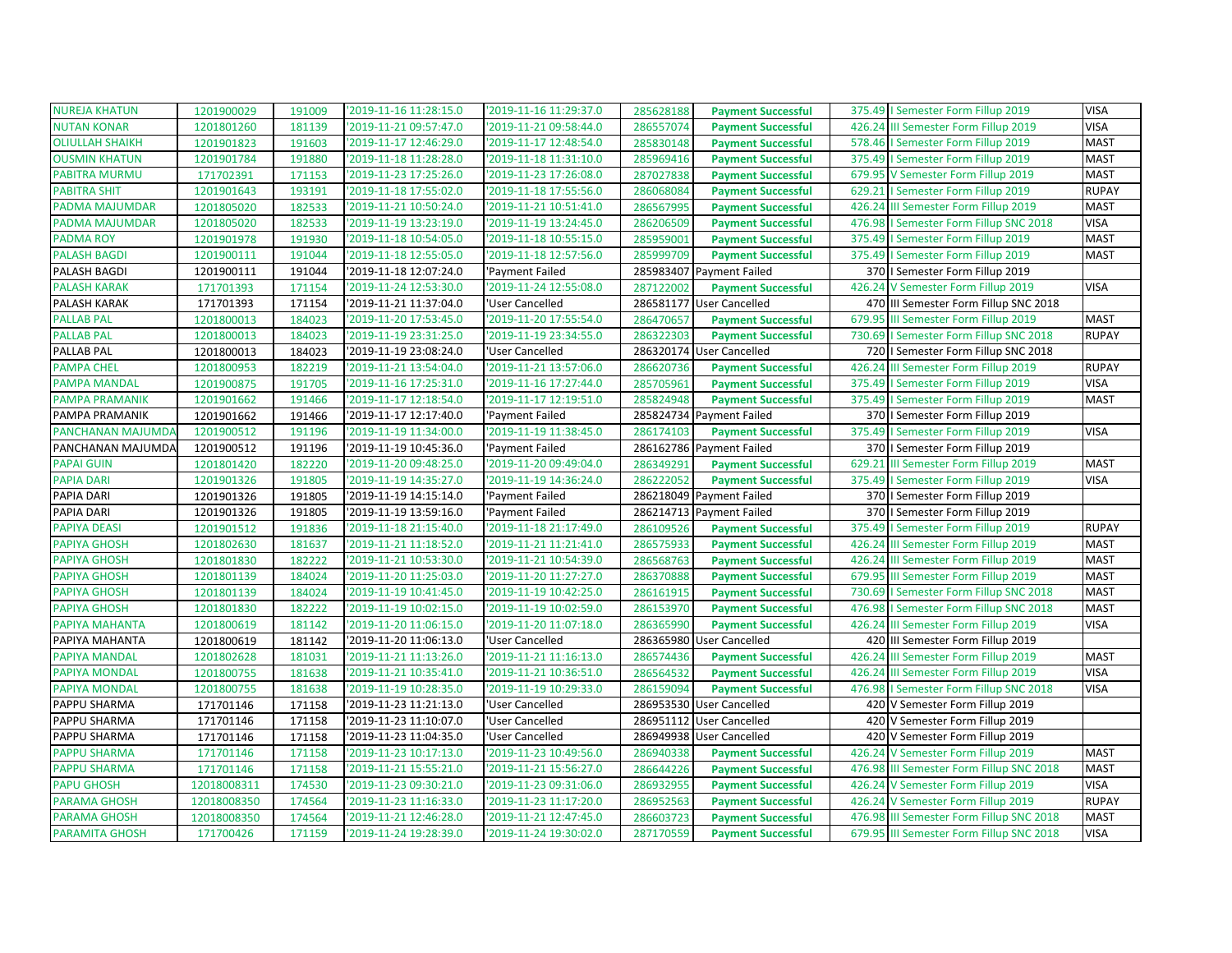| <b>PARAMITA GHOSH</b>  | 171700426  | 171159 | '2019-11-24 19:07:44.0 | '2019-11-24 19:08:57.0 | 287167563 | <b>Payment Successful</b> | 426.24 V Semester Form Fillup 2019          | <b>VISA</b>  |
|------------------------|------------|--------|------------------------|------------------------|-----------|---------------------------|---------------------------------------------|--------------|
| PARAMITA SINGHA        | 1201801283 | 184827 | '2019-11-20 08:50:21.0 | '2019-11-20 08:51:42.0 | 286342262 | <b>Payment Successful</b> | 699.5<br>III Semester Form Fillup 2019      | <b>UNIB</b>  |
| <b>PARTHA GHOSH</b>    | 1201800782 | 182227 | '2019-11-21 12:06:50.0 | '2019-11-21 12:09:01.0 | 286590691 | <b>Payment Successful</b> | 426.24 III Semester Form Fillup 2019        | <b>VISA</b>  |
| <b>PARTHA GHOSH</b>    | 1201800782 | 182227 | '2019-11-18 14:49:32.0 | '2019-11-18 14:50:31.0 | 286025908 | <b>Payment Successful</b> | 476.98   Semester Form Fillup SNC 2018      | <b>VISA</b>  |
| <b>PARTHA GHOSH</b>    | 1201901644 | 191857 | '2019-11-18 10:22:13.0 | '2019-11-18 10:24:08.0 | 285950578 | <b>Payment Successful</b> | I Semester Form Fillup 2019<br>375.49       | <b>MAST</b>  |
| PARTHA SARATHI ROY     | 1201800511 | 181330 | '2019-11-20 10:23:10.0 | '2019-11-20 10:24:47.0 | 286355407 | <b>Payment Successful</b> | 426.24 III Semester Form Fillup 2019        | <b>MAST</b>  |
| <b>PAYEL ADHIKARY</b>  | 1201900239 | 191085 | '2019-11-16 19:21:29.0 | '2019-11-16 19:32:11.0 | 285734254 | <b>Payment Successful</b> | 375.49   Semester Form Fillup 2019          | <b>RUPAY</b> |
| <b>PAYEL BAGDI</b>     | 1201901908 | 191908 | '2019-11-19 12:56:42.0 | '2019-11-19 13:00:21.0 | 286199436 | <b>Payment Successful</b> | 375.49   Semester Form Fillup 2019          | <b>MAST</b>  |
| <b>PAYEL BARUI</b>     | 1201800212 | 182229 | '2019-11-23 12:39:59.0 | '2019-11-23 12:41:16.0 | 286974998 | <b>Payment Successful</b> | 426.24 III Semester Form Fillup 2019        | <b>RUPAY</b> |
| PAYEL BARUI            | 1201800212 | 182229 | '2019-11-21 17:29:28.0 | 'User Cancelled        | 286663771 | <b>User Cancelled</b>     | 420 III Semester Form Fillup 2019           |              |
| <b>PAYEL CHOWDHURY</b> | 1201800493 | 182230 | '2019-11-20 10:35:14.0 | '2019-11-20 10:37:55.0 | 286358009 | <b>Payment Successful</b> | 426.24<br>III Semester Form Fillup 2019     | <b>VISA</b>  |
| PAYEL CHOWDHURY        | 1201800493 | 182230 | '2019-11-20 09:58:57.0 | 'User Cancelled        |           | 286350909 User Cancelled  | 420 III Semester Form Fillup 2019           |              |
| <b>PAYEL CHOWDHURY</b> | 1201800493 | 182230 | '2019-11-19 10:43:25.0 | '2019-11-19 10:44:59.0 | 286162299 | <b>Payment Successful</b> | 499.5<br>I Semester Form Fillup SNC 2018    | SBIB         |
| <b>PAYEL DAS</b>       | 171701137  | 174263 | '2019-11-25 11:33:49.0 | '2019-11-25 11:34:45.0 | 287241039 | <b>Payment Successful</b> | 426.24 V Semester Form Fillup 2019          | <b>MAST</b>  |
| <b>PAYEL DAS</b>       | 171701498  | 171592 | '2019-11-24 17:08:16.0 | '2019-11-24 17:10:02.0 | 287151297 | <b>Payment Successful</b> | 426.24 V Semester Form Fillup 2019          | <b>VISA</b>  |
| <b>PAYEL DAS</b>       | 171701137  | 174263 | '2019-11-21 13:50:34.0 | '2019-11-21 13:51:43.0 | 286619954 | <b>Payment Successful</b> | 476.98 III Semester Form Fillup SNC 2018    | <b>MAST</b>  |
| <b>PAYEL DEY</b>       | 1201900868 | 191360 | '2019-11-18 10:19:11.0 | '2019-11-18 10:19:56.0 | 285949650 | <b>Payment Successful</b> | 375.49   Semester Form Fillup 2019          | <b>MAST</b>  |
| <b>PAYEL GHOSH</b>     | 171700558  | 171164 | '2019-11-25 10:13:42.0 | '2019-11-25 10:15:06.0 | 287222302 | <b>Payment Successful</b> | 426.24 V Semester Form Fillup 2019          | <b>VISA</b>  |
| <b>PAYEL GHOSH</b>     | 1201801967 | 182231 | '2019-11-21 10:53:13.0 | '2019-11-21 10:54:06.0 | 286568704 | <b>Payment Successful</b> | 426.24 III Semester Form Fillup 2019        | <b>VISA</b>  |
| <b>PAYEL GHOSH</b>     | 1201801967 | 182231 | '2019-11-21 10:53:00.0 | 'User Cancelled        | 286568662 | <b>User Cancelled</b>     | 420 III Semester Form Fillup 2019           |              |
| <b>PAYEL GHOSH</b>     | 1201902053 | 191953 | '2019-11-19 16:40:00.0 | '2019-11-19 16:42:52.0 | 286247597 | <b>Payment Successful</b> | I Semester Form Fillup 2019<br>375.49       | <b>VISA</b>  |
| <b>PAYEL GUIN</b>      | 1201800451 | 181731 | '2019-11-21 12:38:36.0 | '2019-11-21 12:39:33.0 | 286601504 | <b>Payment Successful</b> | 629.21 III Semester Form Fillup 2019        | <b>VISA</b>  |
| PAYEL GUIN             | 1201800451 | 181731 | '2019-11-21 12:38:29.0 | 'User Cancelled        |           | 286601472 User Cancelled  | 620 III Semester Form Fillup 2019           |              |
| <b>PAYEL HALDER</b>    | 1201900533 | 191203 | '2019-11-16 17:03:11.0 | '2019-11-16 17:05:57.0 | 285701691 | <b>Payment Successful</b> | 375.49   Semester Form Fillup 2019          | <b>MAST</b>  |
| PAYEL JHARIMUNYA       | 171700517  | 174264 | '2019-11-23 10:46:53.0 | '2019-11-23 10:47:48.0 | 286945980 | <b>Payment Successful</b> | 426.24 V Semester Form Fillup 2019          | <b>MAST</b>  |
| <b>PAYEL KANDAR</b>    | 171701504  | 174265 | '2019-11-23 13:47:13.0 | '2019-11-23 13:48:12.0 | 286989823 | <b>Payment Successful</b> | 426.24 V Semester Form Fillup 2019          | <b>VISA</b>  |
| <b>PAYEL KANDAR</b>    | 171701504  | 174265 | '2019-11-21 10:23:40.0 | '2019-11-21 10:24:38.0 | 286561963 | <b>Payment Successful</b> | 476.98 III Semester Form Fillup SNC 2018    | <b>MAST</b>  |
| <b>PAYEL KHATUN</b>    | 1201901779 | 191879 | '2019-11-18 11:24:44.0 | '2019-11-18 11:26:28.0 | 285968310 | <b>Payment Successful</b> | 375.49   Semester Form Fillup 2019          | <b>MAST</b>  |
| <b>PAYEL MAJI</b>      | 1201800553 | 181640 | '2019-11-21 16:46:03.0 | '2019-11-21 16:48:07.0 | 286654485 | <b>Payment Successful</b> | 426.24 III Semester Form Fillup 2019        | <b>MAST</b>  |
| PAYEL MAJI             | 1201800553 | 181640 | '2019-11-21 16:25:46.0 | 'User Cancelled        |           | 286650314 User Cancelled  | 420 III Semester Form Fillup 2019           |              |
| PAYEL MAJI             | 1201800553 | 181640 | '2019-11-21 12:22:37.0 | 'Payment Failed        |           | 286596014 Payment Failed  | 427.31<br>III Semester Form Fillup 2019     |              |
| PAYEL MAJI             | 1201800553 | 181640 | '2019-11-21 12:22:32.0 | 'User Cancelled        |           | 286595963 User Cancelled  | 420 III Semester Form Fillup 2019           |              |
| <b>PAYEL MAJI</b>      | 1201800553 | 181640 | '2019-11-21 11:17:05.0 | '2019-11-21 11:18:08.0 | 286575439 | <b>Payment Successful</b> | 426.24<br>III Semester Form Fillup 2019     | <b>VISA</b>  |
| PAYEL MAJI             | 1201800553 | 181640 | '2019-11-21 11:17:01.0 | 'User Cancelled        |           | 286575420 User Cancelled  | 420 III Semester Form Fillup 2019           |              |
| <b>PAYEL MAL</b>       | 171702190  | 174268 | '2019-11-25 10:43:08.0 | '2019-11-25 10:43:57.0 | 287228175 | <b>Payment Successful</b> | 629.21 V Semester Form Fillup 2019          | <b>VISA</b>  |
| <b>PAYEL MAL</b>       | 171702190  | 174268 | '2019-11-21 16:01:24.0 | '2019-11-21 16:03:31.0 | 286645541 | <b>Payment Successful</b> | 882.92<br>III Semester Form Fillup SNC 2018 | <b>MAST</b>  |
| <b>PAYEL MONDAL</b>    | 1201801739 | 182232 | '2019-11-20 12:09:26.0 | '2019-11-20 12:10:42.0 | 286385829 | <b>Payment Successful</b> | 629.21 III Semester Form Fillup 2019        | <b>VISA</b>  |
| PAYEL MONDAL           | 1201801739 | 182232 | '2019-11-20 12:09:24.0 | 'User Cancelled        |           | 286385823 User Cancelled  | 620 III Semester Form Fillup 2019           |              |
| <b>PAYEL MONDAL</b>    | 1201901067 | 191742 | '2019-11-18 11:21:06.0 | '2019-11-18 11:22:29.0 | 285967228 | <b>Payment Successful</b> | 375.49   Semester Form Fillup 2019          | <b>MAST</b>  |
| <b>PAYEL PATRA</b>     | 171702245  | 171165 | '2019-11-25 10:37:23.0 | '2019-11-25 10:38:29.0 | 287226986 | <b>Payment Successful</b> | 426.24 V Semester Form Fillup 2019          | <b>VISA</b>  |
| <b>PAYEL PATRA</b>     | 171702245  | 171165 | '2019-11-21 12:42:50.0 | '2019-11-21 12:43:54.0 | 286602695 | <b>Payment Successful</b> | 476.98<br>III Semester Form Fillup SNC 2018 | <b>VISA</b>  |
| <b>PAYEL ROY</b>       | 1201901500 | 191250 | '2019-11-18 07:58:23.0 | '2019-11-18 08:00:16.0 | 285931950 | <b>Payment Successful</b> | I Semester Form Fillup 2019<br>375.49       | <b>VISA</b>  |
| <b>PAYEL SANTRA</b>    | 171701521  | 171166 | '2019-11-24 11:08:37.0 | '2019-11-24 11:09:30.0 | 287105145 | <b>Payment Successful</b> | 426.24 V Semester Form Fillup 2019          | <b>MAST</b>  |
| <b>PAYEL SARKAR</b>    | 1201802176 | 182633 | '2019-11-21 10:05:14.0 | '2019-11-21 10:08:05.0 | 286558509 | <b>Payment Successful</b> | 649.5 III Semester Form Fillup 2019         | SBIB         |
| <b>PAYEL SARKAR</b>    | 1201802176 | 182633 | '2019-11-19 13:05:54.0 | '2019-11-19 13:06:57.0 | 286201939 | <b>Payment Successful</b> | 679.95   Semester Form Fillup SNC 2018      | <b>MAST</b>  |
| <b>PAYEL SHIT</b>      | 1201800214 | 182233 | '2019-11-20 13:14:11.0 | '2019-11-20 13:15:38.0 | 286405065 | <b>Payment Successful</b> | 629.21 III Semester Form Fillup 2019        | <b>RUPAY</b> |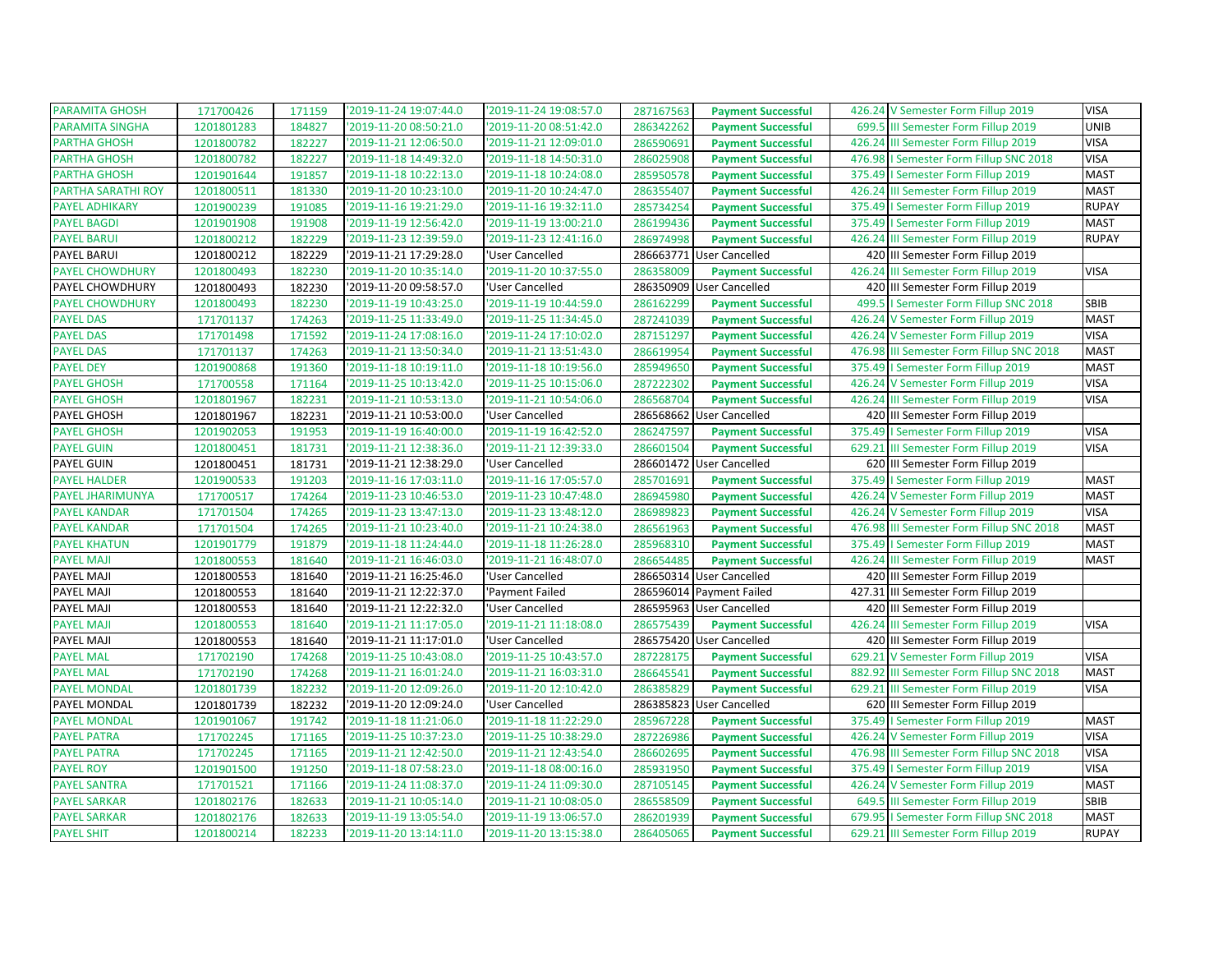| PAYEL TALUKDAR        | 1201902349 | 191632 | '2019-11-19 07:53:04.0 | 'User Cancelled        | 286139886 User Cancelled |                           | 570   Semester Form Fillup 2019          |                |
|-----------------------|------------|--------|------------------------|------------------------|--------------------------|---------------------------|------------------------------------------|----------------|
| PAYEL TALUKDAR        | 1201902349 | 191632 | 2019-11-18 17:34:41.0  | 'User Cancelled        | 286063335 User Cancelled |                           | 570   Semester Form Fillup 2019          |                |
| PAYEL TALUKDAR        | 1201902349 | 191632 | 2019-11-18 16:26:03.0  | 'User Cancelled        | 286046887 User Cancelled |                           | 570   Semester Form Fillup 2019          |                |
| PAYEL TALUKDAR        | 1201902349 | 191632 | '2019-11-18 14:09:40.0 | 'User Cancelled        | 286017843 User Cancelled |                           | 570   Semester Form Fillup 2019          |                |
| PAYEL TALUKDAR        | 1201902349 | 191632 | 2019-11-18 13:16:46.0  | 'User Cancelled        | 286005711 User Cancelled |                           | 570   Semester Form Fillup 2019          |                |
| PAYEL TALUKDAR        | 1201902349 | 191632 | '2019-11-18 11:24:11.0 | 'User Cancelled        | 285968188 User Cancelled |                           | 570   Semester Form Fillup 2019          |                |
| <b>PAYEL TALUKDAR</b> | 1201902349 | 191632 | '2019-11-18 11:15:28.0 | '2019-11-18 11:18:00.0 | 285965494                | <b>Payment Successful</b> | 578.46   Semester Form Fillup 2019       | <b>RUPAY</b>   |
| PHALGUNI BAIDYA       | 1201900927 | 191238 | 2019-11-16 18:36:03.0  | '2019-11-16 18:39:28.0 | 285719828                | <b>Payment Successful</b> | 399.5   Semester Form Fillup 2019        | SBIB           |
| PHALGUNI BAIDYA       | 1201900927 | 191238 | 2019-11-16 18:25:02.0  | 'User Cancelled        | 285717667 User Cancelled |                           | 370   Semester Form Fillup 2019          |                |
| PHALGUNI BAIDYA       | 1201900927 | 191238 | '2019-11-16 18:24:55.0 | 'User Cancelled        | 285717649 User Cancelled |                           | 370   Semester Form Fillup 2019          |                |
| <b>PIKU DAS</b>       | 1201901749 | 191555 | '2019-11-18 10:13:23.0 | '2019-11-18 10:14:46.0 | 285948001                | <b>Payment Successful</b> | 578.46   Semester Form Fillup 2019       | <b>MAST</b>    |
| <b>PINKI DUTTA</b>    | 1201801312 | 182234 | '2019-11-20 18:23:21.0 | '2019-11-20 18:34:54.0 | 286477271                | <b>Payment Successful</b> | 426.24 III Semester Form Fillup 2019     | <b>RUPAY</b>   |
| <b>PINKI DUTTA</b>    | 1201801312 | 182234 | '2019-11-19 18:07:24.0 | '2019-11-19 18:17:35.0 | 286266642                | <b>Payment Successful</b> | 476.98   Semester Form Fillup SNC 2018   | <b>RUPAY</b>   |
| <b>PINKI GARAI</b>    | 1201901172 | 191767 | '2019-11-18 11:01:26.0 | '2019-11-18 11:05:34.0 | 285961196                | <b>Payment Successful</b> | 378.94   Semester Form Fillup 2019       | <b>PHONEPE</b> |
| <b>PINTU DHIBAR</b>   | 1201802079 | 181513 | '2019-11-21 11:29:02.0 | '2019-11-21 11:31:57.0 | 286578805                | <b>Payment Successful</b> | 679.95 III Semester Form Fillup 2019     | <b>RUPAY</b>   |
| PIRU BATABYAL         | 171700292  | 171597 | '2019-11-25 12:11:29.0 | '2019-11-25 12:13:31.0 | 287253125                | <b>Payment Successful</b> | 426.24 V Semester Form Fillup 2019       | <b>MAST</b>    |
| <b>PIRU BATABYAL</b>  | 171700292  | 171597 | '2019-11-23 13:16:19.0 | '2019-11-23 13:17:19.0 | 286983315                | <b>Payment Successful</b> | 679.95 III Semester Form Fillup SNC 2018 | <b>MAST</b>    |
| <b>PIRU ROY</b>       | 1201900862 | 191515 | '2019-11-19 18:15:18.0 | '2019-11-19 18:18:10.0 | 286268515                | <b>Payment Successful</b> | 375.49   Semester Form Fillup 2019       | <b>VISA</b>    |
| PITU PARAMANIK        | 1201902182 | 191980 | '2019-11-16 13:03:13.0 | '2019-11-16 13:06:08.0 | 285655636                | <b>Payment Successful</b> | 375.49   Semester Form Fillup 2019       | <b>VISA</b>    |
| <b>PIU BACHHAR</b>    | 1201801175 | 182635 | '2019-11-21 10:16:24.0 | '2019-11-21 10:18:55.0 | 286560503                | <b>Payment Successful</b> | 649.5 III Semester Form Fillup 2019      | <b>SBIB</b>    |
| <b>PIU BACHHAR</b>    | 1201801175 | 182635 | '2019-11-19 13:03:48.0 | '2019-11-19 13:04:53.0 | 286201358                | <b>Payment Successful</b> | 679.95   Semester Form Fillup SNC 2018   | <b>MAST</b>    |
| <b>PIU BAURI</b>      | 1201805031 | 182534 | '2019-11-20 12:09:15.0 | '2019-11-20 12:11:13.0 | 286385774                | <b>Payment Successful</b> | 629.21 III Semester Form Fillup 2019     | <b>VISA</b>    |
| <b>PIU BAURI</b>      | 1201805031 | 182534 | '2019-11-18 12:40:28.0 | '2019-11-18 12:41:29.0 | 285995625                | <b>Payment Successful</b> | 476.98   Semester Form Fillup SNC 2018   | <b>VISA</b>    |
|                       |            |        |                        |                        |                          |                           |                                          |                |
| PIU BAURI             | 1201805031 | 182534 | '2019-11-18 12:40:22.0 | 'User Cancelled        | 285995583 User Cancelled |                           | 470   Semester Form Fillup SNC 2018      |                |
| PIU BAURI             | 1201805031 | 182534 | '2019-11-18 10:59:09.0 | 'Payment Failed        | 285960481 Payment Failed |                           | 470   Semester Form Fillup SNC 2018      |                |
| PIU DEY               | 171701930  | 171598 | '2019-11-25 11:09:30.0 | '2019-11-25 11:11:40.0 | 287234689                | <b>Payment Successful</b> | 426.24 V Semester Form Fillup 2019       | <b>RUPAY</b>   |
| <b>PIU GHOSH</b>      | 171701374  | 174274 | 2019-11-23 10:17:49.0  | '2019-11-23 10:19:02.0 | 286940462                | <b>Payment Successful</b> | 426.24 V Semester Form Fillup 2019       | <b>RUPAY</b>   |
| <b>PIU GHOSH</b>      | 171701374  | 174274 | '2019-11-22 11:13:15.0 | '2019-11-22 11:14:45.0 | 286764209                | <b>Payment Successful</b> | 476.98 III Semester Form Fillup SNC 2018 | <b>VISA</b>    |
| <b>PIU KUNDU</b>      | 1201901066 | 191741 | '2019-11-17 11:35:54.0 | '2019-11-17 11:37:57.0 | 285816299                | <b>Payment Successful</b> | 375.49   Semester Form Fillup 2019       | <b>VISA</b>    |
| <b>PIU LOHAR</b>      | 1201901068 | 191455 | '2019-11-16 16:42:24.0 | '2019-11-16 16:45:58.0 | 285697413                | <b>Payment Successful</b> | 375.49   Semester Form Fillup 2019       | <b>VISA</b>    |
| <b>PIU SUTRADHAR</b>  | 1201802781 | 182235 | '2019-11-21 14:23:21.0 | '2019-11-21 14:24:45.0 | 286627076                | <b>Payment Successful</b> | 426.24 III Semester Form Fillup 2019     | <b>VISA</b>    |
| <b>PIYA DUTTA</b>     | 1201800143 | 182236 | '2019-11-23 12:33:40.0 | '2019-11-23 12:38:43.0 | 286973582                | <b>Payment Successful</b> | 426.24 III Semester Form Fillup 2019     | <b>RUPAY</b>   |
| <b>PIYA DUTTA</b>     | 1201800143 | 182236 | '2019-11-19 14:13:55.0 | '2019-11-19 14:17:20.0 | 286217770                | <b>Payment Successful</b> | 476.98   Semester Form Fillup SNC 2018   | <b>RUPAY</b>   |
| <b>PIYALI BIT</b>     | 171700636  | 171167 | '2019-11-25 10:05:54.0 | '2019-11-25 10:07:24.0 | 287220941                | <b>Payment Successful</b> | 679.95 V Semester Form Fillup 2019       | <b>RUPAY</b>   |
| <b>PIYALI CHAND</b>   | 1201901091 | 193181 | '2019-11-18 10:46:10.0 | '2019-11-18 10:49:12.0 | 285956708                | <b>Payment Successful</b> | 629.21   Semester Form Fillup 2019       | <b>MAST</b>    |
| <b>PIYALI GHOSH</b>   | 1201900153 | 191061 | '2019-11-18 09:46:02.0 | '2019-11-18 09:46:56.0 | 285942901                | <b>Payment Successful</b> | 375.49   Semester Form Fillup 2019       | <b>RUPAY</b>   |
| <b>PIYALI GHOSH</b>   | 1201901731 | 191597 | '2019-11-17 17:38:22.0 | '2019-11-17 17:39:40.0 | 285869611                | <b>Payment Successful</b> | 599.5   Semester Form Fillup 2019        | SBIB           |
| <b>PIYALI KARAK</b>   | 171702199  | 171168 | '2019-11-25 11:43:01.0 | '2019-11-25 11:44:23.0 | 287243633                | <b>Payment Successful</b> | 476.98 III Semester Form Fillup SNC 2018 | <b>VISA</b>    |
| <b>PIYALI KARAK</b>   | 171702199  | 171168 | '2019-11-25 09:11:51.0 | '2019-11-25 09:12:28.0 | 287213880                | <b>Payment Successful</b> | 426.24 V Semester Form Fillup 2019       | <b>MAST</b>    |
| <b>PIYALI MAJI</b>    | 171700326  | 172103 | '2019-11-23 10:26:56.0 | '2019-11-23 10:28:16.0 | 286942023                | <b>Payment Successful</b> | 679.95 V Semester Form Fillup 2019       | <b>MAST</b>    |
| PIYALI MAJI           | 171700326  | 172103 | '2019-11-23 10:10:07.0 | 'User Cancelled        | 286939082 User Cancelled |                           | 670 V Semester Form Fillup 2019          |                |
| PIYALI MAJI           | 171700326  | 172103 | '2019-11-23 09:59:44.0 | 'Payment Failed        | 286937115 Payment Failed |                           | 670 V Semester Form Fillup 2019          |                |
| PIYALI NAMHATA        | 1201800484 | 181733 | '2019-11-21 10:05:28.0 | '2019-11-21 10:11:25.0 | 286558551                | <b>Payment Successful</b> | 629.21 III Semester Form Fillup 2019     | <b>MAST</b>    |
| <b>PIYALI PAL</b>     | 171701785  | 171169 | 2019-11-24 18:43:06.0  | '2019-11-24 18:44:46.0 | 287163838                | <b>Payment Successful</b> | 426.24 V Semester Form Fillup 2019       | <b>MAST</b>    |
| PIYALI SING SARDAR    | 171700749  | 171170 | '2019-11-22 20:56:08.0 | '2019-11-22 20:58:40.0 | 286891814                | <b>Payment Successful</b> | 426.24 V Semester Form Fillup 2019       | <b>MAST</b>    |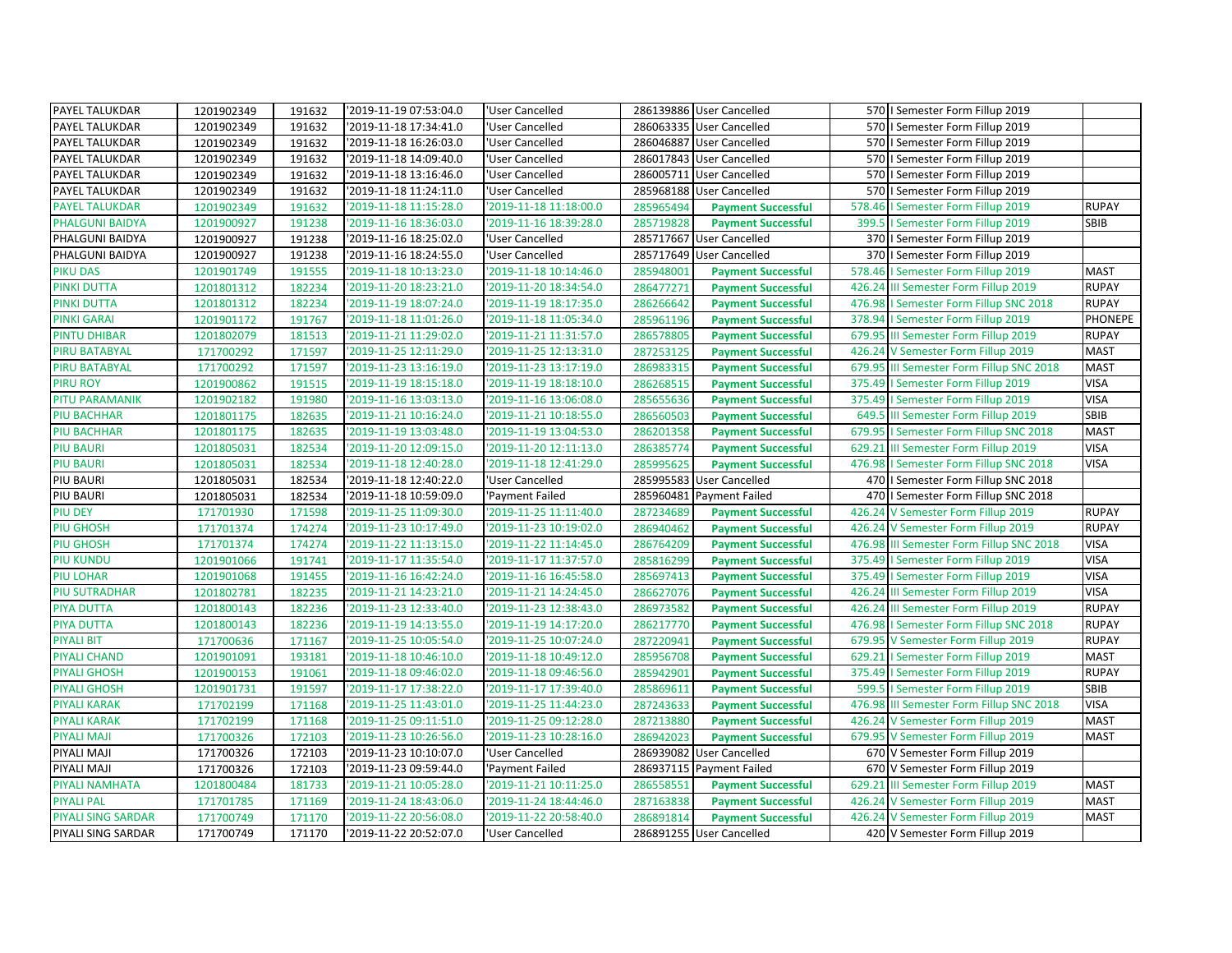| PIYALI SING SARDAR     | 171700749  | 171170 | '2019-11-22 19:37:21.0 | 'Payment Failed        |           | 286879197 Payment Failed  |        | 420 V Semester Form Fillup 2019          |              |
|------------------------|------------|--------|------------------------|------------------------|-----------|---------------------------|--------|------------------------------------------|--------------|
| POOJA CHATTERJEE       | 171700440  | 174275 | 2019-11-25 10:08:10.0  | 2019-11-25 10:09:04.0  | 287221325 | <b>Payment Successful</b> | 426.24 | V Semester Form Fillup 2019              | <b>RUPAY</b> |
| <b>POULAMI GANGULY</b> | 1201900975 | 191321 | '2019-11-16 09:30:28.0 | 2019-11-16 09:32:14.0  | 285604989 | <b>Payment Successful</b> |        | 629.21   Semester Form Fillup 2019       | <b>MAST</b>  |
| <b>POULOMI DUTTA</b>   | 1201800017 | 181033 | '2019-11-21 22:15:44.0 | '2019-11-21 22:16:30.0 | 286714240 | <b>Payment Successful</b> | 426.24 | III Semester Form Fillup 2019            | <b>MAST</b>  |
| <b>POULOMI DUTTA</b>   | 1201800017 | 181033 | '2019-11-18 09:25:43.0 | '2019-11-18 09:28:15.0 | 285940091 | <b>Payment Successful</b> | 476.98 | I Semester Form Fillup SNC 2018          | <b>MAST</b>  |
| <b>POULOMI GARAI</b>   | 1201900584 | 191220 | '2019-11-18 12:06:48.0 | 2019-11-18 12:08:25.0  | 285983200 | <b>Payment Successful</b> |        | 375.49   Semester Form Fillup 2019       | <b>MAST</b>  |
| <b>POUSHALI BISWAS</b> | 1201901576 | 191406 | '2019-11-18 12:12:35.0 | '2019-11-18 12:14:57.0 | 285985316 | <b>Payment Successful</b> |        | 375.49   Semester Form Fillup 2019       | <b>RUPAY</b> |
| <b>PRABAHA PAL</b>     | 171702383  | 171599 | '2019-11-23 11:36:04.0 | '2019-11-23 11:37:53.0 | 286956864 | <b>Payment Successful</b> |        | 426.24 V Semester Form Fillup 2019       | <b>MAST</b>  |
| <b>PRABAL DAS</b>      | 1201900317 | 191121 | '2019-11-16 10:12:42.0 | '2019-11-16 10:13:39.0 | 285611380 | <b>Payment Successful</b> |        | 375.49   Semester Form Fillup 2019       | <b>VISA</b>  |
| <b>PRABHA KUNDU</b>    | 171701466  | 171171 | '2019-11-23 18:34:03.0 | '2019-11-23 18:35:31.0 | 287039990 | <b>Payment Successful</b> | 426.24 | V Semester Form Fillup 2019              | <b>MAST</b>  |
| <b>PRABHATI KHAN</b>   | 1201801871 | 181034 | '2019-11-21 10:33:00.0 | 2019-11-21 10:38:37.0  | 286564000 | <b>Payment Successful</b> |        | 426.24 III Semester Form Fillup 2019     | <b>RUPAY</b> |
| <b>PRABIR RUIDAS</b>   | 1201900453 | 191173 | '2019-11-18 09:01:17.0 | '2019-11-18 09:02:18.0 | 285937236 | <b>Payment Successful</b> |        | 629.21   Semester Form Fillup 2019       | <b>MAST</b>  |
| <b>PRABITRA GHOSH</b>  | 171702727  | 174276 | '2019-11-25 13:39:32.0 | '2019-11-25 13:40:27.0 | 287275896 | <b>Payment Successful</b> |        | 426.24 V Semester Form Fillup 2019       | <b>MAST</b>  |
| <b>PRABITRA GHOSH</b>  | 171702727  | 174276 | '2019-11-21 15:03:48.0 | '2019-11-21 15:05:57.0 | 286634597 | <b>Payment Successful</b> |        | 679.95 III Semester Form Fillup SNC 2018 | <b>RUPAY</b> |
| <b>PRADIP BALA</b>     | 1201901460 | 191535 | '2019-11-16 13:06:24.0 | '2019-11-16 13:10:00.0 | 285656455 | <b>Payment Successful</b> |        | 375.49   Semester Form Fillup 2019       | <b>MAST</b>  |
| <b>PRADIP BAURI</b>    | 1201801900 | 182241 | '2019-11-21 10:54:24.0 | '2019-11-21 10:56:28.0 | 286569000 | <b>Payment Successful</b> |        | 426.24 III Semester Form Fillup 2019     | <b>MAST</b>  |
| <b>PRADIP BAURI</b>    | 1201801900 | 182241 | '2019-11-19 11:55:17.0 | '2019-11-19 11:56:23.0 | 286179885 | <b>Payment Successful</b> |        | 476.98   Semester Form Fillup SNC 2018   | <b>MAST</b>  |
| PRADIP BAURI           | 1201801900 | 182241 | '2019-11-19 11:53:02.0 | 'Payment Failed        |           | 286179297 Payment Failed  |        | 470   Semester Form Fillup SNC 2018      |              |
| PRADIP CHATTERJEE      | 1201900098 | 191038 | '2019-11-18 18:51:22.0 | 2019-11-18 18:53:56.0  | 286081224 | <b>Payment Successful</b> |        | 375.49   Semester Form Fillup 2019       | <b>RUPAY</b> |
| <b>PRADIP GHOSH</b>    | 171703207  | 172104 | '2019-11-23 11:18:55.0 | '2019-11-23 11:20:06.0 | 286953003 | <b>Payment Successful</b> |        | 679.95 V Semester Form Fillup 2019       | <b>RUPAY</b> |
| <b>PRADIP GHOSH</b>    | 171703207  | 172104 | '2019-11-21 12:13:30.0 | '2019-11-21 12:17:43.0 | 286592816 | <b>Payment Successful</b> |        | 730.69 III Semester Form Fillup SNC 2018 | <b>RUPAY</b> |
| <b>PRADIP ROY</b>      | 1201901558 | 191538 | '2019-11-19 09:46:02.0 | '2019-11-19 09:47:12.0 | 286151340 | <b>Payment Successful</b> | 375.49 | I Semester Form Fillup 2019              | <b>MAST</b>  |
| PRADIP ROY             | 1201901558 | 191538 | '2019-11-19 09:43:55.0 | 'Payment Failed        |           | 286151019 Payment Failed  |        | 370   Semester Form Fillup 2019          |              |
| PRADIP ROY             | 1201901558 | 191538 | '2019-11-19 09:41:05.0 | 'Payment Failed        |           | 286150602 Payment Failed  |        | 370   Semester Form Fillup 2019          |              |
| <b>PRAKASH MONDAL</b>  | 1201802221 | 182244 | '2019-11-21 12:00:45.0 | '2019-11-21 12:01:33.0 | 286587906 | <b>Payment Successful</b> | 426.24 | III Semester Form Fillup 2019            | <b>MAST</b>  |
| <b>PRAKASH MONDAL</b>  | 1201802221 | 182244 | '2019-11-18 13:43:28.0 | '2019-11-18 13:44:40.0 | 286012015 | <b>Payment Successful</b> | 476.98 | I Semester Form Fillup SNC 2018          | <b>VISA</b>  |
| PRAKASH MONDAL         | 1201802221 | 182244 | '2019-11-18 13:43:21.0 | 'User Cancelled        |           | 286011984 User Cancelled  |        | 470   Semester Form Fillup SNC 2018      |              |
| PRAKASH MONDAL         | 1201802221 | 182244 | '2019-11-18 13:30:21.0 | 'Payment Failed        |           | 286008949 Payment Failed  |        | 470   Semester Form Fillup SNC 2018      |              |
| PRAKRITA DUTTA         | 1201801341 | 182245 | '2019-11-20 11:48:06.0 | '2019-11-20 11:49:03.0 | 286378450 | <b>Payment Successful</b> | 629.21 | III Semester Form Fillup 2019            | <b>MAST</b>  |
| <b>PRALAY PAUL</b>     | 1201801514 | 184026 | '2019-11-20 19:41:38.0 | 2019-11-20 19:42:41.0  | 286494589 | <b>Payment Successful</b> | 679.95 | III Semester Form Fillup 2019            | <b>RUPAY</b> |
| PRALAY PAUL            | 1201801514 | 184026 | '2019-11-20 19:40:29.0 | 'User Cancelled        |           | 286494369 User Cancelled  |        | 670 III Semester Form Fillup 2019        |              |
| <b>PRALAY PAUL</b>     | 1201801514 | 184026 | '2019-11-19 12:39:37.0 | 2019-11-19 12:41:05.0  | 286194066 | <b>Payment Successful</b> |        | 730.69   Semester Form Fillup SNC 2018   | <b>MAST</b>  |
| PRALAY PAUL            | 1201801514 | 184026 | '2019-11-19 11:37:08.0 | 'Payment Failed        |           | 286174964 Payment Failed  |        | 730.69   Semester Form Fillup SNC 2018   |              |
| PRALAY PAUL            | 1201801514 | 184026 | '2019-11-19 10:09:18.0 | 'Payment Failed        |           | 286155237 Payment Failed  |        | 720   Semester Form Fillup SNC 2018      |              |
| PRALAY PAUL            | 1201801514 | 184026 | '2019-11-19 10:00:01.0 | 'Payment Failed        |           | 286153534 Payment Failed  |        | 720   Semester Form Fillup SNC 2018      |              |
| PRALAY PAUL            | 1201801514 | 184026 | '2019-11-19 09:57:44.0 | 'User Cancelled        |           | 286153115 User Cancelled  |        | 720   Semester Form Fillup SNC 2018      |              |
| PRALAY PAUL            | 1201801514 | 184026 | '2019-11-19 09:45:55.0 | 'User Cancelled        |           | 286151314 User Cancelled  | 720    | I Semester Form Fillup SNC 2018          |              |
| PRAMILA SARKAR         | 1201900602 | 191652 | '2019-11-19 12:03:02.0 | 2019-11-19 12:04:02.0  | 286182402 | <b>Payment Successful</b> | 375.49 | I Semester Form Fillup 2019              | <b>VISA</b>  |
| PRAMITA MAHAJAN        | 1201805028 | 182536 | '2019-11-21 11:42:44.0 | 2019-11-21 11:43:34.0  | 286582691 | <b>Payment Successful</b> | 426.24 | III Semester Form Fillup 2019            | <b>MAST</b>  |
| <b>PRANAB HALDAR</b>   | 1201800631 | 182246 | '2019-11-21 13:22:21.0 | '2019-11-21 13:25:23.0 | 286613394 | <b>Payment Successful</b> |        | 426.24 III Semester Form Fillup 2019     | <b>RUPAY</b> |
| <b>PRANAMITA PAL</b>   | 1201801503 | 182247 | '2019-11-21 13:17:00.0 | '2019-11-21 13:18:11.0 | 286612037 | <b>Payment Successful</b> | 426.24 | III Semester Form Fillup 2019            | <b>VISA</b>  |
| <b>PRAPTI KONAR</b>    | 1201800381 | 182249 | '2019-11-21 08:30:24.0 | 2019-11-21 08:31:21.0  | 286546572 | <b>Payment Successful</b> | 426.24 | III Semester Form Fillup 2019            | <b>VISA</b>  |
| <b>PRAPTI KONAR</b>    | 1201800381 | 182249 | '2019-11-19 11:29:23.0 | 2019-11-19 11:30:54.0  | 286172878 | <b>Payment Successful</b> |        | 476.98   Semester Form Fillup SNC 2018   | <b>VISA</b>  |
| PRASAD RANJAN PRAMA    | 1201802054 | 181736 | 2019-11-21 13:46:49.0  | 'User Cancelled        |           | 286619086 User Cancelled  |        | 620 III Semester Form Fillup 2019        |              |
| PRASAD RANJAN PRAMA    | 1201802054 | 181736 | '2019-11-21 11:37:01.0 | 'User Cancelled        |           | 286581167 User Cancelled  | 620    | III Semester Form Fillup 2019            |              |
| PRASAD RANJAN PRAMA    | 1201802054 | 181736 | '2019-11-20 19:50:32.0 | 'User Cancelled        |           | 286496324 User Cancelled  |        | 620 III Semester Form Fillup 2019        |              |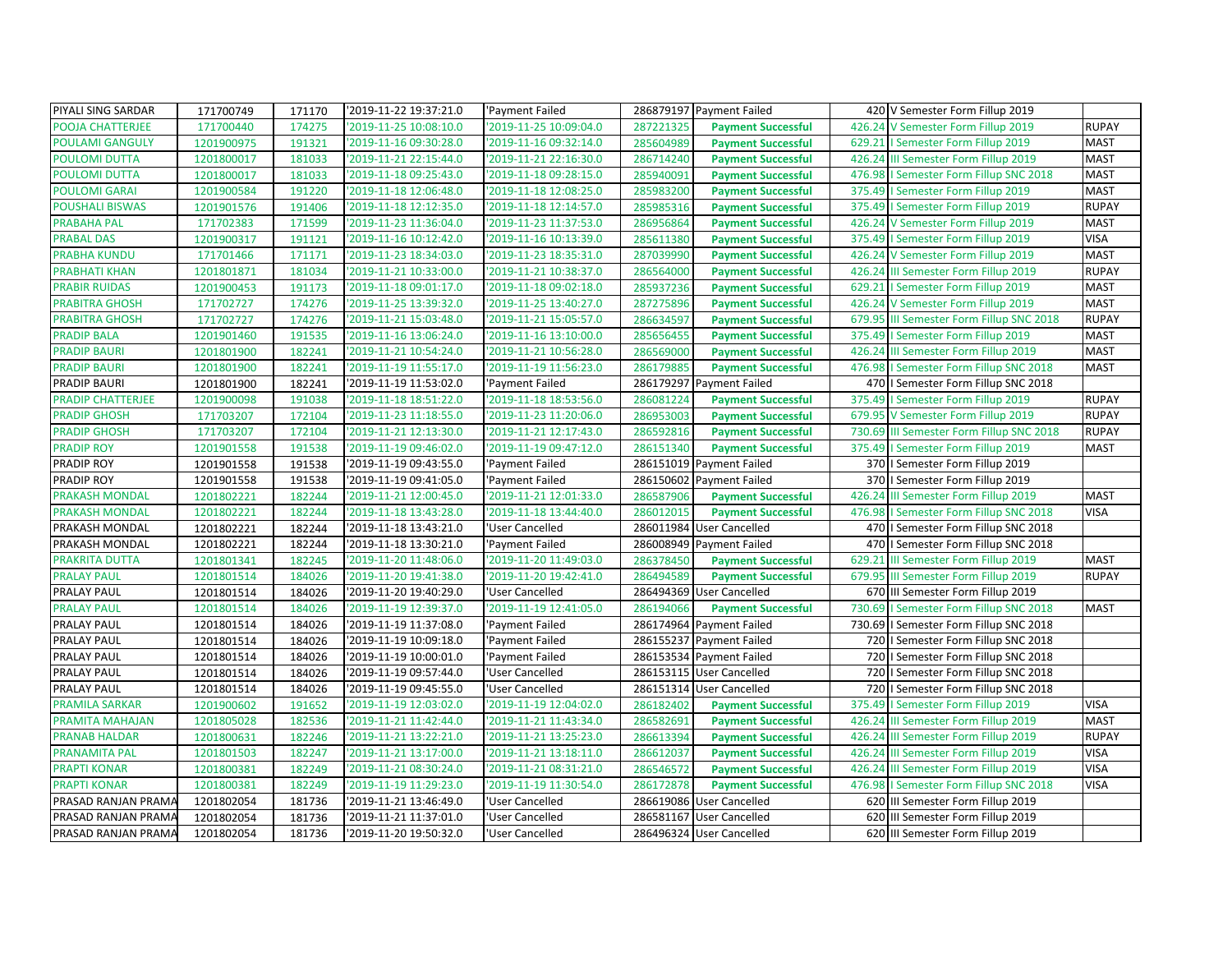| PRASAD RANJAN PRAMA<br>629.21 III Semester Form Fillup 2019<br>1201802054<br>'2019-11-20 19:44:55.0<br>'2019-11-20 19:56:53.0<br>286495243<br>181736<br><b>Payment Successful</b>     |             | <b>RUPAY</b> |
|---------------------------------------------------------------------------------------------------------------------------------------------------------------------------------------|-------------|--------------|
| PRASAD RANJAN PRAMA<br>2019-11-20 18:26:16.0<br>286477899 Payment Failed<br>620 III Semester Form Fillup 2019<br>1201802054<br>181736<br>'Payment Failed                              |             |              |
| 426.24 III Semester Form Fillup 2019<br><b>PRASANTA BAGDI</b><br>1201802005<br>182250<br>'2019-11-21 11:37:50.0<br>'2019-11-21 11:38:38.0<br>286581367<br><b>Payment Successful</b>   | <b>VISA</b> |              |
| <b>PRASANTA BAGDI</b><br>'2019-11-19 10:46:09.0<br>'2019-11-19 10:47:06.0<br>182250<br>286162918<br>476.98   Semester Form Fillup SNC 2018<br>1201802005<br><b>Payment Successful</b> | <b>VISA</b> |              |
| PRASANTA BAGDI<br>182250<br>'2019-11-19 10:41:09.0<br>1201802005<br>'Payment Failed<br>286161820 Payment Failed<br>470   Semester Form Fillup SNC 2018                                |             |              |
| PRASANTA LOHAR<br>2019-11-20 09:47:31.0<br>'2019-11-20 09:51:49.0<br>679.95 III Semester Form Fillup 2019<br>1201800960<br>184828<br>286349157<br><b>Payment Successful</b>           |             | <b>RUPAY</b> |
| <b>PRATAP DEY</b><br>191606<br>'2019-11-17 19:20:12.0<br>'2019-11-17 19:22:04.0<br>285886075<br><b>Payment Successful</b><br>1201901860<br>578.46   Semester Form Fillup 2019         | <b>VISA</b> |              |
| 2019-11-17 18:26:26.0<br>'2019-11-17 18:27:15.0<br>375.49   Semester Form Fillup 2019<br>PRATIK BADYAKAR<br>1201902235<br>191996<br>285877035<br><b>Payment Successful</b>            | <b>VISA</b> |              |
| PRATIK BADYAKAR<br>1201902235<br>191996<br>'2019-11-17 18:26:26.0<br>285877032 User Cancelled<br>370   Semester Form Fillup 2019<br>'User Cancelled                                   |             |              |
| <b>PRATIK MAJHI</b><br>'2019-11-18 10:19:16.0<br>'2019-11-18 10:21:23.0<br>375.49   Semester Form Fillup 2019<br>1201901082<br>191523<br>285949677<br><b>Payment Successful</b>       |             | <b>RUPAY</b> |
| PRATIKSHA MONDAL<br>1201900820<br>191332<br>'2019-11-18 18:11:53.0<br>'2019-11-18 18:12:57.0<br>286072154<br><b>Payment Successful</b><br>375.49   Semester Form Fillup 2019          | <b>MAST</b> |              |
| PRATIM KARMAKAR<br>'2019-11-20 10:51:10.0<br>'2019-11-20 10:53:13.0<br>679.95 III Semester Form Fillup 2019<br>1201801220<br>184829<br>286361849<br><b>Payment Successful</b>         | <b>VISA</b> |              |
| 174280<br><b>PRATIMA BAURI</b><br>171701750<br>'2019-11-24 12:14:18.0<br>'2019-11-24 12:15:25.0<br>287115958<br><b>Payment Successful</b><br>426.24 V Semester Form Fillup 2019       | <b>MAST</b> |              |
| <b>PRATIMA BAURI</b><br>'2019-11-21 13:19:35.0<br>'2019-11-21 13:20:47.0<br>476.98 III Semester Form Fillup SNC 2018<br>174280<br>286612710<br>171701750<br><b>Payment Successful</b> | <b>VISA</b> |              |
| PRATIMA BAURI<br>171701750<br>174280<br>'2019-11-21 13:19:32.0<br>'User Cancelled<br>286612703 User Cancelled<br>470 III Semester Form Fillup SNC 2018                                |             |              |
| PRATIMA KAPURI<br>'2019-11-21 11:45:44.0<br>'2019-11-21 11:46:32.0<br>426.24 III Semester Form Fillup 2019<br>1201802007<br>182255<br>286583472<br><b>Payment Successful</b>          | <b>VISA</b> |              |
| '2019-11-21 10:22:00.0<br>286561637<br>PRATIMA LOHAR<br>1201800222<br>181143<br>'2019-11-21 10:25:00.0<br><b>Payment Successful</b><br>426.24 III Semester Form Fillup 2019           |             | <b>RUPAY</b> |
| PRATIMA LOHAR<br>181143<br>'2019-11-20 12:51:39.0<br>'User Cancelled<br>286398789 User Cancelled<br>620 III Semester Form Fillup 2019<br>1201800222                                   |             |              |
| PRATIMA MALLA<br>171702584<br>171173<br>'2019-11-24 09:44:49.0<br>'2019-11-24 09:47:16.0<br>287095167<br><b>Payment Successful</b><br>426.24 V Semester Form Fillup 2019              | <b>MAST</b> |              |
| '2019-11-18 11:42:53.0<br>'2019-11-18 11:45:53.0<br>629.21   Semester Form Fillup 2019<br>PRATIVA KUNDU<br>1201901232<br>193071<br>285973739<br><b>Payment Successful</b>             | <b>VISA</b> |              |
| PRATIVA KUNDU<br>'2019-11-18 11:42:51.0<br>'User Cancelled<br>285973734 User Cancelled<br>620   Semester Form Fillup 2019<br>1201901232<br>193071                                     |             |              |
| PRATYUSHA CHOWDHUI<br>171700220<br>171174<br>'2019-11-24 17:54:59.0<br>'2019-11-24 17:55:52.0<br>287157390<br><b>Payment Successful</b><br>426.24 V Semester Form Fillup 2019         | <b>VISA</b> |              |
| <b>PRAVA GHOSH</b><br>'2019-11-20 12:14:40.0<br>'2019-11-20 12:15:49.0<br>629.21 III Semester Form Fillup 2019<br>1201801093<br>181644<br>286387366<br><b>Payment Successful</b>      | <b>VISA</b> |              |
| 286387358 User Cancelled<br>620 III Semester Form Fillup 2019<br>PRAVA GHOSH<br>1201801093<br>181644<br>'2019-11-20 12:14:38.0<br>'User Cancelled                                     |             |              |
| <b>PRAVA SAHA</b><br>'2019-11-21 13:29:06.0<br>'2019-11-21 13:31:17.0<br>426.24 III Semester Form Fillup 2019<br>1201800009<br>181645<br>286615018<br><b>Payment Successful</b>       | <b>VISA</b> |              |
| <b>PRAVATI DAS</b><br>'2019-11-18 12:33:29.0<br>'2019-11-18 12:34:39.0<br>375.49   Semester Form Fillup 2019<br>1201901717<br>191398<br>285992243<br><b>Payment Successful</b>        | <b>MAST</b> |              |
| PREETI KARMAKAR<br>'2019-11-23 10:16:46.0<br>'2019-11-23 10:17:51.0<br>426.24 V Semester Form Fillup 2019<br>171700020<br>174282<br>286940255<br><b>Payment Successful</b>            | <b>MAST</b> |              |
| PREETI KARMAKAR<br>171700020<br>174282<br>'2019-11-21 12:25:37.0<br>'2019-11-21 12:27:42.0<br>286597313<br>476.98 III Semester Form Fillup SNC 2018<br><b>Payment Successful</b>      | <b>MAST</b> |              |
| <b>PRIABRATA SUR</b><br>'2019-11-23 17:06:58.0<br>'2019-11-23 17:08:22.0<br>426.24 V Semester Form Fillup 2019<br>171702558<br>171175<br>287023989<br><b>Payment Successful</b>       |             | <b>RUPAY</b> |
| <b>PRIABRATA SUR</b><br>171702558<br>171175<br>'2019-11-21 17:51:44.0<br>'2019-11-21 17:53:43.0<br>286668051<br><b>Payment Successful</b><br>476.98 III Semester Form Fillup SNC 2018 |             | <b>RUPAY</b> |
| <b>PRITAM DEY</b><br>'2019-11-20 11:40:12.0<br>'2019-11-20 11:41:32.0<br>182637<br>286375808<br>832.18 III Semester Form Fillup 2019<br>1201801345<br><b>Payment Successful</b>       |             | <b>MAST</b>  |
| 193182<br>629.21   Semester Form Fillup 2019<br><b>PRITAM MONDAL</b><br>1201901870<br>2019-11-17 18:18:40.0<br>'2019-11-17 18:20:04.0<br>285875894<br><b>Payment Successful</b>       |             | <b>RUPAY</b> |
| 285872484 Payment Failed<br>PRITAM MONDAL<br>2019-11-17 17:58:34.0<br>1201901870<br>193182<br>'Payment Failed<br>620   Semester Form Fillup 2019                                      |             |              |
| 193182<br>'2019-11-16 20:41:55.0<br>PRITAM MONDAL<br>1201901870<br>'User Cancelled<br>285752619 User Cancelled<br>620   Semester Form Fillup 2019                                     |             |              |
| PRITHA GAYEN<br>2019-11-16 11:50:05.0<br>'2019-11-16 11:51:14.0<br>375.49   Semester Form Fillup 2019<br>1201905046<br>192109<br>285634023<br><b>Payment Successful</b>               | <b>MAST</b> |              |
| PRITI KARMAKAR.<br>12018005870<br>171742<br>'2019-11-22 19:42:52.0<br>'2019-11-22 19:44:05.0<br>286880202<br><b>Payment Successful</b><br>426.24 V Semester Form Fillup 2019          | <b>VISA</b> |              |
| PRITI CHATTOPADHYAY<br>171178<br>'2019-11-22 19:44:55.0<br>'2019-11-22 19:45:49.0<br>426.24 V Semester Form Fillup 2019<br>171700548<br>286880531<br><b>Payment Successful</b>        | <b>VISA</b> |              |
| <b>PRITI DAS</b><br>171702149<br>171601<br>'2019-11-25 12:56:17.0<br>'2019-11-25 12:57:06.0<br>287265841<br><b>Payment Successful</b><br>629.21 V Semester Form Fillup 2019           | <b>VISA</b> |              |
| <b>PRITI DAS</b><br>'2019-11-21 13:05:12.0<br>'2019-11-21 13:06:08.0<br>679.95 III Semester Form Fillup SNC 2018<br>171702149<br>171601<br>286608922<br><b>Payment Successful</b>     | <b>VISA</b> |              |
| PRITI DAS<br>171702149<br>171601<br>'2019-11-21 13:05:06.0<br>'User Cancelled<br>286608904 User Cancelled<br>670 III Semester Form Fillup SNC 2018                                    |             |              |
| PRITI DAS<br>'2019-11-21 12:38:57.0<br>'User Cancelled<br>286601605 User Cancelled<br>670 III Semester Form Fillup SNC 2018<br>171702149<br>171601                                    |             |              |
| 181035<br><b>PRITI DAS</b><br>1201800251<br>'2019-11-20 11:00:33.0<br>'2019-11-20 11:01:20.0<br>286364330<br><b>Payment Successful</b><br>629.21 III Semester Form Fillup 2019        | <b>VISA</b> |              |
| PRITI DAS<br>'2019-11-20 11:00:31.0<br>286364326 User Cancelled<br>1201800251<br>181035<br>'User Cancelled<br>620 III Semester Form Fillup 2019                                       |             |              |
| 286743797<br>PRITI GHOSH<br>1201801382<br>181646<br>'2019-11-22 09:33:04.0<br>'2019-11-22 09:35:33.0<br><b>Payment Successful</b><br>426.24 III Semester Form Fillup 2019             |             | <b>RUPAY</b> |
| PRITI GHOSH<br>'2019-11-22 09:32:48.0<br>'User Cancelled<br>286743664 User Cancelled<br>420 III Semester Form Fillup 2019<br>1201801382<br>181646                                     |             |              |
| PRITI GHOSH<br>1201801382<br>181646<br>'2019-11-22 09:28:07.0<br>'Payment Failed<br>286743271 Payment Failed<br>420 III Semester Form Fillup 2019                                     |             |              |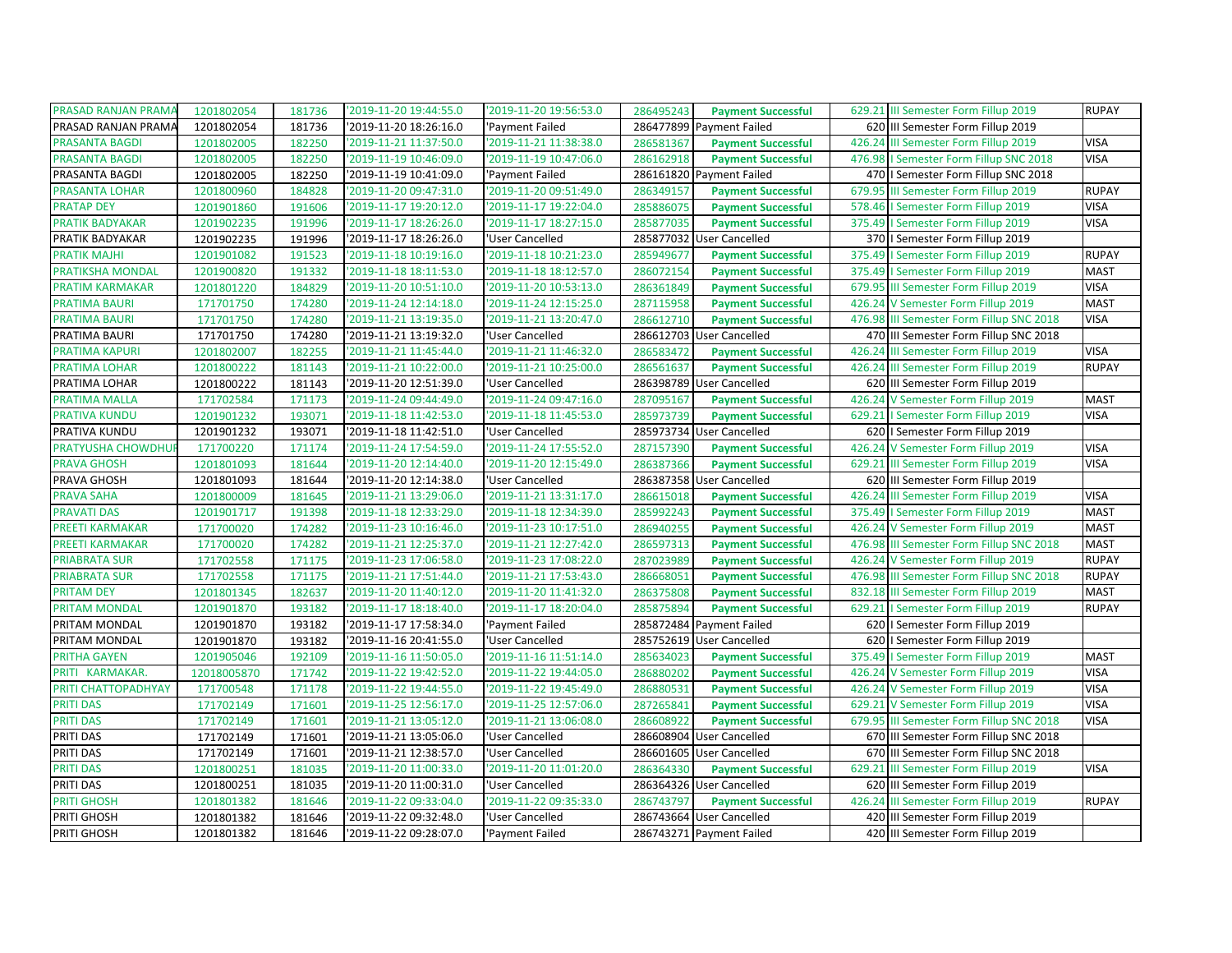| PRITI GORAI           | 1201800778 | 181738 | '2019-11-21 11:00:05.0 | '2019-11-21 11:02:37.0 | 286570459 | <b>Payment Successful</b> | 629.21 III Semester Form Fillup 2019     | <b>MAST</b>  |
|-----------------------|------------|--------|------------------------|------------------------|-----------|---------------------------|------------------------------------------|--------------|
| <b>PRITI MANIK</b>    | 1201800855 | 182257 | '2019-11-20 13:13:37.0 | '2019-11-20 13:15:31.0 | 286404904 | <b>Payment Successful</b> | 629.21 III Semester Form Fillup 2019     | <b>VISA</b>  |
| PRITI PAL             | 1201802754 | 181144 | 2019-11-21 10:27:08.0  | '2019-11-21 10:29:43.0 | 286562753 | <b>Payment Successful</b> | 426.24 III Semester Form Fillup 2019     | <b>RUPAY</b> |
| <b>PRITI RAKSHIT</b>  | 1201800191 | 181514 | '2019-11-21 12:48:12.0 | '2019-11-21 12:49:35.0 | 286604189 | <b>Payment Successful</b> | 679.95 III Semester Form Fillup 2019     | <b>VISA</b>  |
| PRITIDEEPA CHAKRABOR  | 1201900953 | 191338 | '2019-11-18 13:45:46.0 | '2019-11-18 13:46:26.0 | 286012442 | <b>Payment Successful</b> | 375.49   Semester Form Fillup 2019       | <b>MAST</b>  |
| PRITILATA MONDAL      | 1201900059 | 191021 | '2019-11-17 09:31:22.0 | '2019-11-17 09:33:26.0 | 285798933 | <b>Payment Successful</b> | 375.49   Semester Form Fillup 2019       | <b>VISA</b>  |
| PRITY MAHADANI        | 1201900883 | 193114 | '2019-11-17 20:51:11.0 | '2019-11-17 20:53:05.0 | 285899233 | <b>Payment Successful</b> | 629.21   Semester Form Fillup 2019       | <b>VISA</b>  |
| <b>PRITY SINGHA</b>   | 1201960032 | 192136 | '2019-11-17 17:04:30.0 | '2019-11-17 17:06:44.0 | 285864822 | <b>Payment Successful</b> | 375.49   Semester Form Fillup 2019       | <b>RUPAY</b> |
| PRIYA PAL             | 1201900253 | 191089 | '2019-11-18 09:47:46.0 | '2019-11-18 09:48:24.0 | 285943158 | <b>Payment Successful</b> | 375.49   Semester Form Fillup 2019       | <b>RUPAY</b> |
| <b>PRIYA ANKURE</b>   | 1201901464 | 191828 | '2019-11-18 09:39:39.0 | '2019-11-18 09:40:45.0 | 285941966 | <b>Payment Successful</b> | 375.49   Semester Form Fillup 2019       | <b>VISA</b>  |
| <b>PRIYA BANERJEE</b> | 171701173  | 171181 | '2019-11-23 11:36:21.0 | '2019-11-23 11:39:37.0 | 286956938 | <b>Payment Successful</b> | 426.24 V Semester Form Fillup 2019       | <b>VISA</b>  |
| PRIYA BHANDARI        | 1201900169 | 191065 | '2019-11-17 11:02:50.0 | '2019-11-17 11:03:59.0 | 285811395 | <b>Payment Successful</b> | 375.49   Semester Form Fillup 2019       | <b>MAST</b>  |
| PRIYA BHATTACHARYYA   | 1201900463 | 191179 | '2019-11-16 17:32:14.0 | '2019-11-16 17:33:30.0 | 285707201 | <b>Payment Successful</b> | 375.49   Semester Form Fillup 2019       | <b>MAST</b>  |
| PRIYA CHATTERJEE      | 1201901660 | 191861 | 2019-11-17 16:53:48.0  | '2019-11-17 16:56:28.0 | 285863197 | <b>Payment Successful</b> | 375.49   Semester Form Fillup 2019       | <b>VISA</b>  |
| PRIYA CHATTERJEE      | 1201901660 | 191861 | 2019-11-17 16:45:46.0  | 'Payment Failed        |           | 285862053 Payment Failed  | 370   Semester Form Fillup 2019          |              |
| PRIYA CHATTERJEE      | 1201901660 | 191861 | '2019-11-17 16:37:28.0 | 'User Cancelled        |           | 285860863 User Cancelled  | 370   Semester Form Fillup 2019          |              |
| <b>PRIYA DAS</b>      | 1201801056 | 181036 | '2019-11-21 10:54:39.0 | '2019-11-21 11:01:51.0 | 286569064 | <b>Payment Successful</b> | 426.24 III Semester Form Fillup 2019     | <b>MAST</b>  |
| PRIYA GARAI           | 1201902181 | 191979 | '2019-11-18 21:03:15.0 | '2019-11-18 21:07:41.0 | 286107438 | <b>Payment Successful</b> | 375.49   Semester Form Fillup 2019       | <b>VISA</b>  |
| <b>PRIYA GHOSH</b>    | 171700375  | 171183 | '2019-11-25 10:17:42.0 | '2019-11-25 10:19:04.0 | 287223038 | <b>Payment Successful</b> | 426.24 V Semester Form Fillup 2019       | <b>VISA</b>  |
| <b>PRIYA GHOSH</b>    | 1201800676 | 182258 | '2019-11-20 16:41:40.0 | '2019-11-20 16:43:23.0 | 286453612 | <b>Payment Successful</b> | 426.24 III Semester Form Fillup 2019     | <b>MAST</b>  |
| <b>PRIYA GHOSH</b>    | 1201900907 | 191709 | '2019-11-19 10:25:25.0 | '2019-11-19 10:26:42.0 | 286158385 | <b>Payment Successful</b> | 375.49   Semester Form Fillup 2019       | <b>RUPAY</b> |
| <b>PRIYA GHOSH</b>    | 1201901154 | 193022 | '2019-11-18 10:10:13.0 | '2019-11-18 10:11:53.0 | 285947264 | <b>Payment Successful</b> | 629.21   Semester Form Fillup 2019       | <b>MAST</b>  |
| PRIYA KUNDU           | 1201900493 | 191190 | '2019-11-17 17:22:41.0 | '2019-11-17 17:24:25.0 | 285867412 | <b>Payment Successful</b> | 375.49   Semester Form Fillup 2019       | <b>MAST</b>  |
| PRIYA LOHAR           | 171700184  | 171185 | 2019-11-23 18:24:28.0  | '2019-11-23 18:25:28.0 | 287038210 | <b>Payment Successful</b> | 426.24 V Semester Form Fillup 2019       | <b>MAST</b>  |
| PRIYA MALLICK         | 1201960026 | 193233 | '2019-11-18 17:10:36.0 | '2019-11-18 17:13:03.0 | 286057290 | <b>Payment Successful</b> | 630.79   Semester Form Fillup 2019       | CC           |
| PRIYA MONDAL          | 1201900459 | 191177 | '2019-11-18 11:04:23.0 | '2019-11-18 11:05:16.0 | 285962161 | <b>Payment Successful</b> | 375.49   Semester Form Fillup 2019       | <b>MAST</b>  |
| <b>PRIYA MONDAL</b>   | 1201901777 | 191878 | '2019-11-17 17:12:31.0 | '2019-11-17 17:14:02.0 | 285865919 | <b>Payment Successful</b> | 375.49   Semester Form Fillup 2019       | <b>VISA</b>  |
| PRIYA MONDAL          | 1201900221 | 191077 | '2019-11-17 09:45:20.0 | '2019-11-17 09:47:10.0 | 285800582 | <b>Payment Successful</b> | 375.49   Semester Form Fillup 2019       | <b>VISA</b>  |
| <b>PRIYA RUIDAS</b>   | 1721700054 | 174285 | '2019-11-23 13:44:06.0 | '2019-11-23 13:45:25.0 | 286989290 | <b>Payment Successful</b> | 426.24 V Semester Form Fillup 2019       | <b>VISA</b>  |
| <b>PRIYA RUIDAS</b>   | 1721700054 | 174285 | '2019-11-21 10:25:36.0 | '2019-11-21 10:27:00.0 | 286562390 | <b>Payment Successful</b> | 476.98 III Semester Form Fillup SNC 2018 | <b>MAST</b>  |
| PRIYA SARKAR          | 1201802003 | 182261 | '2019-11-21 12:22:02.0 | '2019-11-21 12:23:15.0 | 286595716 | <b>Payment Successful</b> | 426.24 III Semester Form Fillup 2019     | <b>MAST</b>  |
| PRIYA SARKAR          | 1201900729 | 191490 | '2019-11-19 12:36:16.0 | '2019-11-19 12:37:26.0 | 286193057 | <b>Payment Successful</b> | 375.49   Semester Form Fillup 2019       | <b>VISA</b>  |
| <b>PRIYA SARKAR</b>   | 1201802003 | 182261 | '2019-11-18 13:45:56.0 | '2019-11-18 13:46:56.0 | 286012477 | <b>Payment Successful</b> | 476.98   Semester Form Fillup SNC 2018   | <b>VISA</b>  |
| PRIYANKA SEN          | 1201900299 | 191112 | '2019-11-16 11:15:03.0 | '2019-11-16 11:17:03.0 | 285624822 | <b>Payment Successful</b> | 375.49   Semester Form Fillup 2019       | <b>VISA</b>  |
| PRIYANKA BAGDI        | 1201801571 | 182638 | '2019-11-21 11:31:39.0 | '2019-11-21 11:32:26.0 | 286579582 | <b>Payment Successful</b> | 629.21 III Semester Form Fillup 2019     | <b>MAST</b>  |
| PRIYANKA BAGDI        | 1201800399 | 181516 | '2019-11-20 20:16:09.0 | '2019-11-20 20:18:59.0 | 286501150 | <b>Payment Successful</b> | 699.5 III Semester Form Fillup 2019      | SBIB         |
| PRIYANKA BAGDI        | 1201801571 | 182638 | '2019-11-19 13:44:31.0 | '2019-11-19 13:46:13.0 | 286211504 | <b>Payment Successful</b> | 679.95   Semester Form Fillup SNC 2018   | <b>MAST</b>  |
| PRIYANKA BAGDI        | 1201801571 | 182638 | '2019-11-19 12:42:22.0 | 'Payment Failed        |           | 286195284 Payment Failed  | 670   Semester Form Fillup SNC 2018      |              |
| PRIYANKA BARU         | 171701380  | 171186 | '2019-11-24 12:13:59.0 | '2019-11-24 12:14:58.0 | 287115904 | <b>Payment Successful</b> | 426.24 V Semester Form Fillup 2019       | <b>MAST</b>  |
| PRIYANKA BARULI       | 1201901122 | 191244 | '2019-11-16 09:51:19.0 | '2019-11-16 09:53:24.0 | 285607882 | <b>Payment Successful</b> | 375.49   Semester Form Fillup 2019       | <b>VISA</b>  |
| PRIYANKA DAS          | 1201800431 | 182263 | '2019-11-20 11:48:06.0 | '2019-11-20 11:48:59.0 | 286378452 | <b>Payment Successful</b> | 629.21 III Semester Form Fillup 2019     | <b>VISA</b>  |
| PRIYANKA DEY          | 171700152  | 171188 | '2019-11-23 12:34:37.0 | '2019-11-23 12:35:18.0 | 286973773 | <b>Payment Successful</b> | 426.24 V Semester Form Fillup 2019       | <b>MAST</b>  |
| PRIYANKA GHOSH        | 1201902223 | 191994 | '2019-11-26 11:40:28.0 | '2019-11-26 11:41:15.0 | 287424914 | <b>Payment Successful</b> | 375.49   Semester Form Fillup 2019       | <b>MAST</b>  |
| PRIYANKA GHOSH        | 1201800057 | 181336 | '2019-11-20 12:00:56.0 | '2019-11-20 12:03:58.0 | 286382662 | <b>Payment Successful</b> | 629.21 III Semester Form Fillup 2019     | <b>VISA</b>  |
| PRIYANKA GHOSH        | 1201800057 | 181336 | 2019-11-18 22:01:49.0  | 'User Cancelled        |           | 286116458 User Cancelled  | 470   Semester Form Fillup SNC 2018      |              |
| PRIYANKA GHOSH        | 1201800057 | 181336 | '2019-11-18 17:59:57.0 | '2019-11-18 18:01:14.0 | 286069151 | <b>Payment Successful</b> | 476.98   Semester Form Fillup SNC 2018   | <b>VISA</b>  |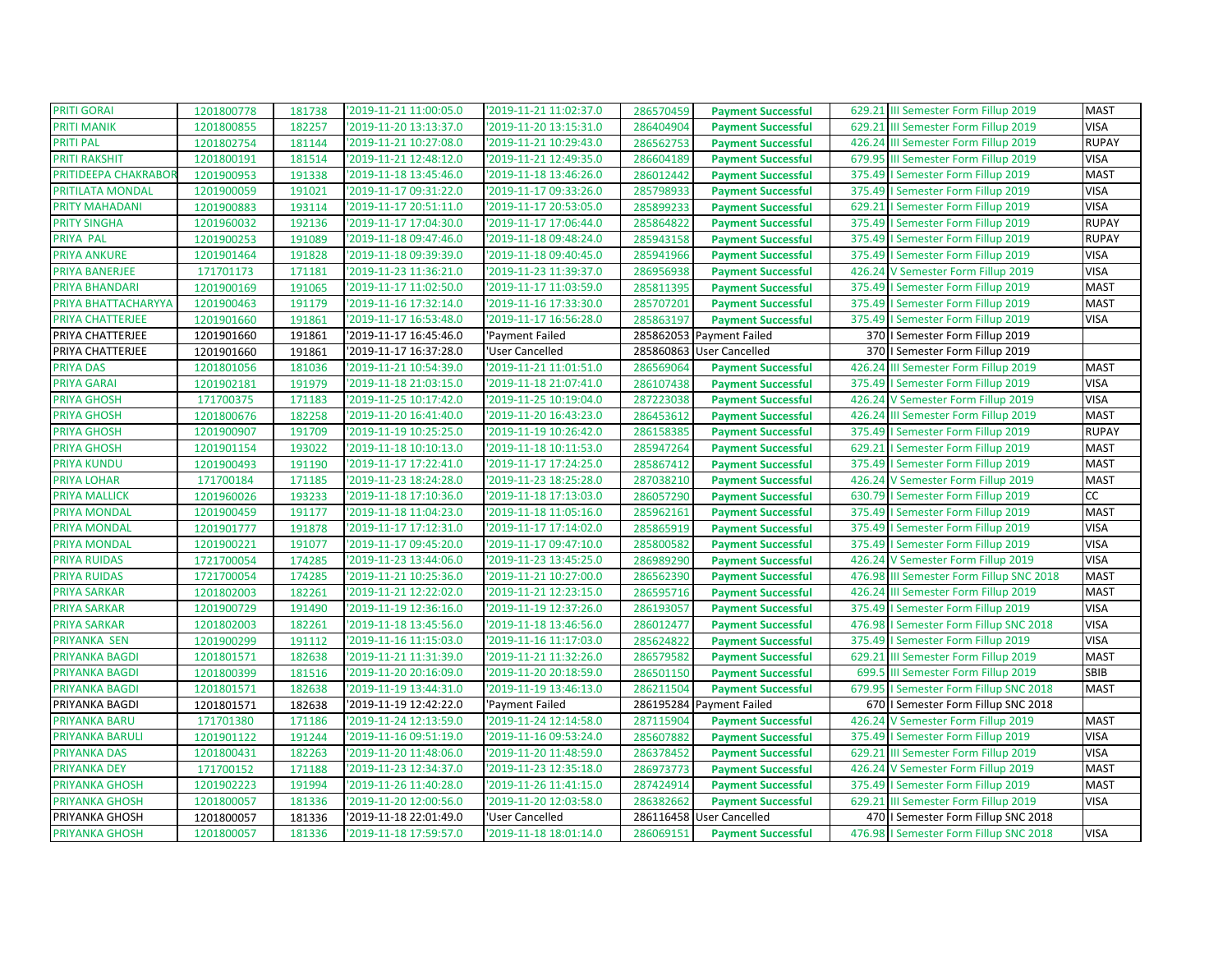| PRIYANKA GHOSHAL       | 1201800689  | 184606 | '2019-11-20 12:12:15.0 | '2019-11-20 12:14:13.0 | 286386693 | <b>Payment Successful</b> | 679.95 III Semester Form Fillup 2019        | <b>VISA</b>  |
|------------------------|-------------|--------|------------------------|------------------------|-----------|---------------------------|---------------------------------------------|--------------|
| PRIYANKA GHOSHAL       | 1201800689  | 184606 | '2019-11-20 12:11:39.0 | 'User Cancelled        | 286386495 | User Cancelled            | 670 III Semester Form Fillup 2019           |              |
| PRIYANKA HENS          | 1201900589  | 191223 | '2019-11-16 11:55:20.0 | '2019-11-16 11:56:08.0 | 285635454 | <b>Payment Successful</b> | 375.49   Semester Form Fillup 2019          | <b>MAST</b>  |
| PRIYANKA KABIRAJ       | 171700249   | 171189 | '2019-11-24 21:06:14.0 | '2019-11-24 21:07:36.0 | 287182764 | <b>Payment Successful</b> | 426.24 V Semester Form Fillup 2019          | <b>MAST</b>  |
| PRIYANKA KAIBARTYA     | 171702317   | 171190 | '2019-11-24 12:01:41.0 | '2019-11-24 12:02:49.0 | 287112298 | <b>Payment Successful</b> | 426.24 V Semester Form Fillup 2019          | <b>VISA</b>  |
| PRIYANKA KAIBARTYA     | 171702317   | 171190 | '2019-11-21 11:05:28.0 | '2019-11-21 11:05:59.0 | 286572172 | <b>Payment Successful</b> | 476.98 III Semester Form Fillup SNC 2018    | <b>VISA</b>  |
| PRIYANKA KAIBARTYA     | 171702317   | 171190 | '2019-11-21 11:05:12.0 | 'User Cancelled        |           | 286572113 User Cancelled  | 470 III Semester Form Fillup SNC 2018       |              |
| PRIYANKA KANDAR        | 1201900849  | 191698 | '2019-11-16 17:33:46.0 | '2019-11-16 17:37:11.0 | 285707449 | <b>Payment Successful</b> | 375.49   Semester Form Fillup 2019          | <b>VISA</b>  |
| PRIYANKA KAPURI        | 1201900323  | 191126 | '2019-11-19 14:02:31.0 | '2019-11-19 14:03:43.0 | 286215528 | <b>Payment Successful</b> | 375.49<br>I Semester Form Fillup 2019       | <b>MAST</b>  |
| PRIYANKA KAPURI        | 1201900323  | 191126 | '2019-11-19 13:41:43.0 | '2019-11-19 13:45:27.0 | 286210859 | <b>Payment Successful</b> | 375.49<br>I Semester Form Fillup 2019       | <b>MAST</b>  |
| PRIYANKA KAPURI        | 1201900323  | 191126 | '2019-11-19 11:51:51.0 | '2019-11-19 11:54:56.0 | 286178989 | <b>Payment Successful</b> | 375.49   Semester Form Fillup 2019          | <b>MAST</b>  |
| PRIYANKA KHATUN        | 171702861   | 172108 | '2019-11-25 10:40:50.0 | 'User Cancelled        |           | 287227677 User Cancelled  | 720 III Semester Form Fillup SNC 2018       |              |
| PRIYANKA KHATUN        | 171702861   | 172108 | '2019-11-25 10:19:32.0 | '2019-11-25 10:28:54.0 | 287223350 | <b>Payment Successful</b> | 679.95 V Semester Form Fillup 2019          | <b>RUPAY</b> |
| PRIYANKA KHATUN        | 171702861   | 172108 | '2019-11-25 10:17:17.0 | 'User Cancelled        |           | 287222974 User Cancelled  | 670 V Semester Form Fillup 2019             |              |
| PRIYANKA KHATUN        | 171702861   | 172108 | '2019-11-18 13:18:41.0 | '2019-11-18 13:19:50.0 | 286006182 | <b>Payment Successful</b> | 730.69   Semester Form Fillup SNC 2017      | <b>VISA</b>  |
| PRIYANKA KHATUN        | 171702861   | 172108 | '2019-11-18 13:18:34.0 | 'User Cancelled        |           | 286006144 User Cancelled  | 720   Semester Form Fillup SNC 2017         |              |
| PRIYANKA MUKHERJEE     | 171702128   | 171191 | '2019-11-25 11:19:08.0 | '2019-11-25 11:20:25.0 | 287237108 | <b>Payment Successful</b> | 476.98<br>III Semester Form Fillup SNC 2018 | <b>VISA</b>  |
| PRIYANKA MUKHERJEE     | 171702128   | 171191 | '2019-11-25 11:15:01.0 | '2019-11-25 11:17:07.0 | 287236100 | <b>Payment Successful</b> | 426.24<br>V Semester Form Fillup 2019       | <b>VISA</b>  |
| PRIYANKA MUKHERJEE     | 171702128   | 171191 | '2019-11-25 11:11:51.0 | 'Payment Failed        |           | 287235312 Payment Failed  | 420 V Semester Form Fillup 2019             |              |
| PRIYANKA MUKHERJEE     | 171702128   | 171191 | '2019-11-25 06:55:33.0 | 'User Cancelled        |           | 287205776 User Cancelled  | 470 III Semester Form Fillup SNC 2018       |              |
| <b>PRIYANKA PAL</b>    | 1201900151  | 191060 | '2019-11-18 12:06:38.0 | '2019-11-18 12:08:00.0 | 285983126 | <b>Payment Successful</b> | I Semester Form Fillup 2019<br>375.49       | <b>MAST</b>  |
| <b>PRIYANKA ROY</b>    | 1201901196  | 191771 | '2019-11-19 08:58:25.0 | '2019-11-19 08:59:12.0 | 286145417 | <b>Payment Successful</b> | 375.49<br>I Semester Form Fillup 2019       | <b>MAST</b>  |
| PRIYANKA ROY           | 1201901196  | 191771 | '2019-11-18 16:39:14.0 | 'User Cancelled        |           | 286049846 User Cancelled  | 370   Semester Form Fillup 2019             |              |
| PRIYANKA ROY           | 1201901196  | 191771 | '2019-11-18 16:24:45.0 | '2019-11-18 16:25:41.0 | 286046570 | <b>Payment Successful</b> | 375.49   Semester Form Fillup 2019          | <b>MAST</b>  |
| <b>PRIYANKA ROY</b>    | 1201901440  | 191821 | '2019-11-17 17:22:25.0 | '2019-11-17 17:24:50.0 | 285867378 | <b>Payment Successful</b> | 375.49   Semester Form Fillup 2019          | <b>VISA</b>  |
| <b>PRIYANKA RUIDAS</b> | 1201900723  | 191675 | '2019-11-18 11:21:03.0 | '2019-11-18 11:22:08.0 | 285967208 | <b>Payment Successful</b> | 375.49<br>I Semester Form Fillup 2019       | <b>VISA</b>  |
| PRIYANKA SARKAR        | 1201900073  | 191028 | '2019-11-16 12:06:49.0 | '2019-11-16 12:07:38.0 | 285639679 | <b>Payment Successful</b> | 375.49   Semester Form Fillup 2019          | <b>MAST</b>  |
| PRIYANKA SAU           | 1201800112  | 182640 | '2019-11-21 10:43:25.0 | '2019-11-21 10:44:31.0 | 286566309 | <b>Payment Successful</b> | III Semester Form Fillup 2019<br>629.21     | <b>RUPAY</b> |
| PRIYANKA SHARMA        | 1201901165  | 191765 | '2019-11-18 11:46:59.0 | '2019-11-18 11:47:56.0 | 285975127 | <b>Payment Successful</b> | 375.49   Semester Form Fillup 2019          | <b>MAST</b>  |
| PRIYANKA SHARMA        | 1201901165  | 191765 | '2019-11-18 11:46:50.0 | 'User Cancelled        | 285975074 | User Cancelled            | 370   Semester Form Fillup 2019             |              |
| PRIYANKA SOO           | 1201800414  | 182266 | '2019-11-21 11:53:32.0 | '2019-11-21 11:54:43.0 | 286585660 | <b>Payment Successful</b> | 426.24<br>III Semester Form Fillup 2019     | <b>MAST</b>  |
| <b>PRIYOJIT BAGDI</b>  | 1201902569  | 191649 | '2019-11-18 08:42:11.0 | '2019-11-18 08:43:38.0 | 285935378 | <b>Payment Successful</b> | 578.46   Semester Form Fillup 2019          | <b>RUPAY</b> |
| PRODYUT LOHAR          | 1201802370  | 182267 | '2019-11-20 17:14:36.0 | '2019-11-20 17:16:11.0 | 286461867 | <b>Payment Successful</b> | 426.24<br>III Semester Form Fillup 2019     | <b>VISA</b>  |
| <b>PROJNYA ROY</b>     | 1201800500  | 182268 | '2019-11-20 10:31:07.0 | '2019-11-20 10:31:58.0 | 286357100 | <b>Payment Successful</b> | 426.24<br>III Semester Form Fillup 2019     | <b>MAST</b>  |
| <b>PROJNYA ROY</b>     | 1201800500  | 182268 | '2019-11-19 10:30:01.0 | '2019-11-19 10:33:35.0 | 286159400 | <b>Payment Successful</b> | 476.98   Semester Form Fillup SNC 2018      | <b>VISA</b>  |
| <b>PROSEN GARAI</b>    | 1201801895  | 181216 | '2019-11-21 07:34:27.0 | '2019-11-21 07:43:20.0 | 286542465 | <b>Payment Successful</b> | 426.24<br>III Semester Form Fillup 2019     | <b>RUPAY</b> |
| <b>PROSEN GARAI</b>    | 1201801895  | 181216 | '2019-11-20 17:19:01.0 | '2019-11-20 17:28:51.0 | 286462849 | <b>Payment Successful</b> | 426.24 III Semester Form Fillup 2019        | <b>RUPAY</b> |
| <b>PROSEN GARAI</b>    | 1201801895  | 181216 | '2019-11-19 11:29:48.0 | '2019-11-19 11:32:06.0 | 286172973 | <b>Payment Successful</b> | 476.98   Semester Form Fillup SNC 2018      | <b>RUPAY</b> |
| <b>PROSEN GARAI</b>    | 1201801895  | 181216 | '2019-11-19 10:44:06.0 | '2019-11-19 10:52:14.0 | 286162443 | <b>Payment Successful</b> | 476.98   Semester Form Fillup SNC 2018      | <b>RUPAY</b> |
| <b>PUJA BAGDI</b>      | 1201901480  | 191830 | '2019-11-18 10:30:01.0 | '2019-11-18 10:31:05.0 | 285952574 | <b>Payment Successful</b> | 375.49   Semester Form Fillup 2019          | <b>MAST</b>  |
| <b>PUJA BANERJEE</b>   | 171701602   | 174291 | '2019-11-24 12:18:10.0 | '2019-11-24 12:19:09.0 | 287116510 | <b>Payment Successful</b> | 426.24 V Semester Form Fillup 2019          | <b>MAST</b>  |
| <b>PUJA BANERJEE</b>   | 1201901818  | 191888 | '2019-11-19 10:25:46.0 | '2019-11-19 10:26:42.0 | 286158476 | <b>Payment Successful</b> | 375.49<br>I Semester Form Fillup 2019       | <b>MAST</b>  |
| PUJA BANERJEE          | 1201901818  | 191888 | '2019-11-19 10:24:05.0 | 'Payment Failed        |           | 286158133 Payment Failed  | 370   Semester Form Fillup 2019             |              |
| PUJA BANERJEE          | 1201901818  | 191888 | '2019-11-19 10:22:00.0 | 'Payment Failed        |           | 286157680 Payment Failed  | 370   Semester Form Fillup 2019             |              |
| <b>PUJA BARI</b>       | 12018008190 | 174592 | '2019-11-23 11:54:41.0 | '2019-11-23 11:56:10.0 | 286961328 | <b>Payment Successful</b> | 426.24 V Semester Form Fillup 2019          | <b>MAST</b>  |
| <b>PUJA BARI</b>       | 12018008190 | 174592 | '2019-11-21 15:21:16.0 | '2019-11-21 15:21:56.0 | 286637774 | <b>Payment Successful</b> | 679.95 III Semester Form Fillup SNC 2018    | <b>MAST</b>  |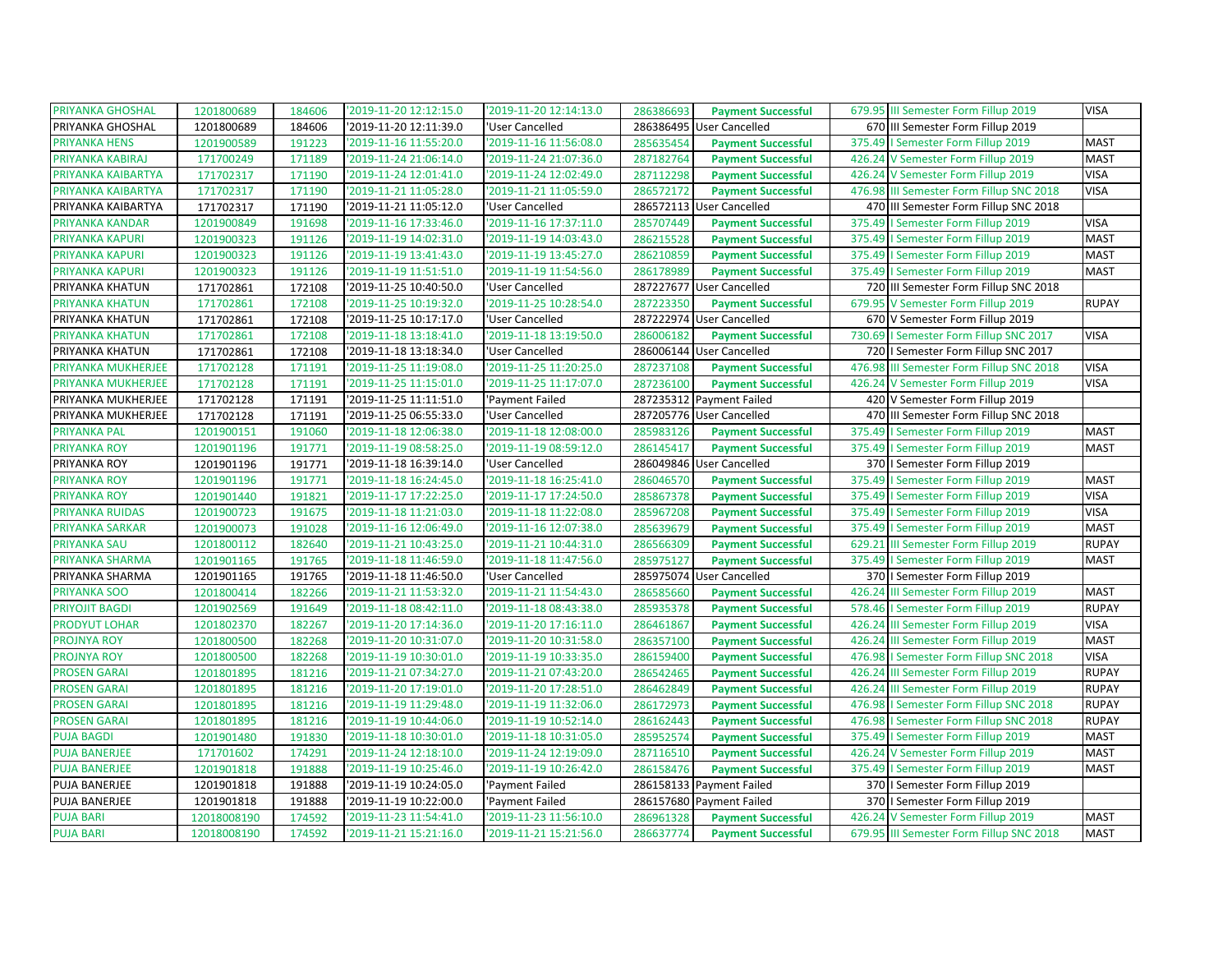| <b>PUJA BAURI</b>         | 171701109  | 174292 | '2019-11-24 11:46:14.0 | '2019-11-24 11:48:05.0 | 287110053 | <b>Payment Successful</b> | 449.5 V Semester Form Fillup 2019        | SBIB         |
|---------------------------|------------|--------|------------------------|------------------------|-----------|---------------------------|------------------------------------------|--------------|
| <b>PUJA BAURI</b>         | 171701109  | 174292 | '2019-11-21 10:34:04.0 | '2019-11-21 10:35:36.0 | 286564249 | <b>Payment Successful</b> | 476.98 III Semester Form Fillup SNC 2018 | <b>MAST</b>  |
| <b>PUJA BHAKAT</b>        | 171701107  | 171193 | '2019-11-23 11:34:19.0 | '2019-11-23 11:36:56.0 | 286956473 | <b>Payment Successful</b> | 426.24 V Semester Form Fillup 2019       | <b>MAST</b>  |
| PUJA BHATTACHARYA         | 1201900228 | 191080 | '2019-11-22 16:13:18.0 | '2019-11-22 16:14:25.0 | 286837272 | <b>Payment Successful</b> | 375.49   Semester Form Fillup 2019       | <b>VISA</b>  |
| <b>PUJA BHATTACHARYYA</b> | 1201900045 | 191014 | '2019-11-18 11:07:38.0 | '2019-11-18 11:11:43.0 | 285963134 | <b>Payment Successful</b> | 375.49   Semester Form Fillup 2019       | <b>MAST</b>  |
| <b>PUJA BISWAS</b>        | 1201801198 | 182641 | '2019-11-20 21:50:05.0 | '2019-11-20 21:51:51.0 | 286517477 | <b>Payment Successful</b> | 634.99 III Semester Form Fillup 2019     | PAYTM        |
| PUJA BISWAS               | 1201801198 | 182641 | '2019-11-20 20:23:38.0 | 'Payment Failed        |           | 286502540 Payment Failed  | 620 III Semester Form Fillup 2019        |              |
| <b>PUJA BISWAS</b>        | 1201901080 | 191575 | '2019-11-18 11:42:38.0 | '2019-11-18 11:44:55.0 | 285973676 | <b>Payment Successful</b> | 578.46   Semester Form Fillup 2019       | <b>VISA</b>  |
| PUJA BISWAS               | 1201901080 | 191575 | '2019-11-18 11:13:32.0 | 'Payment Failed        |           | 285964893 Payment Failed  | 570   Semester Form Fillup 2019          |              |
| PUJA BISWAS               | 1201901080 | 191575 | '2019-11-18 10:57:32.0 | 'Payment Failed        |           | 285960057 Payment Failed  | 570   Semester Form Fillup 2019          |              |
| PUJA BISWAS               | 1201901080 | 191575 | '2019-11-18 10:39:34.0 | 'Payment Failed        |           | 285954961 Payment Failed  | 570   Semester Form Fillup 2019          |              |
| <b>PUJA CHAKRABORTY</b>   | 1201800019 | 181037 | '2019-11-20 13:10:09.0 | '2019-11-20 13:11:01.0 | 286404008 | <b>Payment Successful</b> | 629.21 III Semester Form Fillup 2019     | <b>MAST</b>  |
| <b>PUJA CHANDRA</b>       | 1201800391 | 182269 | '2019-11-20 12:37:38.0 | '2019-11-20 12:40:06.0 | 286394612 | <b>Payment Successful</b> | 430.15 III Semester Form Fillup 2019     | PAYTM        |
| <b>PUJA CHANDRA</b>       | 1201800391 | 182269 | '2019-11-18 13:01:01.0 | '2019-11-18 13:06:28.0 | 286001290 | <b>Payment Successful</b> | 476.98   Semester Form Fillup SNC 2018   | <b>MAST</b>  |
| <b>PUJA DAS</b>           | 1201801264 | 182271 | '2019-11-23 12:06:14.0 | '2019-11-23 12:08:49.0 | 286965380 | <b>Payment Successful</b> | 426.24 III Semester Form Fillup 2019     | <b>MAST</b>  |
| <b>PUJA DAS</b>           | 1201801264 | 182271 | '2019-11-19 13:47:40.0 | '2019-11-19 13:48:39.0 | 286212238 | <b>Payment Successful</b> | 476.98   Semester Form Fillup SNC 2018   | <b>MAST</b>  |
| <b>PUJA DAS</b>           | 1201902140 | 191619 | '2019-11-18 18:31:16.0 | '2019-11-18 18:32:59.0 | 286076684 | <b>Payment Successful</b> | 578.46   Semester Form Fillup 2019       | VISA         |
| <b>PUJA DAS</b>           | 1201900988 | 191322 | '2019-11-18 12:26:52.0 | '2019-11-18 12:29:10.0 | 285990139 | <b>Payment Successful</b> | 629.21   Semester Form Fillup 2019       | <b>MAST</b>  |
| <b>PUJA DEBNATH</b>       | 1201901125 | 191756 | '2019-11-18 10:20:49.0 | '2019-11-18 10:21:44.0 | 285950155 | <b>Payment Successful</b> | 375.49   Semester Form Fillup 2019       | <b>MAST</b>  |
| <b>PUJA DEY</b>           | 1201800068 | 181038 | '2019-11-20 12:44:00.0 | '2019-11-20 12:50:33.0 | 286396626 | <b>Payment Successful</b> | 629.21 III Semester Form Fillup 2019     | <b>RUPAY</b> |
| PUJA DEY                  | 1201800068 | 181038 | '2019-11-20 12:35:04.0 | 'User Cancelled        |           | 286393764 User Cancelled  | 620 III Semester Form Fillup 2019        |              |
| <b>PUJA DEY</b>           | 1201901331 | 191247 | '2019-11-18 09:34:36.0 | '2019-11-18 09:36:14.0 | 285941280 | <b>Payment Successful</b> | 375.49   Semester Form Fillup 2019       | <b>VISA</b>  |
| <b>PUJA DHARA</b>         | 1201800661 | 182272 | '2019-11-20 10:47:47.0 | '2019-11-20 10:48:37.0 | 286361019 | <b>Payment Successful</b> | 629.21 III Semester Form Fillup 2019     | <b>VISA</b>  |
| <b>PUJA DHIBAR</b>        | 171700449  | 171196 | '2019-11-25 10:36:14.0 | '2019-11-25 10:37:07.0 | 287226731 | <b>Payment Successful</b> | 426.24 V Semester Form Fillup 2019       | <b>RUPAY</b> |
| <b>PUJA DHIBAR</b>        | 171700449  | 171196 | '2019-11-21 11:05:31.0 | '2019-11-21 11:06:32.0 | 286572183 | <b>Payment Successful</b> | 476.98 III Semester Form Fillup SNC 2018 | <b>VISA</b>  |
| PUJA DHIBAR               | 171700449  | 171196 | '2019-11-21 11:05:29.0 | 'User Cancelled        |           | 286572174 User Cancelled  | 470 III Semester Form Fillup SNC 2018    |              |
| <b>PUJA DUTTA</b>         | 1201800889 | 182273 | '2019-11-20 10:54:00.0 | '2019-11-20 10:55:02.0 | 286362607 | <b>Payment Successful</b> | 426.24 III Semester Form Fillup 2019     | <b>MAST</b>  |
| <b>PUJA GARAI</b>         | 1201901212 | 191526 | '2019-11-18 11:21:53.0 | '2019-11-18 11:23:35.0 | 285967433 | <b>Payment Successful</b> | 375.49   Semester Form Fillup 2019       | <b>VISA</b>  |
| <b>PUJA GARAI</b>         | 1201902152 | 191967 | '2019-11-16 13:50:13.0 | '2019-11-16 13:51:27.0 | 285666288 | <b>Payment Successful</b> | 375.49   Semester Form Fillup 2019       | <b>VISA</b>  |
| <b>PUJA GHATAK</b>        | 1201800769 | 182274 | '2019-11-20 12:15:53.0 | '2019-11-20 12:18:32.0 | 286387754 | <b>Payment Successful</b> | 629.21 III Semester Form Fillup 2019     | <b>VISA</b>  |
| PUJA GHATAK               | 1201800769 | 182274 | '2019-11-20 12:12:45.0 | 'User Cancelled        |           | 286386844 User Cancelled  | 620 III Semester Form Fillup 2019        |              |
| PUJA GHATAK               | 1201800769 | 182274 | '2019-11-20 12:12:43.0 | 'User Cancelled        |           | 286386837 User Cancelled  | 620 III Semester Form Fillup 2019        |              |
| <b>PUJA GHATAK</b>        | 1201800769 | 182274 | '2019-11-18 12:43:08.0 | '2019-11-18 12:44:02.0 | 285996377 | <b>Payment Successful</b> | 476.98   Semester Form Fillup SNC 2018   | <b>VISA</b>  |
| PUJA GHATAK               | 1201800769 | 182274 | '2019-11-18 11:18:41.0 | 'Payment Failed        |           | 285966440 Payment Failed  | 470   Semester Form Fillup SNC 2018      |              |
| <b>PUJA GHOSH</b>         | 1201800232 | 181648 | '2019-11-25 10:50:51.0 | '2019-11-25 10:51:36.0 | 287230008 | <b>Payment Successful</b> | 476.98   Semester Form Fillup SNC 2018   | <b>VISA</b>  |
| <b>PUJA GHOSH</b>         | 171701179  | 171198 | '2019-11-24 22:49:19.0 | '2019-11-24 22:51:08.0 | 287193112 | <b>Payment Successful</b> | 426.24 V Semester Form Fillup 2019       | <b>VISA</b>  |
| <b>PUJA GHOSH</b>         | 171701524  | 171610 | '2019-11-23 17:47:58.0 | '2019-11-23 17:49:05.0 | 287031947 | <b>Payment Successful</b> | 426.24 V Semester Form Fillup 2019       | <b>MAST</b>  |
| <b>PUJA GHOSH</b>         | 171700812  | 171609 | '2019-11-23 17:04:08.0 | '2019-11-23 17:05:13.0 | 287023473 | <b>Payment Successful</b> | 426.24 V Semester Form Fillup 2019       | <b>VISA</b>  |
| <b>PUJA GHOSH</b>         | 171700812  | 171609 | '2019-11-23 14:52:02.0 | '2019-11-23 14:54:23.0 | 287000835 | <b>Payment Successful</b> | 679.95 III Semester Form Fillup SNC 2018 | <b>VISA</b>  |
| PUJA GHOSH                | 171700812  | 171609 | '2019-11-23 14:50:26.0 | 'User Cancelled        |           | 287000604 User Cancelled  | 670 III Semester Form Fillup SNC 2018    |              |
| <b>PUJA GHOSH</b>         | 171701940  | 174295 | '2019-11-23 12:08:31.0 | '2019-11-23 12:09:31.0 | 286966248 | <b>Payment Successful</b> | 426.24 V Semester Form Fillup 2019       | <b>VISA</b>  |
| <b>PUJA GHOSH</b>         | 171701522  | 171199 | '2019-11-23 11:11:12.0 | '2019-11-23 11:12:35.0 | 286951365 | <b>Payment Successful</b> | 426.24 V Semester Form Fillup 2019       | <b>RUPAY</b> |
| <b>PUJA GHOSH</b>         | 1201800481 | 184831 | '2019-11-21 13:38:16.0 | '2019-11-21 13:40:43.0 | 286617047 | <b>Payment Successful</b> | 686.19 III Semester Form Fillup 2019     | PAYTM        |
| <b>PUJA GHOSH</b>         | 171701524  | 171610 | '2019-11-21 12:33:34.0 | '2019-11-21 12:34:38.0 | 286599915 | <b>Payment Successful</b> | 476.98 III Semester Form Fillup SNC 2018 | <b>VISA</b>  |
| PUJA GHOSH                | 171701524  | 171610 | '2019-11-21 12:33:32.0 | 'User Cancelled        |           | 286599904 User Cancelled  | 470 III Semester Form Fillup SNC 2018    |              |
| PUJA GHOSH                | 1201800481 | 184831 | '2019-11-21 11:42:37.0 | 'User Cancelled        |           | 286582658 User Cancelled  | 670 III Semester Form Fillup 2019        |              |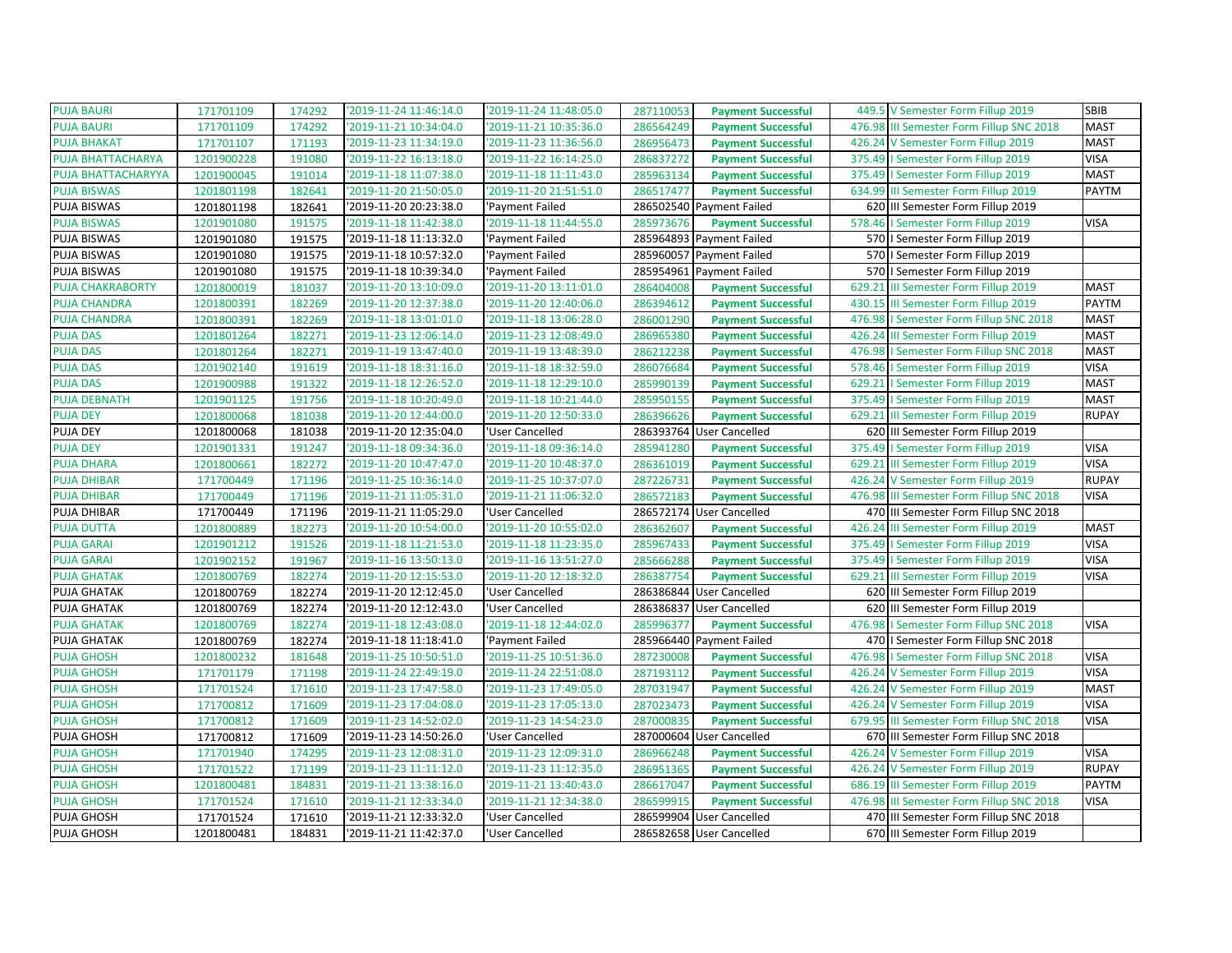| <b>PUJA GHOSH</b>     | 1201801218 | 181039 | '2019-11-21 10:01:35.0 | '2019-11-21 10:05:57.0 | 286557785 | <b>Payment Successful</b> | 426.24 III Semester Form Fillup 2019     | <b>RUPAY</b> |
|-----------------------|------------|--------|------------------------|------------------------|-----------|---------------------------|------------------------------------------|--------------|
| <b>PUJA GHOSH</b>     | 1201801023 | 182275 | '2019-11-21 08:37:15.0 | '2019-11-21 08:38:07.0 | 286547084 | <b>Payment Successful</b> | 426.24 III Semester Form Fillup 2019     | <b>VISA</b>  |
| PUJA GHOSH            | 1201800481 | 184831 | '2019-11-20 16:23:50.0 | 'User Cancelled        |           | 286449571 User Cancelled  | 670 III Semester Form Fillup 2019        |              |
| PUJA GHOSH            | 1201800481 | 184831 | '2019-11-20 14:58:53.0 | 'User Cancelled        |           | 286431871 User Cancelled  | 670 III Semester Form Fillup 2019        |              |
| PUJA GHOSH            | 1201800481 | 184831 | '2019-11-20 14:58:52.0 | 'User Cancelled        |           | 286431870 User Cancelled  | 670 III Semester Form Fillup 2019        |              |
| PUJA GHOSH            | 1201800481 | 184831 | '2019-11-20 14:47:42.0 | 'User Cancelled        |           | 286429202 User Cancelled  | 670 III Semester Form Fillup 2019        |              |
| PUJA GHOSH            | 1201800481 | 184831 | '2019-11-20 14:47:25.0 | 'User Cancelled        |           | 286429114 User Cancelled  | 670 III Semester Form Fillup 2019        |              |
| <b>PUJA GHOSH</b>     | 1201800481 | 184831 | '2019-11-20 14:40:14.0 | '2019-11-20 14:44:40.0 | 286427643 | <b>Payment Successful</b> | 679.95 III Semester Form Fillup 2019     | <b>RUPAY</b> |
| <b>PUJA GHOSH</b>     | 1201800232 | 181648 | '2019-11-20 13:23:29.0 | '2019-11-20 13:24:20.0 | 286407722 | <b>Payment Successful</b> | 426.24 III Semester Form Fillup 2019     | <b>VISA</b>  |
| <b>PUJA GHOSH</b>     | 1201905058 | 192113 | '2019-11-19 11:38:40.0 | '2019-11-19 11:40:26.0 | 286175326 | <b>Payment Successful</b> | 375.49   Semester Form Fillup 2019       | <b>MAST</b>  |
| <b>PUJA GHOSH</b>     | 1201801023 | 182275 | '2019-11-19 11:36:03.0 | '2019-11-19 11:37:01.0 | 286174673 | <b>Payment Successful</b> | 476.98   Semester Form Fillup SNC 2018   | <b>VISA</b>  |
| PUJA GHOSH            | 1201801023 | 182275 | '2019-11-19 11:36:00.0 | 'User Cancelled        |           | 286174657 User Cancelled  | 470   I Semester Form Fillup SNC 2018    |              |
| <b>PUJA GHOSH</b>     | 1201900428 | 191163 | '2019-11-18 10:07:13.0 | '2019-11-18 10:07:52.0 | 285946656 | <b>Payment Successful</b> | 375.49   Semester Form Fillup 2019       | <b>VISA</b>  |
| <b>PUJA GHOSH</b>     | 1201901364 | 191810 | '2019-11-18 09:33:28.0 | '2019-11-18 09:37:11.0 | 285941110 | <b>Payment Successful</b> | 376.44   Semester Form Fillup 2019       | cc           |
| PUJA GHOSH            | 1201901364 | 191810 | '2019-11-18 09:33:25.0 | 'User Cancelled        |           | 285941097 User Cancelled  | 370   Semester Form Fillup 2019          |              |
| <b>PUJA GOSWAMI</b>   | 1201801134 | 182276 | '2019-11-20 11:07:54.0 | '2019-11-20 11:08:53.0 | 286366413 | <b>Payment Successful</b> | 426.24 III Semester Form Fillup 2019     | <b>MAST</b>  |
| PUJA GOSWAMI          | 1201801134 | 182276 | '2019-11-20 11:05:51.0 | 'Payment Failed        |           | 286365877 Payment Failed  | 420 III Semester Form Fillup 2019        |              |
| PUJA GOSWAMI          | 1201801134 | 182276 | '2019-11-20 11:04:18.0 | 'Payment Failed        |           | 286365516 Payment Failed  | 420 III Semester Form Fillup 2019        |              |
| <b>PUJA GOSWAMI</b>   | 1201900304 | 191114 | '2019-11-17 10:21:16.0 | '2019-11-17 10:22:36.0 | 285805296 | <b>Payment Successful</b> | 375.49   Semester Form Fillup 2019       | <b>MAST</b>  |
| PUJA GOSWAMI          | 1201900304 | 191114 | '2019-11-16 11:03:57.0 | 'User Cancelled        |           | 285622106 User Cancelled  | 370   Semester Form Fillup 2019          |              |
| <b>PUJA HALDAR</b>    | 1201900498 | 191192 | '2019-11-16 09:55:36.0 | '2019-11-16 09:58:01.0 | 285608491 | <b>Payment Successful</b> | 375.49   Semester Form Fillup 2019       | <b>VISA</b>  |
| <b>PUJA KAPURI</b>    | 1201801948 | 182277 | '2019-11-21 12:13:35.0 | '2019-11-21 12:14:24.0 | 286592838 | <b>Payment Successful</b> | 426.24 III Semester Form Fillup 2019     | <b>VISA</b>  |
| PUJA KAPURI           | 1201801948 | 182277 | '2019-11-21 12:13:34.0 | 'User Cancelled        |           | 286592833 User Cancelled  | 420 III Semester Form Fillup 2019        |              |
| <b>PUJA KARMAKAR</b>  | 171700778  | 171200 | '2019-11-25 11:11:18.0 | '2019-11-25 11:12:28.0 | 287235155 | <b>Payment Successful</b> | 426.24 V Semester Form Fillup 2019       | <b>MAST</b>  |
| <b>PUJA KUNDU</b>     | 171700873  | 171201 | '2019-11-25 11:18:47.0 | '2019-11-25 11:19:38.0 | 287237015 | <b>Payment Successful</b> | 426.24 V Semester Form Fillup 2019       | <b>MAST</b>  |
| <b>PUJA KUNDU</b>     | 1201801080 | 181147 | '2019-11-20 11:44:32.0 | '2019-11-20 11:47:27.0 | 286377174 | <b>Payment Successful</b> | 629.21 III Semester Form Fillup 2019     | <b>VISA</b>  |
| <b>PUJA LOHAR</b>     | 1201900819 | 191693 | '2019-11-18 11:27:56.0 | '2019-11-18 11:29:11.0 | 285969247 | <b>Payment Successful</b> | 375.49   Semester Form Fillup 2019       | <b>VISA</b>  |
| PUJA LOHAR            | 1201900819 | 191693 | '2019-11-18 11:27:54.0 | 'User Cancelled        |           | 285969236 User Cancelled  | 370   Semester Form Fillup 2019          |              |
| <b>PUJA LOHAR</b>     | 1201901238 | 191783 | '2019-11-17 09:35:00.0 | '2019-11-17 09:36:25.0 | 285799323 | <b>Payment Successful</b> | 375.49   Semester Form Fillup 2019       | <b>MAST</b>  |
| PUJA LOHAR            | 1201901238 | 191783 | '2019-11-17 09:29:28.0 | 'Payment Failed        |           | 285798696 Payment Failed  | 370   Semester Form Fillup 2019          |              |
| <b>PUJA MADANI</b>    | 1201905015 | 192091 | '2019-11-17 10:28:00.0 | '2019-11-17 10:28:52.0 | 285806198 | <b>Payment Successful</b> | 375.49   Semester Form Fillup 2019       | <b>MAST</b>  |
| <b>PUJA MAHANTA</b>   | 1201801512 | 181040 | '2019-11-21 10:47:15.0 | '2019-11-21 10:50:23.0 | 286567236 | <b>Payment Successful</b> | 426.24 III Semester Form Fillup 2019     | <b>MAST</b>  |
| <b>PUJA MAHANTA</b>   | 1201801512 | 181040 | '2019-11-19 13:26:02.0 | '2019-11-19 13:27:40.0 | 286207189 | <b>Payment Successful</b> | 476.98   Semester Form Fillup SNC 2018   | <b>RUPAY</b> |
| <b>PUJA MAJI</b>      | 1201900066 | 191024 | '2019-11-17 10:21:10.0 | '2019-11-17 10:22:24.0 | 285805287 | <b>Payment Successful</b> | 375.49   Semester Form Fillup 2019       | <b>RUPAY</b> |
| <b>PUJA MANDAL</b>    | 1201905021 | 192141 | '2019-11-18 18:53:00.0 | '2019-11-18 18:54:46.0 | 286081649 | <b>Payment Successful</b> | 578.46   Semester Form Fillup 2019       | <b>MAST</b>  |
| <b>PUJA MONDAL</b>    | 171702707  | 174298 | '2019-11-23 09:43:03.0 | '2019-11-23 09:44:10.0 | 286934641 | <b>Payment Successful</b> | 426.24 V Semester Form Fillup 2019       | <b>RUPAY</b> |
| <b>PUJA MONDAL</b>    | 171702707  | 174298 | '2019-11-21 12:40:25.0 | '2019-11-21 12:41:29.0 | 286602067 | <b>Payment Successful</b> | 476.98 III Semester Form Fillup SNC 2018 | <b>MAST</b>  |
| <b>PUJA PAL</b>       | 171702564  | 171203 | '2019-11-24 12:08:06.0 | '2019-11-24 12:11:13.0 | 287114645 | <b>Payment Successful</b> | 426.24 V Semester Form Fillup 2019       | <b>MAST</b>  |
| <b>PUJA PAL</b>       | 171701654  | 171202 | '2019-11-24 09:18:12.0 | '2019-11-24 09:20:01.0 | 287092693 | <b>Payment Successful</b> | 426.24 V Semester Form Fillup 2019       | <b>MAST</b>  |
| <b>PUJA PAL</b>       | 1201802231 | 182642 | '2019-11-20 17:35:18.0 | '2019-11-20 17:36:59.0 | 286466521 | <b>Payment Successful</b> | 629.21 III Semester Form Fillup 2019     | <b>VISA</b>  |
| <b>PUJA PAL</b>       | 1201802231 | 182642 | '2019-11-19 13:08:03.0 | '2019-11-19 13:09:27.0 | 286202485 | <b>Payment Successful</b> | 679.95   Semester Form Fillup SNC 2018   | <b>MAST</b>  |
| <b>PUJA PARAMANIK</b> | 1201805004 | 182539 | '2019-11-23 13:19:18.0 | '2019-11-23 13:20:00.0 | 286984002 | <b>Payment Successful</b> | 476.98   Semester Form Fillup SNC 2018   | <b>VISA</b>  |
| <b>PUJA PARAMANIK</b> | 1201805004 | 182539 | '2019-11-21 12:59:45.0 | '2019-11-21 13:01:26.0 | 286607440 | <b>Payment Successful</b> | 426.24 III Semester Form Fillup 2019     | <b>MAST</b>  |
| <b>PUJA ROY</b>       | 1201800644 | 181739 | '2019-11-25 11:39:28.0 | '2019-11-25 11:40:26.0 | 287242621 | <b>Payment Successful</b> | 476.98   Semester Form Fillup SNC 2018   | <b>VISA</b>  |
| <b>PUJA ROY</b>       | 1201800644 | 181739 | '2019-11-21 10:36:01.0 | '2019-11-21 10:37:54.0 | 286564601 | <b>Payment Successful</b> | 629.21 III Semester Form Fillup 2019     | <b>VISA</b>  |
| <b>PUJA ROY</b>       | 1201901116 | 191753 | '2019-11-18 12:16:38.0 | '2019-11-18 12:18:22.0 | 285986544 | <b>Payment Successful</b> | 375.49   Semester Form Fillup 2019       | <b>RUPAY</b> |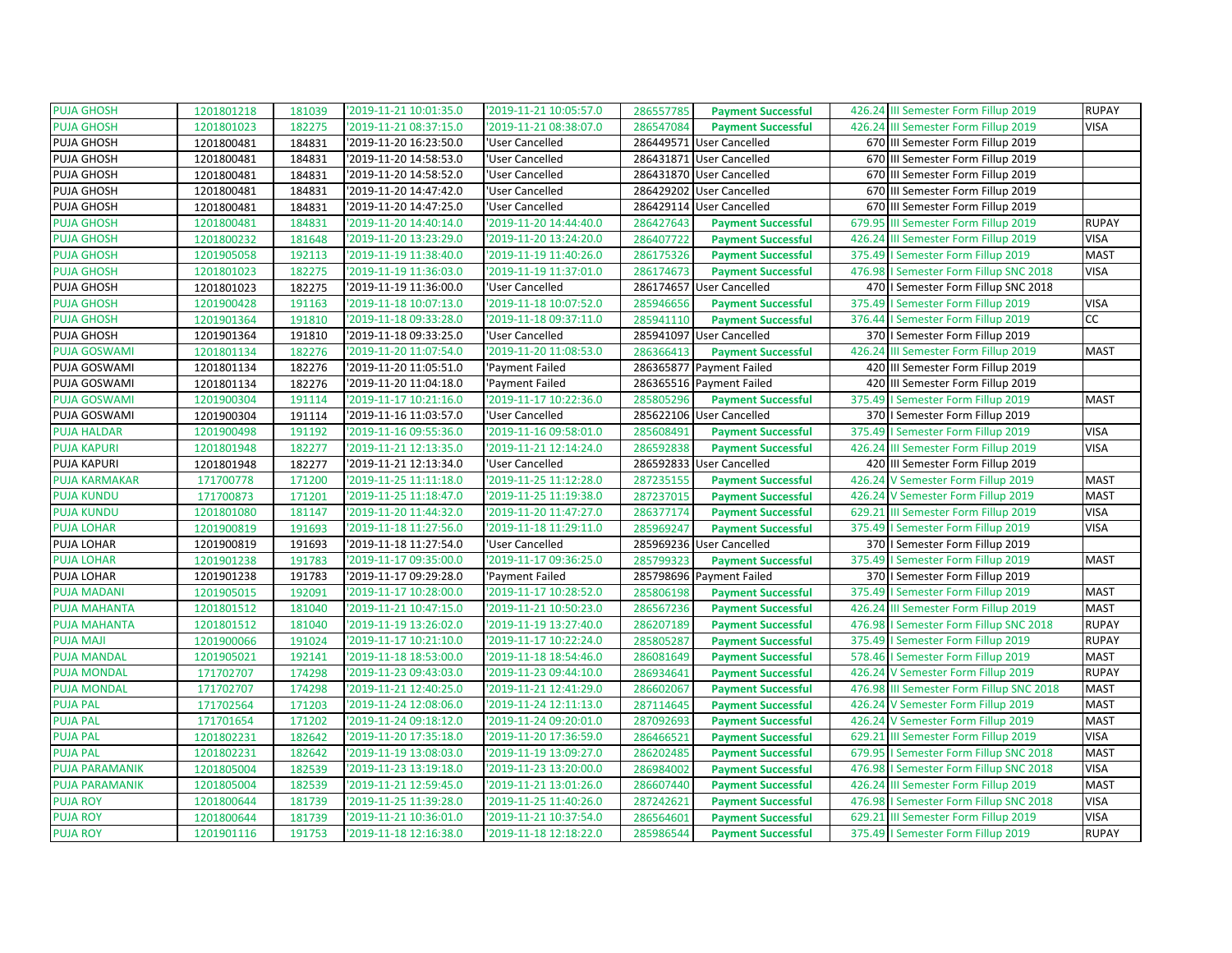| <b>PUJA RUIDAS</b>       | 1201800475 | 181517 | '2019-11-21 12:44:01.0 | '2019-11-21 12:46:00.0 | 286603031 | <b>Payment Successful</b> |        | 679.95 III Semester Form Fillup 2019     | <b>VISA</b>  |
|--------------------------|------------|--------|------------------------|------------------------|-----------|---------------------------|--------|------------------------------------------|--------------|
| <b>PUJA SAHA</b>         | 1201800725 | 181149 | '2019-11-21 09:29:24.0 | '2019-11-21 09:33:18.0 | 286552780 | <b>Payment Successful</b> |        | 426.24 III Semester Form Fillup 2019     | <b>RUPAY</b> |
| <b>PUJA SANTRA</b>       | 171700190  | 174302 | '2019-11-23 12:29:23.0 | '2019-11-23 12:30:06.0 | 286972215 | <b>Payment Successful</b> |        | 426.24 V Semester Form Fillup 2019       | <b>VISA</b>  |
| <b>PUJA SAW</b>          | 1201801219 | 181740 | '2019-11-21 10:49:12.0 | '2019-11-21 10:51:02.0 | 286567690 | <b>Payment Successful</b> | 629.21 | III Semester Form Fillup 2019            | <b>MAST</b>  |
| <b>PUJA SHIT</b>         | 171701867  | 174303 | '2019-11-23 13:35:01.0 | '2019-11-23 13:37:48.0 | 286987648 | <b>Payment Successful</b> |        | 426.24 V Semester Form Fillup 2019       | <b>VISA</b>  |
| <b>PUJA SHIT</b>         | 171701867  | 174303 | '2019-11-21 10:22:07.0 | '2019-11-21 10:22:59.0 | 286561656 | <b>Payment Successful</b> |        | 476.98 III Semester Form Fillup SNC 2018 | <b>MAST</b>  |
| <b>PUJARANI BANERJEE</b> | 1201901061 | 191454 | '2019-11-19 21:56:44.0 | '2019-11-19 21:59:05.0 | 286310990 | <b>Payment Successful</b> |        | 375.49   Semester Form Fillup 2019       | <b>MAST</b>  |
| <b>PUJARANI DEY</b>      | 1201900521 | 191200 | 2019-11-16 17:47:35.0  | '2019-11-16 17:49:06.0 | 285710132 | <b>Payment Successful</b> |        | 375.49   Semester Form Fillup 2019       | <b>MAST</b>  |
| <b>PULOK BAIRAGI</b>     | 1201901958 | 191504 | '2019-11-18 12:18:18.0 | '2019-11-18 12:19:17.0 | 285987134 | <b>Payment Successful</b> |        | 375.49   Semester Form Fillup 2019       | <b>RUPAY</b> |
| <b>PURNIMA BAGDI</b>     | 171701961  | 174304 | '2019-11-25 09:10:01.0 | '2019-11-25 09:12:40.0 | 287213681 | <b>Payment Successful</b> |        | 426.24 V Semester Form Fillup 2019       | <b>MAST</b>  |
| <b>PURNIMA BAGDI</b>     | 171701961  | 174304 | '2019-11-21 14:05:00.0 | '2019-11-21 14:07:43.0 | 286623289 | <b>Payment Successful</b> |        | 699.5 III Semester Form Fillup SNC 2018  | SBIB         |
| PURNIMA BAGDI            | 171701961  | 174304 | '2019-11-21 14:03:26.0 | 'Payment Failed        |           | 286622941 Payment Failed  |        | 670 III Semester Form Fillup SNC 2018    |              |
| <b>PURNIMA BARU</b>      | 1201800345 | 182279 | '2019-11-21 11:11:41.0 | '2019-11-21 11:13:34.0 | 286573928 | <b>Payment Successful</b> | 426.24 | III Semester Form Fillup 2019            | <b>RUPAY</b> |
| PURNIMA BARU             | 1201800345 | 182279 | '2019-11-21 11:07:59.0 | 'Payment Failed        |           | 286572877 Payment Failed  |        | 420 III Semester Form Fillup 2019        |              |
| PURNIMA BARU             | 1201800345 | 182279 | '2019-11-21 11:07:18.0 | 'User Cancelled        |           | 286572660 User Cancelled  |        | 420 III Semester Form Fillup 2019        |              |
| <b>PURNIMA BARU</b>      | 1201800345 | 182279 | '2019-11-18 12:23:24.0 | '2019-11-18 12:24:42.0 | 285989077 | <b>Payment Successful</b> |        | 476.98   Semester Form Fillup SNC 2018   | <b>VISA</b>  |
| <b>PURNIMA BASU</b>      | 171700965  | 174305 | '2019-11-25 12:58:48.0 | '2019-11-25 12:59:42.0 | 287266465 | <b>Payment Successful</b> |        | 426.24 V Semester Form Fillup 2019       | <b>VISA</b>  |
| <b>PURNIMA BASU</b>      | 171700965  | 174305 | '2019-11-21 14:47:44.0 | '2019-11-21 14:49:19.0 | 286631595 | <b>Payment Successful</b> |        | 699.5 III Semester Form Fillup SNC 2018  | SBIB         |
| <b>PURNIMA BAURI</b>     | 1201900757 | 191568 | '2019-11-18 11:23:51.0 | '2019-11-18 11:24:59.0 | 285968103 | <b>Payment Successful</b> |        | 578.46   Semester Form Fillup 2019       | <b>VISA</b>  |
| <b>PURNIMA DAS</b>       | 1201801210 | 182643 | '2019-11-21 10:38:12.0 | '2019-11-21 10:39:35.0 | 286565065 | <b>Payment Successful</b> |        | 649.5 III Semester Form Fillup 2019      | <b>SBIB</b>  |
| PURNIMA DAS              | 1201801210 | 182643 | '2019-11-21 10:22:51.0 | 'Payment Failed        |           | 286561823 Payment Failed  |        | 620 III Semester Form Fillup 2019        |              |
| <b>PURNIMA DAS</b>       | 1201801210 | 182643 | 2019-11-19 12:56:40.0  | '2019-11-19 12:57:45.0 | 286199432 | <b>Payment Successful</b> |        | 679.95   Semester Form Fillup SNC 2018   | <b>MAST</b>  |
| <b>PURNIMA GHOSH</b>     | 1201801229 | 181338 | '2019-11-20 17:50:26.0 | '2019-11-20 17:51:35.0 | 286469922 | <b>Payment Successful</b> |        | 426.24 III Semester Form Fillup 2019     | <b>VISA</b>  |
| <b>PURNIMA GHOSH</b>     | 1201801229 | 181338 | '2019-11-19 11:57:35.0 | '2019-11-19 11:58:54.0 | 286180491 | <b>Payment Successful</b> |        | 476.98   Semester Form Fillup SNC 2018   | <b>VISA</b>  |
| <b>PURNIMA ROY</b>       | 171701721  | 171612 | '2019-11-25 09:45:29.0 | '2019-11-25 09:46:34.0 | 287217757 | <b>Payment Successful</b> |        | 426.24 V Semester Form Fillup 2019       | <b>MAST</b>  |
| <b>PUSPENDU ROY</b>      | 171701655  | 171206 | '2019-11-23 10:41:03.0 | '2019-11-23 10:42:21.0 | 286944817 | <b>Payment Successful</b> |        | 426.24 V Semester Form Fillup 2019       | <b>RUPAY</b> |
| <b>PUSPENDU ROY</b>      | 171701655  | 171206 | 2019-11-20 17:41:56.0  | '2019-11-20 17:44:06.0 | 286467980 | <b>Payment Successful</b> |        | 499.5 III Semester Form Fillup SNC 2018  | SBIB         |
| <b>PUTUL CHOWDHURY</b>   | 1201801261 | 181741 | '2019-11-20 10:43:54.0 | '2019-11-20 10:44:43.0 | 286360128 | <b>Payment Successful</b> | 629.21 | III Semester Form Fillup 2019            | <b>MAST</b>  |
| <b>PUTUL CHOWDHURY</b>   | 1201801261 | 181741 | '2019-11-19 13:47:47.0 | '2019-11-19 13:48:33.0 | 286212264 | <b>Payment Successful</b> |        | 476.98   Semester Form Fillup SNC 2018   | <b>VISA</b>  |
| <b>PUTUL PARAMANIK</b>   | 171700014  | 171207 | '2019-11-23 17:05:24.0 | '2019-11-23 17:07:23.0 | 287023695 | <b>Payment Successful</b> |        | 426.24 V Semester Form Fillup 2019       | <b>RUPAY</b> |
| <b>RABIA KHATUN</b>      | 171700114  | 174309 | '2019-11-24 09:06:48.0 | '2019-11-24 09:07:26.0 | 287091764 | <b>Payment Successful</b> |        | 426.24 V Semester Form Fillup 2019       | <b>MAST</b>  |
| RABINDRANATH NANDI       | 1201902659 | 191651 | 2019-11-18 18:21:57.0  | '2019-11-18 18:23:53.0 | 286074519 | <b>Payment Successful</b> |        | 599.5   Semester Form Fillup 2019        | <b>SBIB</b>  |
| RABINDRANATH NANDI       | 1201902659 | 191651 | '2019-11-18 18:16:36.0 | 'Payment Failed        |           | 286073262 Payment Failed  |        | 570   Semester Form Fillup 2019          |              |
| <b>RAGHUNATH BAGDI</b>   | 1201801998 | 182283 | '2019-11-21 11:34:16.0 | '2019-11-21 11:36:05.0 | 286580347 | <b>Payment Successful</b> |        | 426.24 III Semester Form Fillup 2019     | <b>VISA</b>  |
| <b>RAGHUNATH BAGDI</b>   | 1201801998 | 182283 | '2019-11-19 10:54:00.0 | '2019-11-19 10:55:06.0 | 286164692 | <b>Payment Successful</b> |        | 476.98   Semester Form Fillup SNC 2018   | <b>VISA</b>  |
| RAGHUNATH BAGDI          | 1201801998 | 182283 | '2019-11-19 10:52:24.0 | 'Payment Failed        |           | 286164361 Payment Failed  |        | 478.18   I Semester Form Fillup SNC 2018 |              |
| <b>RAGHUNATH PAL</b>     | 1201905041 | 192108 | '2019-11-18 10:33:15.0 | '2019-11-18 10:36:06.0 | 285953324 | <b>Payment Successful</b> |        | 375.49   Semester Form Fillup 2019       | <b>MAST</b>  |
| <b>RAHUL ANKURE</b>      | 1201802127 | 182284 | '2019-11-18 12:15:31.0 | '2019-11-18 12:16:25.0 | 285986205 | <b>Payment Successful</b> |        | 476.98   Semester Form Fillup SNC 2018   | <b>MAST</b>  |
| <b>RAHUL BAIDYA</b>      | 1201901032 | 191573 | '2019-11-19 13:10:45.0 | '2019-11-19 13:12:06.0 | 286203174 | <b>Payment Successful</b> |        | 578.46   Semester Form Fillup 2019       | <b>MAST</b>  |
| RAHUL BAIDYA             | 1201901032 | 191573 | 2019-11-19 13:02:07.0  | 'User Cancelled        |           | 286200879 User Cancelled  |        | 570   Semester Form Fillup 2019          |              |
| RAHUL BHATTACHARYA       | 171700390  | 174312 | '2019-11-23 10:09:44.0 | '2019-11-23 10:16:27.0 | 286939032 | <b>Payment Successful</b> |        | 426.24 V Semester Form Fillup 2019       | <b>MAST</b>  |
| <b>RAHUL DHARA</b>       | 171701371  | 171209 | '2019-11-25 10:49:36.0 | '2019-11-25 10:50:29.0 | 287229704 | <b>Payment Successful</b> |        | 426.24 V Semester Form Fillup 2019       | <b>MAST</b>  |
| <b>RAHUL DHARA</b>       | 171701371  | 171209 | '2019-11-21 12:48:19.0 | '2019-11-21 12:49:43.0 | 286604238 | <b>Payment Successful</b> |        | 476.98 III Semester Form Fillup SNC 2018 | <b>VISA</b>  |
| <b>RAHUL GHOSH</b>       | 171700746  | 174314 | '2019-11-23 09:07:29.0 | '2019-11-23 09:08:59.0 | 286930287 | <b>Payment Successful</b> |        | 426.24 V Semester Form Fillup 2019       | <b>RUPAY</b> |
| <b>RAHUL GHOSH</b>       | 171700746  | 174314 | '2019-11-21 09:04:38.0 | '2019-11-21 09:07:13.0 | 286549748 | <b>Payment Successful</b> |        | 476.98 III Semester Form Fillup SNC 2018 | <b>MAST</b>  |
| RAHUL GHOSH              | 171700746  | 174314 | '2019-11-21 08:25:43.0 | 'Payment Failed        |           | 286546170 Payment Failed  |        | 470 III Semester Form Fillup SNC 2018    |              |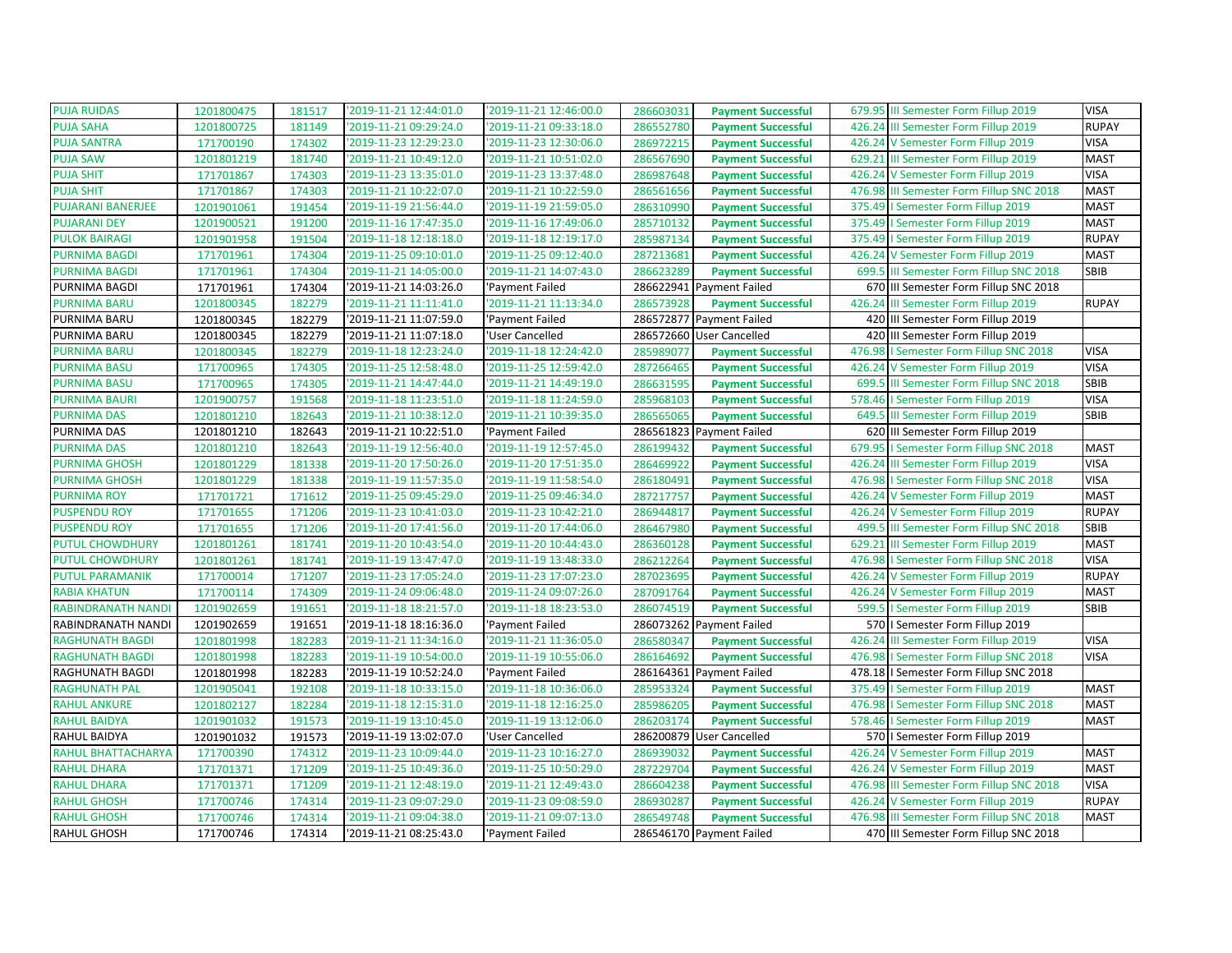| <b>RAHUL GHOSH</b>        | 1201801700 | 181217 | '2019-11-20 17:30:13.0 | '2019-11-20 17:31:12.0 | 286465318 | <b>Payment Successful</b> | 426.24 III Semester Form Fillup 2019        | <b>MAST</b>  |
|---------------------------|------------|--------|------------------------|------------------------|-----------|---------------------------|---------------------------------------------|--------------|
| <b>RAHUL GHOSH</b>        | 1201900749 | 191680 | '2019-11-19 17:45:24.0 | '2019-11-19 17:46:24.0 | 286261783 | <b>Payment Successful</b> | 375.49   Semester Form Fillup 2019          | <b>MAST</b>  |
| <b>RAHUL GHOSH</b>        | 1201902305 | 193141 | '2019-11-17 11:13:51.0 | '2019-11-17 11:18:59.0 | 285813000 | <b>Payment Successful</b> | 629.21   Semester Form Fillup 2019          | <b>RUPAY</b> |
| <b>RAHUL GHOSH</b>        | 1201902381 | 192022 | '2019-11-18 08:36:55.0 | '2019-11-18 08:37:55.0 | 285934938 | <b>Payment Successful</b> | 375.49   Semester Form Fillup 2019          | <b>VISA</b>  |
| <b>RAHUL GOSWAMI</b>      | 1201802215 | 184028 | '2019-11-21 06:51:34.0 | '2019-11-21 06:55:02.0 | 286540446 | <b>Payment Successful</b> | 679.95 III Semester Form Fillup 2019        | <b>VISA</b>  |
| RAHUL GOSWAMI             | 1201802215 | 184028 | '2019-11-21 06:49:28.0 | 'User Cancelled        |           | 286540371 User Cancelled  | 670 III Semester Form Fillup 2019           |              |
| <b>RAHUL GOSWAMI</b>      | 1201802215 | 184028 | '2019-11-18 11:05:09.0 | '2019-11-18 11:08:51.0 | 285962394 | <b>Payment Successful</b> | 730.69   Semester Form Fillup SNC 2018      | <b>VISA</b>  |
| <b>RAHUL GUIN</b>         | 1201901926 | 191543 | '2019-11-18 08:57:10.0 | '2019-11-18 08:59:51.0 | 285936820 | <b>Payment Successful</b> | 375.49   Semester Form Fillup 2019          | <b>MAST</b>  |
| <b>RAHUL KHAN</b>         | 1201905037 | 192104 | '2019-11-19 12:56:16.0 | '2019-11-19 12:56:50.0 | 286199322 | <b>Payment Successful</b> | 375.49   Semester Form Fillup 2019          | <b>MAST</b>  |
| <b>RAHUL KUMAR RUIDAS</b> | 1201901045 | 191340 | '2019-11-18 10:10:21.0 | '2019-11-18 10:13:45.0 | 285947289 | <b>Payment Successful</b> | 375.49   Semester Form Fillup 2019          | <b>RUPAY</b> |
| <b>RAHUL LOHAR</b>        | 1201802149 | 181745 | '2019-11-21 10:32:47.0 | '2019-11-21 10:33:53.0 | 286563947 | <b>Payment Successful</b> | 629.21 III Semester Form Fillup 2019        | <b>VISA</b>  |
| <b>RAHUL MAHANTA</b>      | 1201901126 | 193020 | '2019-11-17 11:51:47.0 | '2019-11-17 11:54:32.0 | 285818742 | <b>Payment Successful</b> | 629.21   Semester Form Fillup 2019          | <b>VISA</b>  |
| <b>RAHUL MONDAL</b>       | 1201802788 | 182502 | '2019-11-23 13:48:17.0 | '2019-11-23 13:49:32.0 | 286990029 | <b>Payment Successful</b> | 476.98<br>I Semester Form Fillup SNC 2018   | <b>VISA</b>  |
| RAHUL MONDAL              | 1201802788 | 182502 | '2019-11-23 13:29:40.0 | 'Payment Failed        |           | 286986427 Payment Failed  | 470   I Semester Form Fillup SNC 2018       |              |
| <b>RAHUL MONDAL</b>       | 1201802788 | 182502 | '2019-11-23 12:49:30.0 | '2019-11-23 12:50:39.0 | 286977204 | <b>Payment Successful</b> | 476.98<br>III Semester Form Fillup SNC 2018 | <b>MAST</b>  |
| <b>RAHUL MONDAL</b>       | 1201901998 | 191935 | '2019-11-19 17:46:22.0 | '2019-11-19 17:47:14.0 | 286262004 | <b>Payment Successful</b> | 375.49   Semester Form Fillup 2019          | <b>VISA</b>  |
| RAHUL MONDAL              | 1201900358 | 191136 | '2019-11-19 12:10:42.0 | 'User Cancelled        |           | 286185610 User Cancelled  | 370   Semester Form Fillup 2019             |              |
| <b>RAHUL MONDAL</b>       | 1201900358 | 191136 | '2019-11-19 12:09:27.0 | '2019-11-19 12:10:31.0 | 286185158 | <b>Payment Successful</b> | 375.49<br>I Semester Form Fillup 2019       | <b>MAST</b>  |
| RAHUL MONDAL              | 1201900358 | 191136 | '2019-11-19 10:55:07.0 | 'User Cancelled        |           | 286164939 User Cancelled  | 370   Semester Form Fillup 2019             |              |
| <b>RAHUL PARAMANIK</b>    | 1201901404 | 191249 | '2019-11-16 19:36:11.0 | '2019-11-16 19:38:55.0 | 285738223 | <b>Payment Successful</b> | 375.49<br>I Semester Form Fillup 2019       | <b>RUPAY</b> |
| <b>RAHUL PATAR</b>        | 1201801926 | 182645 | '2019-11-20 16:30:09.0 | '2019-11-20 16:31:10.0 | 286450993 | <b>Payment Successful</b> | 629.21<br>III Semester Form Fillup 2019     | <b>MAST</b>  |
| <b>RAHUL PATAR</b>        | 1201801926 | 182645 | '2019-11-19 12:52:21.0 | '2019-11-19 12:54:21.0 | 286198285 | <b>Payment Successful</b> | 679.95   Semester Form Fillup SNC 2018      | <b>MAST</b>  |
| <b>RAHUL SHARMA</b>       | 1201801408 | 181650 | '2019-11-21 11:01:16.0 | '2019-11-21 11:08:34.0 | 286570893 | <b>Payment Successful</b> | 426.24 III Semester Form Fillup 2019        | <b>RUPAY</b> |
| <b>RAHUL SHARMA</b>       | 1201801408 | 181650 | '2019-11-20 17:26:01.0 | '2019-11-20 17:33:37.0 | 286464342 | <b>Payment Successful</b> | 426.24 III Semester Form Fillup 2019        | <b>RUPAY</b> |
| <b>RAHUL SHARMA</b>       | 1201801408 | 181650 | '2019-11-18 19:11:54.0 | '2019-11-18 19:15:12.0 | 286085958 | <b>Payment Successful</b> | 476.98   Semester Form Fillup SNC 2018      | <b>RUPAY</b> |
| RAHUL SHARMA              | 1201801408 | 181650 | '2019-11-18 19:03:07.0 | 'User Cancelled        | 286084097 | <b>User Cancelled</b>     | 470   I Semester Form Fillup SNC 2018       |              |
| <b>RAHUL SHIT</b>         | 1201901227 | 191780 | '2019-11-19 10:04:41.0 | '2019-11-19 10:06:46.0 | 286154408 | <b>Payment Successful</b> | 375.49   Semester Form Fillup 2019          | <b>MAST</b>  |
| <b>RAJ SEKHAR ROY</b>     | 171702957  | 171214 | '2019-11-25 10:43:07.0 | '2019-11-25 10:44:56.0 | 287228167 | <b>Payment Successful</b> | 449.5 V Semester Form Fillup 2019           | SBIB         |
| <b>RAJ SEKHAR ROY</b>     | 171702957  | 171214 | '2019-11-21 11:33:36.0 | '2019-11-21 11:34:47.0 | 286580150 | <b>Payment Successful</b> | 476.98 III Semester Form Fillup SNC 2018    | <b>MAST</b>  |
| RAJ SEKHAR ROY            | 171702957  | 171214 | '2019-11-21 11:33:22.0 | 'User Cancelled        | 286580061 | <b>User Cancelled</b>     | 470 III Semester Form Fillup SNC 2018       |              |
| <b>RAJARSHI HANSDA</b>    | 1201801872 | 181151 | '2019-11-21 12:37:53.0 | '2019-11-21 12:40:45.0 | 286601308 | <b>Payment Successful</b> | 426.24<br>III Semester Form Fillup 2019     | <b>RUPAY</b> |
| RAJARSHI HANSDA           | 1201801872 | 181151 | '2019-11-16 12:14:04.0 | '2019-11-16 12:17:12.0 | 285642230 | <b>Payment Successful</b> | 476.98   Semester Form Fillup SNC 2018      | <b>VISA</b>  |
| <b>RAJARSHI SARKAR</b>    | 1201800376 | 181042 | '2019-11-20 10:17:18.0 | '2019-11-20 10:19:21.0 | 286354244 | <b>Payment Successful</b> | 426.24<br>III Semester Form Fillup 2019     | <b>VISA</b>  |
| <b>RAJAT GHOSH</b>        | 1201800515 | 181651 | '2019-11-21 10:41:42.0 | '2019-11-21 10:43:13.0 | 286565907 | <b>Payment Successful</b> | 426.24<br>III Semester Form Fillup 2019     | <b>VISA</b>  |
| <b>RAJAT GHOSH</b>        | 1201800515 | 181651 | '2019-11-19 11:48:17.0 | '2019-11-19 11:48:57.0 | 286178014 | <b>Payment Successful</b> | 476.98   Semester Form Fillup SNC 2018      | <b>VISA</b>  |
| <b>RAJAT GHOSH</b>        | 1201800515 | 181651 | '2019-11-19 11:48:14.0 | 'User Cancelled        |           | 286178005 User Cancelled  | 470   Semester Form Fillup SNC 2018         |              |
| <b>RAJDIP MANDAL</b>      | 1201900632 | 193142 | '2019-11-16 18:35:58.0 | '2019-11-16 18:37:22.0 | 285719808 | <b>Payment Successful</b> | I Semester Form Fillup 2019<br>629.21       | <b>MAST</b>  |
| <b>RAJEN RUIDAS</b>       | 1201901181 | 191375 | '2019-11-19 12:05:54.0 | '2019-11-19 12:06:56.0 | 286184021 | <b>Payment Successful</b> | 375.49<br>I Semester Form Fillup 2019       | <b>VISA</b>  |
| <b>RAJEN RUIDAS</b>       | 1201901181 | 191375 | '2019-11-19 12:05:46.0 | 'User Cancelled        | 286183941 | <b>User Cancelled</b>     | 370   Semester Form Fillup 2019             |              |
| <b>RAJESH DEY</b>         | 171702525  | 174320 | '2019-11-23 09:27:07.0 | 'User Cancelled        |           | 286932564 User Cancelled  | 620 V Semester Form Fillup 2019             |              |
| <b>RAJESH DEY</b>         | 171702525  | 174320 | '2019-11-23 09:25:05.0 | '2019-11-23 09:26:39.0 | 286932321 | <b>Payment Successful</b> | V Semester Form Fillup 2019<br>629.21       | <b>RUPAY</b> |
| <b>RAJESH GHORUI</b>      | 1201802507 | 181152 | '2019-11-21 14:00:55.0 | '2019-11-21 14:02:27.0 | 286622326 | <b>Payment Successful</b> | 426.24<br>III Semester Form Fillup 2019     | <b>MAST</b>  |
| RAJESH GHORUI             | 1201802507 | 181152 | '2019-11-21 14:00:39.0 | 'User Cancelled        |           | 286622258 User Cancelled  | 420 III Semester Form Fillup 2019           |              |
| <b>RAJESH GHORUI</b>      | 1201802507 | 181152 | '2019-11-21 12:20:39.0 | 'User Cancelled        |           | 286595079 User Cancelled  | 420 III Semester Form Fillup 2019           |              |
| <b>RAJESH GHORUI</b>      | 1201802507 | 181152 | '2019-11-20 21:18:48.0 | 'User Cancelled        |           | 286512251 User Cancelled  | 420 III Semester Form Fillup 2019           |              |
| <b>RAJESH GHORUI</b>      | 1201802507 | 181152 | '2019-11-20 18:34:14.0 | 'User Cancelled        |           | 286479866 User Cancelled  | 420 III Semester Form Fillup 2019           |              |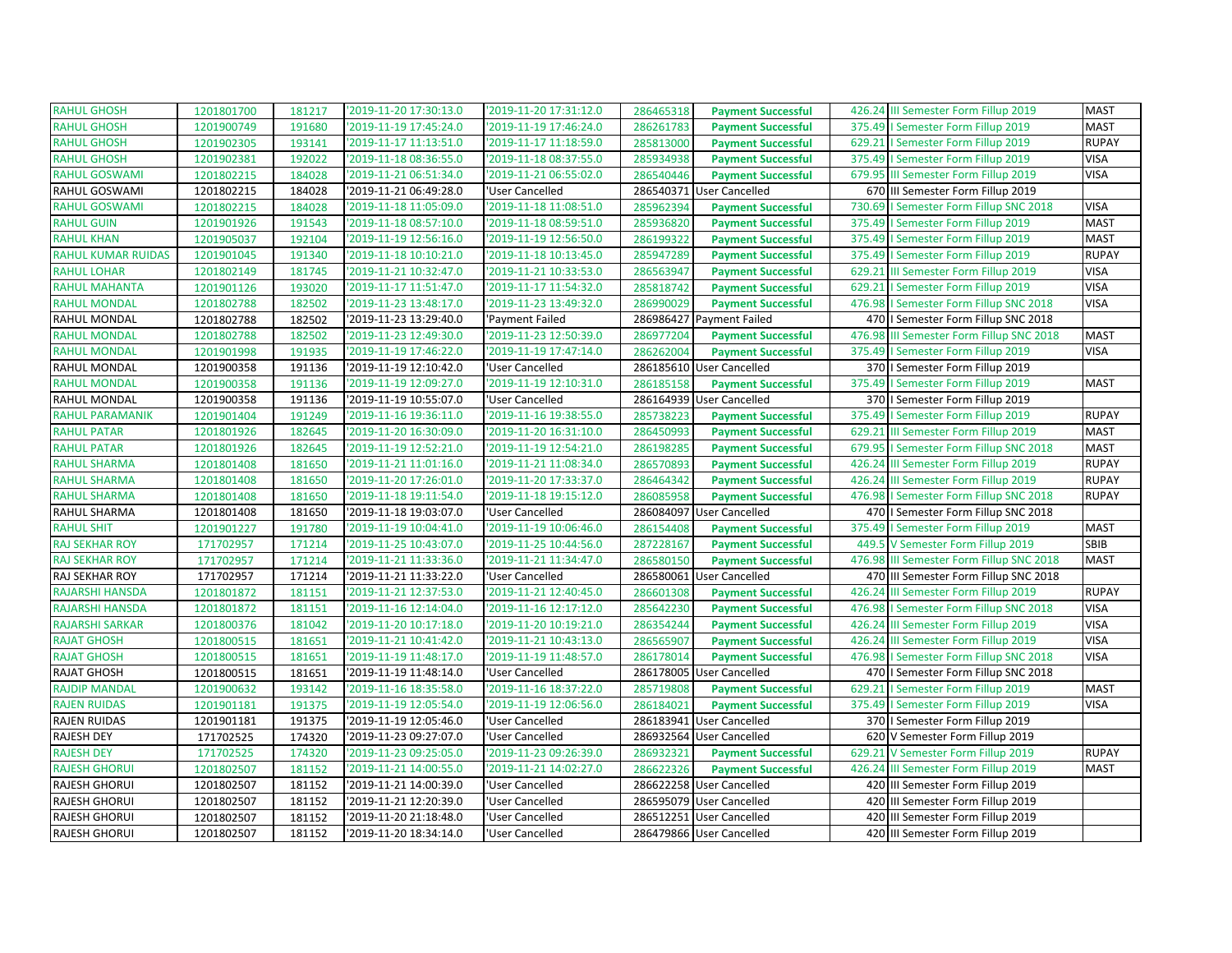| <b>RAJESH GHORUI</b>        | 1201802507  | 181152 | '2019-11-20 18:24:58.0 | 'User Cancelled        |           | 286477615 User Cancelled  | 420 III Semester Form Fillup 2019        |              |
|-----------------------------|-------------|--------|------------------------|------------------------|-----------|---------------------------|------------------------------------------|--------------|
| <b>RAJESH GHORUI</b>        | 1201802507  | 181152 | '2019-11-20 18:06:35.0 | 'User Cancelled        |           | 286473532 User Cancelled  | 420 III Semester Form Fillup 2019        |              |
| <b>RAJESH GHORUI</b>        | 1201802507  | 181152 | '2019-11-20 18:00:11.0 | '2019-11-20 18:04:16.0 | 286472065 | <b>Payment Successful</b> | III Semester Form Fillup 2019<br>426.24  | <b>RUPAY</b> |
| <b>RAJESH GHOSH</b>         | 1201900731  | 191566 | '2019-11-19 10:26:47.0 | '2019-11-19 10:29:00.0 | 286158692 | <b>Payment Successful</b> | 578.46<br>I Semester Form Fillup 2019    | <b>VISA</b>  |
| <b>RAJESH KHAN</b>          | 1201901882  | 191896 | '2019-11-18 10:08:53.0 | '2019-11-18 10:09:32.0 | 285946972 | <b>Payment Successful</b> | I Semester Form Fillup 2019<br>375.49    | <b>VISA</b>  |
| <b>RAJESH PAL</b>           | 1201800740  | 181218 | '2019-11-20 12:05:04.0 | '2019-11-20 12:06:55.0 | 286384130 | <b>Payment Successful</b> | 629.21 III Semester Form Fillup 2019     | <b>VISA</b>  |
| RAJESH PAL                  | 1201800740  | 181218 | '2019-11-20 12:04:04.0 | 'User Cancelled        |           | 286383537 User Cancelled  | 620 III Semester Form Fillup 2019        |              |
| <b>RAJESH PAL</b>           | 1201800740  | 181218 | '2019-11-20 12:01:38.0 | 'Payment Failed        |           | 286382882 Payment Failed  | 620 III Semester Form Fillup 2019        |              |
| <b>RAJESH SARKAR</b>        | 171700353   | 171217 | '2019-11-23 16:22:26.0 | '2019-11-23 16:23:10.0 | 287015738 | <b>Payment Successful</b> | 426.24 V Semester Form Fillup 2019       | <b>VISA</b>  |
| <b>RAJESH SK</b>            | 12018008376 | 174562 | '2019-11-23 11:00:53.0 | '2019-11-23 11:06:27.0 | 286949002 | <b>Payment Successful</b> | 426.24 V Semester Form Fillup 2019       | <b>RUPAY</b> |
| <b>RAJESH SK</b>            | 12018008376 | 174562 | '2019-11-21 12:01:07.0 | '2019-11-21 12:05:27.0 | 286588071 | <b>Payment Successful</b> | 476.98 III Semester Form Fillup SNC 2018 | <b>RUPAY</b> |
| <b>RAJESH SK</b>            | 12018008376 | 174562 | '2019-11-21 10:02:53.0 | 'User Cancelled        |           | 286558029 User Cancelled  | 470 III Semester Form Fillup SNC 2018    |              |
| <b>RAJESH SK</b>            | 12018008376 | 174562 | '2019-11-21 07:54:01.0 | 'User Cancelled        | 286543656 | <b>User Cancelled</b>     | 470 III Semester Form Fillup SNC 2018    |              |
| <b>RAJESH SK</b>            | 12018008376 | 174562 | '2019-11-21 07:44:08.0 | 'User Cancelled        |           | 286542998 User Cancelled  | 470 III Semester Form Fillup SNC 2018    |              |
| <b>RAJESH SK</b>            | 12018008376 | 174562 | '2019-11-21 07:37:15.0 | 'User Cancelled        |           | 286542620 User Cancelled  | 470 III Semester Form Fillup SNC 2018    |              |
| <b>RAJESWARI KHAN</b>       | 171700198   | 172114 | '2019-11-23 12:11:05.0 | '2019-11-23 12:11:47.0 | 286967099 | <b>Payment Successful</b> | 679.95 V Semester Form Fillup 2019       | <b>VISA</b>  |
| <b>RAJIA SULTANA KHATUN</b> | 171701680   | 174322 | '2019-11-25 10:37:02.0 | '2019-11-25 10:37:40.0 | 287226922 | <b>Payment Successful</b> | 679.95 III Semester Form Fillup SNC 2018 | <b>MAST</b>  |
| RAJIA SULTANA KHATUN        | 171701680   | 174322 | '2019-11-25 10:30:07.0 | '2019-11-25 10:30:46.0 | 287225472 | <b>Payment Successful</b> | 426.24 V Semester Form Fillup 2019       | <b>MAST</b>  |
| <b>RAJIB GORAI</b>          | 1201902031  | 191944 | '2019-11-18 11:10:07.0 | '2019-11-18 11:11:09.0 | 285963882 | <b>Payment Successful</b> | 375.49   Semester Form Fillup 2019       | <b>MAST</b>  |
| <b>RAJIB GOSWAMI</b>        | 1201901919  | 191469 | '2019-11-25 17:26:23.0 | '2019-11-25 17:27:55.0 | 287323180 | <b>Payment Successful</b> | 375.49   Semester Form Fillup 2019       | <b>MAST</b>  |
| <b>RAJIB KARAK</b>          | 1201901940  | 191308 | '2019-11-19 10:05:13.0 | '2019-11-19 10:07:17.0 | 286154497 | <b>Payment Successful</b> | 375.49<br>I Semester Form Fillup 2019    | <b>VISA</b>  |
| <b>RAJIB LOHAR</b>          | 1201902433  | 192033 | '2019-11-19 18:42:54.0 | '2019-11-19 18:46:33.0 | 286274640 | <b>Payment Successful</b> | 399.5   Semester Form Fillup 2019        | SBIB         |
| <b>RAJIBUL MONDAL</b>       | 1201900218  | 191076 | '2019-11-18 18:44:51.0 | '2019-11-18 18:49:28.0 | 286079751 | <b>Payment Successful</b> | 375.49   Semester Form Fillup 2019       | <b>RUPAY</b> |
| <b>RAJKUMAR MONDAL</b>      | 171702077   | 172115 | '2019-11-23 11:31:30.0 | '2019-11-23 11:32:18.0 | 286955854 | <b>Payment Successful</b> | 679.95 V Semester Form Fillup 2019       | <b>RUPAY</b> |
| <b>RAJKUMAR MONDAL</b>      | 171702077   | 172115 | '2019-11-21 12:23:57.0 | '2019-11-21 12:26:20.0 | 286596594 | <b>Payment Successful</b> | 730.69 III Semester Form Fillup SNC 2018 | <b>RUPAY</b> |
| <b>RAJKUMAR MONDAL</b>      | 171702077   | 172115 | '2019-11-18 13:49:17.0 | '2019-11-18 13:50:38.0 | 286013252 | <b>Payment Successful</b> | 730.69   Semester Form Fillup SNC 2017   | <b>VISA</b>  |
| <b>RAJU LOHAR</b>           | 171701122   | 171218 | '2019-11-24 16:27:21.0 | '2019-11-24 16:30:41.0 | 287146632 | <b>Payment Successful</b> | 679.95 V Semester Form Fillup 2019       | <b>VISA</b>  |
| <b>RAJU MALLICK</b>         | 1201901135  | 191324 | '2019-11-18 10:24:30.0 | '2019-11-18 10:26:07.0 | 285951211 | <b>Payment Successful</b> | 629.21   Semester Form Fillup 2019       | <b>VISA</b>  |
| <b>RAJU MONDAL</b>          | 1201902286  | 191477 | '2019-11-17 17:56:53.0 | '2019-11-17 17:58:19.0 | 285872244 | <b>Payment Successful</b> | 375.49   Semester Form Fillup 2019       | <b>VISA</b>  |
| RAJU MONDAL                 | 1201902286  | 191477 | '2019-11-17 17:54:20.0 | 'Payment Failed        |           | 285871872 Payment Failed  | 370   Semester Form Fillup 2019          |              |
| <b>RAJU RUIDAS</b>          | 1201905029  | 192101 | '2019-11-23 16:12:41.0 | '2019-11-23 16:13:31.0 | 287014119 | <b>Payment Successful</b> | 375.49   Semester Form Fillup 2019       | <b>MAST</b>  |
| <b>RAKESH BARAI</b>         | 171700264   | 171219 | '2019-11-24 10:48:29.0 | '2019-11-24 10:49:17.0 | 287102358 | <b>Payment Successful</b> | 426.24 V Semester Form Fillup 2019       | <b>MAST</b>  |
| <b>RAKESH BHUIN</b>         | 171700419   | 171220 | '2019-11-23 11:04:14.0 | '2019-11-23 11:06:01.0 | 286949859 | <b>Payment Successful</b> | 426.24 V Semester Form Fillup 2019       | <b>MAST</b>  |
| <b>RAKESH DE</b>            | 1201800907  | 184030 | '2019-11-20 18:31:31.0 | '2019-11-20 18:32:14.0 | 286479199 | <b>Payment Successful</b> | III Semester Form Fillup 2019<br>679.95  | <b>VISA</b>  |
| <b>RAKESH GHOSH</b>         | 1201802124  | 181747 | '2019-11-21 10:39:18.0 | '2019-11-21 10:40:13.0 | 286565315 | <b>Payment Successful</b> | 629.21 III Semester Form Fillup 2019     | <b>VISA</b>  |
| RAKESH GORAI                | 1201801942  | 184508 | '2019-11-21 07:45:20.0 | 'User Cancelled        |           | 286543085 User Cancelled  | 670 III Semester Form Fillup 2019        |              |
| RAKESH GORAI                | 1201801942  | 184508 | '2019-11-20 22:39:14.0 | 'User Cancelled        |           | 286524100 User Cancelled  | 670 III Semester Form Fillup 2019        |              |
| <b>RAKESH GORAI</b>         | 1201801942  | 184508 | '2019-11-20 19:50:18.0 | 'User Cancelled        |           | 286496267 User Cancelled  | 670 III Semester Form Fillup 2019        |              |
| <b>RAKESH GORAI</b>         | 1201801942  | 184508 | '2019-11-20 18:47:49.0 | '2019-11-20 18:59:13.0 | 286482850 | <b>Payment Successful</b> | 679.95<br>III Semester Form Fillup 2019  | <b>MAST</b>  |
| RAKESH GORAI                | 1201801942  | 184508 | '2019-11-20 18:42:44.0 | 'User Cancelled        |           | 286481677 User Cancelled  | 670 III Semester Form Fillup 2019        |              |
| RAKESH GORAI                | 1201801942  | 184508 | '2019-11-20 18:37:28.0 | 'Payment Failed        |           | 286480611 Payment Failed  | 670 III Semester Form Fillup 2019        |              |
| <b>RAKESH MAJI</b>          | 171700784   | 172117 | '2019-11-22 23:12:30.0 | '2019-11-22 23:22:21.0 | 286908224 | <b>Payment Successful</b> | V Semester Form Fillup 2019<br>679.95    | <b>RUPAY</b> |
| RAKESH MAJI                 | 171700784   | 172117 | '2019-11-22 08:23:31.0 | 'User Cancelled        |           | 286736974 User Cancelled  | 720 III Semester Form Fillup SNC 2018    |              |
| RAKESH MAJI                 | 171700784   | 172117 | '2019-11-21 14:01:34.0 | 'User Cancelled        |           | 286622530 User Cancelled  | 720 III Semester Form Fillup SNC 2018    |              |
| RAKESH MAJI                 | 171700784   | 172117 | '2019-11-21 12:41:36.0 | 'User Cancelled        |           | 286602395 User Cancelled  | 720 III Semester Form Fillup SNC 2018    |              |
| <b>RAKESH MAJI</b>          | 171700784   | 172117 | '2019-11-21 12:27:59.0 | '2019-11-21 12:37:37.0 | 286598076 | <b>Payment Successful</b> | 730.69 III Semester Form Fillup SNC 2018 | <b>RUPAY</b> |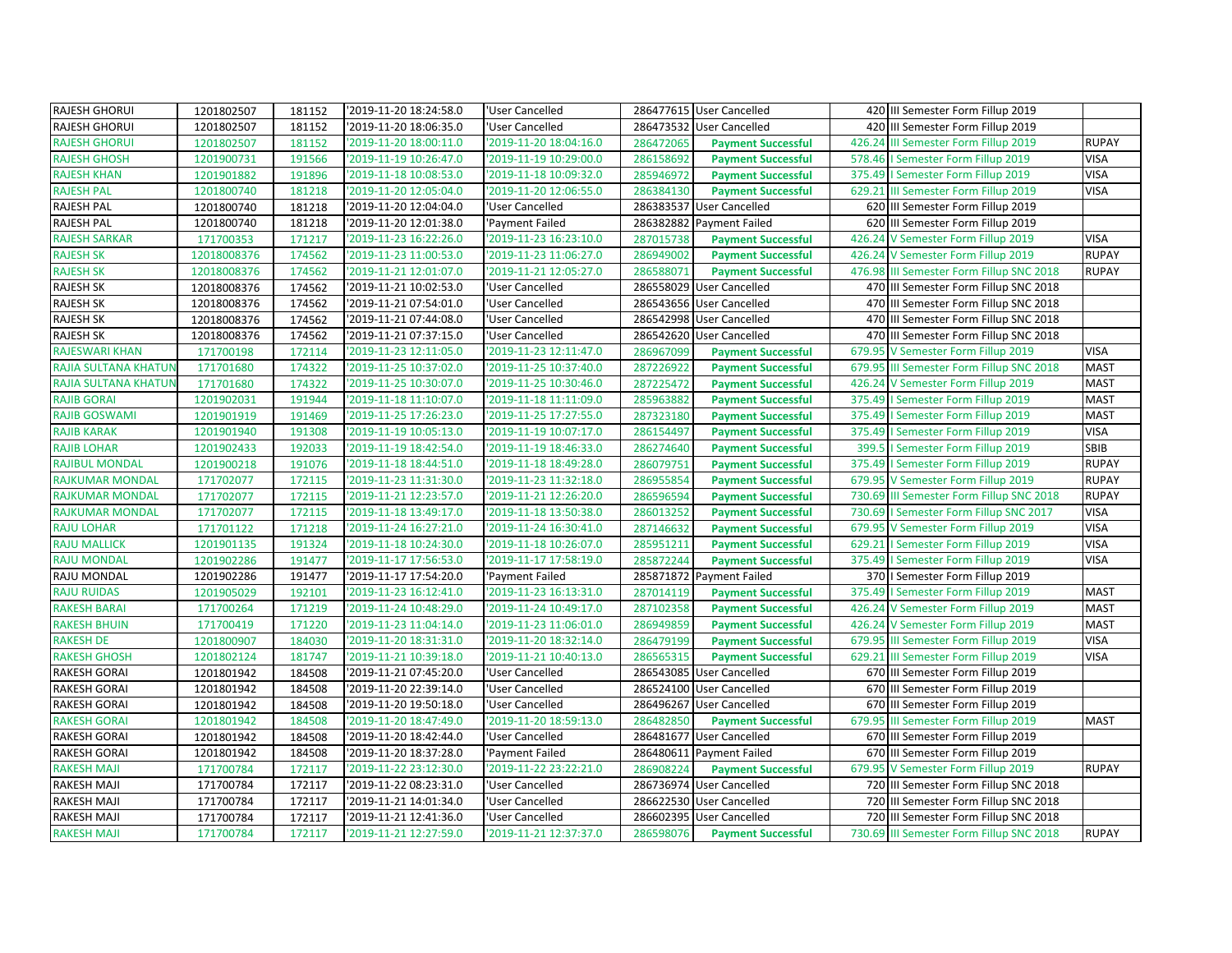| <b>RAKESH SARKAR</b>    | 1201900573 | 191217  | '2019-11-18 18:31:42.0 | '2019-11-18 18:34:09.0 | 286076776 | <b>Payment Successful</b> |        | 578.46   Semester Form Fillup 2019     | <b>VISA</b>  |
|-------------------------|------------|---------|------------------------|------------------------|-----------|---------------------------|--------|----------------------------------------|--------------|
| <b>RAKESH THANDAR</b>   | 1201900736 | 191677  | 2019-11-16 10:17:22.0  | '2019-11-16 10:18:12.0 | 285612210 | <b>Payment Successful</b> | 375.49 | I Semester Form Fillup 2019            | <b>VISA</b>  |
| <b>RAKHI BARU</b>       | 1201801180 | 182292  | '2019-11-21 13:05:44.0 | '2019-11-21 13:07:04.0 | 286609081 | <b>Payment Successful</b> |        | 426.24 III Semester Form Fillup 2019   | <b>MAST</b>  |
| <b>RAKHI DAS</b>        | 1201901909 | 191399  | '2019-11-19 12:05:38.0 | '2019-11-19 12:07:17.0 | 286183847 | <b>Payment Successful</b> | 375.49 | I Semester Form Fillup 2019            | <b>RUPAY</b> |
| <b>RAKHI DAS</b>        | 1201901909 | 191399  | '2019-11-19 09:43:33.0 | 'User Cancelled        |           | 286150974 User Cancelled  |        | 370   Semester Form Fillup 2019        |              |
| <b>RAKHI DAS</b>        | 1201901909 | 191399  | '2019-11-19 09:40:08.0 | 'Payment Failed        |           | 286150466 Payment Failed  |        | 370   Semester Form Fillup 2019        |              |
| <b>RAKHI DAS</b>        | 1201901909 | 191399  | '2019-11-19 09:36:30.0 | 'Payment Failed        |           | 286150008 Payment Failed  |        | 370   Semester Form Fillup 2019        |              |
| <b>RAKHI DAS</b>        | 1201901909 | 191399  | '2019-11-19 09:35:44.0 | 'User Cancelled        |           | 286149899 User Cancelled  |        | 370   Semester Form Fillup 2019        |              |
| <b>RAKHI GHOSH</b>      | 1201801142 | 184108  | '2019-11-21 09:16:41.0 | '2019-11-21 09:19:00.0 | 286551189 | <b>Payment Successful</b> |        | 679.95 III Semester Form Fillup 2019   | <b>MAST</b>  |
| RAKHI MAJUMDAR          | 171700716  | 171222  | '2019-11-23 17:57:11.0 | '2019-11-23 17:58:18.0 | 287033424 | <b>Payment Successful</b> | 449.5  | V Semester Form Fillup 2019            | SBIB         |
| <b>RAKHI MONDAL</b>     | 171700747  | 171223  | '2019-11-23 12:50:09.0 | '2019-11-23 12:51:25.0 | 286977374 | <b>Payment Successful</b> |        | 426.24 V Semester Form Fillup 2019     | <b>MAST</b>  |
| <b>RAKHI MONDAL</b>     | 1201801079 | 181153  | '2019-11-21 08:44:02.0 | '2019-11-21 08:48:05.0 | 286547625 | <b>Payment Successful</b> |        | 426.24 III Semester Form Fillup 2019   | <b>RUPAY</b> |
| <b>RAKHI MONDAL</b>     | 1201901294 | 191531  | '2019-11-18 11:00:08.0 | '2019-11-18 11:01:13.0 | 285960761 | <b>Payment Successful</b> |        | 375.49   Semester Form Fillup 2019     | <b>MAST</b>  |
| <b>RAKHI PAL</b>        | 1201900345 | 191133  | '2019-11-16 11:18:02.0 | '2019-11-16 11:19:23.0 | 285625552 | <b>Payment Successful</b> |        | 375.49   Semester Form Fillup 2019     | <b>VISA</b>  |
| <b>RAKI CHAKRABORTY</b> | 1201900818 | 191569  | '2019-11-18 12:15:41.0 | '2019-11-18 12:16:29.0 | 285986249 | <b>Payment Successful</b> |        | 578.46   Semester Form Fillup 2019     | <b>RUPAY</b> |
| <b>RAM LAYEK</b>        | 1201900442 | 191169  | '2019-11-19 10:17:48.0 | '2019-11-19 10:19:09.0 | 286156831 | <b>Payment Successful</b> |        | 375.49   Semester Form Fillup 2019     | <b>MAST</b>  |
| RAMCHANDRA MONDA        | 1201800980 | 182293  | '2019-11-21 11:33:34.0 | '2019-11-21 11:34:32.0 | 286580138 | <b>Payment Successful</b> |        | 426.24 III Semester Form Fillup 2019   | <b>VISA</b>  |
| RAMCHANDRA MONDAI       | 1201800980 | 182293  | '2019-11-21 11:31:33.0 | 'User Cancelled        |           | 286579548 User Cancelled  |        | 420 III Semester Form Fillup 2019      |              |
| RAMCHANDRA MONDA        | 1201800980 | 182293  | '2019-11-18 18:39:29.0 | '2019-11-18 18:40:45.0 | 286078561 | <b>Payment Successful</b> |        | 476.98   Semester Form Fillup SNC 2018 | <b>VISA</b>  |
| <b>RAMESH BAGDI</b>     | 1201900792 | 191687  | '2019-11-16 12:52:12.0 | '2019-11-16 12:53:01.0 | 285652887 | <b>Payment Successful</b> |        | 375.49   Semester Form Fillup 2019     | <b>MAST</b>  |
| <b>RAMJAN KHAN</b>      | 1201900443 | 191170  | '2019-11-18 10:10:38.0 | '2019-11-18 10:11:36.0 | 285947350 | <b>Payment Successful</b> |        | 629.21   Semester Form Fillup 2019     | <b>VISA</b>  |
| RAMPRASAD CHAND         | 171700545  | 172118  | '2019-11-23 16:49:19.0 | '2019-11-23 16:50:52.0 | 287020538 | <b>Payment Successful</b> |        | 679.95 V Semester Form Fillup 2019     | <b>MAST</b>  |
| RAMPRASAD CHAND         | 171700545  | 172118  | '2019-11-23 16:47:35.0 | 'Payment Failed        |           | 287020168 Payment Failed  |        | 670 V Semester Form Fillup 2019        |              |
| RAMPRASAD CHAND         | 171700545  | 172118  | '2019-11-23 16:44:23.0 | 'User Cancelled        |           | 287019533 User Cancelled  |        | 670 V Semester Form Fillup 2019        |              |
| <b>RANA GOSWAMI</b>     | 1201901599 | 193028  | '2019-11-17 10:46:20.0 | '2019-11-17 10:48:44.0 | 285808830 | <b>Payment Successful</b> |        | 629.21   Semester Form Fillup 2019     | <b>MAST</b>  |
| <b>RANA MONDAL</b>      | 1201901163 | 191764  | '2019-11-18 10:16:52.0 | '2019-11-18 10:18:20.0 | 285948901 | <b>Payment Successful</b> | 375.49 | I Semester Form Fillup 2019            | <b>VISA</b>  |
| <b>RANA SEN</b>         | 171700248  | 171622  | '2019-11-24 11:37:55.0 | '2019-11-24 11:39:34.0 | 287108962 | <b>Payment Successful</b> |        | 426.24 V Semester Form Fillup 2019     | <b>MAST</b>  |
| <b>RANA TAPASI</b>      | 1201800773 | 181043  | '2019-11-20 16:34:52.0 | '2019-11-20 16:35:42.0 | 286451982 | <b>Payment Successful</b> |        | 426.24 III Semester Form Fillup 2019   | <b>MAST</b>  |
| <b>RANAJIT DUTTA</b>    | 1201801333 | 182296  | '2019-11-20 18:02:12.0 | '2019-11-20 18:09:38.0 | 286472606 | <b>Payment Successful</b> |        | 426.24 III Semester Form Fillup 2019   | <b>RUPAY</b> |
| RANAJIT DUTTA           | 1201801333 | 182296  | '2019-11-20 17:46:21.0 | 'Payment Failed        |           | 286468967 Payment Failed  |        | 426.24 III Semester Form Fillup 2019   |              |
| RANAJIT DUTTA           | 1201801333 | 182296  | '2019-11-20 17:43:48.0 | 'User Cancelled        |           | 286468395 User Cancelled  |        | 420 III Semester Form Fillup 2019      |              |
| RANAJIT DUTTA           | 1201801333 | 182296  | '2019-11-20 17:38:49.0 | 'Payment Failed        |           | 286467316 Payment Failed  |        | 420 III Semester Form Fillup 2019      |              |
| RANAJIT DUTTA           | 1201801333 | 182296  | '2019-11-20 17:34:26.0 | 'Payment Failed        |           | 286466318 Payment Failed  |        | 420 III Semester Form Fillup 2019      |              |
| RANAJIT DUTTA           | 1201801333 | 182296  | 2019-11-19 10:16:23.0  | '2019-11-19 10:18:19.0 | 286156541 | <b>Payment Successful</b> | 476.98 | I Semester Form Fillup SNC 2018        | <b>RUPAY</b> |
| <b>RANAJIT MALIK</b>    | 171700476  | 171227  | '2019-11-25 11:23:28.0 | '2019-11-25 11:24:24.0 | 287238303 | <b>Payment Successful</b> |        | 679.95 V Semester Form Fillup 2019     | <b>VISA</b>  |
| <b>RANI DAS</b>         | 171701540  | 171229  | '2019-11-24 11:08:25.0 | '2019-11-24 11:10:32.0 | 287105114 | <b>Payment Successful</b> |        | 426.24 V Semester Form Fillup 2019     | <b>VISA</b>  |
| <b>RANI DAS</b>         | 1201801058 | 1801044 | '2019-11-21 10:41:27.0 | '2019-11-21 10:46:34.0 | 286565857 | <b>Payment Successful</b> |        | 426.24 III Semester Form Fillup 2019   | <b>MAST</b>  |
| <b>RANI DAS</b>         | 1201801058 | 1801044 | '2019-11-20 18:47:39.0 | 'User Cancelled        |           | 286482807 User Cancelled  |        | 420 III Semester Form Fillup 2019      |              |
| <b>RANI DEY</b>         | 1201800788 | 181154  | '2019-11-21 13:25:44.0 | '2019-11-21 13:27:36.0 | 286614176 | <b>Payment Successful</b> | 426.24 | III Semester Form Fillup 2019          | <b>MAST</b>  |
| <b>RANI DEY</b>         | 1201800788 | 181154  | '2019-11-21 13:24:04.0 | 'Payment Failed        |           | 286613797 Payment Failed  |        | 420 III Semester Form Fillup 2019      |              |
| <b>RANI DEY</b>         | 1201800788 | 181154  | '2019-11-21 12:56:41.0 | '2019-11-21 12:57:54.0 | 286606581 | <b>Payment Successful</b> | 426.24 | III Semester Form Fillup 2019          | <b>MAST</b>  |
| <b>RANI HARIJAN</b>     | 1201900983 | 191721  | '2019-11-18 09:50:29.0 | 2019-11-18 09:52:26.0  | 285943578 | <b>Payment Successful</b> | 375.49 | I Semester Form Fillup 2019            | <b>VISA</b>  |
| <b>RANI NANDI</b>       | 1201902258 | 191439  | '2019-11-18 08:20:42.0 | '2019-11-18 08:22:22.0 | 285933595 | <b>Payment Successful</b> |        | 375.49   Semester Form Fillup 2019     | <b>RUPAY</b> |
| <b>RANI SAHA</b>        | 1201900032 | 191010  | '2019-11-16 13:15:17.0 | '2019-11-16 13:16:39.0 | 285658654 | <b>Payment Successful</b> |        | 375.49   Semester Form Fillup 2019     | <b>MAST</b>  |
| <b>RANITA PAL</b>       | 1201902114 | 191400  | '2019-11-18 09:50:19.0 | '2019-11-18 09:51:11.0 | 285943554 | <b>Payment Successful</b> |        | 375.49   Semester Form Fillup 2019     | <b>RUPAY</b> |
| <b>RANJAN KARMAKAR</b>  | 1201802520 | 182297  | '2019-11-21 10:54:46.0 | '2019-11-21 10:55:22.0 | 286569097 | <b>Payment Successful</b> |        | 426.24 III Semester Form Fillup 2019   | <b>MAST</b>  |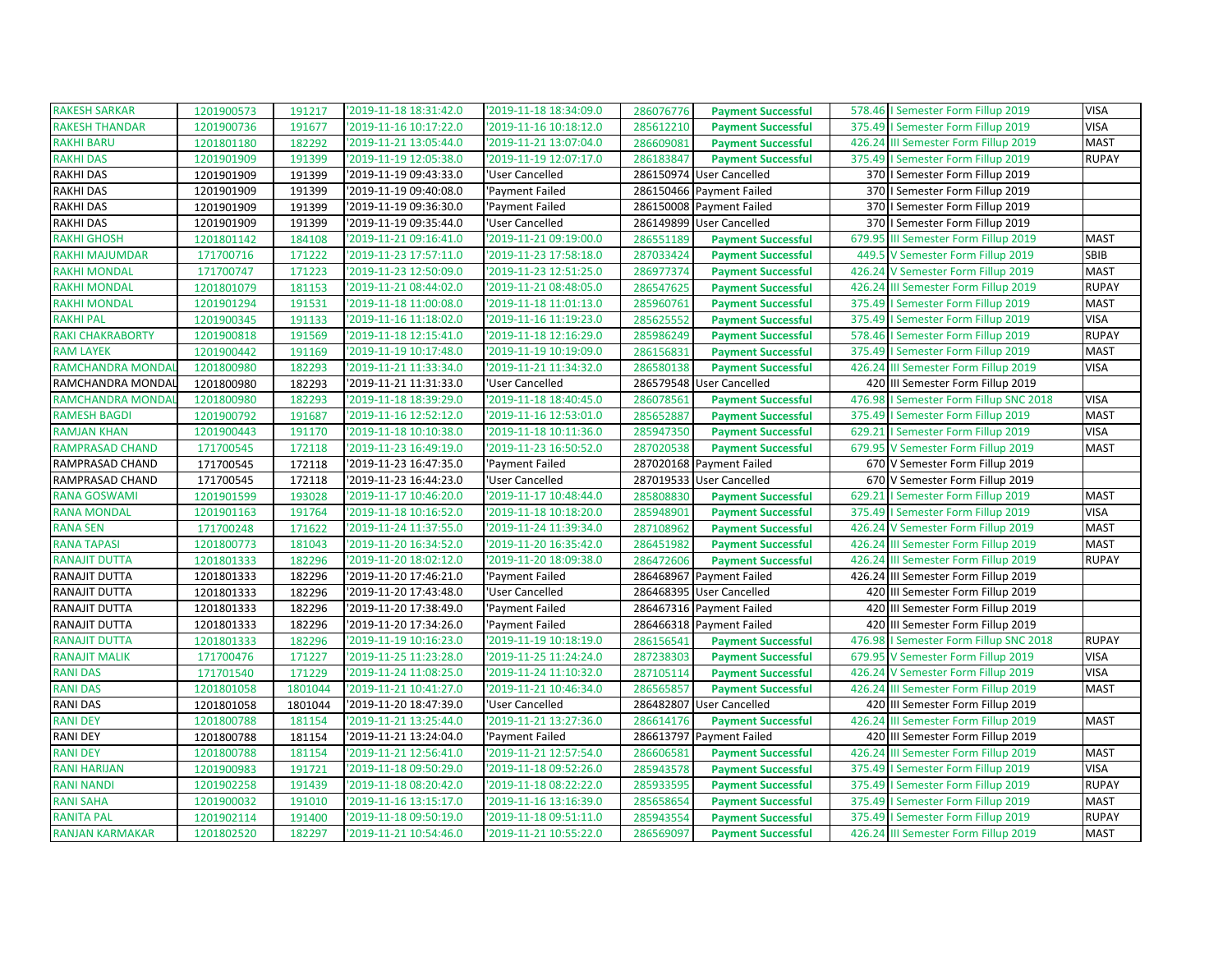| <b>RANJAN KARMAKAR</b>     | 1201802520 | 182297 | '2019-11-19 12:55:30.0 | '2019-11-19 13:00:15.0 | 286199092 | <b>Payment Successful</b> | 476.98   Semester Form Fillup SNC 2018      | <b>VISA</b>  |
|----------------------------|------------|--------|------------------------|------------------------|-----------|---------------------------|---------------------------------------------|--------------|
| <b>RANJAN KARMAKAR</b>     | 1201802520 | 182297 | '2019-11-19 11:33:51.0 | 'User Cancelled        | 286174063 | User Cancelled            | 470   Semester Form Fillup SNC 2018         |              |
| <b>RANJITA KAR</b>         | 1201901571 | 191344 | '2019-11-16 19:10:04.0 | '2019-11-16 19:12:04.0 | 285730297 | <b>Payment Successful</b> | 629.21   Semester Form Fillup 2019          | <b>MAST</b>  |
| <b>RANU MONDAL</b>         | 1201902118 | 191960 | '2019-11-17 09:43:10.0 | '2019-11-17 09:44:46.0 | 285800322 | <b>Payment Successful</b> | 375.49<br>I Semester Form Fillup 2019       | <b>RUPAY</b> |
| <b>RANU PRAMANIK</b>       | 1201800571 | 182301 | '2019-11-20 11:38:05.0 | '2019-11-20 11:39:01.0 | 286375108 | <b>Payment Successful</b> | 629.21<br>III Semester Form Fillup 2019     | <b>VISA</b>  |
| RANU PRAMANIK              | 1201800571 | 182301 | '2019-11-20 11:34:57.0 | 'Payment Failed        |           | 286374148 Payment Failed  | 630.79 III Semester Form Fillup 2019        |              |
| RANU PRAMANIK              | 1201800571 | 182301 | '2019-11-20 11:34:53.0 | 'User Cancelled        | 286374128 | <b>User Cancelled</b>     | 620 III Semester Form Fillup 2019           |              |
| <b>RASHMI KHATUN</b>       | 1201905001 | 192081 | '2019-11-18 10:37:47.0 | '2019-11-18 10:40:22.0 | 285954465 | <b>Payment Successful</b> | 375.49   Semester Form Fillup 2019          | <b>RUPAY</b> |
| <b>RATAN DAS</b>           | 1201805013 | 182541 | '2019-11-21 13:07:52.0 | '2019-11-21 13:08:40.0 | 286609665 | <b>Payment Successful</b> | 426.24 III Semester Form Fillup 2019        | <b>VISA</b>  |
| <b>RATNA DUTTA</b>         | 1201800053 | 182302 | '2019-11-23 12:31:45.0 | '2019-11-23 12:32:35.0 | 286973115 | <b>Payment Successful</b> | 426.24<br>III Semester Form Fillup 2019     | <b>RUPAY</b> |
| <b>RATNA DUTTA</b>         | 1201800053 | 182302 | '2019-11-19 14:10:52.0 | '2019-11-19 14:12:14.0 | 286217210 | <b>Payment Successful</b> | 476.98   Semester Form Fillup SNC 2018      | <b>RUPAY</b> |
| <b>RATNADIP CHATTERJEE</b> | 1201800378 | 181045 | '2019-11-21 11:44:57.0 | '2019-11-21 11:45:58.0 | 286583295 | <b>Payment Successful</b> | III Semester Form Fillup 2019<br>426.24     | <b>VISA</b>  |
| RATNADIP CHATTERJEE        | 1201800378 | 181045 | '2019-11-21 11:44:55.0 | 'User Cancelled        |           | 286583289 User Cancelled  | 420 III Semester Form Fillup 2019           |              |
| <b>RATNADIP CHATTERJEE</b> | 1201800378 | 181045 | '2019-11-19 11:35:57.0 | '2019-11-19 11:38:23.0 | 286174639 | <b>Payment Successful</b> | 476.98<br>I Semester Form Fillup SNC 2018   | <b>VISA</b>  |
| <b>RATUL NANDI</b>         | 1201902657 | 193049 | '2019-11-19 09:21:14.0 | '2019-11-19 09:25:50.0 | 286148061 | <b>Payment Successful</b> | 629.21<br>I Semester Form Fillup 2019       | <b>RUPAY</b> |
| RATUL NANDI                | 1201902657 | 193049 | '2019-11-19 09:21:10.0 | 'User Cancelled        |           | 286148056 User Cancelled  | 620   Semester Form Fillup 2019             |              |
| <b>REBA MONDAL</b>         | 1201901646 | 191858 | '2019-11-17 17:34:55.0 | '2019-11-17 17:36:32.0 | 285869145 | <b>Payment Successful</b> | 375.49<br>I Semester Form Fillup 2019       | <b>MAST</b>  |
| <b>REHANA KHATUN</b>       | 1201801740 | 182303 | '2019-11-21 11:34:24.0 | '2019-11-21 11:35:20.0 | 286580392 | <b>Payment Successful</b> | 426.24 III Semester Form Fillup 2019        | <b>VISA</b>  |
| <b>REJAUL MIDDYA</b>       | 1201902543 | 192056 | '2019-11-17 08:24:56.0 | '2019-11-17 08:26:13.0 | 285792332 | <b>Payment Successful</b> | 375.49   Semester Form Fillup 2019          | <b>MAST</b>  |
| <b>REJITA DATTA</b>        | 1201900120 | 191048 | '2019-11-16 17:52:45.0 | '2019-11-16 17:53:27.0 | 285711131 | <b>Payment Successful</b> | 375.49   Semester Form Fillup 2019          | <b>MAST</b>  |
| <b>REKHA ROY</b>           | 171702968  | 174330 | '2019-11-23 11:54:39.0 | '2019-11-23 11:55:32.0 | 286961323 | <b>Payment Successful</b> | 426.24 V Semester Form Fillup 2019          | <b>RUPAY</b> |
| <b>REKHA ROY</b>           | 171702968  | 174330 | '2019-11-23 11:44:38.0 | '2019-11-23 11:45:26.0 | 286958981 | <b>Payment Successful</b> | 679.95 III Semester Form Fillup SNC 2018    | <b>RUPAY</b> |
| <b>RESMA KHATUN</b>        | 1201801805 | 181155 | '2019-11-20 16:45:20.0 | '2019-11-20 16:47:39.0 | 286454485 | <b>Payment Successful</b> | 426.24 III Semester Form Fillup 2019        | <b>VISA</b>  |
| <b>RIFA KHATUN</b>         | 1201901105 | 191750 | '2019-11-18 10:49:40.0 | '2019-11-18 10:52:57.0 | 285957686 | <b>Payment Successful</b> | 375.49   Semester Form Fillup 2019          | <b>MAST</b>  |
| <b>RIJU CHATTERJEE</b>     | 1201801301 | 181339 | '2019-11-21 09:48:26.0 | '2019-11-21 09:51:09.0 | 286555510 | <b>Payment Successful</b> | 426.24 III Semester Form Fillup 2019        | <b>VISA</b>  |
| <b>RIJU MONDAL</b>         | 1201800853 | 184032 | '2019-11-21 09:11:59.0 | '2019-11-21 09:15:21.0 | 286550641 | <b>Payment Successful</b> | 679.95 III Semester Form Fillup 2019        | <b>VISA</b>  |
| <b>RIJU MONDAL</b>         | 1201902254 | 191627 | '2019-11-18 19:15:11.0 | '2019-11-18 19:16:24.0 | 286086654 | <b>Payment Successful</b> | 578.46   Semester Form Fillup 2019          | <b>MAST</b>  |
| <b>RIJU MONDAL</b>         | 1201900449 | 191172 | '2019-11-18 11:10:09.0 | '2019-11-18 11:12:06.0 | 285963883 | <b>Payment Successful</b> | 375.49   Semester Form Fillup 2019          | <b>RUPAY</b> |
| <b>RIJU MONDAL</b>         | 1201800853 | 184032 | '2019-11-18 09:42:14.0 | '2019-11-18 09:43:30.0 | 285942356 | <b>Payment Successful</b> | 730.69   Semester Form Fillup SNC 2018      | <b>MAST</b>  |
| <b>RIK DEASI</b>           | 1201901001 | 191725 | '2019-11-18 10:53:59.0 | '2019-11-18 10:54:38.0 | 285958957 | <b>Payment Successful</b> | 375.49<br>I Semester Form Fillup 2019       | <b>MAST</b>  |
| <b>RIKTA DEY</b>           | 1201802455 | 181156 | '2019-11-20 19:24:52.0 | '2019-11-20 19:26:21.0 | 286491194 | <b>Payment Successful</b> | 426.24<br>III Semester Form Fillup 2019     | <b>MAST</b>  |
| <b>RIKTA DEY</b>           | 1201802455 | 181156 | '2019-11-20 19:21:38.0 | 'Payment Failed        |           | 286490454 Payment Failed  | 420 III Semester Form Fillup 2019           |              |
| <b>RIKTA DEY</b>           | 1201802455 | 181156 | '2019-11-20 19:19:39.0 | 'User Cancelled        |           | 286489908 User Cancelled  | 420 III Semester Form Fillup 2019           |              |
| <b>RIKU MONDAL</b>         | 1201900701 | 191231 | '2019-11-16 10:05:03.0 | '2019-11-16 10:07:22.0 | 285610173 | <b>Payment Successful</b> | 399.5<br>I Semester Form Fillup 2019        | SBIB         |
| <b>RIMA AUDDYA</b>         | 1201900133 | 191054 | '2019-11-17 11:35:53.0 | '2019-11-17 11:36:32.0 | 285816296 | <b>Payment Successful</b> | 375.49   Semester Form Fillup 2019          | <b>MAST</b>  |
| RIMA AUDDYA                | 1201900133 | 191054 | '2019-11-17 11:35:39.0 | 'User Cancelled        |           | 285816273 User Cancelled  | 370   Semester Form Fillup 2019             |              |
| <b>RIMA NANDI</b>          | 1201900341 | 191132 | '2019-11-17 10:29:23.0 | '2019-11-17 10:30:38.0 | 285806395 | <b>Payment Successful</b> | 375.49   Semester Form Fillup 2019          | <b>RUPAY</b> |
| <b>RIMA NAYAK</b>          | 171700072  | 171233 | '2019-11-22 19:58:04.0 | '2019-11-22 19:59:54.0 | 286882704 | <b>Payment Successful</b> | 426.24 V Semester Form Fillup 2019          | <b>VISA</b>  |
| <b>RIMA NAYAK</b>          | 171700072  | 171233 | '2019-11-21 09:33:16.0 | '2019-11-21 09:34:40.0 | 286553283 | <b>Payment Successful</b> | III Semester Form Fillup SNC 2018<br>476.98 | <b>MAST</b>  |
| <b>RIMJHIM PAUL</b>        | 171700067  | 172125 | '2019-11-23 10:18:53.0 | '2019-11-23 10:19:46.0 | 286940655 | <b>Payment Successful</b> | 679.95 V Semester Form Fillup 2019          | <b>MAST</b>  |
| <b>RIMON ROY</b>           | 1201801960 | 184033 | '2019-11-20 20:25:29.0 | '2019-11-20 20:29:51.0 | 286502887 | <b>Payment Successful</b> | 679.95 III Semester Form Fillup 2019        | <b>MAST</b>  |
| <b>RIMPA BAGDI</b>         | 1721700039 | 174331 | '2019-11-25 10:15:08.0 | '2019-11-25 10:15:45.0 | 287222576 | <b>Payment Successful</b> | 426.24 V Semester Form Fillup 2019          | <b>MAST</b>  |
| <b>RIMPA GHARAMI</b>       | 1201801572 | 181157 | '2019-11-21 21:59:52.0 | '2019-11-21 22:01:51.0 | 286712075 | <b>Payment Successful</b> | 426.24 III Semester Form Fillup 2019        | <b>VISA</b>  |
| <b>RIMPA GHORUI</b>        | 1201901814 | 191886 | '2019-11-18 10:28:50.0 | '2019-11-18 10:29:31.0 | 285952251 | <b>Payment Successful</b> | 375.49   Semester Form Fillup 2019          | <b>VISA</b>  |
| <b>RIMPA GHOSH</b>         | 1201901170 | 191579 | '2019-11-18 12:03:52.0 | '2019-11-18 12:04:44.0 | 285981457 | <b>Payment Successful</b> | 578.46   Semester Form Fillup 2019          | <b>MAST</b>  |
| RIMPA GHOSH                | 1201901170 | 191579 | '2019-11-18 12:03:48.0 | 'User Cancelled        |           | 285981387 User Cancelled  | 570   Semester Form Fillup 2019             |              |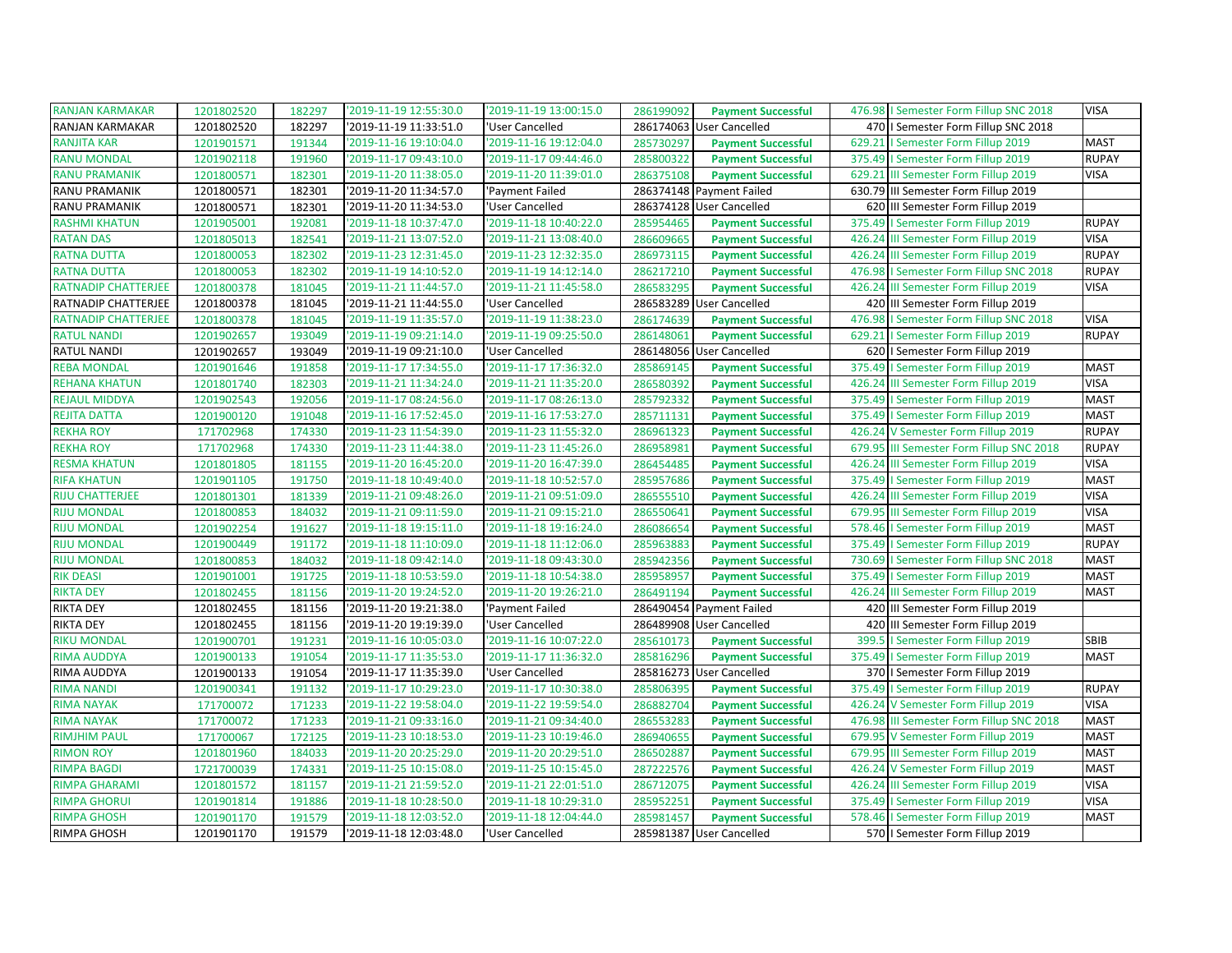| <b>RIMPA GHOSH</b>     | 1201901569 | 191847 | '2019-11-18 09:39:37.0 | '2019-11-18 09:43:17.0 | 285941956 | <b>Payment Successful</b> | 375.49   Semester Form Fillup 2019       | <b>VISA</b>  |
|------------------------|------------|--------|------------------------|------------------------|-----------|---------------------------|------------------------------------------|--------------|
| RIMPA GHOSH            | 1201901305 | 191293 | '2019-11-16 11:25:29.0 | '2019-11-16 11:26:47.0 | 285627409 | <b>Payment Successful</b> | 375.49   Semester Form Fillup 2019       | <b>MAST</b>  |
| RIMPA KARMAKAR         | 1201902259 | 191311 | '2019-11-18 20:31:37.0 | '2019-11-18 20:32:58.0 | 286102101 | <b>Payment Successful</b> | 375.49   Semester Form Fillup 2019       | <b>MAST</b>  |
| <b>RIMPA KUNDU</b>     | 171700309  | 174334 | '2019-11-23 10:55:19.0 | '2019-11-23 10:56:07.0 | 286947775 | <b>Payment Successful</b> | 426.24 V Semester Form Fillup 2019       | <b>RUPAY</b> |
| <b>RIMPA MAL</b>       | 1201801555 | 182308 | '2019-11-21 13:29:23.0 | '2019-11-21 13:30:16.0 | 286615086 | <b>Payment Successful</b> | 426.24 III Semester Form Fillup 2019     | <b>VISA</b>  |
| RIMPA MAL              | 1201801555 | 182308 | '2019-11-21 13:29:21.0 | 'User Cancelled        |           | 286615082 User Cancelled  | 420 III Semester Form Fillup 2019        |              |
| RIMPA MANDAL           | 1201800978 | 184034 | '2019-11-20 15:31:46.0 | 'User Cancelled        |           | 286438329 User Cancelled  | 670 III Semester Form Fillup 2019        |              |
| RIMPA MANDAL           | 1201800978 | 184034 | '2019-11-20 15:31:35.0 | 'User Cancelled        |           | 286438281 User Cancelled  | 670 III Semester Form Fillup 2019        |              |
| RIMPA MANDAL           | 1201800978 | 184034 | '2019-11-20 15:30:20.0 | 'User Cancelled        |           | 286437994 User Cancelled  | 670 III Semester Form Fillup 2019        |              |
| <b>RIMPA MANDAL</b>    | 1201800978 | 184034 | 2019-11-20 14:43:24.0  | '2019-11-20 14:50:06.0 | 286428252 | <b>Payment Successful</b> | 679.95 III Semester Form Fillup 2019     | <b>RUPAY</b> |
| RIMPA MANDAL           | 1201800978 | 184034 | '2019-11-18 15:05:50.0 | 'User Cancelled        |           | 286029396 User Cancelled  | 720   Semester Form Fillup SNC 2018      |              |
| RIMPA MANDAL           | 1201800978 | 184034 | '2019-11-18 15:03:20.0 | 'User Cancelled        |           | 286028811 User Cancelled  | 720   I Semester Form Fillup SNC 2018    |              |
| RIMPA MANDAL           | 1201800978 | 184034 | '2019-11-18 15:01:43.0 | 'User Cancelled        |           | 286028442 User Cancelled  | 720   I Semester Form Fillup SNC 2018    |              |
| <b>RIMPA MANDAL</b>    | 1201800978 | 184034 | '2019-11-18 14:51:23.0 | '2019-11-18 14:54:21.0 | 286026283 | <b>Payment Successful</b> | 730.69   Semester Form Fillup SNC 2018   | <b>RUPAY</b> |
| RIMPA MOHANTA          | 171700856  | 171628 | '2019-11-23 18:52:33.0 | '2019-11-23 18:54:47.0 | 287043147 | <b>Payment Successful</b> | 426.24 V Semester Form Fillup 2019       | <b>MAST</b>  |
| <b>RIMPA MONDAL</b>    | 171701333  | 174335 | '2019-11-23 10:38:59.0 | '2019-11-23 10:39:54.0 | 286944413 | <b>Payment Successful</b> | 426.24 V Semester Form Fillup 2019       | <b>MAST</b>  |
| <b>RIMPA MONDAL</b>    | 171701333  | 174335 | '2019-11-21 10:20:16.0 | '2019-11-21 10:21:44.0 | 286561272 | <b>Payment Successful</b> | 476.98 III Semester Form Fillup SNC 2018 | <b>MAST</b>  |
| RIMPA MONDAL           | 171701333  | 174335 | '2019-11-21 10:19:50.0 | 'User Cancelled        |           | 286561167 User Cancelled  | 470 III Semester Form Fillup SNC 2018    |              |
| <b>RIMPA MONDAL</b>    | 1201801015 | 181158 | '2019-11-21 08:59:00.0 | '2019-11-21 09:00:56.0 | 286549079 | <b>Payment Successful</b> | 426.24 III Semester Form Fillup 2019     | <b>RUPAY</b> |
| <b>RIMPA PAL</b>       | 1201902308 | 192007 | '2019-11-17 10:05:57.0 | '2019-11-17 10:07:45.0 | 285803158 | <b>Payment Successful</b> | 375.49   Semester Form Fillup 2019       | <b>VISA</b>  |
| <b>RIMPA SOO</b>       | 1201800968 | 181656 | '2019-11-20 12:11:05.0 | '2019-11-20 12:12:06.0 | 286386318 | <b>Payment Successful</b> | 629.21 III Semester Form Fillup 2019     | <b>MAST</b>  |
| <b>RIMPA SUTRADHAR</b> | 1201801440 | 182311 | '2019-11-20 13:16:42.0 | '2019-11-20 13:17:35.0 | 286405745 | <b>Payment Successful</b> | 426.24 III Semester Form Fillup 2019     | <b>VISA</b>  |
| RIMPA SUTRADHAR        | 1201801440 | 182311 | '2019-11-20 13:16:39.0 | 'User Cancelled        |           | 286405732 User Cancelled  | 420 III Semester Form Fillup 2019        |              |
| <b>RINA DEY</b>        | 1201901481 | 191394 | '2019-11-17 17:08:14.0 | '2019-11-17 17:09:59.0 | 285865315 | <b>Payment Successful</b> | 375.49   Semester Form Fillup 2019       | <b>RUPAY</b> |
| RINA KARAK             | 171702254  | 174337 | '2019-11-23 10:42:21.0 | 'Payment Failed        |           | 286945069 Payment Failed  | 670 III Semester Form Fillup SNC 2018    |              |
| <b>RINA KARAK</b>      | 171702254  | 174337 | '2019-11-23 10:09:33.0 | '2019-11-23 10:10:18.0 | 286939007 | <b>Payment Successful</b> | 426.24 V Semester Form Fillup 2019       | <b>MAST</b>  |
| <b>RINA SOO</b>        | 1201800874 | 182312 | '2019-11-20 10:44:32.0 | '2019-11-20 10:45:53.0 | 286360271 | <b>Payment Successful</b> | 629.21 III Semester Form Fillup 2019     | <b>MAST</b>  |
| <b>RINITA DAS</b>      | 1201800501 | 182313 | '2019-11-20 12:31:49.0 | '2019-11-20 12:34:03.0 | 286392695 | <b>Payment Successful</b> | 634.99 III Semester Form Fillup 2019     | PAYTM        |
| <b>RINKI LOHAR</b>     | 1201900964 | 191366 | '2019-11-18 16:41:24.0 | '2019-11-18 16:43:29.0 | 286050347 | <b>Payment Successful</b> | 375.49   Semester Form Fillup 2019       | <b>VISA</b>  |
| <b>RINKU BIT</b>       | 1201900719 | 191328 | '2019-11-18 09:25:03.0 | '2019-11-18 09:26:10.0 | 285940015 | <b>Payment Successful</b> | 375.49   Semester Form Fillup 2019       | <b>RUPAY</b> |
| <b>RINKU BOURI</b>     | 1201802491 | 182315 | '2019-11-20 18:35:33.0 | '2019-11-20 18:40:46.0 | 286480146 | <b>Payment Successful</b> | 426.24 III Semester Form Fillup 2019     | <b>MAST</b>  |
| <b>RINKU PATRA</b>     | 171702248  | 174339 | '2019-11-24 16:15:05.0 | '2019-11-24 16:15:56.0 | 287145278 | <b>Payment Successful</b> | 426.24 V Semester Form Fillup 2019       | <b>MAST</b>  |
| <b>RINTU ROY</b>       | 171700441  | 171236 | '2019-11-25 08:08:40.0 | '2019-11-25 08:09:51.0 | 287209064 | <b>Payment Successful</b> | 679.95 V Semester Form Fillup 2019       | <b>MAST</b>  |
| RINTU ROY              | 171700441  | 171236 | '2019-11-25 08:05:26.0 | 'Payment Failed        |           | 287208868 Payment Failed  | 670 V Semester Form Fillup 2019          |              |
| <b>RIPAN SK</b>        | 1201900938 | 191364 | '2019-11-18 10:56:19.0 | '2019-11-18 11:01:16.0 | 285959685 | <b>Payment Successful</b> | 375.49   Semester Form Fillup 2019       | <b>MAST</b>  |
| <b>RIPAN SK</b>        | 1201900938 | 191364 | '2019-11-18 10:54:58.0 | 'User Cancelled        |           | 285959268 User Cancelled  | 370   Semester Form Fillup 2019          |              |
| <b>RIPON MALLICK</b>   | 171703182  | 171237 | '2019-11-24 10:23:26.0 | '2019-11-24 10:25:28.0 | 287099445 | <b>Payment Successful</b> | 426.24 V Semester Form Fillup 2019       | <b>RUPAY</b> |
| <b>RIPON MONDAL</b>    | 1201902538 | 191645 | '2019-11-18 12:23:13.0 | '2019-11-18 12:24:24.0 | 285989036 | <b>Payment Successful</b> | 578.46   Semester Form Fillup 2019       | <b>MAST</b>  |
| <b>RIPUNJOY BAGDI</b>  | 1201800099 | 182316 | '2019-11-21 12:20:07.0 | '2019-11-21 12:21:58.0 | 286594836 | <b>Payment Successful</b> | 426.24 III Semester Form Fillup 2019     | <b>VISA</b>  |
| <b>RIPUNJOY BAGDI</b>  | 1201800099 | 182316 | '2019-11-18 14:53:15.0 | '2019-11-18 14:54:06.0 | 286026659 | <b>Payment Successful</b> | 476.98   Semester Form Fillup SNC 2018   | <b>VISA</b>  |
| RIPUNJOY BAGDI         | 1201800099 | 182316 | '2019-11-18 14:53:09.0 | 'User Cancelled        |           | 286026638 User Cancelled  | 470   I Semester Form Fillup SNC 2018    |              |
| <b>RISITA LAHA</b>     | 1201900261 | 191094 | '2019-11-17 12:47:37.0 | '2019-11-17 12:50:32.0 | 285830313 | <b>Payment Successful</b> | 375.49   Semester Form Fillup 2019       | <b>VISA</b>  |
| <b>RITA BALA</b>       | 1201800974 | 182317 | '2019-11-21 10:22:25.0 | '2019-11-21 10:23:09.0 | 286561729 | <b>Payment Successful</b> | 426.24 III Semester Form Fillup 2019     | <b>VISA</b>  |
| <b>RITA BALA</b>       | 1201800974 | 182317 | '2019-11-18 14:30:35.0 | '2019-11-18 14:31:43.0 | 286021991 | <b>Payment Successful</b> | 476.98   Semester Form Fillup SNC 2018   | <b>VISA</b>  |
| <b>RITA LOHAR</b>      | 1201801059 | 181750 | '2019-11-20 14:47:49.0 | '2019-11-20 14:49:01.0 | 286429240 | <b>Payment Successful</b> | 629.21 III Semester Form Fillup 2019     | <b>MAST</b>  |
| <b>RITA LOHAR</b>      | 1201801059 | 181750 | '2019-11-19 19:25:55.0 | '2019-11-19 19:27:07.0 | 286284349 | <b>Payment Successful</b> | 476.98   Semester Form Fillup SNC 2018   | <b>RUPAY</b> |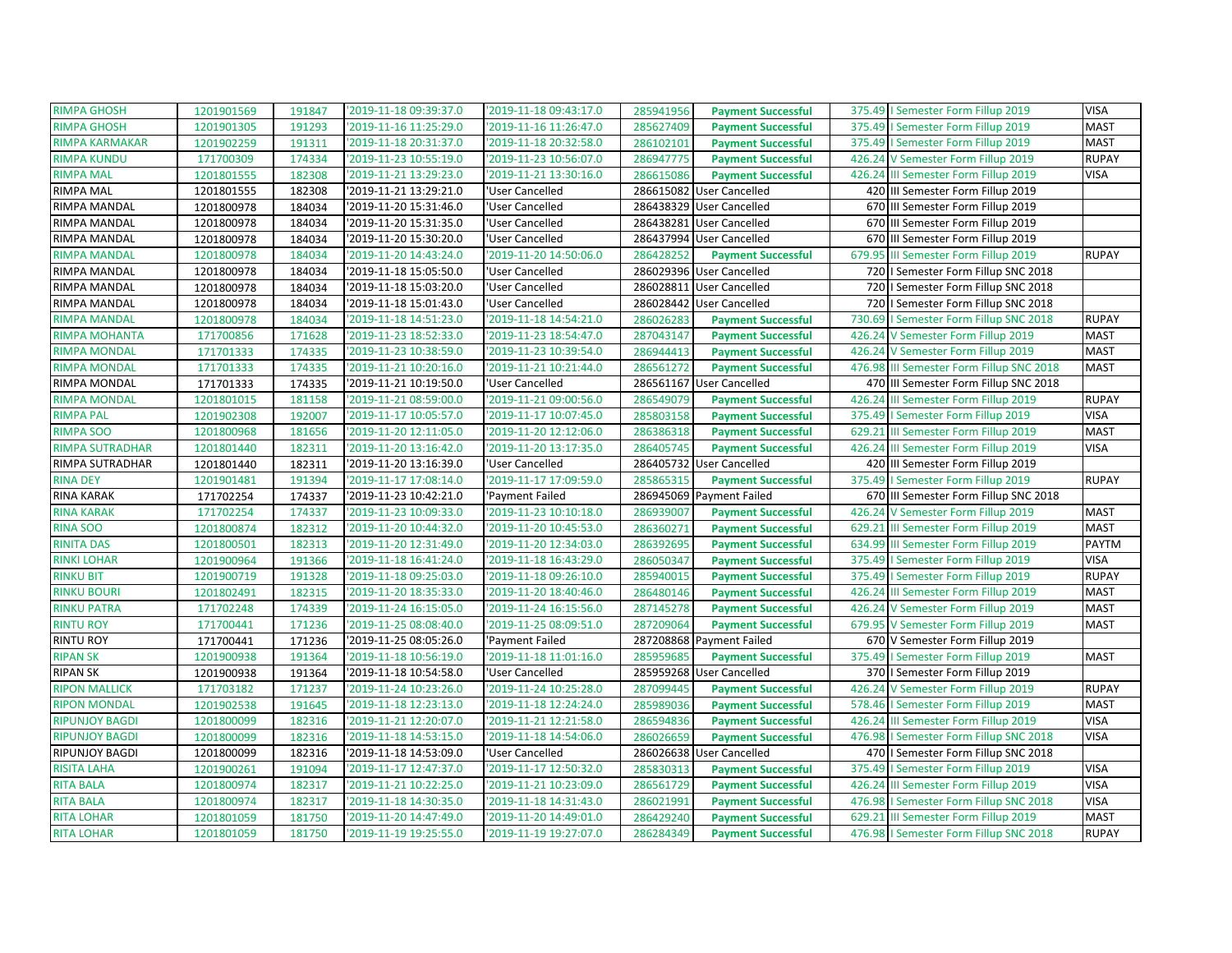| <b>RITA LOHAR</b>           | 1201801059 | 181750 | '2019-11-19 16:19:55.0 | '2019-11-19 16:28:30.0 | 286243276 | <b>Payment Successful</b> |        | 476.98   Semester Form Fillup SNC 2018   | <b>RUPAY</b>   |
|-----------------------------|------------|--------|------------------------|------------------------|-----------|---------------------------|--------|------------------------------------------|----------------|
| <b>RITA MONDAL</b>          | 1201901029 | 191385 | '2019-11-18 11:58:51.0 | '2019-11-18 11:59:56.0 | 285978984 | <b>Payment Successful</b> |        | 375.49   Semester Form Fillup 2019       | <b>MAST</b>    |
| RITA MONDAL                 | 1201901029 | 191385 | '2019-11-18 11:58:46.0 | 'User Cancelled        |           | 285978965 User Cancelled  |        | 370   Semester Form Fillup 2019          |                |
| <b>RITTICK KUMAR CHANDI</b> | 171700036  | 171239 | '2019-11-22 21:29:20.0 | '2019-11-22 21:30:15.0 | 286896382 | <b>Payment Successful</b> |        | 426.24 V Semester Form Fillup 2019       | <b>VISA</b>    |
| <b>RITU BAGDI</b>           | 171700705  | 174342 | '2019-11-23 10:13:08.0 | 'Payment Failed        |           | 286939636 Payment Failed  |        | 470 III Semester Form Fillup SNC 2018    |                |
| <b>RITU BAGDI</b>           | 171700705  | 174342 | '2019-11-23 10:11:06.0 | '2019-11-23 10:11:52.0 | 286939238 | <b>Payment Successful</b> |        | 426.24 V Semester Form Fillup 2019       | <b>MAST</b>    |
| <b>RITU DAS</b>             | 171702331  | 171240 | '2019-11-23 18:43:56.0 | 2019-11-23 18:45:29.0  | 287041601 | <b>Payment Successful</b> |        | 679.95 V Semester Form Fillup 2019       | <b>MAST</b>    |
| <b>RITU DEY</b>             | 171701779  | 171241 | '2019-11-24 18:45:41.0 | '2019-11-24 18:46:52.0 | 287164192 | <b>Payment Successful</b> |        | 426.24 V Semester Form Fillup 2019       | <b>MAST</b>    |
| <b>RITU LOHAR</b>           | 1201901256 | 191787 | '2019-11-17 10:03:58.0 | '2019-11-17 10:04:58.0 | 285802891 | <b>Payment Successful</b> |        | 375.49   Semester Form Fillup 2019       | <b>MAST</b>    |
| <b>RITU LOHAR</b>           | 1201901256 | 191787 | '2019-11-17 09:58:46.0 | 'Payment Failed        |           | 285802148 Payment Failed  |        | 370   Semester Form Fillup 2019          |                |
| RITUPARNA CHATTOPAD         | 1201900277 | 191103 | '2019-11-16 10:41:41.0 | '2019-11-16 10:42:51.0 | 285616963 | <b>Payment Successful</b> |        | 375.49   Semester Form Fillup 2019       | <b>VISA</b>    |
| <b>RITUPARNA MAN</b>        | 1201901871 | 191420 | '2019-11-16 19:12:22.0 | '2019-11-16 19:16:25.0 | 285731143 | <b>Payment Successful</b> |        | 376.44   Semester Form Fillup 2019       | <b>CC</b>      |
| RITUPARNA MAN               | 1201901871 | 191420 | '2019-11-16 19:10:20.0 | 'Payment Failed        |           | 285730407 Payment Failed  |        | 370   Semester Form Fillup 2019          |                |
| RITUPARNA MAN               | 1201901871 | 191420 | '2019-11-16 19:07:23.0 | 'Payment Failed        |           | 285729197 Payment Failed  |        | 370   Semester Form Fillup 2019          |                |
| <b>RITUPARNA MODAK</b>      | 1201800016 | 182319 | '2019-11-21 11:55:17.0 | '2019-11-21 11:56:59.0 | 286586103 | <b>Payment Successful</b> |        | 426.24 III Semester Form Fillup 2019     | <b>MAST</b>    |
| RITUPARNA MODAK             | 1201800016 | 182319 | '2019-11-20 17:52:03.0 | 'User Cancelled        |           | 286470318 User Cancelled  |        | 420 III Semester Form Fillup 2019        |                |
| <b>RITURAJ GOSWAMI</b>      | 1201802334 | 181341 | '2019-11-20 11:56:29.0 | '2019-11-20 11:57:40.0 | 286381238 | <b>Payment Successful</b> |        | 426.24 III Semester Form Fillup 2019     | <b>MAST</b>    |
| <b>RIYA BAUL</b>            | 1201900076 | 191030 | '2019-11-17 10:27:33.0 | '2019-11-17 10:28:25.0 | 285806134 | <b>Payment Successful</b> |        | 375.49   Semester Form Fillup 2019       | <b>RUPAY</b>   |
| <b>RIYA BHANDARI</b>        | 1201900264 | 191096 | '2019-11-17 09:07:36.0 | '2019-11-17 09:13:50.0 | 285796402 | <b>Payment Successful</b> |        | 375.49   Semester Form Fillup 2019       | <b>VISA</b>    |
| <b>RIYA CHAKRABORTTY</b>    | 1201900332 | 191128 | '2019-11-17 10:28:46.0 | '2019-11-17 10:29:56.0 | 285806301 | <b>Payment Successful</b> |        | 375.49   Semester Form Fillup 2019       | <b>MAST</b>    |
| RIYA CHAKRABORTTY           | 1201900332 | 191128 | '2019-11-17 10:24:27.0 | 'Payment Failed        |           | 285805717 Payment Failed  |        | 370   Semester Form Fillup 2019          |                |
| <b>RIYA DAS</b>             | 1201902548 | 192057 | '2019-11-16 13:14:02.0 | '2019-11-16 13:15:52.0 | 285658364 | <b>Payment Successful</b> |        | 375.49   Semester Form Fillup 2019       | <b>VISA</b>    |
| <b>RIYA DEY</b>             | 1201800849 | 184207 | '2019-11-20 18:19:33.0 | '2019-11-20 18:20:34.0 | 286476388 | <b>Payment Successful</b> |        | 679.95 III Semester Form Fillup 2019     | <b>MAST</b>    |
| <b>RIYA DUTTA</b>           | 171700120  | 171246 | '2019-11-23 11:41:38.0 | '2019-11-23 11:42:21.0 | 286958258 | <b>Payment Successful</b> |        | 426.24 V Semester Form Fillup 2019       | <b>MAST</b>    |
| <b>RIYA DUTTA</b>           | 171700120  | 171246 | '2019-11-21 12:25:05.0 | '2019-11-21 12:26:20.0 | 286597076 | <b>Payment Successful</b> |        | 476.98 III Semester Form Fillup SNC 2018 | <b>MAST</b>    |
| <b>RIYA GARAI</b>           | 1201960013 | 193229 | '2019-11-18 10:52:56.0 | '2019-11-18 10:54:23.0 | 285958680 | <b>Payment Successful</b> |        | 629.21   Semester Form Fillup 2019       | <b>VISA</b>    |
| <b>RIYA GHOSH</b>           | 171700217  | 171247 | '2019-11-23 11:19:03.0 | '2019-11-23 11:20:20.0 | 286953055 | <b>Payment Successful</b> |        | 426.24 V Semester Form Fillup 2019       | <b>VISA</b>    |
| <b>RIYA GHOSH</b>           | 1201901896 | 191306 | '2019-11-19 09:48:12.0 | '2019-11-19 09:49:26.0 | 286151634 | <b>Payment Successful</b> |        | 375.49   Semester Form Fillup 2019       | <b>VISA</b>    |
| <b>RIYA GHOSH</b>           | 1201901896 | 191306 | '2019-11-19 09:48:05.0 | 'User Cancelled        |           | 286151614 User Cancelled  |        | 370   Semester Form Fillup 2019          |                |
| <b>RIYA GHOSH</b>           | 1201900725 | 191233 | '2019-11-17 08:50:13.0 | '2019-11-17 08:52:42.0 | 285794665 | <b>Payment Successful</b> |        | 378.94   Semester Form Fillup 2019       | <b>PHONEPE</b> |
| <b>RIYA GHOSH</b>           | 1201900725 | 191233 | '2019-11-17 08:43:24.0 | 'Payment Failed        |           | 285794073 Payment Failed  |        | 370   Semester Form Fillup 2019          |                |
| <b>RIYA GHOSH</b>           | 1201900725 | 191233 | '2019-11-17 08:34:31.0 | 'Payment Failed        |           | 285793256 Payment Failed  |        | 370   Semester Form Fillup 2019          |                |
| <b>RIYA GOSWAMI</b>         | 1201800802 | 181751 | '2019-11-20 14:44:29.0 | '2019-11-20 14:45:42.0 | 286428439 | <b>Payment Successful</b> | 629.21 | III Semester Form Fillup 2019            | <b>MAST</b>    |
| <b>RIYA GOSWAMI</b>         | 1201800802 | 181751 | '2019-11-19 19:15:25.0 | '2019-11-19 19:18:51.0 | 286282042 | <b>Payment Successful</b> |        | 476.98   Semester Form Fillup SNC 2018   | <b>RUPAY</b>   |
| RIYA GOSWAMI                | 1201800802 | 181751 | '2019-11-19 17:09:58.0 | 'User Cancelled        |           | 286254380 User Cancelled  |        | 470   Semester Form Fillup SNC 2018      |                |
| <b>RIYA GOSWAMI</b>         | 1201800802 | 181751 | '2019-11-19 16:14:40.0 | '2019-11-19 16:21:18.0 | 286242056 | <b>Payment Successful</b> |        | 476.98   Semester Form Fillup SNC 2018   | <b>RUPAY</b>   |
| RIYA GOSWAMI                | 1201800802 | 181751 | '2019-11-19 16:10:09.0 | 'User Cancelled        |           | 286241118 User Cancelled  |        | 470   Semester Form Fillup SNC 2018      |                |
| <b>RIYA HOWLY</b>           | 1201801397 | 182648 | '2019-11-20 13:20:00.0 | '2019-11-20 13:21:10.0 | 286406639 | <b>Payment Successful</b> |        | 629.21 III Semester Form Fillup 2019     | <b>VISA</b>    |
| <b>RIYA KARAK</b>           | 1201900698 | 191511 | '2019-11-18 11:01:58.0 | '2019-11-18 11:03:02.0 | 285961400 | <b>Payment Successful</b> |        | 375.49   Semester Form Fillup 2019       | <b>MAST</b>    |
| <b>RIYA KONAR</b>           | 1721700066 | 172131 | '2019-11-23 18:44:42.0 | '2019-11-23 18:54:06.0 | 287041736 | <b>Payment Successful</b> |        | 679.95 V Semester Form Fillup 2019       | <b>RUPAY</b>   |
| <b>RIYA KUNDU</b>           | 171702375  | 174346 | '2019-11-24 12:09:42.0 | '2019-11-24 12:10:53.0 | 287114878 | <b>Payment Successful</b> |        | 426.24 V Semester Form Fillup 2019       | <b>MAST</b>    |
| <b>RIYA KUNDU</b>           | 171701270  | 171249 | '2019-11-23 12:50:05.0 | '2019-11-23 12:51:08.0 | 286977354 | <b>Payment Successful</b> |        | 426.24 V Semester Form Fillup 2019       | <b>MAST</b>    |
| <b>RIYA KUNDU</b>           | 171701270  | 171249 | '2019-11-21 10:15:12.0 | '2019-11-21 10:16:32.0 | 286560294 | <b>Payment Successful</b> |        | 476.98 III Semester Form Fillup SNC 2018 | <b>MAST</b>    |
| <b>RIYA KUNDU</b>           | 171701270  | 171249 | '2019-11-19 13:15:52.0 | '2019-11-19 13:17:11.0 | 286204619 | <b>Payment Successful</b> |        | 476.98   Semester Form Fillup SNC 2017   | <b>MAST</b>    |
| <b>RIYA MAJI</b>            | 171701227  | 171250 | '2019-11-24 18:41:15.0 | '2019-11-24 18:45:35.0 | 287163554 | <b>Payment Successful</b> |        | 426.24 V Semester Form Fillup 2019       | <b>RUPAY</b>   |
| <b>RIYA MANNA</b>           | 1201901293 | 191798 | '2019-11-16 17:28:48.0 | '2019-11-16 17:29:58.0 | 285706576 | <b>Payment Successful</b> |        | 375.49   Semester Form Fillup 2019       | <b>VISA</b>    |
|                             |            |        |                        |                        |           |                           |        |                                          |                |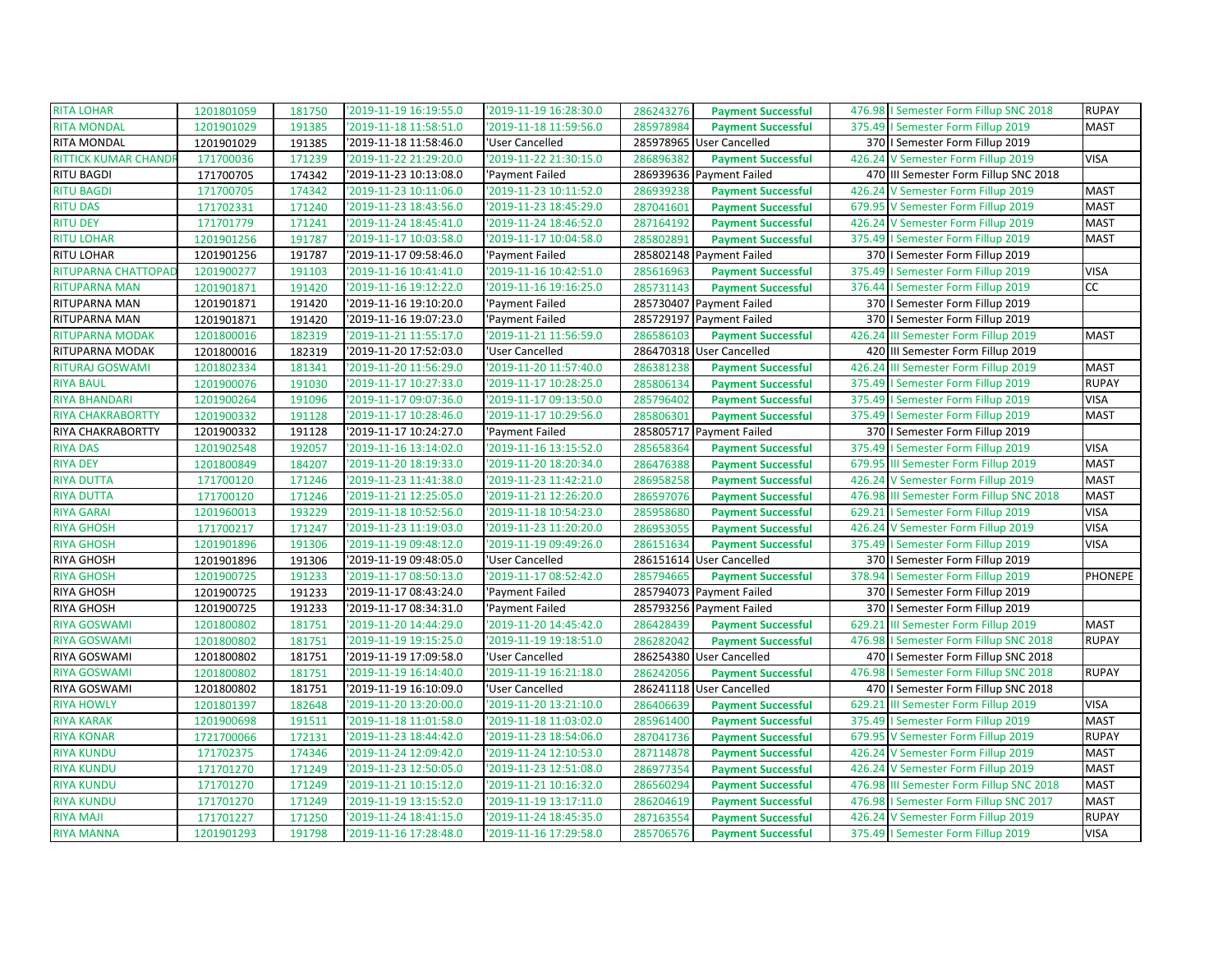| <b>RIYA MODAK</b>       | 171701151   | 174347 | '2019-11-25 11:43:21.0 | '2019-11-25 11:44:19.0 | 287243724 | <b>Payment Successful</b> |        | 426.24 V Semester Form Fillup 2019       | <b>VISA</b>  |
|-------------------------|-------------|--------|------------------------|------------------------|-----------|---------------------------|--------|------------------------------------------|--------------|
| <b>RIYA MOHANTA</b>     | 1201800975  | 181159 | 2019-11-20 12:25:11.0  | '2019-11-20 12:26:09.0 | 286390658 | <b>Payment Successful</b> | 629.21 | III Semester Form Fillup 2019            | <b>VISA</b>  |
| RIYA MOHANTA            | 1201800975  | 181159 | '2019-11-20 12:25:09.0 | 'User Cancelled        |           | 286390649 User Cancelled  |        | 620 III Semester Form Fillup 2019        |              |
| <b>RIYA MONDAL</b>      | 1201800584  | 181343 | '2019-11-20 15:04:58.0 | '2019-11-20 15:05:38.0 | 286433123 | <b>Payment Successful</b> | 426.24 | III Semester Form Fillup 2019            | <b>VISA</b>  |
| RIYA MONDAL             | 1201800584  | 181343 | '2019-11-20 15:04:54.0 | 'User Cancelled        |           | 286433108 User Cancelled  |        | 420 III Semester Form Fillup 2019        |              |
| RIYA MONDAL             | 1201800584  | 181343 | '2019-11-20 15:04:52.0 | 'User Cancelled        |           | 286433099 User Cancelled  |        | 420 III Semester Form Fillup 2019        |              |
| RIYA MONDAL             | 1201800584  | 181343 | '2019-11-20 15:04:49.0 | 'User Cancelled        |           | 286433090 User Cancelled  |        | 420 III Semester Form Fillup 2019        |              |
| <b>RIYA PAL</b>         | 1201800580  | 181160 | '2019-11-21 09:14:59.0 | '2019-11-21 09:17:01.0 | 286550980 | <b>Payment Successful</b> | 426.24 | III Semester Form Fillup 2019            | <b>RUPAY</b> |
| <b>RIYA PATRA</b>       | 1201801030  | 181161 | '2019-11-20 11:47:54.0 | '2019-11-20 11:48:46.0 | 286378394 | <b>Payment Successful</b> | 629.21 | III Semester Form Fillup 2019            | <b>VISA</b>  |
| <b>RIYA RUDRA</b>       | 1201900314  | 193144 | '2019-11-17 09:55:27.0 | '2019-11-17 09:57:30.0 | 285801781 | <b>Payment Successful</b> |        | 629.21   Semester Form Fillup 2019       | <b>VISA</b>  |
| RIYA SAMAJPATI          | 171700464   | 174349 | '2019-11-23 15:13:35.0 | '2019-11-23 15:15:49.0 | 287004224 | <b>Payment Successful</b> |        | 426.24 V Semester Form Fillup 2019       | <b>VISA</b>  |
| RIYA SAMAJPATI          | 171700464   | 174349 | '2019-11-21 13:03:12.0 | '2019-11-21 13:04:49.0 | 286608384 | <b>Payment Successful</b> |        | 476.98 III Semester Form Fillup SNC 2018 | <b>MAST</b>  |
| RIYA SAMAJPATI          | 171700464   | 174349 | '2019-11-21 13:03:04.0 | 'User Cancelled        |           | 286608331 User Cancelled  |        | 470 III Semester Form Fillup SNC 2018    |              |
| <b>RIYA SARKAR</b>      | 1201900751  | 191681 | '2019-11-17 09:40:42.0 | '2019-11-17 09:48:13.0 | 285800018 | <b>Payment Successful</b> |        | 399.5   Semester Form Fillup 2019        | SBIB         |
| <b>RIYA SHIT</b>        | 171701065   | 171251 | '2019-11-23 18:28:49.0 | '2019-11-23 18:30:15.0 | 287039041 | <b>Payment Successful</b> |        | 426.24 V Semester Form Fillup 2019       | <b>MAST</b>  |
| <b>RIYA SHIT</b>        | 171701065   | 171251 | '2019-11-20 18:33:56.0 | '2019-11-20 18:35:22.0 | 286479801 | <b>Payment Successful</b> |        | 476.98 III Semester Form Fillup SNC 2018 | <b>MAST</b>  |
| <b>RIYA SUTRADHAR</b>   | 1201900503  | 191194 | '2019-11-16 18:06:07.0 | '2019-11-16 18:06:48.0 | 285714002 | <b>Payment Successful</b> |        | 375.49   Semester Form Fillup 2019       | <b>MAST</b>  |
| ROHIT MOHANTA           | 1201901038  | 191732 | '2019-11-18 13:45:16.0 | '2019-11-18 13:46:02.0 | 286012339 | <b>Payment Successful</b> |        | 375.49   Semester Form Fillup 2019       | <b>MAST</b>  |
| ROJINA KHATUN           | 171700228   | 171252 | '2019-11-23 10:58:10.0 | '2019-11-23 10:59:24.0 | 286948358 | <b>Payment Successful</b> |        | 426.24 V Semester Form Fillup 2019       | <b>MAST</b>  |
| RONI KAIBARTTA          | 1201901587  | 193214 | '2019-11-17 17:01:42.0 | '2019-11-17 17:02:46.0 | 285864443 | <b>Payment Successful</b> |        | 629.21   Semester Form Fillup 2019       | <b>RUPAY</b> |
| RONOJIT BAGDI           | 1201902368  | 191481 | '2019-11-17 17:21:52.0 | '2019-11-17 17:23:16.0 | 285867300 | <b>Payment Successful</b> |        | 375.49   Semester Form Fillup 2019       | <b>VISA</b>  |
| ROUNAK CHATTERJEE       | 1201800154  | 183006 | '2019-11-20 23:08:34.0 | '2019-11-20 23:09:57.0 | 286527473 | <b>Payment Successful</b> | 634.99 | III Semester Form Fillup 2019            | <b>PAYTM</b> |
| ROUNAK CHATTERJEE       | 1201800154  | 183006 | '2019-11-19 19:02:14.0 | '2019-11-19 19:04:37.0 | 286278936 | <b>Payment Successful</b> |        | 476.98   Semester Form Fillup SNC 2018   | <b>VISA</b>  |
|                         |             |        |                        |                        |           |                           |        |                                          |              |
| <b>RUBIA KHATUN</b>     | 1201900212  | 191074 | '2019-11-18 09:36:40.0 | '2019-11-18 09:39:13.0 | 285941559 | <b>Payment Successful</b> |        | 375.49   Semester Form Fillup 2019       | <b>RUPAY</b> |
| RUDRA MUKHERJEE         | 1201905042  | 191443 | '2019-11-18 19:32:57.0 | 'User Cancelled        |           | 286090592 User Cancelled  |        | 370   Semester Form Fillup 2019          |              |
| <b>RUDRA MUKHERJEE</b>  | 1201905042  | 191443 | 2019-11-18 18:31:29.0  | '2019-11-18 18:32:38.0 | 286076727 | <b>Payment Successful</b> | 375.49 | I Semester Form Fillup 2019              | <b>RUPAY</b> |
| RUDRA MUKHERJEE         | 1201905042  | 191443 | '2019-11-18 18:26:40.0 | '2019-11-18 18:27:59.0 | 286075616 | <b>Payment Successful</b> |        | 375.49   Semester Form Fillup 2019       | <b>RUPAY</b> |
| <b>RUDRA MUKHERJEE</b>  | 1201905042  | 191443 | '2019-11-18 18:13:42.0 | '2019-11-18 18:20:29.0 | 286072568 | <b>Payment Successful</b> |        | 375.49   Semester Form Fillup 2019       | <b>RUPAY</b> |
| <b>RUDRADEV KABIRAJ</b> | 1201900184  | 191070 | '2019-11-19 12:39:04.0 | '2019-11-19 12:40:26.0 | 286193901 | <b>Payment Successful</b> |        | 375.49   Semester Form Fillup 2019       | <b>VISA</b>  |
| <b>RUMA BAGDI</b>       | 171700967   | 171632 | '2019-11-23 09:25:33.0 | '2019-11-23 09:26:26.0 | 286932378 | <b>Payment Successful</b> |        | 426.24 V Semester Form Fillup 2019       | <b>VISA</b>  |
| <b>RUMA GHOSH</b>       | 171701229   | 174353 | '2019-11-26 11:07:06.0 | '2019-11-26 11:07:51.0 | 287417557 | <b>Payment Successful</b> |        | 426.24 V Semester Form Fillup 2019       | <b>MAST</b>  |
| <b>RUMA GHOSH</b>       | 171701229   | 174353 | '2019-11-26 11:02:28.0 | '2019-11-26 11:03:07.0 | 287416546 | <b>Payment Successful</b> |        | 426.24 V Semester Form Fillup 2019       | <b>MAST</b>  |
| <b>RUMA GHOSH</b>       | 171701229   | 174353 | '2019-11-23 12:27:50.0 | '2019-11-23 12:28:26.0 | 286971801 | <b>Payment Successful</b> |        | 679.95 III Semester Form Fillup SNC 2018 | <b>MAST</b>  |
| <b>RUMA GHOSH</b>       | 1201801581  | 181219 | 2019-11-21 09:22:35.0  | '2019-11-21 09:26:23.0 | 286551944 | <b>Payment Successful</b> |        | 426.24 III Semester Form Fillup 2019     | <b>VISA</b>  |
| <b>RUMA KHATUN</b>      | 12018008320 | 174553 | '2019-11-23 12:09:38.0 | '2019-11-23 12:11:18.0 | 286966549 | <b>Payment Successful</b> |        | 426.24 V Semester Form Fillup 2019       | <b>RUPAY</b> |
| <b>RUMA KHATUN</b>      | 12018008320 | 174553 | '2019-11-21 12:03:35.0 | '2019-11-21 12:04:49.0 | 286588855 | <b>Payment Successful</b> | 476.98 | III Semester Form Fillup SNC 2018        | <b>MAST</b>  |
| <b>RUMA MONDAL</b>      | 1201900080  | 191032 | '2019-11-17 09:28:07.0 | '2019-11-17 09:30:03.0 | 285798551 | <b>Payment Successful</b> |        | 375.49   Semester Form Fillup 2019       | <b>VISA</b>  |
| <b>RUMA ROY</b>         | 1201901099  | 191748 | 2019-11-17 10:10:49.0  | '2019-11-17 10:12:07.0 | 285803797 | <b>Payment Successful</b> |        | 375.49   Semester Form Fillup 2019       | <b>MAST</b>  |
| <b>RUMA SAHA</b>        | 1201905019  | 192094 | '2019-11-18 09:54:38.0 | '2019-11-18 09:55:35.0 | 285944288 | <b>Payment Successful</b> |        | 375.49   Semester Form Fillup 2019       | <b>VISA</b>  |
| <b>RUMPA BAGDI</b>      | 171700841   | 174354 | '2019-11-23 11:56:59.0 | '2019-11-23 11:57:51.0 | 286961841 | <b>Payment Successful</b> |        | 426.24 V Semester Form Fillup 2019       | <b>VISA</b>  |
| <b>RUMPA KISKU</b>      | 171702904   | 171255 | '2019-11-23 12:47:25.0 | '2019-11-23 12:48:06.0 | 286976735 | <b>Payment Successful</b> |        | 426.24 V Semester Form Fillup 2019       | <b>MAST</b>  |
| <b>RUMPA KISKU</b>      | 171702904   | 171255 | '2019-11-21 13:15:03.0 | '2019-11-21 13:16:22.0 | 286611571 | <b>Payment Successful</b> | 476.98 | III Semester Form Fillup SNC 2018        | <b>MAST</b>  |
| RUMPA KISKU             | 171702904   | 171255 | '2019-11-20 15:44:15.0 | 'User Cancelled        |           | 286440986 User Cancelled  |        | 470 III Semester Form Fillup SNC 2018    |              |
| <b>RUMPA KISKU</b>      | 171702904   | 171255 | '2019-11-20 15:05:32.0 | '2019-11-20 15:07:40.0 | 286433223 | <b>Payment Successful</b> | 476.98 | III Semester Form Fillup SNC 2018        | <b>VISA</b>  |
| <b>RUMPA KUNDU</b>      | 1201900726  | 191676 | '2019-11-16 12:35:35.0 | '2019-11-16 12:36:39.0 | 285648672 | <b>Payment Successful</b> |        | 375.49   Semester Form Fillup 2019       | <b>MAST</b>  |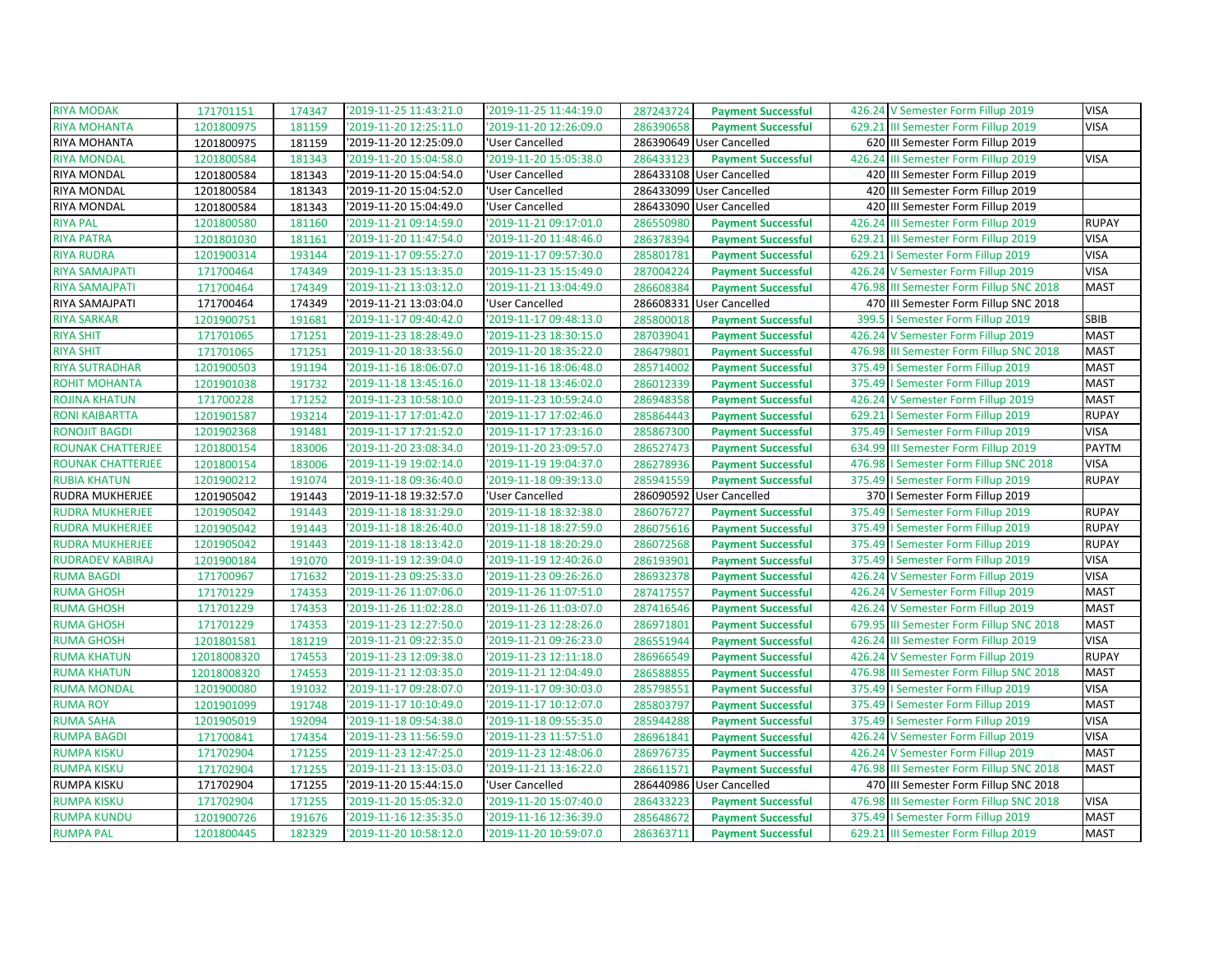| <b>RUMPA PAL</b>         | 1201800445  | 182329 | '2019-11-19 11:30:15.0 | '2019-11-19 11:31:58.0 | 286173104 | <b>Payment Successful</b> | 476.98   Semester Form Fillup SNC 2018   | <b>VISA</b>  |
|--------------------------|-------------|--------|------------------------|------------------------|-----------|---------------------------|------------------------------------------|--------------|
| <b>RUNA PARVIN</b>       | 1201901138  | 193145 | '2019-11-19 16:47:11.0 | '2019-11-19 16:48:16.0 | 286249280 | <b>Payment Successful</b> | 629.21   Semester Form Fillup 2019       | <b>MAST</b>  |
| <b>RUNU MONDAL</b>       | 171701099   | 174355 | '2019-11-24 17:08:23.0 | '2019-11-24 17:09:25.0 | 287151310 | <b>Payment Successful</b> | 426.24 V Semester Form Fillup 2019       | <b>VISA</b>  |
| <b>RUNU MONDAL</b>       | 171701099   | 174355 | '2019-11-21 12:28:28.0 | '2019-11-21 12:29:48.0 | 286598198 | <b>Payment Successful</b> | 476.98 III Semester Form Fillup SNC 2018 | <b>MAST</b>  |
| <b>RUPA BAGDI</b>        | 171701939   | 174356 | 2019-11-23 11:41:57.0  | '2019-11-23 11:44:17.0 | 286958330 | <b>Payment Successful</b> | 426.24 V Semester Form Fillup 2019       | <b>RUPAY</b> |
| <b>RUPA BAGDI</b>        | 171701939   | 174356 | '2019-11-21 13:09:28.0 | '2019-11-21 13:11:05.0 | 286610054 | <b>Payment Successful</b> | 476.98 III Semester Form Fillup SNC 2018 | <b>RUPAY</b> |
| <b>RUPA BARU</b>         | 171701534   | 174357 | '2019-11-23 10:58:12.0 | '2019-11-23 10:58:59.0 | 286948365 | <b>Payment Successful</b> | 426.24 V Semester Form Fillup 2019       | <b>RUPAY</b> |
| <b>RUPA BARU</b>         | 171701534   | 174357 | '2019-11-21 09:20:43.0 | '2019-11-21 09:21:30.0 | 286551718 | <b>Payment Successful</b> | 476.98 III Semester Form Fillup SNC 2018 | <b>MAST</b>  |
| <b>RUPA KHATUN</b>       | 12018008302 | 174551 | '2019-11-23 12:12:43.0 | '2019-11-23 12:14:47.0 | 286967549 | <b>Payment Successful</b> | 426.24 V Semester Form Fillup 2019       | <b>RUPAY</b> |
| <b>RUPA KHATUN</b>       | 12018008302 | 174551 | '2019-11-21 12:05:43.0 | '2019-11-21 12:06:55.0 | 286590122 | <b>Payment Successful</b> | 476.98 III Semester Form Fillup SNC 2018 | <b>MAST</b>  |
| <b>RUPA MONDAL</b>       | 1201900899  | 191362 | '2019-11-18 10:55:27.0 | '2019-11-18 10:57:03.0 | 285959412 | <b>Payment Successful</b> | 375.49   Semester Form Fillup 2019       | <b>MAST</b>  |
| <b>RUPA NANDI</b>        | 171701557   | 171256 | '2019-11-23 11:36:51.0 | '2019-11-23 11:39:32.0 | 286957047 | <b>Payment Successful</b> | 426.24 V Semester Form Fillup 2019       | <b>RUPAY</b> |
| <b>RUPA PAL</b>          | 1201801071  | 182332 | '2019-11-21 11:53:47.0 | '2019-11-21 11:54:36.0 | 286585729 | <b>Payment Successful</b> | 426.24 III Semester Form Fillup 2019     | <b>MAST</b>  |
| <b>RUPA PAL</b>          | 1201800209  | 182331 | '2019-11-20 17:38:53.0 | '2019-11-20 17:41:57.0 | 286467333 | <b>Payment Successful</b> | 426.24 III Semester Form Fillup 2019     | <b>VISA</b>  |
| <b>RUPA PAL</b>          | 1201800209  | 182331 | '2019-11-20 17:38:46.0 | 'User Cancelled        |           | 286467304 User Cancelled  | 420 III Semester Form Fillup 2019        |              |
| <b>RUPA PAL</b>          | 1201800209  | 182331 | '2019-11-20 17:38:43.0 | 'User Cancelled        |           | 286467295 User Cancelled  | 420 III Semester Form Fillup 2019        |              |
| <b>RUPA PAL</b>          | 1201800209  | 182331 | '2019-11-18 17:27:08.0 | '2019-11-18 17:28:28.0 | 286061635 | <b>Payment Successful</b> | 476.98   Semester Form Fillup SNC 2018   | <b>VISA</b>  |
| <b>RUPA PATRA</b>        | 1201900027  | 191007 | '2019-11-16 10:57:52.0 | '2019-11-16 10:59:29.0 | 285620420 | <b>Payment Successful</b> | 375.49   Semester Form Fillup 2019       | <b>RUPAY</b> |
| <b>RUPA PATRA</b>        | 1201900027  | 191007 | 2019-11-16 10:57:50.0  | 'User Cancelled        |           | 285620416 User Cancelled  | 370   Semester Form Fillup 2019          |              |
| <b>RUPA PATRA</b>        | 1201900027  | 191007 | '2019-11-16 10:57:46.0 | 'User Cancelled        |           | 285620399 User Cancelled  | 370   Semester Form Fillup 2019          |              |
| <b>RUPALI CHATTERJEE</b> | 171700952   | 174359 | '2019-11-23 10:27:38.0 | '2019-11-23 10:29:12.0 | 286942176 | <b>Payment Successful</b> | 426.24 V Semester Form Fillup 2019       | <b>MAST</b>  |
| <b>RUPALI DEY</b>        | 1201800905  | 181163 | '2019-11-20 19:50:53.0 | '2019-11-20 19:52:20.0 | 286496406 | <b>Payment Successful</b> | 449.5 III Semester Form Fillup 2019      | <b>SBIB</b>  |
| <b>RUPALI GHOSH</b>      | 171701633   | 174360 | '2019-11-26 11:34:38.0 | '2019-11-26 11:35:27.0 | 287423579 | <b>Payment Successful</b> | 426.24 V Semester Form Fillup 2019       | <b>MAST</b>  |
| <b>SABANA KHATUN</b>     | 171700229   | 171258 | '2019-11-23 10:55:11.0 | '2019-11-23 10:56:28.0 | 286947737 | <b>Payment Successful</b> | 426.24 V Semester Form Fillup 2019       | <b>MAST</b>  |
| SABANA KHATUN            | 171700229   | 171258 | '2019-11-23 10:55:07.0 | 'User Cancelled        |           | 286947726 User Cancelled  | 420 V Semester Form Fillup 2019          |              |
| <b>SABANA KHATUN</b>     | 1201801201  | 181164 | '2019-11-20 17:25:29.0 | '2019-11-20 17:30:27.0 | 286464202 | <b>Payment Successful</b> | 426.24 III Semester Form Fillup 2019     | <b>MAST</b>  |
| SABANA YASMIN KHATU      | 1201902099  | 193077 | '2019-11-17 17:13:13.0 | '2019-11-17 17:16:33.0 | 285866005 | <b>Payment Successful</b> | 629.21   Semester Form Fillup 2019       | <b>MAST</b>  |
| <b>SABILA KHAMTUN</b>    | 1721700025  | 174363 | '2019-11-23 10:51:27.0 | '2019-11-23 10:52:28.0 | 286947017 | <b>Payment Successful</b> | 629.21 V Semester Form Fillup 2019       | <b>VISA</b>  |
| <b>SABINA KHATUN</b>     | 171702970   | 174365 | '2019-11-25 11:28:09.0 | '2019-11-25 11:31:53.0 | 287239468 | <b>Payment Successful</b> | 426.24 V Semester Form Fillup 2019       | <b>RUPAY</b> |
| <b>SABINA KHATUN</b>     | 171700084   | 174364 | '2019-11-23 11:51:23.0 | '2019-11-23 11:52:04.0 | 286960568 | <b>Payment Successful</b> | 426.24 V Semester Form Fillup 2019       | <b>MAST</b>  |
| <b>SABINA KHATUN</b>     | 171700084   | 174364 | '2019-11-21 12:08:39.0 | '2019-11-21 12:09:57.0 | 286591286 | <b>Payment Successful</b> | 476.98 III Semester Form Fillup SNC 2018 | <b>MAST</b>  |
| <b>SABRUN KHATUN</b>     | 1201902420  | 192031 | '2019-11-17 16:07:30.0 | '2019-11-17 16:09:07.0 | 285857003 | <b>Payment Successful</b> | 375.49   Semester Form Fillup 2019       | <b>MAST</b>  |
| <b>SABUJ GHOSH</b>       | 12018008154 | 174569 | '2019-11-23 09:11:35.0 | '2019-11-23 09:13:05.0 | 286930747 | <b>Payment Successful</b> | 629.21 V Semester Form Fillup 2019       | <b>RUPAY</b> |
| <b>SABUJ GHOSH</b>       | 12018008154 | 174569 | '2019-11-21 12:45:31.0 | '2019-11-21 12:48:42.0 | 286603454 | <b>Payment Successful</b> | 679.95 III Semester Form Fillup SNC 2018 | <b>RUPAY</b> |
| SABYASACHI GHOSH         | 1201901980  | 191614 | '2019-11-19 17:49:59.0 | '2019-11-19 17:50:45.0 | 286262772 | <b>Payment Successful</b> | 578.46   Semester Form Fillup 2019       | <b>VISA</b>  |
| <b>SACHIN BANGAL</b>     | 1201900326  | 193195 | '2019-11-18 10:28:18.0 | '2019-11-18 10:29:45.0 | 285952129 | <b>Payment Successful</b> | 629.21   Semester Form Fillup 2019       | <b>RUPAY</b> |
| SACHIN BANGAL            | 1201900326  | 193195 | '2019-11-18 10:28:14.0 | 'User Cancelled        |           | 285952107 User Cancelled  | 620   Semester Form Fillup 2019          |              |
| <b>SACHIN GHOSH</b>      | 1201902370  | 192021 | '2019-11-18 10:28:36.0 | '2019-11-18 10:30:48.0 | 285952185 | <b>Payment Successful</b> | 375.49   Semester Form Fillup 2019       | <b>RUPAY</b> |
| <b>SACHIN MAHATO</b>     | 1201902226  | 191428 | '2019-11-18 20:27:27.0 | '2019-11-18 20:28:46.0 | 286101335 | <b>Payment Successful</b> | 375.49   Semester Form Fillup 2019       | <b>MAST</b>  |
| <b>SAGAR GHOSH</b>       | 1201902440  | 191635 | '2019-11-18 12:42:14.0 | '2019-11-18 12:43:19.0 | 285996122 | <b>Payment Successful</b> | 578.46   Semester Form Fillup 2019       | <b>RUPAY</b> |
| <b>SAGAR GHOSH</b>       | 1201901000  | 191368 | 2019-11-17 18:16:49.0  | '2019-11-17 18:18:31.0 | 285875599 | <b>Payment Successful</b> | 375.49   Semester Form Fillup 2019       | <b>VISA</b>  |
| <b>SAGAR GHOSH</b>       | 1201900361  | 191138 | '2019-11-16 12:23:49.0 | '2019-11-16 12:25:00.0 | 285645417 | <b>Payment Successful</b> | 375.49   Semester Form Fillup 2019       | <b>MAST</b>  |
| <b>SAGAR KAPURI</b>      | 1201900395  | 191152 | '2019-11-19 12:02:10.0 | '2019-11-19 12:03:08.0 | 286182019 | <b>Payment Successful</b> | 375.49   Semester Form Fillup 2019       | <b>MAST</b>  |
| <b>SAGAR LOHAR</b>       | 1201902512  | 191642 | '2019-11-18 11:12:18.0 | '2019-11-18 11:13:20.0 | 285964540 | <b>Payment Successful</b> | 578.46   Semester Form Fillup 2019       | <b>MAST</b>  |
| <b>SAGARIKA MOHANTA</b>  | 1201800985  | 182336 | '2019-11-21 12:02:25.0 | '2019-11-21 12:03:11.0 | 286588535 | <b>Payment Successful</b> | 426.24 III Semester Form Fillup 2019     | <b>VISA</b>  |
| SAGARIKA MOHANTA         | 1201800985  | 182336 | 2019-11-21 12:02:21.0  | 'User Cancelled        |           | 286588514 User Cancelled  | 420 III Semester Form Fillup 2019        |              |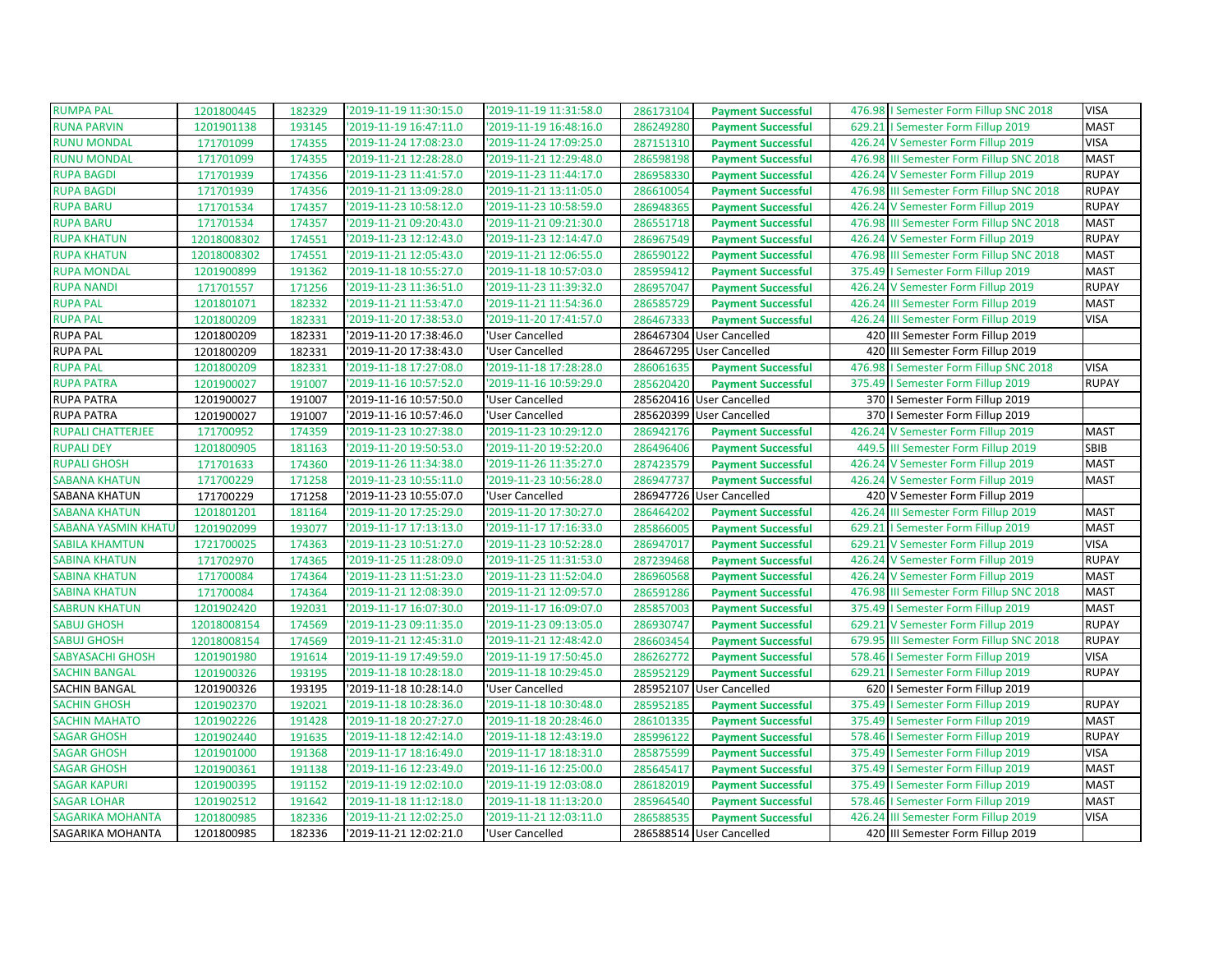| <b>SAGEN MANDI</b>       | 1201900135 | 191055 | '2019-11-22 19:58:02.0 | '2019-11-22 20:01:02.0 | 286882700 | <b>Payment Successful</b> |        | 629.21   Semester Form Fillup 2019       | <b>VISA</b>  |
|--------------------------|------------|--------|------------------------|------------------------|-----------|---------------------------|--------|------------------------------------------|--------------|
| <b>SAGEN MANDI</b>       | 1201900135 | 191055 | '2019-11-22 19:30:14.0 | 'Payment Failed        |           | 286877942 Payment Failed  |        | 620   Semester Form Fillup 2019          |              |
| <b>SAGEN MANDI</b>       | 1201900135 | 191055 | '2019-11-22 19:20:11.0 | 'Payment Failed        |           | 286876076 Payment Failed  |        | 620   Semester Form Fillup 2019          |              |
| <b>SAGEN MANDI</b>       | 1201900135 | 191055 | '2019-11-22 19:11:41.0 | 'Payment Failed        |           | 286874273 Payment Failed  | 620    | I Semester Form Fillup 2019              |              |
| <b>SAGEN MANDI</b>       | 1201900135 | 191055 | '2019-11-22 19:09:17.0 | 'User Cancelled        |           | 286873763 User Cancelled  | 620    | I Semester Form Fillup 2019              |              |
| <b>SAGEN MANDI</b>       | 1201900135 | 191055 | '2019-11-22 19:04:31.0 | 'User Cancelled        |           | 286872773 User Cancelled  | 620    | I Semester Form Fillup 2019              |              |
| <b>SAGEN MANDI</b>       | 1201900135 | 191055 | '2019-11-22 19:02:11.0 | 'User Cancelled        |           | 286872276 User Cancelled  | 620    | I Semester Form Fillup 2019              |              |
| <b>SAGEN MANDI</b>       | 1201900135 | 191055 | '2019-11-22 18:58:34.0 | 'User Cancelled        |           | 286871467 User Cancelled  |        | 620   Semester Form Fillup 2019          |              |
| <b>SAGEN MANDI</b>       | 1201900135 | 191055 | '2019-11-19 09:27:51.0 | 'User Cancelled        |           | 286148837 User Cancelled  |        | 620   Semester Form Fillup 2019          |              |
| <b>SAGEN MANDI</b>       | 1201900135 | 191055 | '2019-11-19 09:19:44.0 | 'User Cancelled        |           | 286147852 User Cancelled  |        | 620   Semester Form Fillup 2019          |              |
| <b>SAGEN MANDI</b>       | 1201900135 | 191055 | '2019-11-19 09:08:36.0 | '2019-11-19 09:17:15.0 | 286146581 | <b>Payment Successful</b> |        | 634.99   Semester Form Fillup 2019       | PHONEPE      |
| <b>SAGUN BESRA</b>       | 1201801994 | 184035 | '2019-11-20 20:15:42.0 | '2019-11-20 20:16:41.0 | 286501064 | <b>Payment Successful</b> |        | 679.95 III Semester Form Fillup 2019     | <b>MAST</b>  |
| SAGUN BESRA              | 1201801994 | 184035 | '2019-11-20 20:09:21.0 | 'Payment Failed        |           | 286499836 Payment Failed  |        | 670 III Semester Form Fillup 2019        |              |
| <b>SAGUN BESRA</b>       | 1201801994 | 184035 | '2019-11-19 11:54:48.0 | '2019-11-19 11:55:40.0 | 286179756 | <b>Payment Successful</b> | 730.69 | I Semester Form Fillup SNC 2018          | <b>VISA</b>  |
| <b>SAGUN KISKU</b>       | 1201801025 | 181344 | '2019-11-20 12:16:27.0 | '2019-11-20 12:18:40.0 | 286387923 | <b>Payment Successful</b> | 426.24 | III Semester Form Fillup 2019            | <b>VISA</b>  |
| <b>SAGUN KISKU</b>       | 1201801025 | 181344 | '2019-11-19 11:43:57.0 | '2019-11-19 11:45:07.0 | 286176906 | <b>Payment Successful</b> |        | 476.98   Semester Form Fillup SNC 2018   | <b>VISA</b>  |
| <b>SAHANA KHATUN</b>     | 1201900266 | 191098 | '2019-11-17 09:23:27.0 | '2019-11-17 09:25:29.0 | 285798026 | <b>Payment Successful</b> |        | 375.49   Semester Form Fillup 2019       | <b>VISA</b>  |
| <b>SAHANAZ PARVIN</b>    | 1201800807 | 181165 | '2019-11-20 11:51:11.0 | '2019-11-20 11:54:40.0 | 286379494 | <b>Payment Successful</b> | 426.24 | III Semester Form Fillup 2019            | <b>VISA</b>  |
| SAHANAZ PARVIN           | 1201800807 | 181165 | '2019-11-20 11:51:09.0 | 'User Cancelled        |           | 286379475 User Cancelled  |        | 420 III Semester Form Fillup 2019        |              |
| <b>SAHANUR MIDDYA</b>    | 171701536  | 171260 | '2019-11-25 10:51:43.0 | '2019-11-25 10:52:19.0 | 287230212 | <b>Payment Successful</b> |        | 426.24 V Semester Form Fillup 2019       | <b>MAST</b>  |
| <b>SAHANUR MIDDYA</b>    | 171701536  | 171260 | '2019-11-21 11:21:14.0 | '2019-11-21 11:22:22.0 | 286576608 | <b>Payment Successful</b> |        | 476.98 III Semester Form Fillup SNC 2018 | <b>MAST</b>  |
| <b>SAHEB GHOSH</b>       | 1201900984 | 191367 | '2019-11-17 18:58:18.0 | '2019-11-17 18:59:57.0 | 285882434 | <b>Payment Successful</b> | 375.49 | I Semester Form Fillup 2019              | <b>VISA</b>  |
| <b>SAHEB KHAN</b>        | 1201802562 | 181048 | '2019-11-20 10:48:09.0 | '2019-11-20 10:51:04.0 | 286361107 | <b>Payment Successful</b> | 449.5  | III Semester Form Fillup 2019            | <b>UCOB</b>  |
| <b>SAHEB PAL</b>         | 1201905051 | 191550 | '2019-11-18 18:04:48.0 | '2019-11-18 18:07:56.0 | 286070569 | <b>Payment Successful</b> |        | 375.49   Semester Form Fillup 2019       | <b>VISA</b>  |
| <b>SAHEB PAL</b>         | 1201905051 | 191550 | '2019-11-17 19:05:53.0 | 'User Cancelled        |           | 285883704 User Cancelled  |        | 370   Semester Form Fillup 2019          |              |
| <b>SAHEB PARAMANIK</b>   | 1201902461 | 192040 | '2019-11-18 09:23:50.0 | '2019-11-18 09:25:13.0 | 285939858 | <b>Payment Successful</b> | 399.5  | I Semester Form Fillup 2019              | SBIB         |
| <b>SAHELI DUARY</b>      | 1201800182 | 181754 | '2019-11-21 10:21:02.0 | '2019-11-21 10:21:40.0 | 286561456 | <b>Payment Successful</b> |        | 629.21 III Semester Form Fillup 2019     | <b>MAST</b>  |
| <b>SAHELI KUNDU</b>      | 1201800870 | 182339 | '2019-11-22 17:43:52.0 | '2019-11-22 17:46:40.0 | 286856292 | <b>Payment Successful</b> |        | 476.98   Semester Form Fillup SNC 2018   | <b>VISA</b>  |
| <b>SAHELI KUNDU</b>      | 1201800870 | 182339 | '2019-11-20 17:50:41.0 | '2019-11-20 17:53:21.0 | 286469993 | <b>Payment Successful</b> |        | 426.24 III Semester Form Fillup 2019     | <b>VISA</b>  |
| <b>SAHINA KHATUN</b>     | 1201802512 | 182342 | '2019-11-21 11:11:14.0 | '2019-11-21 11:13:29.0 | 286573796 | <b>Payment Successful</b> |        | 426.24 III Semester Form Fillup 2019     | <b>VISA</b>  |
| SAHINA KHATUN            | 1201802512 | 182342 | '2019-11-21 11:10:59.0 | 'User Cancelled        | 286573714 | <b>User Cancelled</b>     |        | 420 III Semester Form Fillup 2019        |              |
| <b>SAIFUL MONDAL</b>     | 1201802739 | 182344 | '2019-11-20 13:26:13.0 | '2019-11-20 13:27:11.0 | 286408446 | <b>Payment Successful</b> |        | 426.24 III Semester Form Fillup 2019     | <b>VISA</b>  |
| SAIFUL MONDAL            | 1201802739 | 182344 | '2019-11-20 10:44:31.0 | 'User Cancelled        |           | 286360267 User Cancelled  |        | 420 III Semester Form Fillup 2019        |              |
| <b>SAIFUL MONDAL</b>     | 1201802739 | 182344 | '2019-11-19 22:00:12.0 | '2019-11-19 22:03:06.0 | 286311516 | <b>Payment Successful</b> | 476.98 | I Semester Form Fillup SNC 2018          | <b>RUPAY</b> |
| SAIFUL MONDAL            | 1201802739 | 182344 | '2019-11-19 21:45:38.0 | 'User Cancelled        |           | 286309419 User Cancelled  |        | 470   I Semester Form Fillup SNC 2018    |              |
| SAIFUL MONDAL            | 1201802739 | 182344 | '2019-11-19 19:20:53.0 | 'Payment Failed        |           | 286283314 Payment Failed  |        | 470   Semester Form Fillup SNC 2018      |              |
| <b>SAIFUNNESA KHATUN</b> | 1201901935 | 191610 | '2019-11-17 12:33:46.0 | '2019-11-17 12:35:51.0 | 285827957 | <b>Payment Successful</b> | 578.46 | I Semester Form Fillup 2019              | <b>MAST</b>  |
| <b>SAIKAT CHATTERJEE</b> | 1201901718 | 191414 | '2019-11-16 17:40:38.0 | '2019-11-16 17:42:40.0 | 285708825 | <b>Payment Successful</b> | 375.49 | I Semester Form Fillup 2019              | <b>VISA</b>  |
| <b>SAIKAT DAS</b>        | 1201901046 | 191735 | '2019-11-18 11:14:53.0 | '2019-11-18 11:19:02.0 | 285965318 | <b>Payment Successful</b> |        | 375.49   Semester Form Fillup 2019       | <b>MAST</b>  |
| SAIKAT DAS               | 1201901046 | 191735 | '2019-11-18 10:04:10.0 | 'User Cancelled        |           | 285945999 User Cancelled  |        | 370   Semester Form Fillup 2019          |              |
| SAIKAT DAS               | 1201901046 | 191735 | '2019-11-18 10:04:09.0 | 'User Cancelled        |           | 285945989 User Cancelled  |        | 370   Semester Form Fillup 2019          |              |
| SAIKAT DAS               | 1201901046 | 191735 | '2019-11-18 09:53:47.0 | 'User Cancelled        |           | 285944157 User Cancelled  |        | 370   Semester Form Fillup 2019          |              |
| SAIKAT DAS               | 1201901046 | 191735 | '2019-11-18 09:14:02.0 | 'User Cancelled        |           | 285938704 User Cancelled  |        | 370   Semester Form Fillup 2019          |              |
| <b>SAIKAT DAS</b>        | 1201901046 | 191735 | '2019-11-18 08:57:55.0 | '2019-11-18 09:10:18.0 | 285936882 | <b>Payment Successful</b> |        | 375.49   Semester Form Fillup 2019       | <b>MAST</b>  |
| <b>SAIKAT GHOSH</b>      | 1201800263 | 182346 | '2019-11-21 08:54:04.0 | '2019-11-21 08:55:32.0 | 286548585 | <b>Payment Successful</b> |        | 426.24 III Semester Form Fillup 2019     | <b>MAST</b>  |
| <b>SAIKAT PATRA</b>      | 1201802509 | 184036 | '2019-11-21 18:44:35.0 | '2019-11-21 18:45:16.0 | 286678725 | <b>Payment Successful</b> |        | 679.95 III Semester Form Fillup 2019     | <b>MAST</b>  |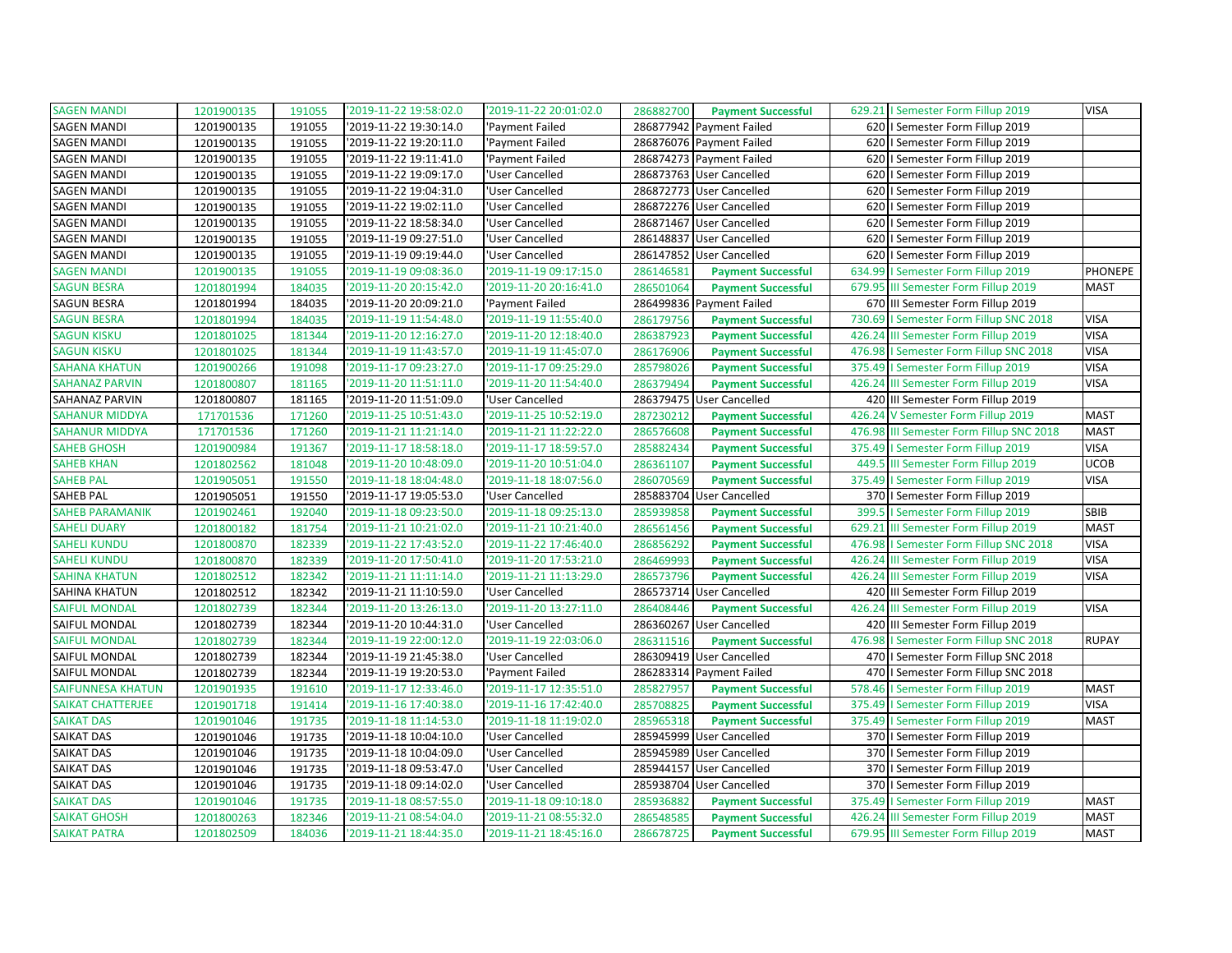| <b>SAIKAT PATRA</b>        | 1201802509 | 184036 | '2019-11-18 09:35:39.0 | '2019-11-18 09:37:40.0 | 285941414 | <b>Payment Successful</b> |        | 730.69   Semester Form Fillup SNC 2018   | <b>RUPAY</b> |
|----------------------------|------------|--------|------------------------|------------------------|-----------|---------------------------|--------|------------------------------------------|--------------|
| <b>SAJAL BAIRAGI</b>       | 1201800572 | 181755 | '2019-11-20 12:37:09.0 | '2019-11-20 12:38:18.0 | 286394470 | <b>Payment Successful</b> |        | 629.21 III Semester Form Fillup 2019     | <b>MAST</b>  |
| <b>SAJAL BAIRAGI</b>       | 1201800572 | 181755 | '2019-11-19 13:24:06.0 | '2019-11-19 13:25:05.0 | 286206715 | <b>Payment Successful</b> |        | 476.98   Semester Form Fillup SNC 2018   | <b>MAST</b>  |
| <b>SAJAL GAYEN</b>         | 1201900776 | 191491 | '2019-11-18 18:51:36.0 | '2019-11-18 18:53:20.0 | 286081280 | <b>Payment Successful</b> |        | 375.49   Semester Form Fillup 2019       | <b>VISA</b>  |
| <b>SAJAL MANDAL</b>        | 1201800877 | 184037 | 2019-11-21 07:55:47.0  | '2019-11-21 07:57:09.0 | 286543789 | <b>Payment Successful</b> | 679.95 | III Semester Form Fillup 2019            | <b>RUPAY</b> |
| <b>SAJAL MANDAL</b>        | 1201800877 | 184037 | '2019-11-18 18:19:01.0 | '2019-11-18 18:21:07.0 | 286073849 | <b>Payment Successful</b> |        | 730.69   Semester Form Fillup SNC 2018   | <b>RUPAY</b> |
| <b>SAJAL PATRA</b>         | 1201802103 | 181657 | '2019-11-21 16:48:01.0 | '2019-11-21 16:48:48.0 | 286654938 | <b>Payment Successful</b> |        | 426.24 III Semester Form Fillup 2019     | <b>MAST</b>  |
| <b>SAJAL PATRA</b>         | 1201802103 | 181657 | '2019-11-18 17:28:54.0 | '2019-11-18 17:30:26.0 | 286062043 | <b>Payment Successful</b> |        | 476.98   Semester Form Fillup SNC 2018   | <b>MAST</b>  |
| <b>SAJAL SAREN</b>         | 1201802546 | 182348 | '2019-11-20 11:36:46.0 | '2019-11-20 11:37:39.0 | 286374695 | <b>Payment Successful</b> |        | 629.21 III Semester Form Fillup 2019     | <b>MAST</b>  |
| SAJAL SAREN                | 1201802546 | 182348 | '2019-11-20 11:36:29.0 | 'User Cancelled        | 286374593 | <b>User Cancelled</b>     |        | 620 III Semester Form Fillup 2019        |              |
| <b>SAJAL SAREN</b>         | 1201802546 | 182348 | '2019-11-19 14:20:42.0 | '2019-11-19 14:21:59.0 | 286219150 | <b>Payment Successful</b> |        | 476.98   Semester Form Fillup SNC 2018   | <b>MAST</b>  |
| <b>SALMA KHATUN</b>        | 1201901778 | 191502 | '2019-11-18 19:55:03.0 | '2019-11-18 19:56:58.0 | 286095259 | <b>Payment Successful</b> |        | 375.49   Semester Form Fillup 2019       | <b>RUPAY</b> |
| <b>SALMA KHATUN</b>        | 1201901778 | 191502 | 2019-11-18 19:48:57.0  | '2019-11-18 19:51:15.0 | 286093988 | <b>Payment Successful</b> |        | 375.49   Semester Form Fillup 2019       | <b>RUPAY</b> |
| SALMA KHATUN               | 1201901778 | 191502 | '2019-11-17 21:21:00.0 | 'Payment Failed        |           | 285903046 Payment Failed  |        | 370   Semester Form Fillup 2019          |              |
| SALMA KHATUN               | 1201901778 | 191502 | '2019-11-17 21:06:31.0 | 'User Cancelled        |           | 285901207 User Cancelled  |        | 370   Semester Form Fillup 2019          |              |
| <b>SALMA KHATUN</b>        | 1201901778 | 191502 | '2019-11-17 20:47:03.0 | 'User Cancelled        |           | 285898721 User Cancelled  |        | 370   Semester Form Fillup 2019          |              |
| <b>SALMA KHATUN</b>        | 1201901778 | 191502 | '2019-11-17 20:20:30.0 | 'User Cancelled        |           | 285895070 User Cancelled  |        | 370   Semester Form Fillup 2019          |              |
| <b>SALMA KHATUN</b>        | 1201901778 | 191502 | 2019-11-17 20:15:28.0  | 'User Cancelled        |           | 285894316 User Cancelled  |        | 370   Semester Form Fillup 2019          |              |
| <b>SALMA NASREEN KHATL</b> | 1201900368 | 191142 | 2019-11-16 09:12:45.0  | '2019-11-16 09:14:14.0 | 285602942 | <b>Payment Successful</b> |        | 375.49   Semester Form Fillup 2019       | <b>MAST</b>  |
| <b>SALMA SULTANA</b>       | 1201800999 | 182350 | '2019-11-20 06:37:45.0 | '2019-11-20 06:40:48.0 | 286333869 | <b>Payment Successful</b> |        | 426.24 III Semester Form Fillup 2019     | <b>RUPAY</b> |
| <b>SALMA SULTANA</b>       | 1201800999 | 182350 | '2019-11-19 08:09:12.0 | '2019-11-19 08:11:41.0 | 286141098 | <b>Payment Successful</b> |        | 476.98   Semester Form Fillup SNC 2018   | <b>RUPAY</b> |
| <b>SALMA SULTANA</b>       | 1201800999 | 182350 | '2019-11-19 08:03:18.0 | 'Payment Failed        |           | 286140646 Payment Failed  |        | 470   Semester Form Fillup SNC 2018      |              |
| SALMA SULTANA              | 1201800999 | 182350 | '2019-11-19 07:58:00.0 | 'Payment Failed        |           | 286140242 Payment Failed  |        | 470   Semester Form Fillup SNC 2018      |              |
| <b>SALMA SULTANA</b>       | 1201900423 | 191161 | 2019-11-16 17:17:36.0  | '2019-11-16 17:18:58.0 | 285704537 | <b>Payment Successful</b> |        | 375.49   Semester Form Fillup 2019       | <b>RUPAY</b> |
| SALMA SULTANA              | 1201900423 | 191161 | '2019-11-16 16:09:05.0 | 'User Cancelled        |           | 285691643 User Cancelled  |        | 370   Semester Form Fillup 2019          |              |
| <b>SALMAN MIDDYA</b>       | 1201902631 | 192078 | '2019-11-19 09:08:54.0 | '2019-11-19 09:10:23.0 | 286146609 | <b>Payment Successful</b> |        | 399.5   Semester Form Fillup 2019        | <b>SBIB</b>  |
| <b>SAMAPTI BERE</b>        | 1201900687 | 191353 | '2019-11-18 11:43:24.0 | '2019-11-18 11:44:17.0 | 285973898 | <b>Payment Successful</b> |        | 375.49   Semester Form Fillup 2019       | <b>VISA</b>  |
| SAMAPTI CHAKRABORTT        | 1201901152 | 191524 | 2019-11-17 16:53:33.0  | '2019-11-17 16:55:25.0 | 285863165 | <b>Payment Successful</b> |        | 375.49   Semester Form Fillup 2019       | <b>MAST</b>  |
| SAMAPTI CHAKRABORTT        | 1201901152 | 191524 | '2019-11-17 16:53:31.0 | 'User Cancelled        |           | 285863160 User Cancelled  |        | 370   Semester Form Fillup 2019          |              |
| SAMAPTI CHAKRABORTT        | 1201901152 | 191524 | '2019-11-17 16:05:26.0 | 'User Cancelled        |           | 285856743 User Cancelled  |        | 370   Semester Form Fillup 2019          |              |
| SAMAPTI CHAKRABORTT        | 1201901152 | 191524 | 2019-11-17 16:04:22.0  | 'User Cancelled        |           | 285856627 User Cancelled  |        | 370   Semester Form Fillup 2019          |              |
| <b>SAMAPTI DEY</b>         | 171701281  | 174373 | '2019-11-23 11:32:48.0 | '2019-11-23 11:33:30.0 | 286956131 | <b>Payment Successful</b> |        | 426.24 V Semester Form Fillup 2019       | <b>MAST</b>  |
| <b>SAMAPTI HALDER</b>      | 171700670  | 171262 | '2019-11-25 13:21:51.0 | '2019-11-25 13:23:48.0 | 287271813 | <b>Payment Successful</b> |        | 476.98 III Semester Form Fillup SNC 2018 | <b>MAST</b>  |
| <b>SAMAPTI HALDER</b>      | 171700670  | 171262 | '2019-11-25 13:17:41.0 | '2019-11-25 13:18:43.0 | 287270910 | <b>Payment Successful</b> |        | 426.24 V Semester Form Fillup 2019       | <b>MAST</b>  |
| <b>SAMAPTI KUNDU</b>       | 171700352  | 174374 | '2019-11-23 12:29:34.0 | '2019-11-23 12:30:13.0 | 286972247 | <b>Payment Successful</b> |        | 426.24 V Semester Form Fillup 2019       | <b>MAST</b>  |
| <b>SAMAPTI NANDI</b>       | 1201900699 | 191230 | '2019-11-17 17:12:08.0 | '2019-11-17 17:16:26.0 | 285865865 | <b>Payment Successful</b> |        | 399.5   Semester Form Fillup 2019        | SBIB         |
| <b>SAMAPTI PAL</b>         | 1201900287 | 191106 | '2019-11-17 11:39:59.0 | '2019-11-17 11:40:52.0 | 285816967 | <b>Payment Successful</b> |        | 578.46   Semester Form Fillup 2019       | <b>MAST</b>  |
| <b>SAMARENDRA SARKAR</b>   | 1201901182 | 191769 | '2019-11-18 10:02:27.0 | '2019-11-18 10:03:57.0 | 285945669 | <b>Payment Successful</b> |        | 375.49   Semester Form Fillup 2019       | <b>VISA</b>  |
| <b>SAMARESH GHOSH</b>      | 1201902577 | 192067 | '2019-11-19 13:17:20.0 | '2019-11-19 13:18:20.0 | 286205031 | <b>Payment Successful</b> |        | 375.49   Semester Form Fillup 2019       | <b>MAST</b>  |
| SAMARESH GHOSH             | 1201902577 | 192067 | '2019-11-19 13:04:10.0 | 'Payment Failed        |           | 286201450 Payment Failed  |        | 375.49   Semester Form Fillup 2019       |              |
| <b>SAMATA RANI LOHO</b>    | 171700916  | 172139 | 2019-11-23 17:21:49.0  | '2019-11-23 17:24:39.0 | 287027217 | <b>Payment Successful</b> |        | 699.5 V Semester Form Fillup 2019        | <b>UCOB</b>  |
| <b>SAMIMA KHATUN</b>       | 171701859  | 171263 | '2019-11-25 09:45:30.0 | '2019-11-25 09:47:18.0 | 287217761 | <b>Payment Successful</b> |        | 426.24 V Semester Form Fillup 2019       | <b>RUPAY</b> |
| <b>SAMIR MONDAL</b>        | 1201901470 | 191829 | '2019-11-18 09:13:49.0 | '2019-11-18 09:16:03.0 | 285938671 | <b>Payment Successful</b> |        | 375.49   Semester Form Fillup 2019       | <b>RUPAY</b> |
| <b>SAMIR ROY</b>           | 171700659  | 171265 | '2019-11-24 20:25:55.0 | '2019-11-24 20:27:52.0 | 287178007 | <b>Payment Successful</b> |        | 426.24 V Semester Form Fillup 2019       | <b>MAST</b>  |
| <b>SAMIRA KHATUN</b>       | 1201800617 | 181166 | '2019-11-20 12:28:02.0 | '2019-11-20 12:29:05.0 | 286391543 | <b>Payment Successful</b> |        | 426.24 III Semester Form Fillup 2019     | <b>MAST</b>  |
| <b>SAMPA KHAN</b>          | 1201900823 | 191494 | '2019-11-18 17:30:55.0 | '2019-11-18 17:33:02.0 | 286062479 | <b>Payment Successful</b> |        | 375.49   Semester Form Fillup 2019       | <b>RUPAY</b> |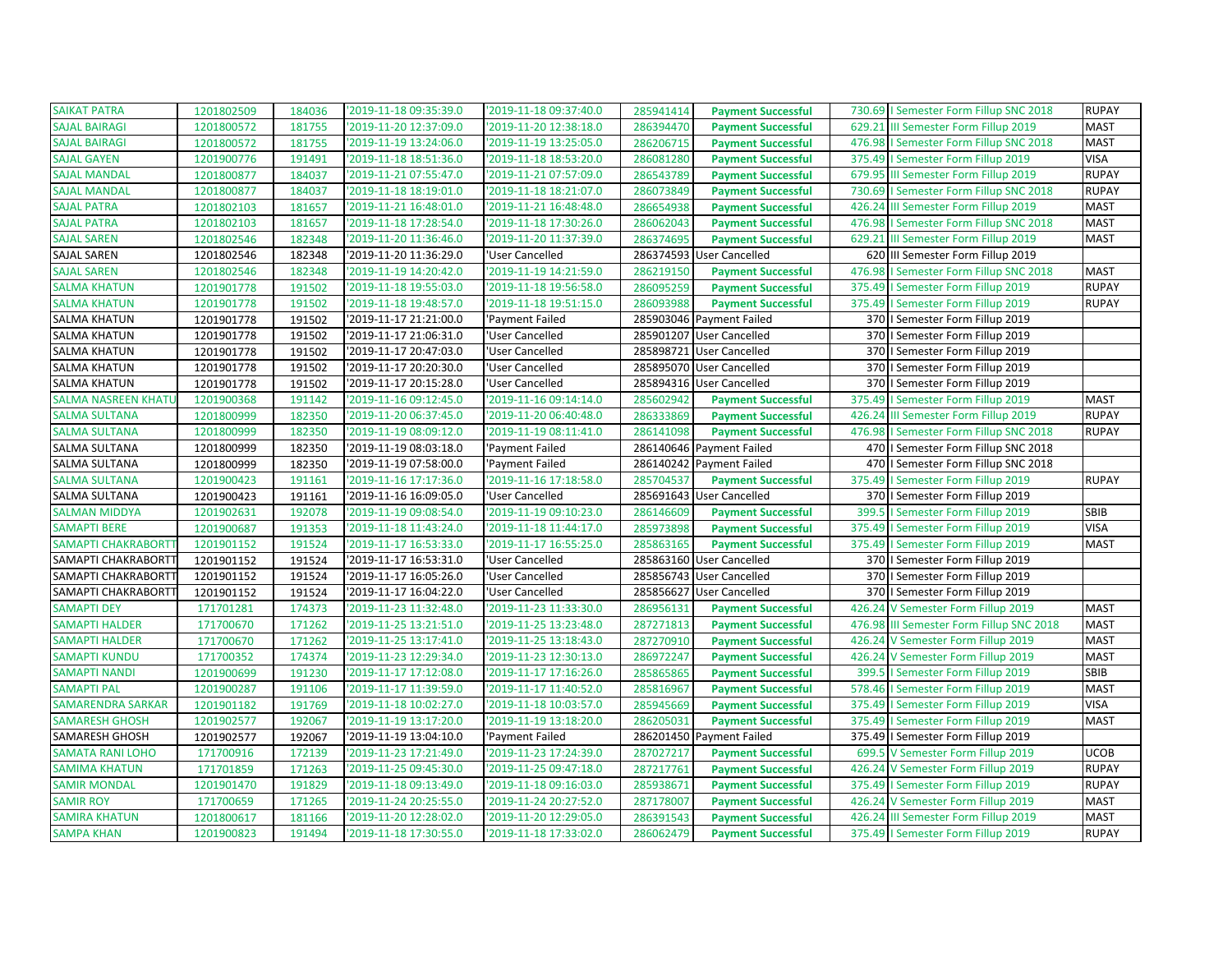| <b>SAMPA LOHAR</b>        | 1201902137 | 191964 | '2019-11-19 09:53:50.0 | '2019-11-19 09:54:49.0 | 286152481 | <b>Payment Successful</b> |        | 375.49   Semester Form Fillup 2019       | <b>MAST</b>  |
|---------------------------|------------|--------|------------------------|------------------------|-----------|---------------------------|--------|------------------------------------------|--------------|
| SAMPA LOHAR               | 1201902137 | 191964 | '2019-11-19 09:52:05.0 | 'Payment Failed        |           | 286152271 Payment Failed  |        | 370   Semester Form Fillup 2019          |              |
| <b>SAMPAD GOSWAMI</b>     | 1201800074 | 181345 | '2019-11-20 16:36:52.0 | '2019-11-20 16:37:53.0 | 286452417 | <b>Payment Successful</b> |        | 426.24 III Semester Form Fillup 2019     | <b>VISA</b>  |
| <b>SAMPAD GOSWAMI</b>     | 1201800074 | 181345 | '2019-11-19 16:38:06.0 | '2019-11-19 16:39:25.0 | 286247176 | <b>Payment Successful</b> |        | 476.98   Semester Form Fillup SNC 2018   | <b>VISA</b>  |
| SAMPAD GOSWAMI            | 1201800074 | 181345 | '2019-11-19 12:59:16.0 | 'Payment Failed        |           | 286200127 Payment Failed  |        | 470   Semester Form Fillup SNC 2018      |              |
| <b>SAMRAT BAGDI</b>       | 1201802673 | 182650 | '2019-11-21 10:03:10.0 | '2019-11-21 10:04:22.0 | 286558104 | <b>Payment Successful</b> | 629.21 | III Semester Form Fillup 2019            | <b>VISA</b>  |
| <b>SAMRAT BAGDI</b>       | 1201802673 | 182650 | '2019-11-19 13:01:29.0 | '2019-11-19 13:02:10.0 | 286200723 | <b>Payment Successful</b> |        | 679.95   Semester Form Fillup SNC 2018   | <b>MAST</b>  |
| <b>SAMRAT BAGDI</b>       | 1201802673 | 182650 | '2019-11-19 12:02:48.0 | 'User Cancelled        |           | 286182293 User Cancelled  |        | 670   Semester Form Fillup SNC 2018      |              |
| <b>SAMRAT DUTTA</b>       | 1201902652 | 192080 | '2019-11-19 11:35:33.0 | '2019-11-19 11:36:40.0 | 286174542 | <b>Payment Successful</b> |        | 375.49   Semester Form Fillup 2019       | <b>MAST</b>  |
| <b>SAMRAT GHOSH</b>       | 1201901906 | 191906 | '2019-11-18 13:33:42.0 | '2019-11-18 13:35:12.0 | 286009712 | <b>Payment Successful</b> |        | 375.49   Semester Form Fillup 2019       | <b>VISA</b>  |
| SAMRAT GHOSH              | 1201901906 | 191906 | '2019-11-18 13:03:07.0 | 'Payment Failed        |           | 286001945 Payment Failed  |        | 370   Semester Form Fillup 2019          |              |
| <b>SAMRAT KUNDU</b>       | 1201800545 | 181756 | '2019-11-20 13:40:36.0 | '2019-11-20 13:42:40.0 | 286413805 | <b>Payment Successful</b> | 629.21 | III Semester Form Fillup 2019            | <b>MAST</b>  |
| <b>SAMRAT MURMU</b>       | 171701335  | 174378 | '2019-11-25 10:29:59.0 | '2019-11-25 10:30:41.0 | 287225426 | <b>Payment Successful</b> | 629.21 | V Semester Form Fillup 2019              | <b>RUPAY</b> |
| <b>SAMRAT MURMU</b>       | 171701335  | 174378 | '2019-11-21 14:20:22.0 | '2019-11-21 14:25:02.0 | 286626422 | <b>Payment Successful</b> |        | 679.95 III Semester Form Fillup SNC 2018 | <b>RUPAY</b> |
| <b>SAMRAT MURMU</b>       | 171701335  | 174378 | '2019-11-21 14:19:18.0 | 'User Cancelled        |           | 286626191 User Cancelled  |        | 670 III Semester Form Fillup SNC 2018    |              |
| <b>SAMRAT SEIKH</b>       | 1201801010 | 181221 | '2019-11-21 12:17:44.0 | '2019-11-21 12:19:09.0 | 286594046 | <b>Payment Successful</b> |        | 426.24 III Semester Form Fillup 2019     | <b>VISA</b>  |
| <b>SAMRAT SEIKH</b>       | 1201801010 | 181221 | '2019-11-19 11:46:48.0 | '2019-11-19 11:47:53.0 | 286177687 | <b>Payment Successful</b> | 476.98 | I Semester Form Fillup SNC 2018          | <b>MAST</b>  |
| <b>SAMRAT SEN</b>         | 1201901409 | 191817 | '2019-11-18 11:48:56.0 | '2019-11-18 11:49:33.0 | 285975768 | <b>Payment Successful</b> |        | 375.49   Semester Form Fillup 2019       | <b>MAST</b>  |
| <b>SAMSUNNAHAR KHATUI</b> | 1201900925 | 191517 | '2019-11-23 17:32:03.0 | '2019-11-23 17:32:54.0 | 287029011 | <b>Payment Successful</b> |        | 375.49   Semester Form Fillup 2019       | <b>MAST</b>  |
| <b>SANAKA KUNDU</b>       | 1201900808 | 191690 | '2019-11-19 10:10:36.0 | '2019-11-19 10:12:05.0 | 286155451 | <b>Payment Successful</b> |        | 375.49   Semester Form Fillup 2019       | <b>VISA</b>  |
| SANAKA KUNDU              | 1201900808 | 191690 | '2019-11-19 10:10:31.0 | 'User Cancelled        | 286155444 | <b>User Cancelled</b>     |        | 370   Semester Form Fillup 2019          |              |
| <b>SANATAN DAS</b>        | 1201901773 | 191876 | '2019-11-18 11:46:28.0 | 2019-11-18 11:47:20.0  | 285974967 | <b>Payment Successful</b> |        | 375.49   Semester Form Fillup 2019       | <b>VISA</b>  |
| <b>SANATAN DAS</b>        | 1201901773 | 191876 | 2019-11-18 11:46:15.0  | 'User Cancelled        | 285974895 | <b>User Cancelled</b>     |        | 370   Semester Form Fillup 2019          |              |
| <b>SANCHITA BAURI</b>     | 1201901844 | 191889 | '2019-11-18 11:18:35.0 | '2019-11-18 11:19:29.0 | 285966409 | <b>Payment Successful</b> |        | 375.49   Semester Form Fillup 2019       | <b>VISA</b>  |
| <b>SANCHITA DEY</b>       | 171700535  | 171268 | '2019-11-23 20:16:27.0 | '2019-11-23 20:18:22.0 | 287056402 | <b>Payment Successful</b> |        | 679.95 V Semester Form Fillup 2019       | <b>MAST</b>  |
| <b>SANCHITA MAJUMDER</b>  | 1201902507 | 193146 | '2019-11-17 18:34:07.0 | '2019-11-17 18:37:27.0 | 285878202 | <b>Payment Successful</b> |        | 629.21   Semester Form Fillup 2019       | <b>RUPAY</b> |
| <b>SANCHITA MONDAL</b>    | 171700259  | 172140 | '2019-11-24 10:20:38.0 | 2019-11-24 10:22:57.0  | 287099159 | <b>Payment Successful</b> |        | 679.95 V Semester Form Fillup 2019       | <b>VISA</b>  |
| <b>SANCHITA MURMU</b>     | 1201901994 | 191472 | '2019-11-16 12:39:04.0 | '2019-11-16 12:40:21.0 | 285649521 | <b>Payment Successful</b> |        | 375.49   Semester Form Fillup 2019       | <b>MAST</b>  |
| <b>SANCHITA PAL</b>       | 1201901239 | 191784 | '2019-11-16 12:06:29.0 | '2019-11-16 12:07:18.0 | 285639546 | <b>Payment Successful</b> |        | 375.49   Semester Form Fillup 2019       | <b>VISA</b>  |
| <b>SANCHITA SHIT</b>      | 171701491  | 174380 | '2019-11-23 13:40:17.0 | '2019-11-23 13:41:32.0 | 286988705 | <b>Payment Successful</b> |        | 426.24 V Semester Form Fillup 2019       | <b>VISA</b>  |
| <b>SANCHITA TUDU</b>      | 1201902401 | 192026 | '2019-11-19 08:56:19.0 | 2019-11-19 08:57:22.0  | 286145176 | <b>Payment Successful</b> |        | 375.49   Semester Form Fillup 2019       | <b>MAST</b>  |
| <b>SANCHITA TUDU</b>      | 1201902401 | 192026 | '2019-11-18 16:41:35.0 | '2019-11-18 16:42:40.0 | 286050383 | <b>Payment Successful</b> |        | 375.49   Semester Form Fillup 2019       | <b>MAST</b>  |
| <b>SANDHYA PARAMANIK</b>  | 1201900593 | 191225 | '2019-11-18 10:23:02.0 | '2019-11-18 10:24:23.0 | 285950848 | <b>Payment Successful</b> |        | 375.49   Semester Form Fillup 2019       | <b>RUPAY</b> |
| <b>SANDIP BAGDI</b>       | 1201901228 | 191582 | '2019-11-19 08:35:38.0 | '2019-11-19 08:40:59.0 | 286143296 | <b>Payment Successful</b> | 578.46 | I Semester Form Fillup 2019              | <b>RUPAY</b> |
| <b>SANDIP BHUIN</b>       | 171702480  | 171272 | '2019-11-23 12:19:11.0 | '2019-11-23 12:20:38.0 | 286969386 | <b>Payment Successful</b> |        | 426.24 V Semester Form Fillup 2019       | <b>VISA</b>  |
| <b>SANDIP DAS</b>         | 171703125  | 174382 | '2019-11-23 09:48:08.0 | '2019-11-23 09:53:52.0 | 286935386 | <b>Payment Successful</b> | 426.24 | V Semester Form Fillup 2019              | <b>RUPAY</b> |
| <b>SANDIP KARAK</b>       | 1201900112 | 191045 | '2019-11-18 12:00:01.0 | '2019-11-18 12:03:12.0 | 285979354 | <b>Payment Successful</b> |        | 375.49   Semester Form Fillup 2019       | <b>MAST</b>  |
| <b>SANDIP LOHAR</b>       | 1201802362 | 181757 | '2019-11-21 15:23:40.0 | 2019-11-21 15:25:08.0  | 286638246 | <b>Payment Successful</b> | 629.21 | III Semester Form Fillup 2019            | <b>VISA</b>  |
| <b>SANDIP LOHAR</b>       | 1201802362 | 181757 | '2019-11-21 10:37:42.0 | 'User Cancelled        |           | 286564955 User Cancelled  |        | 620 III Semester Form Fillup 2019        |              |
| SANDIP LOHAR              | 1201802362 | 181757 | '2019-11-21 07:40:18.0 | 'Payment Failed        |           | 286542773 Payment Failed  | 620    | III Semester Form Fillup 2019            |              |
| <b>SANDIP LOHAR</b>       | 1201802362 | 181757 | '2019-11-20 21:02:30.0 | 'User Cancelled        |           | 286509817 User Cancelled  | 620    | III Semester Form Fillup 2019            |              |
| <b>SANDIP LOHAR</b>       | 1201802362 | 181757 | '2019-11-20 19:48:35.0 | 'Payment Failed        |           | 286495921 Payment Failed  | 620    | III Semester Form Fillup 2019            |              |
| SANDIP LOHAR              | 1201802362 | 181757 | '2019-11-20 19:47:02.0 | 'User Cancelled        |           | 286495646 User Cancelled  | 620    | III Semester Form Fillup 2019            |              |
| <b>SANDIP LOHAR</b>       | 1201802362 | 181757 | '2019-11-20 19:45:10.0 | 'User Cancelled        |           | 286495291 User Cancelled  | 620    | III Semester Form Fillup 2019            |              |
| <b>SANDIP LOHAR</b>       | 1201802362 | 181757 | '2019-11-20 18:40:48.0 | 'Payment Failed        |           | 286481285 Payment Failed  | 620    | III Semester Form Fillup 2019            |              |
| <b>SANDIP LOHAR</b>       | 1201802362 | 181757 | '2019-11-20 18:17:48.0 | 'Payment Failed        |           | 286475988 Payment Failed  |        | 620 III Semester Form Fillup 2019        |              |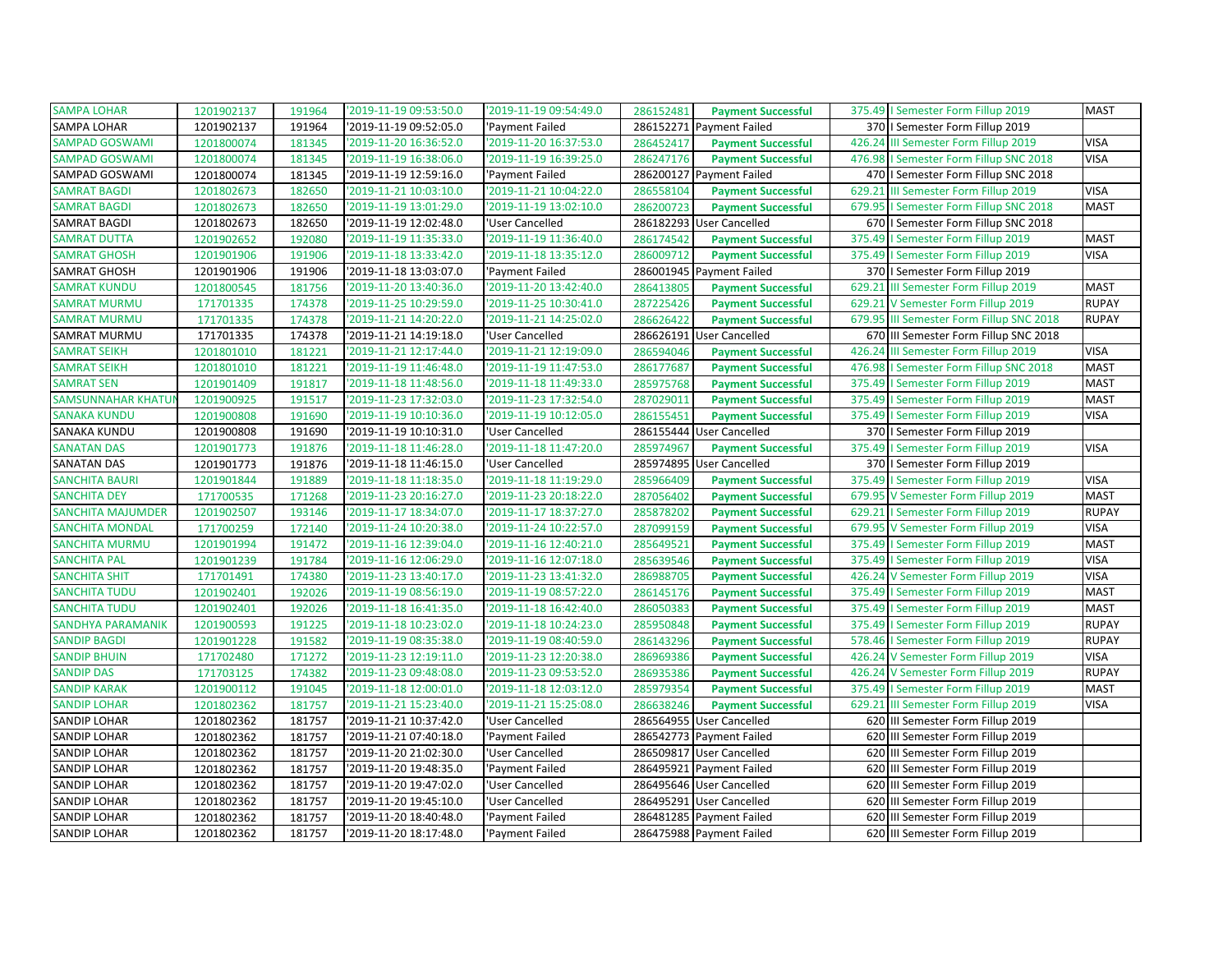| SANDIP LOHAR               | 1201802362 | 181757 | '2019-11-20 18:08:23.0 | 'Payment Failed        |           | 286473921 Payment Failed  | 620 III Semester Form Fillup 2019         |              |
|----------------------------|------------|--------|------------------------|------------------------|-----------|---------------------------|-------------------------------------------|--------------|
| <b>SANDIP LOHAR</b>        | 1201802362 | 181757 | '2019-11-20 18:08:00.0 | 'User Cancelled        |           | 286473823 User Cancelled  | 620 III Semester Form Fillup 2019         |              |
| SANDIP LOHAR               | 1201802362 | 181757 | '2019-11-20 18:06:14.0 | 'Payment Failed        |           | 286473472 Payment Failed  | 620 III Semester Form Fillup 2019         |              |
| <b>SANDIP LOHAR</b>        | 1201802362 | 181757 | '2019-11-20 18:00:35.0 | '2019-11-20 18:07:25.0 | 286472198 | <b>Payment Successful</b> | 634.99<br>III Semester Form Fillup 2019   | <b>PAYTM</b> |
| SANDIP LOHAR               | 1201802362 | 181757 | '2019-11-20 17:37:00.0 | 'User Cancelled        |           | 286466922 User Cancelled  | 620 III Semester Form Fillup 2019         |              |
| SANDIP LOHAR               | 1201802362 | 181757 | '2019-11-20 17:35:09.0 | 'User Cancelled        |           | 286466480 User Cancelled  | 620 III Semester Form Fillup 2019         |              |
| SANDIP LOHAR               | 1201802362 | 181757 | '2019-11-20 15:07:08.0 | 'User Cancelled        |           | 286433516 User Cancelled  | 620 III Semester Form Fillup 2019         |              |
| <b>SANDIP PALUI</b>        | 171702892  | 171273 | '2019-11-25 10:41:16.0 | '2019-11-25 10:42:02.0 | 287227769 | <b>Payment Successful</b> | 426.24 V Semester Form Fillup 2019        | <b>MAST</b>  |
| <b>SANDIP PALUI</b>        | 171702892  | 171273 | '2019-11-22 10:43:03.0 | 'User Cancelled        |           | 286756544 User Cancelled  | 670 III Semester Form Fillup SNC 2018     |              |
| <b>SANDIP ROY</b>          | 171700499  | 172143 | '2019-11-23 19:22:11.0 | '2019-11-23 19:24:26.0 | 287048577 | <b>Payment Successful</b> | 679.95<br>V Semester Form Fillup 2019     | <b>RUPAY</b> |
| <b>SANDIP ROY</b>          | 171700499  | 172143 | '2019-11-21 12:41:45.0 | '2019-11-21 12:44:00.0 | 286602448 | <b>Payment Successful</b> | 730.69 III Semester Form Fillup SNC 2018  | <b>RUPAY</b> |
| <b>SANDIP ROY</b>          | 171700499  | 172143 | '2019-11-21 12:31:08.0 | 'User Cancelled        |           | 286599114 User Cancelled  | 720 III Semester Form Fillup SNC 2018     |              |
| <b>SANDIP ROY</b>          | 171700499  | 172143 | '2019-11-17 19:20:11.0 | 'User Cancelled        |           | 285886070 User Cancelled  | 720   I Semester Form Fillup SNC 2017     |              |
| <b>SANDIP RUIDAS</b>       | 1201901288 | 191796 | '2019-11-18 11:20:12.0 | '2019-11-18 11:22:15.0 | 285966929 | <b>Payment Successful</b> | 375.49   Semester Form Fillup 2019        | <b>MAST</b>  |
| <b>SANDIP SAINI</b>        | 1201902524 | 191433 | '2019-11-18 21:14:34.0 | '2019-11-18 21:17:38.0 | 286109355 | <b>Payment Successful</b> | 375.49   Semester Form Fillup 2019        | <b>RUPAY</b> |
| <b>SANDIP SAINI</b>        | 1201902524 | 191433 | '2019-11-18 21:09:44.0 | 'Payment Failed        |           | 286108543 Payment Failed  | 370   Semester Form Fillup 2019           |              |
| <b>SANDIP SAINI</b>        | 1201902524 | 191433 | '2019-11-18 21:06:51.0 | 'User Cancelled        |           | 286107992 User Cancelled  | 370   Semester Form Fillup 2019           |              |
| <b>SANDIP SAINI</b>        | 1201902524 | 191433 | '2019-11-18 08:24:42.0 | 'User Cancelled        |           | 285933889 User Cancelled  | 370   Semester Form Fillup 2019           |              |
| SANDIPAN TUNGA             | 1201801962 | 182358 | '2019-11-22 10:26:15.0 | 'User Cancelled        |           | 286752856 User Cancelled  | 470 III Semester Form Fillup SNC 2018     |              |
| <b>SANDIPAN TUNGA</b>      | 1201801962 | 182358 | '2019-11-21 11:10:19.0 | '2019-11-21 11:12:27.0 | 286573498 | <b>Payment Successful</b> | 449.5<br>III Semester Form Fillup 2019    | <b>SBIB</b>  |
| SANDIPAN TUNGA             | 1201801962 | 182358 | '2019-11-20 00:19:48.0 | 'User Cancelled        |           | 286325889 User Cancelled  | 620 III Semester Form Fillup 2019         |              |
| <b>SANDIPAN TUNGA</b>      | 1201801962 | 182358 | '2019-11-19 13:13:23.0 | '2019-11-19 13:26:15.0 | 286203914 | <b>Payment Successful</b> | 476.98<br>I Semester Form Fillup SNC 2018 | <b>RUPAY</b> |
| SANDIPAN TUNGA             | 1201801962 | 182358 | '2019-11-19 08:47:53.0 | 'User Cancelled        |           | 286144376 User Cancelled  | 470   I Semester Form Fillup SNC 2018     |              |
| <b>SANGEETA DAS</b>        | 1201901031 | 191520 | '2019-11-18 10:52:59.0 | '2019-11-18 10:55:03.0 | 285958690 | <b>Payment Successful</b> | 375.49   Semester Form Fillup 2019        | <b>MAST</b>  |
| <b>SANGITA BHATTACHARJ</b> | 1201801880 | 181659 | '2019-11-21 08:52:56.0 | '2019-11-21 08:55:11.0 | 286548467 | <b>Payment Successful</b> | 426.24 III Semester Form Fillup 2019      | <b>MAST</b>  |
| <b>SANGITA BHUIN</b>       | 171701543  | 171274 | '2019-11-24 12:41:19.0 | '2019-11-24 12:42:59.0 | 287120391 | <b>Payment Successful</b> | 426.24 V Semester Form Fillup 2019        | <b>RUPAY</b> |
| <b>SANGITA DAS</b>         | 1201900267 | 191099 | '2019-11-18 11:44:24.0 | '2019-11-18 11:45:50.0 | 285974278 | <b>Payment Successful</b> | 375.49   Semester Form Fillup 2019        | <b>MAST</b>  |
| <b>SANGITA DEY</b>         | 1201901245 | 191246 | '2019-11-16 20:20:34.0 | '2019-11-16 20:21:59.0 | 285748307 | <b>Payment Successful</b> | 375.49   Semester Form Fillup 2019        | <b>MAST</b>  |
| <b>SANGITA DHIBAR</b>      | 1201900919 | 191714 | '2019-11-19 11:30:06.0 | '2019-11-19 11:31:25.0 | 286173074 | <b>Payment Successful</b> | 399.5   Semester Form Fillup 2019         | SBIB         |
| <b>SANGITA MONDAL</b>      | 171700849  | 171275 | '2019-11-25 11:38:58.0 | '2019-11-25 11:41:26.0 | 287242479 | <b>Payment Successful</b> | 476.98 III Semester Form Fillup SNC 2018  | <b>VISA</b>  |
| <b>SANGITA MONDAL</b>      | 171700849  | 171275 | '2019-11-25 11:24:27.0 | '2019-11-25 11:25:50.0 | 287238501 | <b>Payment Successful</b> | 426.24 V Semester Form Fillup 2019        | <b>VISA</b>  |
| <b>SANGITA MONDAL</b>      | 171700279  | 172144 | '2019-11-23 10:50:13.0 | '2019-11-23 10:51:11.0 | 286946746 | <b>Payment Successful</b> | 679.95 V Semester Form Fillup 2019        | <b>MAST</b>  |
| <b>SANGITA NAYAK</b>       | 1201901079 | 191458 | '2019-11-16 12:33:23.0 | '2019-11-16 12:34:13.0 | 285648094 | <b>Payment Successful</b> | 375.49   Semester Form Fillup 2019        | <b>MAST</b>  |
| <b>SANGITA SHIT</b>        | 1201902560 | 191647 | '2019-11-16 18:08:48.0 | '2019-11-16 18:10:36.0 | 285714484 | <b>Payment Successful</b> | I Semester Form Fillup 2019<br>578.46     | <b>VISA</b>  |
| <b>SANGRAM SINGHA</b>      | 1201901565 | 191343 | '2019-11-17 18:22:17.0 | '2019-11-17 18:24:08.0 | 285876437 | <b>Payment Successful</b> | 629.21   Semester Form Fillup 2019        | <b>RUPAY</b> |
| <b>SANJANA GHOSH</b>       | 1201902321 | 191277 | '2019-11-16 11:55:20.0 | '2019-11-16 12:01:13.0 | 285635455 | <b>Payment Successful</b> | 375.49   Semester Form Fillup 2019        | <b>RUPAY</b> |
| SANJANA GHOSH              | 1201902321 | 191277 | '2019-11-16 11:55:16.0 | 'User Cancelled        | 285635437 | <b>User Cancelled</b>     | 370   Semester Form Fillup 2019           |              |
| SANJAY DATTA               | 171700253  | 171649 | '2019-11-23 09:47:13.0 | 'User Cancelled        | 286935241 | <b>User Cancelled</b>     | 670 III Semester Form Fillup SNC 2018     |              |
| <b>SANJAY DATTA</b>        | 171700253  | 171649 | '2019-11-23 09:42:02.0 | '2019-11-23 09:43:49.0 | 286934512 | <b>Payment Successful</b> | 426.24 V Semester Form Fillup 2019        | <b>MAST</b>  |
| <b>SANJAY PARAMANIK</b>    | 1201905073 | 192082 | '2019-11-19 12:57:31.0 | '2019-11-19 13:00:38.0 | 286199650 | <b>Payment Successful</b> | 375.49   Semester Form Fillup 2019        | <b>MAST</b>  |
| <b>SANJIB PATRA</b>        | 1201902427 | 192032 | '2019-11-19 13:29:01.0 | '2019-11-19 13:35:28.0 | 286207901 | <b>Payment Successful</b> | 375.49   Semester Form Fillup 2019        | <b>VISA</b>  |
| <b>SANJIB PATRA</b>        | 1201902427 | 192032 | '2019-11-19 13:29:00.0 | 'User Cancelled        |           | 286207890 User Cancelled  | 370   Semester Form Fillup 2019           |              |
| <b>SANJITA NANDI</b>       | 1201901248 | 193120 | '2019-11-19 11:30:45.0 | '2019-11-19 11:32:07.0 | 286173248 | <b>Payment Successful</b> | 629.21   Semester Form Fillup 2019        | <b>VISA</b>  |
| <b>SANJOY DEY</b>          | 1201900495 | 191191 | '2019-11-17 09:29:06.0 | '2019-11-17 09:29:48.0 | 285798654 | <b>Payment Successful</b> | 375.49   Semester Form Fillup 2019        | <b>MAST</b>  |
| <b>SANJOY KSHETRAPAL</b>   | 1201900468 | 191181 | '2019-11-18 13:10:36.0 | '2019-11-18 13:11:29.0 | 286004047 | <b>Payment Successful</b> | 375.49   Semester Form Fillup 2019        | <b>MAST</b>  |
| <b>SANJOY ROY</b>          | 171701018  | 174389 | '2019-11-23 18:52:51.0 | '2019-11-23 18:54:19.0 | 287043181 | <b>Payment Successful</b> | 629.21 V Semester Form Fillup 2019        | <b>VISA</b>  |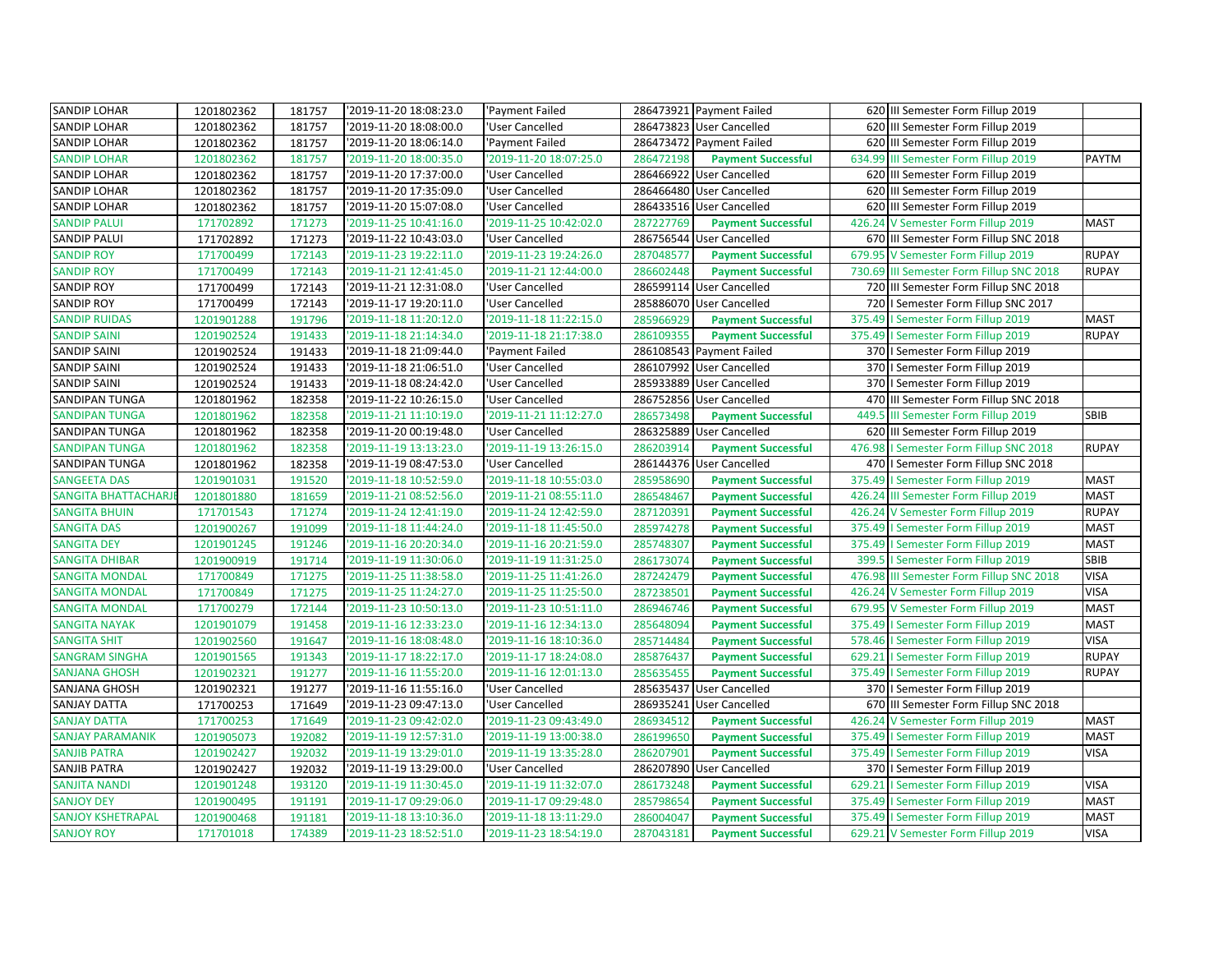| <b>SANJOY ROY</b>          | 171701018  | 174389 | '2019-11-21 13:23:38.0 | '2019-11-21 13:24:43.0 | 286613713 | <b>Payment Successful</b> | 679.95 III Semester Form Fillup SNC 2018 | <b>MAST</b>  |
|----------------------------|------------|--------|------------------------|------------------------|-----------|---------------------------|------------------------------------------|--------------|
| <b>SANJU GHOSH</b>         | 1201801454 | 182360 | '2019-11-21 12:11:01.0 | '2019-11-21 12:11:59.0 | 286592028 | <b>Payment Successful</b> | 426.24 III Semester Form Fillup 2019     | <b>MAST</b>  |
| <b>SANJU ROY</b>           | 1201902086 | 191273 | '2019-11-18 09:54:05.0 | '2019-11-18 10:01:12.0 | 285944207 | <b>Payment Successful</b> | 375.49   Semester Form Fillup 2019       | <b>RUPAY</b> |
| <b>SANKAR LOHAR</b>        | 1201802746 | 182361 | '2019-11-21 13:53:23.0 | '2019-11-21 13:56:27.0 | 286620583 | <b>Payment Successful</b> | 426.24 III Semester Form Fillup 2019     | <b>RUPAY</b> |
| <b>SANKHADIP BHUIN</b>     | 171700866  | 172146 | 2019-11-23 17:16:48.0  | '2019-11-23 17:18:37.0 | 287026264 | <b>Payment Successful</b> | 679.95 V Semester Form Fillup 2019       | <b>VISA</b>  |
| SANKHADIP BHUIN            | 171700866  | 172146 | '2019-11-23 17:15:16.0 | 'User Cancelled        |           | 287025960 User Cancelled  | 670 V Semester Form Fillup 2019          |              |
| <b>SANTANA BAG</b>         | 1201800124 | 182362 | '2019-11-20 13:12:19.0 | '2019-11-20 13:13:13.0 | 286404574 | <b>Payment Successful</b> | 629.21 III Semester Form Fillup 2019     | <b>MAST</b>  |
| <b>SANTANA KHATUN</b>      | 171702929  | 174390 | '2019-11-23 12:54:05.0 | '2019-11-23 12:58:12.0 | 286978328 | <b>Payment Successful</b> | 426.24 V Semester Form Fillup 2019       | <b>RUPAY</b> |
| <b>SANTANA KHATUN</b>      | 171702929  | 174390 | '2019-11-23 12:48:13.0 | 'Payment Failed        |           | 286976923 Payment Failed  | 420 V Semester Form Fillup 2019          |              |
| SANTANA KHATUN             | 171702929  | 174390 | '2019-11-23 12:41:28.0 | 'Payment Failed        |           | 286975390 Payment Failed  | 420 V Semester Form Fillup 2019          |              |
| <b>SANTANA KHATUN</b>      | 171702929  | 174390 | '2019-11-21 13:40:11.0 | '2019-11-21 13:45:25.0 | 286617508 | <b>Payment Successful</b> | 476.98 III Semester Form Fillup SNC 2018 | <b>RUPAY</b> |
| <b>SANTANA KHATUN</b>      | 1201901190 | 191376 | '2019-11-17 17:34:58.0 | '2019-11-17 17:36:48.0 | 285869152 | <b>Payment Successful</b> | 375.49   Semester Form Fillup 2019       | <b>RUPAY</b> |
| SANTANA SINGHA             | 1201902032 | 191272 | '2019-11-18 18:00:32.0 | 'User Cancelled        |           | 286069386 User Cancelled  | 370   Semester Form Fillup 2019          |              |
| <b>SANTANA SINGHA</b>      | 1201902032 | 191272 | 2019-11-18 17:56:03.0  | '2019-11-18 17:58:38.0 | 286068328 | <b>Payment Successful</b> | 375.49   Semester Form Fillup 2019       | <b>VISA</b>  |
| <b>SANTANA SINGHA</b>      | 1201902032 | 191272 | '2019-11-18 17:51:23.0 | '2019-11-18 17:55:16.0 | 286067316 | <b>Payment Successful</b> | 375.49   Semester Form Fillup 2019       | <b>VISA</b>  |
| SANTANA SINGHA             | 1201902032 | 191272 | 2019-11-18 17:49:01.0  | 'User Cancelled        |           | 286066732 User Cancelled  | 370   Semester Form Fillup 2019          |              |
| SANTANA SINGHA             | 1201902032 | 191272 | '2019-11-18 17:48:52.0 | 'User Cancelled        |           | 286066702 User Cancelled  | 370   Semester Form Fillup 2019          |              |
| SANTANA SINGHA             | 1201902032 | 191272 | 2019-11-18 17:47:27.0  | 'User Cancelled        |           | 286066388 User Cancelled  | 370   Semester Form Fillup 2019          |              |
| SANTANA SINGHA             | 1201902032 | 191272 | '2019-11-18 17:46:23.0 | 'User Cancelled        |           | 286066115 User Cancelled  | 370   Semester Form Fillup 2019          |              |
| SANTANA SINGHA             | 1201902032 | 191272 | '2019-11-18 17:44:02.0 | 'User Cancelled        |           | 286065578 User Cancelled  | 370   Semester Form Fillup 2019          |              |
| SANTANA SINGHA             | 1201902032 | 191272 | '2019-11-18 11:08:11.0 | 'User Cancelled        |           | 285963332 User Cancelled  | 370   Semester Form Fillup 2019          |              |
| <b>SANTANU PAL</b>         | 171701529  | 172147 | '2019-11-23 12:49:38.0 | '2019-11-23 12:50:29.0 | 286977245 | <b>Payment Successful</b> | 679.95 V Semester Form Fillup 2019       | <b>VISA</b>  |
| <b>SANTANU PAL</b>         | 171701529  | 172147 | '2019-11-21 18:27:08.0 | '2019-11-21 18:28:09.0 | 286675140 | <b>Payment Successful</b> | 730.69 III Semester Form Fillup SNC 2018 | <b>RUPAY</b> |
| <b>SANU SAHU</b>           | 1201900635 | 191558 | '2019-11-18 17:46:24.0 | '2019-11-18 17:48:10.0 | 286066125 | <b>Payment Successful</b> | 578.46   Semester Form Fillup 2019       | <b>VISA</b>  |
| SANU SAHU                  | 1201900635 | 191558 | 2019-11-18 17:45:50.0  | 'User Cancelled        |           | 286065980 User Cancelled  | 570   Semester Form Fillup 2019          |              |
| <b>SANU SAHU</b>           | 1201900635 | 191558 | '2019-11-18 17:39:26.0 | '2019-11-18 17:41:35.0 | 286064512 | <b>Payment Successful</b> | 578.46   Semester Form Fillup 2019       | <b>VISA</b>  |
| <b>SANU SUTRADHAR</b>      | 171702876  | 172148 | '2019-11-23 10:36:31.0 | '2019-11-23 10:37:16.0 | 286943937 | <b>Payment Successful</b> | 679.95 V Semester Form Fillup 2019       | <b>VISA</b>  |
| <b>SANU SUTRADHAR</b>      | 171702876  | 172148 | '2019-11-21 13:32:36.0 | '2019-11-21 13:35:23.0 | 286615743 | <b>Payment Successful</b> | 730.69 III Semester Form Fillup SNC 2018 | <b>RUPAY</b> |
| <b>SANU SUTRADHAR</b>      | 171702876  | 172148 | '2019-11-21 12:49:06.0 | '2019-11-21 12:51:02.0 | 286604473 | <b>Payment Successful</b> | 730.69 III Semester Form Fillup SNC 2018 | <b>VISA</b>  |
| SANU SUTRADHAR             | 171702876  | 172148 | '2019-11-21 12:43:29.0 | 'Payment Failed        |           | 286602863 Payment Failed  | 720 III Semester Form Fillup SNC 2018    |              |
| SANU SUTRADHAR             | 171702876  | 172148 | '2019-11-21 12:36:05.0 | 'User Cancelled        |           | 286600683 User Cancelled  | 720 III Semester Form Fillup SNC 2018    |              |
| <b>SAPTADIP BANERJEE</b>   | 1201801913 | 184041 | '2019-11-21 07:37:03.0 | '2019-11-21 07:39:03.0 | 286542601 | <b>Payment Successful</b> | 679.95 III Semester Form Fillup 2019     | <b>RUPAY</b> |
| <b>SAPTADIP BANERJEE</b>   | 1201801913 | 184041 | '2019-11-17 20:34:42.0 | '2019-11-17 20:36:22.0 | 285897033 | <b>Payment Successful</b> | 730.69   Semester Form Fillup SNC 2018   | <b>RUPAY</b> |
| <b>SAPTADIP SUTRADHAR</b>  | 1201901037 | 191731 | '2019-11-16 18:04:31.0 | '2019-11-16 18:05:21.0 | 285713702 | <b>Payment Successful</b> | 375.49   Semester Form Fillup 2019       | <b>MAST</b>  |
| <b>SAPTAPARNA ROY</b>      | 1201900916 | 191335 | 2019-11-18 11:17:09.0  | '2019-11-18 11:18:38.0 | 285965980 | <b>Payment Successful</b> | 375.49   Semester Form Fillup 2019       | <b>RUPAY</b> |
| SAPTARSHI MUKHERJEE        | 1201805019 | 182544 | 2019-11-23 15:25:53.0  | 'User Cancelled        |           | 287006154 User Cancelled  | 470 III Semester Form Fillup SNC 2018    |              |
| <b>SAPTARSHI MUKHERJEE</b> | 1201805019 | 182544 | '2019-11-23 12:15:17.0 | '2019-11-23 12:16:06.0 | 286968311 | <b>Payment Successful</b> | 476.98   Semester Form Fillup SNC 2018   | <b>VISA</b>  |
| SAPTARSHI MUKHERJEE        | 1201805019 | 182544 | '2019-11-23 08:08:38.0 | 'User Cancelled        |           | 286924768 User Cancelled  | 470   Semester Form Fillup SNC 2018      |              |
| <b>SAPTARSHI MUKHERJEE</b> | 1201805019 | 182544 | '2019-11-20 19:16:43.0 | '2019-11-20 19:17:32.0 | 286489194 | <b>Payment Successful</b> | 426.24 III Semester Form Fillup 2019     | <b>MAST</b>  |
| SAPTARSHI MUKHERJEE        | 1201805019 | 182544 | '2019-11-20 18:22:22.0 | 'User Cancelled        |           | 286477043 User Cancelled  | 420 III Semester Form Fillup 2019        |              |
| <b>SARADA SAHA</b>         | 171700424  | 171280 | '2019-11-23 11:14:10.0 | '2019-11-23 11:15:03.0 | 286952047 | <b>Payment Successful</b> | 426.24 V Semester Form Fillup 2019       | <b>RUPAY</b> |
| <b>SARAFOT HAZARI</b>      | 171701882  | 171653 | '2019-11-25 09:27:22.0 | '2019-11-25 09:28:42.0 | 287215518 | <b>Payment Successful</b> | 426.24 V Semester Form Fillup 2019       | <b>RUPAY</b> |
| <b>SARAFOT HAZARI</b>      | 171701882  | 171653 | '2019-11-21 19:29:43.0 | '2019-11-21 19:31:02.0 | 286687741 | <b>Payment Successful</b> | 679.95 III Semester Form Fillup SNC 2018 | <b>RUPAY</b> |
| <b>SARAFOT HAZARI</b>      | 171701882  | 171653 | '2019-11-19 08:25:41.0 | '2019-11-19 08:27:18.0 | 286142397 | <b>Payment Successful</b> | 476.98   Semester Form Fillup SNC 2017   | <b>RUPAY</b> |
| <b>SARAMA BANGAL</b>       | 1201900790 | 191686 | '2019-11-18 10:12:58.0 | '2019-11-18 10:13:38.0 | 285947896 | <b>Payment Successful</b> | 375.49   Semester Form Fillup 2019       | <b>RUPAY</b> |
| <b>SARASWATI MUKHERJEE</b> | 1201801455 | 182365 | '2019-11-20 12:04:29.0 | '2019-11-20 12:05:25.0 | 286383673 | <b>Payment Successful</b> | 426.24 III Semester Form Fillup 2019     | <b>VISA</b>  |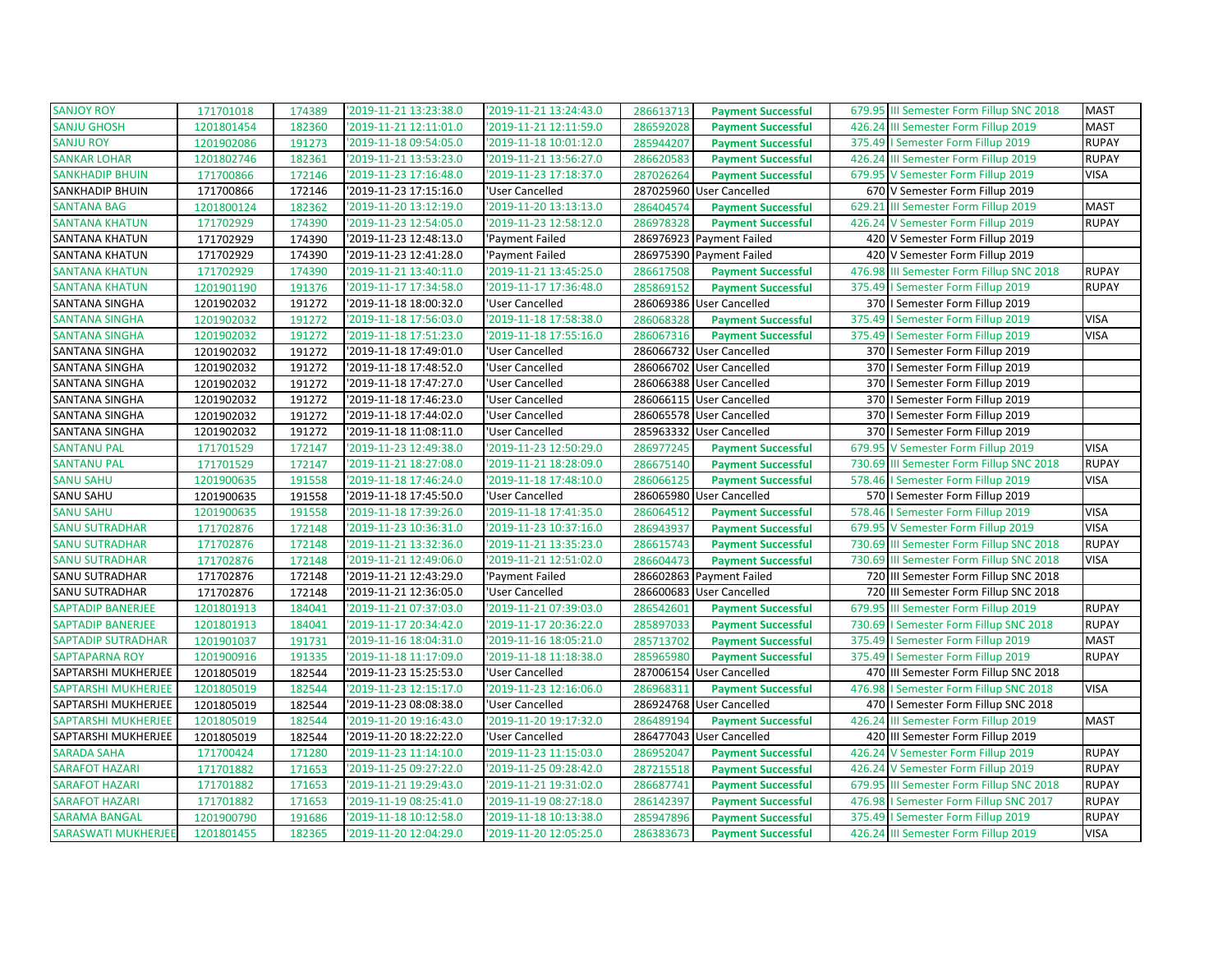| SARASWATI MUKHERJEE        | 1201801455 | 182365 | '2019-11-20 12:04:26.0 | 'User Cancelled        |           | 286383643 User Cancelled  |        | 420 III Semester Form Fillup 2019        |              |
|----------------------------|------------|--------|------------------------|------------------------|-----------|---------------------------|--------|------------------------------------------|--------------|
| <b>SARASWATI MUKHERJEI</b> | 1201801455 | 182365 | 2019-11-16 11:52:01.0  | '2019-11-16 11:53:38.0 | 285634559 | <b>Payment Successful</b> | 476.98 | I Semester Form Fillup SNC 2018          | <b>VISA</b>  |
| <b>SARASWATI TALUKDAR</b>  | 1201901867 | 191607 | '2019-11-18 17:33:47.0 | '2019-11-18 17:35:17.0 | 286063110 | <b>Payment Successful</b> |        | 599.5   Semester Form Fillup 2019        | SBIB         |
| <b>SARBAJIT ROY</b>        | 171702771  | 171281 | '2019-11-24 18:57:23.0 | '2019-11-24 18:58:53.0 | 287165843 | <b>Payment Successful</b> | 426.24 | V Semester Form Fillup 2019              | <b>RUPAY</b> |
| SARBAPRIYA BANERJEE        | 1201900050 | 191015 | '2019-11-16 10:18:06.0 | '2019-11-16 10:20:00.0 | 285612314 | <b>Payment Successful</b> | 375.49 | I Semester Form Fillup 2019              | <b>VISA</b>  |
| <b>SARIFA KHATUN</b>       | 171700821  | 174397 | '2019-11-23 13:13:49.0 | '2019-11-23 13:15:17.0 | 286982761 | <b>Payment Successful</b> | 476.98 | III Semester Form Fillup SNC 2018        | <b>VISA</b>  |
| <b>SARIFA KHATUN</b>       | 171700821  | 174397 | '2019-11-23 09:47:05.0 | '2019-11-23 09:48:26.0 | 286935223 | <b>Payment Successful</b> | 426.24 | V Semester Form Fillup 2019              | <b>RUPAY</b> |
| SARIFA KHATUN              | 171700821  | 174397 | '2019-11-22 10:28:48.0 | 'User Cancelled        |           | 286753398 User Cancelled  |        | 470 III Semester Form Fillup SNC 2018    |              |
| <b>SARIFA KHATUN</b>       | 1201802355 | 182366 | '2019-11-20 11:26:26.0 | '2019-11-20 11:27:39.0 | 286371469 | <b>Payment Successful</b> |        | 426.24 III Semester Form Fillup 2019     | <b>VISA</b>  |
| <b>SARMITA DUTTA</b>       | 1201800837 | 182368 | '2019-11-22 17:40:57.0 | '2019-11-22 17:42:12.0 | 286855722 | <b>Payment Successful</b> | 476.98 | I Semester Form Fillup SNC 2018          | <b>VISA</b>  |
| <b>SARMITA DUTTA</b>       | 1201800837 | 182368 | '2019-11-20 17:42:08.0 | '2019-11-20 17:44:43.0 | 286468026 | <b>Payment Successful</b> |        | 426.24 III Semester Form Fillup 2019     | <b>VISA</b>  |
| <b>SAROJ KARMAKAR</b>      | 171701919  | 171655 | '2019-11-25 13:27:24.0 | '2019-11-25 13:28:08.0 | 287272999 | <b>Payment Successful</b> |        | 426.24 V Semester Form Fillup 2019       | <b>MAST</b>  |
| <b>SAROJ KARMAKAR</b>      | 171701919  | 171655 | '2019-11-21 10:04:31.0 | '2019-11-21 10:05:34.0 | 286558368 | <b>Payment Successful</b> |        | 476.98 III Semester Form Fillup SNC 2018 | <b>MAST</b>  |
| <b>SAROJ MANDAL</b>        | 1201801240 | 184042 | '2019-11-20 11:44:48.0 | '2019-11-20 11:48:30.0 | 286377267 | <b>Payment Successful</b> | 679.95 | III Semester Form Fillup 2019            | <b>VISA</b>  |
| <b>SAROJ MANDAL</b>        | 1201801240 | 184042 | '2019-11-17 09:16:04.0 | '2019-11-17 09:19:51.0 | 285797214 | <b>Payment Successful</b> |        | 730.69   Semester Form Fillup SNC 2018   | <b>VISA</b>  |
| SAROJ MANDAL               | 1201801240 | 184042 | '2019-11-16 17:54:36.0 | 'User Cancelled        |           | 285711506 User Cancelled  |        | 720   Semester Form Fillup SNC 2018      |              |
| <b>SASTHI DHUA</b>         | 1201802867 | 182651 | '2019-11-20 19:02:53.0 | '2019-11-20 19:04:54.0 | 286486252 | <b>Payment Successful</b> | 629.21 | III Semester Form Fillup 2019            | <b>VISA</b>  |
| <b>SATARUPA BAURI</b>      | 1201901349 | 191807 | '2019-11-18 12:12:26.0 | '2019-11-18 12:13:46.0 | 285985279 | <b>Payment Successful</b> | 375.49 | I Semester Form Fillup 2019              | <b>MAST</b>  |
| <b>SATHI BAG</b>           | 1201900864 | 191319 | '2019-11-18 08:23:13.0 | '2019-11-18 08:24:28.0 | 285933783 | <b>Payment Successful</b> |        | 629.21   Semester Form Fillup 2019       | <b>RUPAY</b> |
| SATHI BAG                  | 1201900864 | 191319 | '2019-11-17 19:57:09.0 | 'User Cancelled        |           | 285891593 User Cancelled  |        | 620   Semester Form Fillup 2019          |              |
| <b>SATHI BAG</b>           | 1201900864 | 191319 | '2019-11-17 19:50:14.0 | 'User Cancelled        |           | 285890608 User Cancelled  | 620    | I Semester Form Fillup 2019              |              |
| <b>SATHI BAG</b>           | 1201900864 | 191319 | '2019-11-17 19:05:44.0 | 'User Cancelled        |           | 285883673 User Cancelled  | 620    | I Semester Form Fillup 2019              |              |
| SATHI BAG                  | 1201900864 | 191319 | '2019-11-17 19:00:48.0 | 'User Cancelled        |           | 285882918 User Cancelled  | 620    | I Semester Form Fillup 2019              |              |
| <b>SATHI BAG</b>           | 1201900864 | 191319 | '2019-11-17 18:47:55.0 | 'User Cancelled        |           | 285880543 User Cancelled  |        | 620   Semester Form Fillup 2019          |              |
| <b>SATHI BAG</b>           | 1201900864 | 191319 | '2019-11-17 17:31:02.0 | 'User Cancelled        |           | 285868604 User Cancelled  |        | 620   Semester Form Fillup 2019          |              |
| <b>SATHI BAG</b>           | 1201900864 | 191319 | '2019-11-17 17:16:16.0 | '2019-11-17 17:27:55.0 | 285866439 | <b>Payment Successful</b> | 629.21 | I Semester Form Fillup 2019              | <b>RUPAY</b> |
| <b>SATHI BEJ</b>           | 171701733  | 171285 | '2019-11-24 11:50:32.0 | '2019-11-24 11:51:23.0 | 287110602 | <b>Payment Successful</b> | 426.24 | V Semester Form Fillup 2019              | <b>MAST</b>  |
| SATHI CHATTERJEE           | 1201900094 | 191037 | '2019-11-16 13:35:53.0 | '2019-11-16 13:36:53.0 | 285663415 | <b>Payment Successful</b> |        | 375.49   Semester Form Fillup 2019       | <b>MAST</b>  |
| <b>SATHI KUNDU</b>         | 1201901600 | 191408 | '2019-11-16 20:12:12.0 | '2019-11-16 20:16:06.0 | 285746518 | <b>Payment Successful</b> |        | 399.5   Semester Form Fillup 2019        | SBIB         |
| <b>SATHI KUNDU</b>         | 1201901600 | 191408 | '2019-11-16 20:10:37.0 | 'User Cancelled        |           | 285746198 User Cancelled  |        | 370   Semester Form Fillup 2019          |              |
| <b>SATHI RUIDAS</b>        | 1201900744 | 191679 | '2019-11-17 09:34:50.0 | '2019-11-17 09:36:19.0 | 285799311 | <b>Payment Successful</b> | 375.49 | I Semester Form Fillup 2019              | <b>VISA</b>  |
| <b>SATHI SAHA</b>          | 1201901850 | 191305 | '2019-11-18 09:28:19.0 | '2019-11-18 09:29:01.0 | 285940426 | <b>Payment Successful</b> |        | 375.49   Semester Form Fillup 2019       | <b>MAST</b>  |
| <b>SATYAJIT DEBNATH</b>    | 1201800582 | 181662 | '2019-11-21 11:27:06.0 | '2019-11-21 11:29:06.0 | 286578226 | <b>Payment Successful</b> |        | 449.5 III Semester Form Fillup 2019      | SBIB         |
| SATYAJIT DEBNATH           | 1201800582 | 181662 | '2019-11-18 12:37:42.0 | '2019-11-18 12:38:52.0 | 285993582 | <b>Payment Successful</b> | 476.98 | I Semester Form Fillup SNC 2018          | <b>VISA</b>  |
| <b>SATYAJIT MONDAL</b>     | 1201901363 | 193024 | '2019-11-19 17:46:22.0 | '2019-11-19 17:47:26.0 | 286261998 | <b>Payment Successful</b> |        | 629.21   Semester Form Fillup 2019       | <b>MAST</b>  |
| SATYAJIT MONDAL            | 1201901363 | 193024 | '2019-11-19 12:08:31.0 | 'User Cancelled        |           | 286184952 User Cancelled  |        | 620   Semester Form Fillup 2019          |              |
| SATYAJIT MONDAL            | 1201901363 | 193024 | '2019-11-19 12:03:02.0 | 'User Cancelled        |           | 286182399 User Cancelled  |        | 620   Semester Form Fillup 2019          |              |
| SATYAJIT MONDAL            | 1201901363 | 193024 | '2019-11-19 12:01:58.0 | 'User Cancelled        | 286181931 | <b>User Cancelled</b>     | 620    | I Semester Form Fillup 2019              |              |
| SATYAJIT MONDAL            | 1201901363 | 193024 | '2019-11-19 12:01:15.0 | 'User Cancelled        |           | 286181639 User Cancelled  | 620    | I Semester Form Fillup 2019              |              |
| SATYAJIT MONDAL            | 1201901363 | 193024 | '2019-11-19 12:00:53.0 | 'User Cancelled        |           | 286181474 User Cancelled  |        | 620   Semester Form Fillup 2019          |              |
| SATYAJIT MONDAL            | 1201901363 | 193024 | '2019-11-19 12:00:19.0 | 'User Cancelled        |           | 286181268 User Cancelled  | 620    | I Semester Form Fillup 2019              |              |
| <b>SATYAM KARMAKAR</b>     | 1201800744 | 182370 | '2019-11-20 11:38:20.0 | '2019-11-20 11:39:04.0 | 286375178 | <b>Payment Successful</b> | 629.21 | III Semester Form Fillup 2019            | <b>MAST</b>  |
| SATYAM KARMAKAR            | 1201800744 | 182370 | '2019-11-20 11:38:18.0 | 'User Cancelled        |           | 286375172 User Cancelled  |        | 620 III Semester Form Fillup 2019        |              |
| SATYAM KARMAKAR            | 1201800744 | 182370 | '2019-11-18 14:05:17.0 | '2019-11-18 14:06:13.0 | 286016959 | <b>Payment Successful</b> |        | 476.98   Semester Form Fillup SNC 2018   | <b>MAST</b>  |
| <b>SATYARANJAN SAREN</b>   | 171702484  | 171288 | '2019-11-24 09:27:38.0 | '2019-11-24 09:28:25.0 | 287093492 | <b>Payment Successful</b> |        | 679.95 V Semester Form Fillup 2019       | <b>MAST</b>  |
| <b>SAUBHIK GHOSH</b>       | 171702793  | 172153 | '2019-11-23 10:31:20.0 | '2019-11-23 10:34:13.0 | 286942882 | <b>Payment Successful</b> |        | 679.95 V Semester Form Fillup 2019       | <b>RUPAY</b> |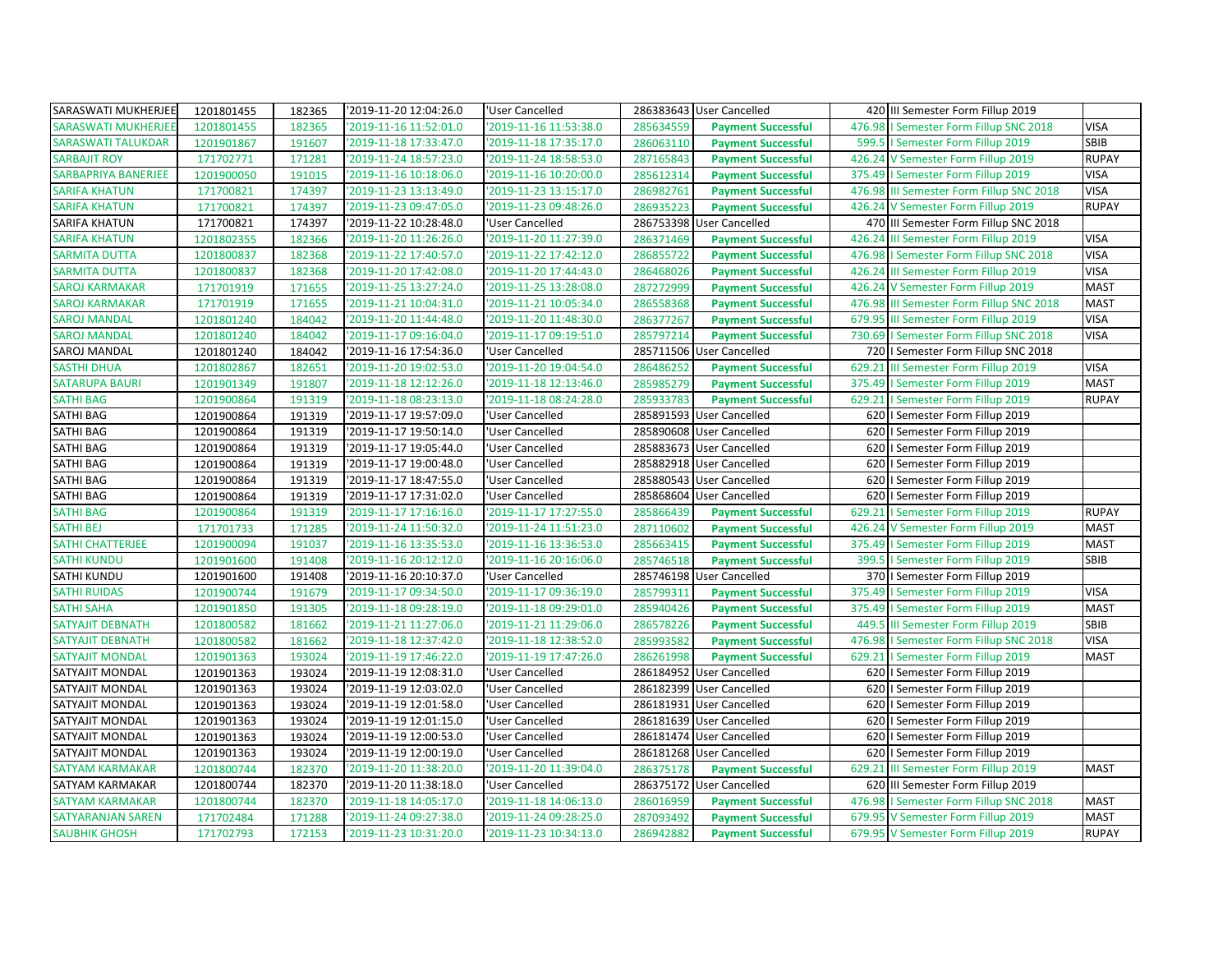| <b>SAYAK MONDAL</b>      | 1201800702 | 184307 | '2019-11-20 16:26:58.0 | '2019-11-20 16:33:11.0 | 286450262<br><b>Payment Successful</b> | 679.95 III Semester Form Fillup 2019      | <b>RUPAY</b> |
|--------------------------|------------|--------|------------------------|------------------------|----------------------------------------|-------------------------------------------|--------------|
| <b>SAYAK MONDAL</b>      | 1201800702 | 184307 | 2019-11-20 16:25:44.0  | 'User Cancelled        | 286450003 User Cancelled               | 670 III Semester Form Fillup 2019         |              |
| SAYAK MONDAL             | 1201800702 | 184307 | '2019-11-20 12:24:20.0 | 'User Cancelled        | 286390402 User Cancelled               | 670 III Semester Form Fillup 2019         |              |
| SAYAK MONDAL             | 1201800702 | 184307 | '2019-11-20 12:19:09.0 | 'User Cancelled        | 286388911<br><b>User Cancelled</b>     | 670 III Semester Form Fillup 2019         |              |
| <b>SAYAN DAS</b>         | 1201902445 | 191441 | '2019-11-18 19:40:43.0 | '2019-11-18 19:41:52.0 | 286092176<br><b>Payment Successful</b> | I Semester Form Fillup 2019<br>375.49     | <b>MAST</b>  |
| SAYAN DAS                | 1201902445 | 191441 | '2019-11-18 19:21:56.0 | 'User Cancelled        | 286088292 User Cancelled               | 370   Semester Form Fillup 2019           |              |
| SAYAN DAS                | 1201902445 | 191441 | '2019-11-18 18:46:36.0 | 'Payment Failed        | 286080117 Payment Failed               | 370   Semester Form Fillup 2019           |              |
| <b>SAYAN DAS</b>         | 1201902445 | 191441 | 2019-11-18 18:42:33.0  | '2019-11-18 18:43:43.0 | 286079302<br><b>Payment Successful</b> | 375.49   Semester Form Fillup 2019        | <b>MAST</b>  |
| <b>SAYAN HALDAR</b>      | 171701761  | 172155 | '2019-11-23 10:09:16.0 | '2019-11-23 10:10:31.0 | 286938972<br><b>Payment Successful</b> | 679.95 V Semester Form Fillup 2019        | <b>VISA</b>  |
| <b>SAYAN NANDI</b>       | 1201901252 | 191529 | '2019-11-18 10:56:08.0 | '2019-11-18 10:57:28.0 | 285959633<br><b>Payment Successful</b> | 375.49   Semester Form Fillup 2019        | <b>MAST</b>  |
| <b>SAYAN RAJAK</b>       | 1201802013 | 181222 | '2019-11-20 12:35:52.0 | '2019-11-20 12:38:37.0 | 286394065<br><b>Payment Successful</b> | 426.24 III Semester Form Fillup 2019      | <b>RUPAY</b> |
| <b>SAYAN SHARMA</b>      | 1201901560 | 191846 | '2019-11-17 19:02:55.0 | '2019-11-17 19:03:40.0 | 285883224<br><b>Payment Successful</b> | 375.49   Semester Form Fillup 2019        | <b>VISA</b>  |
| <b>SAYANDEEP KAPRI</b>   | 171703211  | 172156 | '2019-11-23 09:18:42.0 | '2019-11-23 09:22:13.0 | 286931540<br><b>Payment Successful</b> | 679.95 V Semester Form Fillup 2019        | <b>MAST</b>  |
| SAYANDIP CHATTERJEE      | 171700065  | 171658 | '2019-11-25 10:37:52.0 | '2019-11-25 10:39:51.0 | 287227074<br><b>Payment Successful</b> | 426.24 V Semester Form Fillup 2019        | <b>MAST</b>  |
| <b>SAYANI BIT</b>        | 171702827  | 174404 | '2019-11-23 11:53:19.0 | '2019-11-23 11:54:20.0 | 286961031<br><b>Payment Successful</b> | 882.92 III Semester Form Fillup SNC 2018  | <b>MAST</b>  |
| <b>SAYANI BIT</b>        | 171702827  | 174404 | '2019-11-23 11:46:50.0 | '2019-11-23 11:48:15.0 | 286959515<br><b>Payment Successful</b> | 629.21 V Semester Form Fillup 2019        | <b>MAST</b>  |
| <b>SAYED MEHNAZ ALAM</b> | 1201800247 | 182371 | '2019-11-20 21:39:34.0 | '2019-11-20 21:49:13.0 | 286515931<br><b>Payment Successful</b> | 426.24 III Semester Form Fillup 2019      | <b>RUPAY</b> |
| <b>SAYED SK</b>          | 1201901195 | 193082 | '2019-11-19 08:11:32.0 | '2019-11-19 08:14:46.0 | 286141288<br><b>Payment Successful</b> | 649.5   Semester Form Fillup 2019         | SBIB         |
| SEULI BEPARI             | 1201900643 | 191227 | 2019-11-16 19:13:59.0  | '2019-11-16 19:16:29.0 | 285731721<br><b>Payment Successful</b> | 378.94   Semester Form Fillup 2019        | PHONEPE      |
| <b>SEULI GHOSH</b>       | 171702483  | 171659 | '2019-11-24 11:04:16.0 | '2019-11-24 11:05:27.0 | 287104538<br><b>Payment Successful</b> | 426.24 V Semester Form Fillup 2019        | <b>VISA</b>  |
| <b>SEULI SINGHA</b>      | 1201901117 | 191754 | 2019-11-17 16:26:56.0  | '2019-11-17 16:30:04.0 | 285859471<br><b>Payment Successful</b> | 375.49   Semester Form Fillup 2019        | <b>MAST</b>  |
| <b>SHAMBHU MALAKAR</b>   | 171702642  | 171290 | 2019-11-24 18:43:20.0  | '2019-11-24 18:45:10.0 | 287163878<br><b>Payment Successful</b> | 449.5 V Semester Form Fillup 2019         | <b>SBIB</b>  |
| SHAMBHU MALAKAR          | 171702642  | 171290 | '2019-11-22 20:04:17.0 | 'User Cancelled        | 286883897<br><b>User Cancelled</b>     | 420 V Semester Form Fillup 2019           |              |
| <b>SHAMPA BAGDI</b>      | 1201805046 | 182545 | '2019-11-20 12:21:31.0 | '2019-11-20 12:23:24.0 | 286389570<br><b>Payment Successful</b> | 629.21 III Semester Form Fillup 2019      | <b>VISA</b>  |
| <b>SHAMPA BAGDI</b>      | 1201805046 | 182545 | '2019-11-18 11:50:48.0 | '2019-11-18 11:52:46.0 | 285976414<br><b>Payment Successful</b> | 476.98<br>I Semester Form Fillup SNC 2018 | <b>VISA</b>  |
| <b>SHAMPA DEY</b>        | 1201800920 | 181168 | '2019-11-20 20:04:23.0 | '2019-11-20 20:21:39.0 | 286498939<br><b>Payment Successful</b> | 449.5 III Semester Form Fillup 2019       | SBIB         |
| SHAMPA DEY               | 1201800920 | 181168 | '2019-11-20 20:02:50.0 | 'User Cancelled        | 286498658 User Cancelled               | 420 III Semester Form Fillup 2019         |              |
| <b>SHAMPA DEY</b>        | 1201800920 | 181168 | '2019-11-20 20:01:24.0 | 'User Cancelled        | 286498428 User Cancelled               | 420 III Semester Form Fillup 2019         |              |
| <b>SHAMPA DIGAR</b>      | 1201802386 | 181050 | '2019-11-23 12:03:45.0 | '2019-11-23 12:04:33.0 | 286964063<br><b>Payment Successful</b> | 426.24 III Semester Form Fillup 2019      | <b>RUPAY</b> |
| <b>SHAMPA GHOSH</b>      | 171700460  | 171291 | '2019-11-23 11:27:23.0 | '2019-11-23 11:28:20.0 | 286954839<br><b>Payment Successful</b> | 426.24 V Semester Form Fillup 2019        | <b>VISA</b>  |
| <b>SHAMPA GHOSH</b>      | 1201900890 | 191706 | '2019-11-18 10:34:56.0 | '2019-11-18 10:35:58.0 | 285953774<br><b>Payment Successful</b> | 375.49   Semester Form Fillup 2019        | <b>RUPAY</b> |
| <b>SHAMPA MAL</b>        | 1201801087 | 181663 | '2019-11-23 11:38:56.0 | '2019-11-23 11:40:02.0 | 286957578<br><b>Payment Successful</b> | 426.24 III Semester Form Fillup 2019      | <b>VISA</b>  |
| <b>SHAMPA MONDAL</b>     | 1201901817 | 191887 | '2019-11-17 17:07:53.0 | '2019-11-17 17:09:29.0 | 285865258<br><b>Payment Successful</b> | 375.49   Semester Form Fillup 2019        | <b>VISA</b>  |
| <b>SHAMPA ROY</b>        | 1201900549 | 191210 | '2019-11-17 17:09:14.0 | '2019-11-17 17:11:33.0 | 285865434<br><b>Payment Successful</b> | 375.49   Semester Form Fillup 2019        | <b>RUPAY</b> |
| <b>SHAMPA SAHA</b>       | 171701435  | 171660 | '2019-11-23 11:51:05.0 | '2019-11-23 11:51:49.0 | 286960504<br><b>Payment Successful</b> | 426.24 V Semester Form Fillup 2019        | <b>VISA</b>  |
| <b>SHAMPA SAHA</b>       | 171701435  | 171660 | 2019-11-21 15:06:37.0  | '2019-11-21 15:08:07.0 | 286635049<br><b>Payment Successful</b> | 699.5 III Semester Form Fillup SNC 2018   | SBIB         |
| SHAMPA SAHA              | 171701435  | 171660 | '2019-11-20 17:58:46.0 | 'User Cancelled        | 286471745 User Cancelled               | 470 III Semester Form Fillup SNC 2018     |              |
| <b>SHAMPA SAHA</b>       | 171701435  | 171660 | '2019-11-20 17:07:42.0 | '2019-11-20 17:08:59.0 | 286459966<br><b>Payment Successful</b> | 476.98 III Semester Form Fillup SNC 2018  | <b>RUPAY</b> |
| <b>SHAMPA SALUI</b>      | 1201900487 | 191188 | 2019-11-17 17:14:24.0  | '2019-11-17 17:16:19.0 | 285866172<br><b>Payment Successful</b> | 375.49   Semester Form Fillup 2019        | <b>MAST</b>  |
| <b>SHAMPA SARKAR</b>     | 171701631  | 171292 | '2019-11-25 09:55:46.0 | '2019-11-25 09:56:24.0 | 287219205<br><b>Payment Successful</b> | 426.24 V Semester Form Fillup 2019        | <b>MAST</b>  |
| <b>SHANKAR BIT</b>       | 1201800729 | 182376 | '2019-11-20 11:35:57.0 | '2019-11-20 11:37:16.0 | 286374404<br><b>Payment Successful</b> | 629.21 III Semester Form Fillup 2019      | <b>MAST</b>  |
| <b>SHANKAR BIT</b>       | 1201800729 | 182376 | '2019-11-18 20:14:04.0 | 'User Cancelled        | 286099058<br><b>User Cancelled</b>     | 470   I Semester Form Fillup SNC 2018     |              |
| <b>SHANTA KISKU</b>      | 1201801955 | 182653 | '2019-11-20 12:10:30.0 | '2019-11-20 12:12:18.0 | 286386132<br><b>Payment Successful</b> | 832.18 III Semester Form Fillup 2019      | <b>MAST</b>  |
| <b>SHANTANA MONDAL</b>   | 1201800873 | 181521 | 2019-11-21 10:46:01.0  | '2019-11-21 10:47:01.0 | 286566947<br><b>Payment Successful</b> | 679.95 III Semester Form Fillup 2019      | <b>VISA</b>  |
| <b>SHARMILA DUTTA</b>    | 171700042  | 171293 | '2019-11-25 12:25:51.0 | '2019-11-25 12:26:43.0 | 287257371<br><b>Payment Successful</b> | 426.24 V Semester Form Fillup 2019        | <b>MAST</b>  |
| <b>SHARMILA MONDAL</b>   | 1201902309 | 192008 | 2019-11-25 12:00:40.0  | '2019-11-25 12:02:32.0 | 287248403<br><b>Payment Successful</b> | 375.49   Semester Form Fillup 2019        | <b>VISA</b>  |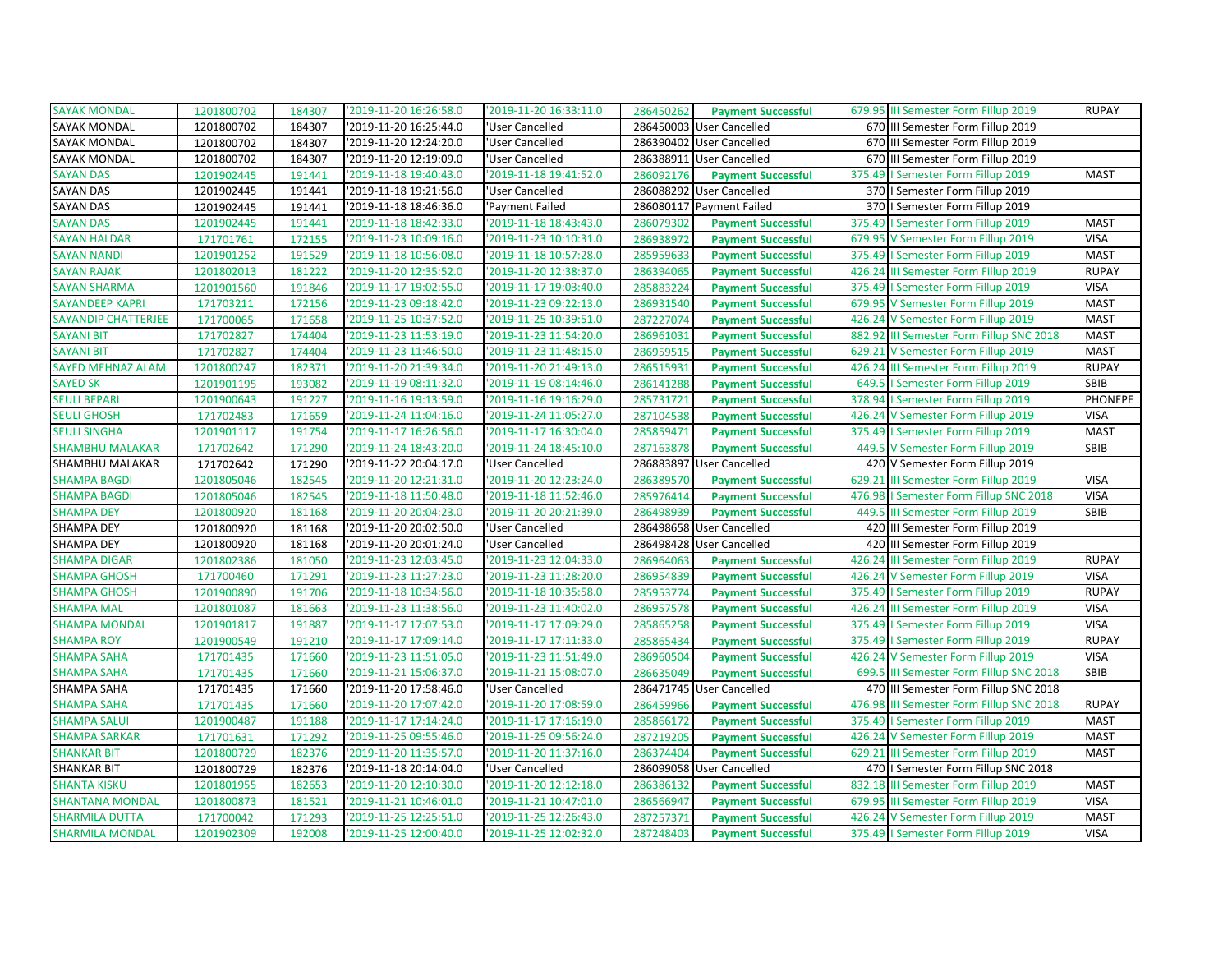| <b>SHARMILA MURMU</b>  | 171701254   | 174408 | '2019-11-23 12:22:30.0 | '2019-11-23 12:23:12.0 | 286970489<br><b>Payment Successful</b> | 426.24 V Semester Form Fillup 2019        | <b>MAST</b>    |
|------------------------|-------------|--------|------------------------|------------------------|----------------------------------------|-------------------------------------------|----------------|
| <b>SHARMILA MURMU</b>  | 171701254   | 174408 | 2019-11-21 13:52:04.0  | '2019-11-21 13:52:50.0 | 286620318<br><b>Payment Successful</b> | 476.98 III Semester Form Fillup SNC 2018  | <b>VISA</b>    |
| SHARMILA MURMU         | 171701254   | 174408 | '2019-11-21 13:51:58.0 | 'User Cancelled        | 286620287<br><b>User Cancelled</b>     | 470 III Semester Form Fillup SNC 2018     |                |
| <b>SHARMISTHA GUIN</b> | 1201800093  | 182378 | '2019-11-20 11:57:52.0 | '2019-11-20 11:58:50.0 | <b>Payment Successful</b><br>286381713 | 426.24 III Semester Form Fillup 2019      | <b>VISA</b>    |
| <b>SHARMISTHA GUIN</b> | 1201800093  | 182378 | 2019-11-18 10:54:02.0  | '2019-11-18 10:57:13.0 | 285958982<br><b>Payment Successful</b> | 478.18   Semester Form Fillup SNC 2018    | cc             |
| <b>SHIBANI HEMBRAM</b> | 171700632   | 171294 | '2019-11-20 15:08:47.0 | '2019-11-20 15:11:24.0 | 286433803<br><b>Payment Successful</b> | 476.98 III Semester Form Fillup SNC 2018  | <b>VISA</b>    |
| <b>SHIBANI HEMBRAM</b> | 171700632   | 171294 | 2019-11-18 18:48:35.0  | '2019-11-18 18:51:03.0 | 286080566<br><b>Payment Successful</b> | 499.5   Semester Form Fillup SNC 2017     | SBIB           |
| <b>SHIBANI KUNDU</b>   | 171701707   | 171661 | '2019-11-23 11:32:22.0 | '2019-11-23 11:34:34.0 | 286956024<br><b>Payment Successful</b> | 426.24 V Semester Form Fillup 2019        | <b>MAST</b>    |
| <b>SHIBU MAJHI</b>     | 1201900627  | 191284 | 2019-11-17 18:05:36.0  | '2019-11-17 18:07:39.0 | 285873867<br><b>Payment Successful</b> | 378.94   Semester Form Fillup 2019        | <b>PHONEPE</b> |
| <b>SHILA MONDAL</b>    | 1201900672  | 191666 | '2019-11-19 10:19:04.0 | '2019-11-19 10:20:05.0 | 286157100<br><b>Payment Successful</b> | 375.49   Semester Form Fillup 2019        | <b>MAST</b>    |
| <b>SHILA PAL</b>       | 1201900051  | 191016 | '2019-11-19 11:35:25.0 | '2019-11-19 11:37:32.0 | 286174515<br><b>Payment Successful</b> | 375.49   Semester Form Fillup 2019        | <b>RUPAY</b>   |
| <b>SHILA PAL</b>       | 1201900051  | 191016 | '2019-11-18 18:13:14.0 | '2019-11-18 18:14:20.0 | 286072450<br><b>Payment Successful</b> | 399.5   Semester Form Fillup 2019         | <b>HDFB</b>    |
| <b>SHILPA BHUIN</b>    | 1201801560  | 181760 | '2019-11-21 12:52:28.0 | '2019-11-21 12:53:21.0 | 286605430<br><b>Payment Successful</b> | 629.21 III Semester Form Fillup 2019      | <b>VISA</b>    |
| <b>SHILPA CHANDRA</b>  | 171701693   | 171663 | '2019-11-25 11:30:56.0 | '2019-11-25 11:31:33.0 | 287240239<br><b>Payment Successful</b> | 426.24 V Semester Form Fillup 2019        | <b>VISA</b>    |
| <b>SHILPA DANGAR</b>   | 12018008342 | 174537 | '2019-11-23 11:01:06.0 | '2019-11-23 11:01:41.0 | 286949081<br><b>Payment Successful</b> | 426.24 V Semester Form Fillup 2019        | <b>RUPAY</b>   |
| <b>SHILPA DANGAR</b>   | 12018008342 | 174537 | '2019-11-21 10:48:14.0 | '2019-11-21 10:51:30.0 | 286567462<br><b>Payment Successful</b> | 476.98 III Semester Form Fillup SNC 2018  | <b>RUPAY</b>   |
| <b>SHILPA DAS</b>      | 1201800831  | 184608 | '2019-11-20 11:32:18.0 | '2019-11-20 11:33:11.0 | 286373348<br><b>Payment Successful</b> | 679.95 III Semester Form Fillup 2019      | <b>VISA</b>    |
| SHILPA DAS             | 1201800831  | 184608 | '2019-11-20 11:32:16.0 | 'User Cancelled        | 286373331<br><b>User Cancelled</b>     | 670 III Semester Form Fillup 2019         |                |
| <b>SHILPA DEY</b>      | 1201900633  | 191508 | '2019-11-18 11:09:22.0 | '2019-11-18 11:11:58.0 | 285963687<br><b>Payment Successful</b> | 375.49   Semester Form Fillup 2019        | <b>MAST</b>    |
| <b>SHILPA DUARY</b>    | 171702523   | 174412 | 2019-11-23 20:19:35.0  | '2019-11-23 20:23:53.0 | 287056784<br><b>Payment Successful</b> | 426.24 V Semester Form Fillup 2019        | <b>VISA</b>    |
| <b>SHILPA GHOSH</b>    | 171700700   | 171296 | '2019-11-25 11:05:31.0 | '2019-11-25 11:06:09.0 | 287233658<br><b>Payment Successful</b> | 426.24 V Semester Form Fillup 2019        | <b>MAST</b>    |
| <b>SHILPA GHOSH</b>    | 171701047   | 171297 | 2019-11-23 17:00:48.0  | '2019-11-23 17:02:14.0 | 287022908<br><b>Payment Successful</b> | 426.24 V Semester Form Fillup 2019        | <b>RUPAY</b>   |
| SHILPA GHOSH           | 171701047   | 171297 | '2019-11-23 17:00:43.0 | 'User Cancelled        | 287022898<br><b>User Cancelled</b>     | 420 V Semester Form Fillup 2019           |                |
| SHILPA GHOSH           | 171701047   | 171297 | '2019-11-23 16:32:10.0 | 'Payment Failed        | 287017392 Payment Failed               | 420 V Semester Form Fillup 2019           |                |
| <b>SHILPA GHOSH</b>    | 171702273   | 174413 | '2019-11-23 11:33:53.0 | '2019-11-23 11:34:35.0 | 286956380<br><b>Payment Successful</b> | 426.24 V Semester Form Fillup 2019        | <b>MAST</b>    |
| <b>SHILPA GHOSH</b>    | 171702273   | 174413 | '2019-11-21 11:07:43.0 | '2019-11-21 11:09:43.0 | 286572796<br><b>Payment Successful</b> | 476.98 III Semester Form Fillup SNC 2018  | <b>MAST</b>    |
| <b>SHILPA GHOSH</b>    | 171700700   | 171296 | '2019-11-21 10:12:39.0 | '2019-11-21 10:13:37.0 | 286559768<br><b>Payment Successful</b> | 476.98 III Semester Form Fillup SNC 2018  | <b>MAST</b>    |
| <b>SHILPA GHOSH</b>    | 1201801559  | 181664 | '2019-11-21 09:30:09.0 | '2019-11-21 09:32:51.0 | 286552874<br><b>Payment Successful</b> | 426.24 III Semester Form Fillup 2019      | <b>MAST</b>    |
| SHILPA GHOSH           | 1201801559  | 181664 | '2019-11-21 08:57:48.0 | 'User Cancelled        | 286548933 User Cancelled               | 420 III Semester Form Fillup 2019         |                |
| <b>SHILPA GHOSH</b>    | 1201801977  | 181052 | '2019-11-20 11:00:55.0 | '2019-11-20 11:07:02.0 | 286364430<br><b>Payment Successful</b> | 426.24 III Semester Form Fillup 2019      | <b>MAST</b>    |
| <b>SHILPA GHOSH</b>    | 171702273   | 174413 | '2019-11-19 13:29:29.0 | '2019-11-19 13:30:48.0 | 286208022<br><b>Payment Successful</b> | 476.98   Semester Form Fillup SNC 2017    | <b>VISA</b>    |
| SHILPA GHOSH           | 171702273   | 174413 | 2019-11-19 13:29:28.0  | 'User Cancelled        | 286208018 User Cancelled               | 470   Semester Form Fillup SNC 2017       |                |
| <b>SHILPA GHOSH</b>    | 1201801559  | 181664 | '2019-11-19 12:58:18.0 | '2019-11-19 12:59:30.0 | 286199880<br><b>Payment Successful</b> | 476.98   Semester Form Fillup SNC 2018    | <b>VISA</b>    |
| <b>SHILPA GHOSH</b>    | 1201901629  | 191853 | '2019-11-19 11:40:25.0 | '2019-11-19 11:41:07.0 | 286175811<br><b>Payment Successful</b> | 375.49   Semester Form Fillup 2019        | <b>MAST</b>    |
| <b>SHILPA GHOSH</b>    | 1201901545  | 191843 | '2019-11-18 11:50:46.0 | '2019-11-18 11:52:10.0 | 285976406<br><b>Payment Successful</b> | 375.49   Semester Form Fillup 2019        | <b>MAST</b>    |
| <b>SHILPA GHOSH</b>    | 171700700   | 171296 | '2019-11-18 10:17:36.0 | '2019-11-18 10:18:38.0 | 285949132<br><b>Payment Successful</b> | 476.98<br>I Semester Form Fillup SNC 2017 | <b>MAST</b>    |
| <b>SHILPA GHOSH</b>    | 1201901229  | 191781 | '2019-11-18 10:15:29.0 | '2019-11-18 10:16:19.0 | 285948553<br><b>Payment Successful</b> | 375.49   Semester Form Fillup 2019        | <b>MAST</b>    |
| SHILPA GHOSH           | 1201901229  | 191781 | '2019-11-18 10:15:26.0 | 'User Cancelled        | 285948534 User Cancelled               | 370   Semester Form Fillup 2019           |                |
| <b>SHILPA GHOSH</b>    | 1201901641  | 191855 | 2019-11-17 17:25:16.0  | '2019-11-17 17:26:42.0 | 285867773<br><b>Payment Successful</b> | 375.49   Semester Form Fillup 2019        | <b>MAST</b>    |
| <b>SHILPA KARMAKAR</b> | 1201800888  | 182382 | 2019-11-20 10:56:08.0  | '2019-11-20 10:57:07.0 | 286363128<br><b>Payment Successful</b> | 426.24 III Semester Form Fillup 2019      | <b>MAST</b>    |
| <b>SHILPA KARMAKAR</b> | 1201800374  | 184110 | '2019-11-20 09:26:53.0 | '2019-11-20 09:28:47.0 | 286346239<br><b>Payment Successful</b> | 679.95 III Semester Form Fillup 2019      | <b>VISA</b>    |
| <b>SHILPA KARMAKAR</b> | 1201800374  | 184110 | '2019-11-20 09:22:06.0 | '2019-11-20 09:23:45.0 | 286345595<br><b>Payment Successful</b> | 679.95 III Semester Form Fillup 2019      | <b>VISA</b>    |
| <b>SHILPA KHAN</b>     | 171700800   | 171299 | '2019-11-25 09:54:16.0 | '2019-11-25 09:55:12.0 | 287219008<br><b>Payment Successful</b> | 426.24 V Semester Form Fillup 2019        | <b>VISA</b>    |
| <b>SHILPA NANDI</b>    | 1201900440  | 191167 | 2019-11-17 10:29:04.0  | '2019-11-17 10:31:17.0 | 285806350<br><b>Payment Successful</b> | 375.49   Semester Form Fillup 2019        | <b>RUPAY</b>   |
| <b>SHILPA PAL</b>      | 1201801728  | 182384 | '2019-11-21 11:50:45.0 | '2019-11-21 11:51:39.0 | 286584817<br><b>Payment Successful</b> | 426.24 III Semester Form Fillup 2019      | <b>MAST</b>    |
| <b>SHILPA PAL</b>      | 1201801728  | 182384 | 2019-11-18 14:23:13.0  | '2019-11-18 14:24:09.0 | 286020551<br><b>Payment Successful</b> | 476.98   Semester Form Fillup SNC 2018    | <b>MAST</b>    |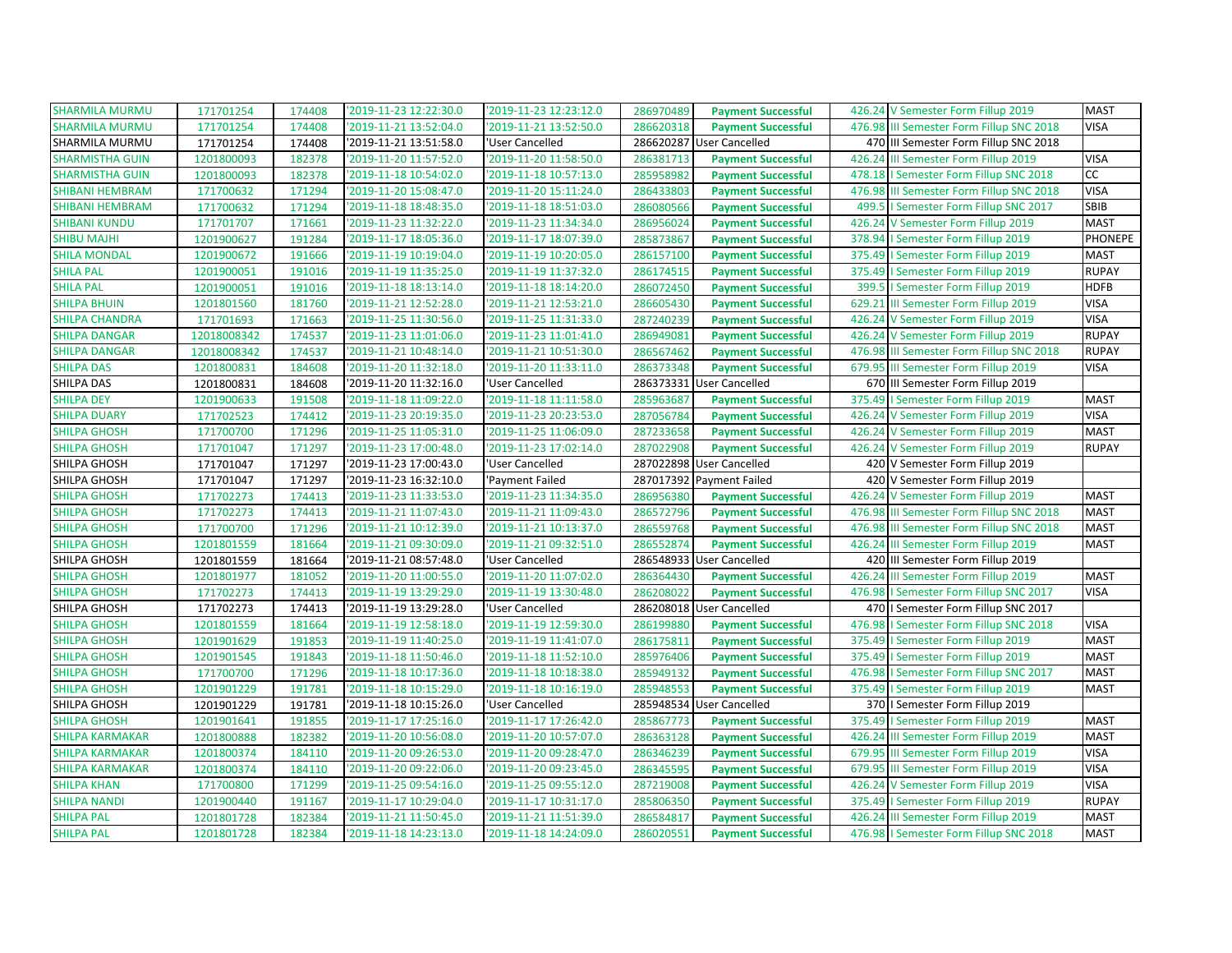| <b>SHILPA PATAR</b>      | 1201900431  | 191164 | '2019-11-16 11:23:50.0 | '2019-11-16 11:24:41.0 | 285626999 | <b>Payment Successful</b> | 375.49   Semester Form Fillup 2019       | <b>RUPAY</b>   |
|--------------------------|-------------|--------|------------------------|------------------------|-----------|---------------------------|------------------------------------------|----------------|
| <b>SHILPA PAUL</b>       | 171702627   | 171301 | '2019-11-24 11:30:24.0 | '2019-11-24 11:34:09.0 | 287107952 | <b>Payment Successful</b> | 426.24 V Semester Form Fillup 2019       | VISA           |
| <b>SHILPA SARKAR</b>     | 171701436   | 171666 | '2019-11-23 09:43:05.0 | '2019-11-23 09:43:51.0 | 286934648 | <b>Payment Successful</b> | 426.24 V Semester Form Fillup 2019       | <b>VISA</b>    |
| <b>SHILPA SARKAR</b>     | 1201900136  | 191056 | '2019-11-17 10:52:15.0 | '2019-11-17 10:54:43.0 | 285809631 | <b>Payment Successful</b> | 375.49   Semester Form Fillup 2019       | <b>VISA</b>    |
| <b>SHILPA SHIT</b>       | 171700693   | 171302 | '2019-11-23 08:47:41.0 | '2019-11-23 08:48:57.0 | 286928148 | <b>Payment Successful</b> | 426.24 V Semester Form Fillup 2019       | <b>MAST</b>    |
| <b>SHILPI MAJI</b>       | 1201801556  | 181053 | '2019-11-21 10:51:38.0 | '2019-11-21 10:53:23.0 | 286568288 | <b>Payment Successful</b> | 426.24 III Semester Form Fillup 2019     | <b>MAST</b>    |
| <b>SHILPI MAJI</b>       | 1201801556  | 181053 | '2019-11-19 14:46:54.0 | '2019-11-19 14:47:39.0 | 286224290 | <b>Payment Successful</b> | 476.98   Semester Form Fillup SNC 2018   | <b>VISA</b>    |
| SHILPI MAJI              | 1201801556  | 181053 | '2019-11-19 14:46:51.0 | 'User Cancelled        |           | 286224274 User Cancelled  | 470   Semester Form Fillup SNC 2018      |                |
| <b>SHIPRA BAKSI</b>      | 1201900828  | 192143 | '2019-11-19 10:33:23.0 | '2019-11-19 10:34:41.0 | 286160142 | <b>Payment Successful</b> | 375.49   Semester Form Fillup 2019       | <b>VISA</b>    |
| SHIPRA BAKSI             | 1201900828  | 192143 | '2019-11-19 10:33:20.0 | 'User Cancelled        |           | 286160130 User Cancelled  | 370   Semester Form Fillup 2019          |                |
| <b>SHIPRA MANDAL</b>     | 1201901241  | 191378 | '2019-11-18 11:14:50.0 | '2019-11-18 11:16:13.0 | 285965313 | <b>Payment Successful</b> | 375.49   Semester Form Fillup 2019       | <b>MAST</b>    |
| <b>SHIPRA PAL</b>        | 1201801664  | 181346 | '2019-11-20 12:23:35.0 | '2019-11-20 12:24:36.0 | 286390180 | <b>Payment Successful</b> | 426.24 III Semester Form Fillup 2019     | <b>VISA</b>    |
| SHIPRA PAL               | 1201801664  | 181346 | '2019-11-20 12:22:50.0 | 'User Cancelled        |           | 286389920 User Cancelled  | 420 III Semester Form Fillup 2019        |                |
| <b>SHIPRA PAL</b>        | 1201801664  | 181346 | '2019-11-19 11:57:28.0 | '2019-11-19 11:59:35.0 | 286180463 | <b>Payment Successful</b> | 476.98   Semester Form Fillup SNC 2018   | <b>VISA</b>    |
| <b>SHIULEE SINGHA</b>    | 1201800882  | 182388 | '2019-11-23 09:21:16.0 | '2019-11-23 09:24:22.0 | 286931890 | <b>Payment Successful</b> | 476.98   Semester Form Fillup SNC 2018   | <b>VISA</b>    |
| <b>SHIULEE SINGHA</b>    | 1201800882  | 182388 | '2019-11-21 09:38:10.0 | '2019-11-21 09:40:30.0 | 286553989 | <b>Payment Successful</b> | 426.24 III Semester Form Fillup 2019     | <b>VISA</b>    |
| <b>SHIULI BARUI</b>      | 1201901065  | 191740 | '2019-11-18 10:12:16.0 | '2019-11-18 10:13:54.0 | 285947731 | <b>Payment Successful</b> | 375.49   Semester Form Fillup 2019       | <b>MAST</b>    |
| <b>SHIULI GHOSH</b>      | 171700051   | 171304 | '2019-11-23 12:12:48.0 | '2019-11-23 12:13:27.0 | 286967568 | <b>Payment Successful</b> | 426.24 V Semester Form Fillup 2019       | <b>MAST</b>    |
| SHIULI GHOSH             | 171700051   | 171304 | '2019-11-23 12:11:07.0 | 'Payment Failed        |           | 286967109 Payment Failed  | 420 V Semester Form Fillup 2019          |                |
| <b>SHIULI ROY</b>        | 1201800686  | 181347 | '2019-11-21 13:34:58.0 | '2019-11-21 13:36:03.0 | 286616303 | <b>Payment Successful</b> | 426.24 III Semester Form Fillup 2019     | <b>VISA</b>    |
| <b>SHIULI ROY</b>        | 1201800686  | 181347 | '2019-11-21 13:34:52.0 | 'User Cancelled        |           | 286616271 User Cancelled  | 420 III Semester Form Fillup 2019        |                |
| <b>SHIULI ROY</b>        | 1201801937  | 181169 | '2019-11-21 09:40:44.0 | '2019-11-21 09:42:10.0 | 286554407 | <b>Payment Successful</b> | 426.24 III Semester Form Fillup 2019     | <b>VISA</b>    |
| <b>SHRABANI BANERJEE</b> | 171700129   | 171306 | '2019-11-25 17:32:18.0 | '2019-11-25 17:32:57.0 | 287324512 | <b>Payment Successful</b> | 426.24 V Semester Form Fillup 2019       | <b>MAST</b>    |
| <b>SHRABANI BANERJEE</b> | 171700129   | 171306 | 2019-11-21 14:27:05.0  | '2019-11-21 14:28:54.0 | 286627859 | <b>Payment Successful</b> | 476.98 III Semester Form Fillup SNC 2018 | <b>MAST</b>    |
| <b>SHRABANI DAS</b>      | 1201901962  | 191923 | '2019-11-18 17:55:22.0 | '2019-11-18 17:56:22.0 | 286068166 | <b>Payment Successful</b> | 375.49   Semester Form Fillup 2019       | <b>MAST</b>    |
| <b>SHRABANI DUTTA</b>    | 171701128   | 171307 | '2019-11-23 11:39:55.0 | '2019-11-23 11:40:39.0 | 286957833 | <b>Payment Successful</b> | 426.24 V Semester Form Fillup 2019       | <b>MAST</b>    |
| <b>SHRABANI GHOSH</b>    | 1201901139  | 191459 | '2019-11-16 12:43:21.0 | '2019-11-16 12:44:07.0 | 285650695 | <b>Payment Successful</b> | 375.49   Semester Form Fillup 2019       | <b>RUPAY</b>   |
| <b>SHRABANI MANDAL</b>   | 171700050   | 171310 | '2019-11-23 11:53:50.0 | '2019-11-23 11:58:40.0 | 286961159 | <b>Payment Successful</b> | 426.24 V Semester Form Fillup 2019       | <b>VISA</b>    |
| <b>SHRABONI ACHARYYA</b> | 1201900305  | 191115 | '2019-11-18 11:13:25.0 | '2019-11-18 11:14:38.0 | 285964863 | <b>Payment Successful</b> | 375.49   Semester Form Fillup 2019       | <b>MAST</b>    |
| <b>SHRABONI BIT</b>      | 1201800745  | 182389 | '2019-11-21 10:55:30.0 | '2019-11-21 10:56:42.0 | 286569298 | <b>Payment Successful</b> | 426.24 III Semester Form Fillup 2019     | <b>VISA</b>    |
| <b>SHRABONI BIT</b>      | 1201800745  | 182389 | '2019-11-21 10:55:28.0 | 'User Cancelled        |           | 286569288 User Cancelled  | 420 III Semester Form Fillup 2019        |                |
| <b>SHRABONI GHOSH</b>    | 1201900194  | 191072 | '2019-11-18 13:23:23.0 | '2019-11-18 13:24:18.0 | 286007328 | <b>Payment Successful</b> | 375.49   Semester Form Fillup 2019       | <b>MAST</b>    |
| <b>SHRADDHA MONDAL</b>   | 171700091   | 171311 | '2019-11-25 11:32:43.0 | '2019-11-25 11:34:48.0 | 287240737 | <b>Payment Successful</b> | 476.98 III Semester Form Fillup SNC 2018 | <b>VISA</b>    |
| <b>SHRADDHA MONDAL</b>   | 171700091   | 171311 | '2019-11-25 11:08:22.0 | '2019-11-25 11:10:54.0 | 287234373 | <b>Payment Successful</b> | 426.24 V Semester Form Fillup 2019       | <b>VISA</b>    |
| <b>SHREYA MALAKAR</b>    | 1201902000  | 191424 | 2019-11-17 11:32:48.0  | '2019-11-17 11:38:09.0 | 285815827 | <b>Payment Successful</b> | 375.49   Semester Form Fillup 2019       | <b>RUPAY</b>   |
| <b>SHREYA THAKURA</b>    | 1201802790  | 181349 | 2019-11-20 12:25:26.0  | '2019-11-20 12:26:54.0 | 286390717 | <b>Payment Successful</b> | 426.24 III Semester Form Fillup 2019     | <b>VISA</b>    |
| <b>SHREYASI SEN</b>      | 1201905008  | 192084 | '2019-11-19 18:34:13.0 | '2019-11-19 18:36:19.0 | 286272795 | <b>Payment Successful</b> | 375.49   Semester Form Fillup 2019       | <b>MAST</b>    |
| <b>SHUBHADIP BAURI</b>   | 1201900241  | 191086 | '2019-11-25 10:10:03.0 | '2019-11-25 10:10:57.0 | 287221662 | <b>Payment Successful</b> | 378.94   Semester Form Fillup 2019       | <b>PHONEPE</b> |
| <b>SHUBHAJIT BHADRA</b>  | 171703083   | 174420 | '2019-11-23 16:15:55.0 | '2019-11-23 16:21:51.0 | 287014669 | <b>Payment Successful</b> | 426.24 V Semester Form Fillup 2019       | <b>VISA</b>    |
| SHUBHAJIT BHADRA         | 171703083   | 174420 | '2019-11-23 16:15:53.0 | 'User Cancelled        |           | 287014661 User Cancelled  | 420 V Semester Form Fillup 2019          |                |
| <b>SHUBHAJIT KAR</b>     | 1201805025  | 182547 | '2019-11-20 11:57:51.0 | '2019-11-20 11:58:54.0 | 286381705 | <b>Payment Successful</b> | 629.21 III Semester Form Fillup 2019     | <b>MAST</b>    |
| SHUBHAJIT KAR            | 1201805025  | 182547 | '2019-11-20 10:56:46.0 | 'Payment Failed        |           | 286363294 Payment Failed  | 620 III Semester Form Fillup 2019        |                |
| <b>SHUBHAM CHATTARAJ</b> | 171700620   | 172161 | '2019-11-23 11:12:07.0 | '2019-11-23 11:13:26.0 | 286951597 | <b>Payment Successful</b> | 679.95 V Semester Form Fillup 2019       | <b>VISA</b>    |
| <b>SHUBHENDU DE</b>      | 1201902437  | 193086 | 2019-11-17 16:52:06.0  | '2019-11-17 16:59:56.0 | 285862965 | <b>Payment Successful</b> | 629.21   Semester Form Fillup 2019       | <b>VISA</b>    |
| <b>SHUSOVAN PAN</b>      | 12018008213 | 174522 | '2019-11-25 11:22:14.0 | '2019-11-25 11:24:24.0 | 287237982 | <b>Payment Successful</b> | 426.24 V Semester Form Fillup 2019       | <b>RUPAY</b>   |
| <b>SHUVAJIT DARANI</b>   | 1201902444  | 192035 | 2019-11-18 12:26:44.0  | '2019-11-18 12:27:31.0 | 285990093 | <b>Payment Successful</b> | 375.49   Semester Form Fillup 2019       | <b>RUPAY</b>   |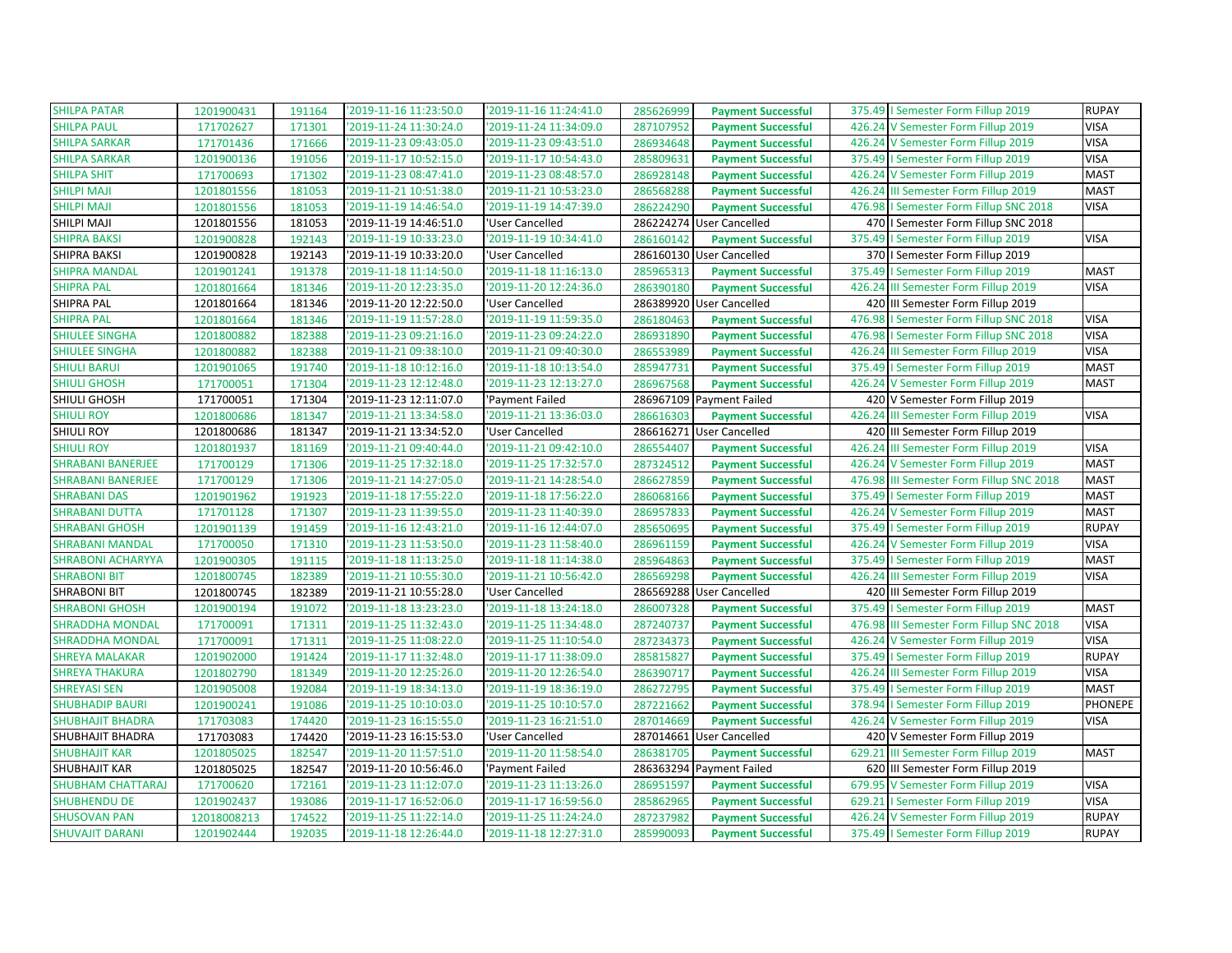| <b>SHUVO KABIRAJ</b>     | 1201805042 | 184867 | '2019-11-21 12:02:23.0 | '2019-11-21 12:12:34.0 | 286588517 | <b>Payment Successful</b> | 679.95 III Semester Form Fillup 2019      | <b>MAST</b>  |
|--------------------------|------------|--------|------------------------|------------------------|-----------|---------------------------|-------------------------------------------|--------------|
| <b>SHUVO KABIRAJ</b>     | 1201805042 | 184867 | '2019-11-19 12:01:04.0 | '2019-11-19 12:02:19.0 | 286181563 | <b>Payment Successful</b> | I Semester Form Fillup SNC 2018<br>730.69 | <b>MAST</b>  |
| <b>SHYAM SUNDAR METE</b> | 1201800148 | 182391 | '2019-11-21 13:35:11.0 | '2019-11-21 13:36:16.0 | 286616366 | <b>Payment Successful</b> | 426.24 III Semester Form Fillup 2019      | <b>MAST</b>  |
| <b>SHYAM SUNDAR METE</b> | 1201800148 | 182391 | '2019-11-18 13:40:55.0 | '2019-11-18 13:42:13.0 | 286011456 | <b>Payment Successful</b> | 476.98   Semester Form Fillup SNC 2018    | <b>VISA</b>  |
| <b>SHYAM SUNDER DEY</b>  | 1201900174 | 191067 | '2019-11-18 18:00:15.0 | '2019-11-18 18:01:05.0 | 286069276 | <b>Payment Successful</b> | 375.49   Semester Form Fillup 2019        | <b>MAST</b>  |
| <b>SHYAMA PADA GHOSH</b> | 1201901095 | 191746 | '2019-11-19 08:25:17.0 | '2019-11-19 08:26:28.0 | 286142361 | <b>Payment Successful</b> | 375.49   Semester Form Fillup 2019        | <b>VISA</b>  |
| <b>SHYAMALI GARAI</b>    | 1201800732 | 181170 | '2019-11-21 09:37:16.0 | '2019-11-21 09:39:25.0 | 286553845 | <b>Payment Successful</b> | 426.24<br>III Semester Form Fillup 2019   | <b>RUPAY</b> |
| <b>SHYAMALI PAL</b>      | 171700307  | 171312 | '2019-11-23 09:46:16.0 | '2019-11-23 09:47:29.0 | 286935104 | <b>Payment Successful</b> | 426.24 V Semester Form Fillup 2019        | <b>RUPAY</b> |
| <b>SIKHA LOHAR</b>       | 1201901466 | 191587 | '2019-11-17 10:13:02.0 | '2019-11-17 10:14:09.0 | 285804137 | <b>Payment Successful</b> | 578.46   Semester Form Fillup 2019        | <b>MAST</b>  |
| <b>SIKHA MONDAL</b>      | 171702081  | 171668 | '2019-11-23 11:49:30.0 | '2019-11-23 11:50:20.0 | 286960127 | <b>Payment Successful</b> | 426.24 V Semester Form Fillup 2019        | <b>VISA</b>  |
| <b>SIKHA MONDAL</b>      | 171702081  | 171668 | '2019-11-21 10:03:12.0 | '2019-11-21 10:04:00.0 | 286558112 | <b>Payment Successful</b> | 476.98 III Semester Form Fillup SNC 2018  | <b>VISA</b>  |
| SIKHA MONDAL             | 171702081  | 171668 | '2019-11-21 10:03:10.0 | 'User Cancelled        |           | 286558101 User Cancelled  | 470 III Semester Form Fillup SNC 2018     |              |
| <b>SIKHA ROY</b>         | 1201800568 | 182393 | '2019-11-21 11:02:39.0 | '2019-11-21 11:03:58.0 | 286571419 | <b>Payment Successful</b> | 426.24 III Semester Form Fillup 2019      | <b>MAST</b>  |
| <b>SIKHA ROY</b>         | 1201800568 | 182393 | '2019-11-19 12:53:19.0 | '2019-11-19 12:54:27.0 | 286198536 | <b>Payment Successful</b> | 476.98   Semester Form Fillup SNC 2018    | <b>MAST</b>  |
| <b>SIKHA ROY</b>         | 1201800568 | 182393 | '2019-11-19 12:53:16.0 | 'User Cancelled        |           | 286198526 User Cancelled  | 470   Semester Form Fillup SNC 2018       |              |
| <b>SILA GHOSH</b>        | 1201801561 | 182394 | '2019-11-21 10:42:00.0 | '2019-11-21 10:43:24.0 | 286565982 | <b>Payment Successful</b> | 426.24<br>III Semester Form Fillup 2019   | <b>MAST</b>  |
| <b>SILA GHOSH</b>        | 1201801561 | 182394 | '2019-11-19 12:39:46.0 | '2019-11-19 12:40:51.0 | 286194102 | <b>Payment Successful</b> | 476.98   Semester Form Fillup SNC 2018    | <b>VISA</b>  |
| SILA GHOSH               | 1201801561 | 182394 | '2019-11-19 12:39:43.0 | 'User Cancelled        | 286194094 | <b>User Cancelled</b>     | 470   I Semester Form Fillup SNC 2018     |              |
| <b>SIMA BADYAKAR</b>     | 1201800669 | 181763 | '2019-11-21 12:31:48.0 | '2019-11-21 12:34:25.0 | 286599375 | <b>Payment Successful</b> | 629.21 III Semester Form Fillup 2019      | <b>RUPAY</b> |
| SIMA BADYAKAR            | 1201800669 | 181763 | '2019-11-21 12:31:15.0 | 'User Cancelled        |           | 286599168 User Cancelled  | 620 III Semester Form Fillup 2019         |              |
| <b>SIMA BEZ</b>          | 1201801306 | 181522 | '2019-11-21 12:56:25.0 | '2019-11-21 12:57:33.0 | 286606499 | <b>Payment Successful</b> | 679.95<br>III Semester Form Fillup 2019   | <b>VISA</b>  |
| <b>SIMA KAR</b>          | 1201900316 | 191120 | '2019-11-16 10:53:57.0 | '2019-11-16 10:56:16.0 | 285619524 | <b>Payment Successful</b> | 375.49   Semester Form Fillup 2019        | <b>RUPAY</b> |
| <b>SIMA MONDAL</b>       | 171700870  | 171316 | '2019-11-25 10:58:57.0 | '2019-11-25 10:59:39.0 | 287231857 | <b>Payment Successful</b> | 426.24 V Semester Form Fillup 2019        | <b>VISA</b>  |
| <b>SIMA NAG</b>          | 1201800081 | 181523 | '2019-11-20 11:40:53.0 | '2019-11-20 11:41:51.0 | 286376052 | <b>Payment Successful</b> | 679.95 III Semester Form Fillup 2019      | <b>MAST</b>  |
| <b>SIMA PAL</b>          | 1201801519 | 182395 | '2019-11-21 13:32:08.0 | '2019-11-21 13:33:06.0 | 286615648 | <b>Payment Successful</b> | 426.24 III Semester Form Fillup 2019      | <b>VISA</b>  |
| <b>SIMA PAL</b>          | 1201801519 | 182395 | '2019-11-21 13:32:07.0 | 'User Cancelled        | 286615645 | User Cancelled            | 420 III Semester Form Fillup 2019         |              |
| <b>SIMA SOO</b>          | 171702495  | 171669 | '2019-11-24 11:52:26.0 | '2019-11-24 11:58:05.0 | 287110867 | <b>Payment Successful</b> | 426.24 V Semester Form Fillup 2019        | <b>VISA</b>  |
| <b>SIPRA NANDI</b>       | 1201802038 | 181764 | '2019-11-20 18:42:03.0 | '2019-11-20 18:43:23.0 | 286481548 | <b>Payment Successful</b> | 629.21<br>III Semester Form Fillup 2019   | <b>MAST</b>  |
| <b>SIPRA NANDI</b>       | 1201802038 | 181764 | '2019-11-20 17:12:32.0 | '2019-11-20 17:14:25.0 | 286461433 | <b>Payment Successful</b> | 649.5 III Semester Form Fillup 2019       | <b>SBIB</b>  |
| <b>SIPRA NANDI</b>       | 1201802038 | 181764 | '2019-11-20 16:57:44.0 | '2019-11-20 17:02:58.0 | 286457524 | <b>Payment Successful</b> | 649.5 III Semester Form Fillup 2019       | <b>SBIB</b>  |
| <b>SIPRA NANDI</b>       | 1201802038 | 181764 | '2019-11-19 13:49:44.0 | '2019-11-19 13:50:36.0 | 286212689 | <b>Payment Successful</b> | 476.98   Semester Form Fillup SNC 2018    | <b>VISA</b>  |
| <b>SIRJAN HANSDA</b>     | 171703048  | 172164 | '2019-11-23 11:21:40.0 | '2019-11-23 11:22:32.0 | 286953626 | <b>Payment Successful</b> | 679.95 V Semester Form Fillup 2019        | <b>RUPAY</b> |
| <b>SIULEE BERE</b>       | 1201800635 | 181171 | '2019-11-21 10:18:07.0 | '2019-11-21 10:20:46.0 | 286560829 | <b>Payment Successful</b> | 426.24<br>III Semester Form Fillup 2019   | <b>RUPAY</b> |
| <b>SIULI MUKHERJEE</b>   | 1201801046 | 181054 | '2019-11-21 09:40:32.0 | '2019-11-21 09:42:10.0 | 286554375 | <b>Payment Successful</b> | 426.24<br>III Semester Form Fillup 2019   | <b>RUPAY</b> |
| SIULI MUKHERJEE          | 1201801046 | 181054 | '2019-11-21 09:39:40.0 | 'User Cancelled        |           | 286554202 User Cancelled  | 420 III Semester Form Fillup 2019         |              |
| <b>SIULI MUKHERJEE</b>   | 1201801046 | 181054 | '2019-11-19 11:43:44.0 | '2019-11-19 11:46:10.0 | 286176835 | <b>Payment Successful</b> | 476.98<br>I Semester Form Fillup SNC 2018 | <b>RUPAY</b> |
| SIULI MUKHERJEE          | 1201801046 | 181054 | '2019-11-19 11:38:36.0 | 'Payment Failed        |           | 286175313 Payment Failed  | 470   I Semester Form Fillup SNC 2018     |              |
| <b>SK ABDUL HAFIZ</b>    | 1201800464 | 181223 | '2019-11-20 18:49:15.0 | '2019-11-20 18:50:25.0 | 286483175 | <b>Payment Successful</b> | 426.24 III Semester Form Fillup 2019      | <b>VISA</b>  |
| <b>SK BAKHTIAR</b>       | 171700739  | 174426 | '2019-11-23 08:24:21.0 | '2019-11-23 08:29:05.0 | 286926136 | <b>Payment Successful</b> | 430.15 V Semester Form Fillup 2019        | PHONEPE      |
| <b>SK BAKHTIAR</b>       | 171700739  | 174426 | '2019-11-22 20:56:04.0 | 'Payment Failed        |           | 286891806 Payment Failed  | 420 V Semester Form Fillup 2019           |              |
| <b>SK BAKHTIAR</b>       | 171700739  | 174426 | '2019-11-22 20:47:46.0 | 'Payment Failed        |           | 286890608 Payment Failed  | 420 V Semester Form Fillup 2019           |              |
| <b>SK BAKHTIAR</b>       | 171700739  | 174426 | '2019-11-22 20:46:06.0 | 'Payment Failed        | 286890342 | Payment Failed            | 420 V Semester Form Fillup 2019           |              |
| <b>SK BAKHTIAR</b>       | 171700739  | 174426 | '2019-11-22 20:44:54.0 | 'Payment Failed        |           | 286890148 Payment Failed  | 420 V Semester Form Fillup 2019           |              |
| SK BAKHTIAR              | 171700739  | 174426 | '2019-11-22 20:43:17.0 | 'Payment Failed        |           | 286889904 Payment Failed  | 420 V Semester Form Fillup 2019           |              |
| <b>SK BAKHTIAR</b>       | 171700739  | 174426 | '2019-11-22 20:36:15.0 | 'Payment Failed        |           | 286888854 Payment Failed  | 420 V Semester Form Fillup 2019           |              |
| <b>SK BAKHTIAR</b>       | 171700739  | 174426 | '2019-11-22 20:32:22.0 | 'User Cancelled        |           | 286888244 User Cancelled  | 420 V Semester Form Fillup 2019           |              |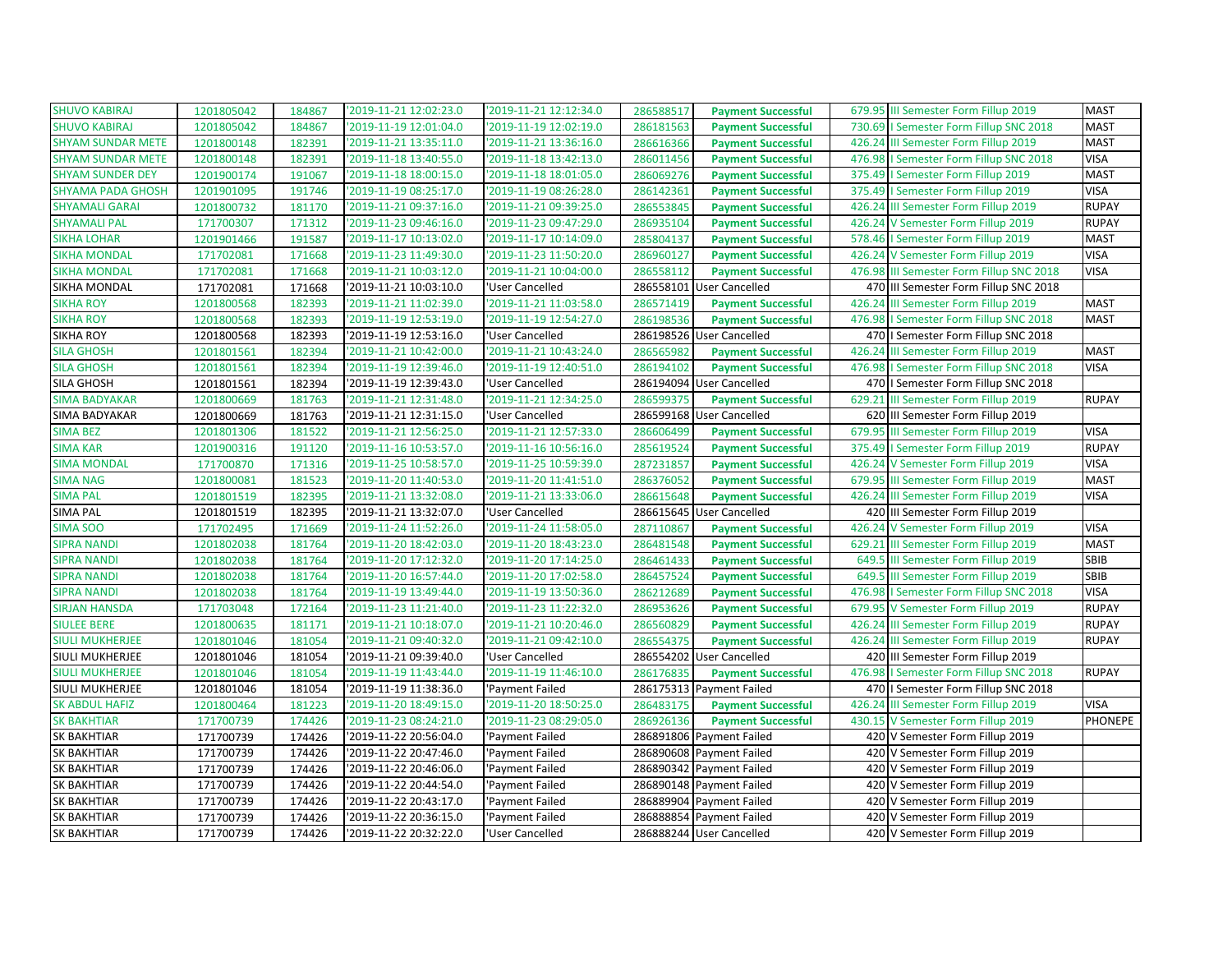| <b>SK BAKHTIAR</b><br>'2019-11-22 20:08:32.0<br>286884574 Payment Failed<br>171700739<br>174426<br>'Payment Failed                                    | 449.5 V Semester Form Fillup 2019        |              |
|-------------------------------------------------------------------------------------------------------------------------------------------------------|------------------------------------------|--------------|
| <b>SK BAKHTIAR</b><br>2019-11-22 19:44:43.0<br>171700739<br>174426<br>'Payment Failed<br>286880500 Payment Failed                                     | 420 V Semester Form Fillup 2019          |              |
| 1201801073<br>286382760<br><b>SK BELAL</b><br>181172<br>'2019-11-20 12:01:14.0<br>'2019-11-20 12:02:28.0<br><b>Payment Successful</b>                 | 426.24 III Semester Form Fillup 2019     | <b>VISA</b>  |
| <b>SK BELAL</b><br>286362551 User Cancelled<br>1201801073<br>181172<br>'2019-11-20 10:53:49.0<br>'User Cancelled                                      | 420 III Semester Form Fillup 2019        |              |
| <b>SK FIROJ</b><br>1201901201<br>193221<br>'2019-11-18 08:36:42.0<br>'2019-11-18 08:37:43.0<br>285934922<br><b>Payment Successful</b>                 | 629.21   Semester Form Fillup 2019       | <b>MAST</b>  |
| <b>SK HAFIJUL</b><br>'2019-11-22 18:27:20.0<br>'2019-11-22 18:28:17.0<br>1201805024<br>182548<br>286865073<br><b>Payment Successful</b>               | 426.24 III Semester Form Fillup 2019     | <b>MAST</b>  |
| <b>SK HAFIJUL</b><br>1201805024<br>182548<br>'2019-11-19 12:04:16.0<br>'2019-11-19 12:07:08.0<br>286182919<br><b>Payment Successful</b>               | 476.98   Semester Form Fillup SNC 2018   | <b>RUPAY</b> |
| SK JAHANGIR ALAM<br>2019-11-17 17:06:55.0<br>'2019-11-17 17:09:22.0<br>1201901444<br>191341<br>285865128<br><b>Payment Successful</b>                 | 629.21   Semester Form Fillup 2019       | <b>VISA</b>  |
| SK JAHANGIR ALAM<br>1201901444<br>191341<br>2019-11-17 17:06:24.0<br>285865077 User Cancelled<br>'User Cancelled                                      | 620   Semester Form Fillup 2019          |              |
| '2019-11-18 12:42:02.0<br><b>SK MIRAJUL HAQUE</b><br>'2019-11-18 12:40:20.0<br>1201901765<br>191418<br>285995573<br><b>Payment Successful</b>         | 375.49   Semester Form Fillup 2019       | <b>VISA</b>  |
| 172166<br>286953762<br>171702227<br>'2019-11-23 11:22:18.0<br>'2019-11-23 11:23:42.0<br><b>SK MOHIUDDIN</b><br><b>Payment Successful</b>              | 679.95 V Semester Form Fillup 2019       | <b>VISA</b>  |
| <b>SK MOSTAFA</b><br>'2019-11-23 11:09:58.0<br>'2019-11-23 11:11:39.0<br>171701963<br>174428<br>286951076<br><b>Payment Successful</b>                | 426.24 V Semester Form Fillup 2019       | <b>VISA</b>  |
| <b>SK MOSTAFA</b><br>171701963<br>174428<br>'2019-11-21 11:11:29.0<br>'2019-11-21 11:20:25.0<br>286573863<br><b>Payment Successful</b>                | 476.98 III Semester Form Fillup SNC 2018 | <b>MAST</b>  |
| <b>SK MOSTAFA</b><br>174428<br>2019-11-17 12:15:36.0<br>'2019-11-17 12:16:33.0<br>171701963<br>285824338<br><b>Payment Successful</b>                 | 476.98   Semester Form Fillup SNC 2017   | <b>RUPAY</b> |
| 174429<br><b>SK NAJRUL JAMAL</b><br>1721700060<br>'2019-11-25 11:24:45.0<br>'2019-11-25 11:25:23.0<br>287238567<br><b>Payment Successful</b>          | 426.24 V Semester Form Fillup 2019       | <b>MAST</b>  |
| <b>SK NAJRUL JAMAL</b><br>'2019-11-21 13:38:33.0<br>'2019-11-21 13:39:49.0<br>1721700060<br>174429<br>286617123<br><b>Payment Successful</b>          | 679.95 III Semester Form Fillup SNC 2018 | <b>MAST</b>  |
| <b>SK NARGIS PARVIN</b><br>1201901007<br>191726<br>'2019-11-16 17:21:25.0<br>'2019-11-16 17:23:01.0<br>285705199<br><b>Payment Successful</b>         | 375.49   Semester Form Fillup 2019       | <b>VISA</b>  |
| <b>SK NOBIR HOSSAIN</b><br>2019-11-19 16:50:25.0<br>193151<br>'2019-11-19 16:51:46.0<br>1201901110<br>286250052<br><b>Payment Successful</b>          | 629.21   Semester Form Fillup 2019       | <b>MAST</b>  |
| 181055<br>286466036<br><b>SK RAFIJUL</b><br>1201801286<br>'2019-11-20 17:33:21.0<br>'2019-11-20 17:34:17.0<br><b>Payment Successful</b>               | 426.24 III Semester Form Fillup 2019     | <b>MAST</b>  |
| <b>SK RAFIJUL</b><br>'2019-11-19 13:09:09.0<br>'2019-11-19 13:10:55.0<br>1201801286<br>181055<br>286202751<br><b>Payment Successful</b>               | 476.98   Semester Form Fillup SNC 2018   | <b>RUPAY</b> |
| <b>SK RAMJAN</b><br>'2019-11-25 11:22:07.0<br>'2019-11-25 11:22:47.0<br>171702033<br>171320<br>287237939<br><b>Payment Successful</b>                 | 426.24 V Semester Form Fillup 2019       | <b>VISA</b>  |
| <b>SK RAMJAN</b><br>'2019-11-21 13:00:43.0<br>'2019-11-21 13:01:47.0<br>171702033<br>171320<br>286607672<br><b>Payment Successful</b>                 | 476.98 III Semester Form Fillup SNC 2018 | <b>MAST</b>  |
| <b>SK RAMJAN</b><br>171320<br>'2019-11-21 13:00:32.0<br>286607629 User Cancelled<br>171702033<br>'User Cancelled                                      | 470 III Semester Form Fillup SNC 2018    |              |
| <b>SK RAMJAN</b><br>171320<br>'2019-11-21 12:56:09.0<br>286606414 Payment Failed<br>171702033<br>'Payment Failed                                      | 478.18 III Semester Form Fillup SNC 2018 |              |
| <b>SK RAMJAN</b><br>'2019-11-21 12:56:01.0<br>286606392 User Cancelled<br>171702033<br>171320<br>'User Cancelled                                      | 470 III Semester Form Fillup SNC 2018    |              |
| <b>SK RAMJAN ALI</b><br>'2019-11-25 11:02:21.0<br>'2019-11-25 11:03:12.0<br>174430<br>171700707<br>287232834<br><b>Payment Successful</b>             | 426.24 V Semester Form Fillup 2019       | <b>VISA</b>  |
| '2019-11-17 11:05:59.0<br>'2019-11-17 11:08:02.0<br><b>SK REFAJ</b><br>1201900616<br>191557<br>285811831<br><b>Payment Successful</b>                 | 578.46   Semester Form Fillup 2019       | <b>VISA</b>  |
| <b>SK SAMIUR RAHAMAN</b><br>1201901738<br>191868<br>'2019-11-18 12:05:32.0<br>'2019-11-18 11:58:38.0<br>285978922<br><b>Payment Successful</b>        | 375.49   Semester Form Fillup 2019       | <b>MAST</b>  |
| <b>SK SIRAJUL</b><br>192046<br>'2019-11-19 09:59:25.0<br>'2019-11-19 10:02:35.0<br>1201902486<br>286153444<br><b>Payment Successful</b>               | 375.49   Semester Form Fillup 2019       | <b>RUPAY</b> |
| <b>SK SOYEL</b><br>'2019-11-21 11:28:47.0<br>1201802101<br>184044<br>'2019-11-21 11:19:22.0<br>286576053<br><b>Payment Successful</b>                 | 679.95 III Semester Form Fillup 2019     | <b>RUPAY</b> |
| SK SOYEL<br>184044<br>'2019-11-21 11:15:48.0<br>286575047 Payment Failed<br>1201802101<br>'Payment Failed                                             | 670 III Semester Form Fillup 2019        |              |
| <b>SK SOYEL</b><br>1201802101<br>184044<br>'2019-11-19 07:10:58.0<br>'2019-11-19 07:13:00.0<br>286137419<br><b>Payment Successful</b>                 | 730.69   Semester Form Fillup SNC 2018   | <b>RUPAY</b> |
| <b>SK SOYEL</b><br>184044<br>'2019-11-19 07:06:55.0<br>286137253 Payment Failed<br>1201802101<br>'Payment Failed                                      | 720   I Semester Form Fillup SNC 2018    |              |
| <b>SK TASBIR</b><br>191429<br>2019-11-18 12:37:46.0<br>285993661<br>1201902249<br>'User Cancelled<br><b>User Cancelled</b>                            | 370   Semester Form Fillup 2019          |              |
| <b>SK TASBIR</b><br>'2019-11-18 12:30:22.0<br>'2019-11-18 12:33:50.0<br>285991212<br>1201902249<br>191429<br><b>Payment Successful</b>                | 375.49   Semester Form Fillup 2019       | <b>VISA</b>  |
| 191827<br><b>SK TASLIM ARIF</b><br>1201901459<br>'2019-11-19 08:56:25.0<br>'2019-11-19 08:59:25.0<br>286145193<br>375.49<br><b>Payment Successful</b> | I Semester Form Fillup 2019              | <b>RUPAY</b> |
| SK TASLIM ARIF<br>191827<br>'2019-11-19 08:48:34.0<br>'Payment Failed<br>286144432 Payment Failed<br>1201901459                                       | 370   Semester Form Fillup 2019          |              |
| 286143681 Payment Failed<br>SK TASLIM ARIF<br>1201901459<br>191827<br>'2019-11-19 08:39:52.0<br>'Payment Failed                                       | 370   Semester Form Fillup 2019          |              |
| SK TASLIM ARIF<br>1201901459<br>191827<br>'2019-11-18 19:52:37.0<br>'User Cancelled<br>286094787<br><b>User Cancelled</b>                             | 370   Semester Form Fillup 2019          |              |
| 1201901459<br>191827<br>286093027<br><b>SK TASLIM ARIF</b><br>'2019-11-18 19:44:41.0<br>'2019-11-18 19:46:36.0<br><b>Payment Successful</b>           | 375.49   Semester Form Fillup 2019       | <b>RUPAY</b> |
| SK TASLIM ARIF<br>191827<br>'2019-11-18 19:26:52.0<br>'User Cancelled<br>286089303 User Cancelled<br>1201901459                                       | 370   Semester Form Fillup 2019          |              |
| <b>SMRITI BEZ</b><br>1201900536<br>191206<br>2019-11-18 16:39:55.0<br>'2019-11-18 16:41:49.0<br>286050012<br><b>Payment Successful</b><br>375.49      | I Semester Form Fillup 2019              | <b>VISA</b>  |
| <b>SNEHA BANERJEE</b><br>'2019-11-16 12:31:03.0<br>'2019-11-16 12:32:30.0<br>1201900101<br>191040<br>285647515<br><b>Payment Successful</b>           | 375.49   Semester Form Fillup 2019       | <b>RUPAY</b> |
| <b>SNEHA MANDAL</b><br>1201900233<br>191082<br>2019-11-16 20:23:30.0<br>'2019-11-16 20:25:22.0<br>285748923<br><b>Payment Successful</b>              | 629.21   Semester Form Fillup 2019       | <b>MAST</b>  |
| <b>SNEHA MUKHERJEE</b><br>192126<br>'2019-11-16 10:15:12.0<br>'2019-11-16 10:17:42.0<br>1201960028<br>285611830<br><b>Payment Successful</b>          | 375.49   Semester Form Fillup 2019       | <b>RUPAY</b> |
| <b>SNEHA PAL</b><br>'2019-11-21 08:36:18.0<br>'2019-11-21 08:41:23.0<br>1201800573<br>181666<br>286547011<br><b>Payment Successful</b>                | 426.24 III Semester Form Fillup 2019     | <b>MAST</b>  |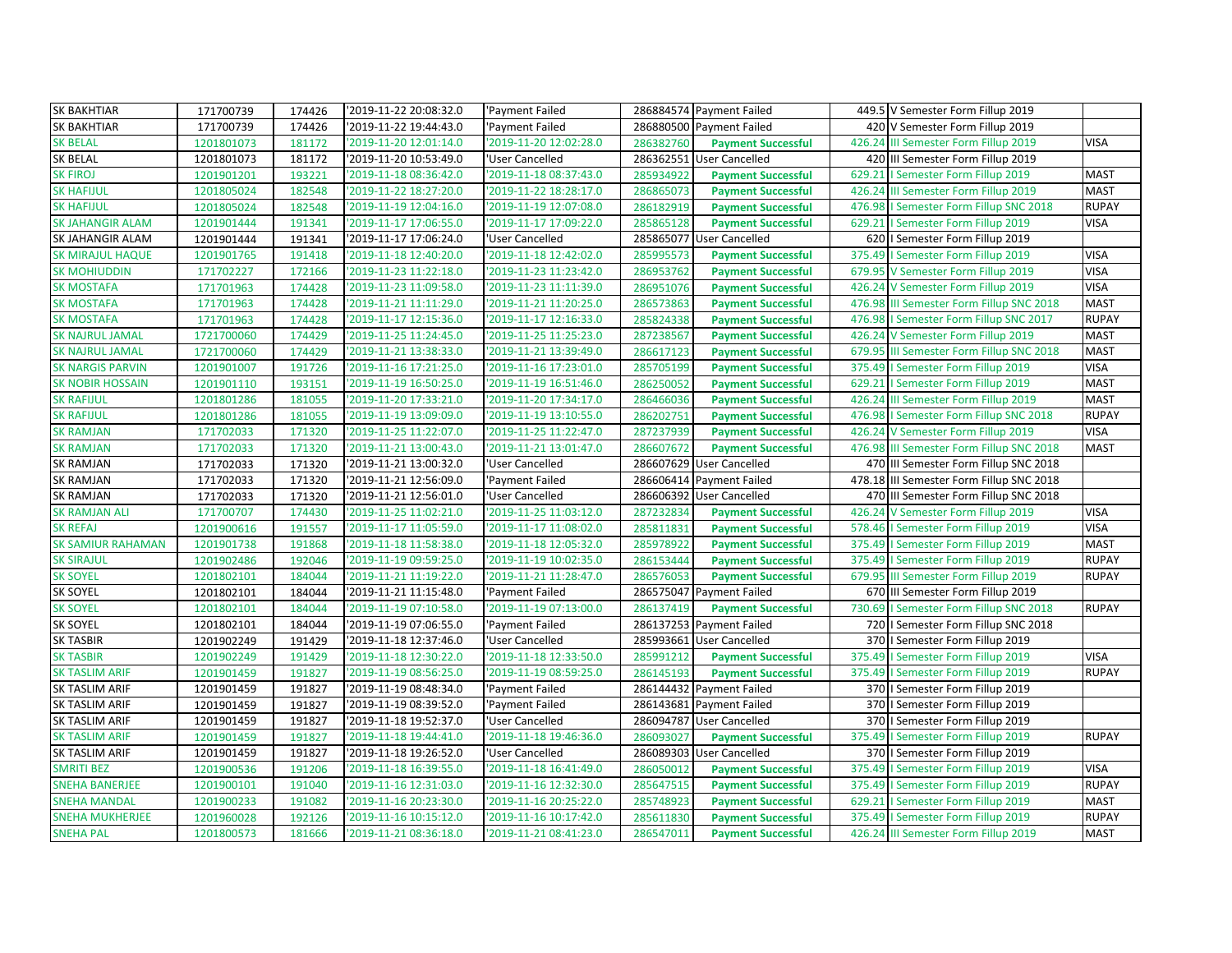| <b>SNEHA PAL</b>         | 1201800573 | 181666 | '2019-11-19 10:31:21.0 | '2019-11-19 10:32:07.0 | 286159695 | <b>Payment Successful</b> | 476.98   Semester Form Fillup SNC 2018     | <b>VISA</b>  |
|--------------------------|------------|--------|------------------------|------------------------|-----------|---------------------------|--------------------------------------------|--------------|
| <b>SNEHA PAL</b>         | 1201800573 | 181666 | '2019-11-19 10:31:19.0 | 'User Cancelled        | 286159686 | User Cancelled            | 470   Semester Form Fillup SNC 2018        |              |
| <b>SOHANA KHATUN</b>     | 1201901754 | 191870 | '2019-11-18 11:43:19.0 | '2019-11-18 11:45:27.0 | 285973877 | <b>Payment Successful</b> | 375.49   Semester Form Fillup 2019         | <b>MAST</b>  |
| <b>SOHEL MANDAL</b>      | 1201802656 | 182407 | '2019-11-21 11:15:20.0 | '2019-11-21 11:17:07.0 | 286574924 | <b>Payment Successful</b> | III Semester Form Fillup 2019<br>449.5     | SBIB         |
| <b>SOHEL MANDAL</b>      | 1201802656 | 182407 | '2019-11-19 11:56:44.0 | '2019-11-19 11:59:12.0 | 286180261 | <b>Payment Successful</b> | 476.98<br>I Semester Form Fillup SNC 2018  | <b>RUPAY</b> |
| <b>SOM SAREN</b>         | 1201901442 | 191822 | '2019-11-18 12:08:25.0 | '2019-11-18 12:10:40.0 | 285983746 | <b>Payment Successful</b> | 375.49   Semester Form Fillup 2019         | <b>VISA</b>  |
| <b>SOMA BANERJEE</b>     | 1201900661 | 191662 | '2019-11-19 10:13:56.0 | '2019-11-19 10:14:49.0 | 286156079 | <b>Payment Successful</b> | 375.49   Semester Form Fillup 2019         | <b>MAST</b>  |
| <b>SOMA BARU</b>         | 1201900902 | 191708 | '2019-11-18 10:21:34.0 | '2019-11-18 10:24:31.0 | 285950389 | <b>Payment Successful</b> | 375.49   Semester Form Fillup 2019         | <b>RUPAY</b> |
| <b>SOMA BAURI</b>        | 1201800178 | 181056 | '2019-11-20 18:38:48.0 | '2019-11-20 18:41:02.0 | 286480853 | <b>Payment Successful</b> | 426.24 III Semester Form Fillup 2019       | <b>MAST</b>  |
| <b>SOMA BAURI</b>        | 1201800178 | 181056 | '2019-11-20 18:33:44.0 | 'Payment Failed        |           | 286479766 Payment Failed  | 420 III Semester Form Fillup 2019          |              |
| <b>SOMA BAURI</b>        | 1201800178 | 181056 | '2019-11-20 18:32:43.0 | 'User Cancelled        |           | 286479498 User Cancelled  | 420 III Semester Form Fillup 2019          |              |
| <b>SOMA BAURI</b>        | 1201800178 | 181056 | '2019-11-19 13:33:09.0 | '2019-11-19 13:35:34.0 | 286208909 | <b>Payment Successful</b> | 476.98   Semester Form Fillup SNC 2018     | <b>RUPAY</b> |
| <b>SOMA DEY</b>          | 1201802036 | 184839 | '2019-11-21 10:40:09.0 | '2019-11-21 10:40:52.0 | 286565520 | <b>Payment Successful</b> | 679.95 III Semester Form Fillup 2019       | <b>VISA</b>  |
| SOMA DEY                 | 1201802036 | 184839 | '2019-11-21 10:40:05.0 | 'User Cancelled        |           | 286565505 User Cancelled  | 670 III Semester Form Fillup 2019          |              |
| <b>SOMA GHOSH</b>        | 171700635  | 171322 | '2019-11-23 11:47:16.0 | '2019-11-23 11:50:31.0 | 286959627 | <b>Payment Successful</b> | 426.24 V Semester Form Fillup 2019         | <b>VISA</b>  |
| <b>SOMA GHOSH</b>        | 1201800793 | 181351 | '2019-11-21 09:19:47.0 | '2019-11-21 09:21:03.0 | 286551584 | <b>Payment Successful</b> | 426.24 III Semester Form Fillup 2019       | <b>MAST</b>  |
| SOMA GHOSH               | 1201800793 | 181351 | '2019-11-21 09:19:41.0 | 'User Cancelled        |           | 286551564 User Cancelled  | 420 III Semester Form Fillup 2019          |              |
| <b>SOMA KAPURI</b>       | 1201900258 | 191092 | '2019-11-19 12:12:12.0 | '2019-11-19 12:13:19.0 | 286186126 | <b>Payment Successful</b> | 375.49<br>I Semester Form Fillup 2019      | <b>MAST</b>  |
| <b>SOMA KHATUN</b>       | 1201900280 | 191104 | '2019-11-16 11:57:09.0 | '2019-11-16 11:58:11.0 | 285635874 | <b>Payment Successful</b> | 375.49   Semester Form Fillup 2019         | <b>MAST</b>  |
| <b>SOMA NANDI</b>        | 1721700050 | 174435 | '2019-11-23 12:01:08.0 | '2019-11-23 12:02:06.0 | 286963039 | <b>Payment Successful</b> | 426.24 V Semester Form Fillup 2019         | <b>VISA</b>  |
| <b>SOMA NANDI</b>        | 1721700050 | 174435 | '2019-11-21 14:37:52.0 | '2019-11-21 14:39:25.0 | 286629818 | <b>Payment Successful</b> | 499.5 III Semester Form Fillup SNC 2018    | <b>SBIB</b>  |
| <b>SOMA NANDI</b>        | 1721700050 | 174435 | '2019-11-21 14:37:12.0 | 'User Cancelled        | 286629711 | <b>User Cancelled</b>     | 470 III Semester Form Fillup SNC 2018      |              |
| <b>SOMA ROY</b>          | 1201800026 | 182408 | '2019-11-20 11:41:29.0 | '2019-11-20 11:42:52.0 | 286376253 | <b>Payment Successful</b> | 426.24 III Semester Form Fillup 2019       | <b>MAST</b>  |
| <b>SOMADRITA MAJI</b>    | 1201801914 | 181668 | '2019-11-20 13:00:55.0 | '2019-11-20 13:08:30.0 | 286401474 | <b>Payment Successful</b> | 629.21 III Semester Form Fillup 2019       | <b>MAST</b>  |
| <b>SOMASHREE SHIT</b>    | 1201805035 | 182549 | '2019-11-20 10:40:34.0 | '2019-11-20 10:41:34.0 | 286359324 | <b>Payment Successful</b> | 629.21 III Semester Form Fillup 2019       | <b>VISA</b>  |
| SOMASHREE SHIT           | 1201805035 | 182549 | '2019-11-20 10:28:44.0 | 'User Cancelled        | 286356596 | User Cancelled            | 620 III Semester Form Fillup 2019          |              |
| <b>SOMASHREE SINHA</b>   | 171701453  | 171673 | '2019-11-24 17:18:18.0 | '2019-11-24 17:19:55.0 | 287152661 | <b>Payment Successful</b> | 426.24 V Semester Form Fillup 2019         | <b>MAST</b>  |
| <b>SOMASHRI GARAI</b>    | 171702475  | 171323 | '2019-11-23 11:56:26.0 | '2019-11-23 11:58:27.0 | 286961719 | <b>Payment Successful</b> | 426.24 V Semester Form Fillup 2019         | <b>VISA</b>  |
| SOMASHRI GARAI           | 171702475  | 171323 | '2019-11-23 11:56:06.0 | 'User Cancelled        |           | 286961663 User Cancelled  | 420 V Semester Form Fillup 2019            |              |
| <b>SOMENATH CHAKRABO</b> | 1201902450 | 191484 | '2019-11-17 19:09:38.0 | '2019-11-17 19:12:04.0 | 285884348 | <b>Payment Successful</b> | 375.49   Semester Form Fillup 2019         | <b>VISA</b>  |
| <b>SOMENATH DAS</b>      | 1201802214 | 181524 | '2019-11-20 16:37:40.0 | '2019-11-20 16:38:36.0 | 286452614 | <b>Payment Successful</b> | 679.95 III Semester Form Fillup 2019       | <b>MAST</b>  |
| <b>SOMNATH BAGDI</b>     | 171701396  | 171324 | '2019-11-25 10:48:03.0 | '2019-11-25 10:48:47.0 | 287229348 | <b>Payment Successful</b> | 426.24 V Semester Form Fillup 2019         | <b>MAST</b>  |
| <b>SOMNATH BAGDI</b>     | 171701396  | 171324 | '2019-11-21 12:50:43.0 | '2019-11-21 12:53:40.0 | 286604997 | <b>Payment Successful</b> | 476.98 III Semester Form Fillup SNC 2018   | <b>VISA</b>  |
| SOMNATH BAGDI            | 171701396  | 171324 | '2019-11-21 12:50:39.0 | 'User Cancelled        | 286604973 | User Cancelled            | 470 III Semester Form Fillup SNC 2018      |              |
| <b>SOMNATH BANERJEE</b>  | 171701532  | 172169 | '2019-11-23 11:44:19.0 | '2019-11-23 11:49:24.0 | 286958897 | <b>Payment Successful</b> | 699.5 V Semester Form Fillup 2019          | SBIB         |
| <b>SOMNATH BANERJEE</b>  | 171701532  | 172169 | '2019-11-21 12:29:58.0 | '2019-11-21 12:35:10.0 | 286598628 | <b>Payment Successful</b> | 749.5<br>III Semester Form Fillup SNC 2018 | SBIB         |
| <b>SOMNATH BANERJEE</b>  | 171701532  | 172169 | '2019-11-17 14:08:19.0 | '2019-11-17 14:15:16.0 | 285841889 | <b>Payment Successful</b> | 749.5   Semester Form Fillup SNC 2017      | <b>SBIB</b>  |
| SOMNATH BANERJEE         | 171701532  | 172169 | '2019-11-17 12:58:36.0 | 'Payment Failed        |           | 285831994 Payment Failed  | 720   I Semester Form Fillup SNC 2017      |              |
| SOMNATH BANERJEE         | 171701532  | 172169 | '2019-11-17 12:11:08.0 | 'Payment Failed        |           | 285823569 Payment Failed  | 720   Semester Form Fillup SNC 2017        |              |
| SOMNATH BANERJEE         | 171701532  | 172169 | '2019-11-17 10:59:48.0 | 'Payment Failed        |           | 285810701 Payment Failed  | 720   Semester Form Fillup SNC 2017        |              |
| SOMNATH BANERJEE         | 171701532  | 172169 | '2019-11-17 10:28:02.0 | 'Payment Failed        |           | 285806206 Payment Failed  | 749.5   Semester Form Fillup SNC 2017      |              |
| SOMNATH BANERJEE         | 171701532  | 172169 | '2019-11-17 10:24:46.0 | 'User Cancelled        | 285805773 | <b>User Cancelled</b>     | 720   I Semester Form Fillup SNC 2017      |              |
| SOMNATH BANERJEE         | 171701532  | 172169 | '2019-11-16 22:31:40.0 | 'User Cancelled        |           | 285769044 User Cancelled  | 720   Semester Form Fillup SNC 2017        |              |
| SOMNATH BARAL            | 1201801832 | 182409 | '2019-11-20 10:01:49.0 | 'User Cancelled        |           | 286351426 User Cancelled  | 620 III Semester Form Fillup 2019          |              |
| <b>SOMNATH BARAL</b>     | 1201801832 | 182409 | '2019-11-18 19:53:17.0 | '2019-11-18 19:54:42.0 | 286094922 | <b>Payment Successful</b> | 476.98   Semester Form Fillup SNC 2018     | <b>MAST</b>  |
| SOMNATH BARAL            | 1201801832 | 182409 | '2019-11-18 19:51:07.0 | 'Payment Failed        |           | 286094475 Payment Failed  | 470   I Semester Form Fillup SNC 2018      |              |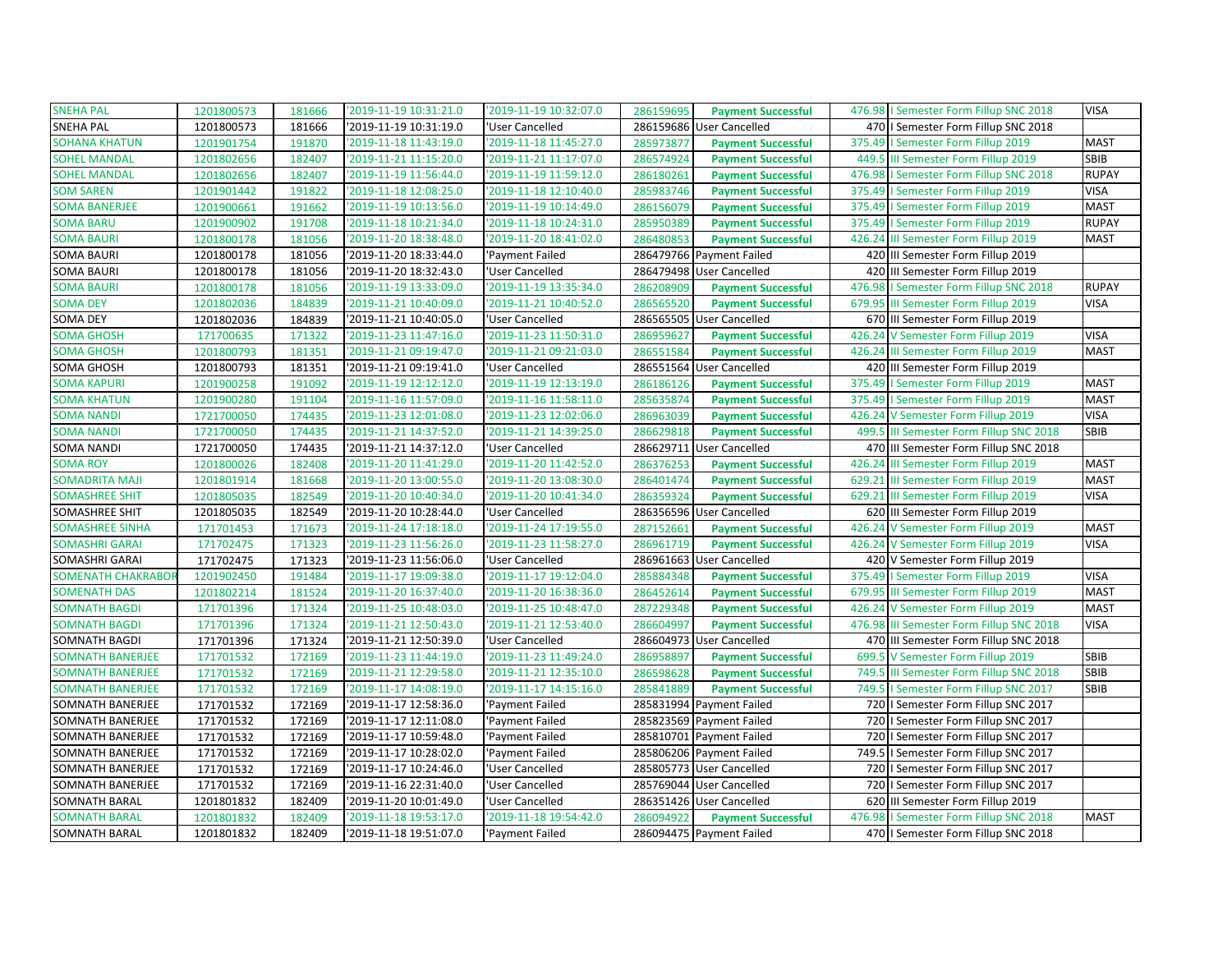| SOMNATH BARAL            | 1201801832  | 182409 | '2019-11-18 19:39:05.0 | 'Payment Failed        |           | 286091842 Payment Failed  | 470   I Semester Form Fillup SNC 2018     |              |
|--------------------------|-------------|--------|------------------------|------------------------|-----------|---------------------------|-------------------------------------------|--------------|
| SOMNATH BARAL            | 1201801832  | 182409 | '2019-11-18 19:33:53.0 | 'Payment Failed        |           | 286090790 Payment Failed  | 470   I Semester Form Fillup SNC 2018     |              |
| <b>SOMNATH BATABYAL</b>  | 1201905048  | 192117 | '2019-11-18 10:56:36.0 | '2019-11-18 10:58:24.0 | 285959751 | <b>Payment Successful</b> | 375.49   Semester Form Fillup 2019        | <b>MAST</b>  |
| <b>SOMNATH GHOSH</b>     | 1201902271  | 194005 | '2019-11-18 11:06:29.0 | '2019-11-18 11:07:16.0 | 285962828 | <b>Payment Successful</b> | 578.46   Semester Form Fillup 2019        | <b>VISA</b>  |
| SOMNATH GHOSH            | 1201902271  | 194005 | '2019-11-18 10:57:25.0 | 'Payment Failed        | 285960021 | Payment Failed            | 570   Semester Form Fillup 2019           |              |
| <b>SONALI GHOSH</b>      | 171702022   | 174440 | '2019-11-23 11:54:36.0 | '2019-11-23 11:55:33.0 | 286961309 | <b>Payment Successful</b> | 426.24 V Semester Form Fillup 2019        | <b>VISA</b>  |
| <b>SONALI GHOSH</b>      | 171701424   | 174439 | '2019-11-23 11:16:00.0 | '2019-11-23 11:16:51.0 | 286952452 | <b>Payment Successful</b> | 426.24 V Semester Form Fillup 2019        | <b>RUPAY</b> |
| <b>SONALI GHOSH</b>      | 171702022   | 174440 | '2019-11-21 15:09:45.0 | '2019-11-21 15:10:58.0 | 286635650 | <b>Payment Successful</b> | 499.5 III Semester Form Fillup SNC 2018   | SBIB         |
| <b>SONALI GHOSH</b>      | 1201802448  | 182411 | '2019-11-20 12:27:54.0 | '2019-11-20 12:28:33.0 | 286391492 | <b>Payment Successful</b> | 629.21 III Semester Form Fillup 2019      | <b>VISA</b>  |
| <b>SONALI PAL</b>        | 1201900472  | 191183 | '2019-11-18 09:29:34.0 | '2019-11-18 09:31:52.0 | 285940581 | <b>Payment Successful</b> | 375.49<br>I Semester Form Fillup 2019     | <b>RUPAY</b> |
| <b>SONAMONI BISWAS</b>   | 1201905014  | 192090 | '2019-11-18 12:43:06.0 | '2019-11-18 12:44:37.0 | 285996357 | <b>Payment Successful</b> | 375.49   Semester Form Fillup 2019        | <b>VISA</b>  |
| <b>SORIFA KHATUN</b>     | 1201901797  | 191881 | '2019-11-18 16:34:16.0 | '2019-11-18 16:37:28.0 | 286048753 | <b>Payment Successful</b> | 399.5   Semester Form Fillup 2019         | SBIB         |
| <b>SOUGATA DANA</b>      | 1201805063  | 182550 | '2019-11-21 11:07:54.0 | '2019-11-21 11:09:07.0 | 286572852 | <b>Payment Successful</b> | 426.24 III Semester Form Fillup 2019      | <b>MAST</b>  |
| <b>SOUGATA DANA</b>      | 1201805063  | 182550 | '2019-11-19 13:41:30.0 | '2019-11-19 13:42:26.0 | 286210814 | <b>Payment Successful</b> | 476.98   Semester Form Fillup SNC 2018    | <b>VISA</b>  |
| <b>SOUGATA KUNDU</b>     | 12018005775 | 171714 | '2019-11-26 19:54:26.0 | '2019-11-26 20:03:22.0 | 287526128 | <b>Payment Successful</b> | 679.95 III Semester Form Fillup SNC 2018  | <b>VISA</b>  |
| SOUGATA KUNDU            | 12018005775 | 171714 | '2019-11-26 19:38:38.0 | 'Payment Failed        |           | 287523285 Payment Failed  | 670 III Semester Form Fillup SNC 2018     |              |
| <b>SOUGATA KUNDU</b>     | 12018005775 | 171714 | '2019-11-24 19:37:50.0 | '2019-11-24 19:42:25.0 | 287171727 | <b>Payment Successful</b> | 426.24 V Semester Form Fillup 2019        | <b>VISA</b>  |
| SOUGATA KUNDU            | 12018005775 | 171714 | '2019-11-22 19:33:31.0 | 'User Cancelled        | 286878527 | <b>User Cancelled</b>     | 420 V Semester Form Fillup 2019           |              |
| <b>SOUMALYA BANERJEE</b> | 171703015   | 174444 | '2019-11-24 16:10:15.0 | '2019-11-24 16:12:40.0 | 287144769 | <b>Payment Successful</b> | 426.24 V Semester Form Fillup 2019        | <b>MAST</b>  |
| <b>SOUMEN BAGDI</b>      | 1201801888  | 182414 | '2019-11-20 18:03:22.0 | '2019-11-20 18:04:22.0 | 286472854 | <b>Payment Successful</b> | 426.24<br>III Semester Form Fillup 2019   | <b>VISA</b>  |
| <b>SOUMEN BAGDI</b>      | 1201801888  | 182414 | '2019-11-20 18:02:11.0 | 'Payment Failed        |           | 286472596 Payment Failed  | 420 III Semester Form Fillup 2019         |              |
| <b>SOUMEN BARI</b>       | 1201902634  | 191283 | '2019-11-18 11:14:46.0 | '2019-11-18 11:16:02.0 | 285965295 | <b>Payment Successful</b> | 375.49   Semester Form Fillup 2019        | <b>MAST</b>  |
| <b>SOUMEN DAS</b>        | 12018005771 | 171713 | '2019-11-24 19:28:39.0 | '2019-11-24 19:30:37.0 | 287170558 | <b>Payment Successful</b> | V Semester Form Fillup 2019<br>426.24     | <b>VISA</b>  |
| <b>SOUMEN DAS</b>        | 12018005771 | 171713 | '2019-11-21 15:13:13.0 | '2019-11-21 15:13:58.0 | 286636278 | <b>Payment Successful</b> | 499.5 III Semester Form Fillup SNC 2018   | SBIB         |
| <b>SOUMEN DAS</b>        | 12018005771 | 171713 | '2019-11-21 15:12:12.0 | 'Payment Failed        |           | 286636087 Payment Failed  | 470 III Semester Form Fillup SNC 2018     |              |
| <b>SOUMEN DAS</b>        | 12018005771 | 171713 | '2019-11-21 14:21:59.0 | 'User Cancelled        |           | 286626777 User Cancelled  | 470 III Semester Form Fillup SNC 2018     |              |
| <b>SOUMEN DAS</b>        | 12018005771 | 171713 | '2019-11-21 14:09:09.0 | 'User Cancelled        |           | 286624223 User Cancelled  | 470 III Semester Form Fillup SNC 2018     |              |
| <b>SOUMEN DAS</b>        | 12018005771 | 171713 | '2019-11-21 14:08:33.0 | 'User Cancelled        |           | 286624114 User Cancelled  | 470 III Semester Form Fillup SNC 2018     |              |
| <b>SOUMEN DAS</b>        | 12018005771 | 171713 | '2019-11-21 14:04:00.0 | 'Payment Failed        |           | 286623093 Payment Failed  | 470 III Semester Form Fillup SNC 2018     |              |
| <b>SOUMEN DAS</b>        | 12018005771 | 171713 | '2019-11-21 13:55:55.0 | 'Payment Failed        |           | 286621145 Payment Failed  | 470 III Semester Form Fillup SNC 2018     |              |
| <b>SOUMEN DAS</b>        | 12018005771 | 171713 | '2019-11-21 13:40:33.0 | 'User Cancelled        |           | 286617587 User Cancelled  | 470 III Semester Form Fillup SNC 2018     |              |
| <b>SOUMEN SARKAR</b>     | 1201800084  | 182657 | '2019-11-21 10:25:44.0 | '2019-11-21 10:26:30.0 | 286562424 | <b>Payment Successful</b> | 629.21<br>III Semester Form Fillup 2019   | <b>VISA</b>  |
| <b>SOUMI GHOSH</b>       | 1201900349  | 191135 | '2019-11-16 17:06:53.0 | '2019-11-16 17:09:27.0 | 285702350 | <b>Payment Successful</b> | 375.49<br>I Semester Form Fillup 2019     | <b>VISA</b>  |
| <b>SOUMI SHARMA</b>      | 171700732   | 172235 | '2019-11-23 19:06:33.0 | '2019-11-23 19:07:36.0 | 287045616 | <b>Payment Successful</b> | 679.95 V Semester Form Fillup 2019        | <b>MAST</b>  |
| <b>SOUMIK BISWAS</b>     | 171702447   | 172171 | '2019-11-23 14:43:08.0 | '2019-11-23 14:44:59.0 | 286999442 | <b>Payment Successful</b> | 679.95 V Semester Form Fillup 2019        | <b>RUPAY</b> |
| <b>SOUMYA DAS</b>        | 1201901200  | 191772 | '2019-11-16 18:12:08.0 | '2019-11-16 18:14:13.0 | 285715156 | <b>Payment Successful</b> | 375.49   Semester Form Fillup 2019        | <b>MAST</b>  |
| <b>SOUMYADIP DEY</b>     | 171700110   | 172172 | '2019-11-24 13:31:19.0 | '2019-11-24 13:34:31.0 | 287126848 | <b>Payment Successful</b> | 679.95 V Semester Form Fillup 2019        | <b>RUPAY</b> |
| <b>SOURAV AICH</b>       | 171701541   | 171329 | '2019-11-23 17:46:15.0 | '2019-11-23 17:48:15.0 | 287031684 | <b>Payment Successful</b> | 449.5 V Semester Form Fillup 2019         | SBIB         |
| <b>SOURAV AICH</b>       | 171701541   | 171329 | '2019-11-23 17:00:00.0 | 'User Cancelled        | 287022709 | <b>User Cancelled</b>     | 420 V Semester Form Fillup 2019           |              |
| <b>SOURAV BHANDARI</b>   | 171700306   | 172173 | '2019-11-25 11:19:57.0 | '2019-11-25 11:21:34.0 | 287237376 | <b>Payment Successful</b> | 679.95 V Semester Form Fillup 2019        | <b>MAST</b>  |
| <b>SOURAV CHANDRA</b>    | 1201902478  | 191485 | '2019-11-23 14:54:51.0 | '2019-11-23 14:57:12.0 | 287001202 | <b>Payment Successful</b> | 375.49   Semester Form Fillup 2019        | <b>RUPAY</b> |
| <b>SOURAV CHATTERJEE</b> | 1201800398  | 182416 | '2019-11-20 16:26:21.0 | '2019-11-20 16:27:48.0 | 286450149 | <b>Payment Successful</b> | 426.24 III Semester Form Fillup 2019      | <b>VISA</b>  |
| <b>SOURAV CHATTERJEE</b> | 1201800398  | 182416 | '2019-11-19 16:10:07.0 | '2019-11-19 16:11:24.0 | 286241113 | <b>Payment Successful</b> | 476.98<br>I Semester Form Fillup SNC 2018 | <b>VISA</b>  |
| <b>SOURAV CHOWDHURY</b>  | 1201901925  | 191912 | '2019-11-17 17:20:35.0 | '2019-11-17 17:21:49.0 | 285867078 | <b>Payment Successful</b> | 399.5   Semester Form Fillup 2019         | SBIB         |
| <b>SOURAV DAN</b>        | 1201801978  | 183102 | '2019-11-21 13:21:46.0 | '2019-11-21 13:25:41.0 | 286613228 | <b>Payment Successful</b> | 430.15 III Semester Form Fillup 2019      | <b>PAYTM</b> |
| SOURAV DAN               | 1201801978  | 183102 | '2019-11-21 12:08:30.0 | 'User Cancelled        |           | 286591240 User Cancelled  | 420 III Semester Form Fillup 2019         |              |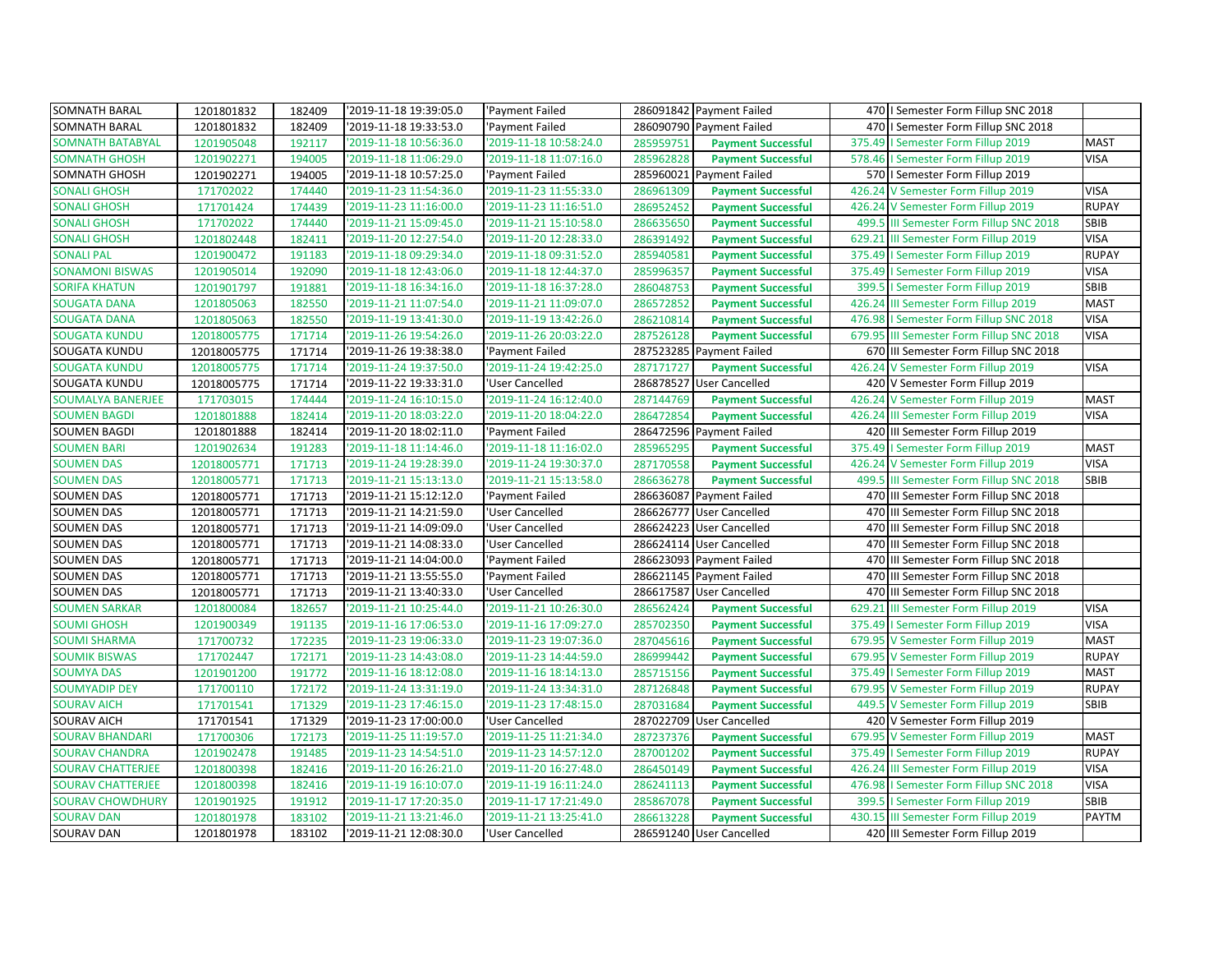| <b>SOURAV DAN</b>        | 1201801978 | 183102 | '2019-11-21 11:19:33.0 | '2019-11-21 11:22:43.0 | 286576108<br><b>Payment Successful</b> | 426.24 III Semester Form Fillup 2019     | <b>RUPAY</b> |
|--------------------------|------------|--------|------------------------|------------------------|----------------------------------------|------------------------------------------|--------------|
| <b>SOURAV GANGULY</b>    | 171700179  | 171677 | 2019-11-25 08:26:30.0  | '2019-11-25 08:28:20.0 | 287210177<br><b>Payment Successful</b> | 426.24 V Semester Form Fillup 2019       | <b>RUPAY</b> |
| <b>SOURAV GANGULY</b>    | 171700179  | 171677 | '2019-11-21 12:55:40.0 | '2019-11-21 12:57:13.0 | 286606297<br><b>Payment Successful</b> | 476.98 III Semester Form Fillup SNC 2018 | <b>RUPAY</b> |
| SOURAV GANGULY           | 171700179  | 171677 | '2019-11-21 07:43:49.0 | 'Payment Failed        | 286542978 Payment Failed               | 470 III Semester Form Fillup SNC 2018    |              |
| SOURAV GANGULY           | 171700179  | 171677 | '2019-11-21 07:40:55.0 | 'Payment Failed        | 286542806 Payment Failed               | 470 III Semester Form Fillup SNC 2018    |              |
| <b>SOURAV GANGULY</b>    | 1201801877 | 184840 | '2019-11-20 12:03:03.0 | '2019-11-20 12:04:57.0 | 286383244<br><b>Payment Successful</b> | 679.95 III Semester Form Fillup 2019     | <b>MAST</b>  |
| <b>SOURAV GANGULY</b>    | 171700179  | 171677 | '2019-11-17 20:38:34.0 | '2019-11-17 20:39:57.0 | 285897557<br><b>Payment Successful</b> | 476.98   Semester Form Fillup SNC 2017   | <b>RUPAY</b> |
| SOURAV GANGULY           | 171700179  | 171677 | '2019-11-17 18:02:42.0 | 'User Cancelled        | 285873408 User Cancelled               | 470   Semester Form Fillup SNC 2017      |              |
| SOURAV GANGULY           | 171700179  | 171677 | 2019-11-17 17:57:26.0  | 'Payment Failed        | 285872326 Payment Failed               | 470   Semester Form Fillup SNC 2017      |              |
| <b>SOURAV GANGULY</b>    | 1201801877 | 184840 | '2019-11-17 13:00:42.0 | '2019-11-17 13:02:14.0 | 285832348<br><b>Payment Successful</b> | 730.69   Semester Form Fillup SNC 2018   | <b>MAST</b>  |
| <b>SOURAV GHOSH</b>      | 1201902017 | 191940 | '2019-11-25 18:26:10.0 | '2019-11-25 18:27:40.0 | 287335592<br><b>Payment Successful</b> | 375.49   Semester Form Fillup 2019       | <b>VISA</b>  |
| SOURAV GHOSH             | 1201902017 | 191940 | '2019-11-25 18:14:00.0 | 'Payment Failed        | 287333053 Payment Failed               | 370   Semester Form Fillup 2019          |              |
| SOURAV GHOSH             | 1201902017 | 191940 | '2019-11-25 18:01:09.0 | 'Payment Failed        | 287330501 Payment Failed               | 370   Semester Form Fillup 2019          |              |
| SOURAV GHOSH             | 1201902017 | 191940 | 2019-11-19 21:45:07.0  | 'Payment Failed        | 286309318 Payment Failed               | 370   Semester Form Fillup 2019          |              |
| SOURAV GHOSH             | 1201902017 | 191940 | '2019-11-19 21:40:44.0 | 'Payment Failed        | 286308665 Payment Failed               | 370   Semester Form Fillup 2019          |              |
| SOURAV GHOSH             | 1201902017 | 191940 | '2019-11-19 21:39:38.0 | 'User Cancelled        | 286308499 User Cancelled               | 370   Semester Form Fillup 2019          |              |
| SOURAV GHOSH             | 1201902017 | 191940 | '2019-11-19 21:14:47.0 | 'User Cancelled        | 286304145 User Cancelled               | 370   Semester Form Fillup 2019          |              |
| SOURAV GHOSH             | 1201902017 | 191940 | '2019-11-19 21:10:15.0 | 'User Cancelled        | 286303399 User Cancelled               | 370   Semester Form Fillup 2019          |              |
| SOURAV GHOSH             | 1201902017 | 191940 | '2019-11-19 21:05:49.0 | 'Payment Failed        | 286302584 Payment Failed               | 370   Semester Form Fillup 2019          |              |
| SOURAV GHOSH             | 1201902017 | 191940 | '2019-11-19 20:42:16.0 | 'Payment Failed        | 286298564 Payment Failed               | 370   Semester Form Fillup 2019          |              |
| <b>SOURAV GHOSH</b>      | 1201901954 | 191920 | '2019-11-19 17:43:12.0 | '2019-11-19 17:44:32.0 | 286261310<br><b>Payment Successful</b> | 375.49   Semester Form Fillup 2019       | <b>MAST</b>  |
| <b>SOURAV GHOSH</b>      | 1201902583 | 192068 | '2019-11-18 11:09:00.0 | '2019-11-18 11:10:28.0 | 285963585<br><b>Payment Successful</b> | 375.49   Semester Form Fillup 2019       | <b>RUPAY</b> |
| <b>SOURAV MANIK</b>      | 171700523  | 171332 | '2019-11-23 11:03:35.0 | '2019-11-23 11:06:42.0 | 286949716<br><b>Payment Successful</b> | 426.24 V Semester Form Fillup 2019       | <b>RUPAY</b> |
| <b>SOURAV MONDAL</b>     | 1201801866 | 184047 | '2019-11-21 10:02:57.0 | '2019-11-21 10:05:45.0 | 286558040<br><b>Payment Successful</b> | 679.95 III Semester Form Fillup 2019     | <b>RUPAY</b> |
| <b>SOURAV MONDAL</b>     | 1201801181 | 181225 | '2019-11-21 07:49:49.0 | '2019-11-21 07:56:05.0 | 286543374<br><b>Payment Successful</b> | 426.24 III Semester Form Fillup 2019     | <b>RUPAY</b> |
| <b>SOURAV MONDAL</b>     | 1201801181 | 181225 | '2019-11-18 19:21:37.0 | '2019-11-18 19:23:28.0 | 286088202<br><b>Payment Successful</b> | 476.98   Semester Form Fillup SNC 2018   | <b>RUPAY</b> |
| SOURAV MONDAL            | 1201801181 | 181225 | '2019-11-18 19:15:50.0 | 'User Cancelled        | 286086757 User Cancelled               | 470   Semester Form Fillup SNC 2018      |              |
| SOURAV MONDAL            | 1201801866 | 184047 | '2019-11-18 11:57:16.0 | 'User Cancelled        | 285978497 User Cancelled               | 720   Semester Form Fillup SNC 2018      |              |
| <b>SOURAV MONDAL</b>     | 1201801866 | 184047 | '2019-11-18 11:51:31.0 | '2019-11-18 11:56:34.0 | 285976679<br><b>Payment Successful</b> | 730.69   Semester Form Fillup SNC 2018   | <b>RUPAY</b> |
| SOURAV MONDAL            | 1201801866 | 184047 | '2019-11-18 11:48:05.0 | 'Payment Failed        | 285975500 Payment Failed               | 720   Semester Form Fillup SNC 2018      |              |
| SOURAV MONDAL            | 1201801866 | 184047 | '2019-11-18 11:42:51.0 | 'Payment Failed        | 285973732 Payment Failed               | 720   Semester Form Fillup SNC 2018      |              |
| <b>SOURAV MULLICK</b>    | 171702395  | 173004 | 2019-11-25 18:56:28.0  | '2019-11-25 18:57:44.0 | 287341449<br><b>Payment Successful</b> | 629.21 V Semester Form Fillup 2019       | <b>RUPAY</b> |
| <b>SOURAV MULLICK</b>    | 171702395  | 173004 | '2019-11-21 12:12:34.0 | '2019-11-21 12:14:06.0 | 286592544<br><b>Payment Successful</b> | 476.98 III Semester Form Fillup SNC 2018 | <b>RUPAY</b> |
| <b>SOURAV MULLICK</b>    | 171702395  | 173004 | '2019-11-19 17:56:44.0 | '2019-11-19 17:58:44.0 | 286264127<br><b>Payment Successful</b> | 679.95   Semester Form Fillup SNC 2017   | <b>RUPAY</b> |
| SOURAV MULLICK           | 171702395  | 173004 | '2019-11-19 17:53:23.0 | 'User Cancelled        | 286263445 User Cancelled               | 670   I Semester Form Fillup SNC 2017    |              |
| <b>SOURAV RANA</b>       | 171702764  | 172181 | '2019-11-23 12:53:02.0 | '2019-11-23 12:53:43.0 | 286978069<br><b>Payment Successful</b> | 679.95 V Semester Form Fillup 2019       | <b>VISA</b>  |
| <b>SOURAV RANA</b>       | 171702764  | 172181 | '2019-11-21 13:11:45.0 | '2019-11-21 13:13:39.0 | 286610639<br><b>Payment Successful</b> | 730.69 III Semester Form Fillup SNC 2018 | <b>MAST</b>  |
| <b>SOURAV RUIDAS</b>     | 1201901588 | 191851 | '2019-11-18 10:37:23.0 | '2019-11-18 10:38:39.0 | 285954365<br><b>Payment Successful</b> | 375.49   Semester Form Fillup 2019       | <b>VISA</b>  |
| <b>SOURAV SIKDAR</b>     | 1201901712 | 191865 | '2019-11-18 12:09:35.0 | '2019-11-18 12:11:06.0 | 285984112<br><b>Payment Successful</b> | 375.49   Semester Form Fillup 2019       | <b>MAST</b>  |
| <b>SOURIK CHOWDHURY</b>  | 1201902156 | 191969 | '2019-11-18 10:24:38.0 | '2019-11-18 10:26:17.0 | 285951249<br><b>Payment Successful</b> | 375.49   Semester Form Fillup 2019       | <b>MAST</b>  |
| <b>SOURIN DAS</b>        | 1201901328 | 193023 | '2019-11-18 11:22:44.0 | '2019-11-18 11:23:38.0 | 285967706<br><b>Payment Successful</b> | 629.21   Semester Form Fillup 2019       | <b>MAST</b>  |
| <b>SOUVIK CHATTERJEE</b> | 171701446  | 171334 | '2019-11-25 11:16:28.0 | '2019-11-25 11:17:30.0 | 287236481<br><b>Payment Successful</b> | 426.24 V Semester Form Fillup 2019       | <b>MAST</b>  |
| <b>SOUVIK CHATTERJEE</b> | 171701446  | 171334 | '2019-11-21 11:41:00.0 | '2019-11-21 11:44:06.0 | 286582259<br><b>Payment Successful</b> | 476.98 III Semester Form Fillup SNC 2018 | <b>RUPAY</b> |
| <b>SOUVIK GARAI</b>      | 1201800570 | 184811 | '2019-11-21 14:00:38.0 | '2019-11-21 14:04:08.0 | 286622252<br><b>Payment Successful</b> | 679.95 III Semester Form Fillup 2019     | <b>RUPAY</b> |
| <b>SOUVIK GARAI</b>      | 1201800570 | 184811 | '2019-11-16 14:05:07.0 | '2019-11-16 14:10:07.0 | 285669252<br><b>Payment Successful</b> | 730.69   Semester Form Fillup SNC 2018   | <b>RUPAY</b> |
| <b>SOUVIK GOSWAMI</b>    | 1201800808 | 184853 | '2019-11-20 09:26:44.0 | '2019-11-20 09:32:06.0 | 286346216<br><b>Payment Successful</b> | 679.95 III Semester Form Fillup 2019     | <b>MAST</b>  |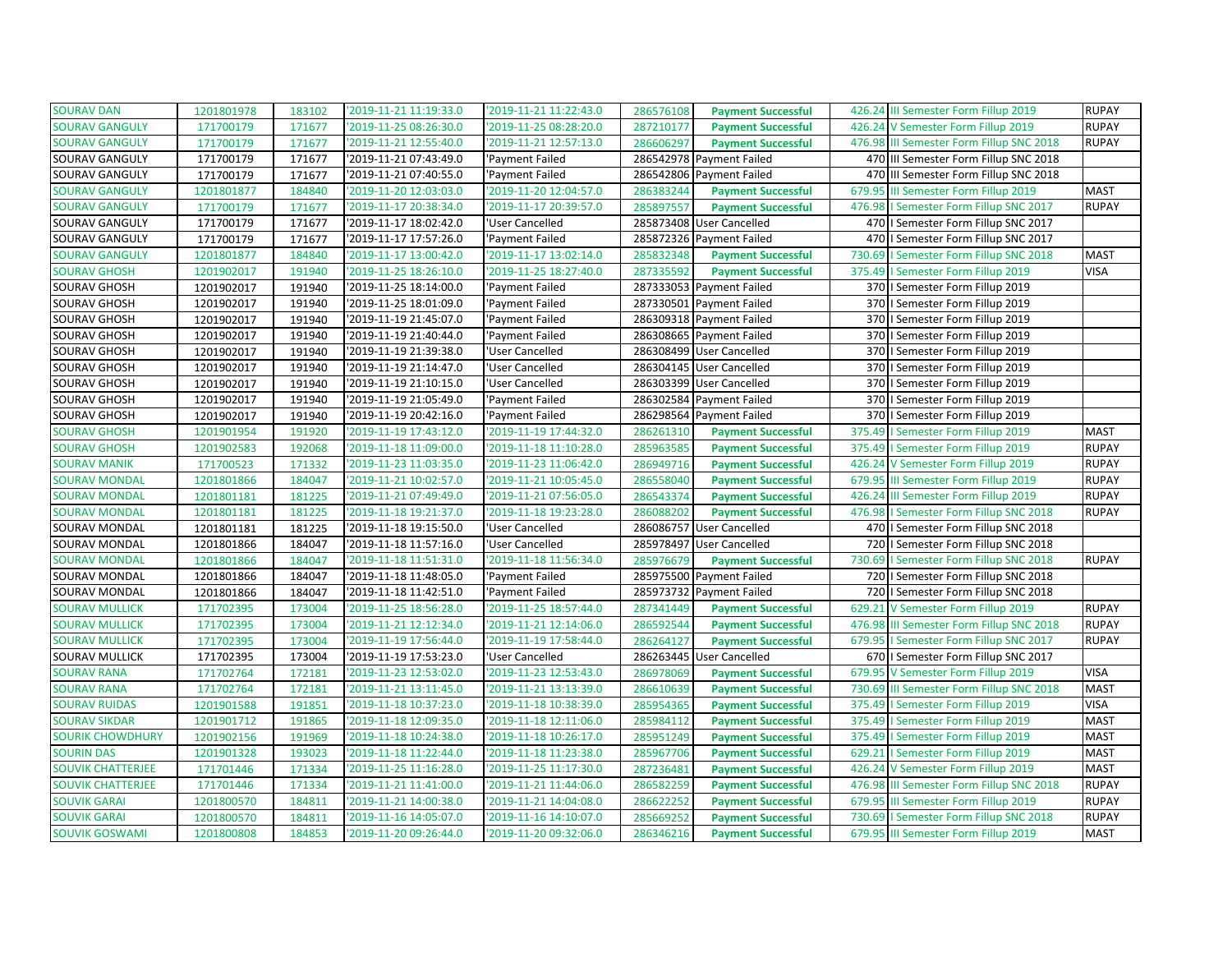| <b>SOUVIK KARMAKAR</b>   | 1721700092 | 171336 | '2019-11-25 20:53:23.0 | '2019-11-25 20:54:25.0 | 287361290 | <b>Payment Successful</b> |        | 426.24 V Semester Form Fillup 2019       | <b>VISA</b>  |
|--------------------------|------------|--------|------------------------|------------------------|-----------|---------------------------|--------|------------------------------------------|--------------|
| <b>SOUVIK KARMAKAR</b>   | 1721700092 | 171336 | '2019-11-21 10:14:02.0 | '2019-11-21 10:15:01.0 | 286560045 | <b>Payment Successful</b> | 476.98 | III Semester Form Fillup SNC 2018        | <b>VISA</b>  |
| SOUVIK KARMAKAR          | 1721700092 | 171336 | '2019-11-21 10:13:54.0 | 'User Cancelled        |           | 286560004 User Cancelled  |        | 470 III Semester Form Fillup SNC 2018    |              |
| <b>SOUVIK MANDAL</b>     | 1201901027 | 193199 | '2019-11-19 07:50:54.0 | '2019-11-19 07:58:18.0 | 286139738 | <b>Payment Successful</b> | 629.21 | I Semester Form Fillup 2019              | <b>RUPAY</b> |
| SOUVIK MANDAL            | 1201901027 | 193199 | '2019-11-19 07:48:46.0 | 'User Cancelled        |           | 286139587 User Cancelled  |        | 620   Semester Form Fillup 2019          |              |
| <b>SOUVIK MONDAL</b>     | 1201801389 | 181226 | '2019-11-20 10:16:35.0 | '2019-11-20 10:20:02.0 | 286354101 | <b>Payment Successful</b> | 630.79 | III Semester Form Fillup 2019            | <b>MAST</b>  |
| <b>SOUVIK MONDAL</b>     | 1201902030 | 193153 | '2019-11-17 19:51:29.0 | '2019-11-17 19:54:17.0 | 285890784 | <b>Payment Successful</b> | 629.21 | I Semester Form Fillup 2019              | <b>VISA</b>  |
| <b>SOUVIK PATRA</b>      | 1201900140 | 193050 | '2019-11-18 20:46:50.0 | '2019-11-18 21:09:04.0 | 286104582 | <b>Payment Successful</b> |        | 629.21   Semester Form Fillup 2019       | <b>RUPAY</b> |
| <b>SOVA BISWAS</b>       | 1201802164 | 182659 | '2019-11-21 10:23:19.0 | '2019-11-21 10:24:08.0 | 286561921 | <b>Payment Successful</b> | 629.21 | III Semester Form Fillup 2019            | <b>VISA</b>  |
| <b>SOVA GHOSH</b>        | 1201902234 | 191548 | '2019-11-26 12:36:17.0 | '2019-11-26 12:37:23.0 | 287441162 | <b>Payment Successful</b> | 375.49 | I Semester Form Fillup 2019              | <b>VISA</b>  |
| <b>SOVA GHOSH</b>        | 1201901402 | 191816 | '2019-11-17 16:48:45.0 | '2019-11-17 16:51:14.0 | 285862482 | <b>Payment Successful</b> |        | 375.49   Semester Form Fillup 2019       | <b>MAST</b>  |
| <b>SOVAN ROY</b>         | 171700033  | 171682 | '2019-11-23 12:36:27.0 | '2019-11-23 12:37:13.0 | 286974200 | <b>Payment Successful</b> |        | 679.95 III Semester Form Fillup SNC 2018 | <b>MAST</b>  |
| <b>SOVAN ROY</b>         | 171700033  | 171682 | '2019-11-23 12:06:42.0 | '2019-11-23 12:08:42.0 | 286965573 | <b>Payment Successful</b> |        | 426.24 V Semester Form Fillup 2019       | <b>MAST</b>  |
| <b>SOVANA ROY</b>        | 171700646  | 171337 | '2019-11-23 19:51:05.0 | '2019-11-23 19:52:29.0 | 287052829 | <b>Payment Successful</b> | 426.24 | V Semester Form Fillup 2019              | <b>VISA</b>  |
| <b>SRABANTI BAG</b>      | 171702102  | 172187 | '2019-11-25 09:09:48.0 | '2019-11-25 09:11:30.0 | 287213659 | <b>Payment Successful</b> |        | 679.95 V Semester Form Fillup 2019       | <b>VISA</b>  |
| <b>SRIDHAR GHOSHAL</b>   | 1201802027 | 184048 | '2019-11-21 11:36:20.0 | '2019-11-21 11:41:08.0 | 286580986 | <b>Payment Successful</b> |        | 686.19 III Semester Form Fillup 2019     | <b>PAYTM</b> |
| SRIDHAR GHOSHAL          | 1201802027 | 184048 | '2019-11-21 11:18:55.0 | 'User Cancelled        |           | 286575938 User Cancelled  |        | 670 III Semester Form Fillup 2019        |              |
| <b>SRIDHAR GHOSHAL</b>   | 1201802027 | 184048 | '2019-11-21 11:18:15.0 | 'User Cancelled        | 286575747 | <b>User Cancelled</b>     | 670    | III Semester Form Fillup 2019            |              |
| SRIDHAR GHOSHAL          | 1201802027 | 184048 | '2019-11-21 11:15:44.0 | 'Payment Failed        |           | 286575028 Payment Failed  |        | 670 III Semester Form Fillup 2019        |              |
| <b>SRIDHAR GHOSHAL</b>   | 1201802027 | 184048 | '2019-11-19 12:55:51.0 | '2019-11-19 12:56:51.0 | 286199182 | <b>Payment Successful</b> | 730.69 | I Semester Form Fillup SNC 2018          | <b>VISA</b>  |
| <b>SRIMANTA DEY</b>      | 1201801284 | 181671 | '2019-11-20 12:42:28.0 | '2019-11-20 12:43:23.0 | 286396159 | <b>Payment Successful</b> | 629.21 | III Semester Form Fillup 2019            | <b>VISA</b>  |
| <b>SRIMANTA DEY</b>      | 1201801284 | 181671 | '2019-11-19 11:49:02.0 | '2019-11-19 11:50:12.0 | 286178184 | <b>Payment Successful</b> | 476.98 | I Semester Form Fillup SNC 2018          | <b>RUPAY</b> |
| <b>SRIMATI SAREN</b>     | 1201901995 | 191934 | '2019-11-18 10:46:50.0 | '2019-11-18 10:48:21.0 | 285956897 | <b>Payment Successful</b> |        | 375.49   Semester Form Fillup 2019       | <b>VISA</b>  |
| <b>SRITAMA BANERJEE</b>  | 1201960027 | 192130 | '2019-11-19 21:02:48.0 | '2019-11-19 21:03:41.0 | 286302124 | <b>Payment Successful</b> |        | 375.49   Semester Form Fillup 2019       | <b>MAST</b>  |
| <b>SUBHA KARMAKAR</b>    | 1201900170 | 191066 | '2019-11-18 11:09:12.0 | '2019-11-18 11:09:52.0 | 285963649 | <b>Payment Successful</b> |        | 375.49   Semester Form Fillup 2019       | <b>MAST</b>  |
| <b>SUBHADEEP MALLICK</b> | 1201801633 | 184310 | '2019-11-21 12:49:57.0 | '2019-11-21 12:51:01.0 | 286604721 | <b>Payment Successful</b> |        | 679.95 III Semester Form Fillup 2019     | <b>VISA</b>  |
| <b>SUBHADEEP MALLICK</b> | 1201801633 | 184310 | '2019-11-21 12:49:54.0 | 'User Cancelled        |           | 286604704 User Cancelled  |        | 670 III Semester Form Fillup 2019        |              |
| SUBHADEEP MALLICK        | 1201801633 | 184310 | '2019-11-21 12:08:32.0 | 'User Cancelled        |           | 286591253 User Cancelled  |        | 670 III Semester Form Fillup 2019        |              |
| <b>SUBHADEEP MALLICK</b> | 1201801633 | 184310 | '2019-11-21 11:36:54.0 | '2019-11-21 11:41:31.0 | 286581128 | <b>Payment Successful</b> |        | 679.95 III Semester Form Fillup 2019     | <b>VISA</b>  |
| <b>SUBHADEEP MALLICK</b> | 1201801633 | 184310 | '2019-11-21 10:25:51.0 | 'User Cancelled        |           | 286562455 User Cancelled  |        | 670 III Semester Form Fillup 2019        |              |
| <b>SUBHADEEP TEWARY</b>  | 1201900225 | 191079 | '2019-11-16 18:08:35.0 | '2019-11-16 18:11:10.0 | 285714446 | <b>Payment Successful</b> | 376.44 | I Semester Form Fillup 2019              | cc           |
| <b>SUBHADIP DUTTA</b>    | 1201900085 | 191033 | '2019-11-18 10:07:25.0 | '2019-11-18 10:08:37.0 | 285946687 | <b>Payment Successful</b> |        | 375.49   Semester Form Fillup 2019       | <b>MAST</b>  |
| <b>SUBHADIP GHOSH</b>    | 171701093  | 172193 | '2019-11-25 09:13:41.0 | '2019-11-25 09:15:22.0 | 287214062 | <b>Payment Successful</b> |        | 679.95 V Semester Form Fillup 2019       | <b>VISA</b>  |
| <b>SUBHADIP GORAI</b>    | 1201901051 | 191738 | '2019-11-19 13:10:34.0 | '2019-11-19 13:11:37.0 | 286203110 | <b>Payment Successful</b> |        | 375.49   Semester Form Fillup 2019       | <b>MAST</b>  |
| <b>SUBHADIP PATRA</b>    | 1201902578 | 193154 | '2019-11-16 16:52:04.0 | '2019-11-16 16:55:17.0 | 285699406 | <b>Payment Successful</b> |        | 629.21   Semester Form Fillup 2019       | <b>VISA</b>  |
| <b>SUBHADIP ROY</b>      | 1201901041 | 191386 | '2019-11-18 11:26:04.0 | '2019-11-18 11:27:30.0 | 285968593 | <b>Payment Successful</b> |        | 375.49   Semester Form Fillup 2019       | <b>MAST</b>  |
| <b>SUBHADRA BARI</b>     | 1201901863 | 191891 | '2019-11-17 16:29:30.0 | '2019-11-17 16:30:36.0 | 285859816 | <b>Payment Successful</b> |        | 375.49   Semester Form Fillup 2019       | <b>VISA</b>  |
| <b>SUBHAJIT BAGDI</b>    | 1201801362 | 181816 | '2019-11-20 19:05:08.0 | '2019-11-20 19:09:57.0 | 286486710 | <b>Payment Successful</b> | 426.24 | III Semester Form Fillup 2019            | <b>VISA</b>  |
| <b>SUBHAJIT BAGDI</b>    | 1201801362 | 181816 | '2019-11-20 19:03:09.0 | 'User Cancelled        | 286486321 | <b>User Cancelled</b>     |        | 420 III Semester Form Fillup 2019        |              |
| <b>SUBHAJIT BAGDI</b>    | 1201801362 | 181816 | '2019-11-20 09:31:52.0 | 'User Cancelled        |           | 286346861 User Cancelled  |        | 620 III Semester Form Fillup 2019        |              |
| <b>SUBHAJIT BAGDI</b>    | 1201801362 | 181816 | '2019-11-18 18:39:48.0 | '2019-11-18 18:40:53.0 | 286078627 | <b>Payment Successful</b> | 476.98 | I Semester Form Fillup SNC 2018          | <b>RUPAY</b> |
| <b>SUBHAJIT BANERJEE</b> | 1201901014 | 191727 | '2019-11-18 10:57:28.0 | '2019-11-18 10:58:32.0 | 285960038 | <b>Payment Successful</b> | 375.49 | I Semester Form Fillup 2019              | <b>MAST</b>  |
| <b>SUBHAJIT BANERJEE</b> | 1201901014 | 191727 | '2019-11-18 10:57:15.0 | 'User Cancelled        |           | 285959983 User Cancelled  |        | 370   Semester Form Fillup 2019          |              |
| <b>SUBHAJIT GHOSH</b>    | 171702369  | 171341 | '2019-11-25 06:08:59.0 | 'Payment Failed        |           | 287204746 Payment Failed  |        | 420 V Semester Form Fillup 2019          |              |
| <b>SUBHAJIT GHOSH</b>    | 171702369  | 171341 | '2019-11-24 18:32:42.0 | 'User Cancelled        |           | 287162383 User Cancelled  |        | 420 V Semester Form Fillup 2019          |              |
| <b>SUBHAJIT GHOSH</b>    | 171702369  | 171341 | '2019-11-24 18:29:18.0 | 'User Cancelled        |           | 287161939 User Cancelled  |        | 420 V Semester Form Fillup 2019          |              |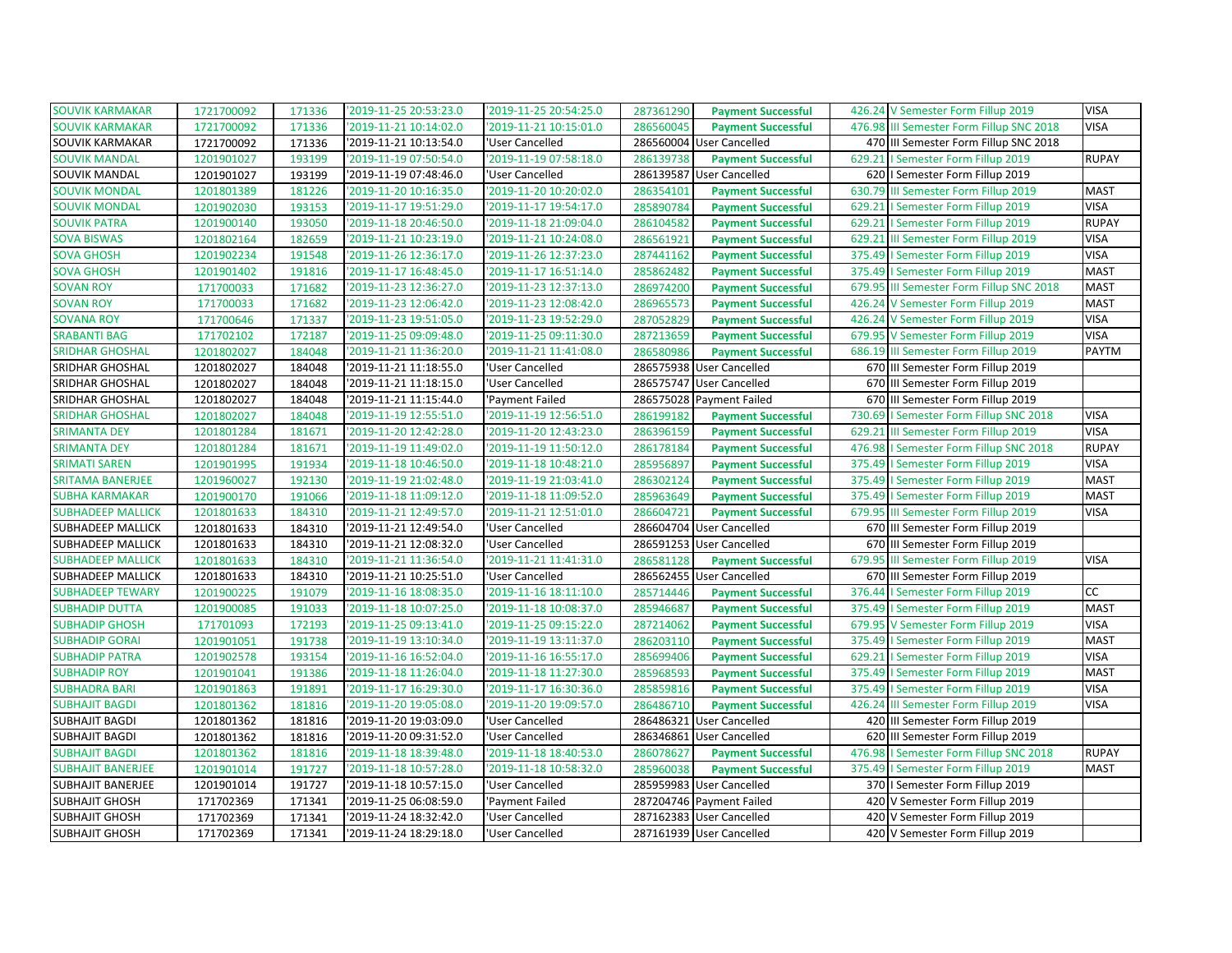| <b>SUBHAJIT GHOSH</b>       | 171702369  | 171341 | '2019-11-24 18:23:48.0 | 'User Cancelled        |           | 287161199 User Cancelled  | 420 V Semester Form Fillup 2019          |                |
|-----------------------------|------------|--------|------------------------|------------------------|-----------|---------------------------|------------------------------------------|----------------|
| <b>SUBHAJIT GHOSH</b>       | 171702369  | 171341 | '2019-11-24 18:11:56.0 | <b>User Cancelled</b>  |           | 287159608 User Cancelled  | 420 V Semester Form Fillup 2019          |                |
| <b>SUBHAJIT GHOSH</b>       | 171702369  | 171341 | '2019-11-24 18:06:28.0 | 'User Cancelled        |           | 287158956 User Cancelled  | 420 V Semester Form Fillup 2019          |                |
| <b>SUBHAJIT GHOSH</b>       | 171702369  | 171341 | '2019-11-24 18:03:15.0 | 'User Cancelled        |           | 287158572 User Cancelled  | 420 V Semester Form Fillup 2019          |                |
| <b>SUBHAJIT GHOSH</b>       | 171702369  | 171341 | '2019-11-24 17:56:44.0 | 'User Cancelled        |           | 287157601 User Cancelled  | 420 V Semester Form Fillup 2019          |                |
| <b>SUBHAJIT GHOSH</b>       | 171702369  | 171341 | '2019-11-24 17:55:40.0 | 'User Cancelled        |           | 287157476 User Cancelled  | 420 V Semester Form Fillup 2019          |                |
| <b>SUBHAJIT GHOSH</b>       | 171702369  | 171341 | '2019-11-24 17:54:17.0 | 'User Cancelled        |           | 287157310 User Cancelled  | 420 V Semester Form Fillup 2019          |                |
| <b>SUBHAJIT GHOSH</b>       | 171702369  | 171341 | '2019-11-24 17:52:50.0 | 'User Cancelled        |           | 287157120 User Cancelled  | 420 V Semester Form Fillup 2019          |                |
| <b>SUBHAJIT GHOSH</b>       | 171702369  | 171341 | '2019-11-24 17:44:53.0 | '2019-11-24 17:51:38.0 | 287156095 | <b>Payment Successful</b> | 426.24 V Semester Form Fillup 2019       | <b>RUPAY</b>   |
| <b>SUBHAJIT GHOSH</b>       | 171702369  | 171341 | '2019-11-21 11:04:44.0 | '2019-11-21 11:07:19.0 | 286571978 | <b>Payment Successful</b> | 476.98 III Semester Form Fillup SNC 2018 | <b>MAST</b>    |
| <b>SUBHAJIT GHOSH</b>       | 1201902329 | 192011 | '2019-11-18 11:47:38.0 | '2019-11-18 11:48:17.0 | 285975325 | <b>Payment Successful</b> | 375.49   Semester Form Fillup 2019       | <b>MAST</b>    |
| <b>SUBHAJIT LAKSHMAN</b>    | 1201805021 | 182553 | '2019-11-20 12:15:17.0 | '2019-11-20 12:17:39.0 | 286387585 | <b>Payment Successful</b> | 629.21 III Semester Form Fillup 2019     | <b>RUPAY</b>   |
| <b>SUBHAJIT LAKSHMAN</b>    | 1201805021 | 182553 | '2019-11-19 12:36:28.0 | '2019-11-19 12:39:27.0 | 286193111 | <b>Payment Successful</b> | 476.98   Semester Form Fillup SNC 2018   | <b>RUPAY</b>   |
| <b>SUBHAJIT SINGHA HAZA</b> | 1201901533 | 191463 | '2019-11-17 18:13:35.0 | '2019-11-17 18:15:47.0 | 285875153 | <b>Payment Successful</b> | 375.49   Semester Form Fillup 2019       | <b>RUPAY</b>   |
| <b>SUBHAJIT SUTRADHAR</b>   | 1201902500 | 192049 | '2019-11-18 17:10:36.0 | '2019-11-18 17:12:36.0 | 286057289 | <b>Payment Successful</b> | 375.49   Semester Form Fillup 2019       | <b>MAST</b>    |
| <b>SUBHAM CHATTERJEE</b>    | 171700295  | 172197 | '2019-11-23 10:24:35.0 | '2019-11-23 10:27:10.0 | 286941613 | <b>Payment Successful</b> | 679.95 V Semester Form Fillup 2019       | <b>MAST</b>    |
| <b>SUBHAM DE</b>            | 1201902363 | 193125 | '2019-11-17 20:40:43.0 | '2019-11-17 20:46:38.0 | 285897901 | <b>Payment Successful</b> | 629.21   Semester Form Fillup 2019       | <b>VISA</b>    |
| <b>SUBHAM DEY</b>           | 171700043  | 171684 | 2019-11-25 12:16:26.0  | '2019-11-25 12:17:24.0 | 287254592 | <b>Payment Successful</b> | 426.24 V Semester Form Fillup 2019       | <b>MAST</b>    |
| <b>SUBHAM DEY</b>           | 171700043  | 171684 | '2019-11-23 13:18:46.0 | 2019-11-23 13:20:17.0  | 286983875 | <b>Payment Successful</b> | 679.95 III Semester Form Fillup SNC 2018 | <b>MAST</b>    |
| <b>SUBHAM DEY</b>           | 1201901977 | 191929 | '2019-11-18 11:01:54.0 | '2019-11-18 11:12:51.0 | 285961376 | <b>Payment Successful</b> | 378.94   Semester Form Fillup 2019       | <b>PHONEPE</b> |
| <b>SUBHAM GHOSH</b>         | 171701546  | 172199 | '2019-11-25 12:27:22.0 | '2019-11-25 12:29:18.0 | 287257750 | <b>Payment Successful</b> | 679.95 V Semester Form Fillup 2019       | <b>RUPAY</b>   |
| <b>SUBHAM GHOSH</b>         | 171701546  | 172199 | '2019-11-21 12:36:08.0 | '2019-11-21 12:38:23.0 | 286600711 | <b>Payment Successful</b> | 730.69 III Semester Form Fillup SNC 2018 | <b>RUPAY</b>   |
| SUBHAM GHOSH                | 171701546  | 172199 | '2019-11-21 12:36:06.0 | 'User Cancelled        |           | 286600696 User Cancelled  | 720 III Semester Form Fillup SNC 2018    |                |
| SUBHAM GHOSH                | 171701546  | 172199 | '2019-11-18 13:13:21.0 | 'User Cancelled        |           | 286004788 User Cancelled  | 720   Semester Form Fillup SNC 2017      |                |
| SUBHAM GHOSH                | 171701546  | 172199 | '2019-11-18 10:14:32.0 | 'Payment Failed        |           | 285948309 Payment Failed  | 720   I Semester Form Fillup SNC 2017    |                |
| SUBHAM GHOSH                | 171701546  | 172199 | 2019-11-18 10:11:27.0  | 'User Cancelled        | 285947521 | <b>User Cancelled</b>     | 720   Semester Form Fillup SNC 2017      |                |
| <b>SUBHAM GHOSH</b>         | 171701546  | 172199 | '2019-11-18 10:04:32.0 | 2019-11-18 10:12:17.0  | 285946084 | <b>Payment Successful</b> | 730.69   Semester Form Fillup SNC 2017   | <b>RUPAY</b>   |
| SUBHAM GHOSH                | 171701546  | 172199 | '2019-11-17 19:02:58.0 | 'User Cancelled        |           | 285883231 User Cancelled  | 720   I Semester Form Fillup SNC 2017    |                |
| <b>SUBHAM KARMAKAR</b>      | 171701843  | 171342 | '2019-11-25 10:33:41.0 | '2019-11-25 10:36:05.0 | 287226159 | <b>Payment Successful</b> | 426.24 V Semester Form Fillup 2019       | <b>VISA</b>    |
| <b>SUBHAM KARMAKAR</b>      | 171701843  | 171342 | '2019-11-20 15:02:30.0 | 2019-11-20 15:03:29.0  | 286432583 | <b>Payment Successful</b> | 476.98 III Semester Form Fillup SNC 2018 | <b>VISA</b>    |
| <b>SUBHAM KARMAKAR</b>      | 171701843  | 171342 | '2019-11-20 15:02:09.0 | 'User Cancelled        |           | 286432522 User Cancelled  | 470 III Semester Form Fillup SNC 2018    |                |
| SUBHAM KARMAKAR             | 171701843  | 171342 | '2019-11-20 14:39:29.0 | 'User Cancelled        |           | 286427478 User Cancelled  | 470 III Semester Form Fillup SNC 2018    |                |
| <b>SUBHANKAR ADHIKARI</b>   | 171702658  | 174452 | '2019-11-23 12:33:56.0 | '2019-11-23 12:34:52.0 | 286973634 | <b>Payment Successful</b> | 426.24 V Semester Form Fillup 2019       | <b>VISA</b>    |
| <b>SUBHANKAR BAGDI</b>      | 1201901277 | 191391 | '2019-11-18 10:26:19.0 | '2019-11-18 10:27:23.0 | 285951684 | <b>Payment Successful</b> | 375.49   Semester Form Fillup 2019       | <b>MAST</b>    |
| <b>SUBHAS RUIDAS</b>        | 1201802750 | 182424 | '2019-11-20 11:44:48.0 | 2019-11-20 11:45:50.0  | 286377278 | <b>Payment Successful</b> | 629.21 III Semester Form Fillup 2019     | <b>VISA</b>    |
| <b>SUBHASHIS BISWAS</b>     | 1201902336 | 192012 | '2019-11-23 20:13:43.0 | '2019-11-23 20:15:59.0 | 287056037 | <b>Payment Successful</b> | 375.49   Semester Form Fillup 2019       | <b>RUPAY</b>   |
| SUBHASHIS BISWAS            | 1201902336 | 192012 | '2019-11-23 20:07:13.0 | 'User Cancelled        |           | 287055179 User Cancelled  | 370   Semester Form Fillup 2019          |                |
| <b>SUBHASHIS BISWAS</b>     | 1201902336 | 192012 | '2019-11-23 20:05:02.0 | 'User Cancelled        |           | 287054882 User Cancelled  | 370   Semester Form Fillup 2019          |                |
| SUBHASHIS BISWAS            | 1201902336 | 192012 | '2019-11-23 19:59:19.0 | 'User Cancelled        |           | 287053936 User Cancelled  | 370   Semester Form Fillup 2019          |                |
| <b>SUBHASHIS GHOSH</b>      | 1201801549 | 181357 | '2019-11-20 17:26:09.0 | '2019-11-20 17:27:52.0 | 286464376 | <b>Payment Successful</b> | 426.24 III Semester Form Fillup 2019     | <b>MAST</b>    |
| <b>SUBHASHIS GHOSH</b>      | 1201801549 | 181357 | '2019-11-19 12:35:24.0 | '2019-11-19 12:36:19.0 | 286192791 | <b>Payment Successful</b> | 476.98   Semester Form Fillup SNC 2018   | <b>MAST</b>    |
| <b>SUBHASHREE CHAKRAB</b>   | 171700015  | 171686 | '2019-11-23 11:47:00.0 | '2019-11-23 11:47:40.0 | 286959568 | <b>Payment Successful</b> | 426.24 V Semester Form Fillup 2019       | <b>MAST</b>    |
| <b>SUBHASHREE CHAKRABC</b>  | 171700015  | 171686 | '2019-11-20 15:26:12.0 | '2019-11-20 15:27:03.0 | 286437215 | <b>Payment Successful</b> | 476.98 III Semester Form Fillup SNC 2018 | <b>MAST</b>    |
| <b>SUBHASIS LAHA</b>        | 1201802388 | 184049 | '2019-11-20 10:50:26.0 | '2019-11-20 10:51:32.0 | 286361667 | <b>Payment Successful</b> | 686.19 III Semester Form Fillup 2019     | <b>PAYTM</b>   |
| <b>SUBHASIS LAHA</b>        | 1201802388 | 184049 | '2019-11-18 17:13:01.0 | '2019-11-18 17:15:51.0 | 286058222 | <b>Payment Successful</b> | 737.4   Semester Form Fillup SNC 2018    | <b>PAYTM</b>   |
| <b>SUBHASIS LAHA</b>        | 1201802388 | 184049 | '2019-11-18 17:05:32.0 | 'Payment Failed        |           | 286056053 Payment Failed  | 720   Semester Form Fillup SNC 2018      |                |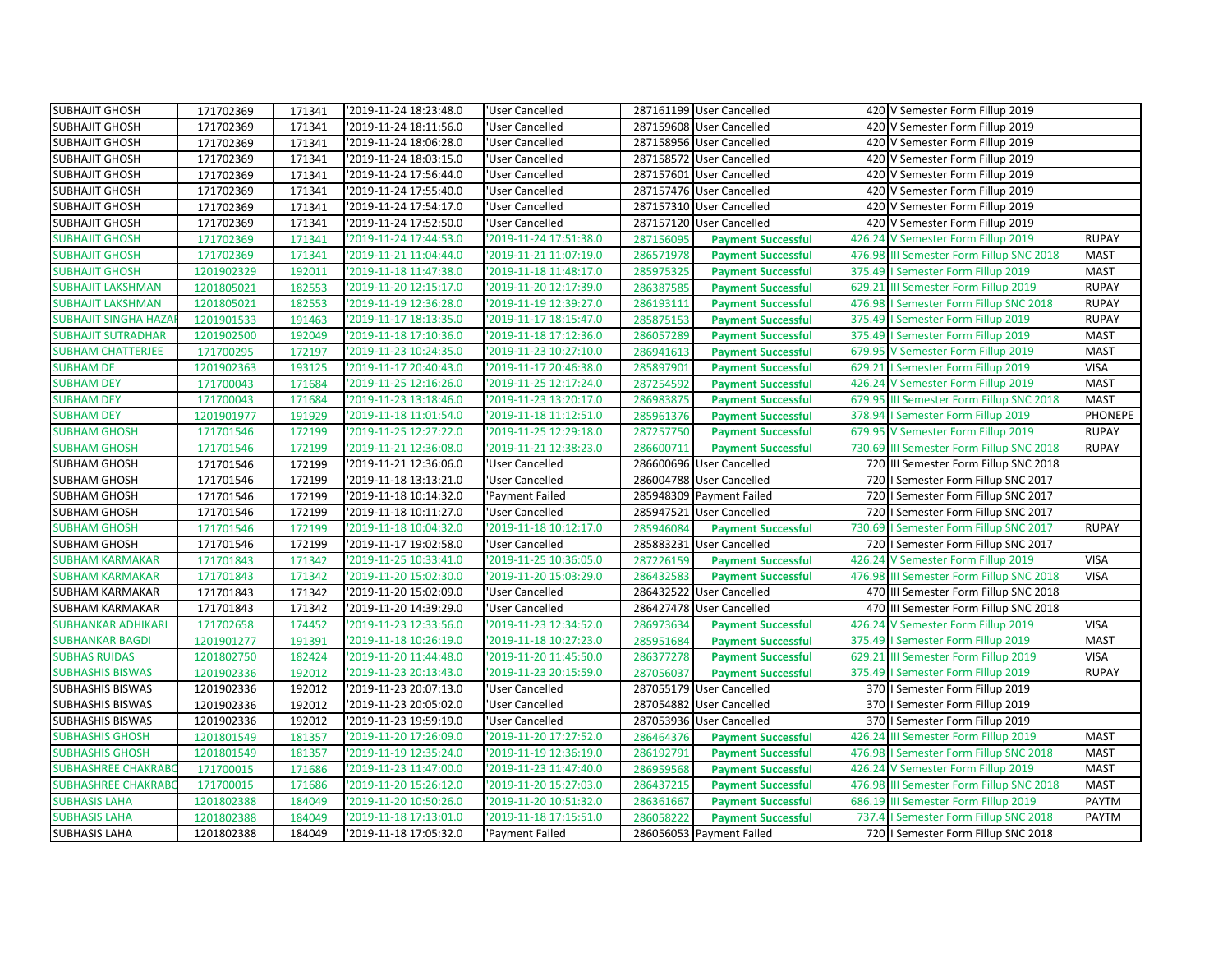| <b>SUBHASIS LAHA</b>       | 1201802388 | 184049 | '2019-11-18 17:05:26.0 | 'User Cancelled        |           | 286056031 User Cancelled  |        | 720   Semester Form Fillup SNC 2018      |              |
|----------------------------|------------|--------|------------------------|------------------------|-----------|---------------------------|--------|------------------------------------------|--------------|
| <b>SUBHASIS LAHA</b>       | 1201802388 | 184049 | '2019-11-18 17:03:42.0 | 'Payment Failed        |           | 286055662 Payment Failed  |        | 720   Semester Form Fillup SNC 2018      |              |
| <b>SUBHASIS LAHA</b>       | 1201802388 | 184049 | '2019-11-18 17:03:30.0 | 'User Cancelled        |           | 286055625 User Cancelled  |        | 720   Semester Form Fillup SNC 2018      |              |
| <b>SUBHASIS LAHA</b>       | 1201802388 | 184049 | '2019-11-18 17:01:05.0 | 'Payment Failed        |           | 286055132 Payment Failed  |        | 720   Semester Form Fillup SNC 2018      |              |
| <b>SUBHASIS LAHA</b>       | 1201802388 | 184049 | 2019-11-18 17:00:38.0  | 'User Cancelled        |           | 286055049 User Cancelled  | 720    | I Semester Form Fillup SNC 2018          |              |
| <b>SUBHASIS LAHA</b>       | 1201802388 | 184049 | '2019-11-18 16:59:24.0 | 'Payment Failed        |           | 286054734 Payment Failed  |        | 720   Semester Form Fillup SNC 2018      |              |
| <b>SUBHASIS LAHA</b>       | 1201802388 | 184049 | 2019-11-18 16:54:58.0  | 'Payment Failed        |           | 286053659 Payment Failed  |        | 720   Semester Form Fillup SNC 2018      |              |
| <b>SUBHASISH NAG</b>       | 171700082  | 172201 | '2019-11-23 13:03:52.0 | '2019-11-23 13:05:18.0 | 286980534 | <b>Payment Successful</b> |        | 679.95 V Semester Form Fillup 2019       | <b>MAST</b>  |
| <b>SUBHASREE RANA</b>      | 1201905063 | 191551 | 2019-11-18 19:36:19.0  | 2019-11-18 19:37:57.0  | 286091262 | <b>Payment Successful</b> |        | 375.49   Semester Form Fillup 2019       | <b>RUPAY</b> |
| <b>SUBHENDU ROY</b>        | 1201802254 | 184843 | '2019-11-20 18:22:23.0 | '2019-11-20 18:26:51.0 | 286477047 | <b>Payment Successful</b> | 679.95 | III Semester Form Fillup 2019            | <b>RUPAY</b> |
| <b>SUBHENDU ROY</b>        | 1201802254 | 184843 | '2019-11-20 18:21:23.0 | 'User Cancelled        |           | 286476783 User Cancelled  |        | 670 III Semester Form Fillup 2019        |              |
| <b>SUBHENDU ROY</b>        | 1201802254 | 184843 | '2019-11-20 18:20:54.0 | 'User Cancelled        |           | 286476666 User Cancelled  |        | 670 III Semester Form Fillup 2019        |              |
| <b>SUBHENDU ROY</b>        | 1201802254 | 184843 | 2019-11-20 18:13:43.0  | 'User Cancelled        |           | 286475065 User Cancelled  |        | 670 III Semester Form Fillup 2019        |              |
| <b>SUBHOJIT DUTTA</b>      | 1201802293 | 181176 | '2019-11-20 12:15:53.0 | '2019-11-20 12:16:51.0 | 286387751 | <b>Payment Successful</b> |        | 629.21 III Semester Form Fillup 2019     | <b>VISA</b>  |
| <b>SUBHOJIT DUTTA</b>      | 1201802293 | 181176 | '2019-11-20 12:15:47.0 | 'User Cancelled        |           | 286387726 User Cancelled  |        | 620 III Semester Form Fillup 2019        |              |
| <b>SUBHOJIT GHOSH</b>      | 1201801269 | 182426 | '2019-11-20 16:39:53.0 | '2019-11-20 16:40:50.0 | 286453167 | <b>Payment Successful</b> | 426.24 | III Semester Form Fillup 2019            | <b>VISA</b>  |
| <b>SUBHOJIT GHOSH</b>      | 1201801269 | 182426 | '2019-11-19 12:14:52.0 | '2019-11-19 12:17:24.0 | 286186849 | <b>Payment Successful</b> |        | 476.98   Semester Form Fillup SNC 2018   | <b>RUPAY</b> |
| <b>SUBHRA GARAI</b>        | 171701320  | 174458 | '2019-11-23 10:48:44.0 | '2019-11-23 10:49:40.0 | 286946408 | <b>Payment Successful</b> |        | 426.24 V Semester Form Fillup 2019       | <b>MAST</b>  |
| <b>SUBHRA GARAI</b>        | 171701320  | 174458 | '2019-11-21 13:48:03.0 | '2019-11-21 13:48:54.0 | 286619336 | <b>Payment Successful</b> |        | 679.95 III Semester Form Fillup SNC 2018 | <b>VISA</b>  |
| <b>SUBIR SAL</b>           | 1201960020 | 193226 | '2019-11-16 12:12:03.0 | '2019-11-16 12:13:16.0 | 285641625 | <b>Payment Successful</b> |        | 629.21   Semester Form Fillup 2019       | <b>MAST</b>  |
| <b>SUBRATA ANKURE</b>      | 1201802303 | 182427 | '2019-11-21 09:40:12.0 | '2019-11-21 09:40:43.0 | 286554308 | <b>Payment Successful</b> |        | 426.24 III Semester Form Fillup 2019     | <b>MAST</b>  |
| <b>SUBRATA ANKURE</b>      | 1201802303 | 182427 | '2019-11-21 09:40:06.0 | 'User Cancelled        |           | 286554274 User Cancelled  |        | 420 III Semester Form Fillup 2019        |              |
| <b>SUBRATA ANKURE</b>      | 1201802303 | 182427 | '2019-11-18 12:21:41.0 | '2019-11-18 12:22:40.0 | 285988538 | <b>Payment Successful</b> | 476.98 | I Semester Form Fillup SNC 2018          | <b>MAST</b>  |
| <b>SUBRATA BAGDI</b>       | 1201902584 | 192069 | '2019-11-19 09:25:11.0 | '2019-11-19 09:26:21.0 | 286148504 | <b>Payment Successful</b> |        | 375.49   Semester Form Fillup 2019       | <b>MAST</b>  |
| <b>SUBRATA BAGDI</b>       | 1201902584 | 192069 | '2019-11-17 14:48:56.0 | 'User Cancelled        |           | 285847090 User Cancelled  |        | 370   Semester Form Fillup 2019          |              |
| <b>SUBRATA DEY</b>         | 1201900990 | 191723 | '2019-11-18 14:21:06.0 | '2019-11-18 14:23:47.0 | 286020140 | <b>Payment Successful</b> |        | 375.49   Semester Form Fillup 2019       | <b>VISA</b>  |
| <b>SUBRATA DEY</b>         | 1201900990 | 191723 | '2019-11-18 14:17:58.0 | 'Payment Failed        |           | 286019532 Payment Failed  |        | 370   Semester Form Fillup 2019          |              |
| <b>SUBRATA KONAR</b>       | 1201801024 | 182430 | '2019-11-21 11:48:34.0 | '2019-11-21 11:49:20.0 | 286584170 | <b>Payment Successful</b> |        | 426.24 III Semester Form Fillup 2019     | <b>MAST</b>  |
| <b>SUBRATA KONAR</b>       | 1201801024 | 182430 | '2019-11-21 11:47:58.0 | 'User Cancelled        |           | 286583986 User Cancelled  |        | 420 III Semester Form Fillup 2019        |              |
| <b>SUBRATA KUNDU</b>       | 171701956  | 172202 | '2019-11-23 12:06:28.0 | '2019-11-23 12:07:12.0 | 286965474 | <b>Payment Successful</b> |        | 679.95 V Semester Form Fillup 2019       | <b>VISA</b>  |
| <b>SUBRATA RUIDAS</b>      | 171702241  | 174461 | '2019-11-23 17:56:15.0 | '2019-11-23 17:57:12.0 | 287033247 | <b>Payment Successful</b> |        | 426.24 V Semester Form Fillup 2019       | <b>MAST</b>  |
| <b>SUBRATA RUIDAS</b>      | 171702241  | 174461 | '2019-11-21 17:54:14.0 | '2019-11-21 17:55:44.0 | 286668540 | <b>Payment Successful</b> |        | 679.95 III Semester Form Fillup SNC 2018 | <b>RUPAY</b> |
| <b>SUBRATA RUIDAS</b>      | 171702241  | 174461 | '2019-11-21 17:52:13.0 | 'Payment Failed        |           | 286668155 Payment Failed  |        | 670 III Semester Form Fillup SNC 2018    |              |
| <b>SUBRATA RUIDAS</b>      | 171702241  | 174461 | '2019-11-21 17:15:48.0 | 'Payment Failed        |           | 286661056 Payment Failed  |        | 670 III Semester Form Fillup SNC 2018    |              |
| <b>SUBRATA SAHA</b>        | 1201902112 | 191958 | 2019-11-18 18:37:37.0  | '2019-11-18 18:38:58.0 | 286078116 | <b>Payment Successful</b> |        | 375.49   Semester Form Fillup 2019       | <b>VISA</b>  |
| <b>SUCHARITA SARKAR</b>    | 1201801991 | 181177 | '2019-11-20 21:32:28.0 | '2019-11-20 21:36:13.0 | 286514665 | <b>Payment Successful</b> |        | 430.15 III Semester Form Fillup 2019     | PAYTM        |
| <b>SUCHARITA SARKAR</b>    | 1201801991 | 181177 | '2019-11-20 21:28:32.0 | 'Payment Failed        |           | 286513903 Payment Failed  |        | 420 III Semester Form Fillup 2019        |              |
| <b>SUCHARITA SARKAR</b>    | 1201801991 | 181177 | 2019-11-20 20:11:24.0  | 'Payment Failed        |           | 286500241 Payment Failed  |        | 430.15 III Semester Form Fillup 2019     |              |
| <b>SUCHARITA SARKAR</b>    | 1201801991 | 181177 | '2019-11-20 20:07:50.0 | 'Payment Failed        |           | 286499543 Payment Failed  |        | 420 III Semester Form Fillup 2019        |              |
| <b>SUCHETA BISWAS</b>      | 1201800926 | 182662 | '2019-11-20 10:47:44.0 | '2019-11-20 10:48:54.0 | 286361012 | <b>Payment Successful</b> |        | 629.21 III Semester Form Fillup 2019     | <b>VISA</b>  |
| <b>SUCHETA BISWAS</b>      | 1201800926 | 182662 | '2019-11-18 16:19:15.0 | '2019-11-18 16:20:47.0 | 286045334 | <b>Payment Successful</b> |        | 679.95   Semester Form Fillup SNC 2018   | <b>VISA</b>  |
| <b>SUCHETA DAS</b>         | 1201900727 | 191317 | '2019-11-16 12:38:49.0 | '2019-11-16 12:41:19.0 | 285649452 | <b>Payment Successful</b> |        | 629.21   Semester Form Fillup 2019       | <b>MAST</b>  |
| <b>SUCHETA DAS</b>         | 1201900727 | 191317 | '2019-11-16 12:27:28.0 | 'User Cancelled        |           | 285646339 User Cancelled  |        | 620   Semester Form Fillup 2019          |              |
| <b>SUCHETA SAHA</b>        | 1201900800 | 191688 | '2019-11-18 11:25:58.0 | '2019-11-18 11:27:06.0 | 285968568 | <b>Payment Successful</b> |        | 375.49   Semester Form Fillup 2019       | <b>VISA</b>  |
| <b>SUCHISMITA CHAKRABO</b> | 1201901020 | 191729 | '2019-11-18 11:54:01.0 | '2019-11-18 11:54:55.0 | 285977471 | <b>Payment Successful</b> |        | 375.49   Semester Form Fillup 2019       | <b>MAST</b>  |
| <b>SUCHITRA BISWAS</b>     | 1201901504 | 191298 | '2019-11-19 17:01:15.0 | '2019-11-19 17:02:44.0 | 286252607 | <b>Payment Successful</b> |        | 375.49   Semester Form Fillup 2019       | <b>VISA</b>  |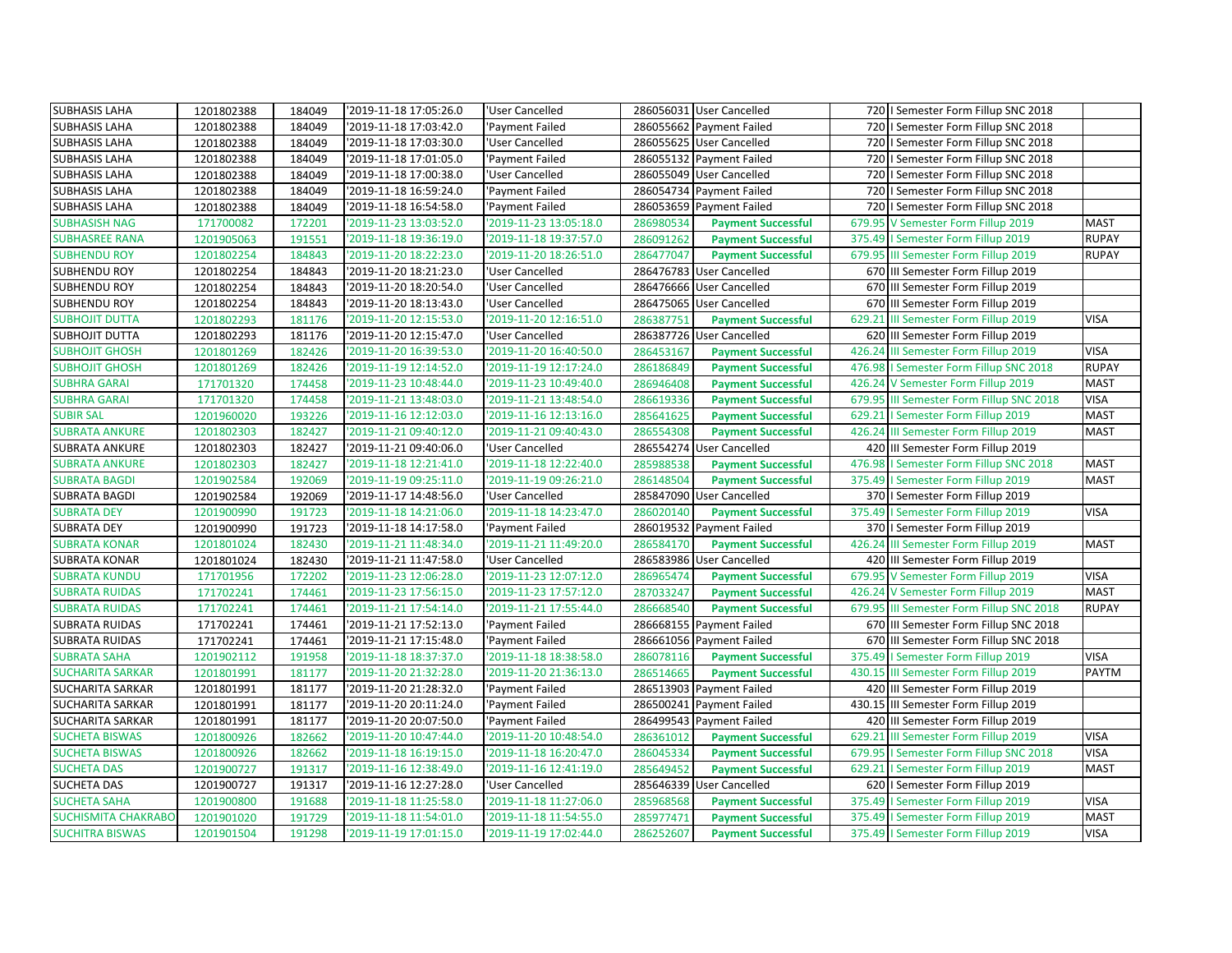| <b>SUCHITRA GHOSH</b>    | 1201801166 | 182431 | '2019-11-21 16:09:35.0 | '2019-11-21 16:10:59.0 | 286647247 | <b>Payment Successful</b> |        | 426.24 III Semester Form Fillup 2019   | <b>MAST</b>  |
|--------------------------|------------|--------|------------------------|------------------------|-----------|---------------------------|--------|----------------------------------------|--------------|
| <b>SUCHITRA GHOSH</b>    | 1201801166 | 182431 | '2019-11-18 12:27:48.0 | '2019-11-18 12:28:43.0 | 285990434 | <b>Payment Successful</b> |        | 476.98   Semester Form Fillup SNC 2018 | <b>VISA</b>  |
| <b>SUDARSAN SINGHA</b>   | 171701163  | 171344 | '2019-11-22 20:08:46.0 | '2019-11-22 20:09:48.0 | 286884611 | <b>Payment Successful</b> |        | 426.24 V Semester Form Fillup 2019     | <b>VISA</b>  |
| SUDARSAN SINGHA          | 171701163  | 171344 | '2019-11-22 20:08:38.0 | 'User Cancelled        |           | 286884586 User Cancelled  |        | 420 V Semester Form Fillup 2019        |              |
| <b>SUDARSAN SINGHA</b>   | 171701163  | 171344 | '2019-11-20 15:30:06.0 | '2019-11-20 15:31:43.0 | 286437953 | <b>Payment Successful</b> | 476.98 | III Semester Form Fillup SNC 2018      | <b>VISA</b>  |
| SUDARSAN SINGHA          | 171701163  | 171344 | '2019-11-20 15:29:59.0 | 'User Cancelled        |           | 286437923 User Cancelled  |        | 470 III Semester Form Fillup SNC 2018  |              |
| <b>SUDARSAN SINGHA</b>   | 171701163  | 171344 | '2019-11-18 12:03:32.0 | 2019-11-18 12:04:53.0  | 285981078 | <b>Payment Successful</b> | 476.98 | I Semester Form Fillup SNC 2017        | <b>MAST</b>  |
| <b>SUDESHNA GHOSH</b>    | 1201901691 | 191258 | '2019-11-18 10:35:41.0 | '2019-11-18 10:36:25.0 | 285953933 | <b>Payment Successful</b> |        | 375.49   Semester Form Fillup 2019     | <b>MAST</b>  |
| <b>SUDESHNA GUIN</b>     | 1201800292 | 181228 | '2019-11-20 17:27:01.0 | '2019-11-20 17:28:15.0 | 286464560 | <b>Payment Successful</b> | 426.24 | III Semester Form Fillup 2019          | <b>MAST</b>  |
| <b>SUDESHNA MONDAL</b>   | 1201800027 | 182432 | '2019-11-21 11:36:35.0 | '2019-11-21 11:37:34.0 | 286581037 | <b>Payment Successful</b> | 426.24 | III Semester Form Fillup 2019          | <b>MAST</b>  |
| <b>SUDESHNA MONDAL</b>   | 1201800027 | 182432 | '2019-11-19 12:37:13.0 | '2019-11-19 12:37:49.0 | 286193349 | <b>Payment Successful</b> |        | 476.98   Semester Form Fillup SNC 2018 | <b>MAST</b>  |
| SUDESHNA MONDAL          | 1201800027 | 182432 | '2019-11-19 12:37:07.0 | 'User Cancelled        |           | 286193307 User Cancelled  |        | 470   I Semester Form Fillup SNC 2018  |              |
| SUDESHNA MONDAL          | 1201800027 | 182432 | '2019-11-19 12:36:58.0 | 'User Cancelled        | 286193268 | <b>User Cancelled</b>     | 470    | I Semester Form Fillup SNC 2018        |              |
| <b>SUDESHNA MONDAL</b>   | 1201800027 | 182432 | '2019-11-19 12:14:00.0 | 'Payment Failed        |           | 286186656 Payment Failed  |        | 481.36   Semester Form Fillup SNC 2018 |              |
| <b>SUDESHNA MONDAL</b>   | 1201800027 | 182432 | '2019-11-19 12:09:30.0 | 'Payment Failed        |           | 286185165 Payment Failed  |        | 470   Semester Form Fillup SNC 2018    |              |
| SUDESHNA MONDAL          | 1201800027 | 182432 | '2019-11-19 11:58:31.0 | 'Payment Failed        |           | 286180748 Payment Failed  |        | 499.5   Semester Form Fillup SNC 2018  |              |
| <b>SUDESHNA ROY</b>      | 1201900340 | 191131 | '2019-11-18 17:28:11.0 | '2019-11-18 17:29:41.0 | 286061871 | <b>Payment Successful</b> | 375.49 | I Semester Form Fillup 2019            | <b>VISA</b>  |
| SUDESHNA SANA            | 1201802497 | 181527 | '2019-11-21 14:38:28.0 | 'User Cancelled        |           | 286629940 User Cancelled  |        | 670 III Semester Form Fillup 2019      |              |
| SUDESHNA SANA            | 1201802497 | 181527 | '2019-11-21 14:27:12.0 | 'Payment Failed        |           | 286627874 Payment Failed  |        | 670 III Semester Form Fillup 2019      |              |
| <b>SUDESHNA SANA</b>     | 1201802497 | 181527 | '2019-11-21 14:17:10.0 | '2019-11-21 14:18:57.0 | 286625755 | <b>Payment Successful</b> |        | 679.95 III Semester Form Fillup 2019   | <b>RUPAY</b> |
| <b>SUDESHNA SANA</b>     | 1201802497 | 181527 | '2019-11-21 14:01:16.0 | '2019-11-21 14:07:00.0 | 286622424 | <b>Payment Successful</b> |        | 679.95 III Semester Form Fillup 2019   | <b>RUPAY</b> |
| <b>SUDESHNA SANA</b>     | 1201802497 | 181527 | '2019-11-21 13:49:29.0 | '2019-11-21 13:52:33.0 | 286619678 | <b>Payment Successful</b> | 679.95 | III Semester Form Fillup 2019          | <b>RUPAY</b> |
| <b>SUDHANSU KARMAKAR</b> | 1201900992 | 194003 | '2019-11-18 17:21:16.0 | '2019-11-18 17:22:58.0 | 286060291 | <b>Payment Successful</b> |        | 578.46   Semester Form Fillup 2019     | <b>VISA</b>  |
| <b>SUDIP DAS</b>         | 1201802614 | 181358 | '2019-11-21 18:16:04.0 | '2019-11-21 18:18:21.0 | 286672938 | <b>Payment Successful</b> |        | 426.24 III Semester Form Fillup 2019   | <b>RUPAY</b> |
| <b>SUDIP DAS</b>         | 1201802614 | 181358 | '2019-11-19 19:19:34.0 | '2019-11-19 19:24:42.0 | 286282996 | <b>Payment Successful</b> |        | 476.98   Semester Form Fillup SNC 2018 | <b>RUPAY</b> |
| <b>SUDIP DEY</b>         | 1201900567 | 191214 | '2019-11-17 18:15:31.0 | '2019-11-17 18:18:33.0 | 285875415 | <b>Payment Successful</b> | 375.49 | I Semester Form Fillup 2019            | <b>RUPAY</b> |
| <b>SUDIP HALDER</b>      | 1201800949 | 184861 | '2019-11-21 11:26:01.0 | '2019-11-21 11:28:12.0 | 286577792 | <b>Payment Successful</b> |        | 679.95 III Semester Form Fillup 2019   | <b>RUPAY</b> |
| <b>SUDIP KARAK</b>       | 1201801049 | 181059 | '2019-11-20 16:57:26.0 | '2019-11-20 16:58:17.0 | 286457446 | <b>Payment Successful</b> | 426.24 | III Semester Form Fillup 2019          | <b>VISA</b>  |
| <b>SUDIP KARAK</b>       | 1201801049 | 181059 | '2019-11-20 16:53:43.0 | 'Payment Failed        |           | 286456559 Payment Failed  |        | 420 III Semester Form Fillup 2019      |              |
| <b>SUDIP KHAN</b>        | 1201802315 | 182434 | '2019-11-20 09:31:33.0 | '2019-11-20 09:33:32.0 | 286346829 | <b>Payment Successful</b> | 649.5  | III Semester Form Fillup 2019          | <b>SBIB</b>  |
| <b>SUDIP KONAR</b>       | 1201900587 | 191222 | '2019-11-18 10:52:59.0 | '2019-11-18 10:53:44.0 | 285958686 | <b>Payment Successful</b> |        | 375.49   Semester Form Fillup 2019     | <b>VISA</b>  |
| <b>SUDIP LOHAR</b>       | 1201902358 | 192018 | '2019-11-19 11:37:48.0 | '2019-11-19 11:39:59.0 | 286175142 | <b>Payment Successful</b> |        | 375.49   Semester Form Fillup 2019     | <b>MAST</b>  |
| <b>SUDIP RUIDAS</b>      | 1201800934 | 184050 | '2019-11-21 18:44:38.0 | '2019-11-21 18:46:11.0 | 286678738 | <b>Payment Successful</b> | 699.5  | III Semester Form Fillup 2019          | SBIB         |
| <b>SUDIP RUIDAS</b>      | 1201800934 | 184050 | '2019-11-19 20:11:12.0 | '2019-11-19 20:14:17.0 | 286293058 | <b>Payment Successful</b> | 749.5  | I Semester Form Fillup SNC 2018        | <b>SBIB</b>  |
| <b>SUDIP RUIDAS</b>      | 1201800934 | 184050 | '2019-11-19 19:18:32.0 | 'Payment Failed        |           | 286282763 Payment Failed  |        | 720   Semester Form Fillup SNC 2018    |              |
| <b>SUDIPA DEY</b>        | 1201900418 | 191159 | '2019-11-18 10:24:50.0 | '2019-11-18 10:26:52.0 | 285951288 | <b>Payment Successful</b> | 375.49 | I Semester Form Fillup 2019            | <b>VISA</b>  |
| <b>SUDIPA GHOSH</b>      | 1721700062 | 174465 | '2019-11-23 12:31:30.0 | '2019-11-23 12:32:23.0 | 286973056 | <b>Payment Successful</b> |        | 426.24 V Semester Form Fillup 2019     | <b>VISA</b>  |
| <b>SUDIPA GHOSH</b>      | 1721700062 | 174465 | '2019-11-21 15:19:05.0 | '2019-11-21 15:20:11.0 | 286637361 | <b>Payment Successful</b> | 679.95 | III Semester Form Fillup SNC 2018      | <b>MAST</b>  |
| <b>SUDIPA GHOSH</b>      | 1201800876 | 181360 | '2019-11-20 12:28:14.0 | '2019-11-20 12:28:51.0 | 286391608 | <b>Payment Successful</b> |        | 426.24 III Semester Form Fillup 2019   | <b>VISA</b>  |
| <b>SUDIPA GHOSH</b>      | 1201800876 | 181360 | '2019-11-19 10:23:50.0 | '2019-11-19 10:29:18.0 | 286158078 | <b>Payment Successful</b> |        | 476.98   Semester Form Fillup SNC 2018 | <b>RUPAY</b> |
| <b>SUDIPA PARAMANIK</b>  | 1201900717 | 191674 | '2019-11-17 09:44:28.0 | '2019-11-17 09:45:19.0 | 285800475 | <b>Payment Successful</b> |        | 375.49   Semester Form Fillup 2019     | <b>VISA</b>  |
| SUDIPA PARAMANIK         | 1201900717 | 191674 | '2019-11-17 09:42:58.0 | 'User Cancelled        | 285800291 | <b>User Cancelled</b>     |        | 370   Semester Form Fillup 2019        |              |
| <b>SUDIPTA BHUIN</b>     | 1201901534 | 191841 | '2019-11-16 11:33:22.0 | '2019-11-16 11:34:03.0 | 285629604 | <b>Payment Successful</b> |        | 375.49   Semester Form Fillup 2019     | <b>RUPAY</b> |
| <b>SUDIPTA CHOWDHURY</b> | 1201805015 | 182554 | '2019-11-23 12:19:21.0 | '2019-11-23 12:20:41.0 | 286969442 | <b>Payment Successful</b> | 426.24 | III Semester Form Fillup 2019          | <b>MAST</b>  |
| <b>SUDIPTA PATRA</b>     | 1201900488 | 191189 | '2019-11-17 16:44:00.0 | '2019-11-17 16:45:03.0 | 285861782 | <b>Payment Successful</b> |        | 375.49   Semester Form Fillup 2019     | <b>MAST</b>  |
| <b>SUDIPTA SHARMA</b>    | 1201900957 | 191717 | '2019-11-18 10:22:01.0 | '2019-11-18 10:28:49.0 | 285950528 | <b>Payment Successful</b> |        | 375.49   Semester Form Fillup 2019     | <b>RUPAY</b> |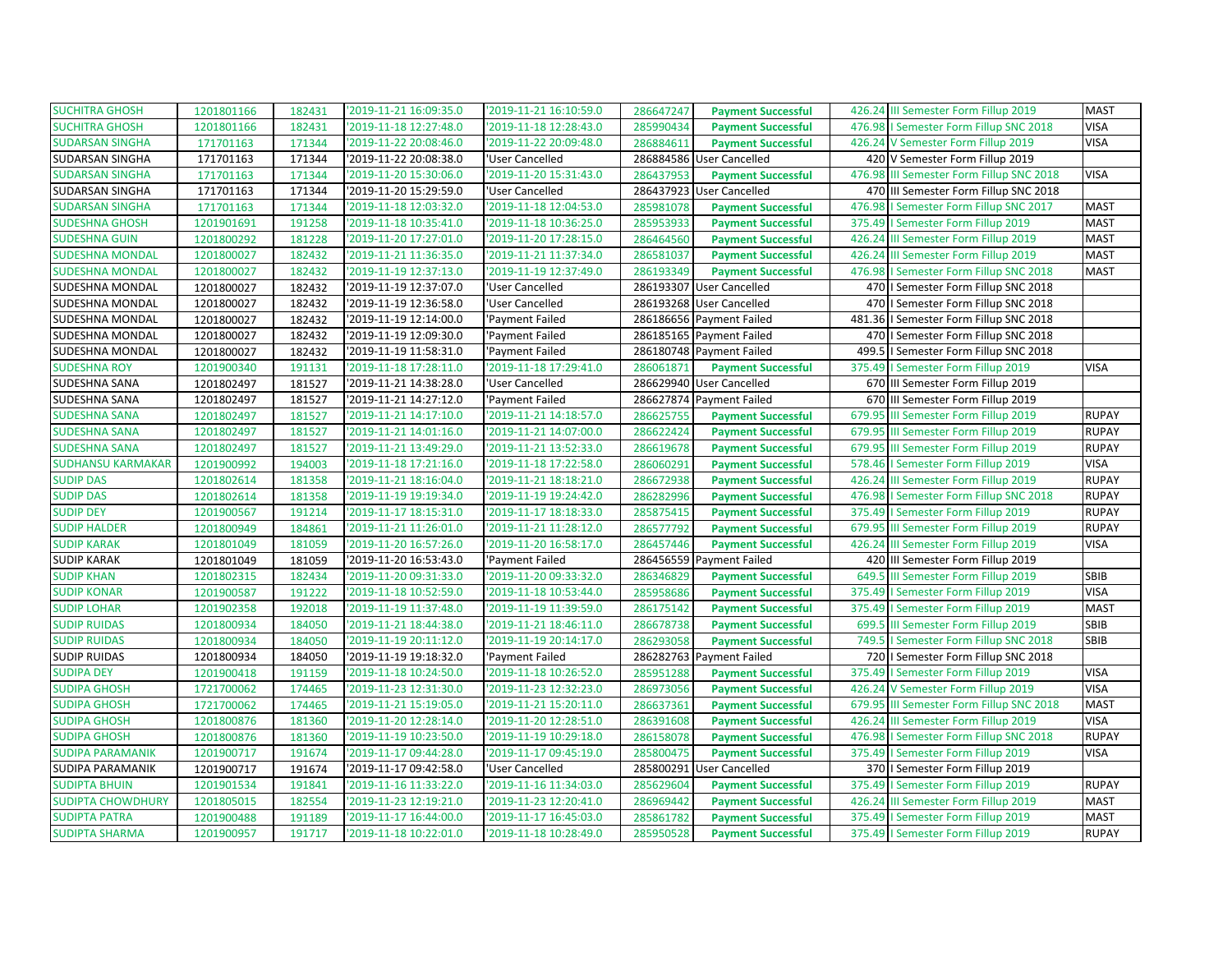| <b>SUDIPTA SHARMA</b>    | 1201900957 | 191717 | '2019-11-18 10:16:11.0 | 'Payment Failed        |           | 285948738 Payment Failed  |        | 375.49   Semester Form Fillup 2019       |              |
|--------------------------|------------|--------|------------------------|------------------------|-----------|---------------------------|--------|------------------------------------------|--------------|
| <b>SUGATSA RAKSHIT</b>   | 1201901234 | 191782 | '2019-11-18 13:28:12.0 | '2019-11-18 13:29:12.0 | 286008448 | <b>Payment Successful</b> |        | 375.49   Semester Form Fillup 2019       | <b>MAST</b>  |
| <b>SUHAS CHANDRA ROY</b> | 1201905076 | 192085 | '2019-11-19 13:03:20.0 | '2019-11-19 13:04:14.0 | 286201242 | <b>Payment Successful</b> |        | 375.49   Semester Form Fillup 2019       | <b>MAST</b>  |
| SUHAS CHANDRA ROY        | 1201905076 | 192085 | '2019-11-19 13:03:04.0 | 'User Cancelled        |           | 286201160 User Cancelled  |        | 370   Semester Form Fillup 2019          |              |
| <b>SUJAN GHOSH</b>       | 1201901937 | 191611 | '2019-11-18 10:35:48.0 | '2019-11-18 10:36:45.0 | 285953965 | <b>Payment Successful</b> | 578.46 | I Semester Form Fillup 2019              | <b>MAST</b>  |
| <b>SUJATA BAGDI</b>      | 1201802017 | 182440 | '2019-11-20 11:23:59.0 | '2019-11-20 11:24:55.0 | 286370667 | <b>Payment Successful</b> |        | 629.21 III Semester Form Fillup 2019     | <b>MAST</b>  |
| <b>SUJATA BAGDI</b>      | 1201802017 | 182440 | '2019-11-19 13:36:04.0 | '2019-11-19 13:39:27.0 | 286209559 | <b>Payment Successful</b> |        | 476.98   Semester Form Fillup SNC 2018   | <b>RUPAY</b> |
| <b>SUJATA KESH</b>       | 1201800400 | 181229 | '2019-11-20 11:05:23.0 | '2019-11-20 11:07:21.0 | 286365757 | <b>Payment Successful</b> |        | 426.24 III Semester Form Fillup 2019     | <b>VISA</b>  |
| <b>SUJATA MOHANTA</b>    | 171700946  | 171346 | '2019-11-25 12:04:20.0 | '2019-11-25 12:05:34.0 | 287250124 | <b>Payment Successful</b> | 426.24 | V Semester Form Fillup 2019              | <b>VISA</b>  |
| <b>SUJATA MOHANTA</b>    | 171700946  | 171346 | '2019-11-23 12:18:19.0 | '2019-11-23 12:19:33.0 | 286969149 | <b>Payment Successful</b> |        | 679.95 III Semester Form Fillup SNC 2018 | <b>VISA</b>  |
| <b>SUJATA MONDAL</b>     | 1201800626 | 182441 | '2019-11-20 09:31:01.0 | '2019-11-20 09:31:46.0 | 286346751 | <b>Payment Successful</b> |        | 426.24 III Semester Form Fillup 2019     | <b>VISA</b>  |
| <b>SUJATA MONDAL</b>     | 1201800626 | 182441 | '2019-11-19 13:26:08.0 | '2019-11-19 13:27:09.0 | 286207211 | <b>Payment Successful</b> |        | 476.98   Semester Form Fillup SNC 2018   | <b>VISA</b>  |
| <b>SUJATA PAUL</b>       | 1201900601 | 191507 | '2019-11-17 18:59:49.0 | '2019-11-17 19:01:54.0 | 285882695 | <b>Payment Successful</b> | 375.49 | I Semester Form Fillup 2019              | <b>RUPAY</b> |
| <b>SUJAY GORAI</b>       | 1721700003 | 174470 | '2019-11-23 10:02:01.0 | '2019-11-23 10:06:16.0 | 286937637 | <b>Payment Successful</b> |        | 426.24 V Semester Form Fillup 2019       | <b>RUPAY</b> |
| <b>SUJAY KSHETRAPAL</b>  | 1201800956 | 182442 | '2019-11-20 11:41:26.0 | '2019-11-20 11:43:31.0 | 286376223 | <b>Payment Successful</b> |        | 634.99 III Semester Form Fillup 2019     | PAYTM        |
| <b>SUJAY KSHETRAPAL</b>  | 1201800956 | 182442 | '2019-11-18 13:19:17.0 | '2019-11-18 13:20:41.0 | 286006353 | <b>Payment Successful</b> |        | 476.98   Semester Form Fillup SNC 2018   | <b>MAST</b>  |
| <b>SUJAY MANDAL</b>      | 1201901707 | 191346 | '2019-11-19 11:38:59.0 | '2019-11-19 11:40:11.0 | 286175403 | <b>Payment Successful</b> | 629.21 | I Semester Form Fillup 2019              | <b>VISA</b>  |
| <b>SUJIT BARI</b>        | 1201900367 | 191141 | '2019-11-19 12:04:45.0 | '2019-11-19 12:05:44.0 | 286183120 | <b>Payment Successful</b> |        | 375.49   Semester Form Fillup 2019       | <b>MAST</b>  |
| <b>SUJIT KHAMRUI</b>     | 1201902496 | 191640 | '2019-11-16 18:27:23.0 | '2019-11-16 18:32:29.0 | 285718120 | <b>Payment Successful</b> |        | 578.46   Semester Form Fillup 2019       | <b>MAST</b>  |
| <b>SUJIT MONDAL</b>      | 1201800447 | 181773 | '2019-11-21 11:21:03.0 | '2019-11-21 11:23:55.0 | 286576560 | <b>Payment Successful</b> |        | 629.21 III Semester Form Fillup 2019     | <b>VISA</b>  |
| <b>SUJIT MONDAL</b>      | 1201800447 | 181773 | '2019-11-21 11:21:01.0 | 'User Cancelled        |           | 286576554 User Cancelled  |        | 620 III Semester Form Fillup 2019        |              |
| <b>SUJIT MONDAL</b>      | 1201800447 | 181773 | '2019-11-21 11:20:59.0 | 'User Cancelled        |           | 286576541 User Cancelled  |        | 620 III Semester Form Fillup 2019        |              |
| <b>SUJON HALDER</b>      | 1201900898 | 191496 | '2019-11-18 10:01:34.0 | '2019-11-18 10:02:27.0 | 285945504 | <b>Payment Successful</b> | 375.49 | I Semester Form Fillup 2019              | <b>MAST</b>  |
| <b>SUJOY BAIRAGI</b>     | 171701204  | 171347 | '2019-11-23 23:08:37.0 | '2019-11-23 23:10:15.0 | 287073024 | <b>Payment Successful</b> |        | 426.24 V Semester Form Fillup 2019       | <b>VISA</b>  |
| <b>SUJOY MITRA</b>       | 171701167  | 171348 | '2019-11-25 09:50:10.0 | '2019-11-25 09:51:05.0 | 287218411 | <b>Payment Successful</b> |        | 426.24 V Semester Form Fillup 2019       | <b>MAST</b>  |
| <b>SUJOY MITRA</b>       | 171701167  | 171348 | '2019-11-20 20:48:44.0 | '2019-11-20 20:50:02.0 | 286507306 | <b>Payment Successful</b> | 476.98 | III Semester Form Fillup SNC 2018        | <b>VISA</b>  |
| <b>SUKANYA BANGAL</b>    | 1201902561 | 192059 | '2019-11-18 10:10:53.0 | '2019-11-18 10:11:46.0 | 285947402 | <b>Payment Successful</b> |        | 375.49   Semester Form Fillup 2019       | <b>RUPAY</b> |
| <b>SUKANYA ROY</b>       | 1201900833 | 191570 | '2019-11-17 18:27:44.0 | '2019-11-17 18:33:28.0 | 285877233 | <b>Payment Successful</b> |        | 578.46   Semester Form Fillup 2019       | <b>VISA</b>  |
| <b>SUKLA MAHANTA</b>     | 1201900327 | 193094 | '2019-11-17 17:28:44.0 | '2019-11-17 17:29:33.0 | 285868259 | <b>Payment Successful</b> |        | 629.21   Semester Form Fillup 2019       | <b>VISA</b>  |
| <b>SUKLA RUDRA</b>       | 1201900647 | 191660 | '2019-11-16 17:50:08.0 | '2019-11-16 17:52:00.0 | 285710635 | <b>Payment Successful</b> |        | 375.49   Semester Form Fillup 2019       | <b>MAST</b>  |
| <b>SUKUMAR BAGDI</b>     | 1201902498 | 192047 | '2019-11-19 11:35:34.0 | '2019-11-19 11:36:49.0 | 286174545 | <b>Payment Successful</b> |        | 375.49   Semester Form Fillup 2019       | <b>RUPAY</b> |
| <b>SUKUMAR ROY</b>       | 1201801608 | 181178 | '2019-11-20 12:12:00.0 | '2019-11-20 12:13:08.0 | 286386626 | <b>Payment Successful</b> |        | 426.24 III Semester Form Fillup 2019     | <b>VISA</b>  |
| <b>SUKUMAR ROY</b>       | 1201801608 | 181178 | '2019-11-20 12:11:51.0 | 'User Cancelled        |           | 286386569 User Cancelled  |        | 420 III Semester Form Fillup 2019        |              |
| <b>SUKUR ALI SK</b>      | 1201900260 | 191093 | '2019-11-18 10:28:56.0 | 2019-11-18 10:29:53.0  | 285952267 | <b>Payment Successful</b> | 375.49 | I Semester Form Fillup 2019              | <b>MAST</b>  |
| <b>SULAGNA KONAR</b>     | 1201901957 | 191922 | '2019-11-18 12:19:19.0 | '2019-11-18 12:20:33.0 | 285987489 | <b>Payment Successful</b> |        | 375.49   Semester Form Fillup 2019       | <b>VISA</b>  |
| <b>SULAGNA KONAR</b>     | 1201901957 | 191922 | '2019-11-18 09:48:49.0 | 'User Cancelled        |           | 285943302 User Cancelled  |        | 370   Semester Form Fillup 2019          |              |
| <b>SULATA GHOSH</b>      | 1721700096 | 174474 | '2019-11-23 12:03:20.0 | '2019-11-23 12:04:24.0 | 286963884 | <b>Payment Successful</b> | 426.24 | V Semester Form Fillup 2019              | <b>VISA</b>  |
| <b>SULEKHA DHARA</b>     | 1201900865 | 191333 | '2019-11-16 12:05:05.0 | '2019-11-16 12:06:57.0 | 285638997 | <b>Payment Successful</b> | 399.5  | I Semester Form Fillup 2019              | <b>SBIB</b>  |
| SULEKHA DHARA            | 1201900865 | 191333 | '2019-11-16 12:00:50.0 | 'User Cancelled        |           | 285636970 User Cancelled  |        | 370   Semester Form Fillup 2019          |              |
| <b>SULEKHA GHOSH</b>     | 1201900378 | 191147 | '2019-11-16 11:07:17.0 | '2019-11-16 11:08:15.0 | 285622929 | <b>Payment Successful</b> |        | 375.49   Semester Form Fillup 2019       | <b>MAST</b>  |
| SULEKHA GHOSH            | 1201900378 | 191147 | '2019-11-16 11:06:09.0 | 'User Cancelled        |           | 285622670 User Cancelled  |        | 370   Semester Form Fillup 2019          |              |
| <b>SULEKHA MONDAL</b>    | 1201901259 | 191390 | '2019-11-18 09:20:49.0 | '2019-11-18 09:23:10.0 | 285939488 | <b>Payment Successful</b> | 399.5  | I Semester Form Fillup 2019              | SBIB         |
| SULEKHA MONDAL           | 1201901259 | 191390 | '2019-11-18 09:18:25.0 | 'User Cancelled        |           | 285939211 User Cancelled  |        | 370   Semester Form Fillup 2019          |              |
| <b>SUMAN ANKURE</b>      | 1201902535 | 191644 | '2019-11-22 23:31:44.0 | '2019-11-22 23:34:14.0 | 286909782 | <b>Payment Successful</b> | 583.78 | I Semester Form Fillup 2019              | <b>PAYTM</b> |
| <b>SUMAN ANKURE</b>      | 1201902535 | 191644 | '2019-11-22 22:38:34.0 | 'Payment Failed        |           | 286904938 Payment Failed  |        | 570   Semester Form Fillup 2019          |              |
| <b>SUMAN ANKURE</b>      | 1201902535 | 191644 | '2019-11-22 20:14:04.0 | 'Payment Failed        |           | 286885378 Payment Failed  |        | 570   Semester Form Fillup 2019          |              |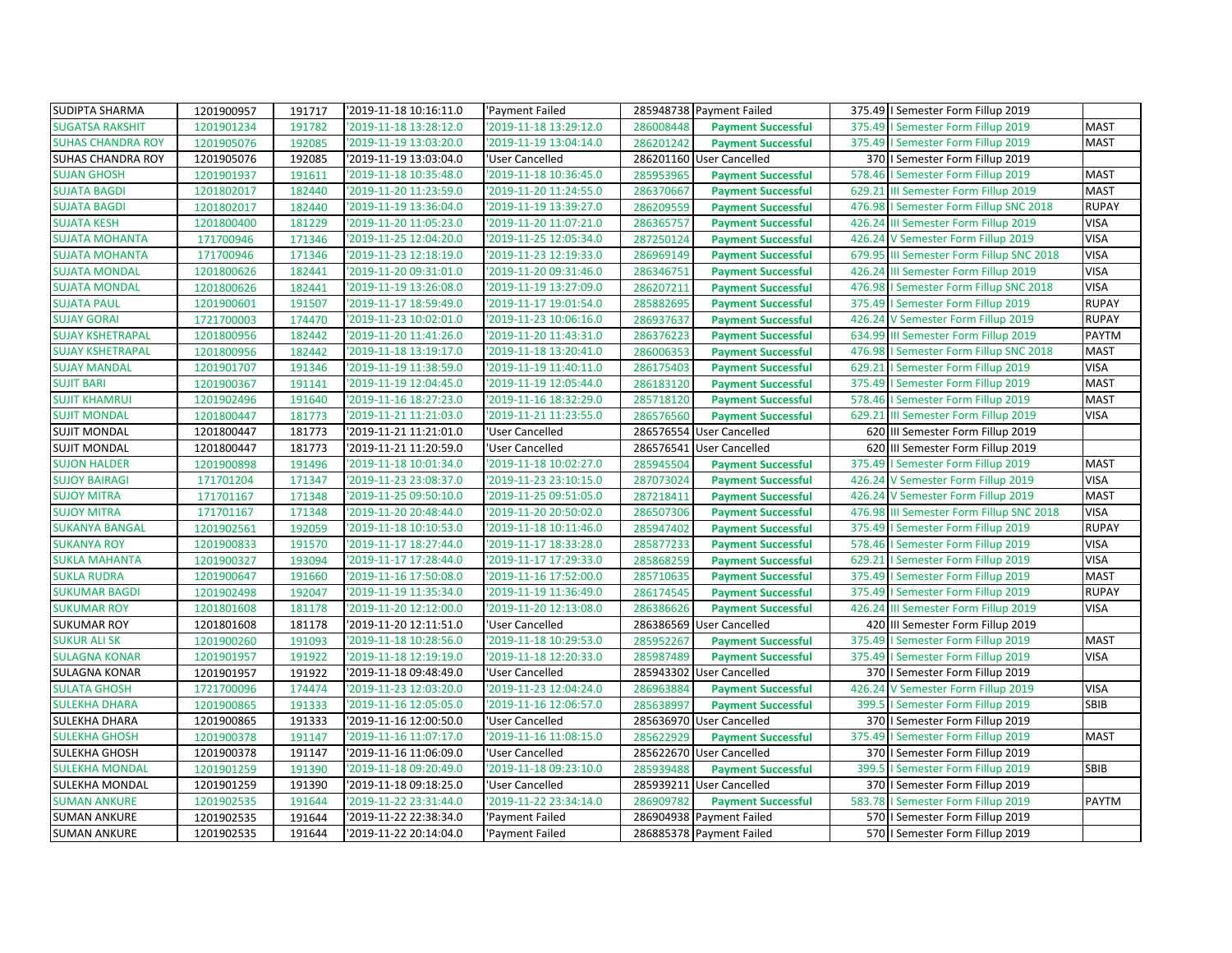| <b>SUMAN ANKURE</b>     | 1201902535 | 191644 | '2019-11-22 20:13:22.0 | 'User Cancelled        |           | 286885301 User Cancelled  |        | 570   Semester Form Fillup 2019          |              |
|-------------------------|------------|--------|------------------------|------------------------|-----------|---------------------------|--------|------------------------------------------|--------------|
| <b>SUMAN ANKURE</b>     | 1201902535 | 191644 | '2019-11-22 20:08:16.0 | 'User Cancelled        |           | 286884549 User Cancelled  |        | 570   Semester Form Fillup 2019          |              |
| <b>SUMAN ANKURE</b>     | 1201902535 | 191644 | '2019-11-22 18:50:37.0 | 'Payment Failed        |           | 286869786 Payment Failed  |        | 570   Semester Form Fillup 2019          |              |
| <b>SUMAN ANKURE</b>     | 1201902535 | 191644 | '2019-11-22 18:42:19.0 | 'Payment Failed        |           | 286868093 Payment Failed  |        | 570   Semester Form Fillup 2019          |              |
| <b>SUMAN ANKURE</b>     | 1201902535 | 191644 | '2019-11-19 12:00:43.0 | 'User Cancelled        |           | 286181403 User Cancelled  | 570    | I Semester Form Fillup 2019              |              |
| <b>SUMAN BAGDI</b>      | 1201800655 | 184051 | '2019-11-20 19:26:07.0 | 2019-11-20 19:28:13.0  | 286491461 | <b>Payment Successful</b> | 679.95 | III Semester Form Fillup 2019            | <b>RUPAY</b> |
| <b>SUMAN BAGDI</b>      | 1201800655 | 184051 | '2019-11-20 19:24:00.0 | 'User Cancelled        |           | 286490997 User Cancelled  |        | 670 III Semester Form Fillup 2019        |              |
| <b>SUMAN BAGDI</b>      | 1201800655 | 184051 | '2019-11-17 20:17:32.0 | '2019-11-17 20:22:41.0 | 285894618 | <b>Payment Successful</b> |        | 730.69   Semester Form Fillup SNC 2018   | <b>RUPAY</b> |
| <b>SUMAN BAGDI</b>      | 1201800655 | 184051 | '2019-11-17 12:25:11.0 | 'User Cancelled        |           | 285826353 User Cancelled  |        | 720   Semester Form Fillup SNC 2018      |              |
| <b>SUMAN BANERJEE</b>   | 1201800958 | 182448 | '2019-11-20 12:41:19.0 | 2019-11-20 12:42:49.0  | 286395746 | <b>Payment Successful</b> | 634.99 | III Semester Form Fillup 2019            | PAYTM        |
| <b>SUMAN BANERJEE</b>   | 1201800958 | 182448 | '2019-11-18 13:39:27.0 | '2019-11-18 13:40:32.0 | 286011116 | <b>Payment Successful</b> |        | 476.98   Semester Form Fillup SNC 2018   | <b>MAST</b>  |
| <b>SUMAN BANERJEE</b>   | 1201800958 | 182448 | '2019-11-17 13:07:37.0 | 'Payment Failed        |           | 285833342 Payment Failed  |        | 470   Semester Form Fillup SNC 2018      |              |
| <b>SUMAN BAURI</b>      | 171700317  | 171351 | '2019-11-23 12:53:16.0 | '2019-11-23 12:55:09.0 | 286978109 | <b>Payment Successful</b> | 426.24 | V Semester Form Fillup 2019              | <b>VISA</b>  |
| <b>SUMAN BAURI</b>      | 171700317  | 171351 | '2019-11-21 13:37:43.0 | '2019-11-21 13:39:43.0 | 286616943 | <b>Payment Successful</b> |        | 476.98 III Semester Form Fillup SNC 2018 | <b>MAST</b>  |
| <b>SUMAN CHATTERJEE</b> | 1201801351 | 184514 | '2019-11-20 19:22:33.0 | '2019-11-20 19:23:30.0 | 286490627 | <b>Payment Successful</b> | 679.95 | III Semester Form Fillup 2019            | <b>VISA</b>  |
| <b>SUMAN CHATTERJEE</b> | 1201801351 | 184514 | '2019-11-18 17:27:44.0 | '2019-11-18 17:28:44.0 | 286061754 | <b>Payment Successful</b> |        | 730.69   Semester Form Fillup SNC 2018   | <b>VISA</b>  |
| <b>SUMAN CHATTERJEE</b> | 1201801351 | 184514 | '2019-11-16 16:41:05.0 | 'User Cancelled        |           | 285697166 User Cancelled  |        | 720   Semester Form Fillup SNC 2018      |              |
| <b>SUMAN CHATTERJEE</b> | 1201801351 | 184514 | 2019-11-16 16:38:45.0  | 'User Cancelled        | 285696755 | <b>User Cancelled</b>     |        | 720   Semester Form Fillup SNC 2018      |              |
| <b>SUMAN CHATTERJEE</b> | 1201801351 | 184514 | '2019-11-16 16:36:27.0 | 'User Cancelled        | 285696383 | <b>User Cancelled</b>     |        | 720   Semester Form Fillup SNC 2018      |              |
| <b>SUMAN DALUI</b>      | 171702341  | 171352 | '2019-11-25 09:53:42.0 | '2019-11-25 09:54:50.0 | 287218918 | <b>Payment Successful</b> | 426.24 | V Semester Form Fillup 2019              | <b>MAST</b>  |
| <b>SUMAN DANGAR</b>     | 1201901963 | 193038 | '2019-11-18 10:21:55.0 | '2019-11-18 10:23:20.0 | 285950497 | <b>Payment Successful</b> | 634.99 | I Semester Form Fillup 2019              | PHONEPE      |
| <b>SUMAN DANGAR</b>     | 1201901963 | 193038 | '2019-11-17 09:19:39.0 | 'User Cancelled        |           | 285797599 User Cancelled  |        | 620   Semester Form Fillup 2019          |              |
| <b>SUMAN GHOSH</b>      | 1201900662 | 193155 | '2019-11-19 16:44:33.0 | 2019-11-19 16:46:03.0  | 286248659 | <b>Payment Successful</b> | 629.21 | I Semester Form Fillup 2019              | <b>VISA</b>  |
| <b>SUMAN GHOSH</b>      | 1201901292 | 191797 | '2019-11-17 16:54:59.0 | '2019-11-17 16:57:54.0 | 285863366 | <b>Payment Successful</b> |        | 375.49   Semester Form Fillup 2019       | <b>MAST</b>  |
| <b>SUMAN GUIN</b>       | 1201900514 | 191198 | '2019-11-17 09:31:05.0 | '2019-11-17 09:31:55.0 | 285798900 | <b>Payment Successful</b> |        | 375.49   Semester Form Fillup 2019       | <b>MAST</b>  |
| <b>SUMAN KAPRI</b>      | 171701756  | 171356 | '2019-11-22 21:26:55.0 | '2019-11-22 21:27:49.0 | 286896035 | <b>Payment Successful</b> | 426.24 | V Semester Form Fillup 2019              | <b>VISA</b>  |
| <b>SUMAN KAPRI</b>      | 171701756  | 171356 | '2019-11-20 18:32:47.0 | 2019-11-20 18:34:31.0  | 286479513 | <b>Payment Successful</b> |        | 476.98 III Semester Form Fillup SNC 2018 | <b>VISA</b>  |
| <b>SUMAN KARAK</b>      | 1201801267 | 181528 | '2019-11-21 10:14:44.0 | '2019-11-21 10:15:33.0 | 286560185 | <b>Payment Successful</b> |        | 679.95 III Semester Form Fillup 2019     | <b>MAST</b>  |
| <b>SUMAN LOHAR</b>      | 1201900704 | 191671 | '2019-11-17 18:04:41.0 | '2019-11-17 18:07:44.0 | 285873698 | <b>Payment Successful</b> |        | 375.49   Semester Form Fillup 2019       | <b>MAST</b>  |
| <b>SUMAN MAL</b>        | 1201801495 | 184053 | '2019-11-20 17:12:14.0 | '2019-11-20 17:13:15.0 | 286461357 | <b>Payment Successful</b> | 679.95 | III Semester Form Fillup 2019            | <b>VISA</b>  |
| <b>SUMAN MAL</b>        | 1201801495 | 184053 | '2019-11-17 10:49:01.0 | 2019-11-17 10:54:21.0  | 285809179 | <b>Payment Successful</b> |        | 730.69   Semester Form Fillup SNC 2018   | <b>VISA</b>  |
| <b>SUMAN MODAK</b>      | 1201902607 | 192072 | '2019-11-18 10:56:04.0 | '2019-11-18 10:58:14.0 | 285959604 | <b>Payment Successful</b> |        | 375.49   Semester Form Fillup 2019       | <b>RUPAY</b> |
| <b>SUMAN MONDAL</b>     | 171701161  | 174476 | '2019-11-23 11:35:09.0 | '2019-11-23 11:36:31.0 | 286956649 | <b>Payment Successful</b> | 426.24 | V Semester Form Fillup 2019              | <b>MAST</b>  |
| <b>SUMAN MONDAL</b>     | 171701161  | 174476 | '2019-11-21 15:38:32.0 | '2019-11-21 15:40:08.0 | 286640976 | <b>Payment Successful</b> |        | 679.95 III Semester Form Fillup SNC 2018 | <b>VISA</b>  |
| <b>SUMAN MONDAL</b>     | 1201801369 | 181529 | '2019-11-21 10:37:54.0 | '2019-11-21 10:39:52.0 | 286564992 | <b>Payment Successful</b> |        | 679.95 III Semester Form Fillup 2019     | <b>RUPAY</b> |
| <b>SUMAN MONDAL</b>     | 1201801369 | 181529 | '2019-11-21 10:33:53.0 | '2019-11-21 10:36:36.0 | 286564197 | <b>Payment Successful</b> |        | 679.95 III Semester Form Fillup 2019     | <b>RUPAY</b> |
| <b>SUMAN NANDI</b>      | 1201902095 | 193096 | '2019-11-18 19:11:49.0 | '2019-11-18 19:16:00.0 | 286085945 | <b>Payment Successful</b> |        | 629.21   Semester Form Fillup 2019       | <b>MAST</b>  |
| <b>SUMAN SAW</b>        | 1201901220 | 191528 | '2019-11-18 11:07:01.0 | '2019-11-18 11:12:39.0 | 285962987 | <b>Payment Successful</b> | 375.49 | I Semester Form Fillup 2019              | <b>RUPAY</b> |
| <b>SUMAN SINGHA</b>     | 1201800914 | 183007 | '2019-11-20 11:26:03.0 | 2019-11-20 11:28:57.0  | 286371285 | <b>Payment Successful</b> | 629.21 | III Semester Form Fillup 2019            | <b>RUPAY</b> |
| <b>SUMAN SINGHA</b>     | 1201800914 | 183007 | '2019-11-20 08:27:38.0 | 'User Cancelled        |           | 286340220 User Cancelled  |        | 620 III Semester Form Fillup 2019        |              |
| <b>SUMAN SUTRADHAR</b>  | 1201900636 | 191351 | '2019-11-18 17:12:32.0 | '2019-11-18 17:15:11.0 | 286058036 | <b>Payment Successful</b> |        | 375.49   Semester Form Fillup 2019       | <b>RUPAY</b> |
| <b>SUMANA BARIK</b>     | 171701364  | 171360 | '2019-11-23 17:49:48.0 | '2019-11-23 17:53:42.0 | 287032227 | <b>Payment Successful</b> | 426.24 | V Semester Form Fillup 2019              | <b>RUPAY</b> |
| <b>SUMANA BHUIN</b>     | 1201800278 | 184054 | '2019-11-20 11:29:16.0 | '2019-11-20 11:30:55.0 | 286372367 | <b>Payment Successful</b> |        | 679.95 III Semester Form Fillup 2019     | <b>MAST</b>  |
| <b>SUMANA BHUIN</b>     | 1201800278 | 184054 | '2019-11-19 10:34:30.0 | '2019-11-19 10:35:35.0 | 286160368 | <b>Payment Successful</b> |        | 730.69   Semester Form Fillup SNC 2018   | <b>MAST</b>  |
| <b>SUMANA CHANDRA</b>   | 171700017  | 171361 | '2019-11-25 19:48:31.0 | '2019-11-25 19:49:32.0 | 287350789 | <b>Payment Successful</b> |        | 426.24 V Semester Form Fillup 2019       | <b>MAST</b>  |
| <b>SUMANA CHANDRA</b>   | 171700017  | 171361 | '2019-11-21 12:04:34.0 | '2019-11-21 12:07:27.0 | 286589146 | <b>Payment Successful</b> |        | 476.98 III Semester Form Fillup SNC 2018 | <b>RUPAY</b> |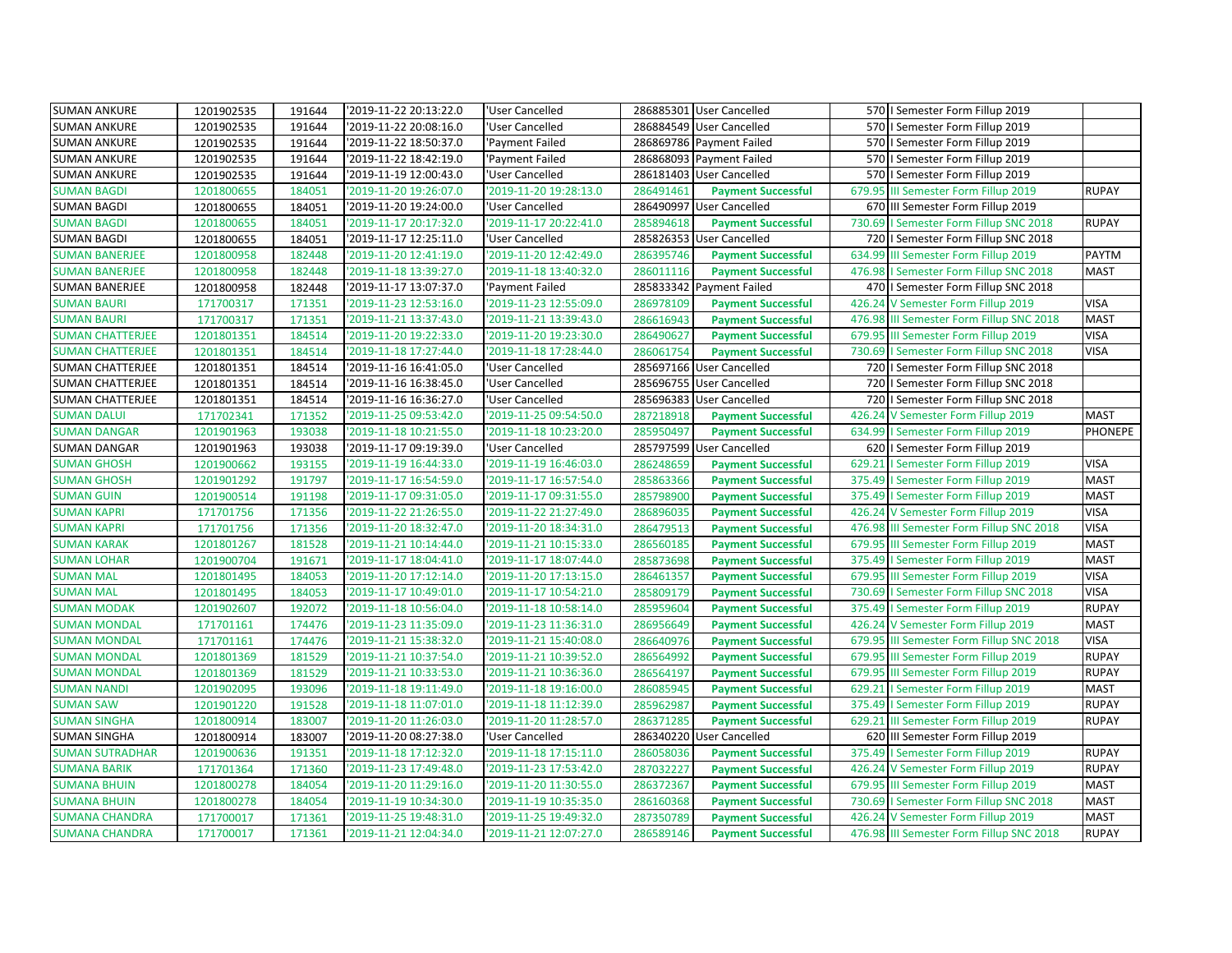| <b>SUMANA DAS</b>         | 1201800355 | 181361 | '2019-11-21 11:07:12.0 | '2019-11-21 11:09:09.0 | 286572631 | <b>Payment Successful</b> |        | 426.24 III Semester Form Fillup 2019   | <b>VISA</b>  |
|---------------------------|------------|--------|------------------------|------------------------|-----------|---------------------------|--------|----------------------------------------|--------------|
| <b>SUMANA DAS</b>         | 1201800355 | 181361 | '2019-11-19 19:35:15.0 | '2019-11-19 19:36:58.0 | 286286237 | <b>Payment Successful</b> |        | 476.98   Semester Form Fillup SNC 2018 | <b>RUPAY</b> |
| <b>SUMANA DHOCK</b>       | 1201800692 | 184854 | '2019-11-20 16:38:11.0 | '2019-11-20 16:40:27.0 | 286452747 | <b>Payment Successful</b> |        | 699.5 III Semester Form Fillup 2019    | SBIB         |
| <b>SUMANA GHOSH</b>       | 1201800486 | 181231 | '2019-11-20 12:08:20.0 | '2019-11-20 12:10:10.0 | 286385468 | <b>Payment Successful</b> | 426.24 | III Semester Form Fillup 2019          | <b>VISA</b>  |
| <b>SUMANA LAHA</b>        | 171701559  | 171690 | '2019-11-23 09:27:40.0 | '2019-11-23 09:29:02.0 | 286932627 | <b>Payment Successful</b> | 426.24 | V Semester Form Fillup 2019            | <b>VISA</b>  |
| <b>SUMANA MONDAL</b>      | 1201900678 | 191667 | '2019-11-16 09:56:03.0 | '2019-11-16 09:56:51.0 | 285608554 | <b>Payment Successful</b> |        | 375.49   Semester Form Fillup 2019     | <b>VISA</b>  |
| <b>SUMANA PAL</b>         | 1201800587 | 182451 | '2019-11-21 09:39:47.0 | '2019-11-21 09:40:25.0 | 286554213 | <b>Payment Successful</b> | 426.24 | III Semester Form Fillup 2019          | <b>MAST</b>  |
| <b>SUMANA PAL</b>         | 1201900534 | 191204 | '2019-11-18 12:09:02.0 | '2019-11-18 12:10:06.0 | 285983944 | <b>Payment Successful</b> |        | 375.49   Semester Form Fillup 2019     | <b>MAST</b>  |
| <b>SUMANA PAL</b>         | 1201900256 | 191090 | '2019-11-18 10:06:36.0 | '2019-11-18 10:08:41.0 | 285946513 | <b>Payment Successful</b> | 378.94 | I Semester Form Fillup 2019            | PHONEPE      |
| <b>SUMANA PARAMANIK</b>   | 1201900793 | 191357 | '2019-11-18 10:27:48.0 | '2019-11-18 10:28:31.0 | 285951994 | <b>Payment Successful</b> | 375.49 | I Semester Form Fillup 2019            | <b>MAST</b>  |
| <b>SUMANA SHARMA</b>      | 1201901057 | 193018 | '2019-11-18 08:10:47.0 | '2019-11-18 08:12:55.0 | 285932855 | <b>Payment Successful</b> |        | 629.21   Semester Form Fillup 2019     | <b>MAST</b>  |
| <b>SUMANTA PANJA</b>      | 171700797  | 171364 | '2019-11-25 18:59:01.0 | '2019-11-25 19:00:16.0 | 287341973 | <b>Payment Successful</b> |        | 426.24 V Semester Form Fillup 2019     | <b>RUPAY</b> |
| <b>SUMANTA PANJA</b>      | 171700797  | 171364 | '2019-11-21 16:50:25.0 | '2019-11-21 16:52:01.0 | 286655506 | <b>Payment Successful</b> | 679.95 | III Semester Form Fillup SNC 2018      | <b>RUPAY</b> |
| <b>SUMI MURMU</b>         | 171702392  | 174479 | '2019-11-23 10:50:44.0 | '2019-11-23 10:51:48.0 | 286946864 | <b>Payment Successful</b> |        | 426.24 V Semester Form Fillup 2019     | <b>MAST</b>  |
| <b>SUMI MURMU</b>         | 171702392  | 174479 | '2019-11-21 14:09:31.0 | '2019-11-21 14:15:37.0 | 286624296 | <b>Payment Successful</b> | 699.5  | III Semester Form Fillup SNC 2018      | SBIB         |
| <b>SUMI MURMU</b>         | 171702392  | 174479 | '2019-11-21 14:02:10.0 | 'Payment Failed        |           | 286622666 Payment Failed  |        | 670 III Semester Form Fillup SNC 2018  |              |
| <b>SUMI MURMU</b>         | 171702392  | 174479 | '2019-11-21 14:02:07.0 | 'User Cancelled        | 286622652 | <b>User Cancelled</b>     | 670    | III Semester Form Fillup SNC 2018      |              |
| <b>SUMI MURMU</b>         | 171702392  | 174479 | '2019-11-21 13:57:34.0 | 'Payment Failed        |           | 286621476 Payment Failed  | 670    | III Semester Form Fillup SNC 2018      |              |
| <b>SUMI MURMU</b>         | 171702392  | 174479 | '2019-11-21 13:57:29.0 | 'User Cancelled        |           | 286621451 User Cancelled  |        | 670 III Semester Form Fillup SNC 2018  |              |
| <b>SUMIT CHAKRABORTTY</b> | 1201900177 | 193171 | '2019-11-16 18:27:10.0 | '2019-11-16 18:30:14.0 | 285718082 | <b>Payment Successful</b> | 629.21 | I Semester Form Fillup 2019            | <b>RUPAY</b> |
| <b>SUMITRA BISWAS</b>     | 1201801473 | 182663 | '2019-11-20 13:09:32.0 | '2019-11-20 13:10:54.0 | 286403851 | <b>Payment Successful</b> | 629.21 | III Semester Form Fillup 2019          | <b>RUPAY</b> |
| <b>SUMITRA HEMBRAM</b>    | 1201800364 | 181179 | '2019-11-21 11:25:21.0 | '2019-11-21 11:28:02.0 | 286577673 | <b>Payment Successful</b> | 449.5  | III Semester Form Fillup 2019          | SBIB         |
| SUMITRA HEMBRAM           | 1201800364 | 181179 | '2019-11-20 18:14:19.0 | 'User Cancelled        |           | 286475206 User Cancelled  |        | 420 III Semester Form Fillup 2019      |              |
| <b>SUMITRA HEMBRAM</b>    | 1201800364 | 181179 | '2019-11-20 18:09:28.0 | '2019-11-20 18:12:03.0 | 286474123 | <b>Payment Successful</b> | 449.5  | III Semester Form Fillup 2019          | SBIB         |
| <b>SUMMATARA KHATUN</b>   | 171702062  | 171365 | '2019-11-22 16:53:24.0 | '2019-11-22 16:58:27.0 | 286845972 | <b>Payment Successful</b> | 426.24 | V Semester Form Fillup 2019            | <b>RUPAY</b> |
| <b>SUNANDA BAURI</b>      | 1201801483 | 184846 | '2019-11-21 10:28:32.0 | '2019-11-21 10:29:43.0 | 286563026 | <b>Payment Successful</b> | 679.95 | III Semester Form Fillup 2019          | <b>MAST</b>  |
| <b>SUNANDA BAURI</b>      | 1201801483 | 184846 | '2019-11-21 10:28:27.0 | 'User Cancelled        |           | 286563011 User Cancelled  |        | 670 III Semester Form Fillup 2019      |              |
| <b>SUNANDA BAURI</b>      | 1201801483 | 184846 | '2019-11-21 10:24:12.0 | 'Payment Failed        |           | 286562096 Payment Failed  |        | 670 III Semester Form Fillup 2019      |              |
| <b>SUNANDA BAURI</b>      | 1201801483 | 184846 | '2019-11-19 09:57:57.0 | '2019-11-19 09:59:58.0 | 286153176 | <b>Payment Successful</b> | 730.69 | I Semester Form Fillup SNC 2018        | <b>MAST</b>  |
| <b>SUNDAR DAS</b>         | 1201900606 | 191315 | '2019-11-19 11:43:36.0 | '2019-11-19 11:47:26.0 | 286176770 | <b>Payment Successful</b> | 375.49 | I Semester Form Fillup 2019            | <b>RUPAY</b> |
| <b>SUNIL MONDAL</b>       | 1201801282 | 184056 | '2019-11-20 12:06:55.0 | '2019-11-20 12:15:26.0 | 286385009 | <b>Payment Successful</b> | 679.95 | III Semester Form Fillup 2019          | <b>MAST</b>  |
| <b>SUNIL MONDAL</b>       | 1201801282 | 184056 | '2019-11-20 11:54:03.0 | 'User Cancelled        |           | 286380415 User Cancelled  |        | 670 III Semester Form Fillup 2019      |              |
| <b>SUNIT BARI</b>         | 1201801499 | 182455 | '2019-11-21 10:39:18.0 | '2019-11-21 10:40:15.0 | 286565309 | <b>Payment Successful</b> | 426.24 | III Semester Form Fillup 2019          | <b>MAST</b>  |
| <b>SUNIT BARI</b>         | 1201801499 | 182455 | '2019-11-18 19:52:55.0 | 'User Cancelled        | 286094835 | <b>User Cancelled</b>     |        | 470   I Semester Form Fillup SNC 2018  |              |
| <b>SUNIT BARI</b>         | 1201801499 | 182455 | '2019-11-18 18:01:09.0 | 'User Cancelled        |           | 286069585 User Cancelled  |        | 470   Semester Form Fillup SNC 2018    |              |
| <b>SUNIT BARI</b>         | 1201801499 | 182455 | '2019-11-18 17:52:50.0 | '2019-11-18 18:01:29.0 | 286067613 | <b>Payment Successful</b> | 476.98 | I Semester Form Fillup SNC 2018        | <b>VISA</b>  |
| <b>SUNITA SARDAR</b>      | 171701748  | 172211 | '2019-11-23 11:34:07.0 | '2019-11-23 11:39:37.0 | 286956439 | <b>Payment Successful</b> |        | 679.95 V Semester Form Fillup 2019     | <b>MAST</b>  |
| <b>SUPARNA DUTTA</b>      | 1201900420 | 191160 | '2019-11-18 11:25:51.0 | '2019-11-18 11:26:54.0 | 285968547 | <b>Payment Successful</b> | 375.49 | I Semester Form Fillup 2019            | <b>MAST</b>  |
| <b>SUPARNA GORAI</b>      | 171702187  | 174481 | '2019-11-23 17:45:30.0 | '2019-11-23 17:48:52.0 | 287031565 | <b>Payment Successful</b> |        | 426.24 V Semester Form Fillup 2019     | <b>VISA</b>  |
| <b>SUPRABHAT BASKEY</b>   | 1201800860 | 184609 | '2019-11-23 13:31:06.0 | '2019-11-23 13:32:02.0 | 286986768 | <b>Payment Successful</b> |        | 679.95 III Semester Form Fillup 2019   | <b>VISA</b>  |
| <b>SUPRABHAT BASKEY</b>   | 1201800860 | 184609 | '2019-11-19 12:05:15.0 | '2019-11-19 12:06:12.0 | 286183473 | <b>Payment Successful</b> | 730.69 | I Semester Form Fillup SNC 2018        | <b>VISA</b>  |
| <b>SUPRITI KARMAKAR</b>   | 171700167  | 171368 | '2019-11-23 16:57:10.0 | '2019-11-23 16:59:39.0 | 287022110 | <b>Payment Successful</b> | 426.24 | V Semester Form Fillup 2019            | <b>RUPAY</b> |
| <b>SUPRITY SENGUPTA</b>   | 1201801122 | 182456 | '2019-11-20 10:56:20.0 | '2019-11-20 10:57:20.0 | 286363194 | <b>Payment Successful</b> |        | 426.24 III Semester Form Fillup 2019   | <b>VISA</b>  |
| <b>SUPRITY SENGUPTA</b>   | 1201801122 | 182456 | '2019-11-20 10:56:16.0 | 'User Cancelled        |           | 286363166 User Cancelled  |        | 420 III Semester Form Fillup 2019      |              |
| <b>SUPRITY SENGUPTA</b>   | 1201801122 | 182456 | '2019-11-19 13:34:34.0 | '2019-11-19 13:37:58.0 | 286209216 | <b>Payment Successful</b> |        | 476.98   Semester Form Fillup SNC 2018 | <b>VISA</b>  |
| <b>SUPRITY SENGUPTA</b>   | 1201801122 | 182456 | '2019-11-19 13:34:12.0 | 'User Cancelled        |           | 286209137 User Cancelled  |        | 470   I Semester Form Fillup SNC 2018  |              |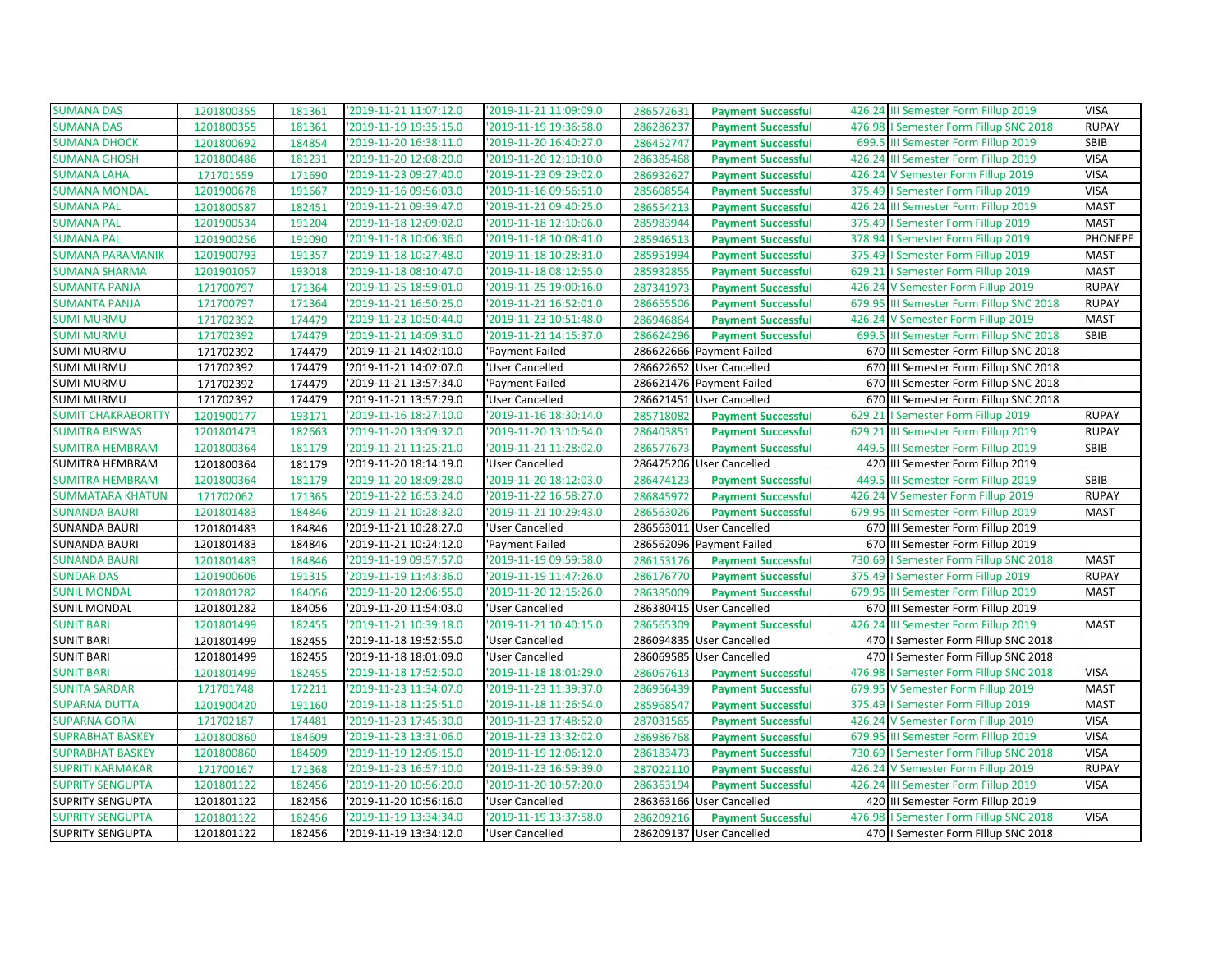| <b>SUPRITY SENGUPTA</b>  | 1201801122  | 182456 | '2019-11-19 13:34:10.0 | 'User Cancelled        |           | 286209126 User Cancelled  |        | 470   Semester Form Fillup SNC 2018     |              |
|--------------------------|-------------|--------|------------------------|------------------------|-----------|---------------------------|--------|-----------------------------------------|--------------|
| <b>SUPRIYA GANGULY</b>   | 1201801625  | 182457 | 2019-11-21 11:45:26.0  | 2019-11-21 11:46:29.0  | 286583408 | <b>Payment Successful</b> | 426.24 | III Semester Form Fillup 2019           | <b>MAST</b>  |
| <b>SUPRIYA GANGULY</b>   | 1201801625  | 182457 | '2019-11-18 12:30:05.0 | 2019-11-18 12:30:43.0  | 285991084 | <b>Payment Successful</b> |        | 476.98   Semester Form Fillup SNC 2018  | <b>MAST</b>  |
| <b>SUPRIYA GHOSH</b>     | 171700796   | 174483 | '2019-11-26 12:24:59.0 | '2019-11-26 12:26:03.0 | 287438261 | <b>Payment Successful</b> | 426.24 | V Semester Form Fillup 2019             | <b>VISA</b>  |
| <b>SUPRIYA GHOSH</b>     | 171700796   | 174483 | '2019-11-23 12:15:41.0 | '2019-11-23 12:16:30.0 | 286968441 | <b>Payment Successful</b> | 679.95 | III Semester Form Fillup SNC 2018       | <b>MAST</b>  |
| <b>SUPRIYA GHOSH</b>     | 1201902158  | 191970 | '2019-11-18 12:13:31.0 | 2019-11-18 12:14:35.0  | 285985599 | <b>Payment Successful</b> | 375.49 | I Semester Form Fillup 2019             | <b>MAST</b>  |
| <b>SUPRIYA MAJI</b>      | 1201900877  | 191001 | '2019-11-18 12:13:12.0 | 2019-11-18 12:15:02.0  | 285985504 | <b>Payment Successful</b> |        | 578.46   Semester Form Fillup 2019      | <b>VISA</b>  |
| SUPRIYA MAJI             | 1201900877  | 191001 | '2019-11-18 12:12:52.0 | 'User Cancelled        |           | 285985412 User Cancelled  |        | 570   Semester Form Fillup 2019         |              |
| <b>SUPRIYA MAJI</b>      | 1201900877  | 191001 | '2019-11-17 17:49:00.0 | 'User Cancelled        | 285871053 | <b>User Cancelled</b>     |        | 370   Semester Form Fillup 2019         |              |
| <b>SUPRIYA MANDAL</b>    | 171700053   | 171369 | '2019-11-23 08:45:06.0 | '2019-11-23 08:45:47.0 | 286927896 | <b>Payment Successful</b> | 426.24 | V Semester Form Fillup 2019             | <b>MAST</b>  |
| <b>SUPRIYA MANDAL</b>    | 1201800684  | 182458 | '2019-11-20 10:45:23.0 | 2019-11-20 10:46:18.0  | 286360456 | <b>Payment Successful</b> |        | 629.21 III Semester Form Fillup 2019    | <b>VISA</b>  |
| <b>SUPRIYA PAL</b>       | 1201902275  | 192000 | '2019-11-18 16:08:44.0 | '2019-11-18 16:09:30.0 | 286042991 | <b>Payment Successful</b> |        | 375.49   Semester Form Fillup 2019      | <b>MAST</b>  |
| <b>SUPRIYA PATRA</b>     | 1201900039  | 191013 | '2019-11-16 11:12:42.0 | '2019-11-16 11:13:43.0 | 285624251 | <b>Payment Successful</b> |        | 375.49   Semester Form Fillup 2019      | <b>RUPAY</b> |
| <b>SUPRIYA PATRA</b>     | 1201900039  | 191013 | '2019-11-16 10:17:13.0 | 'Payment Failed        |           | 285612180 Payment Failed  |        | 370   Semester Form Fillup 2019         |              |
| <b>SUPRIYA RUIDAS</b>    | 1201900405  | 191156 | '2019-11-17 16:27:01.0 | '2019-11-17 16:28:09.0 | 285859489 | <b>Payment Successful</b> |        | 375.49   Semester Form Fillup 2019      | <b>VISA</b>  |
| <b>SURAJ BAURI</b>       | 1201800950  | 182459 | '2019-11-25 13:51:03.0 | '2019-11-25 13:52:12.0 | 287278630 | <b>Payment Successful</b> |        | 426.24 III Semester Form Fillup 2019    | <b>MAST</b>  |
| <b>SURAJ BAURI</b>       | 1201800950  | 182459 | '2019-11-18 13:13:00.0 | '2019-11-18 13:14:34.0 | 286004713 | <b>Payment Successful</b> |        | 476.98   Semester Form Fillup SNC 2018  | <b>MAST</b>  |
| <b>SURAJ GHOSH</b>       | 1201801237  | 184312 | '2019-11-22 10:04:56.0 | '2019-11-22 10:07:04.0 | 286748770 | <b>Payment Successful</b> | 679.95 | III Semester Form Fillup 2019           | <b>VISA</b>  |
| <b>SURAJ GHOSH</b>       | 1201801237  | 184312 | '2019-11-20 20:36:03.0 | 'User Cancelled        |           | 286504854 User Cancelled  |        | 670 III Semester Form Fillup 2019       |              |
| <b>SURAJ GHOSH</b>       | 1201801237  | 184312 | '2019-11-20 20:15:48.0 | 'Payment Failed        |           | 286501080 Payment Failed  |        | 670 III Semester Form Fillup 2019       |              |
| <b>SURAJ SHARMA</b>      | 1201801003  | 182462 | '2019-11-20 11:00:40.0 | '2019-11-20 11:01:18.0 | 286364355 | <b>Payment Successful</b> | 426.24 | III Semester Form Fillup 2019           | <b>MAST</b>  |
| <b>SURAJ SHARMA</b>      | 1201801003  | 182462 | '2019-11-18 11:43:15.0 | '2019-11-18 11:44:05.0 | 285973849 | <b>Payment Successful</b> | 476.98 | I Semester Form Fillup SNC 2018         | <b>MAST</b>  |
| SURAJ SUTRADHAR          | 171701558   | 174485 | '2019-11-26 11:40:12.0 | 'User Cancelled        |           | 287424855 User Cancelled  |        | 670 III Semester Form Fillup SNC 2018   |              |
| <b>SURAJ SUTRADHAR</b>   | 171701558   | 174485 | '2019-11-26 11:28:14.0 | '2019-11-26 11:31:00.0 | 287422079 | <b>Payment Successful</b> |        | 699.5 III Semester Form Fillup SNC 2018 | SBIB         |
| <b>SURAJ SUTRADHAR</b>   | 171701558   | 174485 | '2019-11-25 11:36:02.0 | '2019-11-25 11:37:04.0 | 287241646 | <b>Payment Successful</b> | 426.24 | V Semester Form Fillup 2019             | <b>MAST</b>  |
| <b>SURAJIT BARUI</b>     | 1201902566  | 192061 | '2019-11-19 10:22:14.0 | '2019-11-19 10:23:49.0 | 286157747 | <b>Payment Successful</b> |        | 375.49   Semester Form Fillup 2019      | <b>MAST</b>  |
| <b>SURAJIT BARUI</b>     | 1201902566  | 192061 | '2019-11-19 10:20:22.0 | 'User Cancelled        |           | 286157355 User Cancelled  |        | 370   Semester Form Fillup 2019         |              |
| <b>SURAJIT BARUI</b>     | 1201902566  | 192061 | '2019-11-19 10:08:22.0 | 'Payment Failed        |           | 286155080 Payment Failed  |        | 370   Semester Form Fillup 2019         |              |
| <b>SURAJIT BAURI</b>     | 171702492   | 171370 | '2019-11-26 11:34:27.0 | '2019-11-26 11:35:21.0 | 287423544 | <b>Payment Successful</b> |        | 476.98   Semester Form Fillup SNC 2017  | <b>VISA</b>  |
| <b>SURAJIT BAURI</b>     | 171702492   | 171370 | '2019-11-23 13:16:55.0 | '2019-11-23 13:19:38.0 | 286983468 | <b>Payment Successful</b> | 426.24 | V Semester Form Fillup 2019             | <b>MAST</b>  |
| <b>SURAJIT BAURI</b>     | 171702492   | 171370 | '2019-11-23 13:11:33.0 | 2019-11-23 13:14:52.0  | 286982270 | <b>Payment Successful</b> | 476.98 | III Semester Form Fillup SNC 2018       | <b>MAST</b>  |
| <b>SURAJIT KHAN</b>      | 171701747   | 171371 | '2019-11-23 19:19:14.0 | 2019-11-23 19:21:13.0  | 287048043 | <b>Payment Successful</b> |        | 426.24 V Semester Form Fillup 2019      | <b>VISA</b>  |
| <b>SURAJIT KHAN</b>      | 171701747   | 171371 | '2019-11-23 16:44:46.0 | 'Payment Failed        |           | 287019583 Payment Failed  |        | 420 V Semester Form Fillup 2019         |              |
| <b>SURAJIT KHAN</b>      | 171701747   | 171371 | '2019-11-23 16:41:22.0 | 'Payment Failed        | 287019046 | Payment Failed            | 420    | V Semester Form Fillup 2019             |              |
| <b>SURAJIT KHAN</b>      | 171701747   | 171371 | '2019-11-23 16:33:32.0 | 'Payment Failed        |           | 287017604 Payment Failed  |        | 420 V Semester Form Fillup 2019         |              |
| <b>SURAJIT KHAN</b>      | 171701747   | 171371 | '2019-11-23 16:26:39.0 | 'User Cancelled        |           | 287016422 User Cancelled  |        | 420 V Semester Form Fillup 2019         |              |
| <b>SURAJIT KHAN</b>      | 171701747   | 171371 | '2019-11-20 15:02:30.0 | '2019-11-20 15:09:01.0 | 286432581 | <b>Payment Successful</b> | 499.5  | III Semester Form Fillup SNC 2018       | SBIB         |
| <b>SURESH BAGDI</b>      | 1201901791  | 191599 | '2019-11-19 08:45:15.0 | '2019-11-19 08:46:40.0 | 286144155 | <b>Payment Successful</b> |        | 578.46   Semester Form Fillup 2019      | <b>RUPAY</b> |
| <b>SURESH MONDAL</b>     | 1201902007  | 191348 | '2019-11-18 18:12:50.0 | '2019-11-18 18:14:17.0 | 286072353 | <b>Payment Successful</b> |        | 629.21   Semester Form Fillup 2019      | <b>VISA</b>  |
| <b>SURIYA KHATUN</b>     | 12018008161 | 174596 | '2019-11-24 10:35:30.0 | 2019-11-24 10:36:37.0  | 287100821 | <b>Payment Successful</b> |        | 426.24 V Semester Form Fillup 2019      | <b>VISA</b>  |
| <b>SURYA DIP SEN</b>     | 171703014   | 171372 | '2019-11-23 11:47:33.0 | '2019-11-23 11:48:27.0 | 286959680 | <b>Payment Successful</b> | 426.24 | V Semester Form Fillup 2019             | <b>VISA</b>  |
| <b>SURYA DIP SEN</b>     | 171703014   | 171372 | '2019-11-21 10:12:14.0 | '2019-11-21 10:13:35.0 | 286559696 | <b>Payment Successful</b> | 476.98 | III Semester Form Fillup SNC 2018       | <b>VISA</b>  |
| <b>SURYA KANTA GHOSH</b> | 1201800739  | 184057 | '2019-11-21 10:07:10.0 | 2019-11-21 10:08:17.0  | 286558859 | <b>Payment Successful</b> | 679.95 | III Semester Form Fillup 2019           | <b>VISA</b>  |
| <b>SURYA KANTA GHOSH</b> | 1201800739  | 184057 | '2019-11-21 10:07:08.0 | 'User Cancelled        | 286558849 | <b>User Cancelled</b>     |        | 670 III Semester Form Fillup 2019       |              |
| <b>SURYA KANTA GHOSH</b> | 1201800739  | 184057 | '2019-11-20 17:16:05.0 | 'Payment Failed        |           | 286462179 Payment Failed  |        | 670 III Semester Form Fillup 2019       |              |
| <b>SURYA KANTA GHOSH</b> | 1201800739  | 184057 | '2019-11-18 12:58:54.0 | '2019-11-18 13:00:04.0 | 286000676 | <b>Payment Successful</b> |        | 730.69   Semester Form Fillup SNC 2018  | <b>VISA</b>  |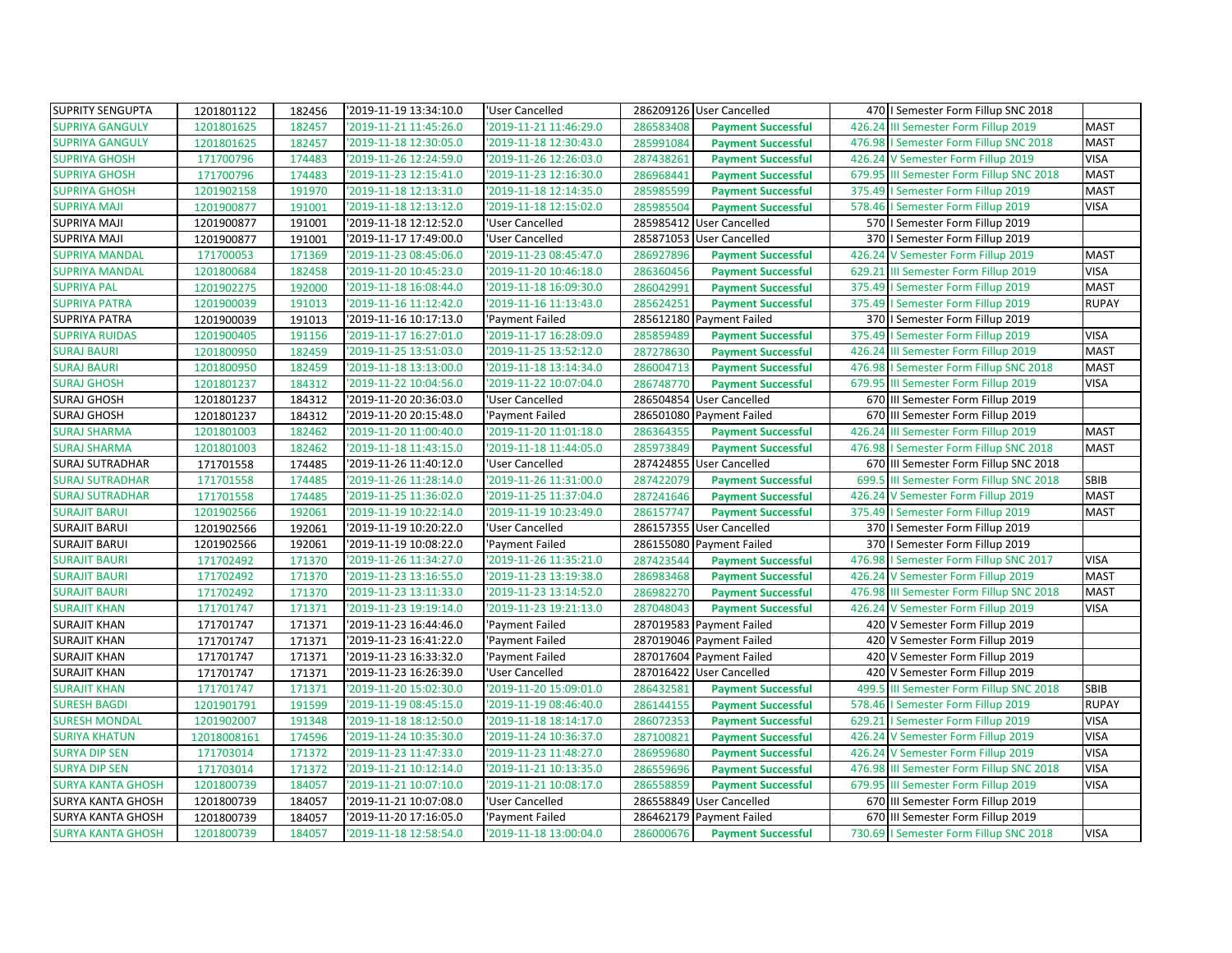| <b>SUSAMA GARAI</b>        | 171702687  | 171373 | '2019-11-23 09:01:07.0 | '2019-11-23 09:02:21.0 | 286929553 | <b>Payment Successful</b> | 426.24 V Semester Form Fillup 2019          | <b>RUPAY</b>   |
|----------------------------|------------|--------|------------------------|------------------------|-----------|---------------------------|---------------------------------------------|----------------|
| <b>SUSAMA HALDAR</b>       | 1201901711 | 191864 | '2019-11-16 18:08:15.0 | '2019-11-16 18:11:51.0 | 285714390 | <b>Payment Successful</b> | 375.49   Semester Form Fillup 2019          | <b>MAST</b>    |
| <b>SUSAMA MANDAL</b>       | 1201902049 | 191616 | '2019-11-18 10:08:50.0 | '2019-11-18 10:09:39.0 | 285946965 | <b>Payment Successful</b> | 578.46   Semester Form Fillup 2019          | <b>MAST</b>    |
| <b>SUSANTA LAHA</b>        | 171702289  | 171374 | '2019-11-23 13:18:27.0 | '2019-11-23 13:20:14.0 | 286983796 | <b>Payment Successful</b> | 476.98 III Semester Form Fillup SNC 2018    | <b>MAST</b>    |
| <b>SUSANTA LAHA</b>        | 171702289  | 171374 | '2019-11-23 13:15:47.0 | '2019-11-23 13:18:04.0 | 286983177 | <b>Payment Successful</b> | 426.24 V Semester Form Fillup 2019          | <b>MAST</b>    |
| <b>SUSANTA PAL</b>         | 1201900338 | 193201 | '2019-11-18 18:34:38.0 | '2019-11-18 18:39:52.0 | 286077443 | <b>Payment Successful</b> | 634.99   Semester Form Fillup 2019          | <b>PAYTM</b>   |
| <b>SUSANTA PAL</b>         | 1201900338 | 193201 | '2019-11-18 18:33:43.0 | 'User Cancelled        | 286077244 | <b>User Cancelled</b>     | 620   Semester Form Fillup 2019             |                |
| <b>SUSANTA PAL</b>         | 1201900338 | 193201 | '2019-11-18 18:33:31.0 | 'User Cancelled        |           | 286077200 User Cancelled  | 620   Semester Form Fillup 2019             |                |
| <b>SUSANTA PAL</b>         | 1201900338 | 193201 | '2019-11-18 18:33:16.0 | 'User Cancelled        | 286077149 | <b>User Cancelled</b>     | 620   Semester Form Fillup 2019             |                |
| <b>SUSANTA PAL</b>         | 1201900338 | 193201 | '2019-11-18 18:32:11.0 | 'User Cancelled        | 286076891 | <b>User Cancelled</b>     | 620   Semester Form Fillup 2019             |                |
| <b>SUSHAMA GHOSH</b>       | 1201901873 | 191893 | '2019-11-18 10:12:02.0 | '2019-11-18 10:12:42.0 | 285947660 | <b>Payment Successful</b> | 375.49<br>I Semester Form Fillup 2019       | <b>VISA</b>    |
| <b>SUSHANTA GAIN</b>       | 1201800651 | 181232 | '2019-11-23 11:27:53.0 | '2019-11-23 11:28:57.0 | 286954968 | <b>Payment Successful</b> | 426.24<br>III Semester Form Fillup 2019     | <b>MAST</b>    |
| <b>SUSHANTA GAIN</b>       | 1201800651 | 181232 | '2019-11-23 11:27:49.0 | 'User Cancelled        |           | 286954947 User Cancelled  | 420 III Semester Form Fillup 2019           |                |
| <b>SUSHILA PAL</b>         | 1201900454 | 191174 | '2019-11-18 11:02:06.0 | '2019-11-18 11:03:02.0 | 285961459 | <b>Payment Successful</b> | 375.49   Semester Form Fillup 2019          | <b>MAST</b>    |
| <b>SUSMITA BAIDYA</b>      | 1201901042 | 191733 | '2019-11-17 17:42:02.0 | '2019-11-17 17:43:34.0 | 285870092 | <b>Payment Successful</b> | 399.5<br>I Semester Form Fillup 2019        | SBIB           |
| <b>SUSMITA BARMAN</b>      | 1201900424 | 191162 | '2019-11-18 11:43:20.0 | '2019-11-18 11:44:31.0 | 285973885 | <b>Payment Successful</b> | 375.49   Semester Form Fillup 2019          | <b>VISA</b>    |
| <b>SUSMITA BHATTACHARY</b> | 171700706  | 171696 | '2019-11-24 19:54:09.0 | 'User Cancelled        |           | 287173762 User Cancelled  | 470   Semester Form Fillup SNC 2017         |                |
| <b>SUSMITA BHATTACHARY</b> | 171700706  | 171696 | '2019-11-24 17:02:38.0 | '2019-11-24 17:04:34.0 | 287150680 | <b>Payment Successful</b> | 426.24<br>V Semester Form Fillup 2019       | <b>VISA</b>    |
| <b>SUSMITA BHATTACHARY</b> | 171700706  | 171696 | '2019-11-23 21:12:10.0 | 'User Cancelled        |           | 287062626 User Cancelled  | 420 V Semester Form Fillup 2019             |                |
| <b>SUSMITA BHATTACHARY</b> | 171700706  | 171696 | '2019-11-23 20:43:54.0 | 'User Cancelled        |           | 287059609 User Cancelled  | 420 V Semester Form Fillup 2019             |                |
| <b>SUSMITA BHATTACHARY</b> | 171700706  | 171696 | '2019-11-23 20:40:01.0 | 'User Cancelled        |           | 287059132 User Cancelled  | 420 V Semester Form Fillup 2019             |                |
| <b>SUSMITA BHATTACHARY</b> | 171700706  | 171696 | '2019-11-21 10:48:35.0 | '2019-11-21 10:50:20.0 | 286567533 | <b>Payment Successful</b> | 476.98<br>III Semester Form Fillup SNC 2018 | <b>MAST</b>    |
| <b>SUSMITA BHATTACHARY</b> | 171700706  | 171696 | '2019-11-21 08:29:31.0 | 'User Cancelled        |           | 286546491 User Cancelled  | 470 III Semester Form Fillup SNC 2018       |                |
| <b>SUSMITA BHATTACHARY</b> | 171700706  | 171696 | '2019-11-21 07:54:54.0 | 'User Cancelled        |           | 286543725 User Cancelled  | 470 III Semester Form Fillup SNC 2018       |                |
| <b>SUSMITA BHATTACHARY</b> | 171700706  | 171696 | '2019-11-20 19:54:09.0 | 'User Cancelled        |           | 286497003 User Cancelled  | 470 III Semester Form Fillup SNC 2018       |                |
| <b>SUSMITA BHATTACHARY</b> | 171700706  | 171696 | '2019-11-20 17:46:26.0 | 'User Cancelled        |           | 286468987 User Cancelled  | 470 III Semester Form Fillup SNC 2018       |                |
| <b>SUSMITA BHATTACHARY</b> | 171700706  | 171696 | '2019-11-20 17:42:21.0 | 'User Cancelled        |           | 286468075 User Cancelled  | 470 III Semester Form Fillup SNC 2018       |                |
| <b>SUSMITA BHATTACHARY</b> | 171700706  | 171696 | '2019-11-20 17:36:28.0 | 'User Cancelled        |           | 286466788 User Cancelled  | 470 III Semester Form Fillup SNC 2018       |                |
| <b>SUSMITA BHATTACHARY</b> | 171700706  | 171696 | '2019-11-20 17:34:17.0 | 'User Cancelled        |           | 286466277 User Cancelled  | 470 III Semester Form Fillup SNC 2018       |                |
| <b>SUSMITA BHOWMIK</b>     | 171702811  | 171377 | '2019-11-25 12:22:29.0 | '2019-11-25 12:23:44.0 | 287256473 | <b>Payment Successful</b> | 426.24 V Semester Form Fillup 2019          | <b>MAST</b>    |
| <b>SUSMITA DAS</b>         | 1201901360 | 191809 | '2019-11-18 11:20:30.0 | '2019-11-18 11:22:29.0 | 285967026 | <b>Payment Successful</b> | 375.49   Semester Form Fillup 2019          | <b>VISA</b>    |
| <b>SUSMITA DEY</b>         | 171700202  | 171378 | '2019-11-24 11:44:46.0 | '2019-11-24 11:47:36.0 | 287109862 | <b>Payment Successful</b> | 426.24 V Semester Form Fillup 2019          | <b>RUPAY</b>   |
| <b>SUSMITA KUNDU</b>       | 1201800409 | 181775 | '2019-11-21 08:17:16.0 | '2019-11-21 08:18:45.0 | 286545416 | <b>Payment Successful</b> | 629.21<br>III Semester Form Fillup 2019     | <b>RUPAY</b>   |
| <b>SUSMITA KUNDU</b>       | 1201800409 | 181775 | '2019-11-20 17:25:53.0 | '2019-11-20 17:28:21.0 | 286464305 | <b>Payment Successful</b> | III Semester Form Fillup 2019<br>629.21     | <b>RUPAY</b>   |
| <b>SUSMITA KUNDU</b>       | 1201800409 | 181775 | '2019-11-20 17:19:45.0 | '2019-11-20 17:22:45.0 | 286462998 | <b>Payment Successful</b> | 629.21 III Semester Form Fillup 2019        | <b>RUPAY</b>   |
| <b>SUSMITA KUNDU</b>       | 1201800409 | 181775 | '2019-11-19 17:43:32.0 | '2019-11-19 17:47:33.0 | 286261381 | <b>Payment Successful</b> | I Semester Form Fillup SNC 2018<br>481.36   | <b>PHONEPE</b> |
| <b>SUSMITA MONDAL</b>      | 171701394  | 171380 | '2019-11-23 12:07:30.0 | '2019-11-23 12:08:19.0 | 286965870 | <b>Payment Successful</b> | 426.24 V Semester Form Fillup 2019          | <b>VISA</b>    |
| <b>SUSMITA MONDAL</b>      | 1201900566 | 191213 | '2019-11-16 19:05:36.0 | '2019-11-16 19:08:38.0 | 285728442 | <b>Payment Successful</b> | 378.94   Semester Form Fillup 2019          | <b>PHONEPE</b> |
| <b>SUSMITA MONDAL</b>      | 1201900566 | 191213 | '2019-11-16 19:05:25.0 | 'User Cancelled        | 285728347 | <b>User Cancelled</b>     | 370   Semester Form Fillup 2019             |                |
| <b>SUSMITA MUKHERJEE</b>   | 1201800242 | 181181 | '2019-11-20 12:02:33.0 | '2019-11-20 12:03:26.0 | 286383107 | <b>Payment Successful</b> | 426.24<br>III Semester Form Fillup 2019     | <b>MAST</b>    |
| <b>SUSMITA NAG</b>         | 171700073  | 171381 | '2019-11-25 09:18:38.0 | '2019-11-25 09:19:29.0 | 287214567 | <b>Payment Successful</b> | 426.24 V Semester Form Fillup 2019          | <b>VISA</b>    |
| <b>SUSMITA PAL</b>         | 171701477  | 172214 | '2019-11-23 12:51:24.0 | '2019-11-23 12:52:15.0 | 286977687 | <b>Payment Successful</b> | 679.95<br>V Semester Form Fillup 2019       | <b>VISA</b>    |
| <b>SUSMITA PAL</b>         | 171701477  | 172214 | '2019-11-23 08:16:08.0 | 'User Cancelled        |           | 286925434 User Cancelled  | 670 V Semester Form Fillup 2019             |                |
| <b>SUSMITA PAL</b>         | 171701477  | 172214 | '2019-11-21 18:23:56.0 | '2019-11-21 18:25:35.0 | 286674503 | <b>Payment Successful</b> | 730.69<br>III Semester Form Fillup SNC 2018 | <b>RUPAY</b>   |
| <b>SUSMITA PARAMANIK</b>   | 1201800410 | 181819 | '2019-11-21 10:16:43.0 | '2019-11-21 10:18:28.0 | 286560568 | <b>Payment Successful</b> | 426.24 III Semester Form Fillup 2019        | <b>RUPAY</b>   |
| <b>SUSMITA PARAMANIK</b>   | 1201800410 | 181819 | '2019-11-20 17:20:43.0 | '2019-11-20 17:22:19.0 | 286463230 | <b>Payment Successful</b> | 426.24 III Semester Form Fillup 2019        | <b>RUPAY</b>   |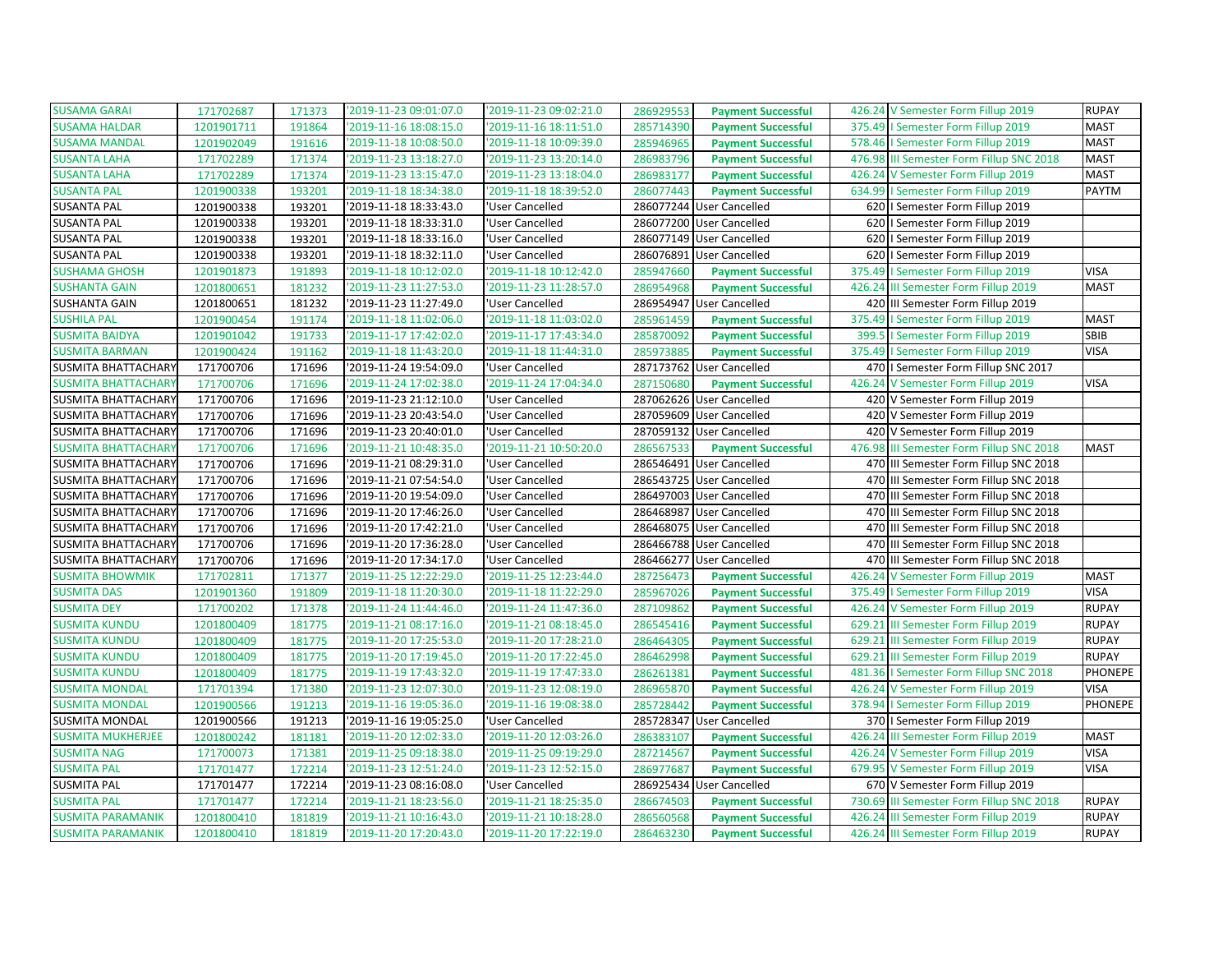| <b>SUSMITA PARAMANIK</b> | 1201800410 | 181819 | '2019-11-19 11:46:06.0 | '2019-11-19 11:46:50.0 | 286177511 | <b>Payment Successful</b> | 476.98   Semester Form Fillup SNC 2018   | <b>VISA</b>  |
|--------------------------|------------|--------|------------------------|------------------------|-----------|---------------------------|------------------------------------------|--------------|
| <b>SUSMITA PARAMANIK</b> | 1201800410 | 181819 | '2019-11-19 11:46:03.0 | 'User Cancelled        | 286177486 | User Cancelled            | 470   Semester Form Fillup SNC 2018      |              |
| <b>SUSMITA ROY</b>       | 1201900932 | 191239 | '2019-11-16 18:48:21.0 | '2019-11-16 18:54:36.0 | 285722608 | <b>Payment Successful</b> | 378.94   Semester Form Fillup 2019       | PHONEPE      |
| <b>SUSMITA SAHA</b>      | 171700021  | 171382 | '2019-11-25 12:38:02.0 | '2019-11-25 12:44:46.0 | 287260868 | <b>Payment Successful</b> | 679.95 V Semester Form Fillup 2019       | <b>MAST</b>  |
| <b>SUSMITA SARKAR</b>    | 1201901176 | 191581 | '2019-11-16 18:02:27.0 | '2019-11-16 18:05:04.0 | 285713233 | <b>Payment Successful</b> | 578.46   Semester Form Fillup 2019       | <b>MAST</b>  |
| <b>SUSMITA SARKAR</b>    | 1201901176 | 191581 | '2019-11-16 18:01:29.0 | 'User Cancelled        |           | 285712963 User Cancelled  | 570   Semester Form Fillup 2019          |              |
| <b>SUSOBHAN SARKAR</b>   | 1201902193 | 191427 | '2019-11-18 12:19:42.0 | '2019-11-18 12:22:44.0 | 285987620 | <b>Payment Successful</b> | 375.49<br>I Semester Form Fillup 2019    | <b>RUPAY</b> |
| <b>SUTAPA BIT</b>        | 1201900400 | 191153 | '2019-11-18 09:21:56.0 | '2019-11-18 09:22:55.0 | 285939648 | <b>Payment Successful</b> | 375.49   Semester Form Fillup 2019       | <b>RUPAY</b> |
| <b>SUTAPA BIT</b>        | 1201900400 | 191153 | '2019-11-18 09:20:59.0 | 'User Cancelled        |           | 285939515 User Cancelled  | 370   Semester Form Fillup 2019          |              |
| <b>SUTAPA CHANDRA</b>    | 171700474  | 171698 | '2019-11-23 13:00:13.0 | '2019-11-23 13:01:24.0 | 286979784 | <b>Payment Successful</b> | 426.24<br>V Semester Form Fillup 2019    | <b>VISA</b>  |
| <b>SUTAPA SOO</b>        | 1201800159 | 181678 | '2019-11-20 11:54:55.0 | '2019-11-20 11:56:16.0 | 286380708 | <b>Payment Successful</b> | 629.21 III Semester Form Fillup 2019     | <b>MAST</b>  |
| <b>SUVAJIT BAURI</b>     | 1201801670 | 181362 | '2019-11-21 16:50:08.0 | '2019-11-21 16:50:47.0 | 286655429 | <b>Payment Successful</b> | 426.24 III Semester Form Fillup 2019     | <b>MAST</b>  |
| <b>SUVAJIT NANDI</b>     | 1201802096 | 184849 | '2019-11-21 11:20:28.0 | '2019-11-21 11:26:15.0 | 286576392 | <b>Payment Successful</b> | 679.95 III Semester Form Fillup 2019     | <b>VISA</b>  |
| <b>SUVAJIT PAL</b>       | 171700448  | 171384 | '2019-11-26 13:36:53.0 | '2019-11-26 13:38:00.0 | 287455356 | <b>Payment Successful</b> | 679.95 III Semester Form Fillup SNC 2018 | <b>VISA</b>  |
| <b>SUVAJIT PAL</b>       | 171700448  | 171384 | '2019-11-25 10:51:05.0 | '2019-11-25 10:52:06.0 | 287230070 | <b>Payment Successful</b> | 426.24 V Semester Form Fillup 2019       | <b>MAST</b>  |
| <b>SUVENDU GHOSH</b>     | 1201960003 | 193228 | '2019-11-19 09:27:34.0 | '2019-11-19 09:29:19.0 | 286148806 | <b>Payment Successful</b> | 629.21   Semester Form Fillup 2019       | <b>VISA</b>  |
| <b>SUVENDU GOSWAMI</b>   | 171701718  | 172217 | '2019-11-23 10:29:04.0 | '2019-11-23 10:31:17.0 | 286942428 | <b>Payment Successful</b> | 679.95 V Semester Form Fillup 2019       | <b>RUPAY</b> |
| SUVENDU GOSWAMI          | 171701718  | 172217 | '2019-11-23 10:27:09.0 | 'User Cancelled        | 286942072 | <b>User Cancelled</b>     | 670 V Semester Form Fillup 2019          |              |
| <b>SUVOJIT NAG</b>       | 1201902171 | 191975 | '2019-11-19 20:23:51.0 | '2019-11-19 20:26:20.0 | 286295270 | <b>Payment Successful</b> | 375.49   Semester Form Fillup 2019       | <b>VISA</b>  |
| <b>SWADESH NANDI</b>     | 1201802863 | 182665 | '2019-11-20 18:57:41.0 | '2019-11-20 18:59:57.0 | 286485082 | <b>Payment Successful</b> | 629.21 III Semester Form Fillup 2019     | <b>VISA</b>  |
| <b>SWAGATA GHOSH</b>     | 1201901730 | 191539 | '2019-11-18 09:56:07.0 | '2019-11-18 09:57:18.0 | 285944519 | <b>Payment Successful</b> | 375.49   Semester Form Fillup 2019       | <b>MAST</b>  |
| <b>SWAGATA MANDAL</b>    | 1201801665 | 184850 | '2019-11-20 11:59:25.0 | '2019-11-20 12:08:30.0 | 286382229 | <b>Payment Successful</b> | 679.95 III Semester Form Fillup 2019     | <b>MAST</b>  |
| <b>SWAGATA PAL</b>       | 171700458  | 171386 | '2019-11-22 19:40:22.0 | '2019-11-22 19:42:05.0 | 286879728 | <b>Payment Successful</b> | 426.24 V Semester Form Fillup 2019       | <b>VISA</b>  |
| <b>SWAGATA PAL</b>       | 171700458  | 171386 | '2019-11-21 11:30:47.0 | '2019-11-21 11:32:58.0 | 286579351 | <b>Payment Successful</b> | 476.98 III Semester Form Fillup SNC 2018 | <b>VISA</b>  |
| <b>SWAGATA PAN</b>       | 171700112  | 171387 | '2019-11-24 10:54:29.0 | '2019-11-24 10:56:02.0 | 287103092 | <b>Payment Successful</b> | 426.24 V Semester Form Fillup 2019       | <b>VISA</b>  |
| <b>SWAGATA PAN</b>       | 171700112  | 171387 | '2019-11-24 10:32:31.0 | 'Payment Failed        | 287100493 | Payment Failed            | 420 V Semester Form Fillup 2019          |              |
| SWAGATA PAN              | 171700112  | 171387 | '2019-11-24 10:22:19.0 | 'Payment Failed        |           | 287099325 Payment Failed  | 420 V Semester Form Fillup 2019          |              |
| <b>SWAPAN SARKAR</b>     | 1201902572 | 192065 | '2019-11-19 11:33:55.0 | '2019-11-19 11:35:00.0 | 286174074 | <b>Payment Successful</b> | 375.49   Semester Form Fillup 2019       | <b>MAST</b>  |
| <b>SWAPAN SARKAR</b>     | 1201902572 | 192065 | '2019-11-19 10:57:34.0 | 'Payment Failed        |           | 286165519 Payment Failed  | 370   Semester Form Fillup 2019          |              |
| <b>SWARNA KANTI ROY</b>  | 1201902101 | 191957 | '2019-11-16 09:08:39.0 | '2019-11-16 09:12:59.0 | 285602522 | <b>Payment Successful</b> | 375.49   Semester Form Fillup 2019       | <b>VISA</b>  |
| <b>SWARNALI BISWAS</b>   | 1201800180 | 181062 | '2019-11-21 10:44:05.0 | '2019-11-21 10:45:14.0 | 286566470 | <b>Payment Successful</b> | 426.24<br>III Semester Form Fillup 2019  | <b>MAST</b>  |
| <b>SWARNALI BISWAS</b>   | 1201800180 | 181062 | '2019-11-19 13:12:25.0 | '2019-11-19 13:13:17.0 | 286203655 | <b>Payment Successful</b> | 476.98   Semester Form Fillup SNC 2018   | <b>MAST</b>  |
| <b>SWARNALI BISWAS</b>   | 1201800180 | 181062 | '2019-11-19 12:42:43.0 | 'Payment Failed        |           | 286195463 Payment Failed  | 470   I Semester Form Fillup SNC 2018    |              |
| <b>SWARUP MANNA</b>      | 1201901253 | 191786 | '2019-11-18 10:17:47.0 | '2019-11-18 10:19:15.0 | 285949206 | <b>Payment Successful</b> | 375.49<br>I Semester Form Fillup 2019    | <b>MAST</b>  |
| <b>SWEETY SINGHA</b>     | 1201800844 | 182472 | '2019-11-22 17:32:38.0 | '2019-11-22 17:33:52.0 | 286854153 | <b>Payment Successful</b> | 476.98   Semester Form Fillup SNC 2018   | <b>VISA</b>  |
| <b>SWEETY SINGHA</b>     | 1201800844 | 182472 | '2019-11-20 18:00:22.0 | '2019-11-20 18:02:15.0 | 286472137 | <b>Payment Successful</b> | 426.24<br>III Semester Form Fillup 2019  | <b>VISA</b>  |
| <b>SWETA BANERJEE</b>    | 1201900109 | 191042 | '2019-11-16 12:16:35.0 | 'User Cancelled        |           | 285642946 User Cancelled  | 370   Semester Form Fillup 2019          |              |
| <b>SWETA BANERJEE</b>    | 1201900109 | 191042 | '2019-11-16 12:16:21.0 | 'User Cancelled        |           | 285642882 User Cancelled  | 370   Semester Form Fillup 2019          |              |
| <b>SWETA BANERJEE</b>    | 1201900109 | 191042 | '2019-11-16 12:07:50.0 | '2019-11-16 12:10:09.0 | 285640035 | <b>Payment Successful</b> | 375.49   Semester Form Fillup 2019       | <b>RUPAY</b> |
| <b>TAHAMINA NASRIN</b>   | 1201800675 | 181530 | '2019-11-20 11:59:48.0 | '2019-11-20 12:01:57.0 | 286382339 | <b>Payment Successful</b> | 681.66 III Semester Form Fillup 2019     | cc           |
| TAHAMINA NASRIN          | 1201800675 | 181530 | '2019-11-20 11:59:42.0 | 'User Cancelled        |           | 286382312 User Cancelled  | 670 III Semester Form Fillup 2019        |              |
| <b>TANAY SARKAR</b>      | 1201902199 | 191623 | '2019-11-18 19:11:07.0 | '2019-11-18 19:12:08.0 | 286085813 | <b>Payment Successful</b> | 578.46<br>I Semester Form Fillup 2019    | <b>MAST</b>  |
| <b>TANAYA MITRA</b>      | 1201900369 | 191143 | '2019-11-19 11:31:42.0 | '2019-11-19 11:32:49.0 | 286173497 | <b>Payment Successful</b> | 375.49   Semester Form Fillup 2019       | <b>MAST</b>  |
| <b>TANDRA KARMAKAR</b>   | 1201900572 | 191216 | '2019-11-18 11:57:02.0 | '2019-11-18 11:57:52.0 | 285978396 | <b>Payment Successful</b> | 375.49   Semester Form Fillup 2019       | <b>MAST</b>  |
| <b>TANDRA KONAR</b>      | 1721700103 | 172224 | '2019-11-23 11:12:25.0 | '2019-11-23 11:13:13.0 | 286951663 | <b>Payment Successful</b> | 679.95 V Semester Form Fillup 2019       | <b>MAST</b>  |
| <b>TANIA SUTRADHAR</b>   | 1201900655 | 191661 | '2019-11-18 17:43:08.0 | '2019-11-18 17:44:44.0 | 286065366 | <b>Payment Successful</b> | 375.49   Semester Form Fillup 2019       | <b>MAST</b>  |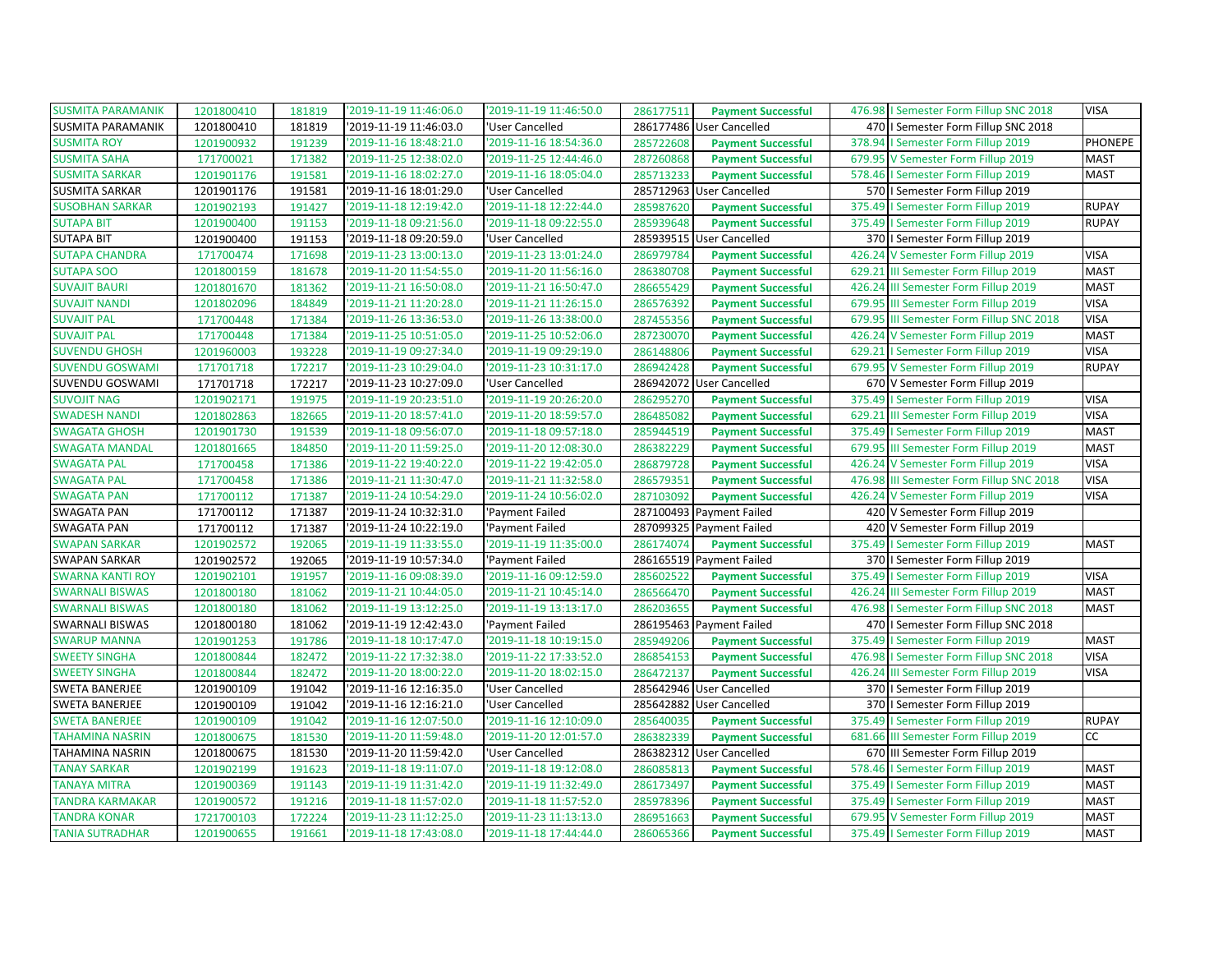| <b>TANIMA PAL</b>         | 1201900742 | 191678 | '2019-11-18 09:48:02.0 | '2019-11-18 09:48:35.0 | 285943198 | <b>Payment Successful</b> | 375.49   Semester Form Fillup 2019        | <b>MAST</b>  |
|---------------------------|------------|--------|------------------------|------------------------|-----------|---------------------------|-------------------------------------------|--------------|
| <b>TANIMA PAL</b>         | 1201900742 | 191678 | '2019-11-18 09:47:55.0 | 'User Cancelled        | 285943179 | User Cancelled            | 370   Semester Form Fillup 2019           |              |
| <b>TANISHA DALAL</b>      | 171701695  | 171389 | '2019-11-26 12:08:15.0 | '2019-11-26 12:09:19.0 | 287433104 | <b>Payment Successful</b> | 679.95 III Semester Form Fillup SNC 2018  | <b>VISA</b>  |
| <b>TANISHA DALAL</b>      | 171701695  | 171389 | '2019-11-25 10:35:20.0 | '2019-11-25 10:36:11.0 | 287226529 | <b>Payment Successful</b> | 426.24 V Semester Form Fillup 2019        | <b>VISA</b>  |
| <b>TANMAY SANTRA</b>      | 1201901608 | 191396 | '2019-11-18 19:56:09.0 | '2019-11-18 20:00:55.0 | 286095483 | <b>Payment Successful</b> | 399.5   Semester Form Fillup 2019         | <b>BOIB</b>  |
| <b>TANMAY SANTRA</b>      | 1201901608 | 191396 | '2019-11-18 19:50:07.0 | '2019-11-18 19:54:03.0 | 286094211 | <b>Payment Successful</b> | 375.49   Semester Form Fillup 2019        | <b>VISA</b>  |
| <b>TANMOY DUTTA</b>       | 171701614  | 171391 | '2019-11-24 18:39:43.0 | '2019-11-24 18:40:36.0 | 287163332 | <b>Payment Successful</b> | 426.24 V Semester Form Fillup 2019        | <b>MAST</b>  |
| <b>TANMOY GORAI</b>       | 1201800966 | 182475 | '2019-11-21 13:10:57.0 | '2019-11-21 13:11:56.0 | 286610441 | <b>Payment Successful</b> | 426.24 III Semester Form Fillup 2019      | <b>MAST</b>  |
| <b>TANMOY GORAI</b>       | 1201800966 | 182475 | '2019-11-19 13:29:07.0 | '2019-11-19 13:29:52.0 | 286207939 | <b>Payment Successful</b> | 476.98<br>I Semester Form Fillup SNC 2018 | <b>RUPAY</b> |
| <b>TANU LOHAR</b>         | 1201901174 | 191768 | '2019-11-17 09:55:55.0 | '2019-11-17 09:57:07.0 | 285801816 | <b>Payment Successful</b> | 375.49   Semester Form Fillup 2019        | <b>MAST</b>  |
| TANU LOHAR                | 1201901174 | 191768 | '2019-11-17 09:48:39.0 | 'Payment Failed        |           | 285800985 Payment Failed  | 370   Semester Form Fillup 2019           |              |
| <b>TANU LOHAR</b>         | 1201901174 | 191768 | '2019-11-17 09:44:40.0 | 'Payment Failed        |           | 285800492 Payment Failed  | 370   Semester Form Fillup 2019           |              |
| <b>TANU LOHAR</b>         | 1201901174 | 191768 | '2019-11-17 09:38:29.0 | 'Payment Failed        |           | 285799745 Payment Failed  | 370   Semester Form Fillup 2019           |              |
| TANU LOHAR                | 1201901174 | 191768 | '2019-11-16 09:16:41.0 | 'User Cancelled        |           | 285603385 User Cancelled  | 370   Semester Form Fillup 2019           |              |
| <b>TANU LOHAR</b>         | 1201901174 | 191768 | '2019-11-16 09:15:05.0 | 'User Cancelled        |           | 285603209 User Cancelled  | 370   Semester Form Fillup 2019           |              |
| <b>TANU LOHAR</b>         | 1201901174 | 191768 | '2019-11-16 09:13:01.0 | 'User Cancelled        |           | 285602970 User Cancelled  | 370   Semester Form Fillup 2019           |              |
| <b>TANUSHREE BAURI</b>    | 1201901864 | 191892 | '2019-11-17 09:11:57.0 | '2019-11-17 09:13:35.0 | 285796814 | <b>Payment Successful</b> | 375.49<br>I Semester Form Fillup 2019     | <b>VISA</b>  |
| <b>TANUSHREE DEY</b>      | 171701162  | 174498 | '2019-11-23 18:46:58.0 | '2019-11-23 18:47:58.0 | 287042112 | <b>Payment Successful</b> | V Semester Form Fillup 2019<br>426.24     | <b>MAST</b>  |
| <b>TANUSHREE GHOSH</b>    | 171701016  | 174499 | '2019-11-25 08:52:44.0 | '2019-11-25 08:54:21.0 | 287212148 | <b>Payment Successful</b> | 426.24 V Semester Form Fillup 2019        | <b>VISA</b>  |
| <b>TANUSHREE GHOSH</b>    | 171701545  | 171393 | '2019-11-24 22:29:48.0 | '2019-11-24 22:31:17.0 | 287191580 | <b>Payment Successful</b> | 426.24 V Semester Form Fillup 2019        | <b>VISA</b>  |
| <b>TANUSHREE PAL</b>      | 171700445  | 174501 | '2019-11-25 11:32:56.0 | '2019-11-25 11:33:36.0 | 287240781 | <b>Payment Successful</b> | 426.24 V Semester Form Fillup 2019        | <b>VISA</b>  |
| <b>TANUSHREE SHIT</b>     | 1201800531 | 182666 | '2019-11-24 09:39:40.0 | '2019-11-24 09:41:26.0 | 287094630 | <b>Payment Successful</b> | 679.95   Semester Form Fillup SNC 2018    | <b>VISA</b>  |
| <b>TANUSHREE SHIT</b>     | 1201800531 | 182666 | '2019-11-21 12:18:49.0 | '2019-11-21 12:19:43.0 | 286594426 | <b>Payment Successful</b> | 629.21 III Semester Form Fillup 2019      | <b>VISA</b>  |
| <b>TANUSHREE SHIT</b>     | 1201800531 | 182666 | '2019-11-21 12:17:38.0 | 'Payment Failed        |           | 286594029 Payment Failed  | 620 III Semester Form Fillup 2019         |              |
| <b>TANUSHRI ROY</b>       | 1201900866 | 191516 | '2019-11-18 11:04:31.0 | '2019-11-18 11:05:53.0 | 285962201 | <b>Payment Successful</b> | 375.49   Semester Form Fillup 2019        | <b>MAST</b>  |
| <b>TANUSREE BARUI</b>     | 1201902314 | 192010 | '2019-11-18 10:06:52.0 | '2019-11-18 10:09:53.0 | 285946578 | <b>Payment Successful</b> | I Semester Form Fillup 2019<br>375.49     | <b>RUPAY</b> |
| <b>TANUSREE GHOSH</b>     | 171700511  | 171394 | '2019-11-22 19:55:59.0 | '2019-11-22 19:56:49.0 | 286882393 | <b>Payment Successful</b> | 426.24 V Semester Form Fillup 2019        | <b>VISA</b>  |
| <b>TANUSREE PARAMANIK</b> | 1201902273 | 191999 | '2019-11-17 16:39:44.0 | '2019-11-17 16:42:42.0 | 285861179 | <b>Payment Successful</b> | 375.49   Semester Form Fillup 2019        | <b>VISA</b>  |
| <b>TANUSRI DEY</b>        | 1201900956 | 191716 | '2019-11-18 18:08:10.0 | '2019-11-18 18:09:38.0 | 286071300 | <b>Payment Successful</b> | 399.5   Semester Form Fillup 2019         | <b>HDFB</b>  |
| <b>TAPASI SINGHA</b>      | 1201905034 | 192103 | '2019-11-18 19:05:51.0 | 'User Cancelled        |           | 286084719 User Cancelled  | 370   Semester Form Fillup 2019           |              |
| <b>TAPASI SINGHA</b>      | 1201905034 | 192103 | '2019-11-18 18:33:03.0 | 'User Cancelled        |           | 286077097 User Cancelled  | 370   Semester Form Fillup 2019           |              |
| TAPASI SINGHA             | 1201905034 | 192103 | '2019-11-18 18:04:27.0 | 'User Cancelled        |           | 286070470 User Cancelled  | 370   Semester Form Fillup 2019           |              |
| <b>TAPASI SINGHA</b>      | 1201905034 | 192103 | '2019-11-18 17:50:13.0 | '2019-11-18 18:02:06.0 | 286067033 | <b>Payment Successful</b> | 375.49<br>I Semester Form Fillup 2019     | <b>VISA</b>  |
| <b>TAPASI SINGHA</b>      | 1201905034 | 192103 | '2019-11-18 17:45:47.0 | 'User Cancelled        |           | 286065973 User Cancelled  | 370   Semester Form Fillup 2019           |              |
| <b>TAPASI SINGHA</b>      | 1201905034 | 192103 | '2019-11-18 17:39:34.0 | 'User Cancelled        |           | 286064560 User Cancelled  | 370   Semester Form Fillup 2019           |              |
| <b>TAPASI SINGHA</b>      | 1201905034 | 192103 | '2019-11-18 17:37:38.0 | 'User Cancelled        |           | 286064086 User Cancelled  | 370   Semester Form Fillup 2019           |              |
| <b>TAPASI SINGHA</b>      | 1201905034 | 192103 | '2019-11-18 12:06:59.0 | 'User Cancelled        |           | 285983264 User Cancelled  | 370   Semester Form Fillup 2019           |              |
| TAPASI SINGHA             | 1201905034 | 192103 | '2019-11-18 11:04:31.0 | 'User Cancelled        |           | 285962207 User Cancelled  | 370   Semester Form Fillup 2019           |              |
| <b>TAPASI SINGHA</b>      | 1201905034 | 192103 | '2019-11-18 10:54:49.0 | 'User Cancelled        |           | 285959214 User Cancelled  | 370   Semester Form Fillup 2019           |              |
| <b>TAPASI SINGHA</b>      | 1201905034 | 192103 | '2019-11-18 10:53:06.0 | 'User Cancelled        |           | 285958714 User Cancelled  | 370   Semester Form Fillup 2019           |              |
| <b>TAPASI SINGHA</b>      | 1201905034 | 192103 | '2019-11-18 10:51:28.0 | 'User Cancelled        |           | 285958216 User Cancelled  | 370   Semester Form Fillup 2019           |              |
| <b>TAPASI SINGHA</b>      | 1201905034 | 192103 | '2019-11-18 10:50:29.0 | 'User Cancelled        |           | 285957921 User Cancelled  | 370<br>I Semester Form Fillup 2019        |              |
| <b>TAPASI SINGHA</b>      | 1201905034 | 192103 | '2019-11-18 10:48:50.0 | 'User Cancelled        |           | 285957474 User Cancelled  | 370   Semester Form Fillup 2019           |              |
| <b>TAPATI DAS</b>         | 1201900038 | 193185 | '2019-11-18 10:14:05.0 | '2019-11-18 10:14:55.0 | 285948173 | <b>Payment Successful</b> | 629.21<br>I Semester Form Fillup 2019     | <b>MAST</b>  |
| <b>TARUN PAL</b>          | 1201800227 | 184060 | '2019-11-21 12:03:09.0 | '2019-11-21 12:05:24.0 | 286588721 | <b>Payment Successful</b> | 679.95 III Semester Form Fillup 2019      | <b>RUPAY</b> |
| <b>TARUN PAL</b>          | 1201800227 | 184060 | '2019-11-18 15:08:10.0 | 'User Cancelled        |           | 286029856 User Cancelled  | 720   I Semester Form Fillup SNC 2018     |              |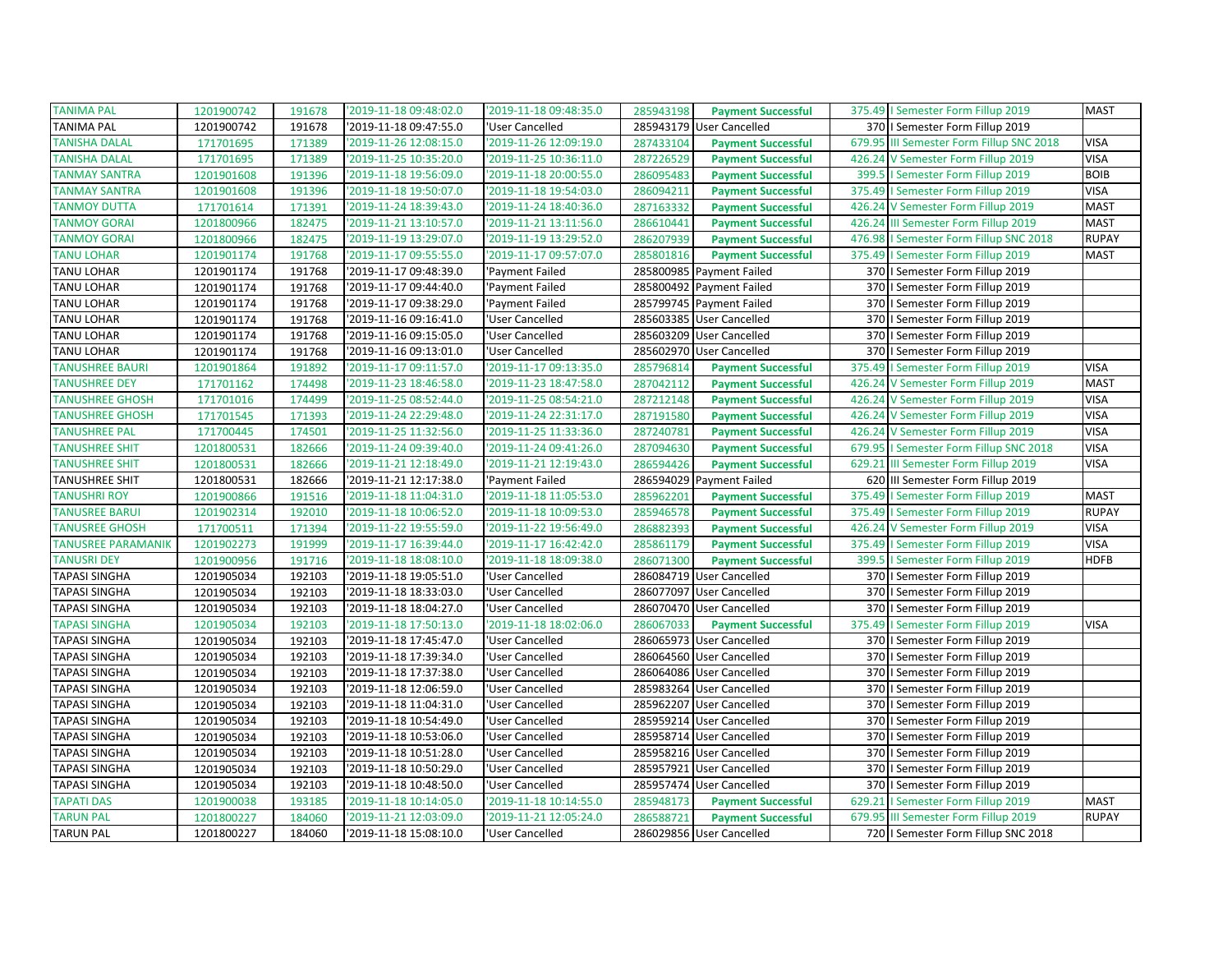| <b>TARUN PAL</b>       | 1201800227 | 184060 | '2019-11-18 11:20:53.0 | '2019-11-18 11:41:36.0 | 285967146 | <b>Payment Successful</b> | 737.4   Semester Form Fillup SNC 2018  | PAYTM          |
|------------------------|------------|--------|------------------------|------------------------|-----------|---------------------------|----------------------------------------|----------------|
| <b>TARUN PAL</b>       | 1201800227 | 184060 | '2019-11-18 11:12:25.0 | 'User Cancelled        |           | 285964568 User Cancelled  | 720   Semester Form Fillup SNC 2018    |                |
| <b>TASLIM MONDAL</b>   | 171700366  | 171396 | '2019-11-23 12:38:17.0 | '2019-11-23 12:39:25.0 | 286974615 | <b>Payment Successful</b> | 426.24 V Semester Form Fillup 2019     | <b>VISA</b>    |
| <b>TASMINA KHATUN</b>  | 1201801597 | 182485 | '2019-11-21 11:52:11.0 | '2019-11-21 11:53:03.0 | 286585220 | <b>Payment Successful</b> | 426.24 III Semester Form Fillup 2019   | <b>VISA</b>    |
| TASMINA KHATUN         | 1201801597 | 182485 | '2019-11-21 11:50:52.0 | 'Payment Failed        |           | 286584868 Payment Failed  | 420 III Semester Form Fillup 2019      |                |
| TASMINA KHATUN         | 1201801597 | 182485 | '2019-11-21 11:50:50.0 | 'User Cancelled        |           | 286584852 User Cancelled  | 420 III Semester Form Fillup 2019      |                |
| <b>TINA GHAR</b>       | 1201800903 | 182486 | '2019-11-20 11:49:48.0 | '2019-11-20 11:50:39.0 | 286379011 | <b>Payment Successful</b> | 629.21 III Semester Form Fillup 2019   | <b>VISA</b>    |
| TITHI GUIN             | 171700836  | 171397 | 2019-11-23 10:31:02.0  | '2019-11-23 10:32:47.0 | 286942833 | <b>Payment Successful</b> | 426.24 V Semester Form Fillup 2019     | <b>VISA</b>    |
| <b>TITHI MISTRY</b>    | 1201802253 | 181777 | '2019-11-21 20:23:44.0 | '2019-11-21 20:24:51.0 | 286697370 | <b>Payment Successful</b> | 629.21 III Semester Form Fillup 2019   | <b>VISA</b>    |
| <b>TITHI PALIT</b>     | 1201900312 | 191119 | '2019-11-17 17:13:17.0 | '2019-11-17 17:15:15.0 | 285866015 | <b>Payment Successful</b> | 629.21   Semester Form Fillup 2019     | <b>VISA</b>    |
| <b>TITHI PARAMANIK</b> | 1201800687 | 181185 | '2019-11-20 10:58:14.0 | '2019-11-20 10:59:16.0 | 286363721 | <b>Payment Successful</b> | 629.21 III Semester Form Fillup 2019   | <b>MAST</b>    |
| <b>TIYA DEY</b>        | 1201800402 | 181820 | '2019-11-21 10:23:56.0 | '2019-11-21 10:25:46.0 | 286562030 | <b>Payment Successful</b> | 426.24 III Semester Form Fillup 2019   | <b>RUPAY</b>   |
| <b>TIYA DEY</b>        | 1201800402 | 181820 | '2019-11-20 17:30:16.0 | '2019-11-20 17:32:09.0 | 286465331 | <b>Payment Successful</b> | 426.24 III Semester Form Fillup 2019   | <b>RUPAY</b>   |
| <b>TIYA GHORUI</b>     | 1201905018 | 192093 | '2019-11-18 10:24:36.0 | '2019-11-18 10:26:41.0 | 285951238 | <b>Payment Successful</b> | 375.49   Semester Form Fillup 2019     | <b>VISA</b>    |
| <b>TIYA GHOSH</b>      | 1201900391 | 191150 | '2019-11-16 11:31:36.0 | '2019-11-16 11:32:25.0 | 285629097 | <b>Payment Successful</b> | 375.49   Semester Form Fillup 2019     | <b>MAST</b>    |
| <b>TIYA MANDAL</b>     | 1201901304 | 191802 | '2019-11-16 17:48:36.0 | '2019-11-16 17:50:37.0 | 285710325 | <b>Payment Successful</b> | 375.49   Semester Form Fillup 2019     | <b>VISA</b>    |
| <b>TOTAN BAURI</b>     | 1201800964 | 182488 | '2019-11-21 11:01:46.0 | '2019-11-21 11:02:57.0 | 286571079 | <b>Payment Successful</b> | 449.5 III Semester Form Fillup 2019    | SBIB           |
| TOTAN BAURI            | 1201800964 | 182488 | '2019-11-21 11:01:01.0 | 'User Cancelled        |           | 286570818 User Cancelled  | 420 III Semester Form Fillup 2019      |                |
| TRIPTI CHOWDHURY       | 1201901134 | 191576 | '2019-11-19 09:37:35.0 | '2019-11-19 09:40:33.0 | 286150162 | <b>Payment Successful</b> | 578.46   Semester Form Fillup 2019     | <b>MAST</b>    |
| TRISHNA BHUIN          | 1201802155 | 182490 | '2019-11-21 11:04:56.0 | '2019-11-21 11:06:57.0 | 286572029 | <b>Payment Successful</b> | 426.24 III Semester Form Fillup 2019   | <b>MAST</b>    |
| TRISHNA BHUIN          | 1201802155 | 182490 | '2019-11-18 12:26:02.0 | '2019-11-18 12:27:27.0 | 285989863 | <b>Payment Successful</b> | 476.98   Semester Form Fillup SNC 2018 | <b>MAST</b>    |
| <b>TRISHNA GHOSH</b>   | 1201900309 | 191117 | 2019-11-17 16:59:09.0  | '2019-11-17 17:00:47.0 | 285864008 | <b>Payment Successful</b> | 375.49   Semester Form Fillup 2019     | <b>VISA</b>    |
| <b>TUFAN DAS</b>       | 1201801793 | 181063 | '2019-11-21 11:58:56.0 | '2019-11-21 12:00:50.0 | 286587215 | <b>Payment Successful</b> | 426.24 III Semester Form Fillup 2019   | <b>VISA</b>    |
| <b>TUFAN DAS</b>       | 1201801793 | 181063 | '2019-11-21 11:58:54.0 | 'User Cancelled        |           | 286587208 User Cancelled  | 420 III Semester Form Fillup 2019      |                |
| <b>TUFAN PATRA</b>     | 1201801241 | 181821 | '2019-11-20 18:14:10.0 | '2019-11-20 18:15:45.0 | 286475178 | <b>Payment Successful</b> | 426.24 III Semester Form Fillup 2019   | <b>VISA</b>    |
| <b>TUFAN PATRA</b>     | 1201801241 | 181821 | '2019-11-20 18:11:08.0 | 'Payment Failed        |           | 286474532 Payment Failed  | 420 III Semester Form Fillup 2019      |                |
| TUFAN PATRA            | 1201801241 | 181821 | '2019-11-20 17:53:37.0 | 'User Cancelled        |           | 286470626 User Cancelled  | 420 III Semester Form Fillup 2019      |                |
| <b>TUFAN PATRA</b>     | 1201801241 | 181821 | '2019-11-20 17:44:21.0 | 'User Cancelled        |           | 286468550 User Cancelled  | 420 III Semester Form Fillup 2019      |                |
| <b>TUFAN PATRA</b>     | 1201801241 | 181821 | '2019-11-20 17:31:56.0 | '2019-11-20 17:33:14.0 | 286465700 | <b>Payment Successful</b> | 426.24 III Semester Form Fillup 2019   | <b>RUPAY</b>   |
| <b>TUFAN PATRA</b>     | 1201801241 | 181821 | '2019-11-20 17:29:27.0 | '2019-11-20 17:31:13.0 | 286465130 | <b>Payment Successful</b> | 426.24 III Semester Form Fillup 2019   | <b>VISA</b>    |
| <b>TUFAN PATRA</b>     | 1201801241 | 181821 | '2019-11-20 11:34:50.0 | 'User Cancelled        |           | 286374112 User Cancelled  | 420 III Semester Form Fillup 2019      |                |
| TUFAN PATRA            | 1201801241 | 181821 | '2019-11-20 11:28:03.0 | 'User Cancelled        |           | 286371988 User Cancelled  | 420 III Semester Form Fillup 2019      |                |
| <b>TUFAN PATRA</b>     | 1201801241 | 181821 | '2019-11-20 08:56:00.0 | 'User Cancelled        |           | 286342807 User Cancelled  | 420 III Semester Form Fillup 2019      |                |
| TUFAN SARKAR           | 1201900353 | 193186 | '2019-11-18 18:50:09.0 | 'User Cancelled        |           | 286080934 User Cancelled  | 620   Semester Form Fillup 2019        |                |
| <b>TUFAN SARKAR</b>    | 1201900353 | 193186 | '2019-11-18 18:32:55.0 | '2019-11-18 18:41:29.0 | 286077053 | <b>Payment Successful</b> | 629.21   Semester Form Fillup 2019     | <b>RUPAY</b>   |
| <b>TUFAN SARKAR</b>    | 1201900353 | 193186 | 2019-11-18 18:30:00.0  | 'Payment Failed        |           | 286076418 Payment Failed  | 620   Semester Form Fillup 2019        |                |
| TUFAN SARKAR           | 1201900353 | 193186 | '2019-11-18 14:51:00.0 | 'User Cancelled        |           | 286026198 User Cancelled  | 620   Semester Form Fillup 2019        |                |
| <b>TUHIN ROY</b>       | 171701408  | 172232 | '2019-11-23 18:49:54.0 | '2019-11-23 18:51:16.0 | 287042631 | <b>Payment Successful</b> | 679.95 V Semester Form Fillup 2019     | <b>VISA</b>    |
| <b>TUHIN SEN</b>       | 1201905023 | 192096 | '2019-11-19 13:19:12.0 | '2019-11-19 13:20:32.0 | 286205509 | <b>Payment Successful</b> | 378.94   Semester Form Fillup 2019     | <b>PHONEPE</b> |
| <b>TUHINA CHANDRA</b>  | 171700144  | 171701 | '2019-11-23 20:37:42.0 | '2019-11-23 20:40:37.0 | 287058894 | <b>Payment Successful</b> | 449.5 V Semester Form Fillup 2019      | SBIB           |
| TUHINA KARMAKAR        | 1201800600 | 184115 | '2019-11-21 10:40:40.0 | '2019-11-21 10:42:03.0 | 286565651 | <b>Payment Successful</b> | 679.95 III Semester Form Fillup 2019   | <b>MAST</b>    |
| TUHINA KHATUN          | 1201801682 | 182493 | '2019-11-20 12:14:53.0 | 'User Cancelled        |           | 286387451 User Cancelled  | 420 III Semester Form Fillup 2019      |                |
| TUHINA KHATUN          | 1201801682 | 182493 | '2019-11-20 12:14:26.0 | 'User Cancelled        |           | 286387311 User Cancelled  | 420 III Semester Form Fillup 2019      |                |
| <b>TUHINA KHATUN</b>   | 1201801682 | 182493 | '2019-11-20 12:03:16.0 | '2019-11-20 12:11:20.0 | 286383290 | <b>Payment Successful</b> | 426.24 III Semester Form Fillup 2019   | <b>RUPAY</b>   |
| TUKU DAS               | 1201801531 | 182494 | '2019-11-21 13:44:16.0 | '2019-11-21 13:46:24.0 | 286618442 | <b>Payment Successful</b> | 426.24 III Semester Form Fillup 2019   | <b>VISA</b>    |
| <b>TUKU DAS</b>        | 1201801531 | 182494 | 2019-11-20 11:24:02.0  | 'User Cancelled        |           | 286370689 User Cancelled  | 620 III Semester Form Fillup 2019      |                |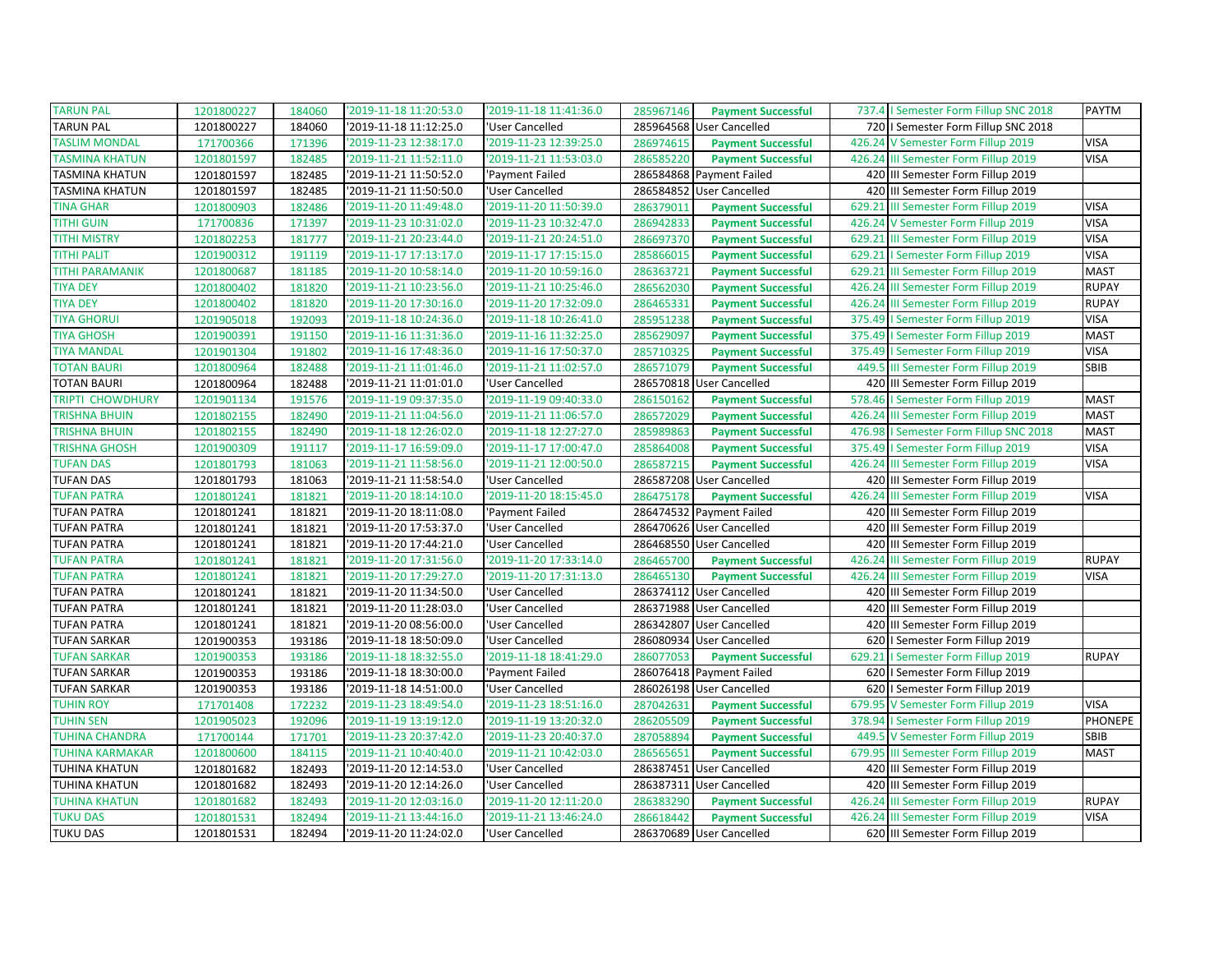| <b>TUKUN BAURI</b>                           | 1201901649  | 191859           | '2019-11-17 17:03:47.0                           | '2019-11-17 17:06:06.0                           | 285864722              | <b>Payment Successful</b> | <b>MAST</b><br>375.49   Semester Form Fillup 2019                |              |
|----------------------------------------------|-------------|------------------|--------------------------------------------------|--------------------------------------------------|------------------------|---------------------------|------------------------------------------------------------------|--------------|
| <b>TULU MONDAL</b>                           | 1201900690  | 191669           | '2019-11-16 09:51:59.0                           | '2019-11-16 09:53:19.0                           | 285607989              | <b>Payment Successful</b> | <b>VISA</b><br>375.49   Semester Form Fillup 2019                |              |
| <b>TUSHARKANTI GAYEN</b>                     | 1201901205  | 191773           | '2019-11-18 10:11:56.0                           | '2019-11-18 10:16:03.0                           | 285947626              | <b>Payment Successful</b> | 375.49   Semester Form Fillup 2019<br><b>MAST</b>                |              |
| <b>TUYA MONDAL</b>                           | 1201902052  | 191952           | '2019-11-17 17:22:08.0                           | '2019-11-17 17:23:30.0                           | 285867340              | <b>Payment Successful</b> | <b>VISA</b><br>375.49   Semester Form Fillup 2019                |              |
| <b>UDITA ROY</b>                             | 1201801425  | 181778           | '2019-11-23 11:27:54.0                           | '2019-11-23 11:32:23.0                           | 286954972              | <b>Payment Successful</b> | <b>VISA</b><br>629.21 III Semester Form Fillup 2019              |              |
| <b>UJJAL GHOSH</b>                           | 171700890   | 174518           | '2019-11-25 11:39:14.0                           | '2019-11-25 11:40:58.0                           | 287242564              | <b>Payment Successful</b> | <b>MAST</b><br>629.21<br>V Semester Form Fillup 2019             |              |
| <b>UJJAL GHOSH</b>                           | 171700890   | 174518           | '2019-11-21 12:55:23.0                           | '2019-11-21 12:58:04.0                           | 286606233              | <b>Payment Successful</b> | 679.95 III Semester Form Fillup SNC 2018                         | <b>RUPAY</b> |
| <b>UJJAL GHOSH</b>                           | 171700890   | 174518           | '2019-11-21 12:50:27.0                           | 'Payment Failed                                  | 286604921              | <b>Payment Failed</b>     | 681.66 III Semester Form Fillup SNC 2018                         |              |
| <b>UJJAL GHOSH</b>                           | 1201900007  | 191002           | '2019-11-16 10:55:10.0                           | '2019-11-16 10:59:48.0                           | 285619785              | <b>Payment Successful</b> | <b>MAST</b><br>375.49   Semester Form Fillup 2019                |              |
| <b>UJJAL GHOSH</b>                           | 1201900007  | 191002           | '2019-11-16 10:49:56.0                           | 'Payment Failed                                  |                        | 285618631 Payment Failed  | 370   Semester Form Fillup 2019                                  |              |
| <b>UJJWAL BARI</b>                           | 171703052   | 171702           | '2019-11-24 19:32:02.0                           | '2019-11-24 19:37:42.0                           | 287171023              | <b>Payment Successful</b> | 426.24 V Semester Form Fillup 2019<br><b>VISA</b>                |              |
| <b>UJJWAL BARI</b>                           | 171703052   | 171702           | '2019-11-21 15:20:26.0                           | '2019-11-21 15:21:15.0                           | 286637621              | <b>Payment Successful</b> | <b>VISA</b><br>III Semester Form Fillup SNC 2018<br>679.95       |              |
| <b>UJJWAL BARI</b>                           | 171703052   | 171702           | '2019-11-21 14:05:30.0                           | 'User Cancelled                                  |                        | 286623405 User Cancelled  | 670 III Semester Form Fillup SNC 2018                            |              |
| <b>UJJWAL BARI</b>                           | 171703052   | 171702           | '2019-11-21 13:32:34.0                           | 'User Cancelled                                  |                        | 286615735 User Cancelled  | 470 III Semester Form Fillup SNC 2018                            |              |
| <b>UJJWAL BARI</b>                           | 1201802125  | 181779           | '2019-11-20 12:01:47.0                           | '2019-11-20 12:05:38.0                           | 286382910              | <b>Payment Successful</b> | 629.21<br><b>MAST</b><br>III Semester Form Fillup 2019           |              |
| <b>UJJWAL BARI</b>                           | 1201802125  | 181779           | '2019-11-20 06:21:16.0                           | 'User Cancelled                                  |                        | 286333438 User Cancelled  | 620 III Semester Form Fillup 2019                                |              |
| <b>UJJWAL GARAI</b>                          | 171702368   | 172233           | '2019-11-23 10:21:38.0                           | '2019-11-23 10:22:39.0                           | 286941119              | <b>Payment Successful</b> | 679.95 V Semester Form Fillup 2019                               | <b>RUPAY</b> |
| <b>UJJWAL GHOSH</b>                          | 1201901602  | 191302           | '2019-11-19 09:30:39.0                           | '2019-11-19 09:31:20.0                           | 286149233              | <b>Payment Successful</b> | 375.49   Semester Form Fillup 2019                               | <b>RUPAY</b> |
| <b>UJJWAL SHAH</b>                           | 1201805016  | 182561           | '2019-11-21 13:02:02.0                           | '2019-11-21 13:03:27.0                           | 286608057              | <b>Payment Successful</b> | <b>VISA</b><br>426.24<br>III Semester Form Fillup 2019           |              |
| <b>UMA ROY</b>                               | 171701260   | 171402           | '2019-11-25 11:27:20.0                           | '2019-11-25 11:28:05.0                           | 287239214              | <b>Payment Successful</b> | <b>VISA</b><br>426.24 V Semester Form Fillup 2019                |              |
| <b>UPANANDA NANDI</b>                        | 171700423   | 174519           | '2019-11-23 06:43:40.0                           | '2019-11-23 06:50:27.0                           | 286919802              | <b>Payment Successful</b> | 426.24 V Semester Form Fillup 2019                               | <b>RUPAY</b> |
| <b>UPANANDA NANDI</b>                        | 171700423   | 174519           | '2019-11-21 09:05:56.0                           | '2019-11-21 09:10:12.0                           | 286549882              | <b>Payment Successful</b> | 476.98 III Semester Form Fillup SNC 2018                         | <b>RUPAY</b> |
| UPANANDA NANDI                               | 171700423   | 174519           | '2019-11-21 07:23:34.0                           | 'User Cancelled                                  |                        | 286541915 User Cancelled  | 470 III Semester Form Fillup SNC 2018                            |              |
| <b>UPANANDA NANDI</b>                        | 171700423   | 174519           | '2019-11-20 19:13:07.0                           | 'User Cancelled                                  |                        | 286488435 User Cancelled  | 470 III Semester Form Fillup SNC 2018                            |              |
| <b>URMILA JANA</b>                           | 1201901092  | 191745           | '2019-11-18 11:17:20.0                           | '2019-11-18 11:18:17.0                           | 285966018              | <b>Payment Successful</b> | <b>MAST</b><br>375.49   Semester Form Fillup 2019                |              |
| <b>USUFA KHATUN</b>                          | 1201905028  | 192100           | '2019-11-18 11:46:31.0                           | '2019-11-18 11:48:23.0                           | 285974984              | <b>Payment Successful</b> | 375.49   Semester Form Fillup 2019<br><b>MAST</b>                |              |
| <b>UTPAL DEASI</b>                           | 171701811   | 174521           | '2019-11-20 14:53:12.0                           | '2019-11-20 14:54:35.0                           | 286430724              | <b>Payment Successful</b> | <b>MAST</b><br>476.98 III Semester Form Fillup SNC 2018          |              |
| <b>UTPAL DEASI</b>                           | 171701811   | 174521           | '2019-11-19 12:41:07.0                           | '2019-11-19 12:44:51.0                           | 286194676              | <b>Payment Successful</b> | 476.98   Semester Form Fillup SNC 2017                           | <b>RUPAY</b> |
| UTTAM BHUNIYA                                | 12018008380 | 174570           | '2019-11-23 11:21:37.0                           | 'User Cancelled                                  |                        | 286953620 User Cancelled  | 420 V Semester Form Fillup 2019                                  |              |
| <b>UTTAM BHUNIYA</b>                         | 12018008380 | 174570           | '2019-11-23 11:20:06.0                           | '2019-11-23 11:21:07.0                           | 286953304              | <b>Payment Successful</b> | 426.24 V Semester Form Fillup 2019<br><b>MAST</b>                |              |
| <b>UTTAM BHUNIYA</b>                         | 12018008380 | 174570           | '2019-11-21 10:37:50.0                           | '2019-11-21 10:38:56.0                           | 286564975              | <b>Payment Successful</b> | <b>MAST</b><br>476.98 III Semester Form Fillup SNC 2018          |              |
| <b>UTTAM ROY</b>                             | 1201902415  | 192030           | '2019-11-18 11:51:52.0                           | '2019-11-18 11:55:30.0                           | 285976801              | <b>Payment Successful</b> | 375.49   Semester Form Fillup 2019                               | <b>RUPAY</b> |
| YEASMIN KHATUN                               | 1201900721  | 191232           | '2019-11-17 10:26:24.0                           | '2019-11-17 10:28:33.0                           | 285805974              | <b>Payment Successful</b> | 375.49   Semester Form Fillup 2019<br><b>VISA</b>                |              |
| YEASMIN KHATUN                               | 1201900721  | 191232           | '2019-11-17 10:25:41.0                           | 'User Cancelled                                  | 285805903              | <b>User Cancelled</b>     | 370   Semester Form Fillup 2019                                  |              |
| YEASMIN KHATUN                               | 1201900721  | 191232           | '2019-11-17 10:14:23.0                           | 'Payment Failed                                  |                        | 285804315 Payment Failed  | 370   Semester Form Fillup 2019                                  |              |
| YEASMIN KHATUN                               | 1201900721  | 191232           | '2019-11-17 10:07:04.0                           | 'Payment Failed                                  |                        | 285803303 Payment Failed  | 370   Semester Form Fillup 2019                                  |              |
| YEASMINA KHATUN                              |             |                  |                                                  |                                                  |                        |                           |                                                                  |              |
|                                              | 1201900396  | 193158           | '2019-11-17 16:55:09.0                           | '2019-11-17 16:57:12.0                           | 285863407              | <b>Payment Successful</b> | <b>RUPAY</b><br>629.21   Semester Form Fillup 2019               |              |
| YESHMIN KHATUN                               | 1201800630  | 181680           | '2019-11-20 17:39:23.0                           | '2019-11-20 17:41:08.0                           | 286467438              | <b>Payment Successful</b> | <b>III Semester Form Fillup 2019</b><br><b>MAST</b><br>426.24    |              |
| YESHMIN KHATUN                               | 1201800630  | 181680           | '2019-11-19 10:38:26.0                           | '2019-11-19 10:39:28.0                           | 286161216              | <b>Payment Successful</b> | 476.98   Semester Form Fillup SNC 2018<br><b>VISA</b>            |              |
| YESHMIN KHATUN                               | 1201800630  | 181680           | '2019-11-19 10:38:24.0                           | 'User Cancelled                                  |                        | 286161209 User Cancelled  | 470   I Semester Form Fillup SNC 2018                            |              |
| YESMINA SULTANA                              | 1201900826  | 191695           | '2019-11-18 10:23:14.0                           | '2019-11-18 10:23:46.0                           | 285950916              | <b>Payment Successful</b> | <b>MAST</b><br>375.49   Semester Form Fillup 2019                |              |
| YOUHENA KHATUN                               | 1201901284  | 191392           | '2019-11-18 13:03:00.0                           | '2019-11-18 13:10:43.0                           | 286001908              | <b>Payment Successful</b> | 375.49   Semester Form Fillup 2019                               | <b>RUPAY</b> |
| YUDHISTHIR GHOSH<br><b>ZANNATUL FIRDOUSH</b> | 1201901874  | 191894<br>191036 | '2019-11-19 17:42:21.0<br>'2019-11-18 09:53:11.0 | '2019-11-19 17:44:00.0<br>'2019-11-18 09:54:25.0 | 286261138<br>285944053 | <b>Payment Successful</b> | <b>VISA</b><br>375.49   Semester Form Fillup 2019<br><b>MAST</b> |              |